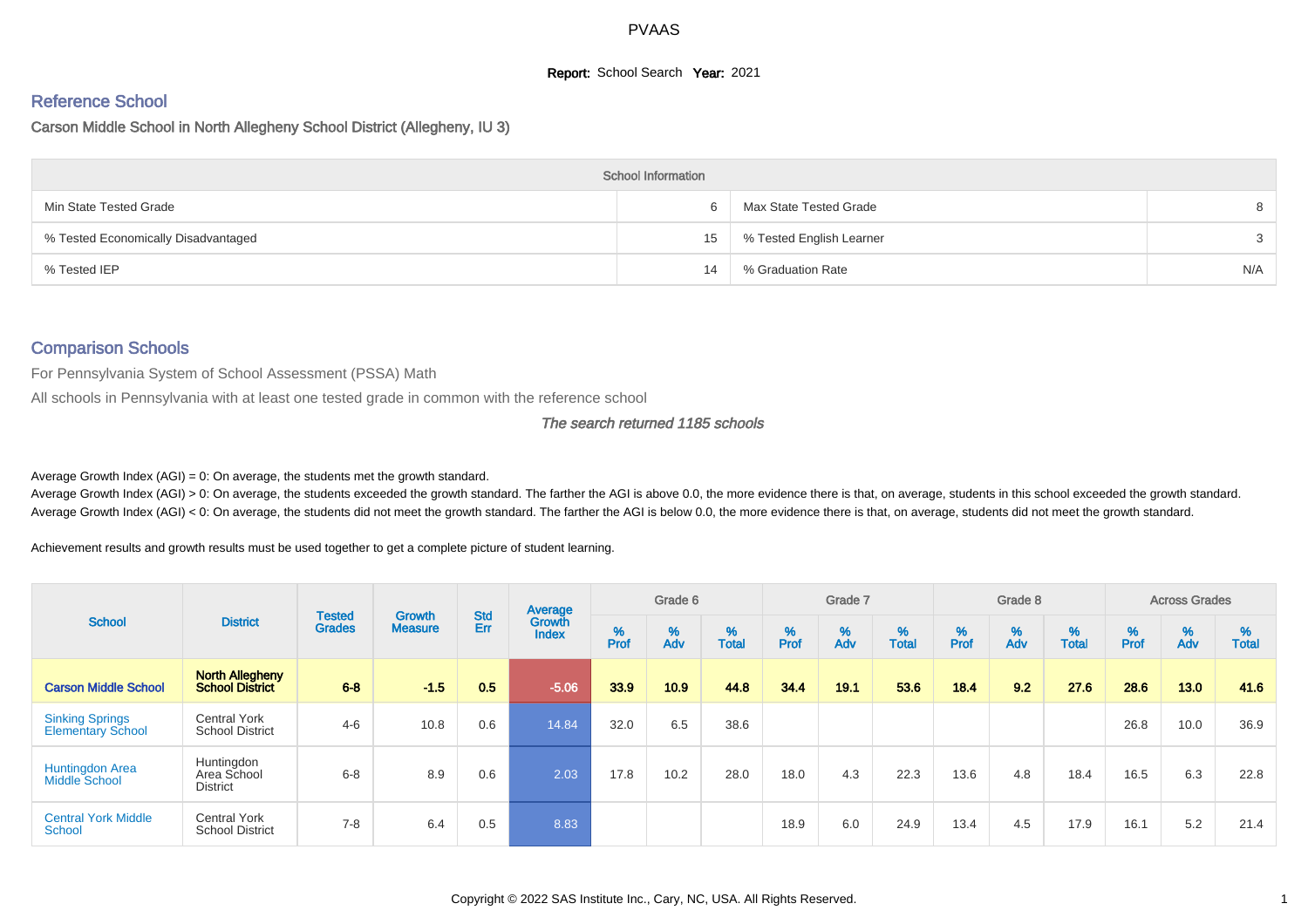|                                                                                 |                                                       |                                | <b>Growth</b>  | <b>Std</b> |                                          |                  | Grade 6  |                   |           | Grade 7  |                   |           | Grade 8     |                   |           | <b>Across Grades</b> |                   |
|---------------------------------------------------------------------------------|-------------------------------------------------------|--------------------------------|----------------|------------|------------------------------------------|------------------|----------|-------------------|-----------|----------|-------------------|-----------|-------------|-------------------|-----------|----------------------|-------------------|
| <b>School</b>                                                                   | <b>District</b>                                       | <b>Tested</b><br><b>Grades</b> | <b>Measure</b> | Err        | <b>Average</b><br>Growth<br><b>Index</b> | %<br><b>Prof</b> | %<br>Adv | %<br><b>Total</b> | %<br>Prof | %<br>Adv | %<br><b>Total</b> | %<br>Prof | $\%$<br>Adv | %<br><b>Total</b> | %<br>Prof | $\%$<br>Adv          | %<br><b>Total</b> |
| <b>Carson Middle School</b>                                                     | <b>North Allegheny</b><br><b>School District</b>      | $6 - 8$                        | $-1.5$         | 0.5        | $-5.06$                                  | 33.9             | 10.9     | 44.8              | 34.4      | 19.1     | 53.6              | 18.4      | 9.2         | 27.6              | 28.6      | 13.0                 | 41.6              |
| <b>Selinsgrove Area</b><br><b>Middle School</b>                                 | Selinsgrove<br>Area School<br><b>District</b>         | $6-9$                          | 7.3            | 0.5        | 1.48                                     | 32.0             | 17.0     | 49.0              | 26.6      | 18.8     | 45.4              | 25.6      | 10.5        | 36.1              | 27.9      | 15.1                 | 43.0              |
| <b>Penns Valley Area</b><br><b>Elementary and</b><br><b>Intermediate School</b> | Penns Valley<br>Area School<br><b>District</b>        | $3-6$                          | 11.0           | 0.8        | 10.66                                    | 38.8             | 17.5     | 56.3              |           |          |                   |           |             |                   | 37.8      | 16.0                 | 53.8              |
| <b>Saucon Valley Middle</b><br>School                                           | Saucon Valley<br>School District                      | $5-8$                          | 6.7            | 0.5        | 3.15                                     | 33.6             | 11.0     | 44.5              | 31.1      | 12.1     | 43.2              | 32.8      | 16.0        | 48.8              | 32.4      | 15.8                 | 48.2              |
| <b>Hickory Grove</b><br><b>Elementary School</b>                                | <b>Brookville Area</b><br><b>School District</b>      | $3-6$                          | 9.0            | 0.9        | 10.46                                    | 28.1             | 16.8     | 44.9              |           |          |                   |           |             |                   | 24.6      | 11.6                 | 36.1              |
| <b>Hopewell Elementary</b><br>School                                            | Oxford Area<br><b>School District</b>                 | $5-6$                          | 7.0            | 0.6        | 10.63                                    | 28.3             | 7.3      | 35.6              |           |          |                   |           |             |                   | 26.2      | 7.6                  | 33.8              |
| <b>David E Williams</b><br><b>Middle School</b>                                 | Montour School<br><b>District</b>                     | $5-8$                          | 5.0            | 0.4        | 6.18                                     | 31.1             | 24.9     | 56.0              | 26.1      | 30.4     | 56.5              | 26.9      | 31.6        | 58.6              | 29.0      | 28.2                 | 57.1              |
| <b>Homer-Center</b><br><b>Junior/Senior High</b><br><b>School</b>               | Homer-Center<br><b>School District</b>                | $7 - 11$                       | 11.2           | 1.0        | 4.77                                     |                  |          |                   | 20.3      | 0.0      | 20.3              | 26.9      | 13.4        | 40.3              | 23.4      | 6.4                  | 29.8              |
| <b>Butler Middle School</b>                                                     | <b>Butler Area</b><br><b>School District</b>          | $5-6$                          | 4.6            | 0.4        | 5.25                                     | 23.2             | 5.4      | 28.6              |           |          |                   |           |             |                   | 29.7      | 9.5                  | 39.2              |
| <b>Mountain View Middle</b><br>School                                           | Cumberland<br><b>Valley School</b><br><b>District</b> | $6 - 8$                        | 3.7            | 0.3        | 2.21                                     | 34.9             | 15.5     | 50.4              | 27.7      | 21.3     | 49.0              | 26.5      | 14.3        | 40.8              | 29.8      | 17.0                 | 46.9              |
| Landisville<br><b>Intermediate Center</b>                                       | Hempfield<br>School District                          | $4 - 6$                        | 8.1            | 0.8        | 8.58                                     | 32.5             | 26.5     | 59.0              |           |          |                   |           |             |                   | 30.0      | 22.0                 | 51.9              |
| <b>Williamsport Area</b><br><b>Middle School</b>                                | Williamsport<br>Area School<br><b>District</b>        | $7 - 8$                        | 4.7            | 0.5        | 3.58                                     |                  |          |                   | 21.8      | 8.4      | 30.2              | 16.4      | 5.2         | 21.6              | 19.2      | 6.8                  | 26.0              |
| <b>S S Palmer</b><br><b>Elementary School</b>                                   | Palmerton Area<br><b>School District</b>              | $3-6$                          | 7.5            | 1.0        | 7.18                                     | 34.8             | 1.4      | 36.2              |           |          |                   |           |             |                   | 30.8      | 4.7                  | 35.6              |
| <b>Gerald G Huesken</b><br><b>Middle School</b>                                 | Conestoga<br>Valley School<br><b>District</b>         | $7 - 8$                        | 5.6            | 0.5        | 6.60                                     |                  |          |                   | 20.4      | 14.0     | 34.4              | 23.1      | 13.6        | 36.8              | 21.8      | 13.8                 | 35.6              |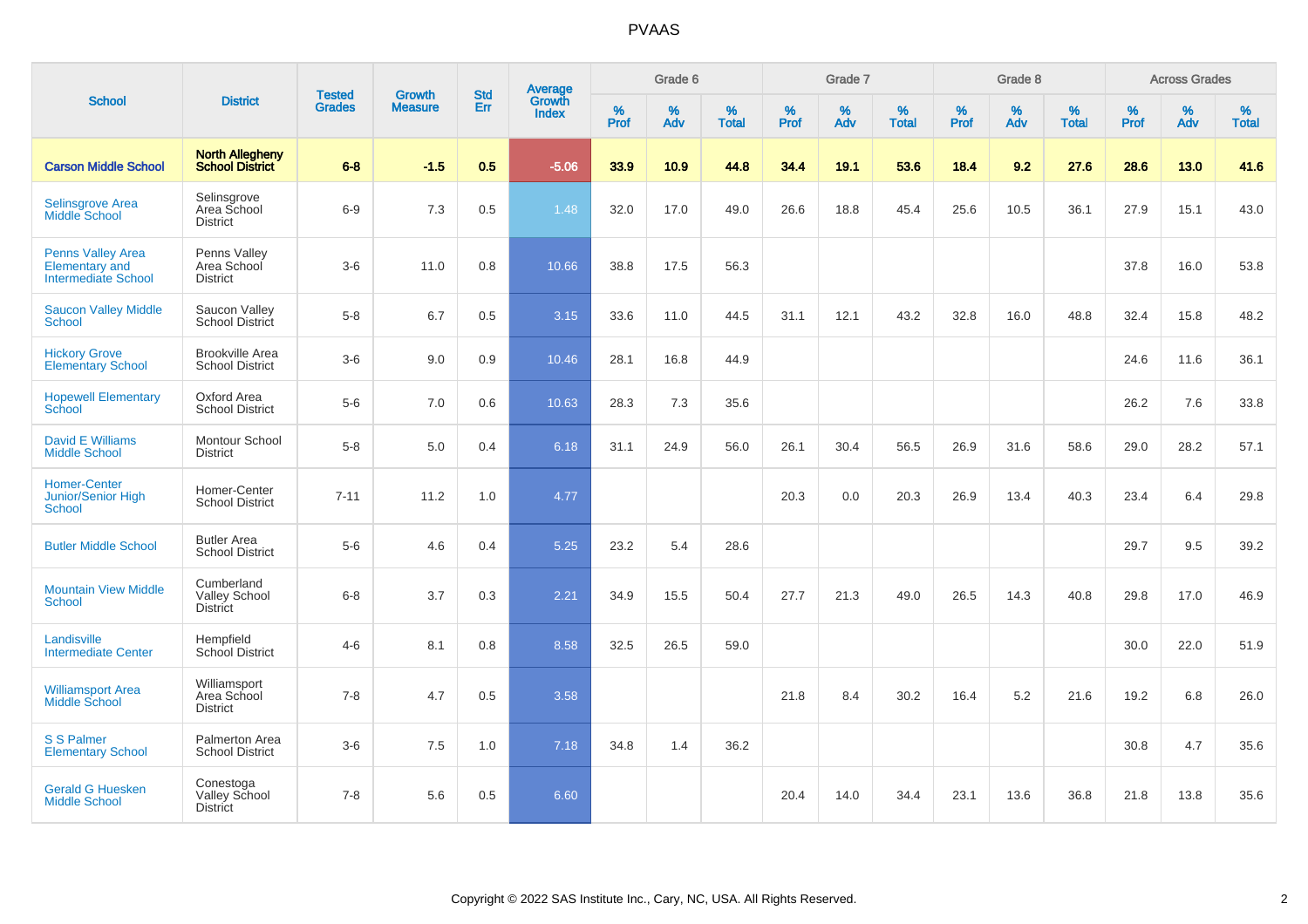|                                                         |                                                  |                                | <b>Growth</b>  | <b>Std</b> |                                          |                  | Grade 6     |                   |           | Grade 7     |                   |           | Grade 8  |                   |              | <b>Across Grades</b> |                   |
|---------------------------------------------------------|--------------------------------------------------|--------------------------------|----------------|------------|------------------------------------------|------------------|-------------|-------------------|-----------|-------------|-------------------|-----------|----------|-------------------|--------------|----------------------|-------------------|
| <b>School</b>                                           | <b>District</b>                                  | <b>Tested</b><br><b>Grades</b> | <b>Measure</b> | Err        | <b>Average</b><br>Growth<br><b>Index</b> | %<br><b>Prof</b> | $\%$<br>Adv | %<br><b>Total</b> | %<br>Prof | $\%$<br>Adv | %<br><b>Total</b> | %<br>Prof | %<br>Adv | %<br><b>Total</b> | $\%$<br>Prof | $\%$<br>Adv          | %<br><b>Total</b> |
| <b>Carson Middle School</b>                             | <b>North Allegheny</b><br><b>School District</b> | $6 - 8$                        | $-1.5$         | 0.5        | $-5.06$                                  | 33.9             | 10.9        | 44.8              | 34.4      | 19.1        | 53.6              | 18.4      | 9.2      | 27.6              | 28.6         | 13.0                 | 41.6              |
| <b>Floyd C Fretz Middle</b><br>School                   | <b>Bradford Area</b><br><b>School District</b>   | $6 - 8$                        | 5.6            | 0.5        | 2.37                                     | 23.4             | 8.8         | 32.2              | 18.9      | 13.9        | 32.8              | 28.0      | 7.7      | 35.7              | 23.1         | 10.3                 | 33.4              |
| <b>Circle Of Seasons</b><br><b>Charter School</b>       | Circle Of<br>Seasons<br><b>Charter School</b>    | $3 - 8$                        | 12.3           | 1.2        | 5.55                                     | 16.7             | 6.7         | 23.3              | 25.0      | 11.1        | 36.1              |           |          |                   | 20.9         | 7.9                  | 28.8              |
| <b>Russell B Walter</b><br><b>Elementary School</b>     | Northern Tioga<br>School District                | $3-6$                          | 5.6            | 1.1        | 5.09                                     | 32.3             | 4.8         | 37.1              |           |             |                   |           |          |                   | 31.2         | 11.7                 | 42.9              |
| Donald H Eichhorn<br><b>Middle School</b>               | Lewisburg Area<br>School District                | $6 - 8$                        | 6.0            | 0.6        | 4.46                                     | 40.0             | 24.2        | 64.2              | 33.1      | 29.4        | 62.5              | 18.0      | 31.6     | 49.6              | 30.1         | 28.5                 | 58.6              |
| <b>Spring-Ford Middle</b><br>School 7th Grade<br>Center | Spring-Ford<br>Area School<br><b>District</b>    | $7 - 7$                        | 4.9            | 0.5        | 9.86                                     |                  |             |                   | 34.3      | 16.3        | 50.6              |           |          |                   | 34.3         | 16.3                 | 50.6              |
| John R Bonfield<br><b>Elementary School</b>             | <b>Warwick School</b><br><b>District</b>         | $3-6$                          | 9.5            | 1.0        | 6.89                                     | 23.7             | 5.1         | 28.8              |           |             |                   |           |          |                   | 27.4         | 9.9                  | 37.3              |
| <b>Walton Farm</b><br><b>Elementary School</b>          | North Penn<br><b>School District</b>             | $3-6$                          | 3.5            | 1.0        | 3.61                                     | 27.4             | 26.2        | 53.6              |           |             |                   |           |          |                   | 31.3         | 18.7                 | 50.0              |
| <b>Eshleman Elementary</b><br><b>School</b>             | Penn Manor<br><b>School District</b>             | $3-6$                          | 13.0           | 1.4        | 7.96                                     | 34.3             | 37.1        | 71.4              |           |             |                   |           |          |                   | 32.9         | 25.9                 | 58.8              |
| <b>Reiffton School</b>                                  | Exeter<br>Township<br><b>School District</b>     | $5-6$                          | 5.1            | 0.5        | 8.16                                     | 27.3             | 9.1         | 36.4              |           |             |                   |           |          |                   | 28.0         | 9.4                  | 37.4              |
| <b>Brockway Area</b><br><b>Elementary School</b>        | <b>Brockway Area</b><br><b>School District</b>   | $3-6$                          | 6.4            | 1.0        | 6.67                                     | 29.4             | 36.8        | 66.2              |           |             |                   |           |          |                   | 32.5         | 25.1                 | 57.6              |
| <b>West Hills</b><br><b>Intermediate School</b>         | Armstrong<br>School District                     | $4 - 6$                        | 3.3            | 0.7        | 4.80                                     | 25.0             | 16.2        | 41.2              |           |             |                   |           |          |                   | 26.3         | 11.5                 | 37.8              |
| <b>Central Elementary</b><br><b>School</b>              | Franklin Area<br><b>School District</b>          | $3-6$                          | 6.2            | 1.1        | 5.47                                     | 25.0             | 3.8         | 28.8              |           |             |                   |           |          |                   | 15.0         | 2.4                  | 17.4              |
| <b>Letort Elementary</b><br><b>School</b>               | Penn Manor<br><b>School District</b>             | $3-6$                          | 6.8            | 1.4        | 4.82                                     | 27.3             | 31.8        | 59.1              |           |             |                   |           |          |                   | 33.6         | 29.0                 | 62.5              |
| <b>Greater Latrobe Junior</b><br><b>High School</b>     | Greater Latrobe<br><b>School District</b>        | $7 - 8$                        | 4.1            | 0.6        | 1.32                                     |                  |             |                   | 32.2      | 18.5        | 50.7              | 23.4      | 8.0      | 31.4              | 27.6         | 13.0                 | 40.6              |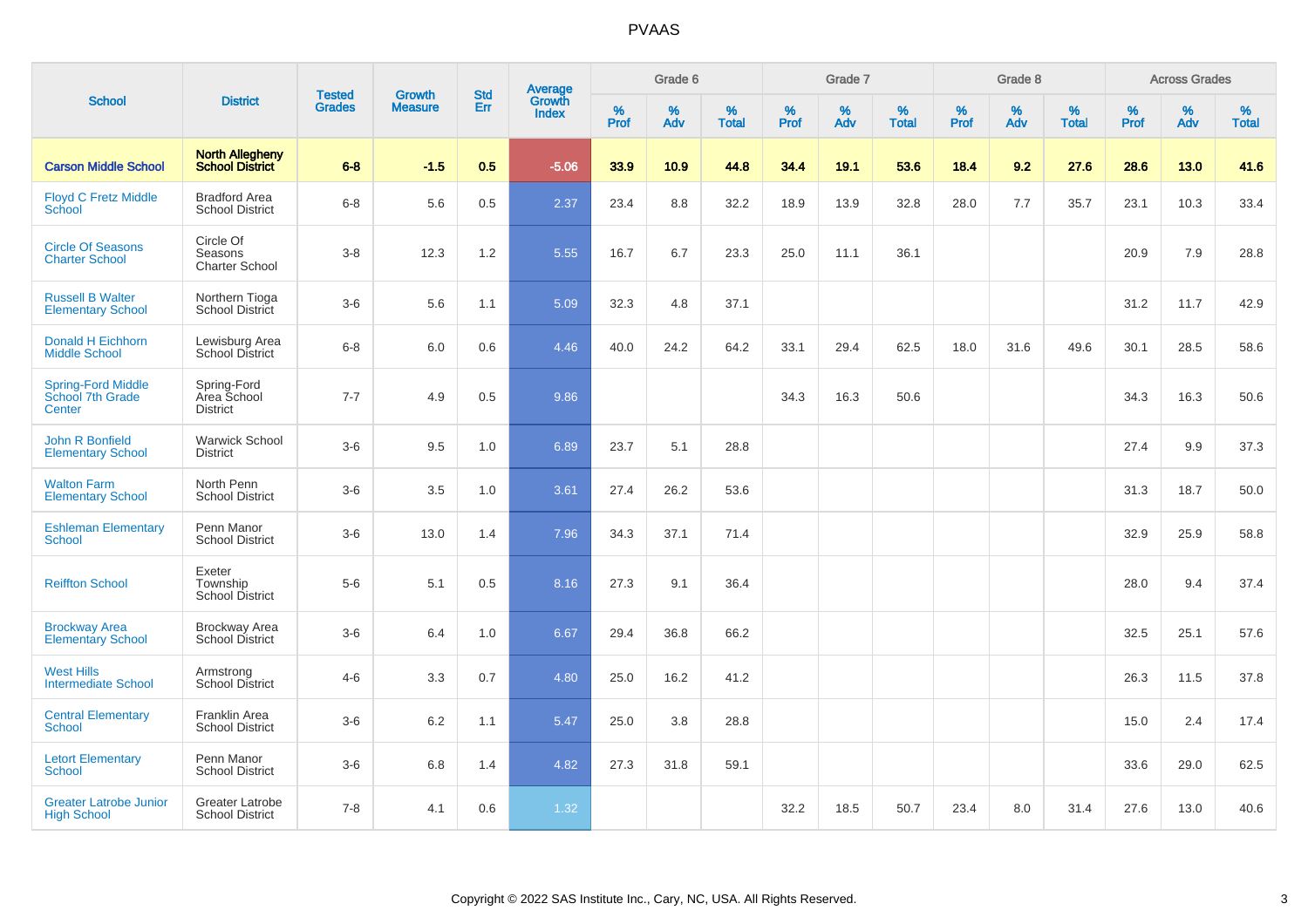|                                                         |                                                  |                                | <b>Growth</b>  | <b>Std</b> |                                          |                  | Grade 6  |                   |                  | Grade 7     |                   |                  | Grade 8  |                   |                  | <b>Across Grades</b> |                   |
|---------------------------------------------------------|--------------------------------------------------|--------------------------------|----------------|------------|------------------------------------------|------------------|----------|-------------------|------------------|-------------|-------------------|------------------|----------|-------------------|------------------|----------------------|-------------------|
| <b>School</b>                                           | <b>District</b>                                  | <b>Tested</b><br><b>Grades</b> | <b>Measure</b> | Err        | <b>Average</b><br>Growth<br><b>Index</b> | %<br><b>Prof</b> | %<br>Adv | %<br><b>Total</b> | %<br><b>Prof</b> | $\%$<br>Adv | %<br><b>Total</b> | %<br><b>Prof</b> | %<br>Adv | %<br><b>Total</b> | %<br><b>Prof</b> | $\%$<br>Adv          | %<br><b>Total</b> |
| <b>Carson Middle School</b>                             | <b>North Allegheny</b><br><b>School District</b> | $6 - 8$                        | $-1.5$         | 0.5        | $-5.06$                                  | 33.9             | 10.9     | 44.8              | 34.4             | 19.1        | 53.6              | 18.4             | 9.2      | 27.6              | 28.6             | 13.0                 | 41.6              |
| <b>Bear Creek School</b>                                | Elizabethtown<br>Area School<br><b>District</b>  | $4 - 6$                        | 4.7            | 0.5        | 0.91                                     | 22.4             | 11.0     | 33.5              |                  |             |                   |                  |          |                   | 27.5             | 16.8                 | 44.3              |
| <b>Conewago Valley</b><br>Intermediate School           | Conewago<br>Valley School<br><b>District</b>     | $4-6$                          | 4.5            | 0.5        | 7.18                                     | 30.2             | 10.7     | 40.8              |                  |             |                   |                  |          |                   | 28.1             | 10.1                 | 38.2              |
| <b>Gwynedd Square</b><br><b>Elementary School</b>       | North Penn<br><b>School District</b>             | $3-6$                          | 5.6            | 1.1        | 5.21                                     | 38.3             | 36.7     | 75.0              |                  |             |                   |                  |          |                   | 37.3             | 24.6                 | 61.9              |
| <b>Elk Lake Elementary</b><br>School                    | Elk Lake School<br><b>District</b>               | $3-6$                          | 7.5            | 0.9        | 8.24                                     | 35.8             | 12.6     | 48.4              |                  |             |                   |                  |          |                   | 27.7             | 8.9                  | 36.6              |
| <b>James W Parker</b><br><b>Middle School</b>           | <b>General Mclane</b><br><b>School District</b>  | $5-8$                          | 3.9            | 0.5        | 2.14                                     | 27.5             | 12.5     | 40.0              | 25.8             | 23.1        | 49.0              | 26.9             | 7.7      | 34.6              | 29.2             | 14.5                 | 43.8              |
| Foot Of Ten<br><b>Elementary School</b>                 | Hollidaysburg<br>Area School<br><b>District</b>  | $3-6$                          | 7.3            | 1.0        | 7.60                                     | 26.2             | 22.5     | 48.8              |                  |             |                   |                  |          |                   | 28.0             | 13.2                 | 41.2              |
| <b>Homer-Center</b><br><b>Elementary School</b>         | Homer-Center<br><b>School District</b>           | $3-6$                          | 9.3            | 1.1        | 6.20                                     | 36.4             | 4.6      | 40.9              |                  |             |                   |                  |          |                   | 30.2             | 8.1                  | 38.3              |
| <b>North Hills Elementary</b><br>School                 | <b>Central York</b><br><b>School District</b>    | $3-6$                          | 5.2            | 0.6        | 8.02                                     | 16.4             | 5.1      | 21.5              |                  |             |                   |                  |          |                   | 18.0             | 5.2                  | 23.2              |
| <b>Midd-West Middle</b><br><b>School</b>                | Midd-West<br><b>School District</b>              | $6 - 7$                        | 5.2            | 0.8        | 1.96                                     | 35.1             | 9.9      | 45.0              | 18.2             | 14.1        | 32.3              |                  |          |                   | 27.8             | 11.7                 | 39.6              |
| <b>Towanda Area</b><br><b>Elementary School</b>         | Towanda Area<br><b>School District</b>           | $3-6$                          | 6.0            | 0.8        | 7.76                                     | 22.6             | 11.3     | 34.0              |                  |             |                   |                  |          |                   | 21.0             | 11.6                 | 32.6              |
| <b>Wyalusing Valley</b><br>Junior/Senior High<br>School | Wyalusing Area<br>School District                | $7 - 12$                       | 1.3            | 0.9        | $-6.06$                                  |                  |          |                   | 14.6             | 7.9         | 22.5              | 9.6              | 1.0      | 10.6              | 11.9             | 4.2                  | 16.1              |
| <b>Lenape Elementary</b><br>School                      | Armstrong<br>School District                     | $3-6$                          | 6.7            | 0.9        | 6.85                                     | 30.3             | 12.1     | 42.4              |                  |             |                   |                  |          |                   | 25.1             | 9.0                  | 34.1              |
| <b>Deer Lakes Middle</b><br><b>School</b>               | Deer Lakes<br><b>School District</b>             | $6 - 8$                        | 3.2            | 0.6        | $-0.32$                                  | 24.4             | 10.6     | 35.0              | 25.4             | 19.2        | 44.6              | 24.8             | 4.0      | 28.7              | 24.9             | 11.9                 | 36.7              |
| <b>Chestnut Ridge Middle</b><br><b>School</b>           | <b>Chestnut Ridge</b><br>School District         | $3 - 7$                        | 3.3            | 0.7        | 1.31                                     | 22.2             | 3.7      | 25.9              | 36.8             | 4.2         | 41.0              |                  |          |                   | 28.6             | 9.5                  | 38.1              |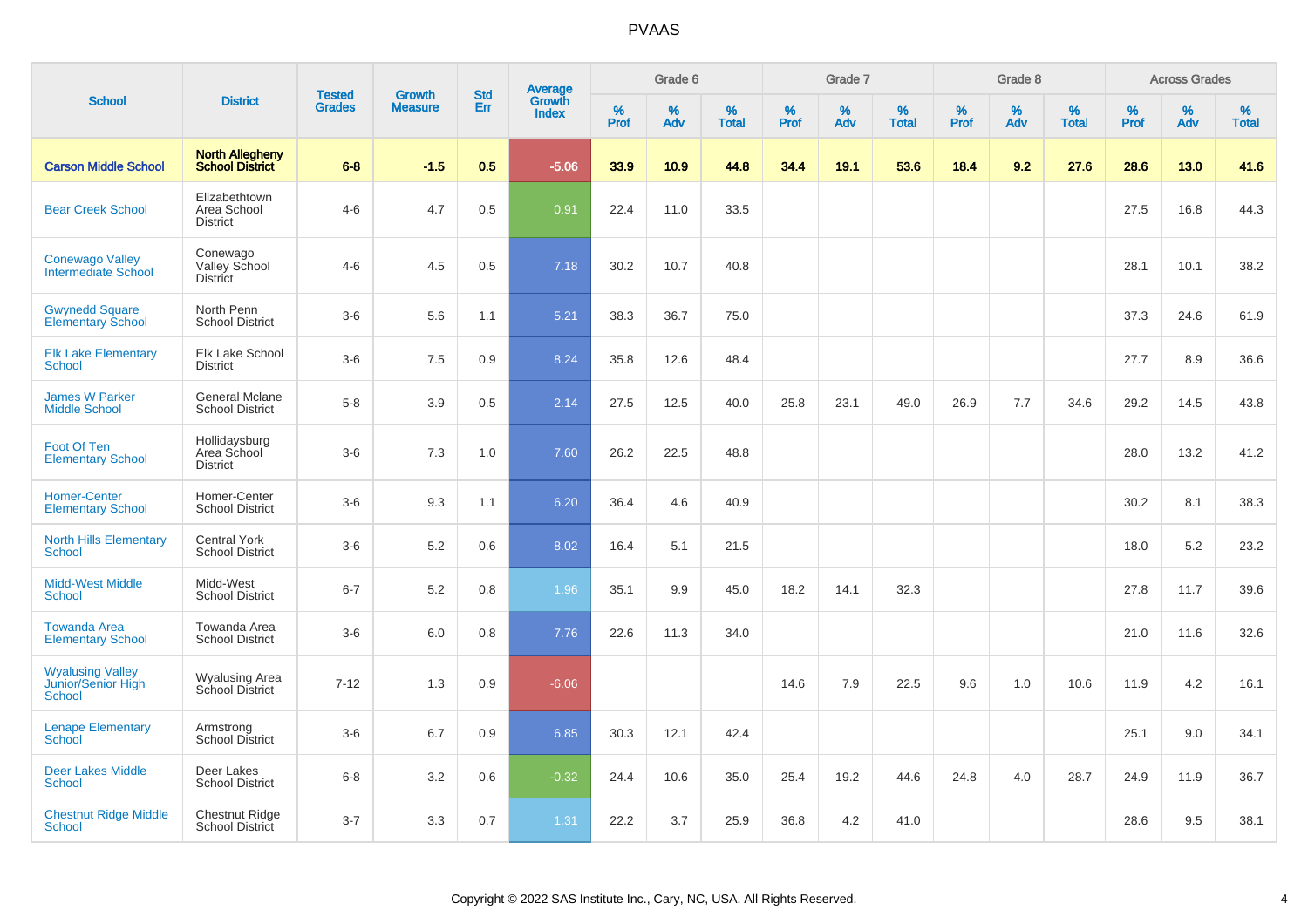|                                                  |                                                        |                                |                                 | <b>Std</b> |                                          |                  | Grade 6  |                   |           | Grade 7  |                   |           | Grade 8  |                   |           | <b>Across Grades</b> |                   |
|--------------------------------------------------|--------------------------------------------------------|--------------------------------|---------------------------------|------------|------------------------------------------|------------------|----------|-------------------|-----------|----------|-------------------|-----------|----------|-------------------|-----------|----------------------|-------------------|
| <b>School</b>                                    | <b>District</b>                                        | <b>Tested</b><br><b>Grades</b> | <b>Growth</b><br><b>Measure</b> | Err        | <b>Average</b><br>Growth<br><b>Index</b> | %<br><b>Prof</b> | %<br>Adv | %<br><b>Total</b> | %<br>Prof | %<br>Adv | %<br><b>Total</b> | %<br>Prof | %<br>Adv | %<br><b>Total</b> | %<br>Prof | %<br>Adv             | %<br><b>Total</b> |
| <b>Carson Middle School</b>                      | <b>North Allegheny</b><br><b>School District</b>       | $6 - 8$                        | $-1.5$                          | 0.5        | $-5.06$                                  | 33.9             | 10.9     | 44.8              | 34.4      | 19.1     | 53.6              | 18.4      | 9.2      | 27.6              | 28.6      | 13.0                 | 41.6              |
| <b>Wallenpaupack Area</b><br>Middle School       | Wallenpaupack<br>Area School<br><b>District</b>        | $6 - 8$                        | 2.2                             | 0.6        | $-2.83$                                  | 11.2             | 3.7      | 14.9              | 30.6      | 8.2      | 38.8              | 13.2      | 3.5      | 16.7              | 18.1      | 5.1                  | 23.2              |
| <b>James S Wilson</b><br><b>Middle School</b>    | <b>Millcreek</b><br>Township<br><b>School District</b> | $6 - 8$                        | 1.6                             | 0.6        | $-4.16$                                  | 20.7             | 5.3      | 26.0              | 20.8      | 14.3     | 35.1              | 23.5      | 12.4     | 36.0              | 21.7      | 10.8                 | 32.5              |
| Joseph C Ashkar<br><b>Elementary School</b>      | East Lycoming<br>School District                       | $3-6$                          | 5.1                             | 1.0        | 4.91                                     | 23.0             | 31.2     | 54.1              |           |          |                   |           |          |                   | 31.0      | 20.9                 | 51.9              |
| Frankstown<br><b>Elementary School</b>           | Hollidaysburg<br>Area School<br><b>District</b>        | $3-6$                          | 6.5                             | 0.8        | 3.91                                     | 31.4             | 7.0      | 38.4              |           |          |                   |           |          |                   | 32.4      | 15.6                 | 47.9              |
| <b>Union High School</b>                         | <b>Union School</b><br><b>District</b>                 | $6 - 12$                       | 4.4                             | 1.1        | $-1.57$                                  | 22.0             | 14.6     | 36.6              | 10.5      | 0.0      | 10.5              | 18.2      | 11.4     | 29.6              | 17.1      | 8.9                  | 26.0              |
| <b>Eisenhower M/Hs</b>                           | <b>Warren County</b><br>School District                | $6 - 11$                       | 4.9                             | 0.9        | $-1.30$                                  | 22.2             | 8.3      | 30.6              | 16.4      | 3.6      | 20.0              | 25.9      | 5.6      | 31.5              | 21.6      | 6.1                  | 27.6              |
| <b>Central Columbia</b><br><b>Middle School</b>  | Central<br>Columbia<br><b>School District</b>          | $5-8$                          | 3.8                             | 0.5        | 2.65                                     | 28.2             | 25.2     | 53.3              | 32.6      | 14.9     | 47.5              | 30.6      | 20.1     | 50.7              | 30.5      | 21.4                 | 51.8              |
| <b>Clark Wood</b><br><b>Elementary School</b>    | Northern Tioga<br>School District                      | $3-6$                          | 10.9                            | 1.4        | 5.75                                     | 42.1             | 2.6      | 44.7              |           |          |                   |           |          |                   | 30.6      | 6.4                  | 36.9              |
| <b>Bedford Middle School</b>                     | Bedford Area<br><b>School District</b>                 | $6 - 8$                        | 3.8                             | 0.6        | 1.26                                     | 32.2             | 7.8      | 40.0              | 25.4      | 8.8      | 34.2              | 24.2      | 7.8      | 32.0              | 27.2      | 8.1                  | 35.3              |
| <b>Lititz Elementary</b><br>School               | <b>Warwick School</b><br><b>District</b>               | $3-6$                          | 4.8                             | 1.1        | 4.42                                     | 36.5             | 9.5      | 46.0              |           |          |                   |           |          |                   | 29.2      | 9.9                  | 39.1              |
| <b>Mid Valley Elementary</b><br>Center           | Mid Valley<br>School District                          | $3-6$                          | 5.9                             | 0.8        | 5.42                                     | 15.0             | 2.4      | 17.3              |           |          |                   |           |          |                   | 21.8      | 7.2                  | 29.0              |
| <b>Universal Daroff</b><br><b>Charter School</b> | <b>Universal Daroff</b><br><b>Charter School</b>       | $3-8$                          | 6.1                             | 0.8        | 3.26                                     | 0.0              | 0.0      | 0.0               | 2.2       | 0.0      | 2.2               | 3.6       | 0.0      | 3.6               | 2.2       | 0.3                  | 2.5               |
| Southern Columbia<br><b>Middle School</b>        | Southern<br>Columbia Area<br><b>School District</b>    | $5-8$                          | 1.8                             | 0.6        | $-0.63$                                  | 18.8             | 5.2      | 24.0              | 29.0      | 14.0     | 43.0              | 15.4      | 2.2      | 17.6              | 24.0      | 7.8                  | 31.8              |
| <b>Cold Spring</b><br><b>Elementary School</b>   | <b>Central Bucks</b><br><b>School District</b>         | $3-6$                          | 7.9                             | 1.1        | 3.40                                     | 33.3             | 11.1     | 44.4              |           |          |                   |           |          |                   | 37.9      | 21.0                 | 58.9              |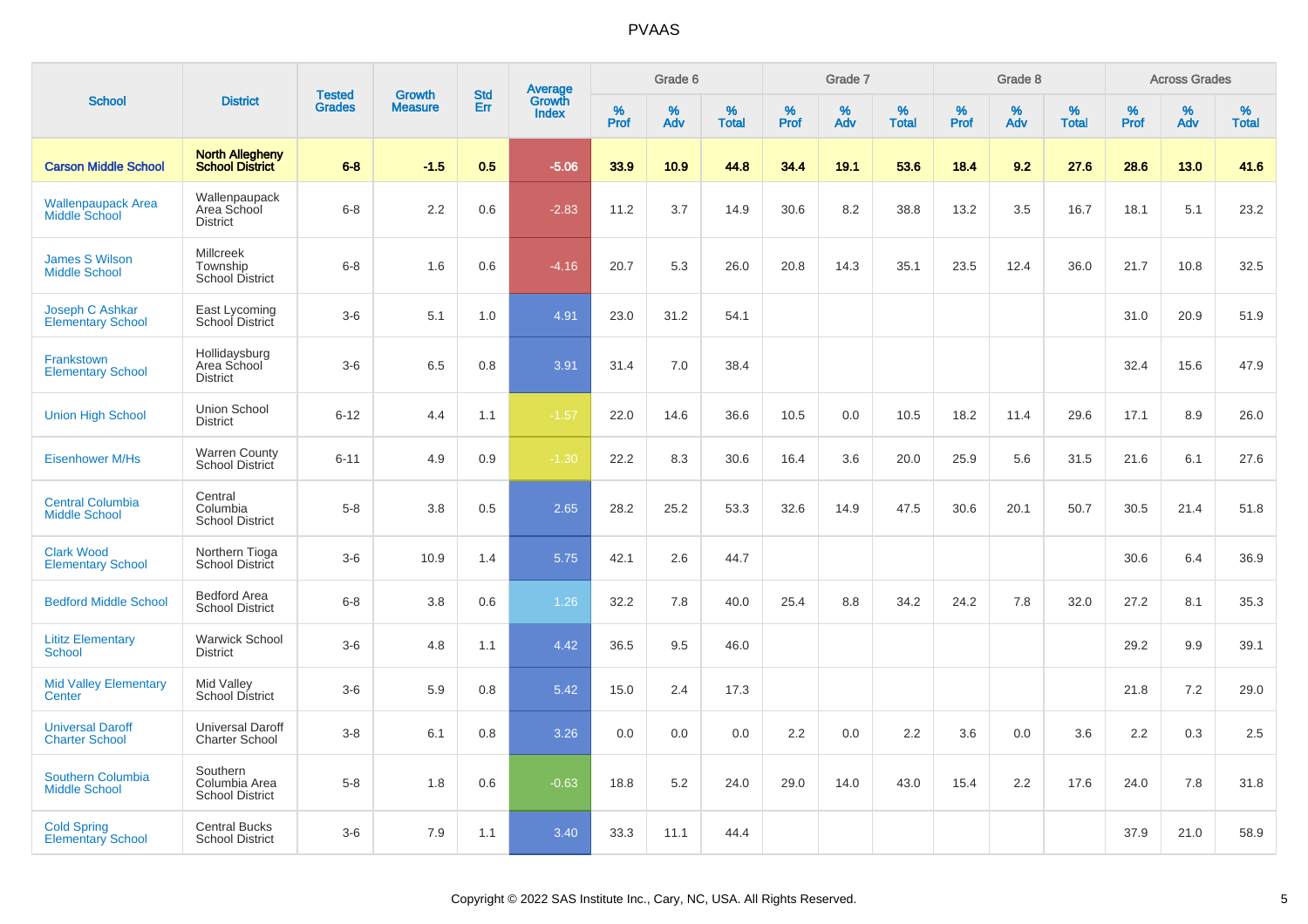|                                                      |                                                        |                                |                                 |                   |                                          |                  | Grade 6     |                   |           | Grade 7     |                   |           | Grade 8  |                      |           | <b>Across Grades</b> |                   |
|------------------------------------------------------|--------------------------------------------------------|--------------------------------|---------------------------------|-------------------|------------------------------------------|------------------|-------------|-------------------|-----------|-------------|-------------------|-----------|----------|----------------------|-----------|----------------------|-------------------|
| <b>School</b>                                        | <b>District</b>                                        | <b>Tested</b><br><b>Grades</b> | <b>Growth</b><br><b>Measure</b> | <b>Std</b><br>Err | <b>Average</b><br>Growth<br><b>Index</b> | %<br><b>Prof</b> | $\%$<br>Adv | %<br><b>Total</b> | %<br>Prof | $\%$<br>Adv | %<br><b>Total</b> | %<br>Prof | %<br>Adv | $\%$<br><b>Total</b> | %<br>Prof | $\%$<br>Adv          | %<br><b>Total</b> |
| <b>Carson Middle School</b>                          | <b>North Allegheny</b><br><b>School District</b>       | $6 - 8$                        | $-1.5$                          | 0.5               | $-5.06$                                  | 33.9             | 10.9        | 44.8              | 34.4      | 19.1        | 53.6              | 18.4      | 9.2      | 27.6                 | 28.6      | 13.0                 | 41.6              |
| <b>Fort Couch Middle</b><br><b>School</b>            | <b>Upper Saint</b><br>Clair School<br><b>District</b>  | $7 - 8$                        | 3.6                             | 0.5               | 2.51                                     |                  |             |                   | 33.3      | 35.5        | 68.8              | 31.2      | 30.5     | 61.8                 | 32.2      | 32.8                 | 65.0              |
| <b>Loyalsock Township</b><br><b>Middle School</b>    | Loyalsock<br>Township<br><b>School District</b>        | $6 - 8$                        | 3.0                             | 0.7               | $-1.66$                                  | 32.6             | 10.2        | 42.9              | 23.6      | 9.4         | 33.1              | 27.0      | 9.0      | 36.0                 | 27.4      | 9.5                  | 36.9              |
| <b>John Beck Elementary</b><br><b>School</b>         | <b>Warwick School</b><br><b>District</b>               | $3-6$                          | 7.9                             | 1.1               | 5.15                                     | 37.3             | 5.1         | 42.4              |           |             |                   |           |          |                      | 36.8      | 17.8                 | 54.6              |
| <b>Punxsutawney Area</b><br><b>Elementary School</b> | Punxsutawney<br>Area School<br><b>District</b>         | $3-6$                          | 4.0                             | 0.8               | 5.18                                     | 36.3             | 10.6        | 46.9              |           |             |                   |           |          |                      | 30.8      | 13.6                 | 44.4              |
| Indiana Area Junior<br><b>High School</b>            | Indiana Area<br><b>School District</b>                 | $6 - 8$                        | 2.1                             | 0.5               | $-3.44$                                  | 23.9             | 11.7        | 35.5              | 36.0      | 10.3        | 46.3              | 23.2      | 14.2     | 37.4                 | 27.4      | 12.1                 | 39.5              |
| <b>Farrell Area Es/Lms</b>                           | <b>Farrell Area</b><br><b>School District</b>          | $3-6$                          | 7.7                             | 1.3               | 6.02                                     | 17.5             | 0.0         | 17.5              |           |             |                   |           |          |                      | 16.4      | 2.3                  | 18.6              |
| <b>Punxsutawney Area</b><br><b>High School</b>       | Punxsutawney<br>Area School<br><b>District</b>         | $7 - 11$                       | 5.2                             | 0.8               | 2.41                                     |                  |             |                   | 23.0      | 4.9         | 27.9              | 20.5      | 7.1      | 27.6                 | 21.7      | 6.0                  | 27.7              |
| <b>Radnor Middle School</b>                          | Radnor<br>Township<br><b>School District</b>           | $6 - 8$                        | 2.9                             | 0.5               | $-0.58$                                  | 41.7             | 25.4        | 67.1              | 34.3      | 31.8        | 66.2              | 35.0      | 21.5     | 56.5                 | 37.4      | 26.3                 | 63.7              |
| <b>South Fayette Middle</b><br>School                | South Fayette<br>Township<br>School District           | $6 - 8$                        | $-0.1$                          | 0.4               | $-5.54$                                  | 40.8             | 18.4        | 59.2              | 35.5      | 24.3        | 59.8              | 30.9      | 20.9     | 51.8                 | 35.6      | 21.2                 | 56.8              |
| <b>York Suburban Middle</b><br>School                | York Suburban<br><b>School District</b>                | $6 - 8$                        | $-0.3$                          | 0.5               | $-9.85$                                  | 17.9             | 7.4         | 25.3              | 26.1      | 18.0        | 44.1              | 22.5      | 10.6     | 33.1                 | 22.2      | 12.0                 | 34.2              |
| <b>Smethport Area</b><br><b>Elementary School</b>    | Smethport Area<br>School District                      | $3-6$                          | 7.1                             | 1.1               | 6.19                                     | 24.6             | 8.8         | 33.3              |           |             |                   |           |          |                      | 23.6      | 11.8                 | 35.5              |
| <b>Upper Perkiomen</b><br>Middle School              | Upper<br>Perkiomen<br><b>School District</b>           | $6 - 8$                        | 1.7                             | 0.5               | $-2.65$                                  | 23.0             | 6.1         | 29.1              | 28.0      | 11.6        | 39.6              | 22.9      | 10.0     | 32.8                 | 24.7      | 9.2                  | 34.0              |
| <b>Rayne Elementary</b><br>School                    | <b>Marion Center</b><br>Area School<br><b>District</b> | $3-6$                          | 4.6                             | 1.3               | 3.45                                     | 51.1             | 10.6        | 61.7              |           |             |                   |           |          |                      | 37.9      | 9.2                  | 47.1              |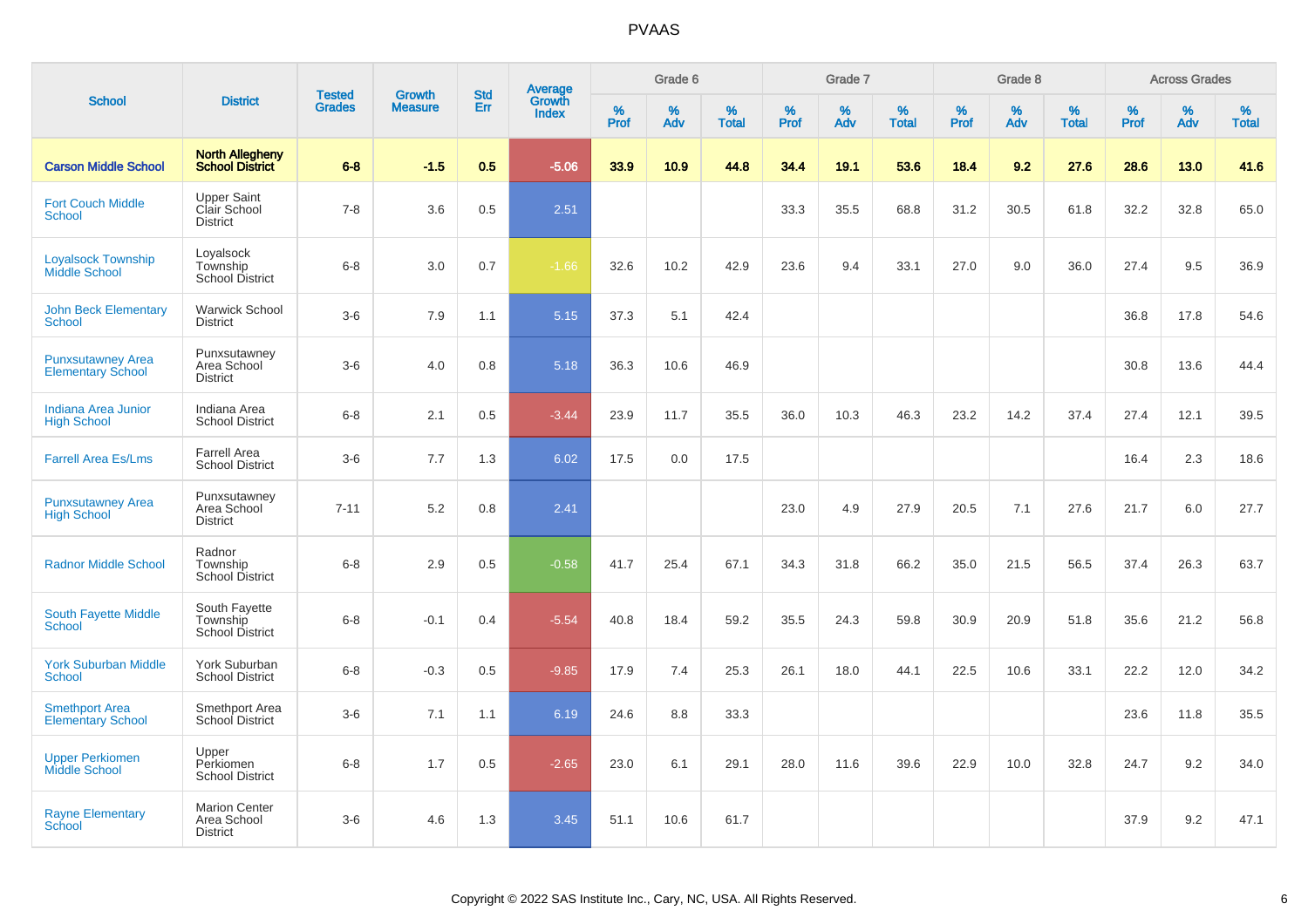|                                                                      |                                                        |                                | <b>Growth</b>  | <b>Std</b> |                                          |                  | Grade 6  |                   |           | Grade 7     |                   |           | Grade 8  |                   |              | <b>Across Grades</b> |                   |
|----------------------------------------------------------------------|--------------------------------------------------------|--------------------------------|----------------|------------|------------------------------------------|------------------|----------|-------------------|-----------|-------------|-------------------|-----------|----------|-------------------|--------------|----------------------|-------------------|
| <b>School</b>                                                        | <b>District</b>                                        | <b>Tested</b><br><b>Grades</b> | <b>Measure</b> | Err        | <b>Average</b><br>Growth<br><b>Index</b> | %<br><b>Prof</b> | %<br>Adv | %<br><b>Total</b> | %<br>Prof | $\%$<br>Adv | %<br><b>Total</b> | %<br>Prof | %<br>Adv | %<br><b>Total</b> | $\%$<br>Prof | %<br>Adv             | %<br><b>Total</b> |
| <b>Carson Middle School</b>                                          | <b>North Allegheny</b><br><b>School District</b>       | $6-8$                          | $-1.5$         | 0.5        | $-5.06$                                  | 33.9             | 10.9     | 44.8              | 34.4      | 19.1        | 53.6              | 18.4      | 9.2      | 27.6              | 28.6         | 13.0                 | 41.6              |
| <b>Blacklick Vallev</b><br><b>Elementary Center</b>                  | <b>Blacklick Valley</b><br>School District             | $3-6$                          | 10.2           | 1.5        | 6.14                                     | 34.2             | 10.5     | 44.7              |           |             |                   |           |          |                   | 26.8         | 13.7                 | 40.5              |
| <b>Saegertown</b><br><b>Elementary School</b>                        | Penncrest<br><b>School District</b>                    | $3-6$                          | 7.6            | 1.1        | 4.92                                     | 29.3             | 1.7      | 31.0              |           |             |                   |           |          |                   | 26.6         | 8.9                  | 35.4              |
| <b>Rock L Butler Middle</b><br><b>School</b>                         | Wellsboro Area<br><b>School District</b>               | $5-8$                          | 3.0            | 0.6        | 0.15                                     | 16.2             | 5.0      | 21.2              | 20.5      | 13.7        | 34.2              | 24.5      | 13.3     | 37.8              | 23.1         | 9.8                  | 32.9              |
| <b>George A Ferrell</b><br><b>Elementary School</b>                  | East Lycoming<br>School District                       | $3-6$                          | 12.8           | 1.9        | 4.06                                     | 31.8             | 22.7     | 54.6              |           |             |                   |           |          |                   | 38.7         | 22.7                 | 61.3              |
| <b>Wattsburg Area Middle</b><br>School                               | Wattsburg Area<br><b>School District</b>               | $5-9$                          | 4.1            | 0.6        | 0.94                                     | 27.5             | 17.6     | 45.0              | 19.6      | 7.6         | 27.2              | 31.7      | 12.9     | 44.6              | 26.1         | 14.0                 | 40.0              |
| <b>Upper Dauphin Area</b><br><b>Middle School</b>                    | <b>Upper Dauphin</b><br>Area School<br><b>District</b> | $5-8$                          | 1.0            | 0.7        | $-1.45$                                  | 18.3             | 8.4      | 26.8              | 18.9      | 6.8         | 25.7              | 24.3      | 7.1      | 31.4              | 18.0         | 6.9                  | 24.9              |
| <b>Avon Grove</b><br><b>Intermediate School</b>                      | Avon Grove<br><b>School District</b>                   | $3-6$                          | 3.3            | 0.5        | 4.11                                     | 30.5             | 19.3     | 49.8              |           |             |                   |           |          |                   | 30.3         | 18.6                 | 48.9              |
| <b>Mars Area Centennial</b><br><b>School</b>                         | Mars Area<br><b>School District</b>                    | $5-6$                          | 1.9            | 0.6        | 3.05                                     | 32.6             | 24.5     | 57.1              |           |             |                   |           |          |                   | 32.0         | 22.7                 | 54.6              |
| <b>Conneaut Valley</b><br><b>Middle School</b>                       | Conneaut<br><b>School District</b>                     | $5-8$                          | 2.5            | 0.7        | $-3.17$                                  | 22.4             | 3.4      | 25.9              | 25.8      | 4.6         | 30.3              | 21.1      | 5.6      | 26.8              | 23.9         | 5.6                  | 29.5              |
| <b>Smethport Area</b><br>Junior/Senior High<br>School                | Smethport Area<br><b>School District</b>               | $7 - 12$                       | 7.1            | 1.1        | 3.77                                     |                  |          |                   | 16.9      | 6.2         | 23.1              | 22.6      | 4.8      | 27.4              | 19.7         | 5.5                  | 25.2              |
| <b>Carbondale Area</b><br><b>Junior/Senior High</b><br><b>School</b> | Carbondale<br>Area School<br><b>District</b>           | $7 - 10$                       | 5.8            | 0.9        | 3.43                                     |                  |          |                   | 4.8       | 3.6         | 8.4               | 14.0      | 0.0      | 14.0              | 10.0         | 1.6                  | 11.6              |
| <b>Wendover Middle</b><br><b>School</b>                              | Hempfield Area<br>School District                      | $6-8$                          | 1.2            | 0.6        | $-4.45$                                  | 27.2             | 26.5     | 53.7              | 32.9      | 15.1        | 48.0              | 30.7      | 14.3     | 45.0              | 30.2         | 18.7                 | 49.0              |
| <b>Eagle View Middle</b><br>School                                   | Cumberland<br><b>Valley School</b><br><b>District</b>  | $5 - 8$                        | 2.8            | 0.4        | 1.72                                     | 26.3             | 11.5     | 37.8              | 30.8      | 15.0        | 45.8              | 27.0      | 9.5      | 36.5              | 28.0         | 12.1                 | 40.1              |
| <b>Indian Crest Middle</b><br><b>School</b>                          | Souderton Area<br><b>School District</b>               | $6 - 8$                        | $-0.4$         | 0.5        | $-7.91$                                  | 25.9             | 4.7      | 30.6              | 26.1      | 6.4         | 32.4              | 25.1      | 3.4      | 28.6              | 25.7         | 4.8                  | 30.5              |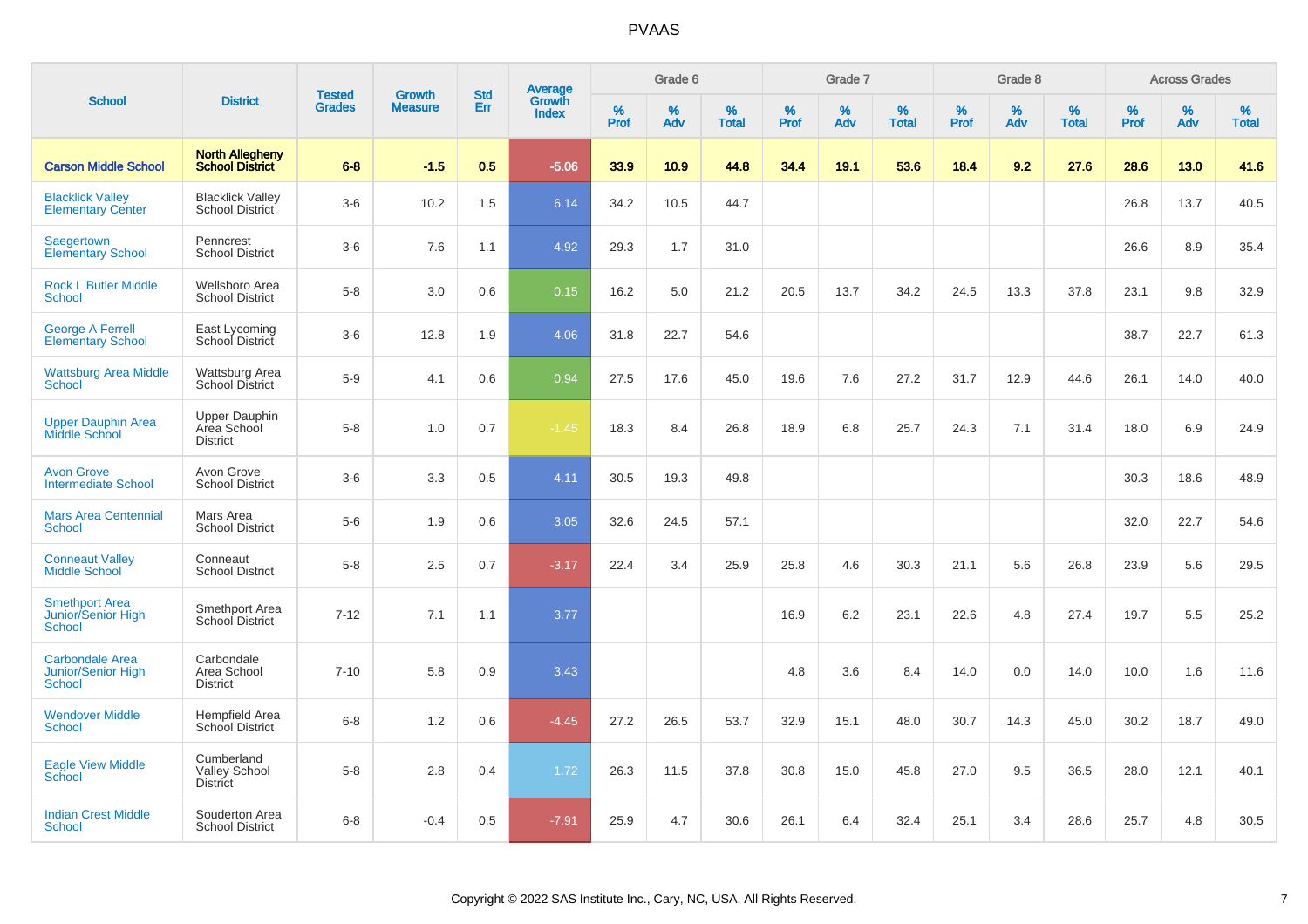| <b>School</b>                                         |                                                     | <b>Tested</b> | <b>Growth</b>  | <b>Std</b> |                                          |           | Grade 6     |                   |                  | Grade 7     |                   |                     | Grade 8  |                   |                     | <b>Across Grades</b> |                      |
|-------------------------------------------------------|-----------------------------------------------------|---------------|----------------|------------|------------------------------------------|-----------|-------------|-------------------|------------------|-------------|-------------------|---------------------|----------|-------------------|---------------------|----------------------|----------------------|
|                                                       | <b>District</b>                                     | <b>Grades</b> | <b>Measure</b> | Err        | <b>Average</b><br>Growth<br><b>Index</b> | %<br>Prof | $\%$<br>Adv | %<br><b>Total</b> | %<br><b>Prof</b> | $\%$<br>Adv | %<br><b>Total</b> | $\%$<br><b>Prof</b> | %<br>Adv | %<br><b>Total</b> | $\%$<br><b>Prof</b> | %<br>Adv             | $\%$<br><b>Total</b> |
| <b>Carson Middle School</b>                           | <b>North Allegheny</b><br>School District           | $6 - 8$       | $-1.5$         | 0.5        | $-5.06$                                  | 33.9      | 10.9        | 44.8              | 34.4             | 19.1        | 53.6              | 18.4                | 9.2      | 27.6              | 28.6                | 13.0                 | 41.6                 |
| Williamsburg<br>Community<br><b>Elementary School</b> | Williamsburg<br>Community<br><b>School District</b> | $3-6$         | 5.0            | 1.4        | 3.46                                     | 34.3      | 8.6         | 42.9              |                  |             |                   |                     |          |                   | 25.6                | 11.6                 | 37.2                 |
| <b>Curtin Intermediate</b><br>School                  | Williamsport<br>Area School<br><b>District</b>      | $4 - 6$       | 0.8            | 0.7        | 1.19                                     | 19.8      | 15.3        | 35.0              |                  |             |                   |                     |          |                   | 20.3                | 11.1                 | 31.3                 |
| <b>Brownstown</b><br><b>Elementary School</b>         | Conestoga<br>Valley School<br><b>District</b>       | $3-6$         | 3.8            | 1.0        | 3.91                                     | 46.2      | 14.1        | 60.3              |                  |             |                   |                     |          |                   | 33.1                | 22.8                 | 55.9                 |
| <b>Landis Run</b><br><b>Intermediate School</b>       | Manheim<br>Township<br>School District              | $5-6$         | $-0.9$         | 0.4        | $-2.02$                                  | 33.2      | 23.2        | 56.5              |                  |             |                   |                     |          |                   | 31.5                | 20.2                 | 51.7                 |
| <b>South Eastern</b><br><b>Intermediate School</b>    | South Eastern<br><b>School District</b>             | $5-6$         | 4.2            | 0.6        | 5.90                                     | 25.9      | 14.7        | 40.6              |                  |             |                   |                     |          |                   | 23.7                | 15.3                 | 39.0                 |
| <b>Kane Area Middle</b><br><b>School</b>              | Kane Area<br><b>School District</b>                 | $6 - 10$      | 5.0            | 0.8        | 0.86                                     | 14.1      | 3.1         | 17.2              | 29.8             | 17.9        | 47.8              | 6.1                 | 1.2      | 7.3               | 16.0                | 7.0                  | 23.0                 |
| <b>Jamison Elementary</b><br>School                   | <b>Central Bucks</b><br><b>School District</b>      | $3-6$         | 6.5            | 1.0        | 2.10                                     | 40.8      | 21.0        | 61.8              |                  |             |                   |                     |          |                   | 35.7                | 27.4                 | 63.1                 |
| <b>Manheim Central</b><br><b>Middle School</b>        | Manheim<br>Central School<br><b>District</b>        | $5-8$         | 2.8            | 0.4        | $-3.41$                                  | 23.6      | 5.8         | 29.3              | 15.0             | 5.2         | 20.2              | 20.9                | 6.2      | 27.1              | 21.2                | 6.2                  | 27.4                 |
| <b>Freeport Area Middle</b><br>School                 | <b>Freeport Area</b><br>School District             | $6 - 8$       | 2.8            | 0.6        | $-4.11$                                  | 26.6      | 15.3        | 41.9              | 34.3             | 12.7        | 47.0              | 19.1                | 9.9      | 29.0              | 26.7                | 12.6                 | 39.3                 |
| <b>Manor Middle School</b>                            | Penn Manor<br><b>School District</b>                | $7 - 8$       | 4.2            | 0.7        | 2.56                                     |           |             |                   | 18.4             | 15.8        | 34.2              | 30.6                | 14.4     | 45.0              | 24.7                | 15.1                 | 39.7                 |
| <b>Conneaut Lake Middle</b><br><b>School</b>          | Conneaut<br><b>School District</b>                  | $5 - 8$       | 4.6            | 0.7        | 1.95                                     | 25.4      | 15.9        | 41.3              | 13.4             | 9.0         | 22.4              | 14.9                | 1.4      | 16.2              | 18.0                | 7.9                  | 25.9                 |
| <b>Pequea Valley</b><br>Intermediate School           | Pequea Valley<br>School District                    | $7 - 8$       | 4.6            | 0.8        | 2.22                                     |           |             |                   | 12.0             | 2.4         | 14.4              | 13.4                | 2.1      | 15.5              | 12.6                | 2.2                  | 14.9                 |
| Rohrerstown<br><b>Elementary School</b>               | Hempfield<br><b>School District</b>                 | $3-6$         | 7.3            | 1.1        | 6.04                                     | 28.0      | 14.0        | 42.0              |                  |             |                   |                     |          |                   | 31.2                | 17.2                 | 48.4                 |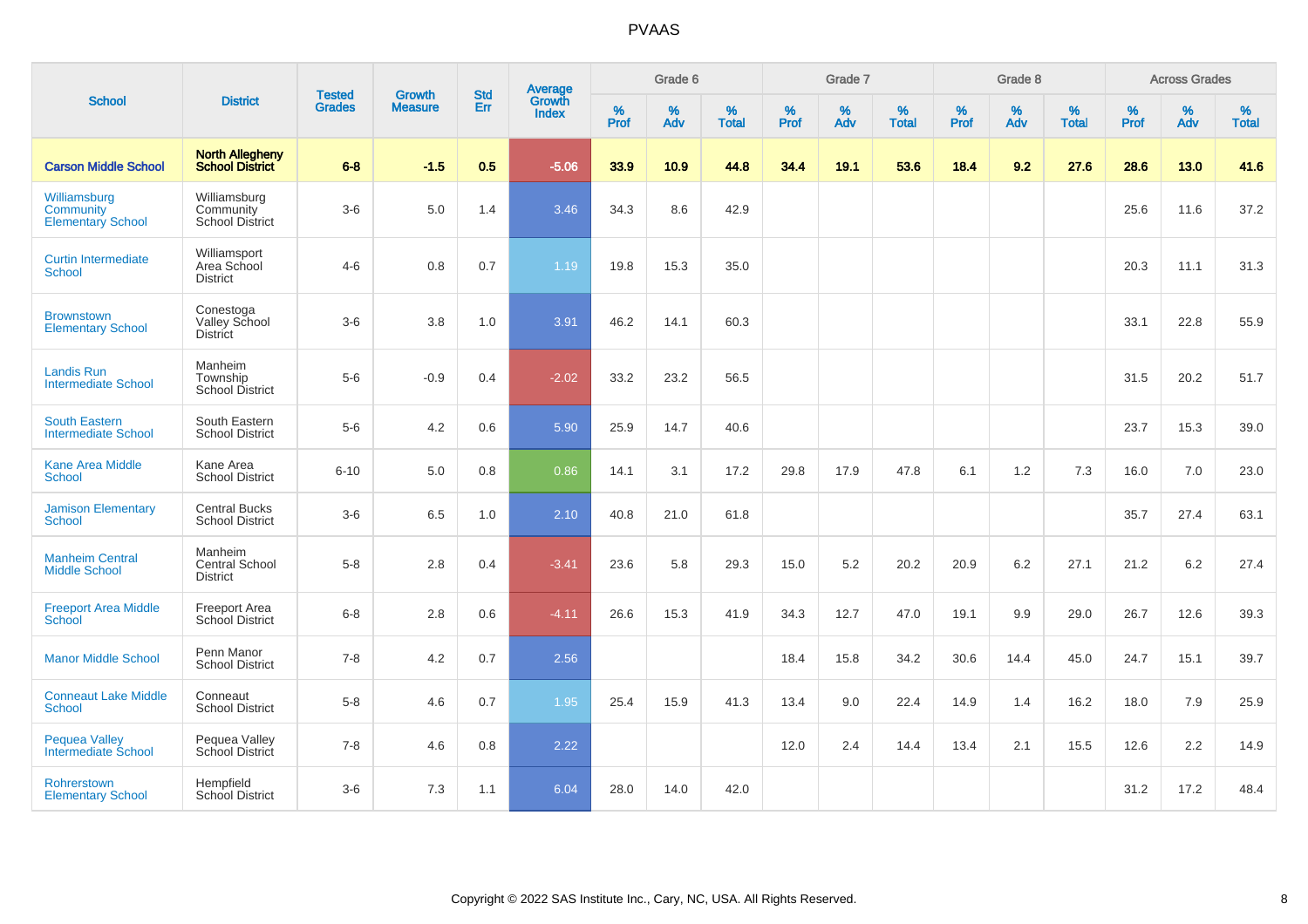|                                                                |                                                               |                                |                                 | <b>Std</b> |                                          |                  | Grade 6  |                   |           | Grade 7  |                   |           | Grade 8  |                   |           | <b>Across Grades</b> |                   |
|----------------------------------------------------------------|---------------------------------------------------------------|--------------------------------|---------------------------------|------------|------------------------------------------|------------------|----------|-------------------|-----------|----------|-------------------|-----------|----------|-------------------|-----------|----------------------|-------------------|
| <b>School</b>                                                  | <b>District</b>                                               | <b>Tested</b><br><b>Grades</b> | <b>Growth</b><br><b>Measure</b> | Err        | <b>Average</b><br>Growth<br><b>Index</b> | %<br><b>Prof</b> | %<br>Adv | %<br><b>Total</b> | %<br>Prof | %<br>Adv | %<br><b>Total</b> | %<br>Prof | %<br>Adv | %<br><b>Total</b> | %<br>Prof | $\%$<br>Adv          | %<br><b>Total</b> |
| <b>Carson Middle School</b>                                    | <b>North Allegheny</b><br><b>School District</b>              | $6 - 8$                        | $-1.5$                          | 0.5        | $-5.06$                                  | 33.9             | 10.9     | 44.8              | 34.4      | 19.1     | 53.6              | 18.4      | 9.2      | 27.6              | 28.6      | 13.0                 | 41.6              |
| Roy A. Hunt<br><b>Elementary School</b>                        | <b>New</b><br>Kensington-<br>Arnold School<br><b>District</b> | $3-6$                          | 1.6                             | 0.8        | 1.92                                     | 12.9             | 5.9      | 18.8              |           |          |                   |           |          |                   | 14.8      | 3.5                  | 18.3              |
| <b>Tamaqua Area Middle</b><br>School                           | Tamagua Area<br>School District                               | $6-8$                          | 1.6                             | 0.6        | $-2.35$                                  | 18.6             | 1.6      | 20.2              | 19.7      | 7.2      | 27.0              | 11.4      | 2.1      | 13.5              | 16.6      | 3.8                  | 20.4              |
| <b>Bangor Area Middle</b><br>School                            | <b>Bangor Area</b><br>School District                         | $7 - 8$                        | 4.3                             | 0.7        | 3.67                                     |                  |          |                   | 20.4      | 13.6     | 34.0              | 23.2      | 6.0      | 29.1              | 21.8      | 9.7                  | 31.5              |
| <b>Welsh Valley Middle</b><br><b>School</b>                    | Lower Merion<br><b>School District</b>                        | $6 - 10$                       | 2.6                             | 0.4        | 2.71                                     | 31.6             | 34.9     | 66.5              | 33.3      | 31.6     | 64.9              | 29.8      | 29.1     | 59.0              | 31.6      | 31.9                 | 63.5              |
| <b>East Petersburg</b><br><b>Elementary School</b>             | Hempfield<br><b>School District</b>                           | $3-6$                          | 5.5                             | 1.0        | 5.49                                     | 21.7             | 15.9     | 37.7              |           |          |                   |           |          |                   | 28.4      | 14.4                 | 42.8              |
| <b>Westlake Middle</b><br>School                               | <b>Millcreek</b><br>Township<br><b>School District</b>        | $6 - 8$                        | 0.7                             | 0.6        | $-1.92$                                  | 19.0             | 6.4      | 25.4              | 20.7      | 11.8     | 32.6              | 15.8      | 12.7     | 28.5              | 18.4      | 10.5                 | 28.9              |
| <b>Otto-Eldred</b><br><b>Elementary School</b>                 | Otto-Eldred<br><b>School District</b>                         | $3 - 6$                        | 8.4                             | 1.3        | 5.13                                     | 45.0             | 12.5     | 57.5              |           |          |                   |           |          |                   | 31.8      | 15.9                 | 47.7              |
| <b>Riverside Elementary</b><br><b>School East</b>              | Riverside<br><b>School District</b>                           | $3-6$                          | 5.2                             | 0.8        | 3.33                                     | 13.1             | 7.1      | 20.2              |           |          |                   |           |          |                   | 20.8      | 7.1                  | 27.9              |
| <b>Karns City High</b><br>School                               | Karns City Area<br>School District                            | $7 - 11$                       | 4.9                             | 0.8        | 4.17                                     |                  |          |                   | 22.6      | 3.5      | 26.1              | 17.0      | 3.8      | 20.8              | 19.9      | 3.6                  | 23.5              |
| <b>Iroquois Elementary</b><br>School                           | Iroquois School<br><b>District</b>                            | $3-6$                          | 3.2                             | 1.0        | 3.29                                     | 21.0             | 16.0     | 37.0              |           |          |                   |           |          |                   | 28.3      | 13.2                 | 41.4              |
| Pennsylvania Virtual<br><b>Charter School</b>                  | Pennsylvania<br>Virtual Charter<br>School                     | $3 - 11$                       | 3.5                             | 0.6        | 2.58                                     | 17.6             | 3.3      | 20.9              | 10.1      | 6.1      | 16.2              | 14.8      | 5.7      | 20.4              | 18.4      | 5.2                  | 23.5              |
| <b>Westmont Hilltop</b><br><b>Junior/Senior High</b><br>School | Westmont<br><b>Hilltop School</b><br><b>District</b>          | $7 - 11$                       | 3.4                             | 0.9        | $-0.70$                                  |                  |          |                   | 22.2      | 6.2      | 28.4              | 26.4      | 8.8      | 35.2              | 24.4      | 7.6                  | 32.0              |
| <b>Forest City Regional</b><br><b>High School</b>              | <b>Forest City</b><br>Regional<br><b>School District</b>      | $7 - 12$                       | 8.0                             | 1.3        | 3.91                                     |                  |          |                   | 18.9      | 10.8     | 29.7              | 31.9      | 10.6     | 42.6              | 26.2      | 10.7                 | 36.9              |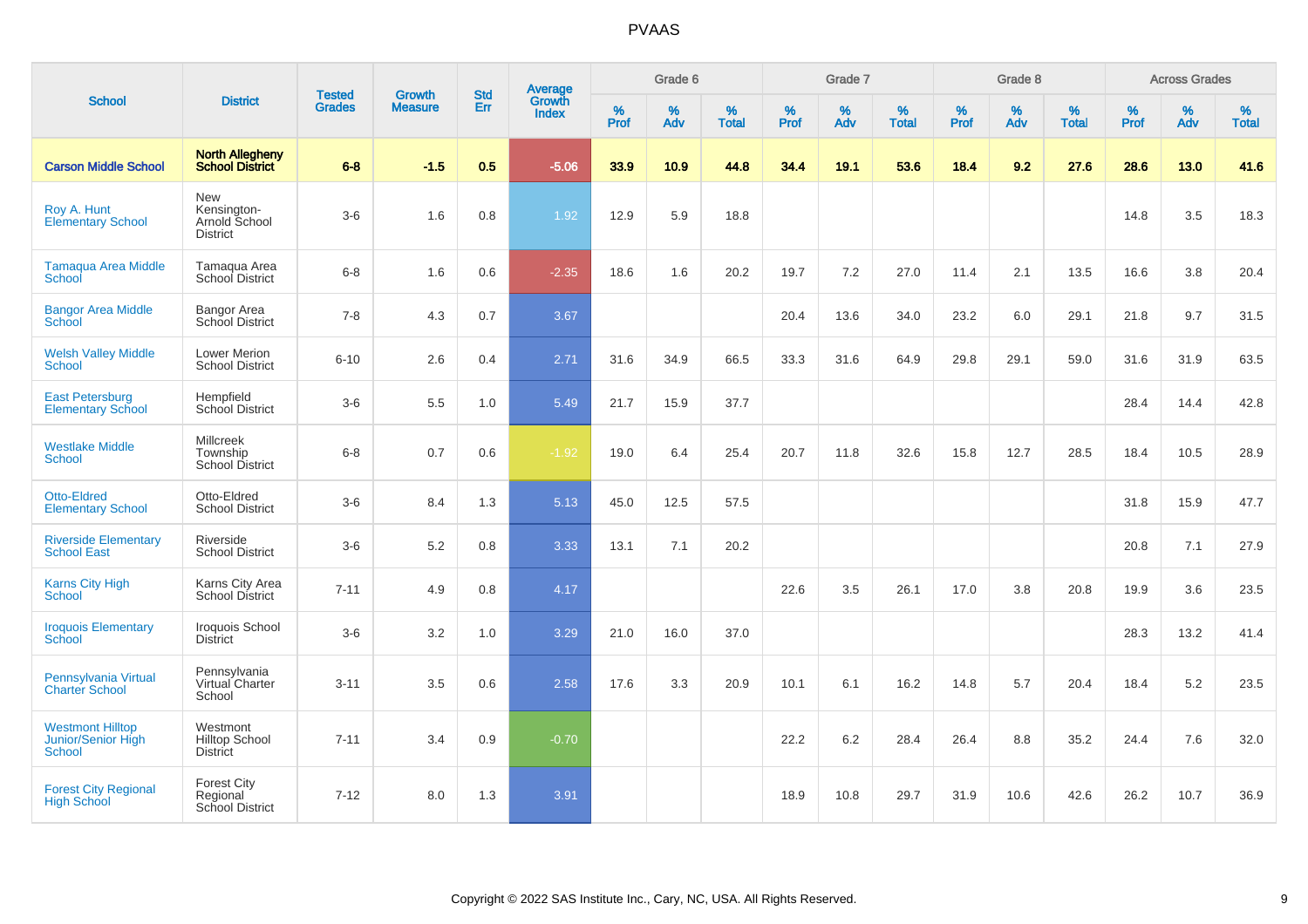|                                                                            |                                                           |                                | <b>Growth</b>  | <b>Std</b> |                                          |           | Grade 6  |                   |           | Grade 7  |                   |           | Grade 8     |                   |           | <b>Across Grades</b> |                   |
|----------------------------------------------------------------------------|-----------------------------------------------------------|--------------------------------|----------------|------------|------------------------------------------|-----------|----------|-------------------|-----------|----------|-------------------|-----------|-------------|-------------------|-----------|----------------------|-------------------|
| <b>School</b>                                                              | <b>District</b>                                           | <b>Tested</b><br><b>Grades</b> | <b>Measure</b> | Err        | <b>Average</b><br>Growth<br><b>Index</b> | %<br>Prof | %<br>Adv | %<br><b>Total</b> | %<br>Prof | %<br>Adv | %<br><b>Total</b> | %<br>Prof | $\%$<br>Adv | %<br><b>Total</b> | %<br>Prof | $\%$<br>Adv          | %<br><b>Total</b> |
| <b>Carson Middle School</b>                                                | <b>North Allegheny</b><br><b>School District</b>          | $6 - 8$                        | $-1.5$         | 0.5        | $-5.06$                                  | 33.9      | 10.9     | 44.8              | 34.4      | 19.1     | 53.6              | 18.4      | 9.2         | 27.6              | 28.6      | 13.0                 | 41.6              |
| <b>North Clarion County</b><br><b>Elementary School</b>                    | North Clarion<br><b>County School</b><br><b>District</b>  | $3-6$                          | 7.7            | 1.3        | 4.63                                     | 31.7      | 12.2     | 43.9              |           |          |                   |           |             |                   | 30.8      | 11.3                 | 42.1              |
| <b>Smoketown</b><br><b>Elementary School</b>                               | Conestoga<br>Valley School<br><b>District</b>             | $3-6$                          | 5.9            | 1.0        | 6.07                                     | 30.0      | 8.8      | 38.8              |           |          |                   |           |             |                   | 30.7      | 13.1                 | 43.8              |
| <b>Penn Wood Middle</b><br>School                                          | <b>William Penn</b><br><b>School District</b>             | $7 - 8$                        | 2.2            | 0.7        | $-1.23$                                  |           |          |                   | 3.0       | 0.6      | 3.6               | 5.7       | 1.3         | 6.9               | 4.3       | 0.9                  | 5.2               |
| <b>Western Beaver</b><br><b>County Junior/Senior</b><br><b>High School</b> | Western Beaver<br><b>County School</b><br><b>District</b> | $6 - 11$                       | 6.6            | 1.1        | 0.57                                     | 32.6      | 11.6     | 44.2              | 29.2      | 4.2      | 33.3              | 27.8      | 2.8         | 30.6              | 29.9      | 6.3                  | 36.2              |
| <b>Millville Area</b><br>Junior/Senior High<br>School                      | Millville Area<br><b>School District</b>                  | $7 - 12$                       | 8.2            | 1.3        | 3.39                                     |           |          |                   | 15.9      | 9.1      | 25.0              | 18.4      | 2.6         | 21.0              | 17.1      | 6.1                  | 23.2              |
| <b>Twin Valley Middle</b><br>School                                        | <b>Twin Valley</b><br><b>School District</b>              | $5-8$                          | 1.9            | 0.4        | $-0.27$                                  | 29.4      | 8.5      | 37.8              | 30.5      | 14.7     | 45.3              | 25.4      | 10.9        | 36.3              | 30.9      | 11.7                 | 42.5              |
| Donegal Junior High<br>School                                              | Donegal School<br><b>District</b>                         | $7 - 8$                        | 3.9            | 0.6        | 4.13                                     |           |          |                   | 12.4      | 14.8     | 27.2              | 16.6      | 9.5         | 26.0              | 14.5      | 12.1                 | 26.6              |
| <b>Spring Cove Middle</b><br>School                                        | <b>Spring Cove</b><br>School District                     | $6 - 8$                        | 0.8            | 0.6        | $-2.78$                                  | 15.1      | 4.8      | 19.8              | 11.0      | 3.9      | 15.0              | 12.7      | 4.0         | 16.7              | 12.9      | 4.2                  | 17.2              |
| <b>Mcmurray Elementary</b><br>School                                       | Peters<br>Township<br><b>School District</b>              | $4 - 6$                        | $-0.2$         | 0.5        | $-0.42$                                  | 35.7      | 24.9     | 60.6              |           |          |                   |           |             |                   | 38.5      | 29.2                 | 67.8              |
| <b>Chester Community</b><br><b>Charter School</b>                          | Chester<br>Community<br>Charter School                    | $3 - 8$                        | 3.5            | 0.6        | 2.79                                     | 3.6       | 0.0      | 3.6               | 3.2       | 1.1      | 4.3               | 2.6       | 0.0         | 2.6               | 2.1       | 0.4                  | 2.5               |
| <b>Bala-Cynwyd Middle</b><br>School                                        | Lower Merion<br><b>School District</b>                    | $6-8$                          | 2.5            | 0.4        | 2.13                                     | 31.2      | 39.4     | 70.6              | 34.5      | 30.9     | 65.5              | 36.0      | 27.7        | 63.7              | 33.8      | 33.0                 | 66.8              |
| <b>Chestnut Ridge Senior</b><br><b>High School</b>                         | <b>Chestnut Ridge</b><br>School District                  | $8 - 12$                       | 7.1            | 1.2        | 6.03                                     |           |          |                   |           |          |                   | 18.4      | 10.2        | 28.6              | 18.4      | 10.2                 | 28.6              |
| <b>Ward L Myers</b><br><b>Elementary School</b>                            | Muncy School<br><b>District</b>                           | $3-6$                          | 4.3            | 1.0        | 4.31                                     | 32.5      | 14.3     | 46.8              |           |          |                   |           |             |                   | 34.8      | 14.5                 | 49.3              |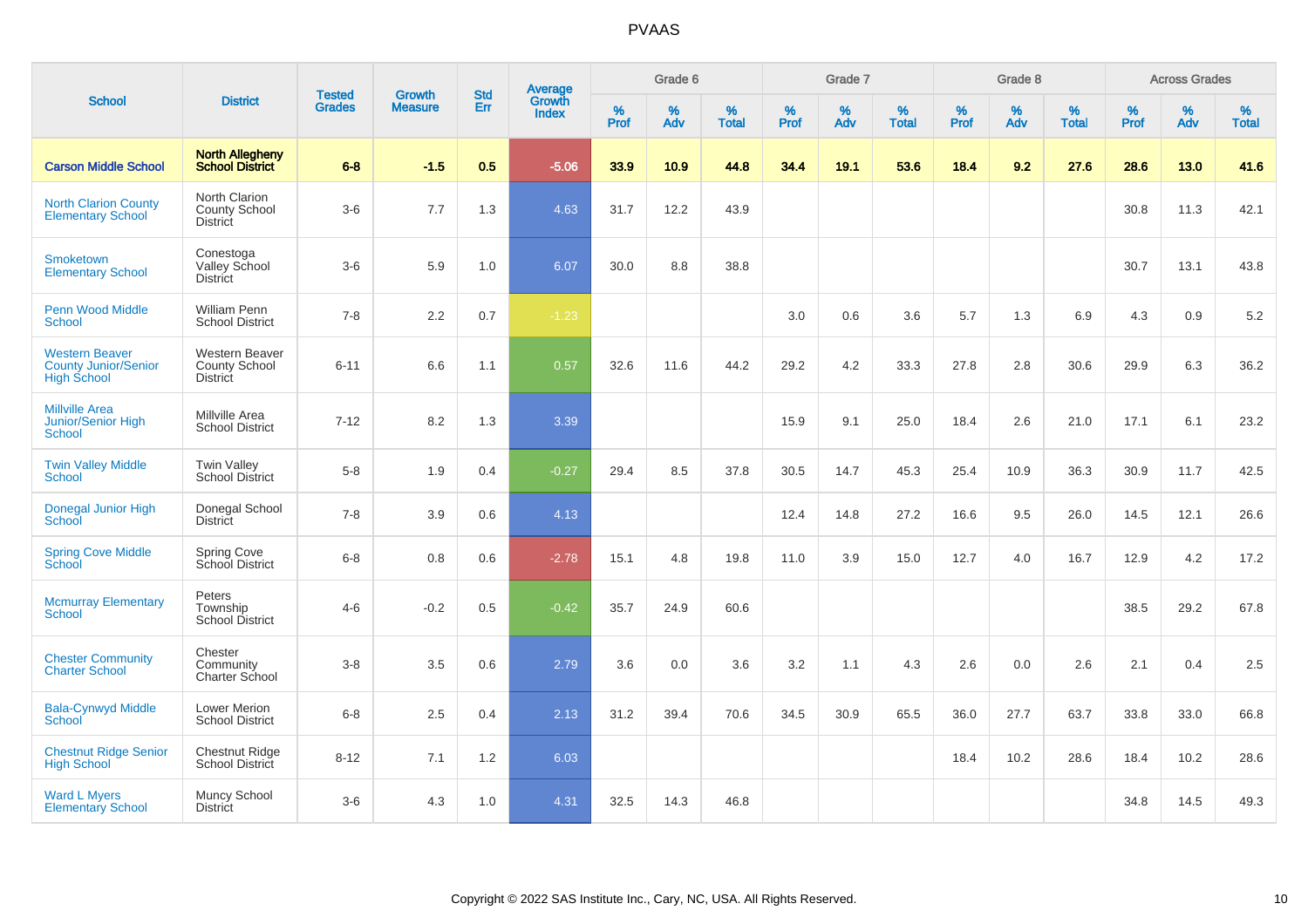|                                                                  |                                                          |                                |                                 | <b>Std</b> |                                          |                  | Grade 6  |                   |              | Grade 7     |                   |           | Grade 8  |                   |           | <b>Across Grades</b> |                   |
|------------------------------------------------------------------|----------------------------------------------------------|--------------------------------|---------------------------------|------------|------------------------------------------|------------------|----------|-------------------|--------------|-------------|-------------------|-----------|----------|-------------------|-----------|----------------------|-------------------|
| <b>School</b>                                                    | <b>District</b>                                          | <b>Tested</b><br><b>Grades</b> | <b>Growth</b><br><b>Measure</b> | Err        | <b>Average</b><br>Growth<br><b>Index</b> | %<br><b>Prof</b> | %<br>Adv | %<br><b>Total</b> | $\%$<br>Prof | $\%$<br>Adv | %<br><b>Total</b> | %<br>Prof | %<br>Adv | %<br><b>Total</b> | %<br>Prof | $\%$<br>Adv          | %<br><b>Total</b> |
| <b>Carson Middle School</b>                                      | <b>North Allegheny</b><br><b>School District</b>         | $6 - 8$                        | $-1.5$                          | 0.5        | $-5.06$                                  | 33.9             | 10.9     | 44.8              | 34.4         | 19.1        | 53.6              | 18.4      | 9.2      | 27.6              | 28.6      | 13.0                 | 41.6              |
| <b>Austin Area</b><br><b>Elementary School</b>                   | Austin Area<br><b>School District</b>                    | $3-6$                          | 13.5                            | 2.3        | 5.86                                     | 30.8             | 7.7      | 38.5              |              |             |                   |           |          |                   | 19.0      | 11.9                 | 31.0              |
| <b>Dorseyville Middle</b><br>School                              | Fox Chapel<br>Area School<br><b>District</b>             | $4 - 8$                        | 1.4                             | 0.4        | $-1.93$                                  | 31.9             | 28.4     | 60.2              | 32.7         | 30.2        | 62.9              | 28.3      | 27.6     | 55.8              | 30.9      | 28.7                 | 59.6              |
| <b>Shrewsbury</b><br>Elementary School                           | Southern York<br><b>County School</b><br><b>District</b> | $3-6$                          | 3.0                             | 1.1        | 2.77                                     | 29.5             | 14.8     | 44.3              |              |             |                   |           |          |                   | 26.5      | 11.0                 | 37.6              |
| <b>Harlan Rowe Middle</b><br>School                              | Athens Area<br><b>School District</b>                    | $6 - 8$                        | 3.5                             | 0.6        | 0.76                                     | 28.2             | 5.9      | 34.1              | 22.2         | 5.2         | 27.4              | 19.3      | 10.7     | 30.0              | 23.2      | 7.3                  | 30.5              |
| <b>Mountain View</b><br><b>Elementary School</b>                 | Mountain View<br><b>School District</b>                  | $3-6$                          | 6.8                             | 1.1        | 1.24                                     | 16.3             | 2.0      | 18.4              |              |             |                   |           |          |                   | 18.8      | 2.2                  | 21.1              |
| <b>Lehighton Area Middle</b><br>School                           | Lehighton Area<br>School District                        | $6 - 8$                        | 3.3                             | 0.6        | 2.17                                     | 26.0             | 4.1      | 30.1              | 12.1         | 5.8         | 17.8              | 14.7      | 1.8      | 16.6              | 16.7      | 3.9                  | 20.6              |
| <b>Springfield Township</b><br>Middle School                     | Springfield<br>Township<br><b>School District</b>        | $6 - 8$                        | 2.5                             | 0.5        | $-0.14$                                  | 26.9             | 11.1     | 38.0              | 28.4         | 21.9        | 50.3              | 31.7      | 17.2     | 49.0              | 28.9      | 16.7                 | 45.6              |
| <b>Newtown Middle</b><br>School                                  | Council Rock<br><b>School District</b>                   | $7 - 8$                        | 2.7                             | 0.4        | 3.56                                     |                  |          |                   | 29.4         | 20.0        | 49.4              | 26.6      | 22.0     | 48.6              | 28.1      | 21.0                 | 49.1              |
| <b>Defranco Elementary</b><br><b>School (8450)</b>               | <b>Bangor Area</b><br>School District                    | $5-6$                          | 4.0                             | 0.7        | 5.75                                     | 26.7             | 14.0     | 40.7              |              |             |                   |           |          |                   | 23.4      | 19.5                 | 42.9              |
| <b>Independence Charter</b><br>School                            | Independence<br>Charter School                           | $3 - 8$                        | 1.4                             | 0.7        | 1.36                                     | 26.8             | 4.9      | 31.7              | 21.0         | 4.9         | 25.9              | 24.1      | 8.6      | 32.8              | 19.7      | 7.2                  | 26.9              |
| <b>Elderton Elementary</b><br><b>School</b>                      | Armstrong<br><b>School District</b>                      | $3-6$                          | 9.4                             | 1.6        | 4.97                                     | 23.1             | 15.4     | 38.5              |              |             |                   |           |          |                   | 26.0      | 15.0                 | 41.0              |
| <b>Mifflin County Junior</b><br><b>High School</b>               | Mifflin County<br><b>School District</b>                 | $8 - 9$                        | 3.9                             | 0.7        | 5.91                                     |                  |          |                   |              |             |                   | 10.7      | 1.5      | 12.2              | 10.7      | 1.5                  | 12.2              |
| <b>Otto-Eldred</b><br><b>Junior/Senior High</b><br><b>School</b> | Otto-Eldred<br><b>School District</b>                    | $7 - 11$                       | 7.2                             | 1.2        | 3.89                                     |                  |          |                   | 20.0         | 15.6        | 35.6              | 25.0      | 6.2      | 31.2              | 22.6      | 10.8                 | 33.3              |
| <b>Cocalico Middle</b><br><b>School</b>                          | Cocalico School<br><b>District</b>                       | $6 - 8$                        | 1.5                             | 0.5        | $-2.75$                                  | 25.4             | 17.7     | 43.1              | 27.4         | 4.0         | 31.4              | 22.2      | 6.2      | 28.4              | 25.2      | 9.5                  | 34.7              |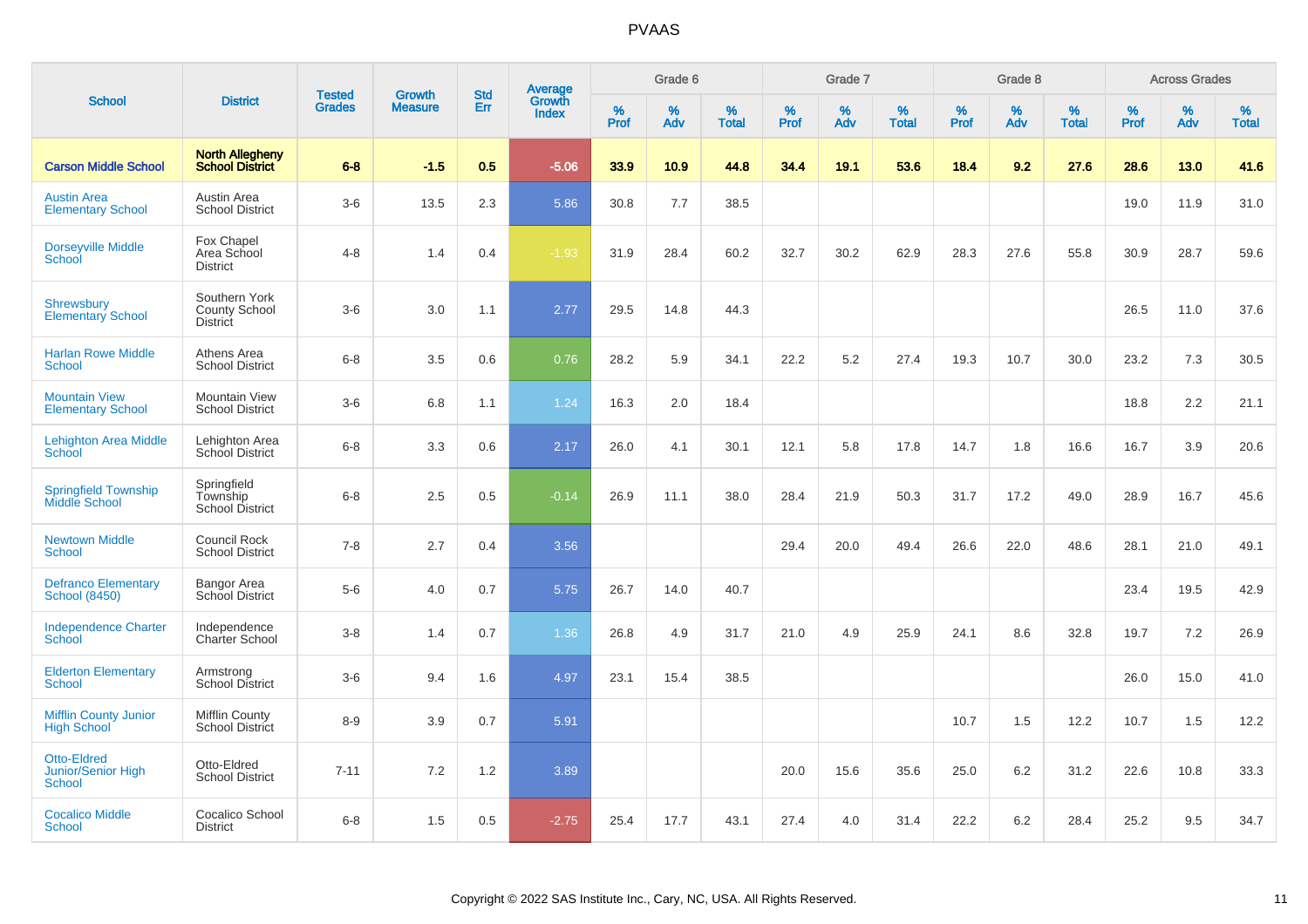|                                                                |                                                     |                                |                                 | <b>Std</b> |                                          |           | Grade 6  |                   |           | Grade 7  |                   |           | Grade 8  |                   |           | <b>Across Grades</b> |                   |
|----------------------------------------------------------------|-----------------------------------------------------|--------------------------------|---------------------------------|------------|------------------------------------------|-----------|----------|-------------------|-----------|----------|-------------------|-----------|----------|-------------------|-----------|----------------------|-------------------|
| <b>School</b>                                                  | <b>District</b>                                     | <b>Tested</b><br><b>Grades</b> | <b>Growth</b><br><b>Measure</b> | Err        | <b>Average</b><br>Growth<br><b>Index</b> | %<br>Prof | %<br>Adv | %<br><b>Total</b> | %<br>Prof | %<br>Adv | %<br><b>Total</b> | %<br>Prof | %<br>Adv | %<br><b>Total</b> | %<br>Prof | %<br>Adv             | %<br><b>Total</b> |
| <b>Carson Middle School</b>                                    | <b>North Allegheny</b><br><b>School District</b>    | $6 - 8$                        | $-1.5$                          | 0.5        | $-5.06$                                  | 33.9      | 10.9     | 44.8              | 34.4      | 19.1     | 53.6              | 18.4      | 9.2      | 27.6              | 28.6      | 13.0                 | 41.6              |
| Esperanza Academy<br><b>Charter School</b>                     | Esperanza<br>Academy<br>Charter School              | 4-11                           | 2.8                             | 0.5        | 2.75                                     | 1.5       | 0.0      | 1.5               | 4.2       | 0.0      | 4.2               | 0.5       | 0.0      | 0.5               | 1.8       | 0.0                  | 1.8               |
| <b>Upper Adams</b><br><b>Intermediate School</b>               | <b>Upper Adams</b><br>School District               | $4-6$                          | 4.0                             | 0.8        | 5.30                                     | 18.0      | 7.7      | 25.6              |           |          |                   |           |          |                   | 23.4      | 7.3                  | 30.7              |
| <b>Spring-Ford</b><br><b>Intermediate School</b><br>5th/6th    | Spring-Ford<br>Area School<br><b>District</b>       | $5-6$                          | 2.1                             | 0.4        | 5.60                                     | 33.2      | 16.5     | 49.7              |           |          |                   |           |          |                   | 34.9      | 14.8                 | 49.7              |
| <b>Bellwood Antis Middle</b><br><b>School</b>                  | Bellwood-Antis<br><b>School District</b>            | $5-8$                          | 2.2                             | 0.6        | $-0.86$                                  | 12.4      | 9.0      | 21.4              | 29.4      | 15.3     | 44.7              | 14.1      | 6.5      | 20.6              | 18.4      | 8.8                  | 27.1              |
| <b>North Schuylkill</b><br>Junior/Senior High<br><b>School</b> | North Schuylkill<br><b>School District</b>          | $7 - 11$                       | 4.0                             | 0.7        | 3.79                                     |           |          |                   | 5.8       | 3.9      | 9.7               | 11.8      | 6.7      | 18.5              | 8.6       | 5.2                  | 13.8              |
| <b>Butler Elementary</b><br>School                             | <b>Central Bucks</b><br><b>School District</b>      | $3-6$                          | 2.2                             | 0.9        | 2.59                                     | 35.4      | 27.1     | 62.5              |           |          |                   |           |          |                   | 35.5      | 20.8                 | 56.3              |
| <b>Marshall Middle</b><br>School                               | North Allegheny<br>School District                  | $6 - 8$                        | 0.3                             | 0.5        | $-4.19$                                  | 39.2      | 14.6     | 53.8              | 32.5      | 29.0     | 61.4              | 32.6      | 19.1     | 51.7              | 34.6      | 21.0                 | 55.7              |
| <b>Chambersburg Area</b><br>Middle School - South              | Chambersburg<br>Area School<br><b>District</b>      | $6 - 8$                        | $-0.2$                          | 0.4        | $-3.93$                                  | 13.3      | 2.5      | 15.8              | 16.5      | 7.5      | 24.0              | 9.2       | 4.3      | 13.5              | 12.9      | 4.8                  | 17.6              |
| <b>Devers School</b>                                           | York City<br>School District                        | $3 - 8$                        | 2.8                             | 0.8        | $-0.20$                                  | 2.7       | 0.0      | 2.7               | 0.0       | 0.0      | 0.0               | 3.6       | 0.0      | 3.6               | 3.1       | 0.3                  | 3.4               |
| <b>Maple Avenue Middle</b><br>School                           | Littlestown Area<br><b>School District</b>          | $6 - 8$                        | 2.8                             | 0.6        | $-0.14$                                  | 16.3      | 1.6      | 17.9              | 14.0      | 4.7      | 18.7              | 21.0      | 4.0      | 25.0              | 17.2      | 3.4                  | 20.6              |
| <b>Innovative Arts</b><br><b>Academy Charter</b><br>School     | <b>Innovative Arts</b><br>Academy<br>Charter School | $6 - 11$                       | $-1.5$                          | 0.8        | $-4.99$                                  | 0.0       | 0.0      | 0.0               | 0.0       | 0.0      | 0.0               | 3.4       | 0.0      | 3.4               | 1.4       | 0.0                  | 1.4               |
| Palmyra Area Middle<br>School                                  | Palmyra Area<br>School District                     | $6 - 8$                        | 0.3                             | 0.4        | $-3.44$                                  | 27.2      | 8.3      | 35.4              | 25.5      | 12.2     | 37.6              | 29.8      | 12.2     | 42.0              | 27.5      | 10.8                 | 38.3              |
| <b>Mckinley School</b>                                         | York City<br>School District                        | $3 - 8$                        | 2.8                             | 0.8        | $-0.65$                                  | 1.4       | 0.0      | 1.4               | 3.9       | 0.0      | 3.9               | 0.0       | 0.0      | 0.0               | 3.2       | 1.7                  | 4.9               |
| <b>Montgomery</b><br><b>Elementary School</b>                  | North Penn<br><b>School District</b>                | $3-6$                          | 5.0                             | 0.9        | 5.28                                     | 26.4      | 19.5     | 46.0              |           |          |                   |           |          |                   | 33.7      | 24.5                 | 58.2              |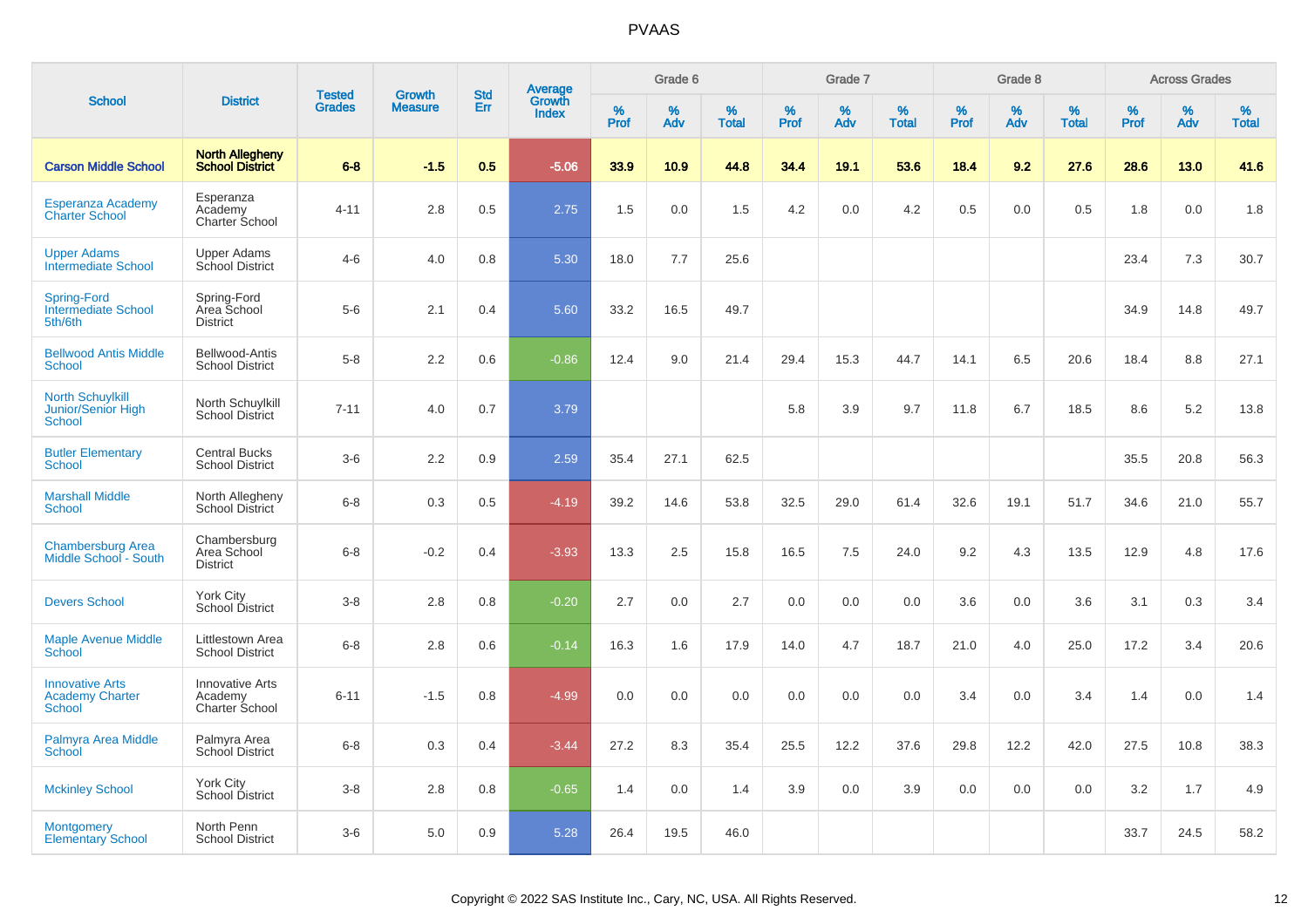|                                                         |                                                      | <b>Tested</b> | <b>Growth</b>  | <b>Std</b> |                                   |                  | Grade 6     |                   |           | Grade 7  |                   |           | Grade 8  |                   |              | <b>Across Grades</b> |                   |
|---------------------------------------------------------|------------------------------------------------------|---------------|----------------|------------|-----------------------------------|------------------|-------------|-------------------|-----------|----------|-------------------|-----------|----------|-------------------|--------------|----------------------|-------------------|
| <b>School</b>                                           | <b>District</b>                                      | <b>Grades</b> | <b>Measure</b> | Err        | Average<br>Growth<br><b>Index</b> | %<br><b>Prof</b> | $\%$<br>Adv | %<br><b>Total</b> | %<br>Prof | %<br>Adv | %<br><b>Total</b> | %<br>Prof | %<br>Adv | %<br><b>Total</b> | $\%$<br>Prof | %<br>Adv             | %<br><b>Total</b> |
| <b>Carson Middle School</b>                             | <b>North Allegheny</b><br><b>School District</b>     | $6 - 8$       | $-1.5$         | 0.5        | $-5.06$                           | 33.9             | 10.9        | 44.8              | 34.4      | 19.1     | 53.6              | 18.4      | 9.2      | 27.6              | 28.6         | 13.0                 | 41.6              |
| <b>South Park Middle</b><br><b>School</b>               | South Park<br><b>School District</b>                 | $5-8$         | 3.3            | 0.6        | 0.05                              | 28.1             | 11.5        | 39.6              | 22.0      | 17.0     | 39.0              | 24.0      | 8.6      | 32.7              | 26.4         | 12.4                 | 38.8              |
| <b>Emory H Markle</b><br><b>Middle School</b>           | South Western<br><b>School District</b>              | $6 - 8$       | 2.2            | 0.4        | 0.97                              | 15.9             | 11.8        | 27.7              | 18.0      | 6.1      | 24.1              | 19.5      | 10.3     | 29.8              | 17.8         | 9.4                  | 27.2              |
| <b>Snyder Elementary</b><br>School                      | Sayre Area<br>School District                        | $3-6$         | 5.9            | 1.1        | 1.06                              | 36.2             | 5.0         | 41.2              |           |          |                   |           |          |                   | 31.0         | 8.8                  | 39.8              |
| Vida Charter School                                     | Vida Charter<br>School                               | $3-6$         | 10.1           | 1.8        | 3.95                              | 16.7             | 11.1        | 27.8              |           |          |                   |           |          |                   | 20.4         | 7.8                  | 28.2              |
| <b>Wayne Highlands</b><br>Middle School                 | Wayne<br>Highlands<br>School District                | $6 - 8$       | 3.5            | 0.6        | 1.90                              | 30.6             | 11.7        | 42.3              | 27.0      | 15.6     | 42.6              | 26.2      | 3.3      | 29.5              | 27.9         | 10.1                 | 37.9              |
| <b>Bear Creek</b><br><b>Community Charter</b><br>School | <b>Bear Creek</b><br>Community<br>Charter School     | $3 - 8$       | 4.4            | 0.8        | 1.78                              | 19.6             | 13.7        | 33.3              | 23.1      | 5.8      | 28.8              | 18.4      | 0.0      | 18.4              | 27.2         | 7.9                  | 35.1              |
| <b>Dubois Area Middle</b><br><b>School</b>              | Dubois Area<br><b>School District</b>                | $5-8$         | 2.1            | 0.4        | 1.65                              | 21.7             | 8.3         | 30.0              | 18.8      | 5.9      | 24.6              | 14.2      | 5.3      | 19.5              | 19.2         | 7.6                  | 26.8              |
| <b>Bellefonte Area Middle</b><br>School                 | <b>Bellefonte Area</b><br><b>School District</b>     | $6 - 8$       | 1.8            | 0.5        | $-0.06$                           | 31.6             | 7.3         | 39.0              | 23.4      | 5.5      | 29.0              | 14.8      | 9.9      | 24.8              | 22.9         | 7.8                  | 30.7              |
| <b>First District</b><br><b>Elementary School</b>       | Crawford<br>Central School<br><b>District</b>        | $3-6$         | 7.6            | 1.4        | 3.67                              | 17.8             | 2.2         | 20.0              |           |          |                   |           |          |                   | 24.9         | 8.1                  | 33.0              |
| <b>Maureen M Welch</b><br><b>Elementary School</b>      | <b>Council Rock</b><br><b>School District</b>        | $3-6$         | 2.5            | 1.0        | 2.67                              | 35.1             | 14.3        | 49.4              |           |          |                   |           |          |                   | 33.4         | 15.5                 | 49.0              |
| <b>Richland Elementary</b><br><b>School</b>             | Richland<br><b>School District</b>                   | $3-6$         | 4.7            | 0.8        | 3.92                              | 40.4             | 10.6        | 51.1              |           |          |                   |           |          |                   | 38.5         | 19.1                 | 57.7              |
| <b>Mount Union Area</b><br><b>Junior High School</b>    | <b>Mount Union</b><br>Area School<br><b>District</b> | $6 - 8$       | 4.1            | 0.8        | 1.60                              | 12.4             | 0.0         | 12.4              | 13.4      | 2.4      | 15.8              | 0.0       | 1.2      | 1.2               | 8.5          | $1.2$                | 9.8               |
| <b>Delahunty Middle</b><br>School                       | Hermitage<br>School District                         | $6 - 7$       | 3.7            | 0.7        | 3.34                              | 34.3             | 21.7        | 55.9              | $30.8\,$  | 19.6     | 50.4              |           |          |                   | 32.5         | 20.6                 | 53.2              |
| Sheffield M/Hs                                          | <b>Warren County</b><br>School District              | $6 - 11$      | 5.2            | 1.2        | 0.95                              | 10.8             | 2.7         | 13.5              | 12.1      | 0.0      | 12.1              | 6.4       | 6.4      | 12.9              | 9.9          | 3.0                  | 12.9              |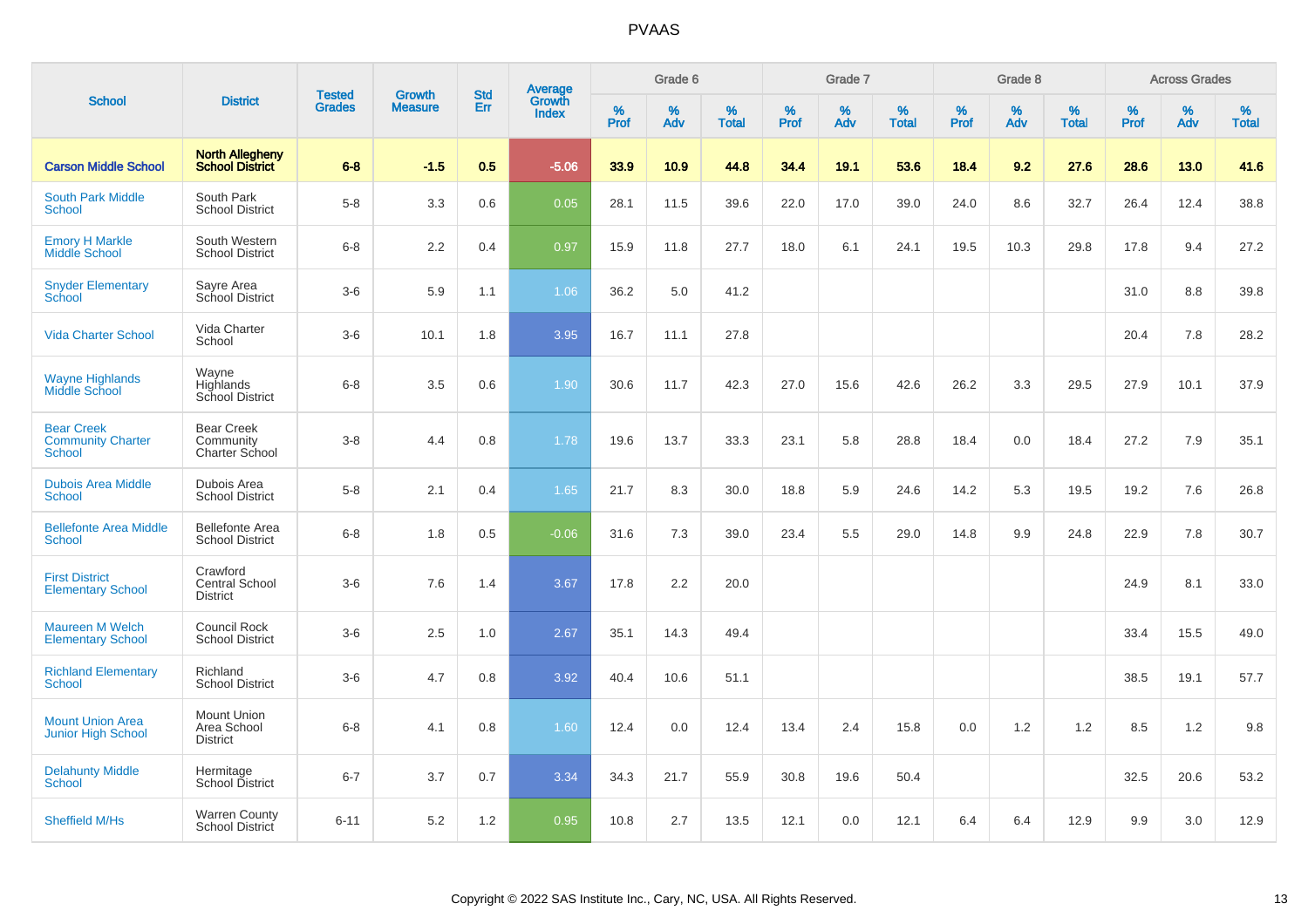|                                                                   |                                                            |                                |                                 | <b>Std</b> |                                          |           | Grade 6     |                   |           | Grade 7     |                      |              | Grade 8  |                      |              | <b>Across Grades</b> |                   |
|-------------------------------------------------------------------|------------------------------------------------------------|--------------------------------|---------------------------------|------------|------------------------------------------|-----------|-------------|-------------------|-----------|-------------|----------------------|--------------|----------|----------------------|--------------|----------------------|-------------------|
| <b>School</b>                                                     | <b>District</b>                                            | <b>Tested</b><br><b>Grades</b> | <b>Growth</b><br><b>Measure</b> | <b>Err</b> | <b>Average</b><br>Growth<br><b>Index</b> | %<br>Prof | $\%$<br>Adv | %<br><b>Total</b> | %<br>Prof | $\%$<br>Adv | $\%$<br><b>Total</b> | $\%$<br>Prof | %<br>Adv | $\%$<br><b>Total</b> | $\%$<br>Prof | $\%$<br>Adv          | %<br><b>Total</b> |
| <b>Carson Middle School</b>                                       | <b>North Allegheny</b><br><b>School District</b>           | $6 - 8$                        | $-1.5$                          | 0.5        | $-5.06$                                  | 33.9      | 10.9        | 44.8              | 34.4      | 19.1        | 53.6                 | 18.4         | 9.2      | 27.6                 | 28.6         | 13.0                 | 41.6              |
| <b>Mohawk Elementary</b><br><b>School</b>                         | Mohawk Area<br><b>School District</b>                      | $3-6$                          | 4.4                             | 0.8        | 3.42                                     | 19.2      | 13.8        | 33.0              |           |             |                      |              |          |                      | 27.8         | 10.4                 | 38.2              |
| <b>Marticville Middle</b><br><b>School</b>                        | Penn Manor<br><b>School District</b>                       | $7 - 8$                        | 3.9                             | 0.7        | 3.14                                     |           |             |                   | 32.9      | 10.7        | 43.6                 | 29.5         | 6.2      | 35.7                 | 31.4         | 8.8                  | 40.2              |
| Maplewood<br>Junior/Senior High<br><b>School</b>                  | Penncrest<br><b>School District</b>                        | $7 - 11$                       | 3.2                             | 1.0        | $-0.64$                                  |           |             |                   | 12.1      | 7.6         | 19.7                 | 11.8         | 0.0      | 11.8                 | 12.0         | 3.5                  | 15.5              |
| <b>Curwensville Area</b><br><b>Elementary School</b>              | Curwensville<br>Area School<br><b>District</b>             | $3-6$                          | 6.0                             | 1.1        | 1.93                                     | 21.7      | 7.2         | 29.0              |           |             |                      |              |          |                      | 36.9         | 16.0                 | 52.9              |
| Johnsonburg Area<br><b>High School</b>                            | Johnsonburg<br>Area School<br><b>District</b>              | $7 - 11$                       | 4.4                             | 1.2        | $-0.13$                                  |           |             |                   | 18.6      | 7.0         | 25.6                 | 15.6         | 2.2      | 17.8                 | 17.0         | 4.6                  | 21.6              |
| <b>Hatfield Elementary</b><br>School                              | North Penn<br><b>School District</b>                       | $3-6$                          | 5.8                             | 1.1        | 4.11                                     | 26.5      | 7.4         | 33.8              |           |             |                      |              |          |                      | 27.4         | 11.1                 | 38.5              |
| <b>Bridle Path Elementary</b><br>School                           | North Penn<br><b>School District</b>                       | $3-6$                          | 4.5                             | 1.0        | 4.65                                     | 32.1      | 14.8        | 46.9              |           |             |                      |              |          |                      | 36.3         | 14.3                 | 50.6              |
| <b>Southern Elementary</b><br>School                              | Southern York<br>County School<br><b>District</b>          | $3-6$                          | 3.9                             | 1.1        | 3.69                                     | 47.5      | 6.2         | 53.8              |           |             |                      |              |          |                      | 42.0         | 9.9                  | 51.9              |
| <b>Panther Valley</b><br>Intermediate School                      | Panther Valley<br><b>School District</b>                   | $4 - 6$                        | 2.4                             | 0.8        | 2.95                                     | 10.2      | 1.7         | 11.9              |           |             |                      |              |          |                      | 10.1         | 1.3                  | 11.4              |
| <b>Bucks County</b><br><b>Montessori Charter</b><br><b>School</b> | <b>Bucks County</b><br>Montessori<br><b>Charter School</b> | $3-6$                          | 9.5                             | 1.8        | 3.32                                     | 42.9      | 28.6        | 71.4              |           |             |                      |              |          |                      | 33.0         | 29.8                 | 62.8              |
| Steelton-Highspire<br><b>High School</b>                          | Steelton-<br>Highspire<br>School District                  | $7 - 11$                       | 4.5                             | 0.9        | 2.70                                     |           |             |                   | 0.0       | 0.0         | 0.0                  | 0.0          | 0.0      | 0.0                  | 0.0          | 0.0                  | 0.0               |
| <b>Cameron County</b><br>Junior/Senior High<br><b>School</b>      | Cameron<br>County School<br><b>District</b>                | $7 - 12$                       | 6.7                             | 1.3        | 2.95                                     |           |             |                   | 7.3       | 2.4         | 9.8                  | 13.5         | 0.0      | 13.5                 | 10.3         | 1.3                  | 11.5              |
| <b>Gayman Elementary</b><br>School                                | <b>Central Bucks</b><br><b>School District</b>             | $3-6$                          | 5.6                             | 1.1        | 2.93                                     | 46.4      | 16.1        | 62.5              |           |             |                      |              |          |                      | 44.0         | 19.6                 | 63.6              |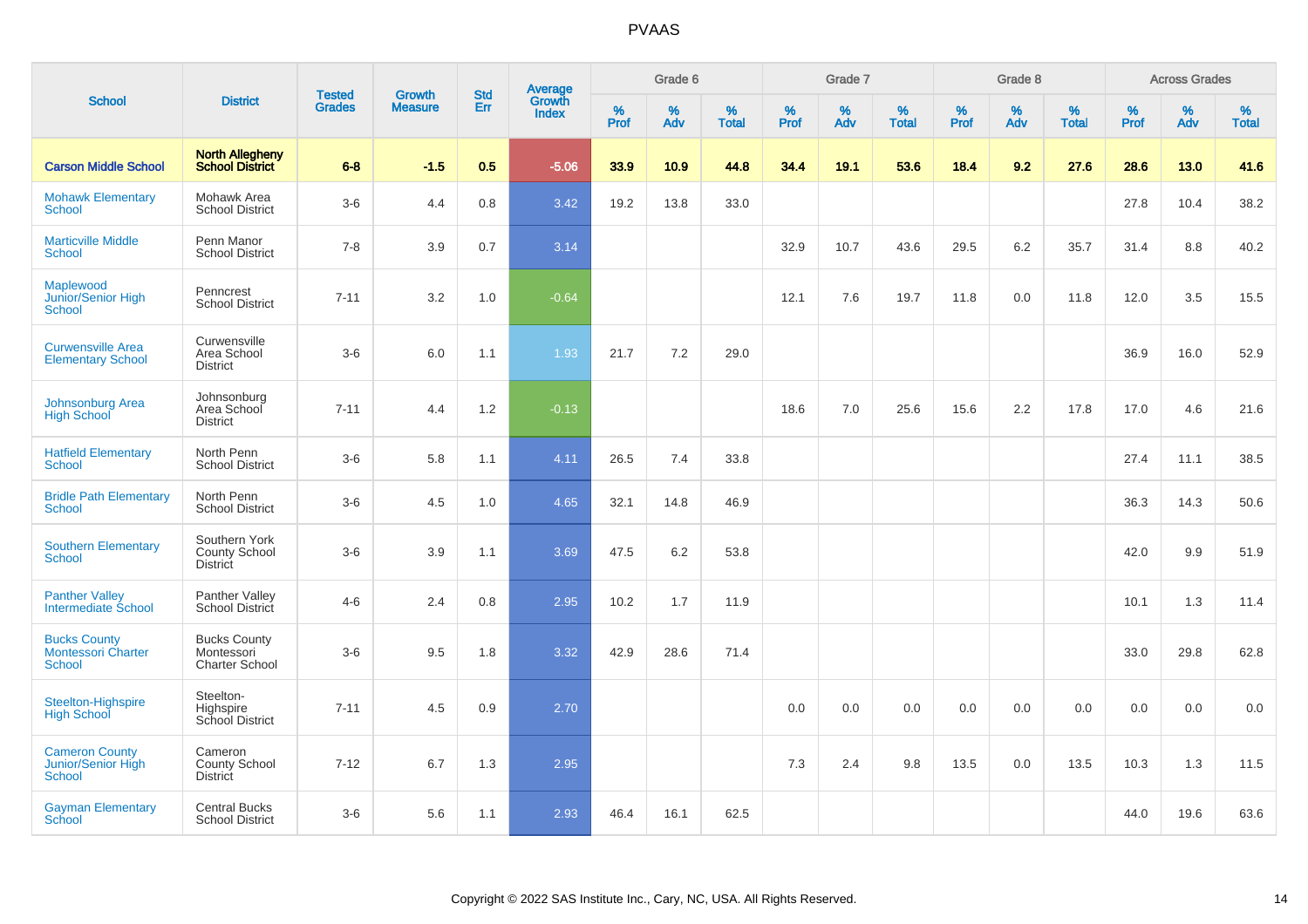|                                                         |                                                  |                                | <b>Growth</b>  | <b>Std</b> |                                          |                  | Grade 6  |                   |           | Grade 7     |                   |           | Grade 8  |                   |              | <b>Across Grades</b> |                   |
|---------------------------------------------------------|--------------------------------------------------|--------------------------------|----------------|------------|------------------------------------------|------------------|----------|-------------------|-----------|-------------|-------------------|-----------|----------|-------------------|--------------|----------------------|-------------------|
| <b>School</b>                                           | <b>District</b>                                  | <b>Tested</b><br><b>Grades</b> | <b>Measure</b> | Err        | <b>Average</b><br>Growth<br><b>Index</b> | %<br><b>Prof</b> | %<br>Adv | %<br><b>Total</b> | %<br>Prof | $\%$<br>Adv | %<br><b>Total</b> | %<br>Prof | %<br>Adv | %<br><b>Total</b> | $\%$<br>Prof | $\%$<br>Adv          | %<br><b>Total</b> |
| <b>Carson Middle School</b>                             | <b>North Allegheny</b><br><b>School District</b> | $6 - 8$                        | $-1.5$         | 0.5        | $-5.06$                                  | 33.9             | 10.9     | 44.8              | 34.4      | 19.1        | 53.6              | 18.4      | 9.2      | 27.6              | 28.6         | 13.0                 | 41.6              |
| <b>Klinger Middle School</b>                            | Centennial<br><b>School District</b>             | $6 - 8$                        | 1.5            | 0.5        | $-1.69$                                  | 19.3             | 3.0      | 22.3              | 21.2      | 4.2         | 25.4              | 13.3      | 5.6      | 18.9              | 17.9         | 4.3                  | 22.2              |
| <b>Riverside</b><br>Junior/Senior High<br><b>School</b> | Riverside<br><b>School District</b>              | $7 - 11$                       | 3.4            | 0.8        | 0.77                                     |                  |          |                   | 17.0      | 14.0        | 31.0              | 16.5      | 4.6      | 21.1              | 16.8         | 9.1                  | 25.8              |
| <b>Minersville Area</b><br><b>Elementary Center</b>     | Minersville Area<br><b>School District</b>       | $3-6$                          | 0.2            | 1.0        | 0.20                                     | 20.8             | 2.6      | 23.4              |           |             |                   |           |          |                   | 19.8         | 4.6                  | 24.4              |
| <b>Russell Byers Charter</b><br><b>School</b>           | <b>Russell Byers</b><br>Charter School           | $3 - 8$                        | 1.5            | 0.8        | $-2.64$                                  | 0.0              | 0.0      | 0.0               | 0.0       | 0.0         | 0.0               | 0.0       | 0.0      | 0.0               | 3.2          | 1.9                  | 5.2               |
| <b>Locust Grove</b><br><b>Elementary School</b>         | Red Lion Area<br><b>School District</b>          | $3-6$                          | 5.5            | 1.2        | 4.59                                     | 27.3             | 11.4     | 38.6              |           |             |                   |           |          |                   | 27.3         | 14.6                 | 41.9              |
| <b>Greenwood Middle</b><br><b>School</b>                | Greenwood<br><b>School District</b>              | $6 - 10$                       | 4.6            | 0.9        | $-0.14$                                  | 32.1             | 7.6      | 39.6              | 9.1       | 1.8         | 10.9              | 25.9      | 14.8     | 40.7              | 22.2         | 8.0                  | 30.2              |
| <b>Blacklick Valley</b><br>Junior/Senior High<br>School | <b>Blacklick Valley</b><br>School District       | $7 - 11$                       | 6.3            | 1.3        | 3.08                                     |                  |          |                   | 17.0      | 0.0         | 17.0              | 14.3      | 4.8      | 19.0              | 15.7         | 2.2                  | 18.0              |
| Somerset Area Jr-Sr<br><b>High School</b>               | Somerset Area<br><b>School District</b>          | $6 - 11$                       | $-0.2$         | 0.6        | $-3.87$                                  | 28.2             | 9.2      | 37.4              | 20.4      | 9.5         | 29.9              | 24.5      | 4.9      | 29.4              | 24.3         | 7.8                  | 32.1              |
| <b>Galeton Area School</b>                              | Galeton Area<br><b>School District</b>           | $3 - 11$                       | 2.7            | 1.3        | $-1.76$                                  | 23.8             | 4.8      | 28.6              | 16.0      | 0.0         | 16.0              | 0.0       | 0.0      | 0.0               | 19.4         | 7.0                  | 26.4              |
| <b>Ridgway Area Middle</b><br><b>School</b>             | Ridgway Area<br>School District                  | $6 - 8$                        | 3.6            | 0.9        | $-2.46$                                  | 42.6             | 18.0     | 60.7              | 25.0      | 13.3        | 38.3              | 28.3      | 5.0      | 33.3              | 32.0         | 12.2                 | 44.2              |
| <b>Centerville Middle</b><br>School                     | Hempfield<br><b>School District</b>              | $7 - 8$                        | 2.8            | 0.6        | 2.73                                     |                  |          |                   | 22.0      | 21.6        | 43.6              | 24.7      | 20.1     | 44.8              | 23.3         | 20.9                 | 44.2              |
| <b>Cornell Elementary</b><br><b>School</b>              | Cornell School<br><b>District</b>                | $3-6$                          | 1.4            | 1.5        | 0.94                                     | 14.0             | 0.0      | 14.0              |           |             |                   |           |          |                   | 16.8         | 4.4                  | 21.2              |
| <b>Central Mountain</b><br><b>Middle School</b>         | Keystone<br>Central School<br><b>District</b>    | $5-8$                          | 1.9            | 0.4        | $-1.56$                                  | 21.3             | 8.2      | 29.5              | 12.4      | 3.7         | 16.0              | 10.4      | 2.4      | 12.8              | 15.4         | 5.7                  | 21.1              |
| <b>Camp Curtin Academy</b>                              | Harrisburg City<br>School District               | $5-8$                          | 2.4            | 0.6        | 0.65                                     | 0.0              | 0.0      | 0.0               | 0.8       | 0.0         | 0.8               | 0.0       | 0.0      | 0.0               | 0.4          | 0.0                  | 0.4               |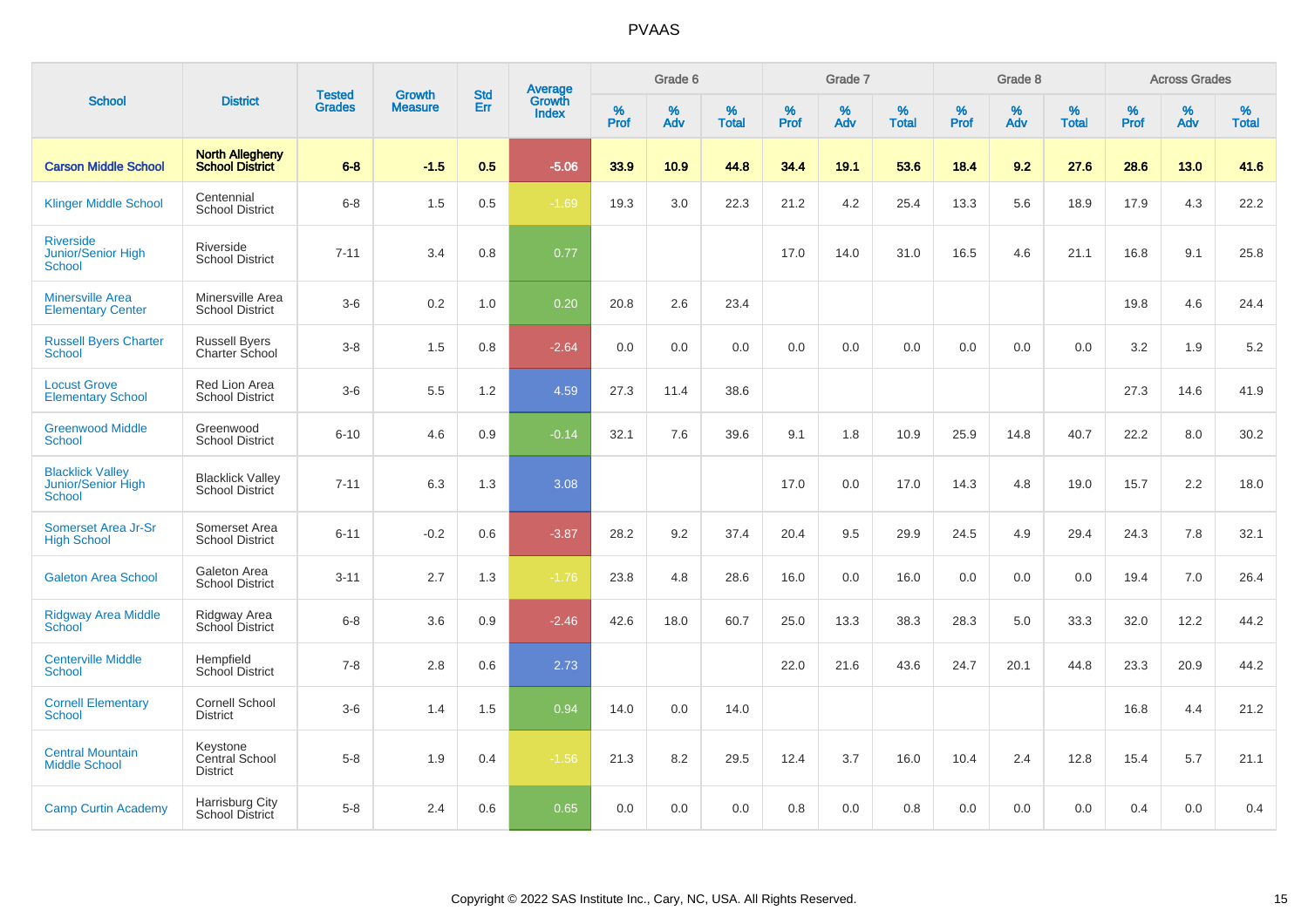|                                                              |                                                             |                                |                                 | <b>Std</b> | Average                |                  | Grade 6  |                   |                  | Grade 7  |                   |                  | Grade 8  |                   |                  | <b>Across Grades</b> |                   |
|--------------------------------------------------------------|-------------------------------------------------------------|--------------------------------|---------------------------------|------------|------------------------|------------------|----------|-------------------|------------------|----------|-------------------|------------------|----------|-------------------|------------------|----------------------|-------------------|
| <b>School</b>                                                | <b>District</b>                                             | <b>Tested</b><br><b>Grades</b> | <b>Growth</b><br><b>Measure</b> | Err        | Growth<br><b>Index</b> | %<br><b>Prof</b> | %<br>Adv | %<br><b>Total</b> | %<br><b>Prof</b> | %<br>Adv | %<br><b>Total</b> | %<br><b>Prof</b> | %<br>Adv | %<br><b>Total</b> | %<br><b>Prof</b> | %<br>Adv             | %<br><b>Total</b> |
| <b>Carson Middle School</b>                                  | <b>North Allegheny</b><br><b>School District</b>            | $6 - 8$                        | $-1.5$                          | 0.5        | $-5.06$                | 33.9             | 10.9     | 44.8              | 34.4             | 19.1     | 53.6              | 18.4             | 9.2      | 27.6              | 28.6             | 13.0                 | 41.6              |
| <b>Infinity Charter School</b>                               | <b>Infinity Charter</b><br>School                           | $3-8$                          | 5.9                             | 1.2        | 2.44                   | 46.2             | 11.5     | 57.7              | 41.7             | 45.8     | 87.5              | 38.1             | 19.0     | 57.1              | 38.7             | 29.6                 | 68.3              |
| <b>Newport Middle</b><br><b>School</b>                       | Newport School<br><b>District</b>                           | $6 - 8$                        | 3.7                             | 0.8        | $-0.63$                | 25.0             | 6.9      | 31.9              | 15.9             | 0.0      | 15.9              | 27.4             | 4.8      | 32.3              | 22.8             | 4.1                  | 26.9              |
| John B. Stetson<br><b>Charter School</b>                     | John B. Stetson<br><b>Charter School</b>                    | $5-8$                          | 0.5                             | 0.6        | $-4.43$                | 0.8              | 0.0      | 0.8               | 0.0              | 0.0      | 0.0               | 0.0              | 0.0      | 0.0               | 0.4              | 0.0                  | 0.4               |
| Pennsylvania Cyber<br><b>Charter School</b>                  | Pennsylvania<br>Cyber Charter<br>School                     | $3 - 11$                       | 1.9                             | 0.5        | 0.11                   | 10.8             | 3.4      | 14.2              | 11.7             | 3.5      | 15.2              | 6.5              | 1.6      | 8.1               | 12.6             | 4.4                  | 17.1              |
| <b>South Side Middle</b><br><b>School</b>                    | South Side<br>Area School<br><b>District</b>                | $6 - 8$                        | $-0.6$                          | 0.8        | $-3.48$                | 17.7             | 0.0      | 17.7              | 26.6             | 7.8      | 34.4              | 12.7             | 2.8      | 15.5              | 18.8             | 3.6                  | 22.3              |
| <b>Murray Avenue School</b>                                  | <b>Lower Moreland</b><br>Township<br><b>School District</b> | $6 - 8$                        | 2.0                             | 0.5        | $-2.71$                | 38.8             | 19.4     | 58.2              | 30.7             | 17.2     | 47.8              | 25.4             | 15.1     | 40.5              | 31.2             | 17.1                 | 48.3              |
| <b>Juniata Valley</b><br>Junior/Senior High<br><b>School</b> | Juniata Valley<br><b>School District</b>                    | $6 - 11$                       | 2.4                             | 0.9        | $-1.14$                | 5.4              | 3.6      | 8.9               | 21.0             | 5.3      | 26.3              | 12.5             | 2.1      | 14.6              | 13.0             | 3.7                  | 16.8              |
| Jefferson-Morgan<br><b>Middle/High School</b>                | Jefferson-<br>Morgan School<br><b>District</b>              | $7 - 10$                       | 5.6                             | 1.2        | 2.45                   |                  |          |                   | 10.9             | 3.6      | 14.6              | 24.4             | 2.2      | 26.7              | 17.0             | 3.0                  | 20.0              |
| <b>Ad Prima Charter</b><br><b>School</b>                     | Ad Prima<br><b>Charter School</b>                           | $3-8$                          | 1.5                             | 0.8        | 1.75                   | 15.7             | 0.0      | 15.7              | 8.2              | 1.6      | 9.8               | 9.8              | 1.6      | 11.5              | 10.9             | 0.7                  | 11.6              |
| <b>Maple Point Middle</b><br>School                          | Neshaminy<br><b>School District</b>                         | $5-8$                          | $-0.5$                          | 0.4        | $-5.78$                | 19.7             | 4.4      | 24.1              | 23.3             | 5.1      | 28.4              | 19.1             | 6.2      | 25.3              | 22.6             | 5.8                  | 28.4              |
| <b>Palisades Middle</b><br><b>School</b>                     | Palisades<br><b>School District</b>                         | $6 - 8$                        | $-0.3$                          | 0.7        | $-6.15$                | 27.6             | 4.1      | 31.6              | 32.4             | 6.9      | 39.2              | 19.3             | 1.1      | 20.4              | 26.7             | 4.2                  | 30.9              |
| <b>Highland Middle</b><br>School                             | <b>Blackhawk</b><br><b>School District</b>                  | $5 - 8$                        | $-1.6$                          | 0.5        | $-8.94$                | 28.3             | 8.8      | 37.1              | 27.5             | 7.5      | 35.0              | 13.5             | 1.7      | 15.2              | 26.0             | 6.5                  | 32.5              |
| <b>Klein Elementary</b><br>School                            | <b>Harbor Creek</b><br><b>School District</b>               | $3-6$                          | 3.3                             | 1.1        | 2.98                   | 47.5             | 25.4     | 72.9              |                  |          |                   |                  |          |                   | 41.5             | 24.6                 | 66.2              |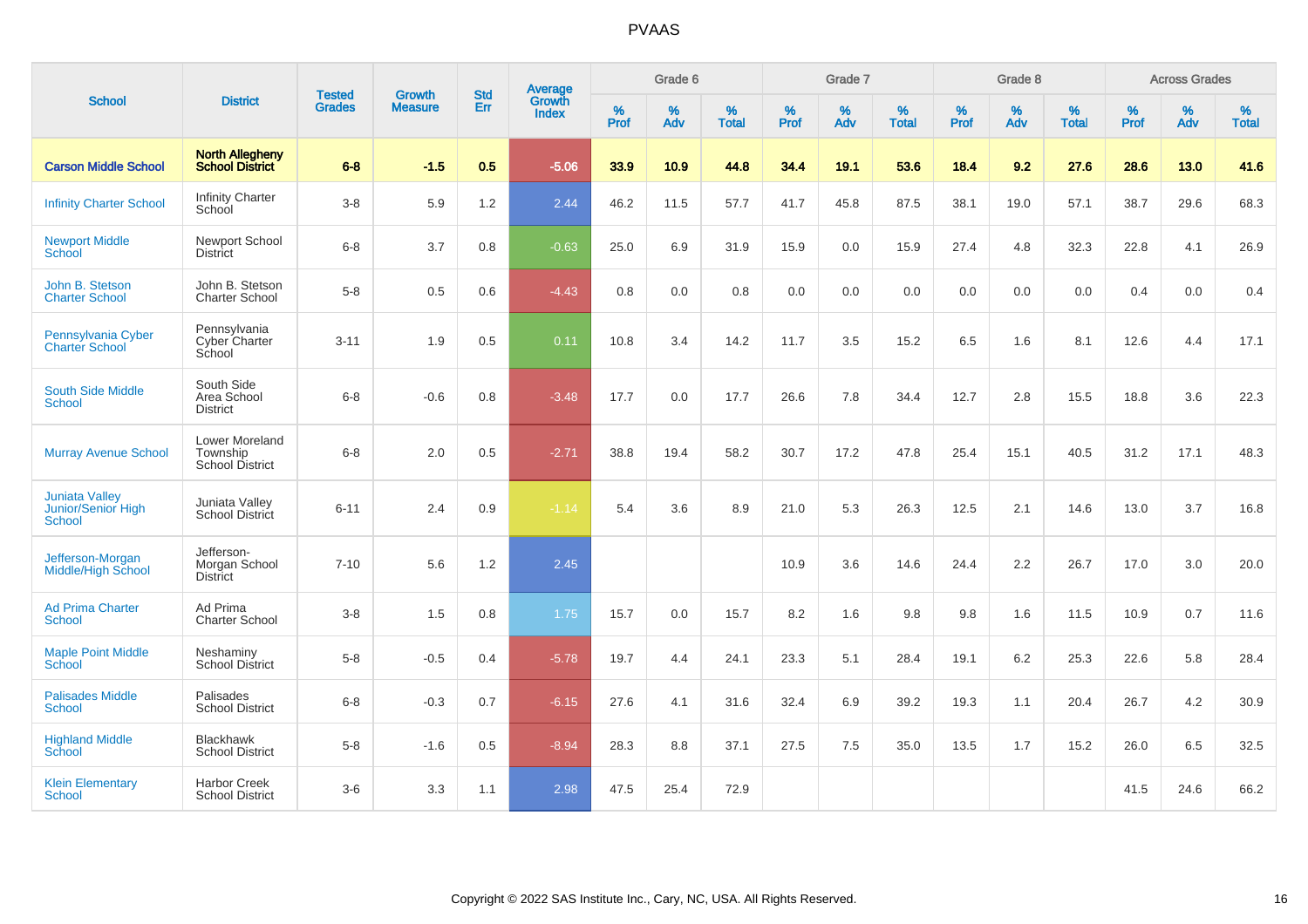|                                                    |                                                             | <b>Tested</b> | <b>Growth</b>  | <b>Std</b> |                                          |                  | Grade 6  |                   |           | Grade 7     |                   |              | Grade 8  |                   |           | <b>Across Grades</b> |                   |
|----------------------------------------------------|-------------------------------------------------------------|---------------|----------------|------------|------------------------------------------|------------------|----------|-------------------|-----------|-------------|-------------------|--------------|----------|-------------------|-----------|----------------------|-------------------|
| <b>School</b>                                      | <b>District</b>                                             | <b>Grades</b> | <b>Measure</b> | Err        | <b>Average</b><br>Growth<br><b>Index</b> | %<br><b>Prof</b> | %<br>Adv | %<br><b>Total</b> | %<br>Prof | $\%$<br>Adv | %<br><b>Total</b> | $\%$<br>Prof | %<br>Adv | %<br><b>Total</b> | %<br>Prof | $\%$<br>Adv          | %<br><b>Total</b> |
| <b>Carson Middle School</b>                        | <b>North Allegheny</b><br><b>School District</b>            | $6-8$         | $-1.5$         | 0.5        | $-5.06$                                  | 33.9             | 10.9     | 44.8              | 34.4      | 19.1        | 53.6              | 18.4         | 9.2      | 27.6              | 28.6      | 13.0                 | 41.6              |
| <b>Peters Township</b><br><b>Middle School</b>     | Peters<br>Township<br><b>School District</b>                | $6 - 8$       | 1.3            | 0.5        | $-1.25$                                  |                  |          |                   | 33.1      | 29.1        | 62.2              | 35.1         | 13.0     | 48.2              | 34.2      | 20.7                 | 54.8              |
| Shanksville-<br><b>Stonycreek Middle</b><br>School | Shanksville-<br>Stonycreek<br>School District               | $6 - 8$       | 6.9            | 1.5        | 1.88                                     | 25.0             | 4.2      | 29.2              | 20.0      | 5.0         | 25.0              | 22.2         | 0.0      | 22.2              | 22.6      | 3.2                  | 25.8              |
| <b>Rowland Academy</b>                             | Harrisburg City<br>School District                          | $5-8$         | 1.4            | 0.6        | $-0.71$                                  | 3.1              | 3.1      | 6.2               | 0.9       | 1.8         | 2.6               | 0.9          | 0.0      | 0.9               | 1.5       | 1.3                  | 2.9               |
| <b>Jersey Shore Middle</b><br>School               | Jersey Shore<br>Area School<br><b>District</b>              | $6 - 8$       | 1.5            | 0.5        | $-1.98$                                  | 32.5             | 7.1      | 39.7              | 22.6      | 6.9         | 29.6              | 18.1         | 1.6      | 19.8              | 23.6      | 4.9                  | 28.5              |
| <b>Upper Moreland</b><br><b>Middle School</b>      | <b>Upper Moreland</b><br>Township<br><b>School District</b> | $6 - 8$       | $-0.2$         | 0.5        | $-5.22$                                  | 16.1             | 10.8     | 26.9              | 21.7      | 10.6        | 32.3              | 18.9         | 12.1     | 31.1              | 18.8      | 11.2                 | 29.9              |
| <b>Holicong Middle</b><br><b>School</b>            | <b>Central Bucks</b><br><b>School District</b>              | $7 - 9$       | $-0.1$         | 0.5        | $-4.77$                                  |                  |          |                   | 34.5      | 13.3        | 47.8              | 23.8         | 8.1      | 31.8              | 29.2      | 10.7                 | 40.0              |
| <b>Boyce Middle School</b>                         | <b>Upper Saint</b><br>Clair School<br><b>District</b>       | $5-6$         | 2.4            | 0.5        | 4.05                                     | 41.1             | 27.5     | 68.6              |           |             |                   |              |          |                   | 38.9      | 31.2                 | 70.1              |
| <b>Steel Valley Middle</b><br>School               | <b>Steel Valley</b><br><b>School District</b>               | $5-8$         | $-2.9$         | 0.7        | $-5.80$                                  | 11.9             | 6.8      | 18.6              | 18.3      | 4.9         | 23.2              | 9.5          | 4.0      | 13.5              | 13.1      | 4.4                  | 17.4              |
| <b>Farmdale Elementary</b><br>School               | Hempfield<br><b>School District</b>                         | $3-6$         | 4.8            | 1.0        | 2.60                                     | 35.8             | 13.2     | 49.1              |           |             |                   |              |          |                   | 34.0      | 18.6                 | 52.6              |
| <b>New Hope-Solebury</b><br><b>Middle School</b>   | New Hope-<br>Solebury<br><b>School District</b>             | $6 - 8$       | 3.0            | 0.7        | 1.17                                     | 41.2             | 11.8     | 52.9              | 25.5      | 17.0        | 42.6              | 37.6         | 19.3     | 56.9              | 35.1      | 16.1                 | 51.2              |
| <b>West End Elementary</b><br><b>School</b>        | Crawford<br><b>Central School</b><br><b>District</b>        | $3-6$         | 5.4            | 1.2        | 3.08                                     | 19.6             | 7.8      | 27.4              |           |             |                   |              |          |                   | 26.9      | 10.9                 | 37.7              |
| <b>Pequea Elementary</b><br>School                 | Penn Manor<br><b>School District</b>                        | $3-6$         | 4.4            | 1.4        | 3.27                                     | 41.9             | 9.7      | 51.6              |           |             |                   |              |          |                   | 35.8      | 19.9                 | 55.7              |
| <b>Delcroft School</b>                             | Southeast<br>Delco School<br><b>District</b>                | $3 - 8$       | $-0.7$         | 1.1        | $-2.86$                                  | 0.0              | 0.0      | 0.0               | 5.0       | 0.0         | 5.0               | 2.5          | 0.0      | 2.5               | 4.1       | 0.5                  | 4.6               |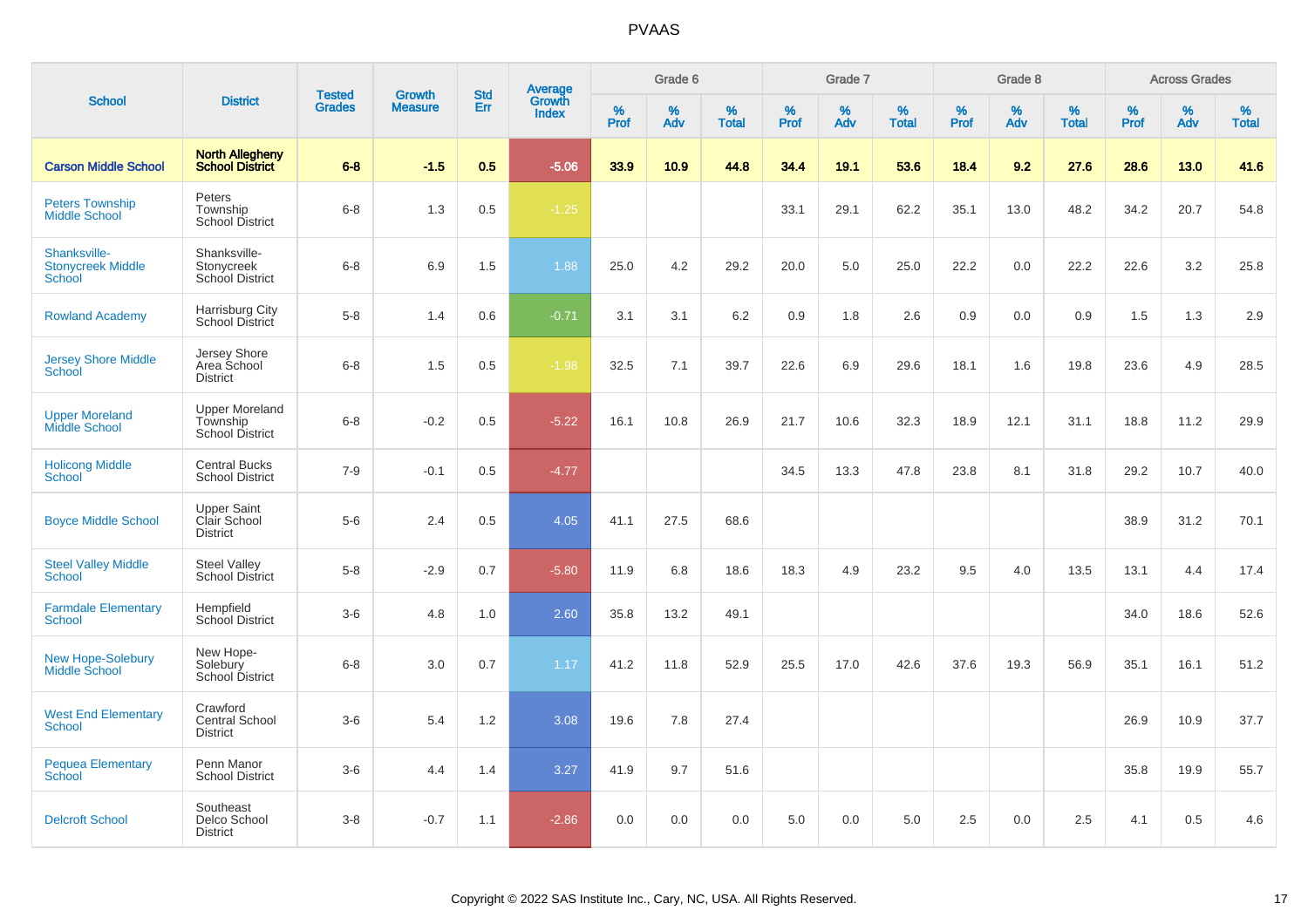|                                                               |                                                          | <b>Tested</b> | <b>Growth</b>  | <b>Std</b> |                                          |                  | Grade 6  |                   |           | Grade 7  |                   |           | Grade 8  |                   |           | <b>Across Grades</b> |                   |
|---------------------------------------------------------------|----------------------------------------------------------|---------------|----------------|------------|------------------------------------------|------------------|----------|-------------------|-----------|----------|-------------------|-----------|----------|-------------------|-----------|----------------------|-------------------|
| <b>School</b>                                                 | <b>District</b>                                          | <b>Grades</b> | <b>Measure</b> | Err        | <b>Average</b><br>Growth<br><b>Index</b> | %<br><b>Prof</b> | %<br>Adv | %<br><b>Total</b> | %<br>Prof | %<br>Adv | %<br><b>Total</b> | %<br>Prof | %<br>Adv | %<br><b>Total</b> | %<br>Prof | $\%$<br>Adv          | %<br><b>Total</b> |
| <b>Carson Middle School</b>                                   | <b>North Allegheny</b><br><b>School District</b>         | $6 - 8$       | $-1.5$         | 0.5        | $-5.06$                                  | 33.9             | 10.9     | 44.8              | 34.4      | 19.1     | 53.6              | 18.4      | 9.2      | 27.6              | 28.6      | 13.0                 | 41.6              |
| <b>Avonworth Middle</b><br>School                             | Avonworth<br><b>School District</b>                      | $6 - 8$       | 3.4            | 0.7        | 2.87                                     |                  |          |                   | 31.5      | 13.8     | 45.4              | 35.8      | 14.2     | 50.0              | 33.6      | 14.0                 | 47.6              |
| <b>Shikellamy Middle</b><br>School (8372)                     | Shikellamy<br><b>School District</b>                     | $6 - 8$       | 2.2            | 0.5        | 2.03                                     | 18.3             | 8.4      | 26.7              | 18.0      | 7.7      | 25.8              | 11.5      | 7.8      | 19.3              | 16.0      | 8.0                  | 24.0              |
| <b>Log College Middle</b><br>School                           | Centennial<br><b>School District</b>                     | $6 - 8$       | 2.3            | 0.5        | 0.69                                     | 17.4             | 3.0      | 20.4              | 23.5      | 6.2      | 29.6              | 12.7      | 11.0     | 23.7              | 17.7      | 6.8                  | 24.5              |
| <b>Wissahickon Charter</b><br><b>School</b>                   | Wissahickon<br>Charter School                            | $3-8$         | $-0.8$         | 0.7        | $-1.27$                                  | 2.4              | 0.0      | 2.4               | 3.7       | 0.0      | 3.7               | 1.5       | 0.0      | 1.5               | 4.0       | 0.2                  | 4.2               |
| <b>Lycoming Valley</b><br>Intermediate School                 | Williamsport<br>Area School<br><b>District</b>           | $4 - 6$       | 1.4            | 0.7        | 2.06                                     | 21.3             | 9.2      | 30.5              |           |          |                   |           |          |                   | 26.5      | 13.4                 | 39.9              |
| <b>Garden Spot Middle</b><br><b>School</b>                    | Eastern<br>Lancaster<br>County School<br><b>District</b> | $7 - 8$       | 2.4            | 0.6        | 1.19                                     |                  |          |                   | 15.8      | 3.6      | 19.4              | 16.8      | 6.0      | 22.7              | 16.3      | 4.7                  | 21.0              |
| Towamensing<br><b>Elementary School</b>                       | Palmerton Area<br><b>School District</b>                 | $3-6$         | 7.0            | 1.6        | 1.65                                     | 24.3             | 21.6     | 46.0              |           |          |                   |           |          |                   | 23.3      | 16.5                 | 39.8              |
| Dingman-Delaware<br><b>Middle School</b>                      | Delaware<br><b>Valley School</b><br><b>District</b>      | $6 - 8$       | 1.2            | 0.6        | $-1.09$                                  | 15.6             | 5.9      | 21.5              | 19.7      | 4.6      | 24.2              | 13.7      | 2.5      | 16.2              | 16.1      | 4.2                  | 20.3              |
| <b>Central Cambria</b><br><b>Middle School</b>                | Central<br>Cambria School<br><b>District</b>             | $6 - 8$       | 2.8            | 0.6        | 0.28                                     | 19.5             | 8.0      | 27.4              | 20.2      | 8.8      | 29.0              | 16.5      | 10.2     | 26.8              | 18.6      | 9.0                  | 27.7              |
| <b>Quaker Valley Middle</b><br>School                         | Quaker Valley<br>School District                         | $6 - 8$       | 1.1            | 0.6        | $-1.55$                                  | 32.5             | 20.8     | 53.3              | 36.4      | 11.2     | 47.6              | 26.5      | 7.6      | 34.1              | 31.9      | 12.9                 | 44.8              |
| <b>Greater Nanticoke</b><br><b>Area Educational</b><br>Center | Greater<br>Nanticoke Area<br><b>School District</b>      | $6 - 8$       | $-0.7$         | 0.6        | $-3.27$                                  | 2.6              | 0.0      | 2.6               | 3.6       | 0.0      | 3.6               | 4.2       | 1.7      | 5.9               | 3.5       | 0.6                  | 4.0               |
| <b>Tyrone Area Middle</b><br>School                           | Tyrone Area<br>School District                           | $5-8$         | $-0.7$         | 0.5        | $-1.32$                                  | 12.4             | 4.6      | 17.0              | 18.0      | 2.5      | 20.5              | 12.4      | 5.3      | 17.7              | 15.3      | 4.0                  | 19.3              |
| <b>Walnut Creek Middle</b><br>School                          | <b>Millcreek</b><br>Township<br>School District          | $6 - 8$       | 2.3            | 0.6        | 0.91                                     | 29.7             | 16.7     | 46.4              | 26.4      | 17.6     | 43.9              | 25.9      | 14.4     | 40.3              | 27.3      | 16.2                 | 43.5              |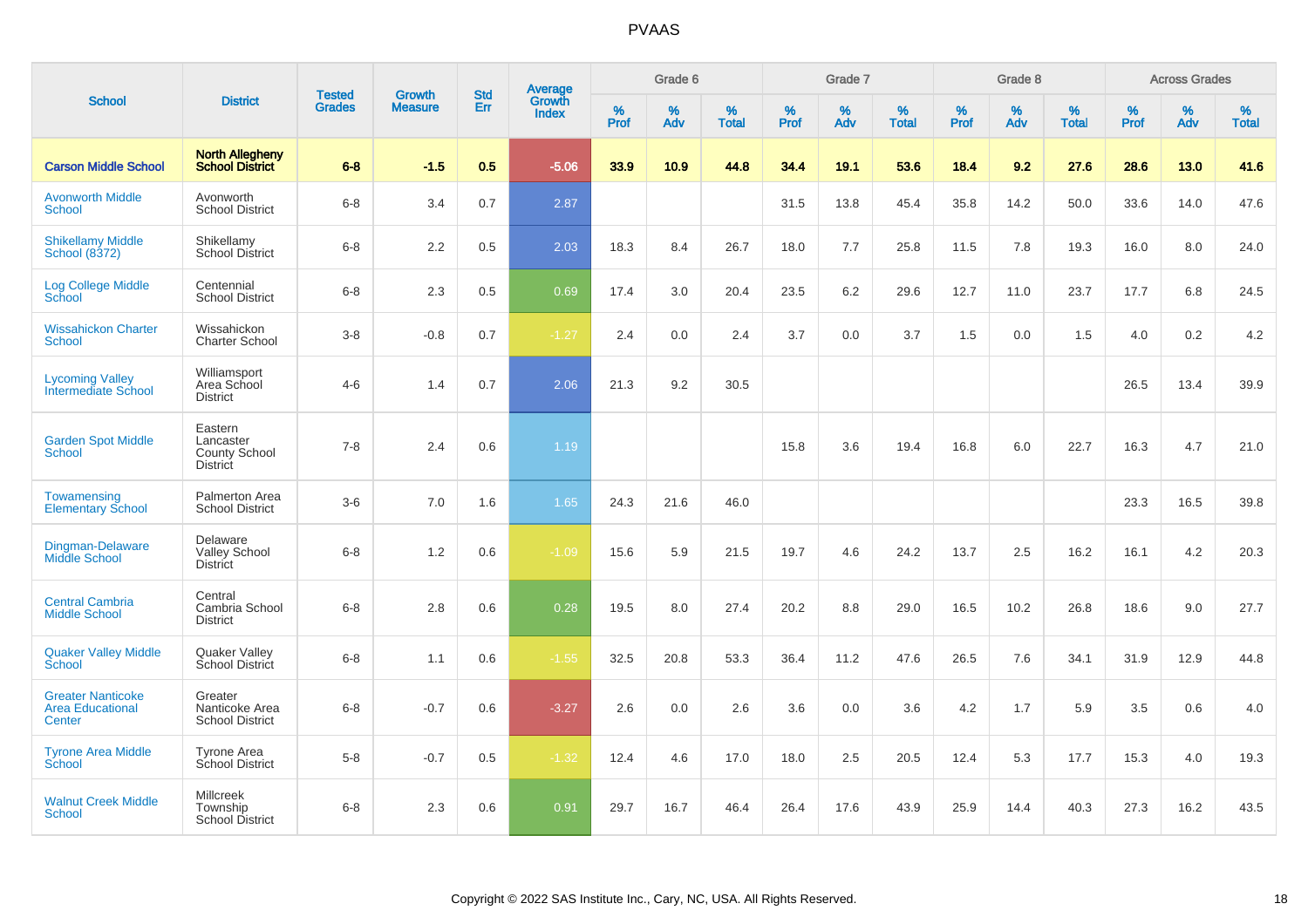|                                                                  |                                                     |                                |                                 | <b>Std</b> |                                          |                  | Grade 6     |                   |                     | Grade 7  |                   |              | Grade 8  |                   |              | <b>Across Grades</b> |                   |
|------------------------------------------------------------------|-----------------------------------------------------|--------------------------------|---------------------------------|------------|------------------------------------------|------------------|-------------|-------------------|---------------------|----------|-------------------|--------------|----------|-------------------|--------------|----------------------|-------------------|
| <b>School</b>                                                    | <b>District</b>                                     | <b>Tested</b><br><b>Grades</b> | <b>Growth</b><br><b>Measure</b> | Err        | <b>Average</b><br>Growth<br><b>Index</b> | %<br><b>Prof</b> | $\%$<br>Adv | %<br><b>Total</b> | $\%$<br><b>Prof</b> | %<br>Adv | %<br><b>Total</b> | $\%$<br>Prof | %<br>Adv | %<br><b>Total</b> | $\%$<br>Prof | $\%$<br>Adv          | %<br><b>Total</b> |
| <b>Carson Middle School</b>                                      | <b>North Allegheny</b><br><b>School District</b>    | $6 - 8$                        | $-1.5$                          | 0.5        | $-5.06$                                  | 33.9             | 10.9        | 44.8              | 34.4                | 19.1     | 53.6              | 18.4         | 9.2      | 27.6              | 28.6         | 13.0                 | 41.6              |
| <b>Hampton Middle</b><br><b>School</b>                           | Hampton<br>Township<br><b>School District</b>       | $6 - 8$                        | $-1.1$                          | 0.5        | $-7.49$                                  | 30.8             | 13.0        | 43.8              | 33.5                | 27.0     | 60.5              | 33.0         | 21.4     | 54.3              | 32.4         | 20.6                 | 53.0              |
| <b>Meyersdale Area</b><br>Middle School                          | Meyersdale<br>Area School<br><b>District</b>        | $6 - 8$                        | 1.4                             | 0.9        | $-3.63$                                  | 26.6             | 15.6        | 42.2              | 18.9                | 0.0      | 18.9              | 11.9         | 8.5      | 20.3              | 19.3         | 8.5                  | 27.8              |
| <b>Smith Middle School</b>                                       | Solanco School<br><b>District</b>                   | $6-8$                          | 2.2                             | 0.6        | $-2.18$                                  | 7.4              | 3.3         | 10.7              | 16.6                | 7.6      | 24.1              | 14.4         | 4.1      | 18.6              | 13.0         | 5.2                  | 18.2              |
| <b>Tunkhannock Area</b><br><b>Intermediate School</b>            | Tunkhannock<br>Area School<br><b>District</b>       | $3-6$                          | 3.1                             | 0.7        | 3.29                                     | 22.7             | 2.3         | 25.0              |                     |          |                   |              |          |                   | 20.4         | 6.2                  | 26.6              |
| <b>Grandview Elementary</b><br><b>School</b>                     | Derry Area<br>School District                       | $3-6$                          | 4.8                             | 1.1        | 4.34                                     |                  |             |                   |                     |          |                   |              |          |                   | 27.4         | 17.2                 | 44.6              |
| <b>Montgomery</b><br><b>Elementary School</b>                    | Montgomery<br>Area School<br><b>District</b>        | $3-6$                          | 4.2                             | 1.0        | 4.14                                     | 29.0             | 30.6        | 59.7              |                     |          |                   |              |          |                   | 29.6         | 17.4                 | 47.0              |
| <b>Shenango Elementary</b><br><b>School</b>                      | Shenango Area<br>School District                    | $3-6$                          | 2.5                             | 1.0        | 2.46                                     | 40.4             | 8.8         | 49.1              |                     |          |                   |              |          |                   | 27.1         | 11.8                 | 38.9              |
| <b>Avon Grove Charter</b><br><b>School</b>                       | Avon Grove<br><b>Charter School</b>                 | $3 - 11$                       | 1.8                             | 0.6        | $-1.97$                                  | 29.9             | 11.7        | 41.6              | 27.2                | 9.8      | 37.0              | 13.9         | 2.0      | 15.8              | 24.3         | 10.2                 | 34.6              |
| <b>Bridge Valley</b><br><b>Elementary School</b>                 | <b>Central Bucks</b><br><b>School District</b>      | $3-6$                          | 3.8                             | 0.9        | 4.00                                     | 37.6             | 15.8        | 53.5              |                     |          |                   |              |          |                   | 35.3         | 24.4                 | 59.7              |
| Williamsburg<br>Community<br>Junior/Senior High<br><b>School</b> | Williamsburg<br>Community<br><b>School District</b> | $7 - 11$                       | 4.6                             | 1.4        | 0.72                                     |                  |             |                   | 26.2                | 4.8      | 31.0              | 40.6         | 0.0      | 40.6              | 32.4         | 2.7                  | 35.1              |
| <b>Souderton Charter</b><br><b>School Collaborative</b>          | Souderton<br><b>Charter School</b><br>Collaborative | $3 - 8$                        | 4.0                             | 1.3        | 0.24                                     | 44.0             | 24.0        | 68.0              | 28.6                | 38.1     | 66.7              | 41.2         | 11.8     | 52.9              | 40.1         | 26.8                 | 66.9              |
| <b>Hannah Penn</b>                                               | York City<br>School District                        | $3 - 8$                        | 3.8                             | 0.9        | 0.25                                     | 0.0              | 2.0         | 2.0               | 0.0                 | 0.0      | 0.0               | 0.0          | 2.3      | 2.3               | 0.6          | 1.0                  | 1.6               |
| <b>Oakview Elementary</b><br><b>School</b>                       | West Middlesex<br>Area School<br><b>District</b>    | $4 - 6$                        | 3.9                             | 1.1        | 3.46                                     | 39.3             | 4.9         | 44.3              |                     |          |                   |              |          |                   | 34.5         | 8.2                  | 42.7              |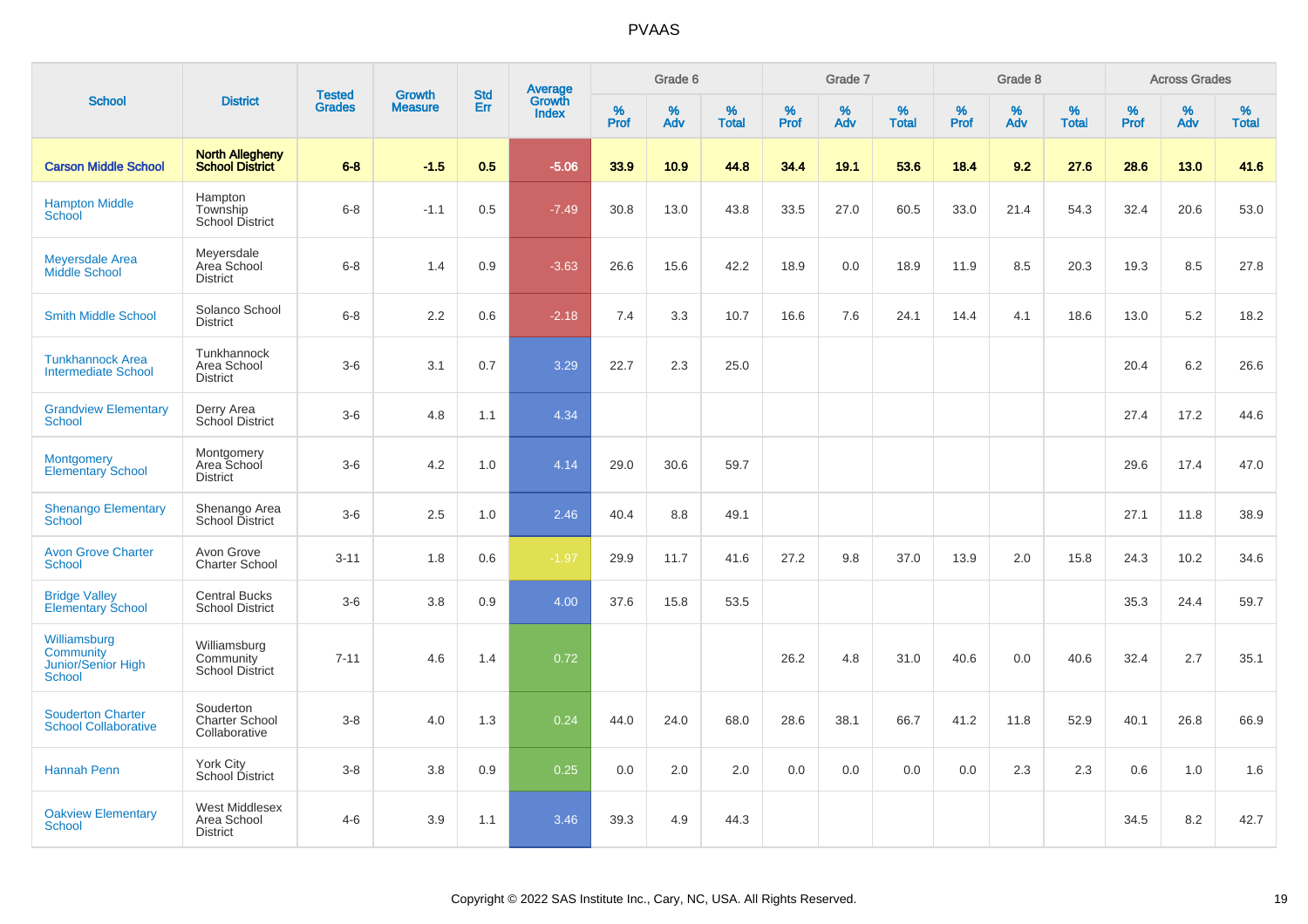|                                                        |                                                        |                                |                                 |                   |                                          |                  | Grade 6     |                   |              | Grade 7     |                      |              | Grade 8  |                   |              | <b>Across Grades</b> |                   |
|--------------------------------------------------------|--------------------------------------------------------|--------------------------------|---------------------------------|-------------------|------------------------------------------|------------------|-------------|-------------------|--------------|-------------|----------------------|--------------|----------|-------------------|--------------|----------------------|-------------------|
| <b>School</b>                                          | <b>District</b>                                        | <b>Tested</b><br><b>Grades</b> | <b>Growth</b><br><b>Measure</b> | <b>Std</b><br>Err | <b>Average</b><br>Growth<br><b>Index</b> | %<br><b>Prof</b> | $\%$<br>Adv | %<br><b>Total</b> | $\%$<br>Prof | $\%$<br>Adv | $\%$<br><b>Total</b> | $\%$<br>Prof | %<br>Adv | %<br><b>Total</b> | $\%$<br>Prof | $\%$<br>Adv          | %<br><b>Total</b> |
| <b>Carson Middle School</b>                            | <b>North Allegheny</b><br><b>School District</b>       | $6 - 8$                        | $-1.5$                          | 0.5               | $-5.06$                                  | 33.9             | 10.9        | 44.8              | 34.4         | 19.1        | 53.6                 | 18.4         | 9.2      | 27.6              | 28.6         | 13.0                 | 41.6              |
| <b>Bald Eagle Area</b><br>Junior/Senior High<br>School | <b>Bald Eagle</b><br>Area School<br><b>District</b>    | $6 - 11$                       | 2.7                             | 0.6               | 0.59                                     | 25.7             | 8.9         | 34.6              | 17.0         | 6.8         | 23.7                 | 15.0         | 10.6     | 25.7              | 19.0         | 8.7                  | 27.7              |
| <b>Hopewell Junior High</b><br>School                  | <b>Hopewell Area</b><br>School District                | $5-8$                          | $-1.7$                          | 0.5               | $-8.98$                                  | 28.8             | 11.9        | 40.7              | 19.2         | 4.6         | 23.8                 | 12.8         | 2.6      | 15.4              | 23.2         | 6.8                  | 30.1              |
| <b>Forrest Edwin School</b>                            | Philadelphia<br>City School<br><b>District</b>         | $3-6$                          | 7.7                             | 1.8               | 4.03                                     | 0.0              | 0.0         | 0.0               |              |             |                      |              |          |                   | 1.0          | 0.0                  | 1.0               |
| <b>Harrold Middle School</b>                           | Hempfield Area<br>School District                      | $6 - 8$                        | 2.4                             | 0.6               | 1.22                                     | 24.0             | 5.8         | 29.8              | 29.2         | 15.0        | 44.2                 | 22.2         | 8.6      | 30.8              | 25.1         | 9.8                  | 34.9              |
| <b>Richland High School</b>                            | Richland<br><b>School District</b>                     | $7 - 11$                       | 3.0                             | 0.8               | 1.42                                     |                  |             |                   | 39.8         | 10.9        | 50.8                 | 25.5         | 13.2     | 38.7              | 33.3         | 12.0                 | 45.3              |
| Claysburg-Kimmel<br><b>High School</b>                 | Claysburg-<br>Kimmel School<br><b>District</b>         | $7 - 11$                       | 4.6                             | 1.1               | 2.62                                     |                  |             |                   | 21.8         | 1.8         | 23.6                 | 10.5         | 1.8      | 12.3              | 16.1         | 1.8                  | 17.9              |
| <b>Northeast Bradford</b><br><b>Elementary School</b>  | Northeast<br><b>Bradford School</b><br><b>District</b> | $3-6$                          | 5.3                             | 1.3               | 0.65                                     | 34.8             | 2.2         | 37.0              |              |             |                      |              |          |                   | 36.6         | 7.4                  | 44.0              |
| <b>Boyertown Area</b><br>Middle School-East            | Boyertown Area<br>School District                      | $6 - 8$                        | $-2.3$                          | 0.5               | $-8.55$                                  | 27.0             | 5.2         | 32.2              | 27.1         | 20.1        | 47.2                 | 26.2         | 7.9      | 34.1              | 26.8         | 11.8                 | 38.7              |
| Ephrata Intermediate<br>School                         | Ephrata Area<br>School District                        | $5-6$                          | 2.1                             | 0.5               | 0.49                                     | 25.8             | 8.3         | 34.1              |              |             |                      |              |          |                   | 30.5         | 10.8                 | 41.3              |
| <b>Universal Bluford</b><br><b>Charter School</b>      | Universal<br><b>Bluford Charter</b><br>School          | $3 - 6$                        | 4.8                             | 1.4               | 3.52                                     | 2.7              | 0.0         | 2.7               |              |             |                      |              |          |                   | 4.3          | 0.0                  | 4.3               |
| <b>Mastery Charter</b><br>School - Mann<br>Campus      | Mastery Charter<br>School-Mann<br>Campus               | $3-6$                          | 1.8                             | 1.6               | 1.13                                     | 5.4              | 2.7         | 8.1               |              |             |                      |              |          |                   | 2.2          | 1.4                  | 3.6               |
| <b>Mastery Charter</b><br>School - Thomas<br>Campus    | Mastery Charter<br>School -<br>Thomas<br>Campus        | $3 - 10$                       | 1.5                             | 0.9               | $-1.26$                                  | 7.1              | 2.4         | 9.5               | 7.0          | 0.0         | 7.0                  | 2.2          | 0.0      | 2.2               | 8.6          | 0.8                  | 9.4               |
| <b>Broughal Middle</b><br>School                       | <b>Bethlehem Area</b><br><b>School District</b>        | $6 - 8$                        | 3.6                             | 0.9               | 2.03                                     | 8.1              | 1.4         | 9.5               | 4.8          | 0.0         | 4.8                  | 3.4          | 3.4      | 6.8               | 5.6          | 1.5                  | 7.1               |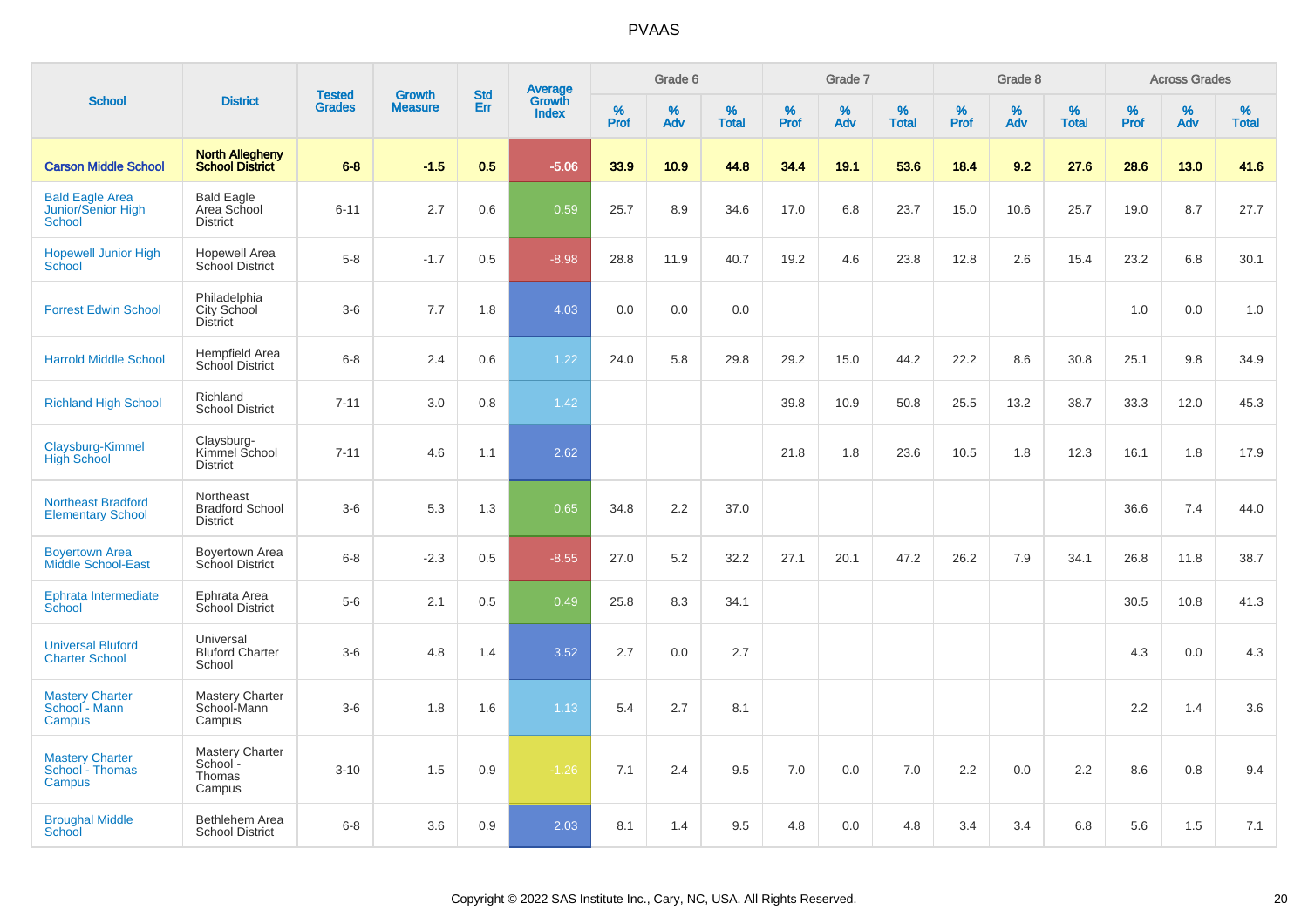|                                                                                            |                                                                                    |                                |                                 | <b>Std</b> |                                          |              | Grade 6     |                   |           | Grade 7  |                   |           | Grade 8     |                   |                     | <b>Across Grades</b> |                   |
|--------------------------------------------------------------------------------------------|------------------------------------------------------------------------------------|--------------------------------|---------------------------------|------------|------------------------------------------|--------------|-------------|-------------------|-----------|----------|-------------------|-----------|-------------|-------------------|---------------------|----------------------|-------------------|
| <b>School</b>                                                                              | <b>District</b>                                                                    | <b>Tested</b><br><b>Grades</b> | <b>Growth</b><br><b>Measure</b> | Err        | <b>Average</b><br>Growth<br><b>Index</b> | $\%$<br>Prof | $\%$<br>Adv | %<br><b>Total</b> | %<br>Prof | %<br>Adv | %<br><b>Total</b> | %<br>Prof | $\%$<br>Adv | %<br><b>Total</b> | $\%$<br><b>Prof</b> | %<br>Adv             | %<br><b>Total</b> |
| <b>Carson Middle School</b>                                                                | <b>North Allegheny</b><br><b>School District</b>                                   | $6 - 8$                        | $-1.5$                          | 0.5        | $-5.06$                                  | 33.9         | 10.9        | 44.8              | 34.4      | 19.1     | 53.6              | 18.4      | 9.2         | 27.6              | 28.6                | 13.0                 | 41.6              |
| Lackawanna Trail<br><b>Elementary Center</b>                                               | Lackawanna<br><b>Trail School</b><br><b>District</b>                               | $3-6$                          | 2.4                             | 1.1        | 2.27                                     | 34.3         | 10.4        | 44.8              |           |          |                   |           |             |                   | 31.4                | 13.1                 | 44.4              |
| <b>United Elementary</b><br><b>School</b>                                                  | <b>United School</b><br><b>District</b>                                            | $3-6$                          | 4.1                             | 1.0        | 3.90                                     | 31.8         | 12.7        | 44.4              |           |          |                   |           |             |                   | 29.8                | 9.3                  | 39.1              |
| <b>Beaty-Warren Middle</b><br>School                                                       | <b>Warren County</b><br>School District                                            | $5-8$                          | 1.9                             | 0.5        | $-1.28$                                  | 15.0         | 3.0         | 18.0              | 12.4      | 0.0      | 12.4              | 11.5      | 1.4         | 12.8              | 13.9                | 3.0                  | 16.8              |
| The Philadelphia<br><b>Charter School for Arts</b><br>and Sciences at HR<br><b>Edmunds</b> | The<br>Philadelphia<br>Charter School<br>for Arts and<br>Sciences at HR<br>Edmunds | $3 - 8$                        | 1.7                             | 0.6        | $-3.09$                                  | 0.0          | 0.0         | 0.0               | 2.1       | 0.0      | 2.1               | 2.2       | 0.0         | 2.2               | 2.1                 | 0.2                  | 2.3               |
| <b>Stroudsburg Middle</b><br><b>School</b>                                                 | Stroudsburg<br>Area School<br><b>District</b>                                      | $5 - 7$                        | 0.3                             | 0.5        | $-1.60$                                  | 18.8         | 4.9         | 23.8              | 21.7      | 2.7      | 24.4              |           |             |                   | 19.4                | 5.6                  | 25.0              |
| <b>Glendale Elementary</b><br><b>School</b>                                                | Glendale<br><b>School District</b>                                                 | $3-6$                          | 4.9                             | 1.2        | 2.35                                     | 26.4         | $5.7\,$     | 32.1              |           |          |                   |           |             |                   | 33.7                | 6.8                  | 40.5              |
| <b>Neason Hill</b><br><b>Elementary School</b>                                             | Crawford<br>Central School<br><b>District</b>                                      | $3-6$                          | 5.7                             | 1.4        | 3.85                                     | 15.0         | 5.0         | 20.0              |           |          |                   |           |             |                   | 18.0                | 3.6                  | 21.6              |
| <b>Northeastern Middle</b><br><b>School</b>                                                | Northeastern<br>York School<br><b>District</b>                                     | $7-9$                          | 1.4                             | 0.5        | $-0.42$                                  |              |             |                   | 21.6      | 6.0      | 27.6              | 29.3      | 15.0        | 44.3              | 25.5                | 10.7                 | 36.2              |
| <b>Childs George W</b><br>School                                                           | Philadelphia<br>City School<br><b>District</b>                                     | $3-8$                          | 3.1                             | 1.8        | $-1.29$                                  |              |             |                   | 0.0       | 10.0     | 10.0              | 5.6       | 0.0         | 5.6               | 8.8                 | 2.6                  | 11.5              |
| <b>Mount Carmel Area</b><br><b>Elementary School</b>                                       | <b>Mount Carmel</b><br>Area School<br><b>District</b>                              | $3-6$                          | 0.4                             | 0.8        | 0.55                                     | 11.8         | 7.3         | 19.1              |           |          |                   |           |             |                   | 12.6                | 5.2                  | 17.8              |
| <b>Brentwood Middle</b><br><b>School</b>                                                   | Brentwood<br>Borough School<br>District                                            | $6 - 8$                        | 0.1                             | 0.8        | $-3.93$                                  | 8.5          | 2.4         | 11.0              | 9.2       | 0.0      | 9.2               | 19.7      | 1.4         | 21.1              | 12.4                | 1.4                  | 13.8              |
| Philadelphia<br><b>Performing Arts</b><br><b>Charter School</b>                            | Philadelphia<br>Performing Arts<br>Charter School                                  | $3-9$                          | $-0.4$                          | 0.7        | $-2.63$                                  | 19.6         | 3.6         | 23.2              | 23.0      | 14.9     | 37.9              | 18.0      | 8.0         | 26.0              | 25.2                | 9.7                  | 34.9              |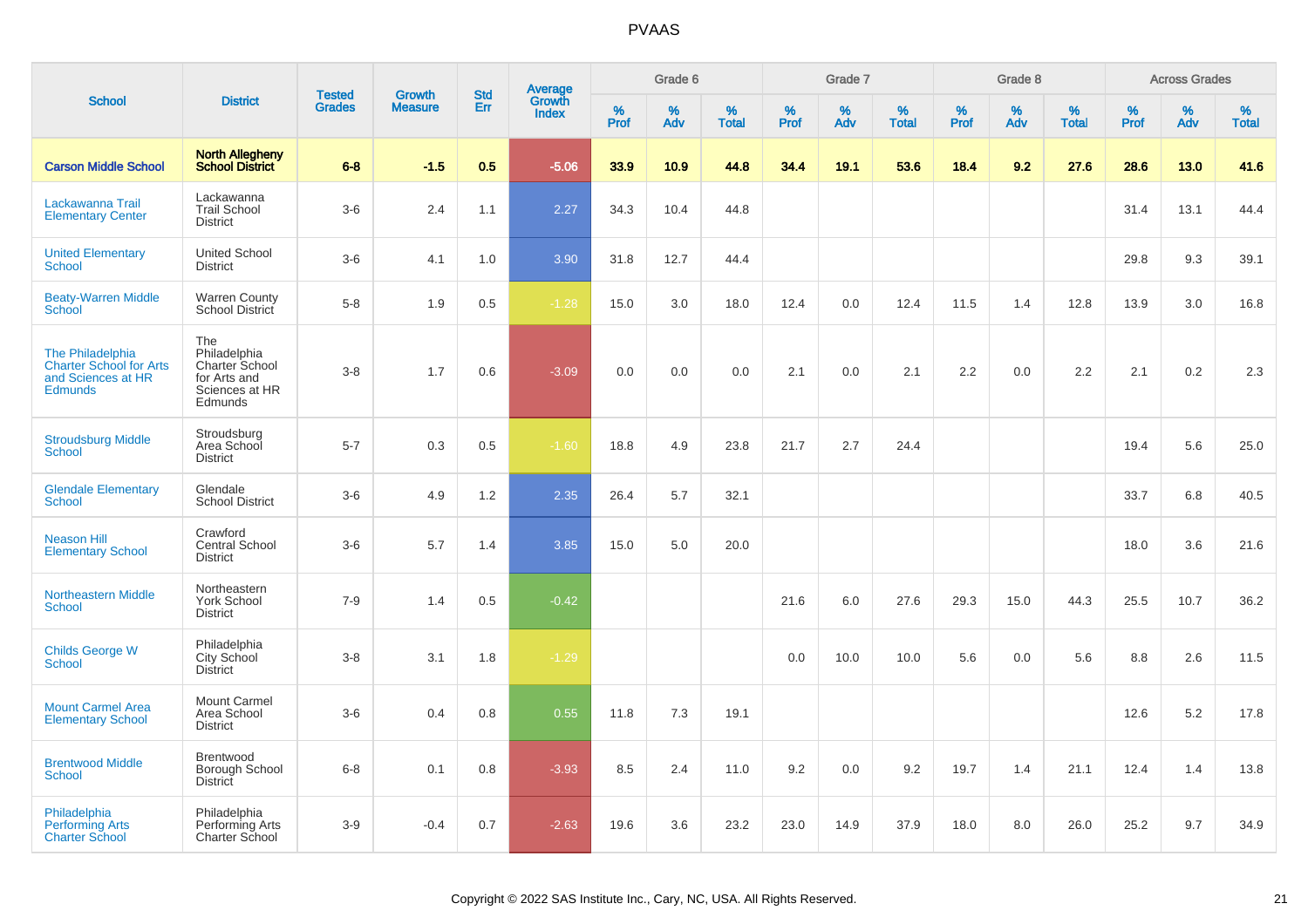|                                                                           |                                                         |                                | <b>Growth</b>  | <b>Std</b> | <b>Average</b><br>Growth |                  | Grade 6  |                   |           | Grade 7  |                   |           | Grade 8  |                   |           | <b>Across Grades</b> |                   |
|---------------------------------------------------------------------------|---------------------------------------------------------|--------------------------------|----------------|------------|--------------------------|------------------|----------|-------------------|-----------|----------|-------------------|-----------|----------|-------------------|-----------|----------------------|-------------------|
| <b>School</b>                                                             | <b>District</b>                                         | <b>Tested</b><br><b>Grades</b> | <b>Measure</b> | Err        | <b>Index</b>             | %<br><b>Prof</b> | %<br>Adv | %<br><b>Total</b> | %<br>Prof | %<br>Adv | %<br><b>Total</b> | %<br>Prof | %<br>Adv | %<br><b>Total</b> | %<br>Prof | $\%$<br>Adv          | %<br><b>Total</b> |
| <b>Carson Middle School</b>                                               | <b>North Allegheny</b><br><b>School District</b>        | $6 - 8$                        | $-1.5$         | 0.5        | $-5.06$                  | 33.9             | 10.9     | 44.8              | 34.4      | 19.1     | 53.6              | 18.4      | 9.2      | 27.6              | 28.6      | 13.0                 | 41.6              |
| North Penn-Mansfield<br><b>Junior/Senior High</b><br>School               | Southern Tioga<br>School District                       | $7 - 10$                       | 2.1            | 0.9        | $-0.91$                  |                  |          |                   | 7.5       | 2.2      | 9.7               | 8.6       | 2.5      | 11.1              | 8.0       | 2.3                  | 10.3              |
| <b>Greenfield Albert M</b><br><b>School</b>                               | Philadelphia<br>City School<br><b>District</b>          | $3-8$                          | 4.7            | 1.2        | 0.83                     | 27.3             | 18.2     | 45.4              | 47.8      | 17.4     | 65.2              | 18.8      | 43.8     | 62.5              | 34.6      | 26.1                 | 60.6              |
| <b>Slippery Rock Area</b><br><b>Middle School</b>                         | Slippery Rock<br>Area School<br><b>District</b>         | $6 - 8$                        | 2.4            | 0.6        | 1.21                     | 28.6             | 26.3     | 54.9              | 26.4      | 13.2     | 39.7              | 26.2      | 10.3     | 36.5              | 27.1      | 16.8                 | 44.0              |
| <b>Provident Charter</b><br><b>School</b>                                 | Provident<br><b>Charter School</b>                      | $3-8$                          | 3.6            | 1.0        | 1.06                     | 10.5             | 0.0      | 10.5              | 9.1       | 0.0      | 9.1               | 0.0       | 3.3      | 3.3               | 9.2       | 2.5                  | 11.7              |
| Hollidaysburg Area<br>Junior High School                                  | Hollidaysburg<br>Area School<br><b>District</b>         | $7 - 9$                        | $-0.1$         | 0.5        | $-3.92$                  |                  |          |                   | 27.4      | 14.8     | 42.2              | 23.2      | 8.2      | 31.4              | 25.3      | 11.6                 | 36.9              |
| <b>Mountain View</b><br>Junior/Senior High<br><b>School</b>               | Mountain View<br><b>School District</b>                 | $7 - 11$                       | 4.4            | 1.1        | 1.75                     |                  |          |                   | 25.9      | 7.4      | 33.3              | 27.1      | 8.5      | 35.6              | 26.6      | 8.0                  | 34.5              |
| <b>Clarion-Limestone</b><br><b>Elementary School</b>                      | Clarion-<br>Limestone Area<br><b>School District</b>    | $3-6$                          | 4.5            | 1.1        | 1.44                     | 36.5             | 5.8      | 42.3              |           |          |                   |           |          |                   | 33.5      | 15.8                 | 49.3              |
| <b>Exeter Township</b><br>Junior High School                              | Exeter<br>Township<br><b>School District</b>            | $7 - 8$                        | 0.7            | 0.6        | $-1.83$                  |                  |          |                   | 24.1      | 6.9      | 31.0              | 20.2      | 8.6      | 28.8              | 22.3      | 7.7                  | 30.0              |
| <b>Hillcrest Intermediate</b><br>School                                   | Norwin School<br><b>District</b>                        | $5-6$                          | 0.7            | 0.4        | 1.55                     | 37.3             | 20.8     | 58.1              |           |          |                   |           |          |                   | 34.6      | 22.9                 | 57.5              |
| <b>Robert Benjamin Wiley</b><br><b>Community Charter</b><br><b>School</b> | Robert<br>Benjamin Wiley<br>Community<br>Charter School | $3-8$                          | 2.8            | 0.8        | 0.88                     | 0.0              | 0.0      | 0.0               | 7.3       | 0.0      | 7.3               | 4.4       | 0.0      | 4.4               | 5.7       | 1.7                  | 7.4               |
| <b>Daniel Boone Area</b><br><b>Middle School</b>                          | Daniel Boone<br>Area School<br><b>District</b>          | $6 - 8$                        | $-1.2$         | 0.5        | $-6.73$                  | 28.7             | 6.6      | 35.4              | 18.6      | 7.8      | 26.4              | 13.8      | 2.4      | 16.2              | 20.5      | 5.7                  | 26.2              |
| <b>James Buchanan</b><br><b>Middle School</b>                             | Tuscarora<br><b>School District</b>                     | $6 - 8$                        | $-3.1$         | 0.5        | $-11.00$                 | 11.3             | 2.7      | 14.0              | 13.4      | 4.5      | 17.9              | 11.0      | 2.1      | 13.1              | 11.9      | 3.1                  | 15.0              |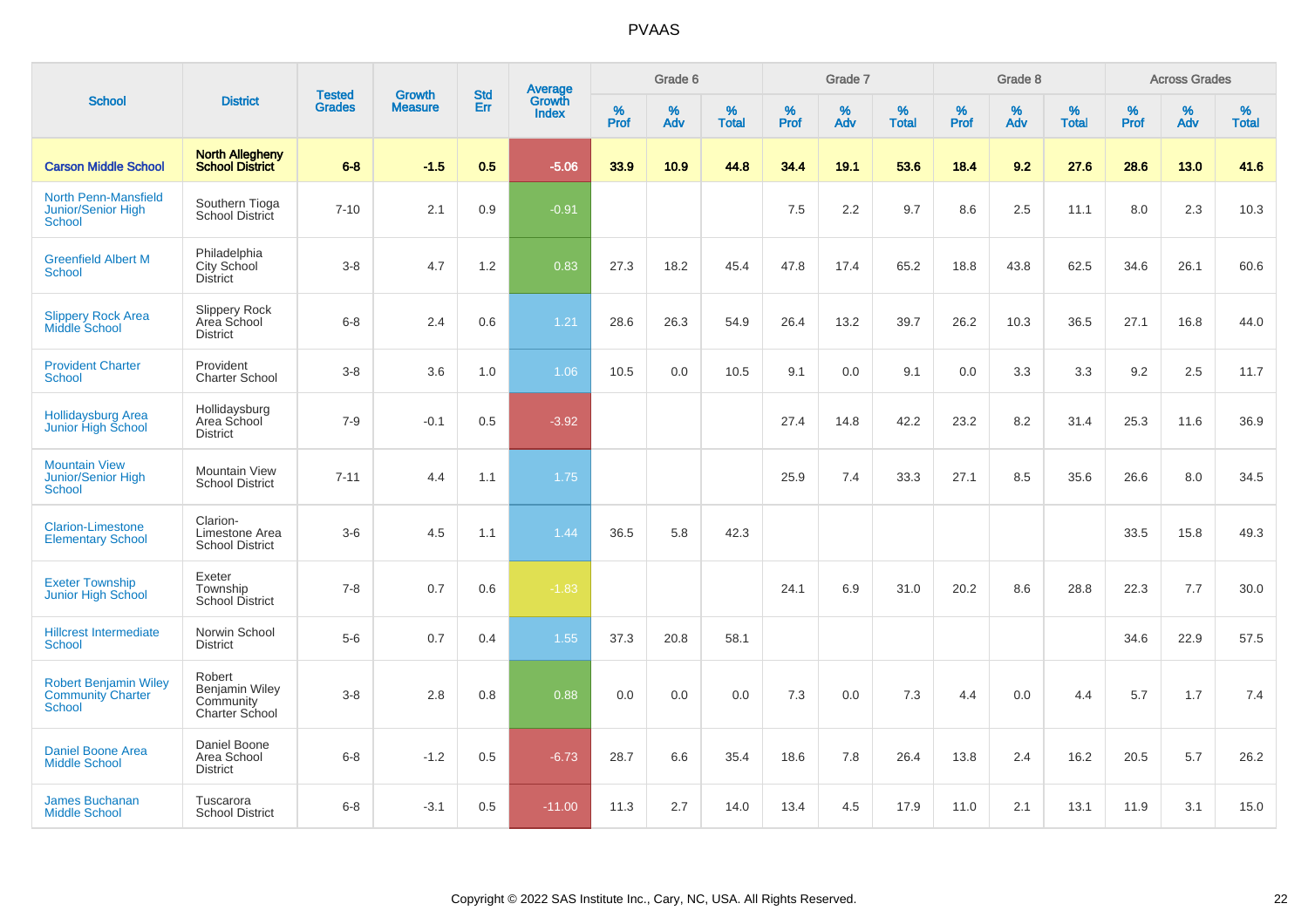|                                                                       |                                                  |                                | <b>Growth</b>  | <b>Std</b> |                                          |                  | Grade 6  |                   |              | Grade 7  |                   |           | Grade 8  |                   |           | <b>Across Grades</b> |                   |
|-----------------------------------------------------------------------|--------------------------------------------------|--------------------------------|----------------|------------|------------------------------------------|------------------|----------|-------------------|--------------|----------|-------------------|-----------|----------|-------------------|-----------|----------------------|-------------------|
| <b>School</b>                                                         | <b>District</b>                                  | <b>Tested</b><br><b>Grades</b> | <b>Measure</b> | Err        | <b>Average</b><br>Growth<br><b>Index</b> | %<br><b>Prof</b> | %<br>Adv | %<br><b>Total</b> | $\%$<br>Prof | %<br>Adv | %<br><b>Total</b> | %<br>Prof | %<br>Adv | %<br><b>Total</b> | %<br>Prof | $\%$<br>Adv          | %<br><b>Total</b> |
| <b>Carson Middle School</b>                                           | <b>North Allegheny</b><br><b>School District</b> | $6 - 8$                        | $-1.5$         | 0.5        | $-5.06$                                  | 33.9             | 10.9     | 44.8              | 34.4         | 19.1     | 53.6              | 18.4      | 9.2      | 27.6              | 28.6      | 13.0                 | 41.6              |
| <b>Annville-Cleona Middle</b><br>School                               | Annville-Cleona<br><b>School District</b>        | $6-8$                          | 2.3            | 0.8        | 0.14                                     |                  |          |                   | 29.4         | 11.9     | 41.3              | 27.8      | 9.3      | 37.0              | 28.6      | 10.6                 | 39.2              |
| <b>Penn Middle School</b>                                             | Penn-Trafford<br><b>School District</b>          | $6 - 8$                        | $-3.6$         | 0.5        | $-10.09$                                 | 35.6             | 23.1     | 58.8              | 32.2         | 21.1     | 53.3              | 14.0      | 4.6      | 18.6              | 27.2      | 16.2                 | 43.4              |
| <b>Fritz Elementary</b><br><b>School</b>                              | Conestoga<br>Valley School<br><b>District</b>    | $3-6$                          | 3.5            | 0.9        | 0.01                                     | 11.5             | 3.4      | 14.9              |              |          |                   |           |          |                   | 19.9      | 10.1                 | 30.1              |
| <b>Aspira Bilingual Cyber</b><br><b>Charter School</b>                | Aspira Bilingual<br>Cyber Charter<br>School      | $3 - 11$                       | 4.2            | 1.5        | 0.16                                     | 0.0              | 0.0      | 0.0               | 0.0          | 0.0      | 0.0               | 0.0       | 0.0      | 0.0               | 1.6       | 0.0                  | 1.6               |
| <b>Penns Manor Area</b><br><b>Junior/Senior High</b><br><b>School</b> | Penns Manor<br>Area School<br><b>District</b>    | $6 - 12$                       | 1.6            | 0.9        | $-3.79$                                  | 14.6             | 0.0      | 14.6              | 18.9         | 1.9      | 20.8              | 17.0      | 8.5      | 25.4              | 16.8      | 3.6                  | 20.4              |
| <b>Case Avenue</b><br><b>Elementary School</b>                        | Sharon City<br><b>School District</b>            | $3-6$                          | 3.8            | 1.0        | 3.38                                     | 16.4             | 4.9      | 21.3              |              |          |                   |           |          |                   | 17.4      | 5.4                  | 22.7              |
| <b>West York Area Middle</b><br><b>School</b>                         | West York Area<br><b>School District</b>         | $6 - 8$                        | 1.8            | 0.5        | 1.19                                     | 15.0             | 4.8      | 19.9              | 15.1         | 5.8      | 21.0              | 16.1      | 4.3      | 20.4              | 15.4      | 5.0                  | 20.4              |
| <b>Hambright Elementary</b><br><b>School</b>                          | Penn Manor<br><b>School District</b>             | $3-6$                          | 3.5            | 0.9        | 2.74                                     | 23.5             | 8.2      | 31.8              |              |          |                   |           |          |                   | 32.8      | 8.5                  | 41.3              |
| <b>Canton Area</b><br><b>Elementary School</b>                        | Canton Area<br><b>School District</b>            | $3-6$                          | 2.3            | 1.1        | 2.07                                     | 32.3             | 3.2      | 35.5              |              |          |                   |           |          |                   | 31.6      | 8.9                  | 40.5              |
| <b>Warwick Middle</b><br>School                                       | <b>Warwick School</b><br><b>District</b>         | $7 - 8$                        | 1.8            | 0.5        | 2.37                                     |                  |          |                   | 22.6         | 7.3      | 29.8              | 13.3      | 3.6      | 16.8              | 17.6      | 5.3                  | 23.0              |
| <b>Ross Elementary</b><br><b>School</b>                               | Lake-Lehman<br><b>School District</b>            | $3-6$                          | 6.0            | 1.6        | 3.15                                     | 13.6             | 0.0      | 13.6              |              |          |                   |           |          |                   | 27.8      | 4.6                  | 32.4              |
| Lehman-Jackson<br><b>Elementary School</b>                            | Lake-Lehman<br><b>School District</b>            | $3-6$                          | 2.3            | 1.2        | 1.87                                     | 25.5             | 9.8      | 35.3              |              |          |                   |           |          |                   | 32.4      | 9.9                  | 42.3              |
| <b>Knapp Elementary</b><br>School                                     | North Penn<br><b>School District</b>             | $3-6$                          | 4.2            | 1.1        | $-0.46$                                  | 28.6             | 6.4      | 34.9              |              |          |                   |           |          |                   | 30.1      | 8.8                  | 38.9              |
| <b>Tacony Academy</b><br><b>Charter School</b>                        | Tacony<br>Academy<br>Charter School              | $3 - 11$                       | $-3.3$         | 0.8        | $-7.04$                                  | 2.9              | 0.0      | 2.9               | 6.8          | 0.0      | 6.8               | 5.7       | 2.9      | 8.6               | 5.0       | 1.0                  | 6.0               |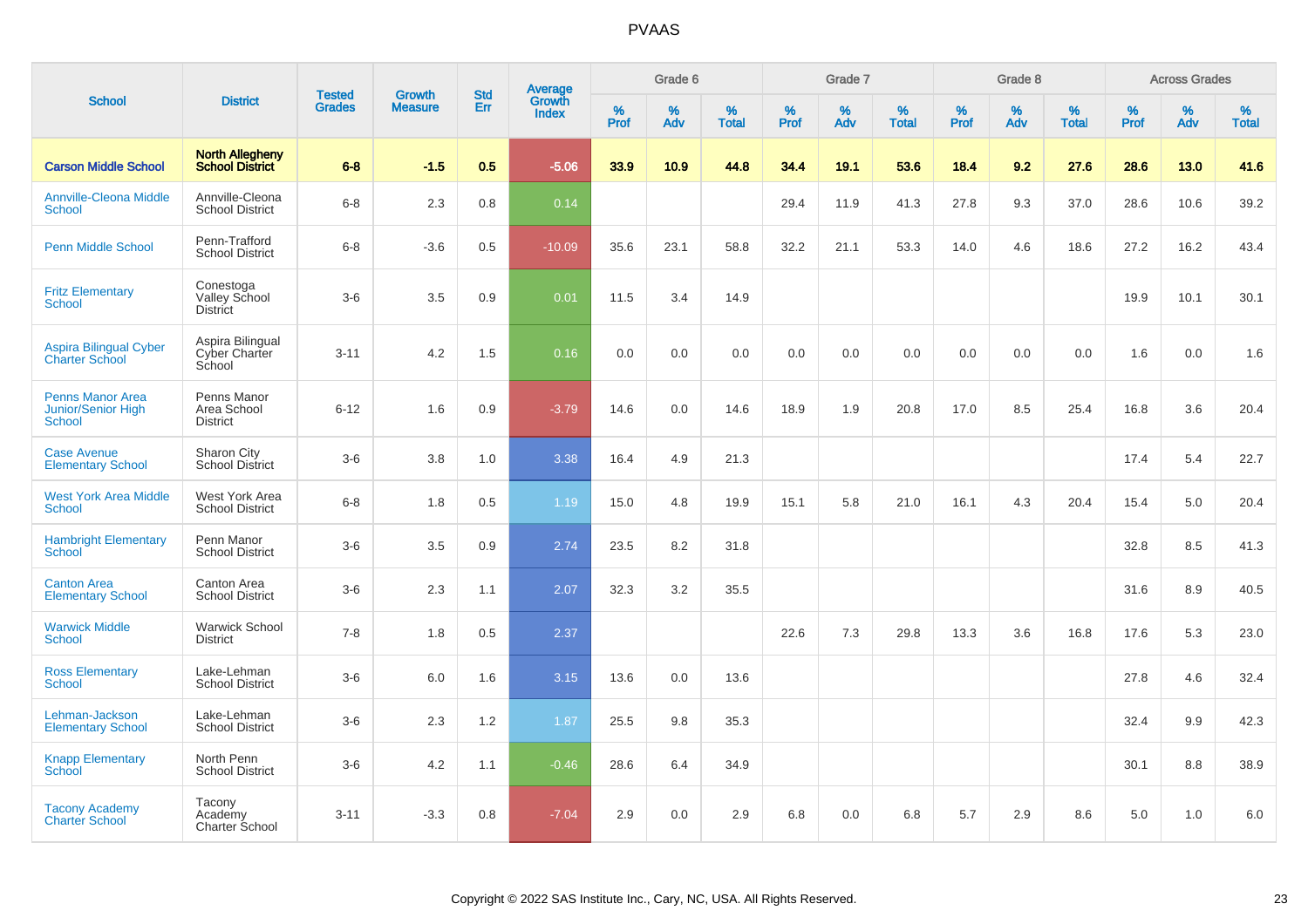|                                                             |                                                         |                                | <b>Growth</b>  | <b>Std</b> |                                          |                  | Grade 6  |                   |           | Grade 7  |                   |           | Grade 8  |                   |           | <b>Across Grades</b> |                   |
|-------------------------------------------------------------|---------------------------------------------------------|--------------------------------|----------------|------------|------------------------------------------|------------------|----------|-------------------|-----------|----------|-------------------|-----------|----------|-------------------|-----------|----------------------|-------------------|
| <b>School</b>                                               | <b>District</b>                                         | <b>Tested</b><br><b>Grades</b> | <b>Measure</b> | Err        | <b>Average</b><br>Growth<br><b>Index</b> | %<br><b>Prof</b> | %<br>Adv | %<br><b>Total</b> | %<br>Prof | %<br>Adv | %<br><b>Total</b> | %<br>Prof | %<br>Adv | %<br><b>Total</b> | %<br>Prof | %<br>Adv             | %<br><b>Total</b> |
| <b>Carson Middle School</b>                                 | <b>North Allegheny</b><br><b>School District</b>        | $6 - 8$                        | $-1.5$         | 0.5        | $-5.06$                                  | 33.9             | 10.9     | 44.8              | 34.4      | 19.1     | 53.6              | 18.4      | 9.2      | 27.6              | 28.6      | 13.0                 | 41.6              |
| <b>KIPP Philadelphia</b><br><b>Charter School</b>           | <b>KIPP</b><br>Philadelphia<br><b>Charter School</b>    | $3-8$                          | 0.0            | 0.9        | $-1.89$                                  | 0.0              | 0.0      | 0.0               | 2.6       | 0.0      | 2.6               | 6.8       | 0.0      | 6.8               | 3.6       | 0.0                  | 3.6               |
| <b>Vision Academy</b><br>Charter School                     | Vision Academy<br>Charter School                        | $3-8$                          | 1.7            | 1.1        | $-2.66$                                  | 0.0              | 0.0      | 0.0               | 2.9       | 2.9      | 5.9               | 9.5       | 4.8      | 14.3              | 6.4       | 1.6                  | 8.0               |
| Jeannette High School                                       | Jeannette City<br>School District                       | $7 - 11$                       | 4.2            | 1.1        | 1.63                                     |                  |          |                   | 13.3      | 5.0      | 18.3              | 15.4      | 3.8      | 19.2              | 14.3      | 4.5                  | 18.8              |
| <b>Mountville Elementary</b><br><b>School</b>               | Hempfield<br>School District                            | $3-6$                          | 4.1            | 1.1        | 2.43                                     | 16.3             | 10.2     | 26.5              |           |          |                   |           |          |                   | 24.7      | 10.5                 | 35.2              |
| <b>Cougar Academy</b>                                       | Harrisburg City<br>School District                      | $3 - 10$                       | 3.8            | 1.2        | 0.81                                     | 0.0              | 0.0      | 0.0               | 4.0       | 0.0      | 4.0               | 0.0       | 0.0      | 0.0               | 2.2       | 0.0                  | 2.2               |
| <b>Environmental Charter</b><br><b>School At Frick Park</b> | Environmental<br><b>Charter School</b><br>At Frick Park | $3-9$                          | $-0.2$         | 0.7        | $-0.50$                                  | 17.0             | 4.3      | 21.3              | 16.3      | 10.9     | 27.2              | 10.0      | 4.3      | 14.3              | 22.6      | 13.4                 | 36.0              |
| <b>Fairview Middle</b><br><b>School</b>                     | <b>Fairview School</b><br><b>District</b>               | $5-8$                          | $-0.6$         | 0.5        | $-1.94$                                  | 24.8             | 11.3     | 36.1              | 29.4      | 11.6     | 41.1              | 30.8      | 12.0     | 42.9              | 29.2      | 11.9                 | 41.1              |
| Donegal Intermediate<br>School                              | Donegal School<br><b>District</b>                       | $3-6$                          | 2.1            | 0.6        | 3.36                                     | 22.5             | 3.2      | 25.7              |           |          |                   |           |          |                   | 22.0      | 9.9                  | 32.0              |
| <b>Lathrop Street</b><br><b>Elementary School</b>           | Montrose Area<br><b>School District</b>                 | $3-6$                          | 4.6            | 1.3        | 3.21                                     | 24.5             | 6.1      | 30.6              |           |          |                   |           |          |                   | 21.5      | 9.1                  | 30.6              |
| <b>Dallastown Area</b><br><b>Intermediate School</b>        | Dallastown<br>Area School<br><b>District</b>            | $4 - 6$                        | 0.8            | 0.4        | 1.72                                     | 31.2             | 11.7     | 42.9              |           |          |                   |           |          |                   | 29.8      | 14.7                 | 44.4              |
| Nebinger George W<br>School                                 | Philadelphia<br>City School<br><b>District</b>          | $3-8$                          | 0.6            | 2.2        | $-3.15$                                  |                  |          |                   | 12.5      | 18.8     | 31.2              | 7.1       | 0.0      | 7.1               | 18.4      | 10.2                 | 28.6              |
| <b>Colwyn Elementary</b><br><b>School</b>                   | William Penn<br><b>School District</b>                  | $3-6$                          | 4.9            | 2.0        | 2.46                                     | 5.9              | 0.0      | 5.9               |           |          |                   |           |          |                   | 10.4      | 1.5                  | 11.9              |
| <b>Middle Years</b><br><b>Alternative</b>                   | Philadelphia<br>City School<br><b>District</b>          | $5-8$                          | 4.9            | 2.3        | $-0.32$                                  | 0.0              | 0.0      | 0.0               | 6.7       | 0.0      | 6.7               |           |          |                   | 2.4       | 0.0                  | 2.4               |
| <b>Agora Cyber Charter</b><br>School                        | Agora Cyber<br>Charter School                           | $3 - 11$                       | $-0.3$         | 0.6        | $-3.11$                                  | 7.8              | 0.7      | 8.5               | 6.2       | 2.1      | 8.3               | 3.3       | 1.3      | 4.6               | 9.7       | 2.4                  | 12.1              |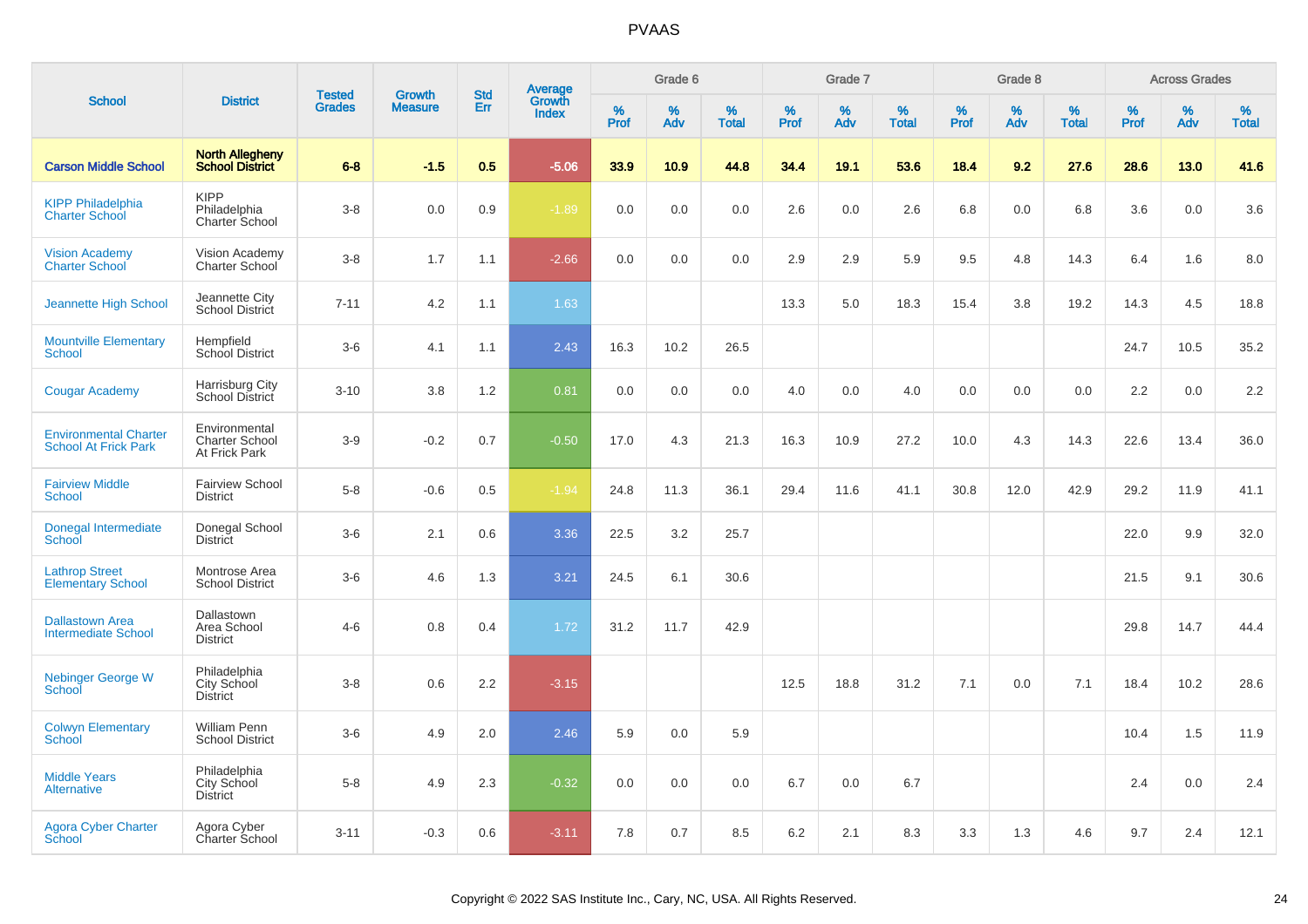|                                                |                                                  |                                | <b>Growth</b>  | <b>Std</b> |                                          |                  | Grade 6  |                   |                  | Grade 7     |                   |           | Grade 8  |                   |                  | <b>Across Grades</b> |                   |
|------------------------------------------------|--------------------------------------------------|--------------------------------|----------------|------------|------------------------------------------|------------------|----------|-------------------|------------------|-------------|-------------------|-----------|----------|-------------------|------------------|----------------------|-------------------|
| <b>School</b>                                  | <b>District</b>                                  | <b>Tested</b><br><b>Grades</b> | <b>Measure</b> | Err        | <b>Average</b><br>Growth<br><b>Index</b> | %<br><b>Prof</b> | %<br>Adv | %<br><b>Total</b> | %<br><b>Prof</b> | $\%$<br>Adv | %<br><b>Total</b> | %<br>Prof | %<br>Adv | %<br><b>Total</b> | %<br><b>Prof</b> | $\%$<br>Adv          | %<br><b>Total</b> |
| <b>Carson Middle School</b>                    | <b>North Allegheny</b><br><b>School District</b> | $6 - 8$                        | $-1.5$         | 0.5        | $-5.06$                                  | 33.9             | 10.9     | 44.8              | 34.4             | 19.1        | 53.6              | 18.4      | 9.2      | 27.6              | 28.6             | 13.0                 | 41.6              |
| <b>Wilson Woodrow</b><br><b>Middle School</b>  | Philadelphia<br>City School<br><b>District</b>   | $6 - 8$                        | 3.1            | 1.3        | 0.23                                     | 4.4              | 4.4      | 8.7               | 5.6              | 2.8         | 8.3               | 0.0       | 2.8      | 2.8               | 3.2              | 3.2                  | 6.3               |
| <b>Ferguson School</b>                         | York City<br>School District                     | $3 - 8$                        | 2.9            | 0.8        | 1.35                                     | 1.7              | 0.0      | 1.7               | 0.0              | 0.0         | 0.0               | 0.0       | 0.0      | 0.0               | 0.6              | 0.0                  | 0.6               |
| <b>Young Scholars</b><br><b>Charter School</b> | Young Scholars<br>Charter School                 | $6 - 8$                        | 2.6            | 0.8        | 0.61                                     | 1.8              | 0.0      | 1.8               | 4.6              | 0.0         | 4.6               | 0.0       | 0.0      | 0.0               | 2.0              | 0.0                  | 2.0               |
| <b>Mcconnellsburg Middle</b><br><b>School</b>  | <b>Central Fulton</b><br><b>School District</b>  | $6 - 8$                        | 0.9            | 0.9        | $-3.25$                                  | 15.9             | 1.4      | 17.4              | 13.2             | 14.7        | 27.9              | 12.7      | 14.6     | 27.3              | 14.1             | 9.9                  | 24.0              |
| <b>West Perry Middle</b><br>School             | <b>West Perry</b><br><b>School District</b>      | $6 - 8$                        | 1.5            | 0.5        | $-0.40$                                  | 20.9             | 5.7      | 26.6              | 14.0             | 6.7         | 20.7              | 15.2      | 8.5      | 23.6              | 16.6             | 7.0                  | 23.6              |
| <b>Avonworth Elementary</b><br><b>School</b>   | Avonworth<br><b>School District</b>              | $3-6$                          | 2.1            | 0.7        | 2.97                                     | 37.7             | 12.3     | 50.0              |                  |             |                   |           |          |                   | 36.0             | 22.8                 | 58.8              |
| <b>Valley Elementary</b><br>School             | Bensalem<br>Township<br><b>School District</b>   | $3-6$                          | 2.3            | 0.9        | 2.47                                     | 15.4             | 1.3      | 16.7              |                  |             |                   |           |          |                   | 13.4             | 3.8                  | 17.2              |
| <b>Freire Charter School</b>                   | <b>Freire Charter</b><br>School                  | $5 - 11$                       | 1.2            | 0.6        | 1.92                                     | 1.5              | 0.0      | 1.5               | 3.0              | 0.0         | 3.0               | 7.6       | 0.0      | 7.6               | 3.3              | 0.0                  | 3.3               |
| <b>Linden Elementary</b><br>School             | <b>Central Bucks</b><br><b>School District</b>   | $3-6$                          | 3.2            | 1.3        | 2.47                                     | 22.7             | 36.4     | 59.1              |                  |             |                   |           |          |                   | 38.6             | 28.5                 | 67.0              |
| <b>Southmoreland Middle</b><br><b>School</b>   | Southmoreland<br><b>School District</b>          | $6 - 8$                        | $-2.2$         | 0.7        | $-6.84$                                  | 15.6             | 3.7      | 19.3              | 11.1             | 2.8         | 13.9              | 10.5      | 1.0      | 11.4              | 12.4             | 2.5                  | 14.9              |
| <b>Halifax Area Middle</b><br><b>School</b>    | Halifax Area<br><b>School District</b>           | $6 - 8$                        | $-0.0$         | 0.8        | $-1.74$                                  | 18.5             | 3.7      | 22.2              | 9.1              | 3.9         | 13.0              | 5.3       | 1.3      | 6.6               | 10.1             | 2.9                  | 13.0              |
| <b>Lionville Middle School</b>                 | Downingtown<br>Area School<br><b>District</b>    | $7 - 8$                        | $-0.7$         | 0.6        | $-6.41$                                  |                  |          |                   | 31.5             | 25.7        | 57.2              | 28.2      | 33.6     | 61.7              | 30.2             | 28.8                 | 59.0              |
| <b>Bloomsburg Area</b><br><b>Middle School</b> | Bloomsburg<br>Area School<br><b>District</b>     | $6 - 8$                        | 1.3            | 0.7        | $-0.95$                                  | 16.7             | 3.3      | 20.0              | 14.8             | 4.0         | 18.8              | 16.8      | 9.9      | 26.7              | 16.1             | 5.8                  | 21.9              |
| <b>Kutz Elementary</b><br><b>School</b>        | <b>Central Bucks</b><br><b>School District</b>   | $3-6$                          | 2.6            | 1.0        | 2.53                                     | 35.7             | 24.3     | 60.0              |                  |             |                   |           |          |                   | 38.0             | 25.1                 | 63.1              |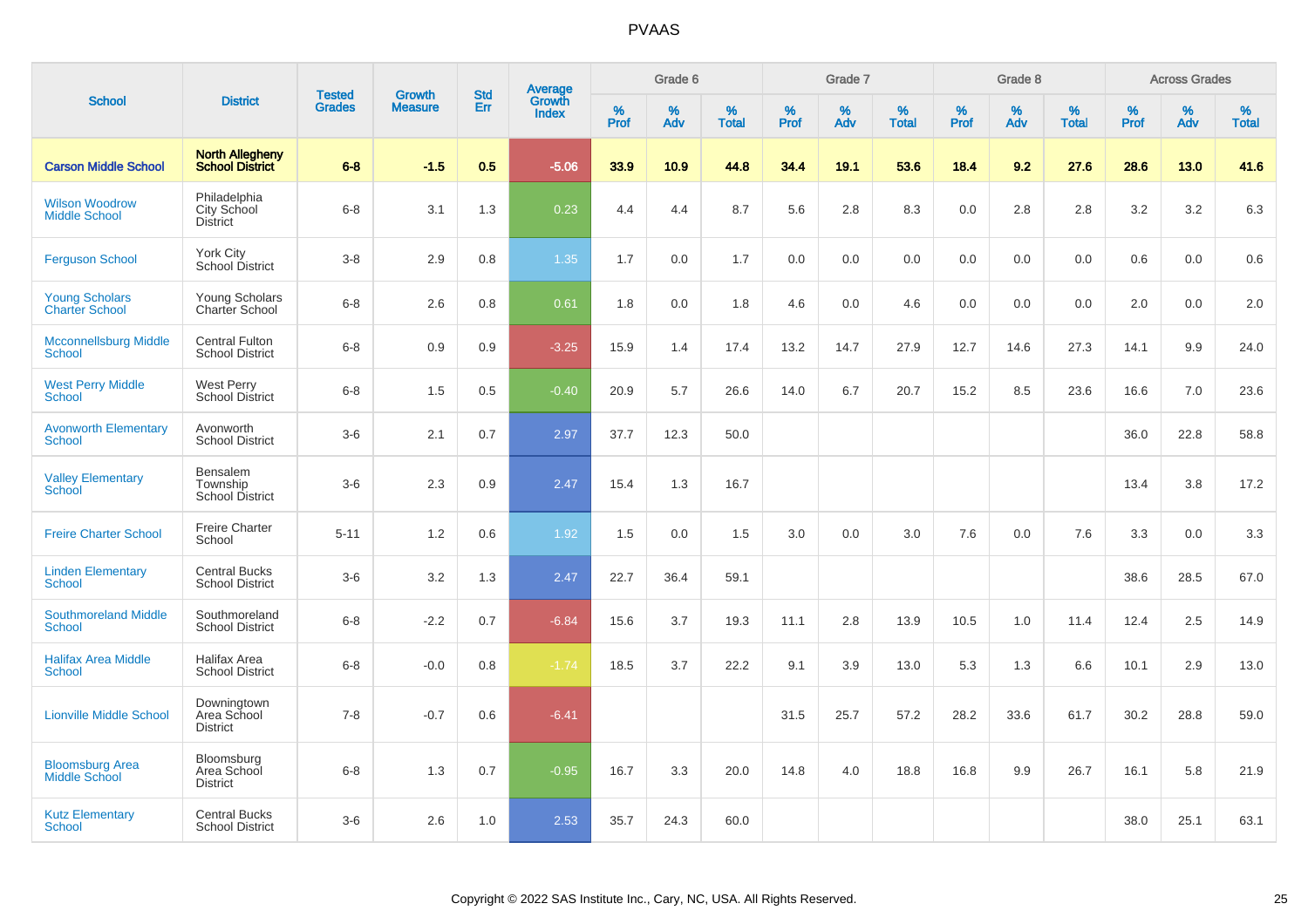| <b>School</b>                                                |                                                       | <b>Tested</b> | <b>Growth</b>  | <b>Std</b> |                                          |                     | Grade 6     |                   |              | Grade 7     |                      |              | Grade 8  |                   |              | <b>Across Grades</b> |                   |
|--------------------------------------------------------------|-------------------------------------------------------|---------------|----------------|------------|------------------------------------------|---------------------|-------------|-------------------|--------------|-------------|----------------------|--------------|----------|-------------------|--------------|----------------------|-------------------|
|                                                              | <b>District</b>                                       | <b>Grades</b> | <b>Measure</b> | <b>Err</b> | <b>Average</b><br>Growth<br><b>Index</b> | $\%$<br><b>Prof</b> | $\%$<br>Adv | %<br><b>Total</b> | $\%$<br>Prof | $\%$<br>Adv | $\%$<br><b>Total</b> | $\%$<br>Prof | %<br>Adv | %<br><b>Total</b> | $\%$<br>Prof | $\%$<br>Adv          | %<br><b>Total</b> |
| <b>Carson Middle School</b>                                  | <b>North Allegheny</b><br><b>School District</b>      | $6 - 8$       | $-1.5$         | 0.5        | $-5.06$                                  | 33.9                | 10.9        | 44.8              | 34.4         | 19.1        | 53.6                 | 18.4         | 9.2      | 27.6              | 28.6         | 13.0                 | 41.6              |
| <b>Northeast Middle</b><br>School                            | <b>Reading School</b><br><b>District</b>              | $5-8$         | 0.6            | 0.9        | $-1.20$                                  | 3.1                 | 1.5         | 4.6               | 2.0          | 0.0         | 2.0                  | 8.1          | 0.0      | 8.1               | 4.5          | 0.4                  | 4.9               |
| <b>Avalon Elementary</b><br>School                           | Northgate<br>School District                          | $3-6$         | 2.1            | 1.7        | 1.24                                     | 17.2                | 3.4         | 20.7              |              |             |                      |              |          |                   | 15.1         | 8.5                  | 23.6              |
| <b>East Middle School</b>                                    | Erie City School<br><b>District</b>                   | $6 - 8$       | $-0.9$         | 0.6        | $-3.48$                                  | 0.6                 | 0.6         | 1.2               | 1.5          | 0.0         | 1.5                  | 0.0          | 0.0      | 0.0               | 0.6          | 0.2                  | 0.9               |
| <b>Martin Meylin Middle</b><br><b>School</b>                 | Lampeter-<br>Strasburg<br>School District             | $6 - 8$       | $-0.1$         | 0.5        | $-5.97$                                  | 32.0                | 4.9         | 37.0              | 36.2         | 7.1         | 43.4                 | 22.4         | 10.7     | 33.2              | 30.2         | 7.6                  | 37.8              |
| <b>Delaware Valley</b><br><b>Middle School</b>               | Delaware<br><b>Valley School</b><br><b>District</b>   | $6 - 8$       | $-0.1$         | 0.6        | $-5.78$                                  | 22.9                | 11.4        | 34.4              | 24.2         | 12.1        | 36.3                 | 23.3         | 4.6      | 27.9              | 23.4         | 9.4                  | 32.8              |
| <b>Mifflinburg Area Middle</b><br>School                     | Mifflinburg Area<br>School District                   | $6 - 9$       | 0.8            | 0.6        | $-2.01$                                  | 29.7                | 4.5         | 34.2              | 17.5         | 8.3         | 25.8                 | 25.2         | 7.8      | 33.0              | 24.0         | 6.9                  | 30.8              |
| <b>Mahanoy Area</b><br><b>Junior/Senior High</b><br>School   | Mahanoy Area<br>School District                       | $7 - 10$      | 1.6            | 1.1        | $-1.10$                                  |                     |             |                   | 7.8          | 0.0         | 7.8                  | 4.6          | 0.0      | 4.6               | 6.0          | 0.0                  | 6.0               |
| <b>Clemente Roberto</b><br><b>Middle School</b>              | Philadelphia<br>City School<br><b>District</b>        | $6 - 8$       | 2.5            | 2.4        | $-1.65$                                  | 7.1                 | 0.0         | 7.1               |              |             |                      | 0.0          | 0.0      | 0.0               | 2.9          | 0.0                  | 2.9               |
| <b>Westfield Area</b><br><b>Elementary School</b>            | Northern Tioga<br><b>School District</b>              | $3-6$         | 4.0            | 1.2        | 1.27                                     | 24.4                | 4.9         | 29.3              |              |             |                      |              |          |                   | 24.2         | 5.9                  | 30.1              |
| <b>Manchester Academic</b><br><b>Charter School</b>          | Manchester<br>Academic<br><b>Charter School</b>       | $3-8$         | 0.6            | 1.1        | 0.05                                     | 3.4                 | 0.0         | 3.4               | 3.6          | 0.0         | 3.6                  | 0.0          | 0.0      | 0.0               | 4.9          | 0.5                  | 5.4               |
| N Hopewell-<br>Winterstown<br><b>Elementary School</b>       | Red Lion Area<br><b>School District</b>               | $3-6$         | 5.1            | 1.5        | 3.31                                     | 37.5                | 12.5        | 50.0              |              |             |                      |              |          |                   | 31.6         | 14.5                 | 46.2              |
| <b>Richard Allen</b><br><b>Preparatory Charter</b><br>School | <b>Richard Allen</b><br>Preparatory<br>Charter School | $5 - 8$       | 0.8            | 0.7        | 1.20                                     | 1.0                 | 0.0         | 1.0               | 1.8          | 0.9         | 2.7                  | 0.9          | 0.0      | 0.9               | 1.1          | 0.3                  | 1.4               |
| <b>Schuylkill Valley</b><br>Middle School                    | <b>Schuylkill Valley</b><br>School District           | $5-8$         | $-1.0$         | 0.5        | $-3.47$                                  | 25.6                | 5.8         | 31.4              | 15.3         | 9.9         | 25.2                 | 8.2          | 2.7      | 10.9              | 18.7         | 6.9                  | 25.7              |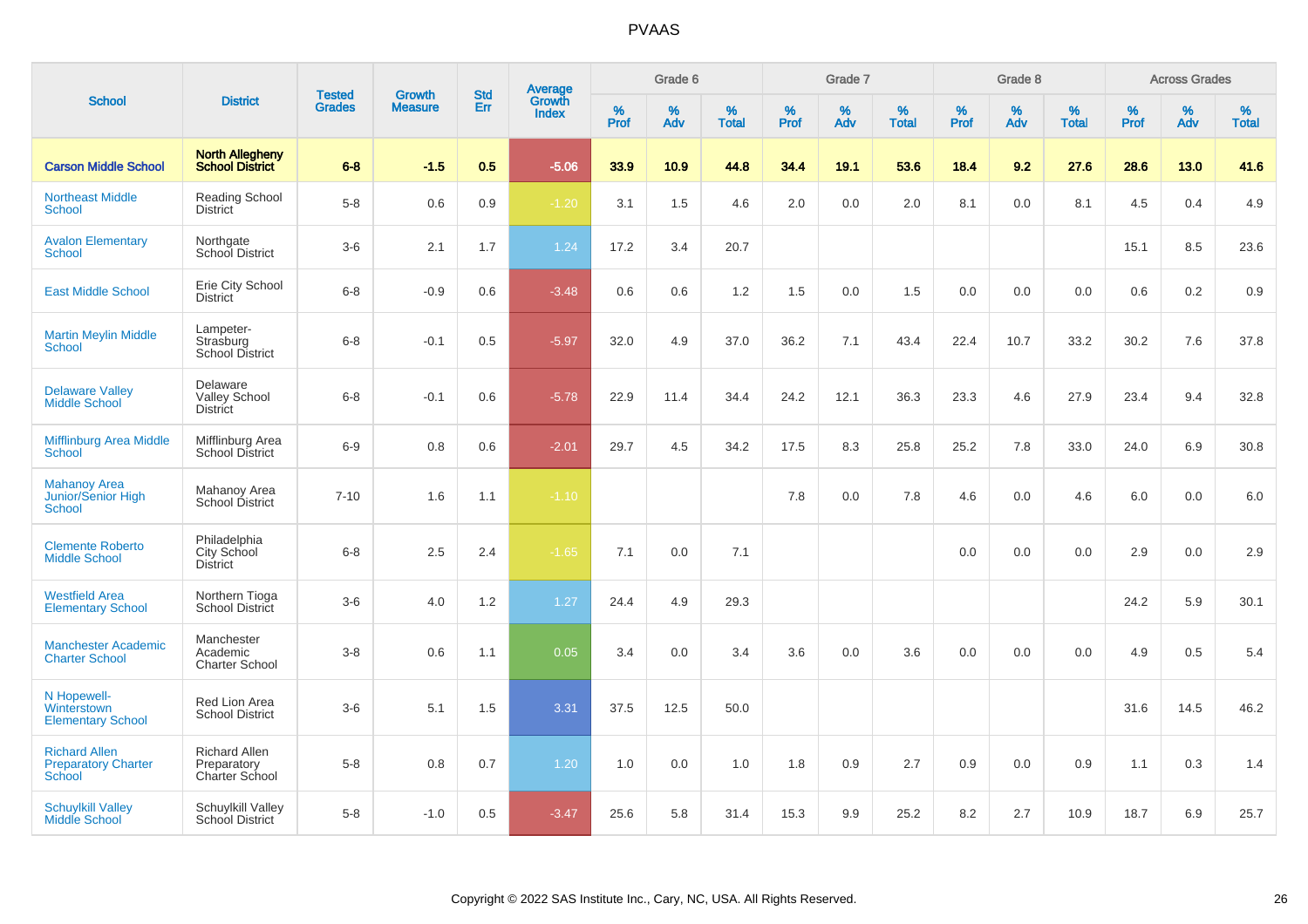|                                                                       |                                                             | <b>Tested</b> | Growth         | <b>Std</b> |                                          |                  | Grade 6     |                   |           | Grade 7  |                   |           | Grade 8  |                   |           | <b>Across Grades</b> |                   |
|-----------------------------------------------------------------------|-------------------------------------------------------------|---------------|----------------|------------|------------------------------------------|------------------|-------------|-------------------|-----------|----------|-------------------|-----------|----------|-------------------|-----------|----------------------|-------------------|
| <b>School</b>                                                         | <b>District</b>                                             | <b>Grades</b> | <b>Measure</b> | Err        | <b>Average</b><br>Growth<br><b>Index</b> | %<br><b>Prof</b> | $\%$<br>Adv | %<br><b>Total</b> | %<br>Prof | %<br>Adv | %<br><b>Total</b> | %<br>Prof | %<br>Adv | %<br><b>Total</b> | %<br>Prof | %<br>Adv             | %<br><b>Total</b> |
| <b>Carson Middle School</b>                                           | <b>North Allegheny</b><br><b>School District</b>            | $6 - 8$       | $-1.5$         | 0.5        | $-5.06$                                  | 33.9             | 10.9        | 44.8              | 34.4      | 19.1     | 53.6              | 18.4      | 9.2      | 27.6              | 28.6      | 13.0                 | 41.6              |
| <b>Wilson Middle School</b>                                           | Carlisle Area<br><b>School District</b>                     | $6 - 8$       | 0.6            | 0.6        | $-2.24$                                  | 16.8             | 0.0         | 16.8              | 18.4      | 7.6      | 26.0              | 11.8      | 6.2      | 18.1              | 15.7      | 4.7                  | 20.4              |
| <b>Central Dauphin</b><br>Middle School                               | Central<br>Dauphin School<br><b>District</b>                | $6 - 8$       | $-2.1$         | 0.5        | $-8.59$                                  | 22.4             | 3.3         | 25.7              | 21.5      | 12.0     | 33.5              | 19.6      | 4.5      | 24.1              | 21.2      | 6.6                  | 27.8              |
| <b>Jeannette Mckee</b><br><b>Elementary School</b>                    | Jeannette City<br><b>School District</b>                    | $3-6$         | 1.8            | 1.1        | 1.63                                     | 22.6             | 1.9         | 24.5              |           |          |                   |           |          |                   | 17.1      | 3.3                  | 20.4              |
| <b>North East Middle</b><br>School                                    | North East<br><b>School District</b>                        | $6 - 8$       | 1.9            | 0.6        | 0.16                                     | 23.1             | 9.7         | 32.8              | 26.8      | 9.4      | 36.2              | 31.4      | 13.1     | 44.5              | 27.1      | 10.8                 | 37.9              |
| <b>Universal Vare Charter</b><br><b>School</b>                        | Universal Vare<br><b>Charter School</b>                     | $6 - 8$       | 1.8            | 1.3        | $-0.56$                                  | 0.0              | 6.2         | 6.2               | 3.6       | 0.0      | 3.6               | 6.4       | 0.0      | 6.4               | 4.7       | 0.9                  | 5.7               |
| <b>Mastery Charter</b><br><b>School-Gratz Campus</b>                  | <b>Mastery Charter</b><br>School - Gratz<br>Campus          | $7 - 10$      | 1.0            | 1.4        | $-1.85$                                  |                  |             |                   | 6.2       | 0.0      | 6.2               | 2.4       | 0.0      | 2.4               | 4.1       | 0.0                  | 4.1               |
| Lake-Noxen<br><b>Elementary School</b>                                | Lake-Lehman<br><b>School District</b>                       | $3-6$         | 2.0            | 1.5        | 1.33                                     | 18.8             | 6.2         | 25.0              |           |          |                   |           |          |                   | 29.6      | 6.7                  | 36.3              |
| <b>Northern Cambria</b><br><b>Middle School</b>                       | Northern<br>Cambria School<br><b>District</b>               | $5 - 11$      | $-0.4$         | 0.8        | $-1.66$                                  | 3.8              | 0.0         | 3.8               | 18.2      | 1.8      | 20.0              | 18.2      | 1.5      | 19.7              | 14.4      | 1.8                  | 16.2              |
| South Williamsport<br><b>Area Junior/Senior</b><br><b>High School</b> | South<br>Williamsport<br>Area School<br><b>District</b>     | $7 - 10$      | 2.0            | 0.9        | 0.00                                     |                  |             |                   | 15.5      | 2.4      | 17.9              | 15.1      | 0.0      | 15.1              | 15.3      | 1.2                  | 16.5              |
| <b>Tredyffrin-Easttown</b><br><b>Middle School</b>                    | Tredyffrin-<br>Easttown<br><b>School District</b>           | $5 - 8$       | 1.9            | 0.6        | 1.06                                     | 33.3             | 27.6        | 60.9              | 31.9      | 31.1     | 63.0              | 30.7      | 44.0     | 74.7              | 34.1      | 32.8                 | 66.8              |
| <b>Charles F Patton</b><br><b>Middle School</b>                       | Unionville-<br><b>Chadds Ford</b><br><b>School District</b> | $6 - 8$       | $-0.6$         | 0.4        | $-3.98$                                  | 38.4             | 17.1        | 55.5              | 37.6      | 16.8     | 54.5              | 29.8      | 24.9     | 54.7              | 35.4      | 19.5                 | 54.9              |
| Lake-Lehman<br>Junior/Senior High<br><b>School</b>                    | Lake-Lehman<br><b>School District</b>                       | $7 - 11$      | 2.5            | 0.8        | 2.24                                     |                  |             |                   | 23.7      | 6.1      | 29.8              | 14.2      | 4.4      | 18.6              | 18.9      | 5.3                  | 24.2              |
| People For People<br><b>Charter School</b>                            | People For<br>People Charter<br>School                      | $3 - 12$      | $-1.1$         | 1.0        | $-1.12$                                  | 0.0              | 0.0         | 0.0               | 2.4       | 0.0      | 2.4               | 0.0       | 0.0      | 0.0               | 1.3       | 0.0                  | 1.3               |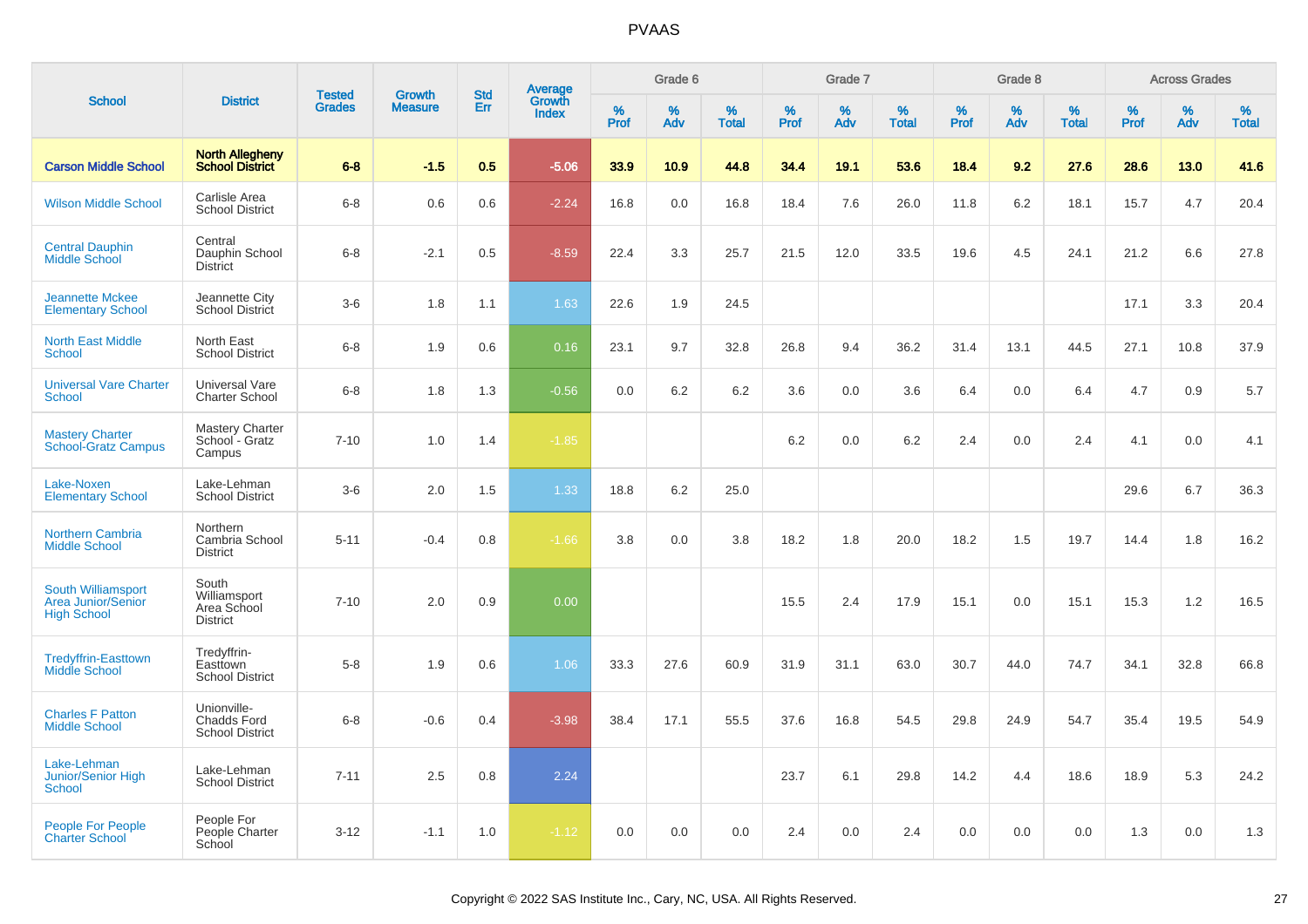|                                                               |                                                   | <b>Tested</b> | <b>Growth</b>  | <b>Std</b> |                                          |                  | Grade 6  |                   |              | Grade 7  |                   |                  | Grade 8  |                   |                  | <b>Across Grades</b> |                   |
|---------------------------------------------------------------|---------------------------------------------------|---------------|----------------|------------|------------------------------------------|------------------|----------|-------------------|--------------|----------|-------------------|------------------|----------|-------------------|------------------|----------------------|-------------------|
| <b>School</b>                                                 | <b>District</b>                                   | <b>Grades</b> | <b>Measure</b> | Err        | <b>Average</b><br>Growth<br><b>Index</b> | %<br><b>Prof</b> | %<br>Adv | %<br><b>Total</b> | $\%$<br>Prof | %<br>Adv | %<br><b>Total</b> | %<br><b>Prof</b> | %<br>Adv | %<br><b>Total</b> | %<br><b>Prof</b> | $\%$<br>Adv          | %<br><b>Total</b> |
| <b>Carson Middle School</b>                                   | <b>North Allegheny</b><br><b>School District</b>  | $6 - 8$       | $-1.5$         | 0.5        | $-5.06$                                  | 33.9             | 10.9     | 44.8              | 34.4         | 19.1     | 53.6              | 18.4             | 9.2      | 27.6              | 28.6             | 13.0                 | 41.6              |
| <b>Pennridge Central</b><br>Middle School                     | Pennridge<br>School District                      | $6 - 8$       | $-3.8$         | 0.5        | $-9.48$                                  | 16.8             | 2.0      | 18.8              | 15.3         | 13.4     | 28.7              | 22.7             | 2.3      | 25.0              | 18.5             | 5.8                  | 24.3              |
| <b>Rochester Middle</b><br>School                             | Rochester Area<br><b>School District</b>          | $6 - 8$       | $-1.8$         | 1.0        | $-4.19$                                  | 24.5             | 3.8      | 28.3              | 2.0          | 0.0      | 2.0               | 15.4             | 0.0      | 15.4              | 14.3             | 1.3                  | 15.6              |
| <b>Cambridge Springs</b><br><b>Elementary School</b>          | Penncrest<br><b>School District</b>               | $3-6$         | 1.0            | 1.1        | 0.92                                     | 22.4             | 4.1      | 26.5              |              |          |                   |                  |          |                   | 25.2             | 4.7                  | 29.9              |
| <b>Bucktail Area Middle</b><br><b>School</b>                  | Keystone<br>Central School<br><b>District</b>     | $5 - 8$       | $-2.3$         | 1.1        | $-2.04$                                  | 20.0             | 12.0     | 32.0              | 0.0          | 0.0      | 0.0               | 11.1             | 0.0      | 11.1              | 11.0             | 2.8                  | 13.8              |
| <b>Austin Area</b><br><b>Junior/Senior High</b><br>School     | Austin Area<br><b>School District</b>             | $7 - 11$      | 6.7            | 2.1        | 1.98                                     |                  |          |                   | 40.0         | 0.0      | 40.0              | 31.2             | 0.0      | 31.2              | 35.5             | 0.0                  | 35.5              |
| <b>Williams Valley</b><br><b>Elementary School</b>            | <b>Williams Valley</b><br>School District         | $3-6$         | 3.8            | 1.2        | 0.26                                     | 5.3              | 0.0      | 5.3               |              |          |                   |                  |          |                   | 15.8             | 1.8                  | 17.6              |
| <b>Valley Forge Middle</b><br>School                          | Tredyffrin-<br>Easttown<br><b>School District</b> | $5 - 8$       | 1.9            | 0.6        | 1.12                                     | 41.2             | 29.4     | 70.6              | 32.5         | 35.9     | 68.4              | 22.4             | 37.3     | 59.7              | 33.6             | 35.0                 | 68.6              |
| <b>Clairton Middle/High</b><br><b>School</b>                  | <b>Clairton City</b><br><b>School District</b>    | $6 - 11$      | $-0.7$         | 0.9        | $-4.22$                                  | 1.5              | 0.0      | 1.5               | 1.6          | 0.0      | 1.6               | 0.0              | 0.0      | 0.0               | 1.1              | 0.0                  | 1.1               |
| <b>Holiday Park</b><br><b>Elementary School</b>               | Plum Borough<br>School District                   | $5-6$         | $-1.6$         | 0.6        | $-2.91$                                  | 32.3             | 19.5     | 51.8              |              |          |                   |                  |          |                   | 33.1             | 14.7                 | 47.8              |
| <b>Gwyn-Nor Elementary</b><br>School                          | North Penn<br><b>School District</b>              | $3-6$         | 3.5            | 1.1        | 2.46                                     | 28.8             | 6.8      | 35.6              |              |          |                   |                  |          |                   | 30.2             | 14.5                 | 44.7              |
| <b>Clearview Elementary</b><br><b>School</b>                  | Red Lion Area<br><b>School District</b>           | $3-6$         | 3.3            | 1.4        | 2.38                                     | 16.2             | 13.5     | 29.7              |              |          |                   |                  |          |                   | 22.1             | 10.7                 | 32.9              |
| <b>Nazareth Area</b><br><b>Intermediate School</b>            | Nazareth Area<br><b>School District</b>           | $4 - 6$       | $-0.6$         | 0.5        | $-1.11$                                  | 27.8             | 13.7     | 41.6              |              |          |                   |                  |          |                   | 30.5             | 11.6                 | 42.1              |
| <b>Penn Cambria Middle</b><br>School                          | Penn Cambria<br><b>School District</b>            | $5 - 8$       | $-1.7$         | 0.6        | $-3.15$                                  | 20.8             | 2.0      | 22.8              | 12.3         | 0.0      | 12.3              | 12.1             | 1.6      | 13.7              | 16.8             | 1.4                  | 18.2              |
| <b>Northern Potter</b><br><b>Junior/Senior High</b><br>School | Northern Potter<br><b>School District</b>         | $7 - 12$      | 4.9            | 1.6        | 2.01                                     |                  |          |                   | 29.0         | 12.9     | 41.9              | 11.5             | 0.0      | 11.5              | 21.0             | 7.0                  | 28.1              |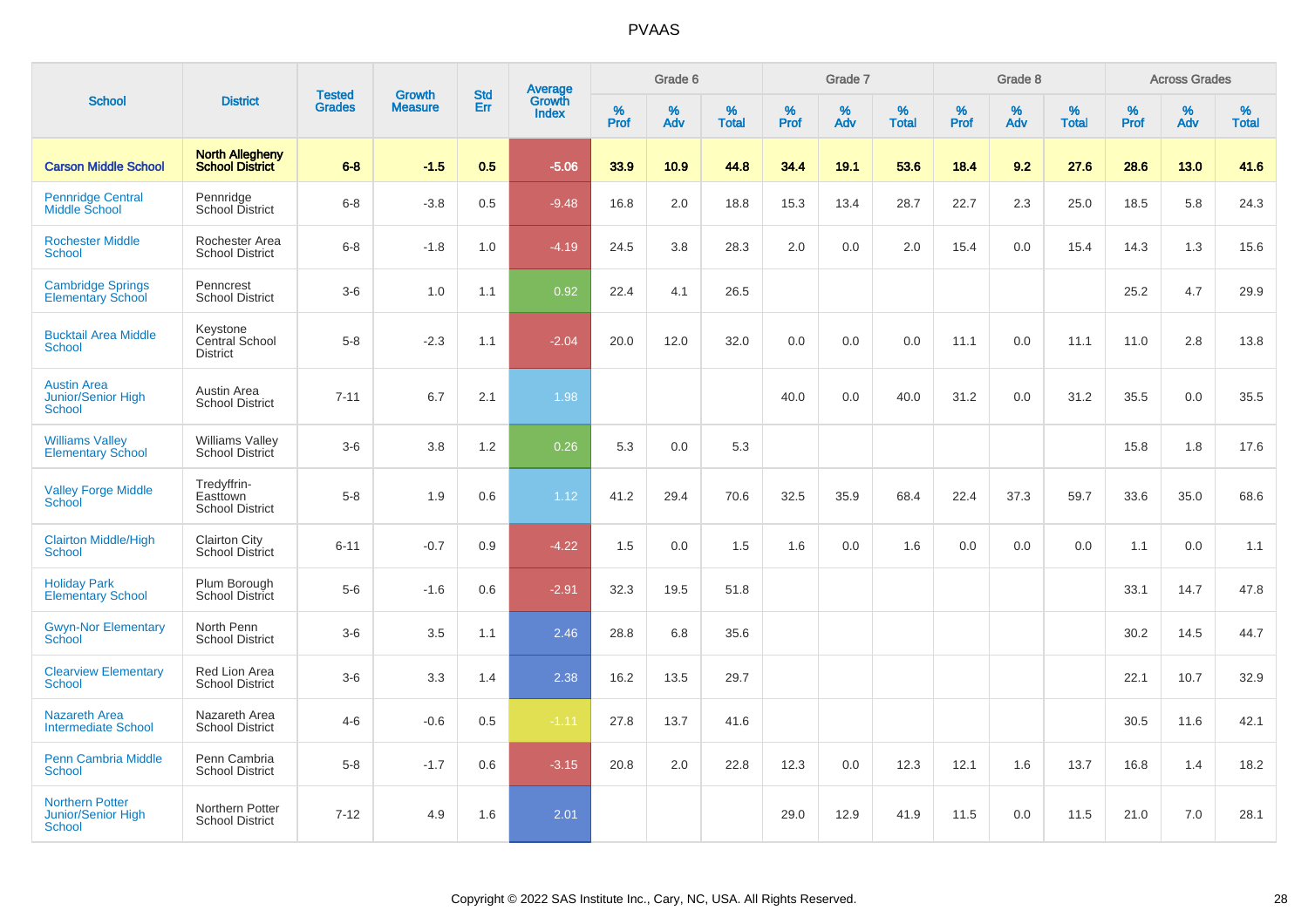|                                                                  |                                                            |                                |                                 | <b>Std</b> |                                          |           | Grade 6  |                   |           | Grade 7  |                   |           | Grade 8  |                   |           | <b>Across Grades</b> |                   |
|------------------------------------------------------------------|------------------------------------------------------------|--------------------------------|---------------------------------|------------|------------------------------------------|-----------|----------|-------------------|-----------|----------|-------------------|-----------|----------|-------------------|-----------|----------------------|-------------------|
| <b>School</b>                                                    | <b>District</b>                                            | <b>Tested</b><br><b>Grades</b> | <b>Growth</b><br><b>Measure</b> | Err        | <b>Average</b><br>Growth<br><b>Index</b> | %<br>Prof | %<br>Adv | %<br><b>Total</b> | %<br>Prof | %<br>Adv | %<br><b>Total</b> | %<br>Prof | %<br>Adv | %<br><b>Total</b> | %<br>Prof | %<br>Adv             | %<br><b>Total</b> |
| <b>Carson Middle School</b>                                      | <b>North Allegheny</b><br><b>School District</b>           | $6 - 8$                        | $-1.5$                          | 0.5        | $-5.06$                                  | 33.9      | 10.9     | 44.8              | 34.4      | 19.1     | 53.6              | 18.4      | 9.2      | 27.6              | 28.6      | 13.0                 | 41.6              |
| <b>Susquenita Middle</b><br>School                               | Susquenita<br>School District                              | $5-8$                          | 1.6                             | 0.6        | $-2.37$                                  | 15.4      | 5.8      | 21.2              | 19.2      | 5.0      | 24.2              | 12.3      | 5.7      | 17.9              | 18.0      | 8.2                  | 26.2              |
| <b>West Greene</b><br><b>Junior/Senior High</b><br><b>School</b> | <b>West Greene</b><br><b>School District</b>               | $7 - 11$                       | 3.7                             | 1.2        | 2.08                                     |           |          |                   | 9.3       | 11.1     | 20.4              | 12.0      | 0.0      | 12.0              | 10.6      | 5.8                  | 16.4              |
| <b>Moshannon Valley</b><br>Junior/Senior High<br><b>School</b>   | Moshannon<br><b>Valley School</b><br><b>District</b>       | $7 - 10$                       | 3.3                             | 1.1        | 1.96                                     |           |          |                   | 21.0      | 4.8      | 25.8              | 16.9      | 6.2      | 23.1              | 18.9      | 5.5                  | 24.4              |
| <b>General Nash</b><br><b>Elementary School</b>                  | North Penn<br><b>School District</b>                       | $3-6$                          | 3.4                             | 1.1        | $-1.61$                                  | 31.8      | 9.5      | 41.3              |           |          |                   |           |          |                   | 36.3      | 17.5                 | 53.8              |
| <b>Hope For Hyndman</b><br><b>Charter School</b>                 | Hope For<br>Hyndman<br>Charter School                      | $3 - 11$                       | 4.1                             | 1.8        | $-0.16$                                  | 6.2       | 0.0      | 6.2               | 8.3       | 8.3      | 16.7              | 0.0       | 0.0      | 0.0               | 9.9       | 1.2                  | 11.1              |
| Northwestern Lehigh<br><b>Middle School</b>                      | Northwestern<br>Lehigh School<br><b>District</b>           | $6 - 8$                        | 0.1                             | 0.5        | $-1.79$                                  | 28.7      | 9.3      | 38.0              | 25.2      | 8.4      | 33.6              | 20.4      | 15.9     | 36.3              | 24.7      | 11.3                 | 35.9              |
| <b>Rice Avenue Middle</b><br>School                              | <b>Girard School</b><br><b>District</b>                    | $5 - 8$                        | 0.0                             | 0.6        | $-1.21$                                  | 27.4      | 13.7     | 41.0              | 23.2      | 21.3     | 44.4              | 15.6      | 5.5      | 21.1              | 25.1      | 13.9                 | 39.0              |
| <b>Darby Township</b><br><b>School</b>                           | Southeast<br>Delco School<br><b>District</b>               | $3-8$                          | $-2.6$                          | 1.0        | $-2.81$                                  | 0.0       | 0.0      | 0.0               | 3.3       | 0.0      | 3.3               | 6.4       | 0.0      | 6.4               | 6.6       | 0.9                  | 7.5               |
| Comegys Benjamin B<br>School                                     | Philadelphia<br>City School<br><b>District</b>             | $3 - 8$                        | 2.6                             | 2.4        | 1.09                                     |           |          |                   | 0.0       | 0.0      | 0.0               |           |          |                   | 0.0       | 0.0                  | 0.0               |
| Claysburg-Kimmel<br><b>Elementary School</b>                     | Claysburg-<br>Kimmel School<br><b>District</b>             | $3-6$                          | 1.3                             | 1.1        | 1.18                                     | 30.6      | 2.0      | 32.6              |           |          |                   |           |          |                   | 29.1      | 7.9                  | 37.0              |
| <b>Propel Charter School-</b><br><b>Braddock Hills</b>           | <b>Propel Charter</b><br>School -<br><b>Braddock Hills</b> | $3 - 11$                       | $-2.4$                          | 0.8        | $-3.18$                                  | 1.7       | 0.0      | 1.7               | 0.0       | 0.0      | 0.0               | 2.9       | 0.0      | 2.9               | 1.9       | 0.6                  | 2.5               |
| <b>Cairnbrook Elementary</b><br><b>School</b>                    | Shade-Central<br>City School<br><b>District</b>            | $3-6$                          | 4.5                             | 1.9        | 2.31                                     | 26.9      | 0.0      | 26.9              |           |          |                   |           |          |                   | 29.6      | 2.3                  | 31.8              |
| <b>Ardmore Avenue</b><br><b>School</b>                           | <b>William Penn</b><br><b>School District</b>              | $3-6$                          | 3.1                             | 1.4        | 2.16                                     | 0.0       | 0.0      | 0.0               |           |          |                   |           |          |                   | 10.8      | 1.8                  | 12.6              |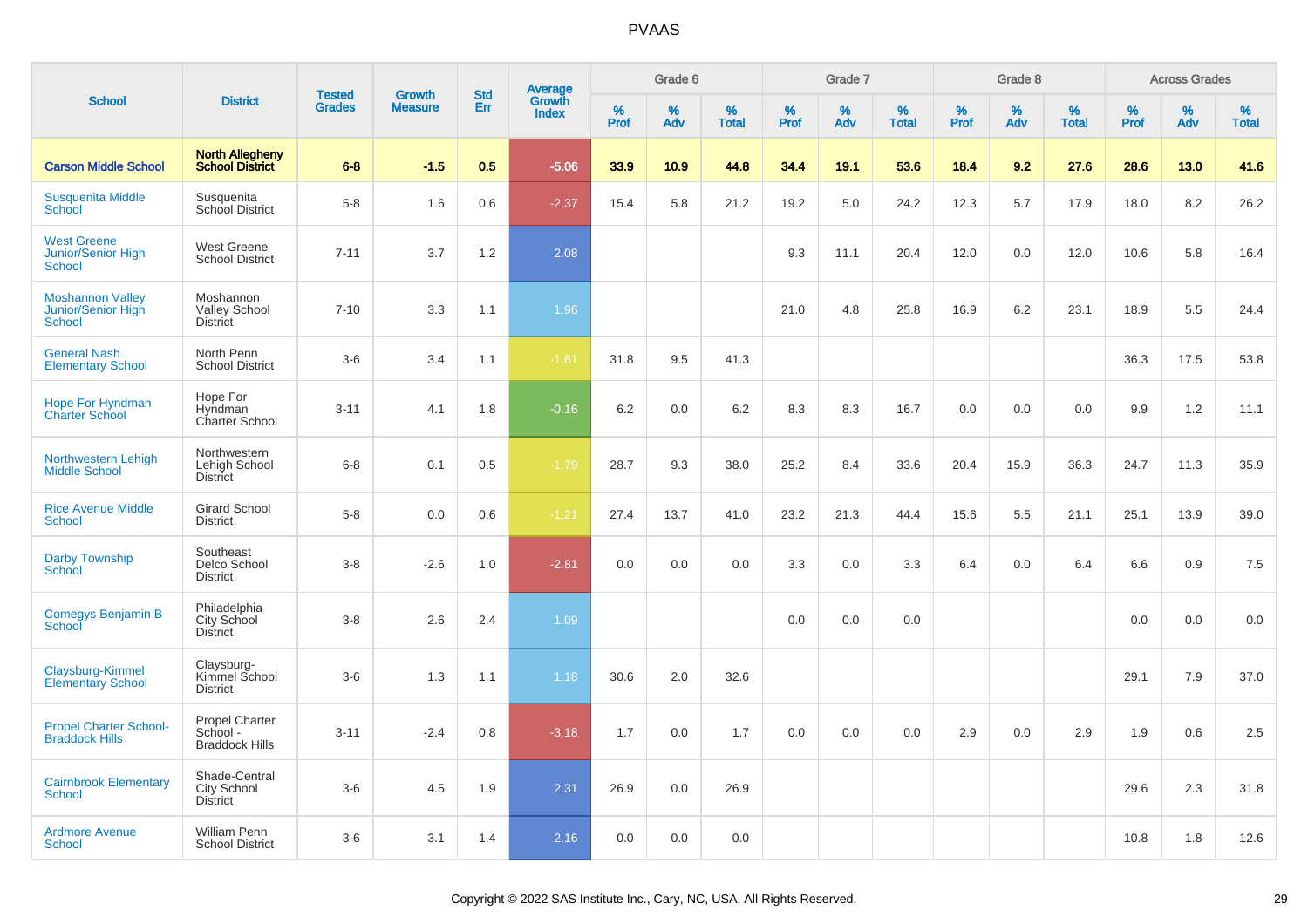|                                                            |                                                    |                                |                                 | <b>Std</b> |                                          |           | Grade 6  |                   |           | Grade 7  |                   |           | Grade 8  |                   |              | <b>Across Grades</b> |                   |
|------------------------------------------------------------|----------------------------------------------------|--------------------------------|---------------------------------|------------|------------------------------------------|-----------|----------|-------------------|-----------|----------|-------------------|-----------|----------|-------------------|--------------|----------------------|-------------------|
| <b>School</b>                                              | <b>District</b>                                    | <b>Tested</b><br><b>Grades</b> | <b>Growth</b><br><b>Measure</b> | Err        | <b>Average</b><br>Growth<br><b>Index</b> | %<br>Prof | %<br>Adv | %<br><b>Total</b> | %<br>Prof | %<br>Adv | %<br><b>Total</b> | %<br>Prof | %<br>Adv | %<br><b>Total</b> | $\%$<br>Prof | %<br>Adv             | %<br><b>Total</b> |
| <b>Carson Middle School</b>                                | <b>North Allegheny</b><br><b>School District</b>   | $6 - 8$                        | $-1.5$                          | 0.5        | $-5.06$                                  | 33.9      | 10.9     | 44.8              | 34.4      | 19.1     | 53.6              | 18.4      | 9.2      | 27.6              | 28.6         | 13.0                 | 41.6              |
| <b>Sharon Hill School</b>                                  | Southeast<br>Delco School<br><b>District</b>       | $3 - 8$                        | $-1.3$                          | 1.4        | $-2.39$                                  | 4.4       | 0.0      | 4.4               | 0.0       | 0.0      | 0.0               | 20.0      | 6.7      | 26.7              | 8.0          | 0.9                  | 8.9               |
| <b>Schuylkill Haven</b><br>Middle School                   | Schuylkill<br>Haven Area<br><b>School District</b> | $5 - 7$                        | $-2.1$                          | 0.7        | $-2.77$                                  | 5.0       | 0.0      | 5.0               | 20.6      | 4.4      | 25.0              |           |          |                   | 13.0         | 2.0                  | 15.0              |
| <b>Discovery Charter</b><br>School                         | <b>Discovery</b><br><b>Charter School</b>          | $3 - 8$                        | 2.6                             | 0.9        | 1.81                                     | 0.0       | 0.0      | 0.0               | 6.6       | 1.6      | 8.2               | 5.4       | 0.0      | 5.4               | 5.2          | 1.1                  | 6.2               |
| <b>Johnsonburg Area</b><br><b>Elementary School</b>        | Johnsonburg<br>Area School<br><b>District</b>      | $3-6$                          | $-0.0$                          | 1.4        | $-0.01$                                  | 21.2      | 12.1     | 33.3              |           |          |                   |           |          |                   | 30.6         | 13.6                 | 44.2              |
| Catasauqua Middle<br><b>School</b>                         | Catasauqua<br>Area School<br><b>District</b>       | $5-8$                          | 1.2                             | 0.6        | $-0.21$                                  | 23.0      | 4.0      | 27.0              | 9.8       | 4.9      | 14.7              | 9.1       | 3.4      | 12.5              | 13.0         | 4.5                  | 17.5              |
| <b>Pleasant Valley Middle</b><br><b>School</b>             | <b>Pleasant Valley</b><br>School District          | $7 - 8$                        | $-0.1$                          | 0.6        | $-2.82$                                  |           |          |                   | 23.2      | 3.6      | 26.8              | 8.4       | 3.2      | 11.6              | 16.6         | 3.4                  | 20.1              |
| <b>West Allegheny Middle</b><br><b>School</b>              | West Allegheny<br>School District                  | $6 - 8$                        | $-1.6$                          | 0.5        | $-6.11$                                  | 33.6      | 21.4     | 55.0              | 27.5      | 20.6     | 48.1              | 23.4      | 11.2     | 34.6              | 28.3         | 18.0                 | 46.3              |
| Aliquippa<br>Junior/Senior High<br><b>School</b>           | Aliquippa<br>School District                       | $7 - 11$                       | 1.0                             | 1.1        | $-1.50$                                  |           |          |                   | 6.9       | 0.0      | 6.9               | 0.0       | 0.0      | 0.0               | 3.7          | 0.0                  | 3.7               |
| <b>Sandburg Middle</b><br>School                           | Neshaminy<br>School District                       | $5 - 8$                        | $-0.6$                          | 0.5        | $-5.00$                                  | 16.0      | 3.8      | 19.8              | 13.6      | 8.8      | 22.4              | 14.6      | 4.4      | 19.0              | 16.1         | 5.7                  | 21.8              |
| <b>Harmony Area</b><br><b>Junior/Senior High</b><br>School | Harmony Area<br>School District                    | $7 - 10$                       | 8.6                             | 3.0        | 2.88                                     |           |          |                   | 0.0       | 0.0      | 0.0               |           |          |                   | 8.7          | 13.0                 | 21.7              |
| <b>Wyalusing Valley</b><br><b>Elementary School</b>        | <b>Wyalusing Area</b><br>School District           | $3-6$                          | 1.9                             | 0.9        | 2.21                                     | 17.8      | 4.0      | 21.8              |           |          |                   |           |          |                   | 18.9         | 5.6                  | 24.4              |
| <b>Windber Area Middle</b><br><b>School</b>                | Windber Area<br><b>School District</b>             | $6 - 8$                        | $-2.0$                          | 0.8        | $-3.71$                                  | 20.9      | 9.0      | 29.8              | 14.9      | 9.5      | 24.3              | 28.6      | 13.1     | 41.7              | 21.8         | 10.7                 | 32.4              |
| Valley<br><b>Elementary/Middle</b><br>School               | <b>Hazleton Area</b><br><b>School District</b>     | $3 - 8$                        | 2.7                             | 1.1        | 0.31                                     | 21.9      | 6.2      | 28.1              | 6.9       | 0.0      | 6.9               | 15.2      | 0.0      | 15.2              | 13.3         | 2.6                  | 15.9              |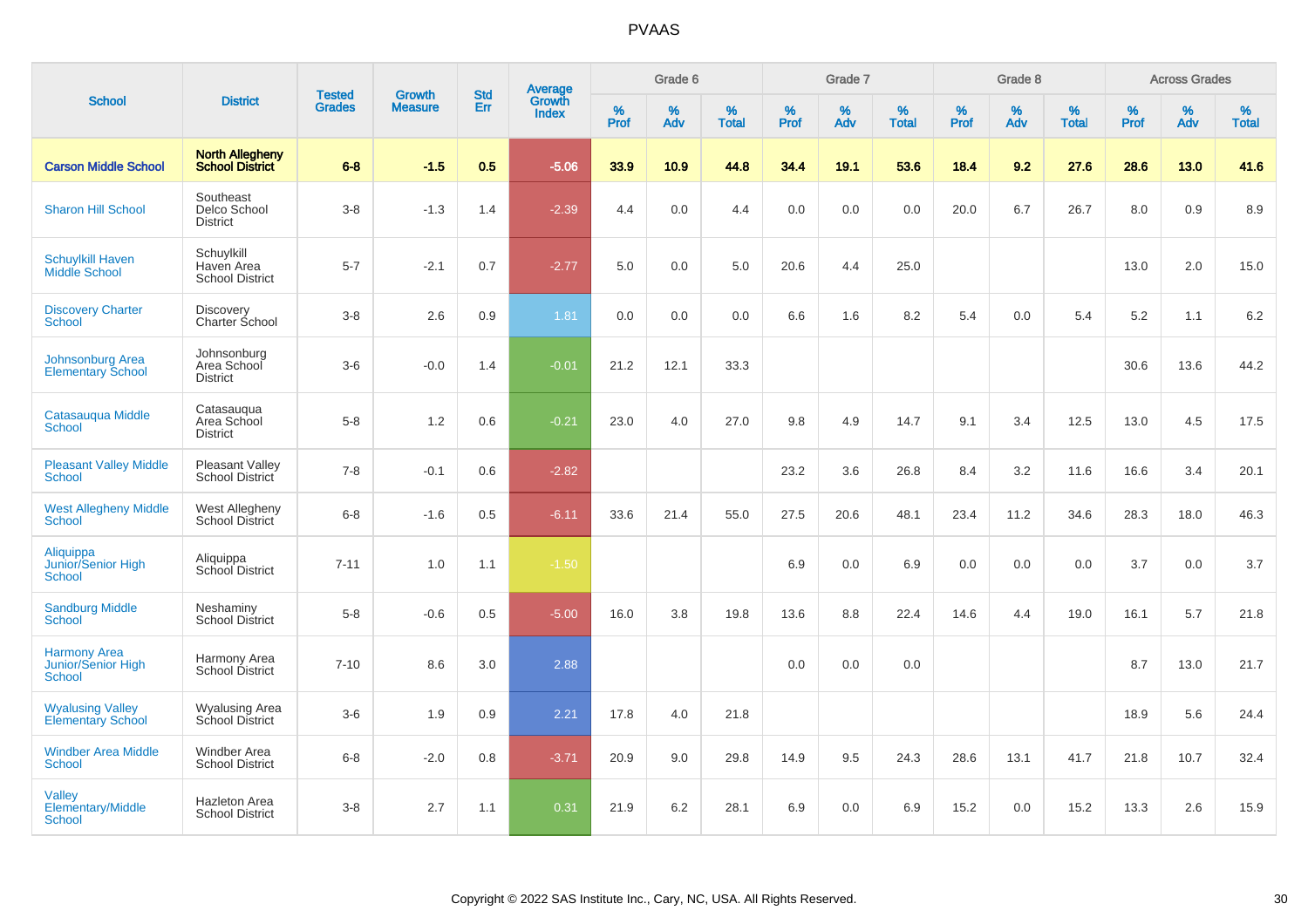| <b>School</b>                                        |                                                       |                                |                                 |                   | Average                |                  | Grade 6  |                   |                  | Grade 7  |                   |                  | Grade 8  |                   |                  | <b>Across Grades</b> |                   |
|------------------------------------------------------|-------------------------------------------------------|--------------------------------|---------------------------------|-------------------|------------------------|------------------|----------|-------------------|------------------|----------|-------------------|------------------|----------|-------------------|------------------|----------------------|-------------------|
|                                                      | <b>District</b>                                       | <b>Tested</b><br><b>Grades</b> | <b>Growth</b><br><b>Measure</b> | <b>Std</b><br>Err | Growth<br><b>Index</b> | %<br><b>Prof</b> | %<br>Adv | %<br><b>Total</b> | %<br><b>Prof</b> | %<br>Adv | %<br><b>Total</b> | %<br><b>Prof</b> | %<br>Adv | %<br><b>Total</b> | %<br><b>Prof</b> | %<br>Adv             | %<br><b>Total</b> |
| <b>Carson Middle School</b>                          | <b>North Allegheny</b><br>School District             | $6 - 8$                        | $-1.5$                          | 0.5               | $-5.06$                | 33.9             | 10.9     | 44.8              | 34.4             | 19.1     | 53.6              | 18.4             | 9.2      | 27.6              | 28.6             | 13.0                 | 41.6              |
| <b>Toby Farms</b><br><b>Intermediate School</b>      | Chester-Upland<br><b>School District</b>              | $5-8$                          | 0.1                             | 1.0               | $-2.37$                | 3.5              | 1.8      | 5.3               | 0.0              | 0.0      | 0.0               | 0.0              | 0.0      | 0.0               | 1.1              | 0.6                  | 1.7               |
| <b>Northwest Area</b><br><b>Intermediate School</b>  | Northwest Area<br><b>School District</b>              | $3-6$                          | 0.1                             | 1.1               | 0.09                   | 19.3             | 3.5      | 22.8              |                  |          |                   |                  |          |                   | 17.0             | 1.8                  | 18.8              |
| <b>Purchase Line</b><br><b>Elementary School</b>     | Purchase Line<br><b>School District</b>               | $3-6$                          | 3.1                             | 1.1               | $-0.77$                | 6.1              | 3.0      | 9.1               |                  |          |                   |                  |          |                   | 21.8             | 4.3                  | 26.1              |
| <b>Elizabeth Forward</b><br><b>Middle School</b>     | Elizabeth<br><b>Forward School</b><br><b>District</b> | $6 - 8$                        | $-0.8$                          | 0.5               | $-4.39$                | 29.6             | 10.5     | 40.1              | 21.6             | 5.2      | 26.8              | 16.8             | 2.9      | 19.6              | 22.5             | 6.2                  | 28.7              |
| <b>Ingomar Middle School</b>                         | North Allegheny<br><b>School District</b>             | $6 - 8$                        | $-0.1$                          | 0.5               | $-2.11$                | 32.8             | 14.8     | 47.5              | 27.8             | 21.8     | 49.6              | 25.6             | 22.0     | 47.6              | 29.0             | 19.2                 | 48.1              |
| <b>Cranberry Elementary</b><br>School                | Cranberry Area<br>School District                     | $3-6$                          | 2.5                             | 0.9               | 2.10                   | 26.0             | 2.1      | 28.1              |                  |          |                   |                  |          |                   | 25.6             | 4.4                  | 30.0              |
| <b>Laboratory Charter</b><br><b>School</b>           | Laboratory<br>Charter School                          | $3-8$                          | $-0.7$                          | 1.1               | $-0.61$                | 2.3              | 0.0      | 2.3               | 6.4              | 0.0      | 6.4               | $5.0\,$          | 0.0      | 5.0               | 5.3              | 0.0                  | 5.3               |
| <b>Central Valley Middle</b><br><b>School</b>        | <b>Central Valley</b><br>School District              | $6 - 8$                        | $-2.8$                          | 0.6               | $-8.85$                | 22.1             | 2.2      | 24.3              | 20.3             | 7.2      | 27.4              | 20.4             | 8.0      | 28.5              | 20.9             | 5.9                  | 26.8              |
| <b>Preston School</b>                                | Wayne<br>Highlands<br>School District                 | $3 - 8$                        | 4.2                             | 1.5               | $-0.29$                | 22.2             | 0.0      | 22.2              | 11.8             | 11.8     | 23.5              | 38.5             | 0.0      | 38.5              | 24.0             | 11.0                 | 35.0              |
| <b>Marshall Thurgood</b>                             | Philadelphia<br>City School<br><b>District</b>        | $3 - 8$                        | 4.5                             | 1.8               | 0.41                   | 5.9              | 0.0      | 5.9               | 6.2              | 0.0      | 6.2               | 4.2              | 0.0      | 4.2               | 3.7              | 0.9                  | 4.6               |
| <b>Shawmont School</b>                               | Philadelphia<br>City School<br><b>District</b>        | $3-8$                          | 0.4                             | 1.6               | $-0.80$                | 11.1             | 0.0      | 11.1              | 15.8             | 5.3      | 21.0              |                  |          |                   | 16.1             | 2.2                  | 18.3              |
| Youngsville<br><b>Middle/High School</b>             | <b>Warren County</b><br>School District               | $6 - 11$                       | 2.1                             | 1.0               | 0.13                   | 13.5             | 0.0      | 13.5              | 4.0              | 0.0      | 4.0               | 12.5             | 2.5      | 15.0              | 9.9              | 0.7                  | 10.6              |
| <b>Berlin Brothersvalley</b><br><b>Middle School</b> | <b>Berlin</b><br>Brothersvalley<br>School District    | $5-8$                          | 2.2                             | 0.8               | $-0.76$                | 21.2             | 3.0      | 24.2              | 30.8             | $3.8\,$  | 34.6              | 18.8             | 8.3      | 27.1              | 26.0             | 7.3                  | 33.3              |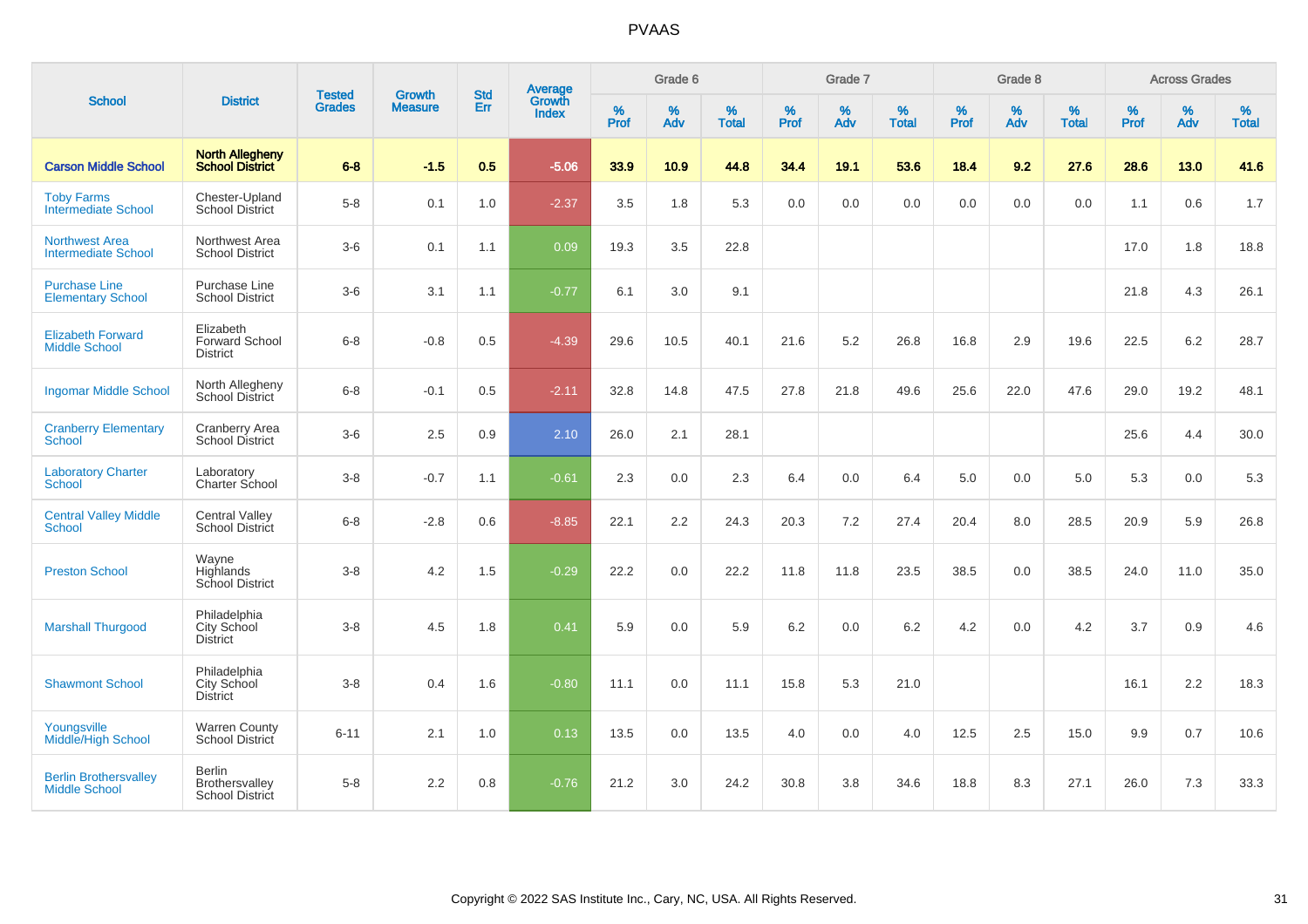|                                                             |                                                        |                                |                                 |                   |                                          |                  | Grade 6  |                   |              | Grade 7  |                   |           | Grade 8  |                   |              | <b>Across Grades</b> |                   |
|-------------------------------------------------------------|--------------------------------------------------------|--------------------------------|---------------------------------|-------------------|------------------------------------------|------------------|----------|-------------------|--------------|----------|-------------------|-----------|----------|-------------------|--------------|----------------------|-------------------|
| <b>School</b>                                               | <b>District</b>                                        | <b>Tested</b><br><b>Grades</b> | <b>Growth</b><br><b>Measure</b> | <b>Std</b><br>Err | <b>Average</b><br>Growth<br><b>Index</b> | %<br><b>Prof</b> | %<br>Adv | %<br><b>Total</b> | $\%$<br>Prof | %<br>Adv | %<br><b>Total</b> | %<br>Prof | %<br>Adv | %<br><b>Total</b> | $\%$<br>Prof | $\%$<br>Adv          | %<br><b>Total</b> |
| <b>Carson Middle School</b>                                 | <b>North Allegheny</b><br><b>School District</b>       | $6 - 8$                        | $-1.5$                          | 0.5               | $-5.06$                                  | 33.9             | 10.9     | 44.8              | 34.4         | 19.1     | 53.6              | 18.4      | 9.2      | 27.6              | 28.6         | 13.0                 | 41.6              |
| <b>Conrad Weiser Middle</b><br><b>School</b>                | <b>Conrad Weiser</b><br>Area School<br><b>District</b> | $5-8$                          | $-1.9$                          | 0.4               | $-4.23$                                  | 18.5             | 2.6      | 21.2              | 15.6         | 1.6      | 17.2              | 9.4       | 3.0      | 12.3              | 14.4         | 2.3                  | 16.7              |
| Gettysburg Montessori<br><b>Charter School</b>              | Gettysburg<br>Montessori<br><b>Charter School</b>      | $3-6$                          | 5.4                             | 1.9               | 1.71                                     | 11.1             | 0.0      | 11.1              |              |          |                   |           |          |                   | 19.2         | 9.6                  | 28.7              |
| <b>Midland</b><br><b>Elementary/Middle</b><br><b>School</b> | Midland<br>Borough School<br>District                  | $3 - 8$                        | 2.3                             | 1.2               | $-0.50$                                  | 13.6             | 0.0      | 13.6              | 14.3         | 0.0      | 14.3              | 9.5       | 4.8      | 14.3              | 15.7         | 2.9                  | 18.6              |
| <b>Fannett-Metal Middle</b><br><b>School</b>                | Fannett-Metal<br><b>School District</b>                | $6 - 8$                        | $-1.6$                          | 1.1               | $-3.34$                                  | 10.3             | 0.0      | 10.3              | 9.7          | 0.0      | 9.7               | 8.9       | 2.2      | 11.1              | 9.5          | 1.0                  | 10.5              |
| <b>Harris School</b>                                        | Southeast<br>Delco School<br><b>District</b>           | $3 - 8$                        | 2.7                             | 1.1               | 0.62                                     | 3.4              | 0.0      | 3.4               | 2.1          | 2.1      | 4.3               | 7.1       | 0.0      | 7.1               | 4.7          | 0.5                  | 5.3               |
| <b>Rockwood Area</b><br><b>Elementary School</b>            | Rockwood Area<br><b>School District</b>                | $3-6$                          | 3.5                             | 1.3               | 1.21                                     | 16.7             | 21.4     | 38.1              |              |          |                   |           |          |                   | 22.6         | 12.0                 | 34.6              |
| Arcola Intermediate<br><b>School</b>                        | Methacton<br><b>School District</b>                    | $5-8$                          | $-0.4$                          | 0.5               | $-3.99$                                  |                  |          |                   | 27.1         | 11.2     | 38.3              | 20.1      | 12.5     | 32.6              | 23.6         | 11.9                 | 35.4              |
| <b>Alliance For Progress</b><br><b>Charter School</b>       | Alliance For<br>Progress<br>Charter School             | $3 - 8$                        | $-5.0$                          | 1.1               | $-4.56$                                  | 0.0              | 0.0      | 0.0               | 0.0          | 0.0      | 0.0               | 0.0       | 0.0      | 0.0               | 0.6          | 0.0                  | 0.6               |
| Cecil Intermediate<br><b>School</b>                         | Canon-<br>Mcmillan<br><b>School District</b>           | $5-6$                          | $-0.1$                          | 0.6               | $-0.22$                                  | 36.2             | 12.4     | 48.6              |              |          |                   |           |          |                   | 34.5         | 17.8                 | 52.3              |
| <b>Widener Partnership</b><br><b>Charter School</b>         | Widener<br>Partnership<br><b>Charter School</b>        | $3 - 7$                        | 2.8                             | 1.0               | 2.27                                     | 2.5              | 0.0      | 2.5               | 0.0          | 2.3      | 2.3               |           |          |                   | 1.4          | 0.5                  | 1.9               |
| <b>Greater Johnstown</b><br><b>Middle School</b>            | Greater<br>Johnstown<br><b>School District</b>         | $5 - 7$                        | $-1.7$                          | 0.6               | $-3.96$                                  | 4.8              | 0.0      | 4.8               | 7.4          | 0.0      | 7.4               |           |          |                   | 6.1          | 0.2                  | 6.3               |
| <b>Eyer Middle School</b>                                   | East Penn<br><b>School District</b>                    | $6 - 8$                        | 0.3                             | 0.5               | $-2.28$                                  | 29.3             | 8.7      | 38.0              | 24.9         | 16.9     | 41.8              | 20.7      | 11.4     | 32.2              | 25.0         | 12.4                 | 37.4              |
| <b>Swatara Middle School</b>                                | Central<br>Dauphin School<br><b>District</b>           | $6 - 8$                        | 0.8                             | 0.5               | $-1.26$                                  | 12.0             | 1.3      | 13.3              | 9.9          | 2.9      | 12.9              | 9.3       | 2.6      | 11.9              | 10.4         | 2.3                  | 12.7              |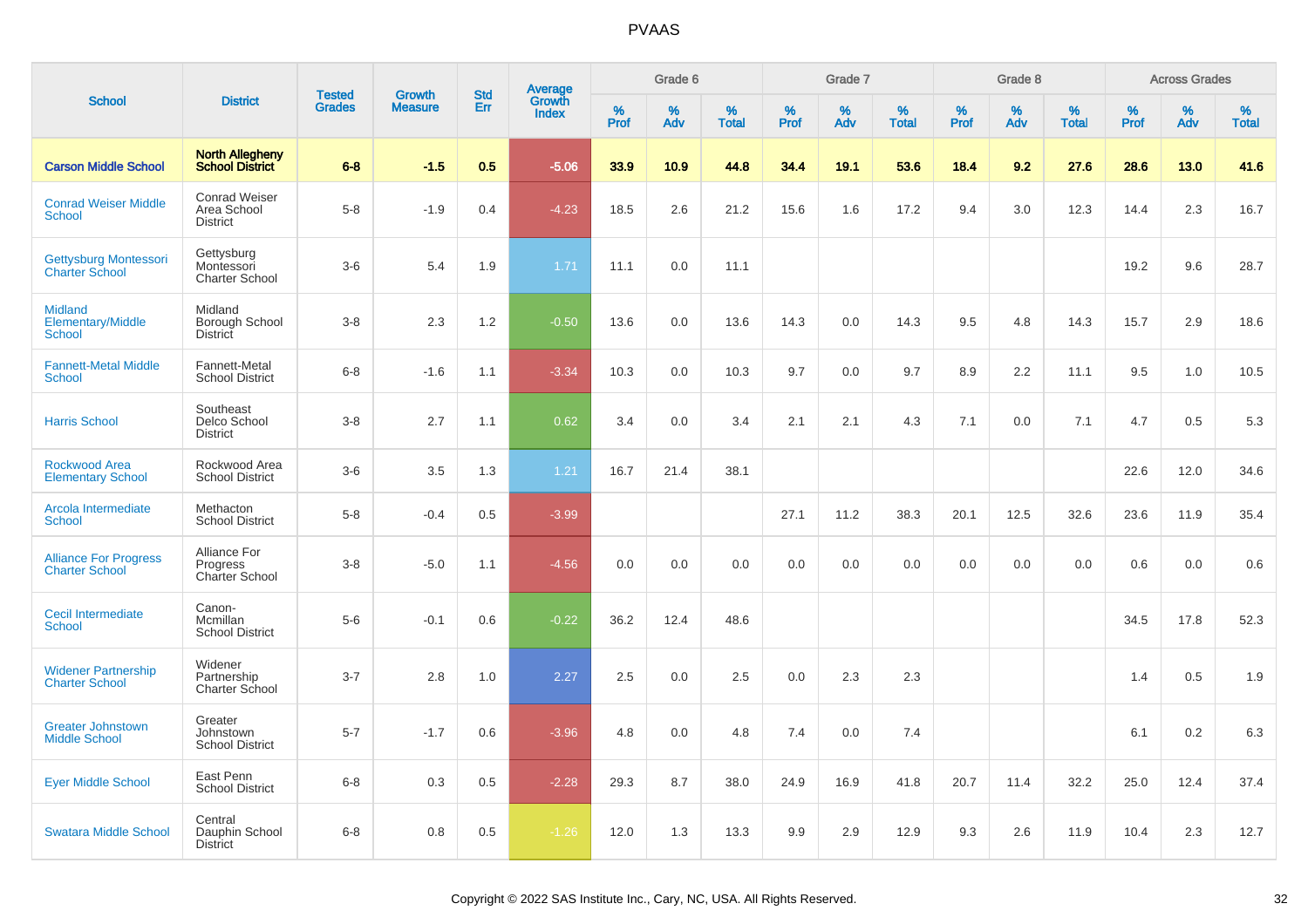|                                                       |                                                  |                                |                                 | <b>Std</b> |                                          |                  | Grade 6     |                   |              | Grade 7     |                   |           | Grade 8  |                   |              | <b>Across Grades</b> |                   |
|-------------------------------------------------------|--------------------------------------------------|--------------------------------|---------------------------------|------------|------------------------------------------|------------------|-------------|-------------------|--------------|-------------|-------------------|-----------|----------|-------------------|--------------|----------------------|-------------------|
| <b>School</b>                                         | <b>District</b>                                  | <b>Tested</b><br><b>Grades</b> | <b>Growth</b><br><b>Measure</b> | Err        | <b>Average</b><br>Growth<br><b>Index</b> | %<br><b>Prof</b> | $\%$<br>Adv | %<br><b>Total</b> | $\%$<br>Prof | $\%$<br>Adv | %<br><b>Total</b> | %<br>Prof | %<br>Adv | %<br><b>Total</b> | $\%$<br>Prof | $\%$<br>Adv          | %<br><b>Total</b> |
| <b>Carson Middle School</b>                           | <b>North Allegheny</b><br><b>School District</b> | $6 - 8$                        | $-1.5$                          | 0.5        | $-5.06$                                  | 33.9             | 10.9        | 44.8              | 34.4         | 19.1        | 53.6              | 18.4      | 9.2      | 27.6              | 28.6         | 13.0                 | 41.6              |
| <b>Indian Valley Middle</b><br>School                 | Souderton Area<br><b>School District</b>         | $6 - 8$                        | $-0.6$                          | 0.5        | $-2.91$                                  | 33.5             | 12.3        | 45.8              | 34.4         | 13.7        | 48.0              | 23.3      | 5.1      | 28.4              | 30.9         | 10.7                 | 41.6              |
| <b>Rice Elementary</b><br>School                      | Crestwood<br><b>School District</b>              | $3-6$                          | $-4.3$                          | 0.8        | $-5.14$                                  | 23.1             | 7.7         | 30.8              |              |             |                   |           |          |                   | 26.0         | 7.7                  | 33.7              |
| <b>Miller Middle School</b>                           | <b>Central Greene</b><br><b>School District</b>  | $7 - 8$                        | $-1.6$                          | 0.8        | $-5.71$                                  |                  |             |                   | 12.3         | 6.1         | 18.4              | 9.4       | 0.9      | 10.4              | 10.9         | 3.6                  | 14.6              |
| Pittsburgh King K-8                                   | Pittsburgh<br>School District                    | $3 - 8$                        | $-1.2$                          | 1.1        | $-2.75$                                  | 0.0              | 0.0         | 0.0               | 3.1          | 0.0         | 3.1               | 0.0       | 0.0      | 0.0               | 1.7          | 0.0                  | 1.7               |
| Midd-West High<br>School                              | Midd-West<br><b>School District</b>              | $7 - 11$                       | 2.8                             | 1.1        | 2.63                                     |                  |             |                   |              |             |                   | 21.6      | 8.0      | 29.6              | 21.6         | 8.0                  | 29.6              |
| <b>Mcguffey Middle</b><br>School                      | Mcguffey<br>School District                      | $6-9$                          | $-2.2$                          | 0.6        | $-5.20$                                  | 13.9             | 2.0         | 15.8              | 4.7          | 0.0         | 4.7               | 5.6       | 3.2      | 8.9               | 7.8          | 1.8                  | 9.7               |
| <b>Pennbrook Middle</b><br><b>School</b>              | North Penn<br><b>School District</b>             | $6-9$                          | $-0.8$                          | 0.6        | $-4.13$                                  |                  |             |                   | 35.4         | 9.8         | 45.1              | 32.4      | 9.6      | 42.0              | 34.0         | 9.7                  | 43.7              |
| <b>Turner Intermediate</b><br>School                  | Wilkinsburg<br>Borough School<br><b>District</b> | $3 - 6$                        | 3.6                             | 1.4        | $-1.51$                                  | 0.0              | 2.5         | 2.5               |              |             |                   |           |          |                   | 12.6         | 2.1                  | 14.7              |
| <b>Sugarcreek</b><br><b>Elementary School</b>         | Karns City Area<br><b>School District</b>        | $3-6$                          | 3.8                             | 1.5        | 1.21                                     | 37.1             | 0.0         | 37.1              |              |             |                   |           |          |                   | 28.2         | 4.8                  | 33.1              |
| <b>Frazier Middle School</b>                          | <b>Frazier School</b><br><b>District</b>         | $6 - 8$                        | $-1.0$                          | 0.8        | $-3.36$                                  | 17.5             | 2.5         | 20.0              | 15.1         | 10.5        | 25.6              | 4.0       | 0.0      | 4.0               | 13.4         | 5.1                  | 18.5              |
| <b>Oswayo Valley Middle</b><br>School                 | Oswayo Valley<br>School District                 | $6-8$                          | 1.3                             | 1.3        | $-1.05$                                  | 25.9             | 7.4         | 33.3              | 23.1         | 11.5        | 34.6              | 25.8      | 16.1     | 41.9              | 25.0         | 11.9                 | 36.9              |
| <b>Avella Area</b><br>Junior/Senior High<br>School    | Avella Area<br><b>School District</b>            | $7 - 12$                       | 2.7                             | 1.5        | 0.28                                     |                  |             |                   | 17.1         | 2.9         | 20.0              | 22.2      | 11.1     | 33.3              | 19.4         | 6.4                  | 25.8              |
| <b>Heights Terrace</b><br>Elementary/Middle<br>School | Hazleton Area<br><b>School District</b>          | $3 - 8$                        | $-1.8$                          | 1.2        | $-2.50$                                  | 0.0              | 0.0         | 0.0               | 0.0          | 0.0         | 0.0               | 0.0       | 0.0      | 0.0               | 6.2          | 0.0                  | $6.2\,$           |
| <b>Keystone Academy</b><br><b>Charter School</b>      | Keystone<br>Academy<br>Charter School            | $3 - 8$                        | 0.8                             | 0.8        | $-0.44$                                  | 9.7              | 4.8         | 14.5              | 12.3         | 1.8         | 14.0              | 6.8       | 1.7      | 8.5               | 12.4         | 2.8                  | 15.1              |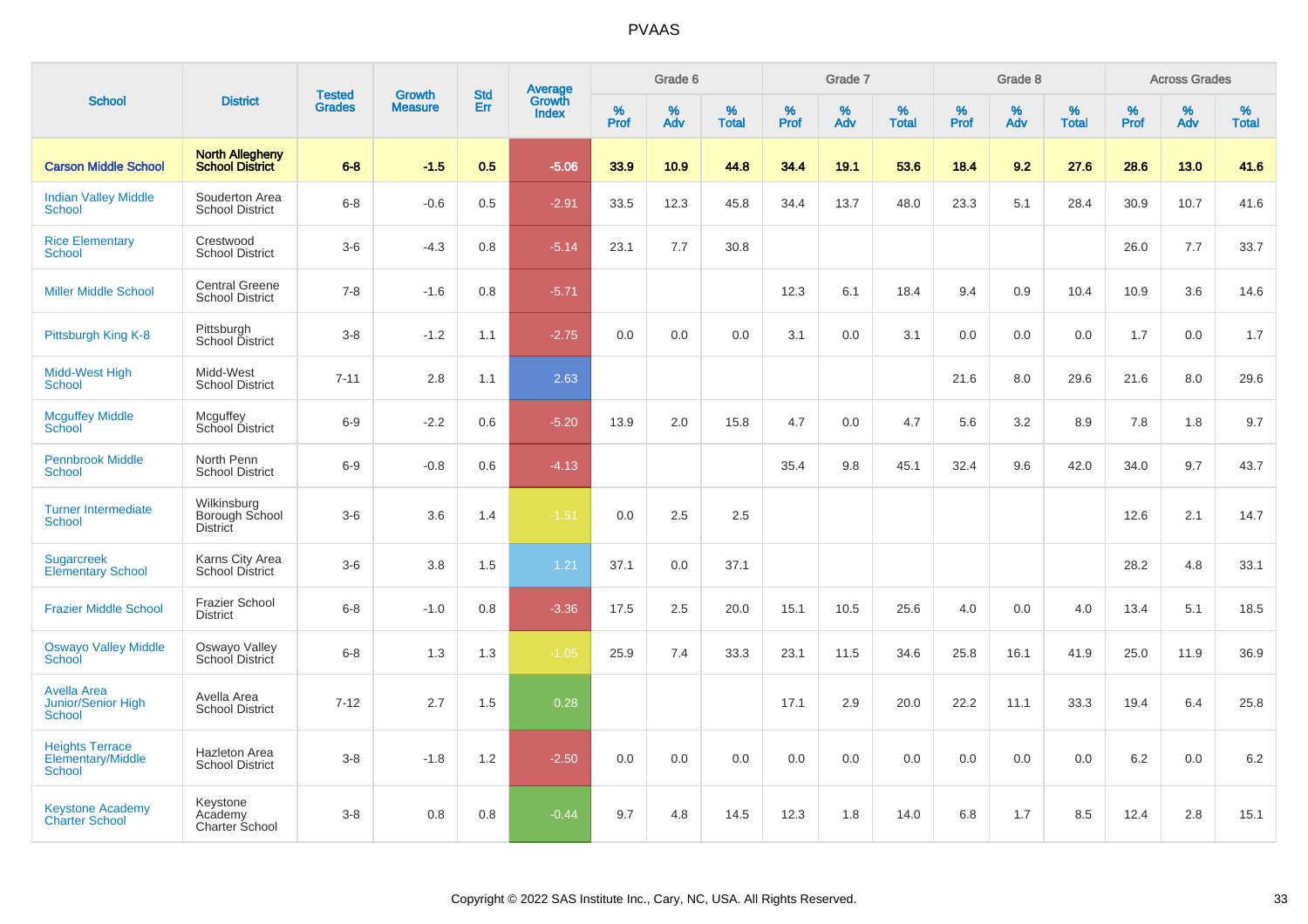|                                                                        |                                                             |                         |                                 | <b>Std</b> |                                          |                  | Grade 6  |                   |           | Grade 7  |                   |           | Grade 8  |                   |           | <b>Across Grades</b> |                   |
|------------------------------------------------------------------------|-------------------------------------------------------------|-------------------------|---------------------------------|------------|------------------------------------------|------------------|----------|-------------------|-----------|----------|-------------------|-----------|----------|-------------------|-----------|----------------------|-------------------|
| <b>School</b>                                                          | <b>District</b>                                             | Tested<br><b>Grades</b> | <b>Growth</b><br><b>Measure</b> | Err        | <b>Average</b><br>Growth<br><b>Index</b> | %<br><b>Prof</b> | %<br>Adv | %<br><b>Total</b> | %<br>Prof | %<br>Adv | %<br><b>Total</b> | %<br>Prof | %<br>Adv | %<br><b>Total</b> | %<br>Prof | $\%$<br>Adv          | %<br><b>Total</b> |
| <b>Carson Middle School</b>                                            | <b>North Allegheny</b><br><b>School District</b>            | $6 - 8$                 | $-1.5$                          | 0.5        | $-5.06$                                  | 33.9             | 10.9     | 44.8              | 34.4      | 19.1     | 53.6              | 18.4      | 9.2      | 27.6              | 28.6      | 13.0                 | 41.6              |
| <b>Colonial Middle School</b>                                          | Colonial School<br><b>District</b>                          | $6-8$                   | $-1.5$                          | 0.4        | $-7.33$                                  | 35.6             | 15.3     | 50.9              | 29.4      | 16.8     | 46.2              | 21.2      | 15.0     | 36.2              | 28.9      | 15.7                 | 44.6              |
| <b>Hershey Middle</b><br>School                                        | Derry Township<br>School District                           | $6-8$                   | 3.4                             | 1.6        | $-0.80$                                  | 51.5             | 21.2     | 72.7              | 32.0      | 36.0     | 68.0              | 14.3      | 71.4     | 85.7              | 37.5      | 36.1                 | 73.6              |
| <b>Frederick Douglass</b><br><b>Mastery Charter</b><br>School          | Frederick<br>Douglass<br>Mastery Charter<br>School          | $3 - 8$                 | $-1.0$                          | 1.2        | $-1.57$                                  | 0.0              | 0.0      | 0.0               | 0.0       | 0.0      | 0.0               | 3.4       | 3.4      | 6.9               | 1.5       | 0.8                  | 2.3               |
| <b>Groveland Elementary</b><br>School                                  | <b>Central Bucks</b><br><b>School District</b>              | $3-6$                   | 2.0                             | 0.8        | 1.47                                     | 37.9             | 8.9      | 46.8              |           |          |                   |           |          |                   | 33.0      | 15.0                 | 48.0              |
| <b>Carson Middle School</b>                                            | <b>North Allegheny</b><br><b>School District</b>            | $6 - 8$                 | $-1.5$                          | 0.5        | $-5.06$                                  | 33.9             | 10.9     | 44.8              | 34.4      | 19.1     | 53.6              | 18.4      | 9.2      | 27.6              | 28.6      | 13.0                 | 41.6              |
| <b>Mercer Area</b><br><b>Elementary School</b>                         | Mercer Area<br><b>School District</b>                       | $3-6$                   | 2.6                             | 1.0        | 2.50                                     | 35.3             | 8.8      | 44.1              |           |          |                   |           |          |                   | 33.2      | 15.4                 | 48.6              |
| <b>Southwest Leadership</b><br><b>Academy Charter</b><br><b>School</b> | Southwest<br>Leadership<br>Academy<br><b>Charter School</b> | $3 - 8$                 | 0.7                             | 1.0        | $-1.34$                                  | 2.9              | 0.0      | 2.9               | 5.1       | 0.0      | 5.1               | 0.0       | 0.0      | 0.0               | 5.7       | 1.5                  | $7.2\,$           |
| <b>Charleroi Area Middle</b><br>School                                 | Charleroi<br><b>School District</b>                         | $6 - 8$                 | $-3.3$                          | 0.7        | $-5.61$                                  | 13.1             | 0.0      | 13.1              | 8.5       | 3.8      | 12.3              | 11.6      | 1.0      | 12.6              | 11.0      | 1.7                  | 12.7              |
| <b>Allegheny-Clarion</b><br><b>Valley High School</b>                  | Allegheny-<br>Clarion Valley<br>School District             | $7 - 10$                | 1.2                             | 1.3        | $-1.40$                                  |                  |          |                   | 4.8       | 0.0      | 4.8               | 8.6       | 0.0      | 8.6               | 6.5       | 0.0                  | 6.5               |
| <b>Poquessing Middle</b><br>School                                     | Neshaminy<br><b>School District</b>                         | $5-8$                   | $-0.5$                          | 0.5        | $-5.92$                                  | 18.3             | 2.3      | 20.6              | 23.3      | 6.8      | 30.1              | 16.7      | 5.4      | 22.0              | 21.9      | 6.5                  | 28.4              |
| <b>Inglewood Elementary</b><br>School                                  | North Penn<br><b>School District</b>                        | $3-6$                   | 2.8                             | 1.2        | $-0.13$                                  | 32.1             | 7.1      | 39.3              |           |          |                   |           |          |                   | 29.5      | 15.5                 | 45.0              |
| Danville Area Middle<br><b>School</b>                                  | Danville Area<br><b>School District</b>                     | $6 - 8$                 | $-0.8$                          | 0.6        | $-6.79$                                  | 26.4             | 8.3      | 34.7              | 24.5      | 14.6     | 39.1              | 19.6      | 9.8      | 29.4              | 23.4      | 10.9                 | 34.4              |
| <b>Tussey Mountain</b><br><b>Middle School</b>                         | <b>Tussey</b><br>Mountain<br><b>School District</b>         | $5-8$                   | 0.2                             | 0.7        | 0.25                                     | 12.4             | 0.0      | 12.4              | 11.3      | 3.2      | 14.5              | 12.5      | 1.4      | 13.9              | 13.9      | 1.5                  | 15.4              |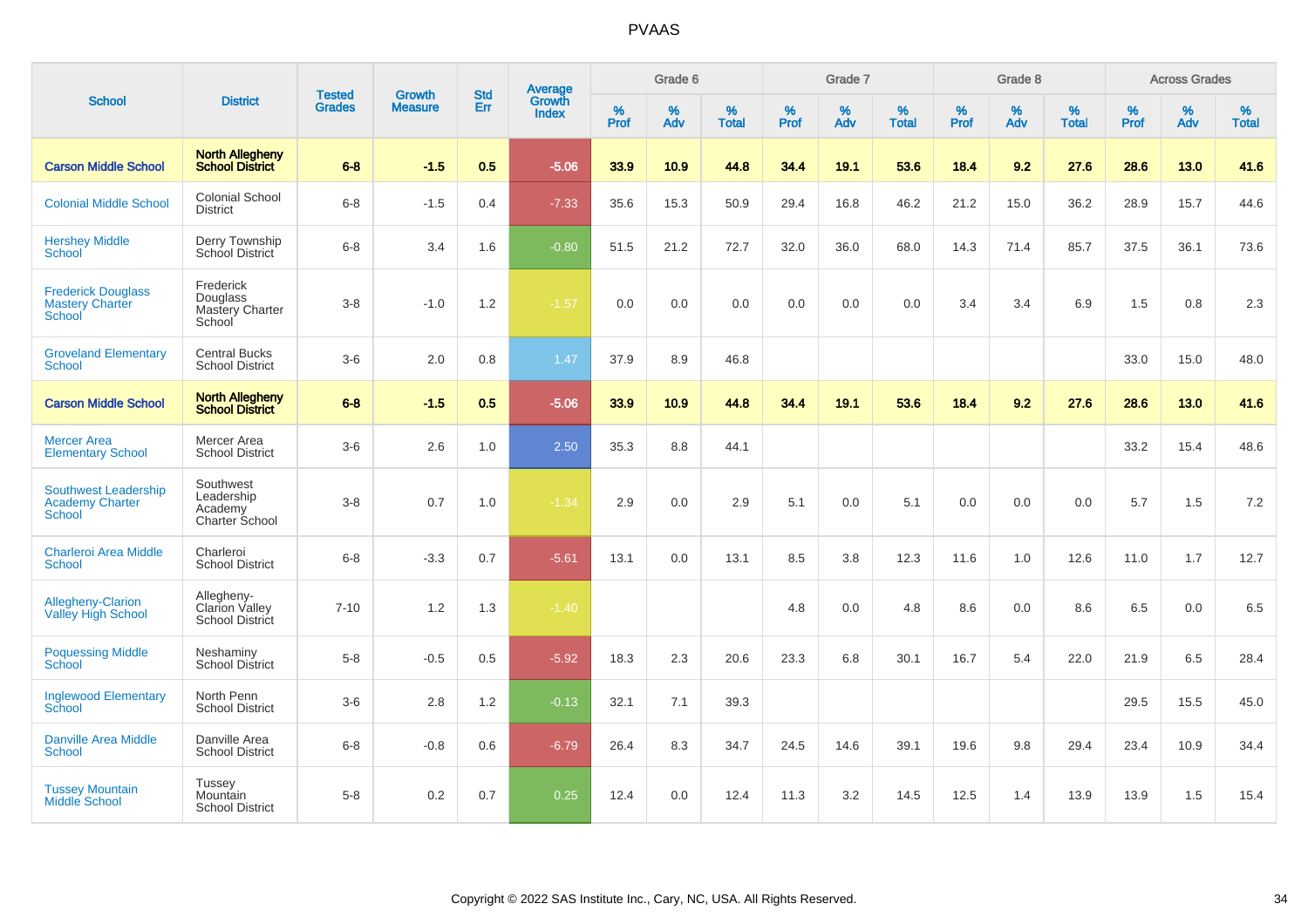| <b>School</b>                                                          |                                                          |                                | <b>Growth</b>  | <b>Std</b> |                                          |                  | Grade 6     |                   |              | Grade 7     |                   |              | Grade 8  |                   |              | <b>Across Grades</b> |                   |
|------------------------------------------------------------------------|----------------------------------------------------------|--------------------------------|----------------|------------|------------------------------------------|------------------|-------------|-------------------|--------------|-------------|-------------------|--------------|----------|-------------------|--------------|----------------------|-------------------|
|                                                                        | <b>District</b>                                          | <b>Tested</b><br><b>Grades</b> | <b>Measure</b> | Err        | <b>Average</b><br>Growth<br><b>Index</b> | %<br><b>Prof</b> | $\%$<br>Adv | %<br><b>Total</b> | $\%$<br>Prof | $\%$<br>Adv | %<br><b>Total</b> | $\%$<br>Prof | %<br>Adv | %<br><b>Total</b> | $\%$<br>Prof | $\%$<br>Adv          | %<br><b>Total</b> |
| <b>Carson Middle School</b>                                            | <b>North Allegheny</b><br><b>School District</b>         | $6 - 8$                        | $-1.5$         | 0.5        | $-5.06$                                  | 33.9             | 10.9        | 44.8              | 34.4         | 19.1        | 53.6              | 18.4         | 9.2      | 27.6              | 28.6         | 13.0                 | 41.6              |
| <b>Oley Valley Middle</b><br>School                                    | Oley Valley<br>School District                           | $6 - 8$                        | 1.0            | 0.7        | $-0.18$                                  | 30.8             | 11.2        | 42.1              | 19.0         | 7.8         | 26.7              | 12.8         | 2.3      | 15.1              | 21.4         | 7.4                  | 28.8              |
| <b>Iroquois Junior/Senior</b><br><b>High School</b>                    | Iroquois School<br><b>District</b>                       | $7 - 11$                       | 1.9            | 0.8        | 0.71                                     |                  |             |                   | 11.5         | 9.4         | 20.8              | 21.0         | 6.0      | 27.0              | 16.3         | 7.6                  | 24.0              |
| <b>Choconut Valley</b><br><b>Elementary School</b>                     | Montrose Area<br><b>School District</b>                  | $3-6$                          | 3.6            | 1.5        | $-1.81$                                  | 30.2             | 2.3         | 32.6              |              |             |                   |              |          |                   | 33.3         | 9.5                  | 42.9              |
| <b>Centre Learning</b><br><b>Community Charter</b><br><b>School</b>    | Centre Learning<br>Community<br>Charter School           | $5-8$                          | 4.9            | 2.0        | 1.22                                     |                  |             |                   | 25.0         | 12.5        | 37.5              | 0.0          | 17.6     | 17.6              | 24.1         | 18.5                 | 42.6              |
| <b>Sharpsville Area</b><br><b>Middle School</b>                        | Sharpsville<br>Area School<br><b>District</b>            | $6 - 8$                        | $-0.6$         | 0.8        | $-2.70$                                  | 16.4             | 1.5         | 17.9              | 21.9         | 3.1         | 25.0              | 20.0         | 7.1      | 27.1              | 19.4         | 4.0                  | 23.4              |
| <b>Titus Elementary</b><br>School                                      | <b>Central Bucks</b><br><b>School District</b>           | $3-6$                          | 2.2            | 0.9        | 2.20                                     | 25.6             | 21.1        | 46.7              |              |             |                   |              |          |                   | 31.4         | 19.4                 | 50.8              |
| <b>Sandy Run Middle</b><br><b>School</b>                               | <b>Upper Dublin</b><br>School District                   | $6 - 8$                        | 0.1            | 0.5        | $-2.65$                                  | 38.5             | 24.8        | 63.3              | 30.8         | 29.7        | 60.5              | 24.1         | 14.8     | 38.9              | 31.4         | 23.1                 | 54.5              |
| <b>Mastery Charter</b><br>School-Harrity<br>Campus                     | <b>Mastery Charter</b><br>School - Harrity<br>Campus     | $3 - 8$                        | $-0.7$         | 1.1        | $-1.30$                                  | 2.3              | 0.0         | 2.3               | 0.0          | 0.0         | 0.0               | 3.1          | 0.0      | 3.1               | 5.5          | 1.0                  | 6.5               |
| <b>Charles W Longer</b><br><b>Elementary School</b>                    | Hollidaysburg<br>Area School<br><b>District</b>          | $3-6$                          | 2.5            | 1.1        | $-1.47$                                  | 19.7             | 8.2         | 27.9              |              |             |                   |              |          |                   | 30.5         | 10.6                 | 41.2              |
| <b>Young Scholars Of</b><br><b>Central PA Charter</b><br><b>School</b> | Young Scholars<br>Of Central PA<br><b>Charter School</b> | $3 - 8$                        | 1.7            | 1.2        | 0.12                                     | 8.0              | 4.0         | 12.0              | 28.6         | 14.3        | 42.9              | 0.0          | 0.0      | 0.0               | 21.7         | 11.1                 | 32.8              |
| <b>East Hills Middle</b><br><b>School</b>                              | Bethlehem Area<br><b>School District</b>                 | $6-8$                          | $-0.7$         | 0.8        | $-4.51$                                  | 14.1             | 2.0         | 16.2              | 17.4         | 11.6        | 29.1              | 25.5         | 4.3      | 29.8              | 17.7         | 6.0                  | 23.7              |
| <b>Gettysburg Area</b><br><b>Middle School</b>                         | Gettysburg<br>Area School<br><b>District</b>             | $6 - 8$                        | $-0.1$         | 0.5        | $-2.95$                                  | 22.8             | 12.2        | 35.0              | 16.1         | 6.0         | 22.0              | 21.9         | 7.9      | 29.8              | 20.2         | 8.6                  | 28.7              |
| <b>Waynesboro Area</b><br><b>Middle School</b>                         | Waynesboro<br>Area School<br><b>District</b>             | $6 - 8$                        | $-0.6$         | 0.4        | $-2.74$                                  | 20.4             | 10.5        | 31.0              | 19.3         | 6.0         | 25.3              | 20.1         | 4.8      | 24.8              | 19.9         | 7.1                  | 27.0              |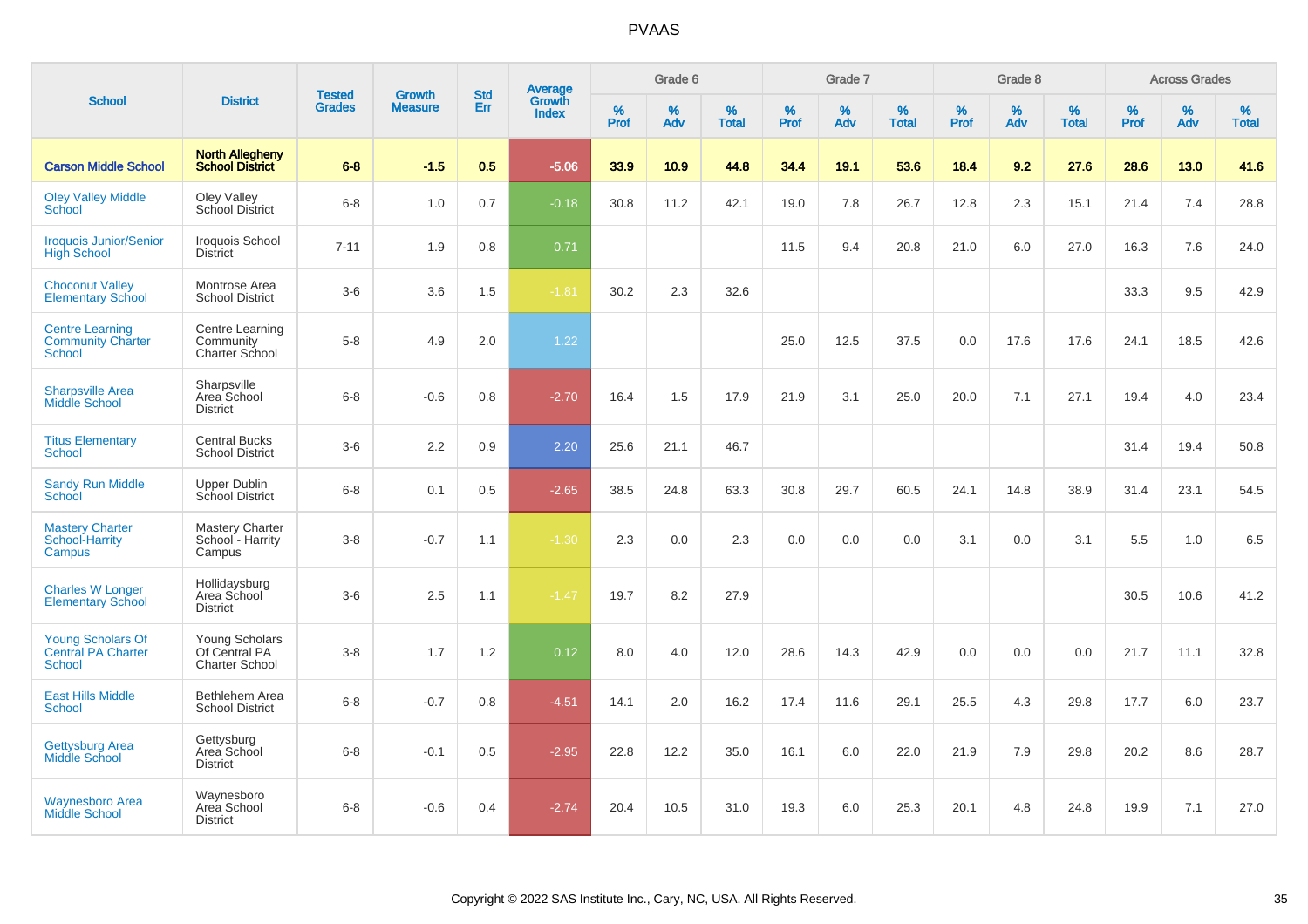| <b>School</b>                                                       | <b>District</b>                                      | <b>Tested</b><br><b>Grades</b> | <b>Growth</b><br><b>Measure</b> | <b>Std</b><br>Err | <b>Average</b><br>Growth<br><b>Index</b> | Grade 6   |          |                   | Grade 7          |          |                   | Grade 8   |          |                   | <b>Across Grades</b> |             |                   |
|---------------------------------------------------------------------|------------------------------------------------------|--------------------------------|---------------------------------|-------------------|------------------------------------------|-----------|----------|-------------------|------------------|----------|-------------------|-----------|----------|-------------------|----------------------|-------------|-------------------|
|                                                                     |                                                      |                                |                                 |                   |                                          | %<br>Prof | %<br>Adv | %<br><b>Total</b> | %<br><b>Prof</b> | %<br>Adv | %<br><b>Total</b> | %<br>Prof | %<br>Adv | %<br><b>Total</b> | $\%$<br>Prof         | $\%$<br>Adv | %<br><b>Total</b> |
| <b>Carson Middle School</b>                                         | <b>North Allegheny</b><br>School District            | $6 - 8$                        | $-1.5$                          | 0.5               | $-5.06$                                  | 33.9      | 10.9     | 44.8              | 34.4             | 19.1     | 53.6              | 18.4      | 9.2      | 27.6              | 28.6                 | 13.0        | 41.6              |
| <b>Penn-Kidder Campus</b>                                           | Jim Thorpe<br>Area School<br><b>District</b>         | $3-8$                          | $-0.6$                          | 0.9               | $-1.13$                                  | 12.2      | 0.0      | 12.2              | 13.3             | 5.0      | 18.3              | 4.4       | 2.2      | 6.5               | 14.2                 | 3.7         | 18.0              |
| <b>Green Woods Charter</b><br><b>School</b>                         | Green Woods<br><b>Charter School</b>                 | $3 - 8$                        | $-0.3$                          | 0.8               | $-0.38$                                  | 27.1      | 11.9     | 39.0              | 16.1             | 5.4      | 21.4              | 17.3      | 3.8      | 21.2              | 21.3                 | 8.3         | 29.6              |
| <b>New Foundations</b><br><b>Charter School</b>                     | <b>New</b><br>Foundations<br><b>Charter School</b>   | $3 - 11$                       | $-1.5$                          | 0.7               | $-2.10$                                  | 6.4       | 0.0      | 6.4               | 21.3             | 3.3      | 24.6              | 13.1      | 2.4      | 15.5              | 17.1                 | 2.9         | 20.0              |
| <b>Muncy Junior/Senior</b><br><b>High School</b>                    | Muncy School<br><b>District</b>                      | $7 - 11$                       | 0.5                             | 1.0               | $-1.76$                                  |           |          |                   | 29.0             | 15.9     | 44.9              | 23.3      | 6.7      | 30.0              | 25.8                 | 10.7        | 36.5              |
| Cochranton<br>Junior/Senior High<br>School                          | Crawford<br>Central School<br><b>District</b>        | $7 - 11$                       | 2.4                             | 1.0               | 1.35                                     |           |          |                   | 22.4             | 5.2      | 27.6              | 7.0       | 5.6      | 12.7              | 14.0                 | 5.4         | 19.4              |
| <b>Greencastle-Antrim</b><br><b>Middle School</b>                   | Greencastle-<br>Antrim School<br><b>District</b>     | $6 - 8$                        | $-0.5$                          | 0.4               | $-2.46$                                  | 31.2      | 8.1      | 39.3              | 24.8             | 7.8      | 32.6              | 18.7      | 5.6      | 24.4              | 24.9                 | 7.2         | 32.1              |
| <b>Mastery Charter</b><br>School-Pickett<br>Campus                  | <b>Mastery Charter</b><br>School - Pickett<br>Campus | $6 - 10$                       | 1.2                             | 1.1               | $-2.96$                                  | 0.0       | 0.0      | 0.0               | 0.0              | 0.0      | 0.0               | 2.8       | 0.0      | 2.8               | 0.9                  | 0.0         | 0.9               |
| <b>Intermediate School</b>                                          | Governor Mifflin<br>School District                  | $5-6$                          | 0.5                             | 0.6               | 0.96                                     | 18.9      | 4.8      | 23.7              |                  |          |                   |           |          |                   | 19.6                 | 7.0         | 26.6              |
| <b>Overlook School</b>                                              | Abington<br>School District                          | $3-6$                          | 2.5                             | 1.2               | 2.17                                     | 29.4      | 17.6     | 47.1              |                  |          |                   |           |          |                   | 27.2                 | 13.0        | 40.2              |
| <b>Jamestown Area</b><br><b>Junior/Senior High</b><br><b>School</b> | Jamestown<br>Area School<br><b>District</b>          | $7 - 11$                       | 1.0                             | 1.8               | $-1.00$                                  |           |          |                   | 24.1             | 3.4      | 27.6              | 19.0      | 0.0      | 19.0              | 22.0                 | 2.0         | 24.0              |
| <b>Highlands Middle</b><br>School                                   | Highlands<br>School District                         | $5 - 8$                        | 0.4                             | 0.5               | 0.71                                     | 16.2      | 1.4      | 17.6              | 28.5             | 4.9      | 33.3              | 13.2      | 8.6      | 21.8              | 19.5                 | 4.9         | 24.5              |
| <b>Collegium Charter</b><br>School                                  | Collegium<br>Charter School                          | $3 - 10$                       | $-1.0$                          | 0.4               | $-2.89$                                  | 10.6      | 1.1      | 11.6              | 8.0              | 2.3      | 10.3              | 7.6       | 2.8      | 10.3              | 14.4                 | 3.4         | 17.8              |
| <b>Tohickon Middle</b><br><b>School</b>                             | <b>Central Bucks</b><br><b>School District</b>       | $7 - 9$                        | 0.3                             | 0.5               | $-1.63$                                  |           |          |                   | 21.7             | 14.0     | 35.7              | 28.2      | 5.0      | 33.2              | 25.2                 | 9.3         | 34.4              |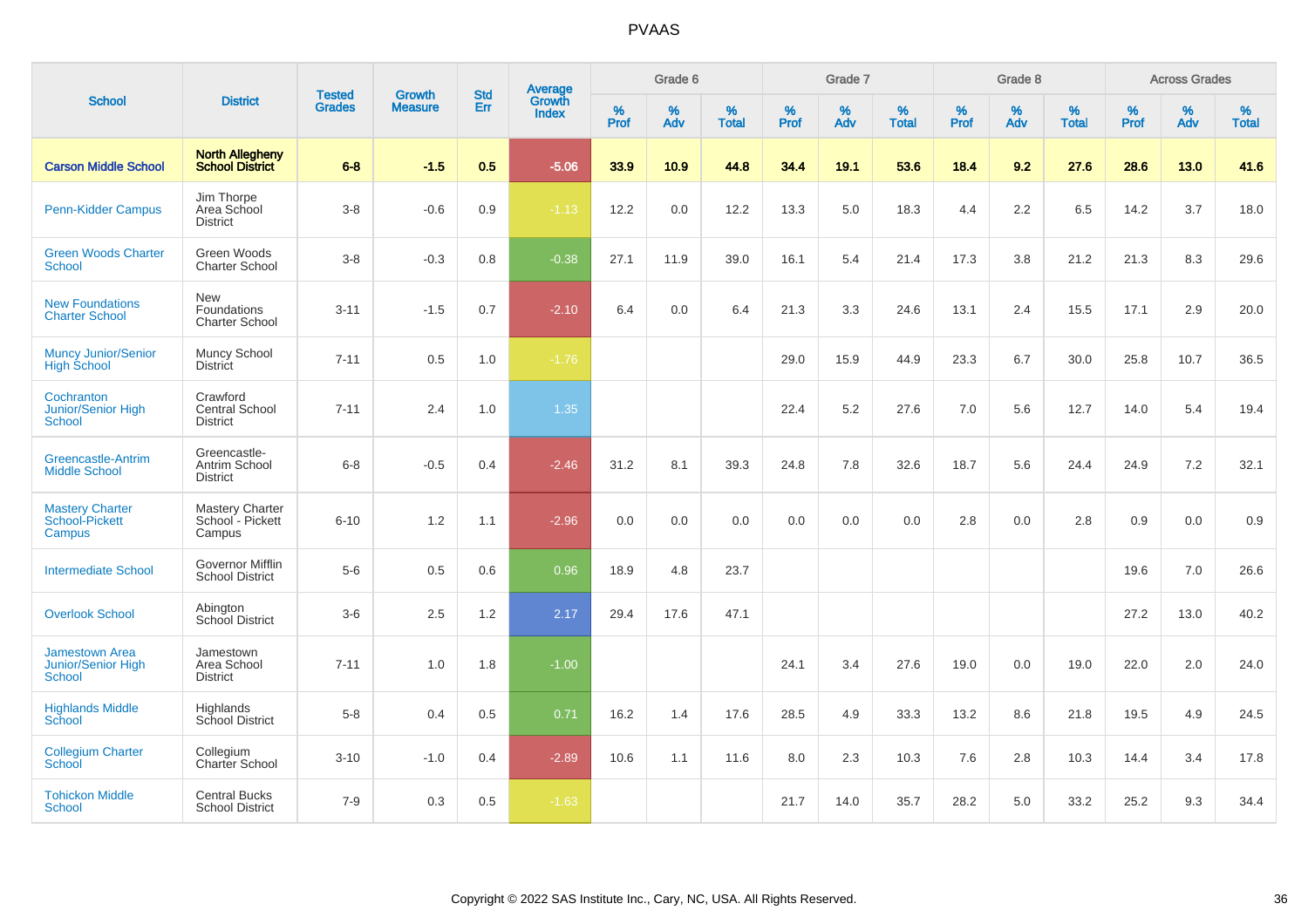| <b>School</b>                                                     |                                                  |                                |                                 |                   |                                          |                  | Grade 6     |                   |           | Grade 7     |                   |           | Grade 8  |                   |           | <b>Across Grades</b> |                   |
|-------------------------------------------------------------------|--------------------------------------------------|--------------------------------|---------------------------------|-------------------|------------------------------------------|------------------|-------------|-------------------|-----------|-------------|-------------------|-----------|----------|-------------------|-----------|----------------------|-------------------|
|                                                                   | <b>District</b>                                  | <b>Tested</b><br><b>Grades</b> | <b>Growth</b><br><b>Measure</b> | <b>Std</b><br>Err | <b>Average</b><br>Growth<br><b>Index</b> | %<br><b>Prof</b> | $\%$<br>Adv | %<br><b>Total</b> | %<br>Prof | $\%$<br>Adv | %<br><b>Total</b> | %<br>Prof | %<br>Adv | %<br><b>Total</b> | %<br>Prof | $\%$<br>Adv          | %<br><b>Total</b> |
| <b>Carson Middle School</b>                                       | <b>North Allegheny</b><br><b>School District</b> | $6 - 8$                        | $-1.5$                          | 0.5               | $-5.06$                                  | 33.9             | 10.9        | 44.8              | 34.4      | 19.1        | 53.6              | 18.4      | 9.2      | 27.6              | 28.6      | 13.0                 | 41.6              |
| <b>West Vincent</b><br><b>Elementary School</b>                   | Owen J Roberts<br><b>School District</b>         | $3-6$                          | 2.3                             | 1.0               | 1.65                                     | 38.6             | 28.6        | 67.1              |           |             |                   |           |          |                   | 39.8      | 27.6                 | 67.4              |
| <b>Boys Latin Of</b><br>Philadelphia Charter<br><b>School</b>     | Boys Latin Of<br>Philadelphia<br>Charter School  | $6 - 12$                       | 0.1                             | 0.8               | $-1.69$                                  | 0.0              | 0.0         | 0.0               | 3.3       | 0.0         | 3.3               | 1.0       | 0.0      | 1.0               | 1.5       | 0.0                  | 1.5               |
| <b>Deep Roots Charter</b><br>School                               | Deep Roots<br><b>Charter School</b>              | $3-6$                          | $-0.9$                          | 1.3               | $-0.67$                                  | 0.0              | 0.0         | 0.0               |           |             |                   |           |          |                   | 1.3       | 0.0                  | 1.3               |
| <b>Canonsburg Middle</b><br>School                                | Canon-<br>Mcmillan<br><b>School District</b>     | $7 - 8$                        | 0.4                             | 0.5               | $-1.16$                                  |                  |             |                   | 26.1      | 10.4        | 36.5              | 27.9      | 10.7     | 38.6              | 27.0      | 10.5                 | 37.5              |
| <b>Tuscarora Middle</b><br><b>School</b>                          | Juniata County<br>School District                | $6 - 8$                        | 1.4                             | 0.6               | 0.79                                     | 13.0             | 5.6         | 18.5              | 13.3      | 1.6         | 14.8              | 14.5      | 2.6      | 17.1              | 13.6      | 3.1                  | 16.7              |
| <b>Pan American</b><br><b>Academy Charter</b><br><b>School</b>    | Pan American<br>Academy<br>Charter School        | $3 - 8$                        | 0.3                             | 0.8               | 0.43                                     | 2.3              | $0.0\,$     | 2.3               | 3.4       | 0.0         | 3.4               | 0.0       | 0.0      | 0.0               | 2.4       | 0.3                  | 2.7               |
| <b>Clarion Area</b><br><b>Junior/Senior High</b><br><b>School</b> | <b>Clarion Area</b><br><b>School District</b>    | $7 - 11$                       | 0.1                             | 1.1               | $-2.50$                                  |                  |             |                   | 17.9      | 10.4        | 28.4              | 28.1      | 3.5      | 31.6              | 22.6      | 7.3                  | 29.8              |
| <b>Southwest Middle</b><br><b>School</b>                          | Reading School<br><b>District</b>                | $5-8$                          | $-0.7$                          | 1.0               | $-2.03$                                  | 0.0              | 0.0         | 0.0               | 4.3       | 0.0         | 4.3               | 0.0       | 0.0      | 0.0               | 1.1       | 0.6                  | 1.7               |
| <b>Greenville</b><br><b>Junior/Senior High</b><br>School          | Greenville Area<br><b>School District</b>        | $7 - 11$                       | $-0.1$                          | 0.9               | $-2.05$                                  |                  |             |                   | 16.7      | 5.9         | 22.6              | 10.0      | 2.5      | 12.5              | 13.7      | 4.4                  | 18.1              |
| Steelton-Highspire<br><b>Elementary School</b>                    | Steelton-<br>Highspire<br>School District        | $3-6$                          | 0.6                             | 1.0               | 0.60                                     | 0.0              | 0.0         | 0.0               |           |             |                   |           |          |                   | 1.4       | 0.7                  | 2.2               |
| <b>W B Evans Magnet</b><br><b>School</b>                          | William Penn<br><b>School District</b>           | $3-6$                          | 2.6                             | 1.9               | 1.34                                     | 5.3              | 0.0         | 5.3               |           |             |                   |           |          |                   | 5.5       | 1.1                  | 6.6               |
| <b>Crafton Elementary</b><br><b>School</b>                        | Carlynton<br>School District                     | $3 - 6$                        | $-1.5$                          | 1.4               | $-1.05$                                  | 29.4             | 8.8         | 38.2              |           |             |                   |           |          |                   | 29.9      | 12.2                 | 42.2              |
| <b>Tidioute Community</b><br><b>Charter School</b>                | Tidioute<br>Community<br>Charter School          | $3 - 11$                       | $-0.3$                          | 1.4               | $-2.20$                                  | 27.8             | 0.0         | 27.8              | 10.5      | 0.0         | 10.5              | 7.4       | 0.0      | 7.4               | 16.0      | 1.6                  | 17.6              |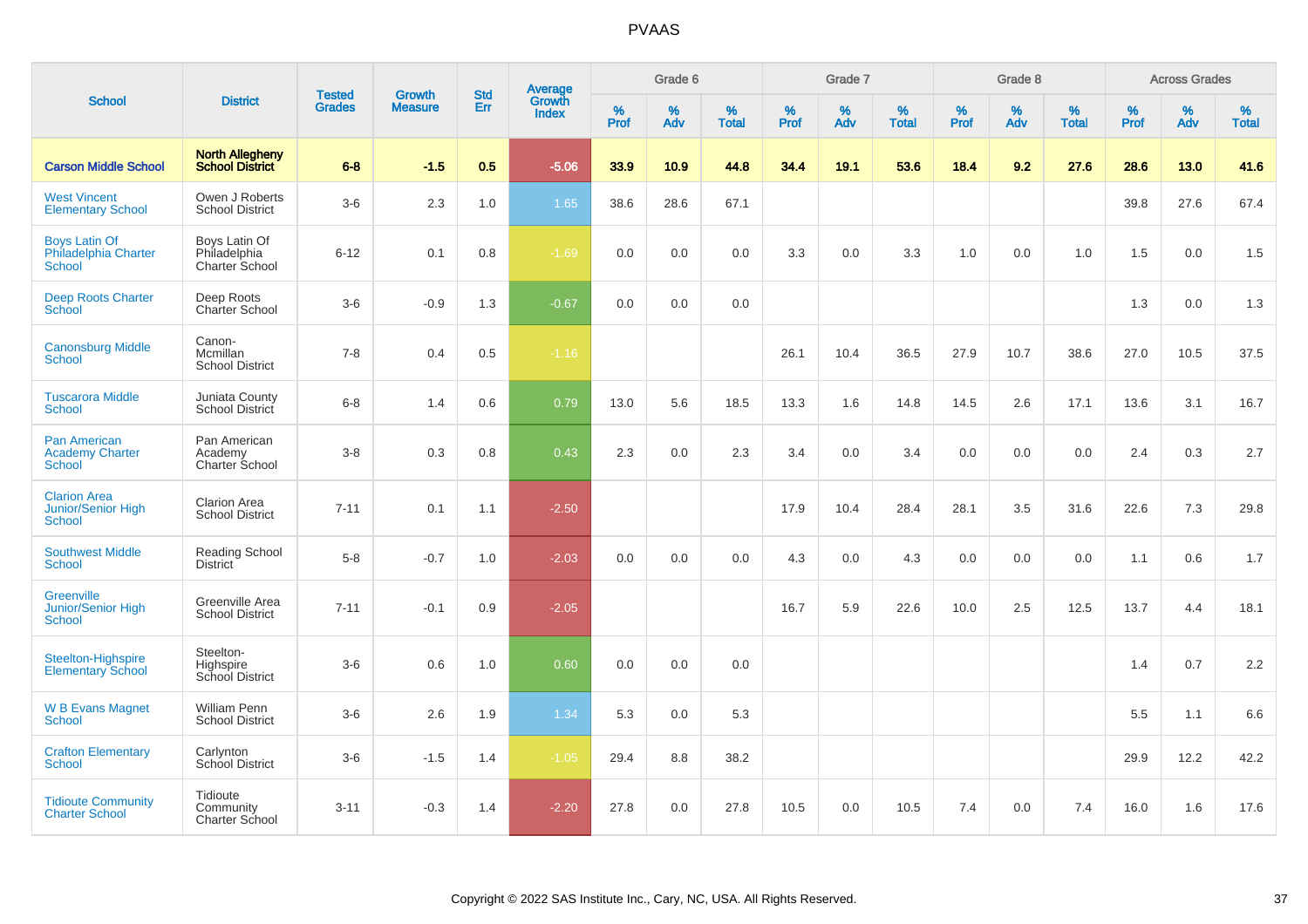| <b>School</b>                                               |                                                         |                                | <b>Growth</b>  | <b>Std</b> |                                          |           | Grade 6  |                   |           | Grade 7  |                   |           | Grade 8  |                   |           | <b>Across Grades</b> |                   |
|-------------------------------------------------------------|---------------------------------------------------------|--------------------------------|----------------|------------|------------------------------------------|-----------|----------|-------------------|-----------|----------|-------------------|-----------|----------|-------------------|-----------|----------------------|-------------------|
|                                                             | <b>District</b>                                         | <b>Tested</b><br><b>Grades</b> | <b>Measure</b> | Err        | <b>Average</b><br>Growth<br><b>Index</b> | %<br>Prof | %<br>Adv | %<br><b>Total</b> | %<br>Prof | %<br>Adv | %<br><b>Total</b> | %<br>Prof | %<br>Adv | %<br><b>Total</b> | %<br>Prof | %<br>Adv             | %<br><b>Total</b> |
| <b>Carson Middle School</b>                                 | <b>North Allegheny</b><br><b>School District</b>        | $6 - 8$                        | $-1.5$         | 0.5        | $-5.06$                                  | 33.9      | 10.9     | 44.8              | 34.4      | 19.1     | 53.6              | 18.4      | 9.2      | 27.6              | 28.6      | 13.0                 | 41.6              |
| Mariana Bracetti<br><b>Academy Charter</b><br><b>School</b> | Mariana<br><b>Bracetti</b><br>Academy<br>Charter School | $3 - 10$                       | $-3.1$         | 0.9        | $-3.58$                                  | 2.2       | 0.0      | 2.2               | 7.3       | 0.0      | 7.3               | 0.0       | 0.0      | 0.0               | 4.4       | 0.0                  | 4.4               |
| <b>Rostraver Elementary</b><br><b>School</b>                | <b>Belle Vernon</b><br>Area School<br><b>District</b>   | $3-6$                          | $-1.1$         | 1.2        | $-0.97$                                  | 30.8      | 3.8      | 34.6              |           |          |                   |           |          |                   | 28.7      | 8.4                  | 37.1              |
| <b>Shallow Brook Inter</b><br><b>School</b>                 | Northeastern<br><b>York School</b><br><b>District</b>   | $4 - 6$                        | 1.8            | 0.8        | 0.51                                     | 21.8      | 5.9      | 27.7              |           |          |                   |           |          |                   | 28.1      | 12.0                 | 40.1              |
| <b>Glendale Junior/Senior</b><br><b>High School</b>         | Glendale<br><b>School District</b>                      | $7 - 10$                       | $-2.4$         | 1.1        | $-4.61$                                  |           |          |                   | 22.7      | 15.2     | 37.9              | 7.8       | 2.0      | 9.8               | 16.2      | 9.4                  | 25.6              |
| <b>Panther Valley</b><br>Junior/Senior High<br>School       | Panther Valley<br><b>School District</b>                | $7 - 12$                       | $-0.8$         | 0.8        | $-3.47$                                  |           |          |                   | 11.2      | 1.9      | 13.1              | 4.8       | 0.0      | 4.8               | 8.0       | 0.9                  | 9.0               |
| <b>Westmont Hilltop</b><br><b>Elementary School</b>         | Westmont<br><b>Hilltop School</b><br><b>District</b>    | $3-6$                          | 1.8            | 0.8        | $-0.94$                                  | 18.4      | 8.2      | 26.5              |           |          |                   |           |          |                   | 24.0      | 13.5                 | 37.5              |
| <b>Universal Creighton</b><br><b>Charter School</b>         | Universal<br>Creighton<br>Charter School                | $3-8$                          | 1.1            | 0.7        | 0.56                                     | 3.5       | 1.2      | 4.7               | 7.7       | 6.2      | 13.8              | 4.7       | 4.7      | 9.4               | 8.6       | 4.4                  | 13.1              |
| Pennsylvania<br><b>Leadership Charter</b><br>School         | Pennsylvania<br>Leadership<br><b>Charter School</b>     | $3 - 11$                       | $-1.4$         | 0.5        | $-4.74$                                  | 24.9      | 6.4      | 31.2              | 13.4      | 19.6     | 33.0              | 16.7      | 6.2      | 22.9              | 23.9      | 12.4                 | 36.4              |
| <b>Belmont Charter</b><br>School                            | <b>Belmont</b><br><b>Charter School</b>                 | $3 - 10$                       | $-0.8$         | 0.8        | $-1.19$                                  | 4.0       | 0.0      | 4.0               | 0.0       | 0.0      | 0.0               | 5.6       | 0.0      | 5.6               | 2.8       | 0.6                  | 3.4               |
| <b>Decatur Stephen</b><br>School                            | Philadelphia<br>City School<br><b>District</b>          | $3-8$                          | 0.4            | 1.0        | $-0.43$                                  | 11.5      | 3.8      | 15.4              | 11.1      | 2.8      | 13.9              | 3.2       | 9.7      | 12.9              | 16.2      | 6.7                  | 22.9              |
| <b>Marshall Academy</b>                                     | Harrisburg City<br>School District                      | $5-8$                          | 2.4            | 1.7        | $-0.72$                                  | 0.0       | 0.0      | 0.0               | 0.0       | 0.0      | 0.0               | 0.0       | 0.0      | 0.0               | 0.0       | 0.0                  | 0.0               |
| <b>Port Allegany</b><br><b>Junior/Senior High</b><br>School | Port Allegany<br><b>School District</b>                 | $7 - 11$                       | 2.2            | 1.0        | 1.19                                     |           |          |                   | 17.4      | 2.9      | 20.3              | 13.1      | 9.8      | 23.0              | 15.4      | 6.2                  | 21.5              |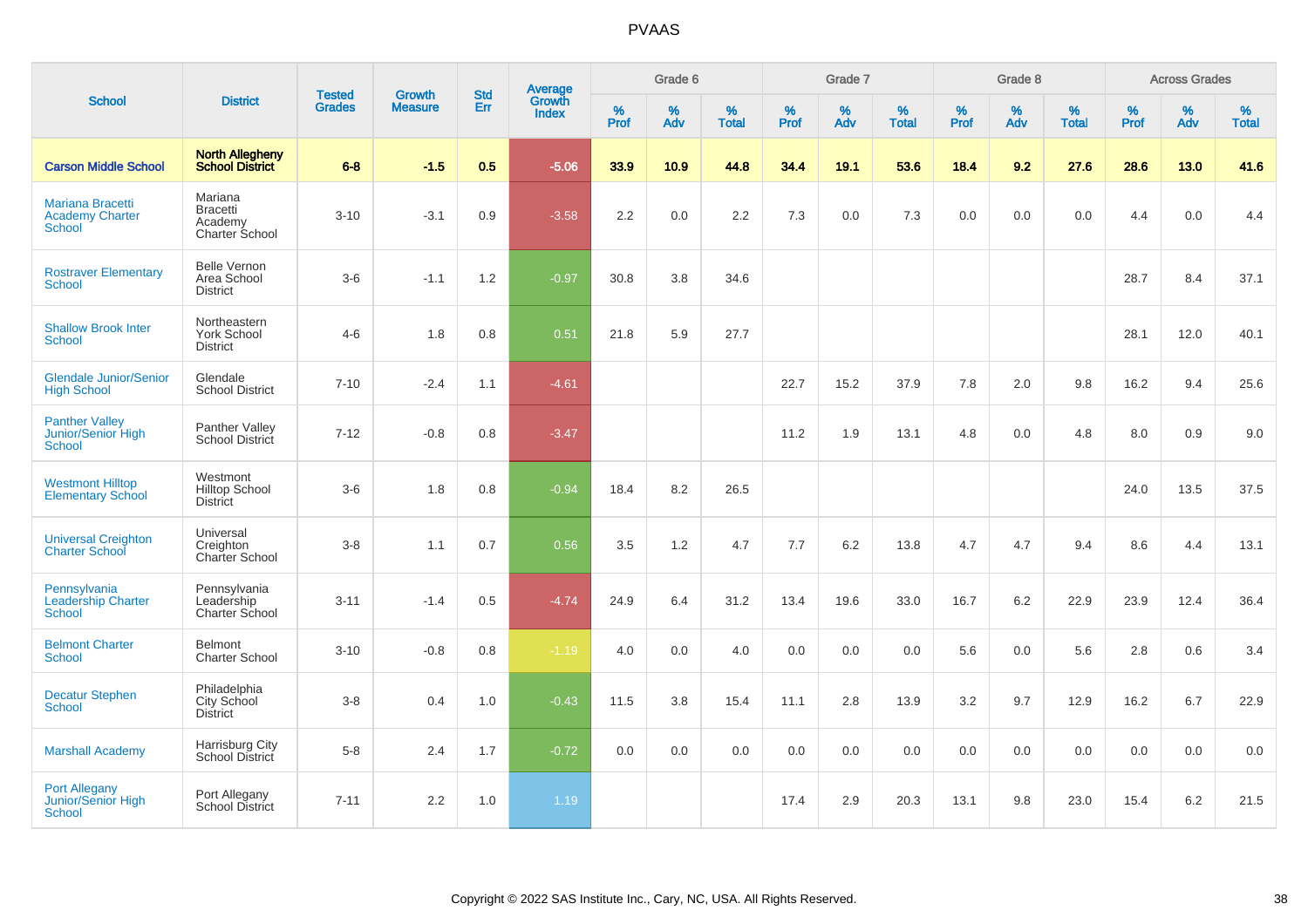|                                                                         |                                                                 | <b>Tested</b> | <b>Growth</b>  | <b>Std</b> |                                          |                  | Grade 6  |                   |                     | Grade 7     |                      |              | Grade 8         |                   |                     | <b>Across Grades</b> |                   |
|-------------------------------------------------------------------------|-----------------------------------------------------------------|---------------|----------------|------------|------------------------------------------|------------------|----------|-------------------|---------------------|-------------|----------------------|--------------|-----------------|-------------------|---------------------|----------------------|-------------------|
| <b>School</b>                                                           | <b>District</b>                                                 | <b>Grades</b> | <b>Measure</b> | Err        | <b>Average</b><br>Growth<br><b>Index</b> | %<br><b>Prof</b> | %<br>Adv | %<br><b>Total</b> | $\%$<br><b>Prof</b> | $\%$<br>Adv | $\%$<br><b>Total</b> | $\%$<br>Prof | %<br><b>Adv</b> | %<br><b>Total</b> | $\%$<br><b>Prof</b> | $\%$<br>Adv          | %<br><b>Total</b> |
| <b>Carson Middle School</b>                                             | <b>North Allegheny</b><br><b>School District</b>                | $6-8$         | $-1.5$         | 0.5        | $-5.06$                                  | 33.9             | 10.9     | 44.8              | 34.4                | 19.1        | 53.6                 | 18.4         | 9.2             | 27.6              | 28.6                | 13.0                 | 41.6              |
| <b>Portage Area</b><br>Junior/Senior High<br>School                     | Portage Area<br>School District                                 | $7 - 10$      | $-1.1$         | 1.1        | $-3.25$                                  |                  |          |                   | 25.4                | 9.5         | 34.9                 | 17.0         | 7.6             | 24.5              | 21.6                | 8.6                  | 30.2              |
| <b>North Clarion County</b><br>Junior/Senior High<br>School             | North Clarion<br>County School<br>District                      | $7 - 12$      | 2.5            | 1.3        | 0.70                                     |                  |          |                   | 21.4                | 7.1         | 28.6                 | 15.9         | 11.4            | 27.3              | 18.6                | 9.3                  | 27.9              |
| <b>Portage Area</b><br><b>Elementary School</b>                         | Portage Area<br>School District                                 | $3-6$         | 1.8            | 1.2        | 1.44                                     | 30.0             | 10.0     | 40.0              |                     |             |                      |              |                 |                   | 34.3                | 15.2                 | 49.5              |
| <b>New Holland</b><br>Elementary                                        | Eastern<br>Lancaster<br><b>County School</b><br><b>District</b> | $3-6$         | 2.2            | 1.1        | 1.77                                     | 26.1             | 5.8      | 31.9              |                     |             |                      |              |                 |                   | 29.8                | 8.0                  | 37.8              |
| <b>Lincoln Leadership</b><br><b>Academy Charter</b><br><b>School</b>    | Lincoln<br>Leadership<br>Academy<br><b>Charter School</b>       | $3 - 12$      | $-1.2$         | 0.9        | $-1.72$                                  | 2.0              | 0.0      | 2.0               | 4.0                 | 2.0         | 6.0                  | 0.0          | 0.0             | 0.0               | 3.8                 | 0.7                  | 4.4               |
| <b>Farrell Area High</b><br><b>School/Upper Middle</b><br><b>School</b> | <b>Farrell Area</b><br><b>School District</b>                   | $7 - 11$      | 2.2            | 1.3        | 0.34                                     |                  |          |                   | 2.3                 | 0.0         | 2.3                  | 5.1          | 0.0             | 5.1               | 3.7                 | 0.0                  | 3.7               |
| <b>Pennwood Middle</b><br>School                                        | Pennsbury<br><b>School District</b>                             | $6 - 8$       | $-3.1$         | 0.5        | $-6.57$                                  | 26.1             | 10.3     | 36.4              | 18.0                | 7.2         | 25.3                 | 13.0         | 8.8             | 21.9              | 19.0                | 8.8                  | 27.7              |
| <b>Lakeland Elementary</b><br><b>School - Mayfield</b><br>Campus        | Lakeland<br><b>School District</b>                              | $3-6$         | 1.7            | 1.4        | 1.20                                     | 21.0             | 0.0      | 21.0              |                     |             |                      |              |                 |                   | 25.6                | 3.0                  | 28.6              |
| <b>North Brandywine</b><br><b>Middle School</b>                         | Coatesville<br>Area School<br><b>District</b>                   | $7 - 7$       | 1.6            | 0.8        | 2.07                                     |                  |          |                   | 8.6                 | 1.3         | 9.8                  |              |                 |                   | 8.6                 | 1.3                  | 9.8               |
| <b>Mazie Gable</b><br><b>Elementary School</b>                          | Red Lion Area<br><b>School District</b>                         | $3-6$         | 1.0            | 1.1        | 0.92                                     | 10.3             | 1.5      | 11.8              |                     |             |                      |              |                 |                   | 18.3                | 4.3                  | 22.6              |
| <b>Chichester Middle</b><br>School                                      | Chichester<br><b>School District</b>                            | $5-8$         | $-3.8$         | 0.7        | $-5.54$                                  | 7.0              | 2.8      | 9.9               | 5.1                 | 6.3         | 11.4                 | 4.4          | 0.0             | 4.4               | 5.9                 | 2.6                  | 8.5               |
| <b>Erie Rise Leadership</b><br><b>Academy Charter</b><br><b>School</b>  | Erie Rise<br>Leadership<br>Academy<br>Charter School            | $3-8$         | $-0.6$         | 1.1        | $-0.82$                                  | 0.0              | 0.0      | 0.0               | 0.0                 | 0.0         | 0.0                  | 0.0          | 0.0             | 0.0               | 1.6                 | 1.0                  | 2.6               |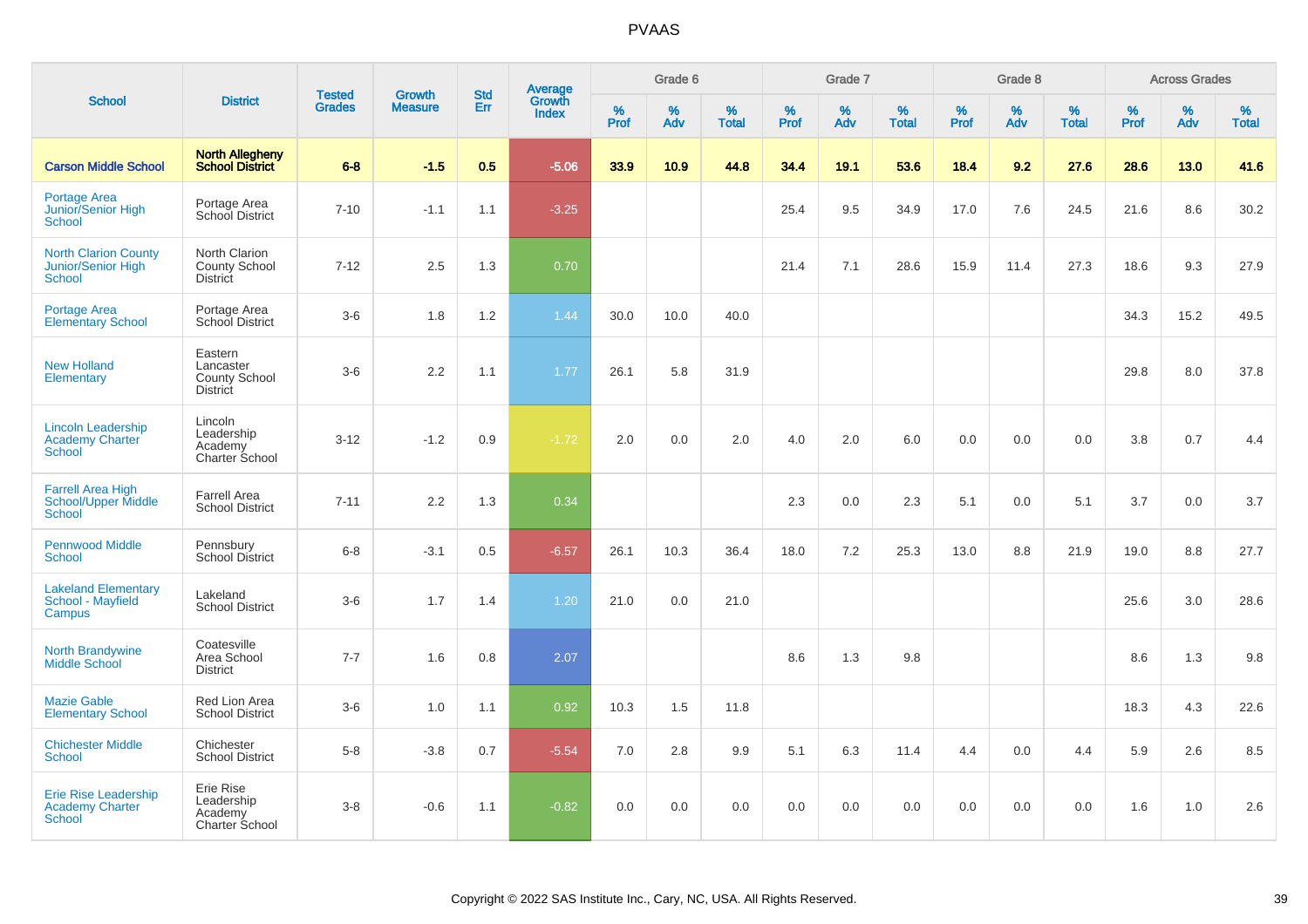|                                                                            |                                                                 |                                | Growth         | <b>Std</b> |                                          |                     | Grade 6     |                   |              | Grade 7     |                      |              | Grade 8  |                   |              | <b>Across Grades</b> |                   |
|----------------------------------------------------------------------------|-----------------------------------------------------------------|--------------------------------|----------------|------------|------------------------------------------|---------------------|-------------|-------------------|--------------|-------------|----------------------|--------------|----------|-------------------|--------------|----------------------|-------------------|
| <b>School</b>                                                              | <b>District</b>                                                 | <b>Tested</b><br><b>Grades</b> | <b>Measure</b> | Err        | <b>Average</b><br>Growth<br><b>Index</b> | $\%$<br><b>Prof</b> | $\%$<br>Adv | %<br><b>Total</b> | $\%$<br>Prof | $\%$<br>Adv | $\%$<br><b>Total</b> | $\%$<br>Prof | %<br>Adv | %<br><b>Total</b> | $\%$<br>Prof | $\%$<br>Adv          | %<br><b>Total</b> |
| <b>Carson Middle School</b>                                                | <b>North Allegheny</b><br><b>School District</b>                | $6 - 8$                        | $-1.5$         | 0.5        | $-5.06$                                  | 33.9                | 10.9        | 44.8              | 34.4         | 19.1        | 53.6                 | 18.4         | 9.2      | 27.6              | 28.6         | 13.0                 | 41.6              |
| <b>Shannock Valley</b><br><b>Elementary School</b>                         | Armstrong<br><b>School District</b>                             | $3-6$                          | 2.6            | 1.3        | 0.62                                     | 12.5                | 12.5        | 25.0              |              |             |                      |              |          |                   | 26.1         | 16.5                 | 42.6              |
| <b>Sto-Rox Upper</b><br><b>Elementary School</b>                           | Sto-Rox School<br><b>District</b>                               | $4 - 6$                        | 1.7            | 0.9        | 1.85                                     | 1.2                 | 0.0         | 1.2               |              |             |                      |              |          |                   | 2.8          | 0.8                  | 3.6               |
| <b>Goode School</b>                                                        | York City<br>School District                                    | $3-8$                          | 0.3            | 0.8        | 0.40                                     | 3.0                 | 0.0         | 3.0               | 5.3          | 0.0         | 5.3                  | 0.0          | 0.0      | 0.0               | 3.6          | 0.3                  | 4.0               |
| <b>Second District</b><br><b>Elementary School</b>                         | Crawford<br><b>Central School</b><br><b>District</b>            | $3-6$                          | 2.7            | 1.3        | 1.16                                     | 11.1                | 0.0         | 11.1              |              |             |                      |              |          |                   | 15.9         | 4.6                  | 20.5              |
| <b>Coudersport Area</b><br><b>Elementary School</b>                        | Coudersport<br>Area School<br><b>District</b>                   | $3-6$                          | 1.4            | 1.2        | 1.19                                     | 16.7                | 4.8         | 21.4              |              |             |                      |              |          |                   | 24.6         | 6.3                  | 30.9              |
| <b>Dallastown Area</b><br><b>Middle School</b>                             | Dallastown<br>Area School<br><b>District</b>                    | $7 - 8$                        | 0.3            | 0.4        | $-1.22$                                  |                     |             |                   | 24.2         | 7.7         | 31.9                 | 19.2         | 9.4      | 28.6              | 21.9         | 8.5                  | 30.4              |
| <b>Fairfield Area Middle</b><br><b>School</b>                              | <b>Fairfield Area</b><br><b>School District</b>                 | $5-8$                          | $-1.2$         | 0.8        | $-1.64$                                  | 19.7                | 1.6         | 21.3              | 18.5         | 0.0         | 18.5                 | 16.7         | 3.7      | 20.4              | 21.7         | 1.7                  | 23.5              |
| <b>Franklin Regional</b><br><b>Middle School</b>                           | Franklin<br>Regional<br>School District                         | $6 - 8$                        | $-0.2$         | 0.5        | $-1.46$                                  | 33.2                | 19.3        | 52.5              | 27.9         | 18.3        | 46.2                 | 25.8         | 8.1      | 33.9              | 29.2         | 15.6                 | 44.7              |
| <b>Park Forest Middle</b><br><b>School</b>                                 | State College<br>Area School<br><b>District</b>                 | $6 - 8$                        | $-0.3$         | 0.6        | $-1.71$                                  | 26.7                | 15.2        | 41.8              | 32.1         | 12.4        | 44.5                 | 22.8         | 9.6      | 32.5              | 27.4         | 12.7                 | 40.1              |
| <b>Linton Middle School</b>                                                | Penn Hills<br><b>School District</b>                            | $6 - 8$                        | $-3.5$         | 0.5        | $-10.87$                                 | 2.7                 | 0.7         | 3.4               | 2.2          | 1.6         | 3.8                  | 3.4          | 0.0      | 3.4               | 2.8          | 0.8                  | 3.6               |
| <b>Chester Charter</b><br><b>Scholars Academy</b><br><b>Charter School</b> | <b>Chester Charter</b><br>Scholars<br>Academy<br>Charter School | $3 - 12$                       | $-3.3$         | 0.8        | $-3.92$                                  | 2.1                 | 0.0         | 2.1               | 6.2          | 0.0         | 6.2                  | 0.0          | 0.0      | 0.0               | 1.8          | 0.4                  | 2.2               |
| <b>Dutch Ridge</b><br><b>Elementary School</b>                             | Beaver Area<br><b>School District</b>                           | $3-6$                          | 1.2            | 0.7        | 1.57                                     | 37.6                | 29.1        | 66.7              |              |             |                      |              |          |                   | 33.6         | 33.0                 | 66.6              |
| <b>Everett Area Middle</b><br><b>School</b>                                | Everett Area<br><b>School District</b>                          | $6 - 11$                       | $-1.4$         | 0.7        | $-2.66$                                  | 19.8                | 2.3         | 22.1              | 13.9         | 1.0         | 14.8                 | 10.7         | 6.7      | 17.3              | 14.9         | 3.0                  | 17.9              |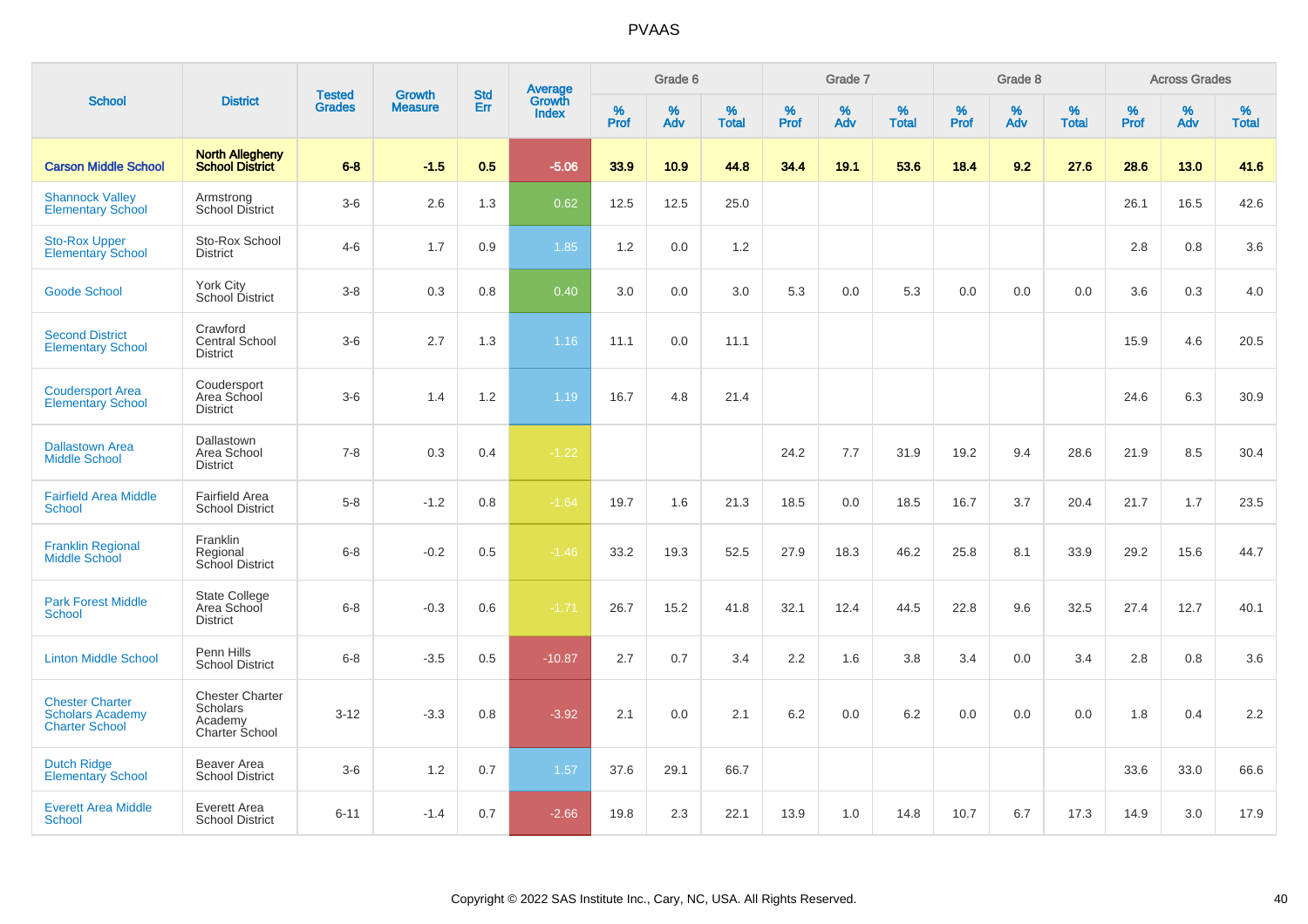|                                                            |                                                                   | <b>Tested</b> | <b>Growth</b>  | <b>Std</b> |                                          |                  | Grade 6     |                   |           | Grade 7     |                      |              | Grade 8  |                   |              | <b>Across Grades</b> |                   |
|------------------------------------------------------------|-------------------------------------------------------------------|---------------|----------------|------------|------------------------------------------|------------------|-------------|-------------------|-----------|-------------|----------------------|--------------|----------|-------------------|--------------|----------------------|-------------------|
| <b>School</b>                                              | <b>District</b>                                                   | <b>Grades</b> | <b>Measure</b> | Err        | <b>Average</b><br>Growth<br><b>Index</b> | %<br><b>Prof</b> | $\%$<br>Adv | %<br><b>Total</b> | %<br>Prof | $\%$<br>Adv | $\%$<br><b>Total</b> | $\%$<br>Prof | %<br>Adv | %<br><b>Total</b> | $\%$<br>Prof | $\%$<br>Adv          | %<br><b>Total</b> |
| <b>Carson Middle School</b>                                | <b>North Allegheny</b><br><b>School District</b>                  | $6 - 8$       | $-1.5$         | 0.5        | $-5.06$                                  | 33.9             | 10.9        | 44.8              | 34.4      | 19.1        | 53.6                 | 18.4         | 9.2      | 27.6              | 28.6         | 13.0                 | 41.6              |
| <b>Grove City Area</b><br><b>Middle School</b>             | Grove City Area<br><b>School District</b>                         | $6 - 8$       | $-0.3$         | 0.6        | $-2.73$                                  | 29.0             | 12.1        | 41.1              | 28.1      | 13.2        | 41.2                 | 19.5         | 8.5      | 28.0              | 25.6         | 11.2                 | 36.8              |
| <b>Penn Hills Charter</b><br>School of<br>Entrepreneurship | Penn Hills<br><b>Charter School</b><br>of<br>Entrepreneurshi<br>p | $3 - 8$       | $-0.2$         | 0.9        | $-0.20$                                  | 13.5             | 10.8        | 24.3              | 15.4      | 2.6         | 18.0                 | 5.3          | 0.0      | 5.3               | 17.0         | 3.8                  | 20.8              |
| <b>Union City Middle</b><br><b>School</b>                  | Union City Area<br><b>School District</b>                         | $6 - 11$      | 0.2            | 0.8        | $-2.12$                                  | 19.4             | 11.3        | 30.6              | 23.4      | 3.9         | 27.3                 | 10.1         | 5.6      | 15.7              | 17.1         | 6.6                  | 23.7              |
| <b>Central Middle School</b>                               | <b>Reading School</b><br><b>District</b>                          | $5-8$         | $-0.6$         | 0.5        | $-3.70$                                  | 1.2              | 0.0         | 1.2               | 2.4       | 0.0         | 2.4                  | 0.0          | 0.0      | 0.0               | 1.4          | 0.5                  | 2.0               |
| <b>Eisenhower Middle</b><br>School                         | Norristown Area<br><b>School District</b>                         | $5-8$         | $-0.5$         | 0.7        | $-2.54$                                  | 8.4              | 0.0         | 8.4               | 8.0       | 0.0         | 8.0                  | 2.7          | 2.7      | 5.3               | 6.9          | 0.6                  | 7.5               |
| <b>Lower Dauphin Middle</b><br><b>School</b>               | Lower Dauphin<br>School District                                  | $6 - 8$       | $-2.8$         | 0.5        | $-7.25$                                  | 23.7             | 4.8         | 28.5              | 22.4      | 6.5         | 28.9                 | 18.6         | 9.6      | 28.2              | 21.6         | 6.9                  | 28.5              |
| <b>Walnut Street</b><br><b>Elementary School</b>           | <b>William Penn</b><br><b>School District</b>                     | $3-6$         | 3.3            | 2.0        | 1.66                                     | 0.0              | 0.0         | 0.0               |           |             |                      |              |          |                   | 7.3          | 0.0                  | 7.3               |
| <b>Carmichaels Area</b><br><b>Middle School</b>            | Carmichaels<br>Area School<br><b>District</b>                     | $6 - 8$       | $-4.1$         | 0.8        | $-7.88$                                  | 1.5              | 0.0         | 1.5               | 3.0       | 3.0         | 6.0                  | 6.8          | 0.0      | 6.8               | 3.9          | 1.0                  | 4.8               |
| <b>Founders Hall Middle</b><br><b>School</b>               | Mckeesport<br>Area School<br><b>District</b>                      | $6 - 8$       | $-0.5$         | 0.5        | $-3.65$                                  | 3.9              | 0.0         | 3.9               | 1.0       | 0.0         | 1.0                  | 1.0          | 0.0      | 1.0               | 1.8          | 0.0                  | 1.8               |
| <b>Moshannon Valley</b><br><b>Elementary School</b>        | Moshannon<br><b>Valley School</b><br><b>District</b>              | $3-6$         | 1.4            | 1.2        | 1.17                                     | 15.1             | 18.9        | 34.0              |           |             |                      |              |          |                   | 20.7         | 10.3                 | 31.0              |
| <b>Kulp Elementary</b><br>School                           | North Penn<br><b>School District</b>                              | $3-6$         | 1.9            | 1.0        | 1.26                                     | 20.9             | 6.0         | 26.9              |           |             |                      |              |          |                   | 25.6         | 12.2                 | 37.8              |
| <b>Wyoming Valley West</b><br><b>Middle School</b>         | Wyoming Valley<br>West School<br><b>District</b>                  | $6 - 8$       | 0.7            | 0.5        | $-1.32$                                  | 13.8             | 2.1         | 15.9              | 10.8      | 0.0         | 10.8                 | 10.5         | 2.9      | 13.4              | 11.8         | 1.7                  | 13.5              |
| Mcadoo-Kelayres<br>Elementary/Middle<br>School             | <b>Hazleton Area</b><br><b>School District</b>                    | $3 - 8$       | 1.7            | 1.2        | 0.04                                     | 0.0              | 0.0         | 0.0               | 0.0       | 0.0         | 0.0                  | 0.0          | 0.0      | 0.0               | 1.2          | 0.0                  | 1.2               |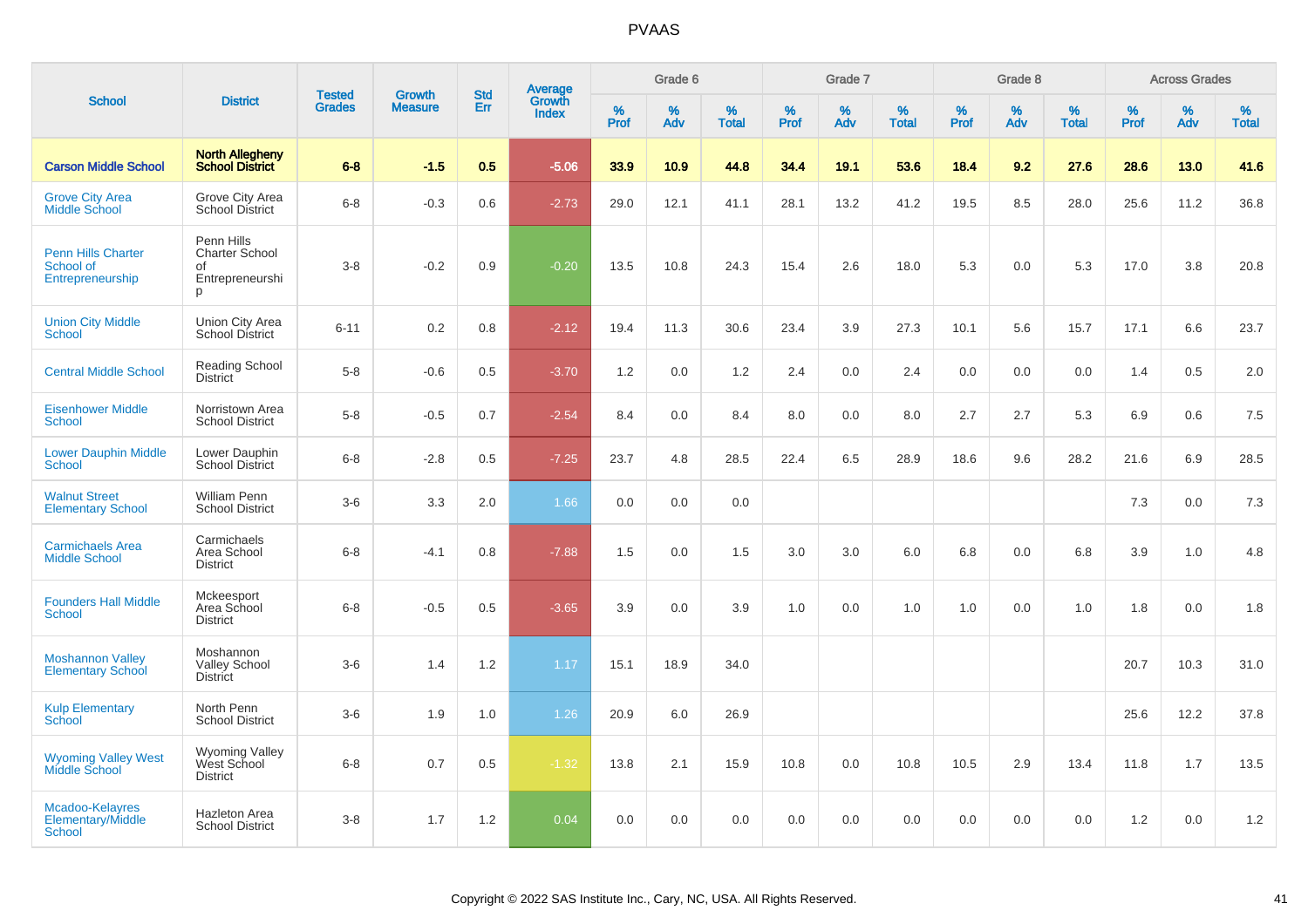|                                                     |                                                          |                                |                                 | <b>Std</b> |                                          |                  | Grade 6  |                   |           | Grade 7     |                   |           | Grade 8  |                   |           | <b>Across Grades</b> |                   |
|-----------------------------------------------------|----------------------------------------------------------|--------------------------------|---------------------------------|------------|------------------------------------------|------------------|----------|-------------------|-----------|-------------|-------------------|-----------|----------|-------------------|-----------|----------------------|-------------------|
| <b>School</b>                                       | <b>District</b>                                          | <b>Tested</b><br><b>Grades</b> | <b>Growth</b><br><b>Measure</b> | Err        | <b>Average</b><br>Growth<br><b>Index</b> | %<br><b>Prof</b> | %<br>Adv | %<br><b>Total</b> | %<br>Prof | $\%$<br>Adv | %<br><b>Total</b> | %<br>Prof | %<br>Adv | %<br><b>Total</b> | %<br>Prof | $\%$<br>Adv          | %<br><b>Total</b> |
| <b>Carson Middle School</b>                         | North Allegheny<br>School District                       | $6 - 8$                        | $-1.5$                          | 0.5        | $-5.06$                                  | 33.9             | 10.9     | 44.8              | 34.4      | 19.1        | 53.6              | 18.4      | 9.2      | 27.6              | 28.6      | 13.0                 | 41.6              |
| <b>West Branch Middle</b><br>School                 | West Branch<br>Area School<br><b>District</b>            | $5-8$                          | 0.5                             | 0.7        | 0.53                                     | 7.8              | 4.7      | 12.5              | 19.7      | 14.5        | 34.2              | 18.8      | 6.2      | 25.0              | 15.8      | 7.5                  | 23.3              |
| <b>Pleasant Hills Middle</b><br>School              | West Jefferson<br>Hills School<br><b>District</b>        | $6 - 8$                        | $-2.4$                          | 0.5        | $-6.21$                                  | 24.9             | 3.3      | 28.2              | 22.8      | 6.3         | 29.1              | 21.8      | 4.5      | 26.2              | 23.2      | 4.8                  | 27.9              |
| Pittsburgh Carmalt K-8                              | Pittsburgh<br>School District                            | $3-8$                          | $-3.3$                          | 0.9        | $-5.94$                                  | 4.2              | 4.2      | 8.3               | 15.2      | 0.0         | 15.2              | 0.0       | 0.0      | 0.0               | 12.9      | 2.9                  | 15.7              |
| <b>Northern Middle</b><br><b>School</b>             | Northern York<br><b>County School</b><br><b>District</b> | $6 - 8$                        | 0.1                             | 0.5        | $-2.29$                                  | 24.5             | 8.2      | 32.7              | 20.5      | 5.4         | 25.8              | 10.9      | 0.9      | 11.8              | 18.5      | 4.7                  | 23.2              |
| <b>Blue Ridge Middle</b><br>School                  | <b>Blue Ridge</b><br>School District                     | $6 - 8$                        | $-2.5$                          | 0.8        | $-3.73$                                  | 14.9             | 0.0      | 14.9              | 25.8      | 3.2         | 29.0              | 12.9      | 4.3      | 17.1              | 17.5      | 2.4                  | 19.9              |
| <b>Derry Area Middle</b><br>School                  | Derry Area<br>School District                            | $6 - 8$                        | $-2.3$                          | 0.6        | $-7.05$                                  | 33.1             | 13.2     | 46.3              | 11.9      | 6.8         | 18.6              | 10.2      | 6.5      | 16.7              | 18.7      | 8.9                  | 27.7              |
| <b>Hamburg Area Middle</b><br><b>School</b>         | Hamburg Area<br>School District                          | $6 - 8$                        | 1.0                             | 0.6        | 0.33                                     | 28.6             | 2.4      | 31.0              | 10.1      | 3.8         | 13.8              | 9.9       | 2.1      | 12.1              | 15.5      | 2.8                  | 18.3              |
| <b>West Hazleton</b><br>Elementary/Middle<br>School | Hazleton Area<br><b>School District</b>                  | $3 - 8$                        | $-0.8$                          | 1.2        | $-1.22$                                  | 5.9              | 0.0      | 5.9               | 4.8       | 0.0         | 4.8               | 0.0       | 0.0      | 0.0               | 4.6       | 0.6                  | 5.2               |
| <b>Hillcrest Elementary</b><br>School               | Council Rock<br><b>School District</b>                   | $3-6$                          | 1.0                             | 1.1        | 0.96                                     | 39.0             | 15.2     | 54.2              |           |             |                   |           |          |                   | 33.8      | 26.0                 | 59.8              |
| Pittsburgh Mifflin K-8                              | Pittsburgh<br>School District                            | $3 - 8$                        | $-1.7$                          | 1.2        | $-1.85$                                  | 0.0              | 0.0      | 0.0               | 0.0       | 4.8         | 4.8               | 3.7       | 0.0      | 3.7               | 4.4       | 0.7                  | 5.2               |
| <b>Penn Alexander</b><br>School                     | Philadelphia<br>City School<br><b>District</b>           | $3 - 8$                        | 1.5                             | 1.3        | 1.16                                     | 29.0             | 13.2     | 42.1              | 26.1      | 47.8        | 73.9              |           |          |                   | 28.3      | 36.7                 | 65.0              |
| <b>Towanda Area</b><br>Junior/Senior High<br>School | Towanda Area<br><b>School District</b>                   | $7 - 11$                       | $-1.6$                          | 0.8        | $-4.76$                                  |                  |          |                   | 14.5      | 7.7         | 22.2              | 17.2      | 8.6      | 25.9              | 15.9      | 8.2                  | 24.0              |
| <b>Fairview Elementary</b><br>School                | Crestwood<br><b>School District</b>                      | $3 - 6$                        | $-0.5$                          | 1.1        | $-0.42$                                  | 27.0             | 8.1      | 35.1              |           |             |                   |           |          |                   | 24.0      | 10.1                 | 34.1              |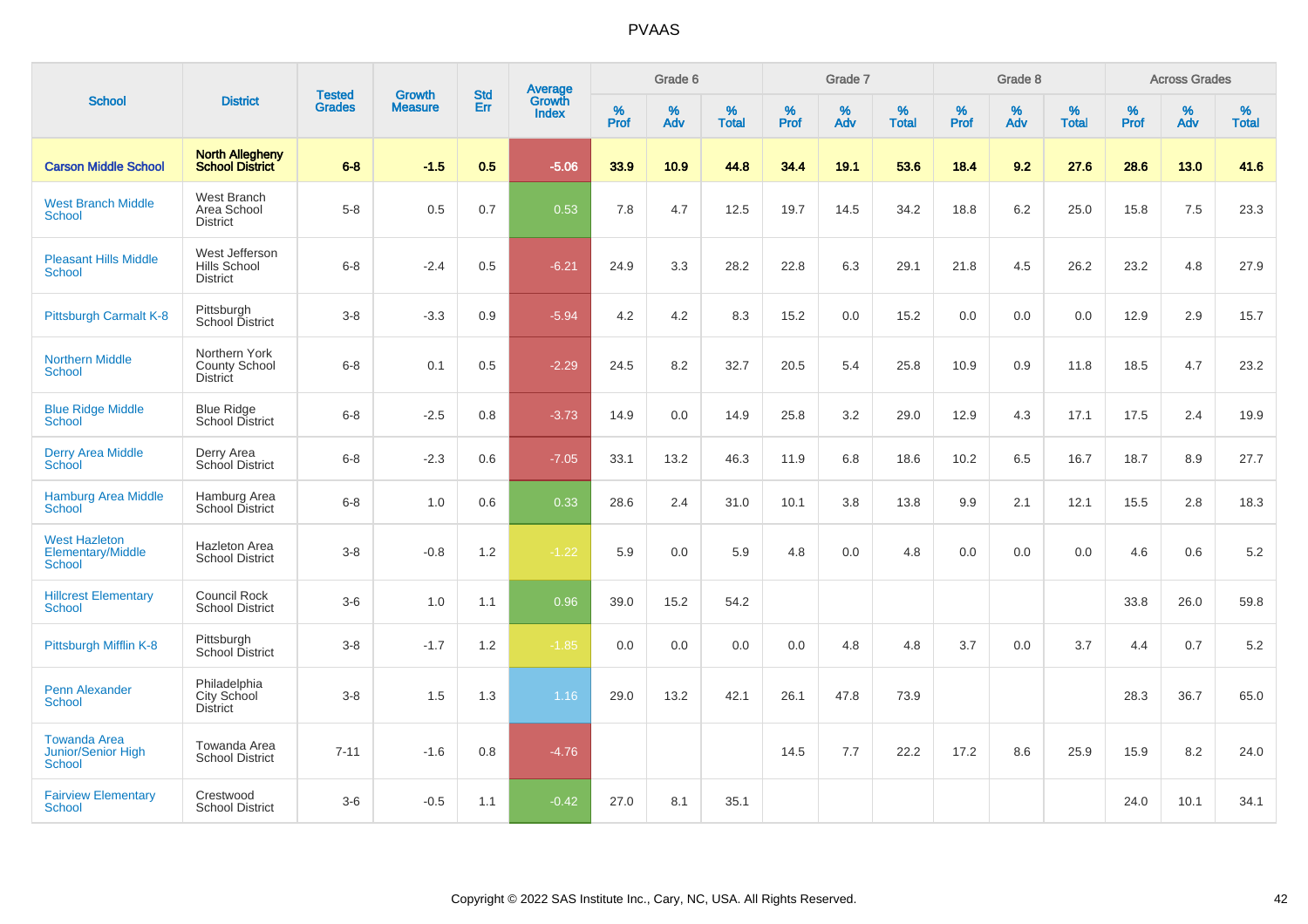|                                                           |                                                        |                                |                          | <b>Std</b> |                                          |           | Grade 6  |                   |           | Grade 7  |                   |           | Grade 8  |                   |              | <b>Across Grades</b> |                   |
|-----------------------------------------------------------|--------------------------------------------------------|--------------------------------|--------------------------|------------|------------------------------------------|-----------|----------|-------------------|-----------|----------|-------------------|-----------|----------|-------------------|--------------|----------------------|-------------------|
| <b>School</b>                                             | <b>District</b>                                        | <b>Tested</b><br><b>Grades</b> | Growth<br><b>Measure</b> | Err        | <b>Average</b><br>Growth<br><b>Index</b> | %<br>Prof | %<br>Adv | %<br><b>Total</b> | %<br>Prof | %<br>Adv | %<br><b>Total</b> | %<br>Prof | %<br>Adv | %<br><b>Total</b> | $\%$<br>Prof | %<br>Adv             | %<br><b>Total</b> |
| <b>Carson Middle School</b>                               | <b>North Allegheny</b><br><b>School District</b>       | $6 - 8$                        | $-1.5$                   | 0.5        | $-5.06$                                  | 33.9      | 10.9     | 44.8              | 34.4      | 19.1     | 53.6              | 18.4      | 9.2      | 27.6              | 28.6         | 13.0                 | 41.6              |
| <b>Roberto Clemente</b><br><b>Charter School</b>          | Roberto<br>Clemente<br><b>Charter School</b>           | $3 - 12$                       | $-4.0$                   | 0.9        | $-5.78$                                  | 0.0       | 0.0      | 0.0               | 0.0       | 0.0      | 0.0               | 0.0       | 0.0      | 0.0               | 3.0          | 0.0                  | 3.0               |
| Northwest Area High<br><b>School</b>                      | Northwest Area<br><b>School District</b>               | $7 - 10$                       | 1.8                      | 1.1        | 0.52                                     |           |          |                   | 7.3       | 1.8      | 9.1               | 5.4       | 0.0      | 5.4               | 6.4          | 0.9                  | 7.3               |
| <b>Riverside Middle</b><br><b>School</b>                  | Riverside<br><b>Beaver County</b><br>School District   | $6 - 8$                        | $-0.4$                   | 0.7        | $-1.61$                                  | 23.8      | 4.0      | 27.7              | 22.8      | 10.1     | 32.9              | 25.5      | 3.2      | 28.7              | 24.1         | 5.5                  | 29.6              |
| <b>West Hempfield</b><br><b>Middle School</b>             | Hempfield Area<br><b>School District</b>               | $6 - 8$                        | 1.0                      | 0.6        | 0.53                                     | 21.2      | 10.6     | 31.8              | 27.9      | 10.7     | 38.6              | 26.4      | 8.8      | 35.2              | 25.2         | 10.1                 | 35.3              |
| <b>Mount Nittany Middle</b><br><b>School</b>              | <b>State College</b><br>Area School<br><b>District</b> | $6 - 8$                        | $-1.1$                   | 0.6        | $-3.33$                                  | 28.2      | 15.5     | 43.7              | 26.4      | 20.0     | 46.4              | 19.7      | 8.6      | 28.2              | 25.1         | 15.2                 | 40.3              |
| <b>Marshall Math Science</b><br>Academy                   | Harrisburg City<br>School District                     | $5-8$                          | $-2.3$                   | 0.7        | $-3.20$                                  | 5.4       | 0.0      | 5.4               | 12.7      | 1.6      | 14.3              | 11.8      | 1.5      | 13.2              | 9.2          | 1.8                  | 11.1              |
| <b>Northeast Middle</b><br><b>School</b>                  | Bethlehem Area<br><b>School District</b>               | $6-9$                          | 1.3                      | 1.1        | $-0.29$                                  | 13.5      | 1.9      | 15.4              | 13.9      | 2.8      | 16.7              | 2.9       | 5.7      | 8.6               | 10.6         | 3.2                  | 13.8              |
| <b>Mastery Charter</b><br>School - Shoemaker<br>Campus    | Mastery Charter<br>School-<br>Shoemaker<br>Campus      | $7 - 10$                       | 1.9                      | 1.6        | 0.13                                     |           |          |                   | 9.4       | 0.0      | 9.4               | 4.2       | 0.0      | 4.2               | 7.1          | 0.0                  | 7.1               |
| <b>Tulpehocken</b><br>Junior/Senior High<br><b>School</b> | Tulpehocken<br>Area School<br><b>District</b>          | $7 - 12$                       | $-2.6$                   | 0.8        | $-6.30$                                  |           |          |                   | 18.4      | 5.8      | 24.3              | 14.6      | 2.7      | 17.3              | 16.4         | 4.2                  | 20.7              |
| <b>Chicora Elementary</b><br><b>School</b>                | Karns City Area<br>School District                     | $3-6$                          | 1.9                      | 1.1        | 0.98                                     | 25.0      | 1.9      | 26.9              |           |          |                   |           |          |                   | 26.1         | 1.8                  | 27.9              |
| <b>Lamberton Middle</b><br><b>School</b>                  | Carlisle Area<br><b>School District</b>                | $6 - 8$                        | 0.4                      | 0.6        | $-0.63$                                  | 25.0      | 7.3      | 32.3              | 19.4      | 7.6      | 27.1              | 11.2      | 4.7      | 15.9              | 18.9         | 6.7                  | 25.6              |
| <b>Davis School</b>                                       | <b>York City</b><br>School District                    | $3 - 8$                        | 0.6                      | 1.0        | $-1.20$                                  | 0.0       | 0.0      | 0.0               | 0.0       | 0.0      | 0.0               | 2.4       | 0.0      | 2.4               | 3.4          | 0.0                  | 3.4               |
| W.A. Mccreery<br><b>Elementary School</b>                 | <b>Marion Center</b><br>Area School<br><b>District</b> | $3-6$                          | 1.6                      | 1.2        | 1.34                                     | 25.4      | 12.7     | 38.2              |           |          |                   |           |          |                   | 26.8         | 13.1                 | 39.9              |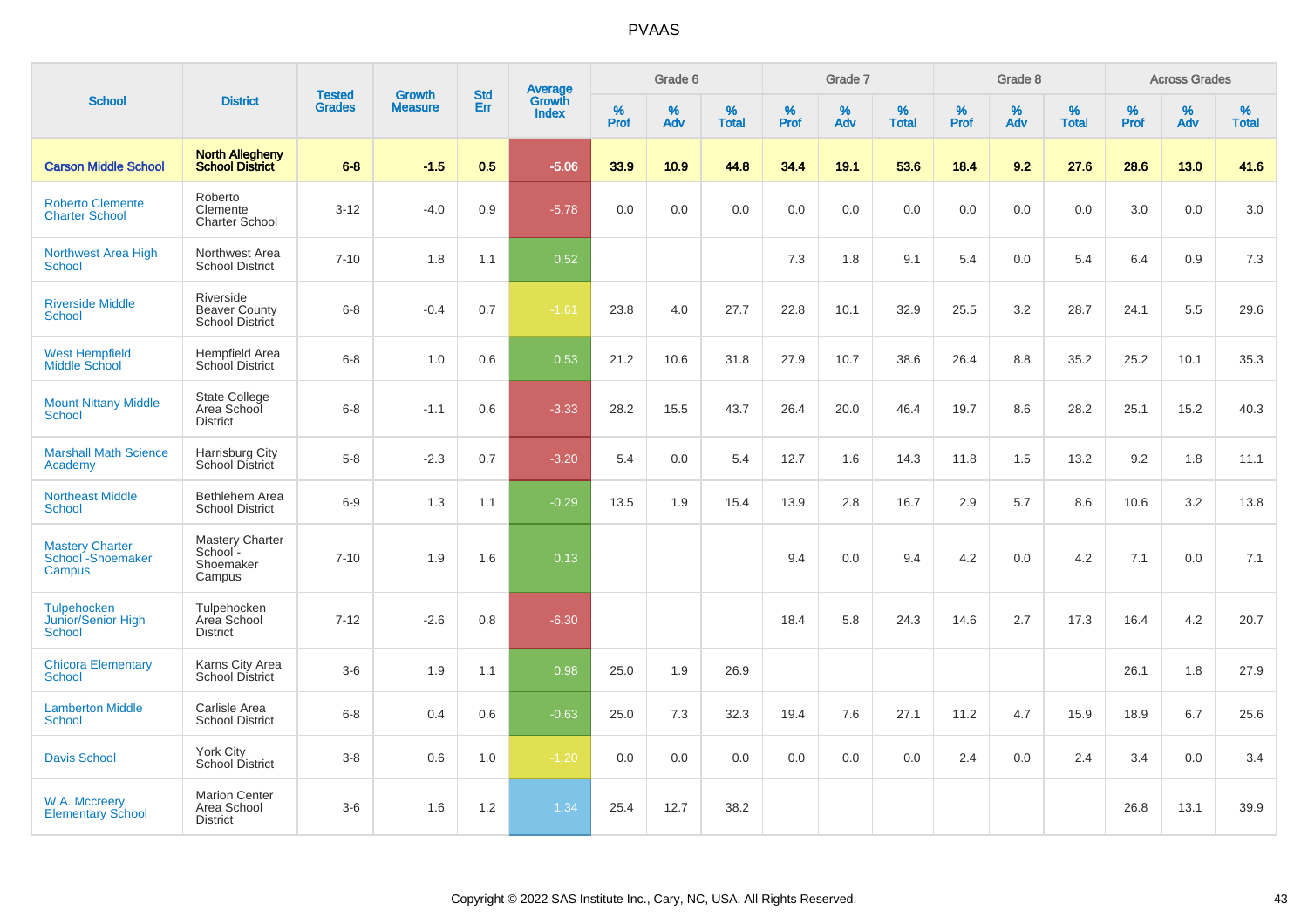|                                                                   |                                                            |                                |                                 |                   |                                          |                  | Grade 6  |                   |           | Grade 7  |                   |              | Grade 8  |                   |           | <b>Across Grades</b> |                   |
|-------------------------------------------------------------------|------------------------------------------------------------|--------------------------------|---------------------------------|-------------------|------------------------------------------|------------------|----------|-------------------|-----------|----------|-------------------|--------------|----------|-------------------|-----------|----------------------|-------------------|
| <b>School</b>                                                     | <b>District</b>                                            | <b>Tested</b><br><b>Grades</b> | <b>Growth</b><br><b>Measure</b> | <b>Std</b><br>Err | <b>Average</b><br>Growth<br><b>Index</b> | %<br><b>Prof</b> | %<br>Adv | %<br><b>Total</b> | %<br>Prof | %<br>Adv | %<br><b>Total</b> | $\%$<br>Prof | %<br>Adv | %<br><b>Total</b> | %<br>Prof | %<br>Adv             | %<br><b>Total</b> |
| <b>Carson Middle School</b>                                       | <b>North Allegheny</b><br><b>School District</b>           | $6 - 8$                        | $-1.5$                          | 0.5               | $-5.06$                                  | 33.9             | 10.9     | 44.8              | 34.4      | 19.1     | 53.6              | 18.4         | 9.2      | 27.6              | 28.6      | 13.0                 | 41.6              |
| <b>Turkeyfoot Valley Area</b><br>Junior/Senior High<br>School     | Turkeyfoot<br>Valley Area<br>School District               | $7 - 12$                       | 3.1                             | 1.8               | 1.14                                     |                  |          |                   | 30.0      | 0.0      | 30.0              | 12.5         | 4.2      | 16.7              | 20.4      | 2.3                  | 22.7              |
| Solomon/Plains<br><b>Elementary School</b>                        | <b>Wilkes-Barre</b><br>Area School<br><b>District</b>      | $3-6$                          | $-1.2$                          | 1.1               | $-1.08$                                  | 19.7             | 13.6     | 33.3              |           |          |                   |              |          |                   | 19.2      | 9.2                  | 28.3              |
| Academy at<br>Westinghouse                                        | Pittsburgh<br>School District                              | $5 - 11$                       | $-1.2$                          | 1.1               | $-1.75$                                  | 0.0              | 0.0      | 0.0               | 0.0       | 0.0      | 0.0               | 0.0          | 0.0      | 0.0               | 0.0       | 0.0                  | 0.0               |
| <b>First Philadelphia</b><br><b>Preparatory Charter</b><br>School | First<br>Philadelphia<br>Preparatory<br>Charter School     | $3 - 8$                        | $-2.3$                          | 0.6               | $-4.91$                                  | 1.1              | 0.0      | 1.1               | 1.3       | 0.0      | 1.3               | 4.0          | 0.0      | 4.0               | 2.4       | $0.0\,$              | 2.4               |
| <b>Baggaley Elementary</b><br><b>School</b>                       | <b>Greater Latrobe</b><br><b>School District</b>           | $3-6$                          | $-1.9$                          | 0.9               | $-1.99$                                  | 33.8             | 2.5      | 36.2              |           |          |                   |              |          |                   | 35.8      | 12.8                 | 48.6              |
| <b>Spring Forge</b><br><b>Intermediate School</b>                 | Northeastern<br>York School<br><b>District</b>             | $4 - 6$                        | 1.0                             | 0.8               | 1.19                                     | 20.6             | 10.3     | 30.9              |           |          |                   |              |          |                   | 26.7      | 11.7                 | 38.4              |
| <b>Freedom Area Middle</b><br><b>School</b>                       | Freedom Area<br><b>School District</b>                     | $5 - 8$                        | $-0.8$                          | 0.6               | $-3.29$                                  | 21.4             | 2.4      | 23.8              | 18.6      | 2.9      | 21.6              | 10.7         | 1.3      | 12.0              | 16.4      | 2.6                  | 19.0              |
| <b>Laurel Middle School</b>                                       | Laurel School<br><b>District</b>                           | $7 - 8$                        | 0.7                             | 1.0               | $-0.70$                                  |                  |          |                   | 29.5      | 5.1      | 34.6              | 18.8         | 8.7      | 27.5              | 24.5      | 6.8                  | 31.3              |
| <b>Executive Education</b><br><b>Academy Charter</b><br>School    | Executive<br>Education<br>Academy<br><b>Charter School</b> | $3 - 10$                       | $-2.5$                          | 1.7               | $-1.48$                                  |                  |          |                   | 18.2      | 0.0      | 18.2              | 4.8          | 0.0      | 4.8               | 9.1       | 1.7                  | 10.9              |
| <b>Forest Hills</b><br><b>Junior/Senior High</b><br><b>School</b> | <b>Forest Hills</b><br><b>School District</b>              | $7 - 11$                       | 1.2                             | 0.7               | 0.68                                     |                  |          |                   | 18.6      | 5.6      | 24.2              | 10.7         | 3.3      | 13.9              | 14.6      | 4.5                  | 19.1              |
| <b>Lafayette Middle</b><br>School                                 | Uniontown Area<br><b>School District</b>                   | $6 - 8$                        | $-0.4$                          | 1.3               | $-1.58$                                  | 4.6              | 0.0      | 4.6               | 0.0       | 0.0      | 0.0               | 0.0          | 0.0      | 0.0               | 1.3       | 0.0                  | 1.3               |
| <b>Propel Charter School-</b><br>East                             | <b>Propel Charter</b><br>School - East                     | $3 - 8$                        | $-4.2$                          | 1.0               | $-4.26$                                  | 11.4             | 0.0      | 11.4              | 9.4       | 3.1      | 12.5              | 0.0          | 0.0      | 0.0               | 9.4       | 0.5                  | 9.9               |
| <b>Linglestown Middle</b><br><b>School</b>                        | Central<br>Dauphin School<br><b>District</b>               | $6 - 8$                        | $-2.2$                          | 0.5               | $-8.38$                                  | 13.9             | 4.3      | 18.2              | 17.0      | 10.2     | 27.2              | 13.8         | $7.2\,$  | 21.0              | 14.9      | 7.2                  | 22.1              |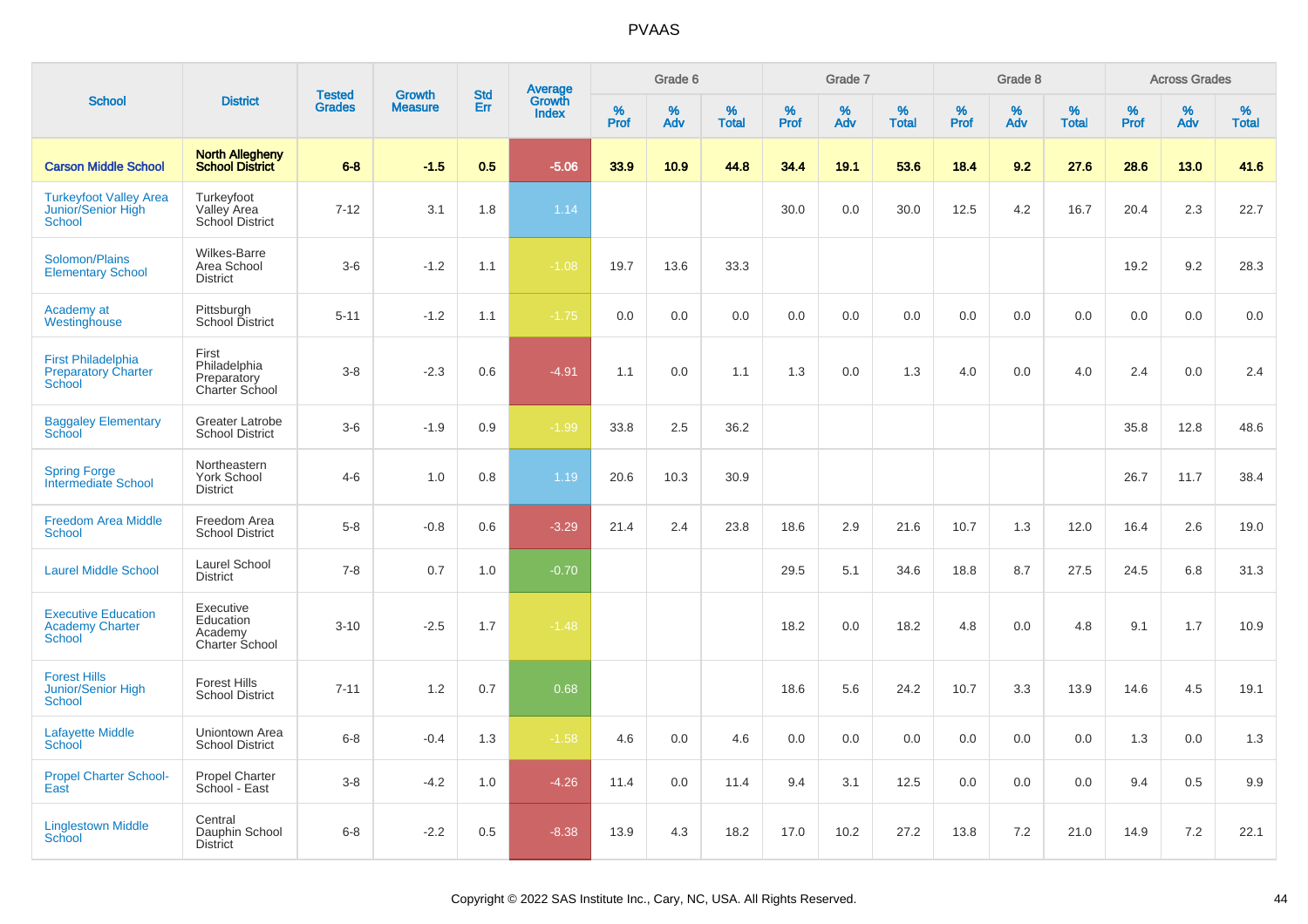|                                                             |                                                   |                                |                                 | <b>Std</b> |                                          |                  | Grade 6  |                   |           | Grade 7  |                   |           | Grade 8  |                   |           | <b>Across Grades</b> |                   |
|-------------------------------------------------------------|---------------------------------------------------|--------------------------------|---------------------------------|------------|------------------------------------------|------------------|----------|-------------------|-----------|----------|-------------------|-----------|----------|-------------------|-----------|----------------------|-------------------|
| <b>School</b>                                               | <b>District</b>                                   | <b>Tested</b><br><b>Grades</b> | <b>Growth</b><br><b>Measure</b> | Err        | <b>Average</b><br>Growth<br><b>Index</b> | %<br><b>Prof</b> | %<br>Adv | %<br><b>Total</b> | %<br>Prof | %<br>Adv | %<br><b>Total</b> | %<br>Prof | %<br>Adv | %<br><b>Total</b> | %<br>Prof | %<br>Adv             | %<br><b>Total</b> |
| <b>Carson Middle School</b>                                 | <b>North Allegheny</b><br><b>School District</b>  | $6 - 8$                        | $-1.5$                          | 0.5        | $-5.06$                                  | 33.9             | 10.9     | 44.8              | 34.4      | 19.1     | 53.6              | 18.4      | 9.2      | 27.6              | 28.6      | 13.0                 | 41.6              |
| <b>Manheim Township</b><br><b>Middle School</b>             | Manheim<br>Township<br><b>School District</b>     | $6 - 8$                        | $-0.6$                          | 0.4        | $-3.39$                                  |                  |          |                   | 29.2      | 9.7      | 38.9              | 18.2      | 11.3     | 29.6              | 23.7      | 10.5                 | 34.2              |
| <b>Mountain View</b><br><b>Elementary School</b>            | <b>Greater Latrobe</b><br><b>School District</b>  | $3-6$                          | $-0.5$                          | 0.9        | $-0.49$                                  | 42.7             | 8.5      | 51.2              |           |          |                   |           |          |                   | 38.9      | 17.4                 | 56.4              |
| <b>Southwark School</b>                                     | Philadelphia<br>City School<br><b>District</b>    | $3 - 8$                        | 1.7                             | 1.2        | 0.09                                     | 0.0              | 0.0      | 0.0               | 3.4       | 3.4      | 6.9               | 0.0       | 0.0      | 0.0               | 4.3       | 2.7                  | 6.9               |
| <b>Beverly Hills Middle</b><br>School                       | <b>Upper Darby</b><br>School District             | $6 - 8$                        | $-0.4$                          | 0.5        | $-3.66$                                  | 4.7              | 0.5      | 5.2               | 3.8       | 3.8      | 7.5               | 6.1       | 0.6      | 6.7               | 4.7       | 1.8                  | 6.5               |
| <b>Clark Elementary</b><br>School                           | <b>Harbor Creek</b><br><b>School District</b>     | $3-6$                          | 1.9                             | 1.2        | 0.97                                     | 39.2             | 5.9      | 45.1              |           |          |                   |           |          |                   | 40.7      | 18.0                 | 58.7              |
| <b>Kennett Middle School</b>                                | Kennett<br>Consolidated<br><b>School District</b> | $6 - 8$                        | 0.1                             | 0.4        | $-0.64$                                  | 20.2             | 8.3      | 28.5              | 20.3      | 11.6     | 32.0              | 10.9      | 6.9      | 17.8              | 17.6      | 9.2                  | 26.8              |
| <b>Pennridge South</b><br>Middle School                     | Pennridge<br>School District                      | $6 - 8$                        | $-2.8$                          | 0.7        | $-6.42$                                  | 14.6             | 4.6      | 19.1              | 12.8      | 4.9      | 17.6              | 20.2      | 2.9      | 23.1              | 15.8      | 4.1                  | 19.9              |
| <b>Keith Valley Middle</b><br>School                        | Hatboro-<br>Horsham<br><b>School District</b>     | $6 - 8$                        | 0.6                             | 0.4        | $-0.47$                                  | 30.0             | 11.1     | 41.1              | 20.8      | 5.2      | 26.0              | 19.7      | 5.7      | 25.4              | 23.3      | 7.2                  | 30.5              |
| <b>Purchase Line</b><br><b>Junior/Senior High</b><br>School | Purchase Line<br><b>School District</b>           | $7 - 12$                       | $-1.2$                          | 1.1        | $-3.36$                                  |                  |          |                   | 7.5       | 3.0      | 10.4              | 5.3       | 0.0      | 5.3               | 6.4       | 1.6                  | 8.1               |
| Altoona Area Jr High<br><b>School</b>                       | Altoona Area<br><b>School District</b>            | $6 - 8$                        | $-1.0$                          | 0.3        | $-4.95$                                  | 18.2             | 5.4      | 23.6              | 15.0      | 5.2      | 20.2              | 16.2      | 4.4      | 20.6              | 16.4      | 5.0                  | 21.4              |
| <b>Kutztown Area Middle</b><br><b>School</b>                | Kutztown Area<br><b>School District</b>           | $6-9$                          | $-3.6$                          | 0.9        | $-4.34$                                  | 24.6             | 3.3      | 27.9              | 25.6      | 10.3     | 35.9              | 10.8      | 10.8     | 21.5              | 19.4      | 7.9                  | 27.3              |
| <b>West Oak Lane</b><br><b>Charter School</b>               | West Oak Lane<br><b>Charter School</b>            | $3 - 8$                        | 0.7                             | 0.7        | 0.72                                     | 6.1              | 0.0      | 6.1               | 6.9       | 1.4      | 8.3               | 0.0       | 1.9      | 1.9               | 6.1       | 0.7                  | 6.8               |
| Norwood School                                              | Interboro<br><b>School District</b>               | $3 - 8$                        | $-0.9$                          | 0.9        | $-1.03$                                  | 8.5              | 0.0      | 8.5               | 26.4      | 7.6      | 34.0              | 10.8      | 0.0      | 10.8              | 19.7      | 3.2                  | 23.0              |
| <b>Chartiers Valley</b><br><b>Middle School</b>             | <b>Chartiers Valley</b><br><b>School District</b> | $6 - 8$                        | $-2.7$                          | 0.5        | $-8.46$                                  | 16.9             | 5.3      | 22.2              | 15.6      | 7.4      | 23.0              | 10.8      | 4.2      | 15.1              | 14.5      | 5.7                  | 20.2              |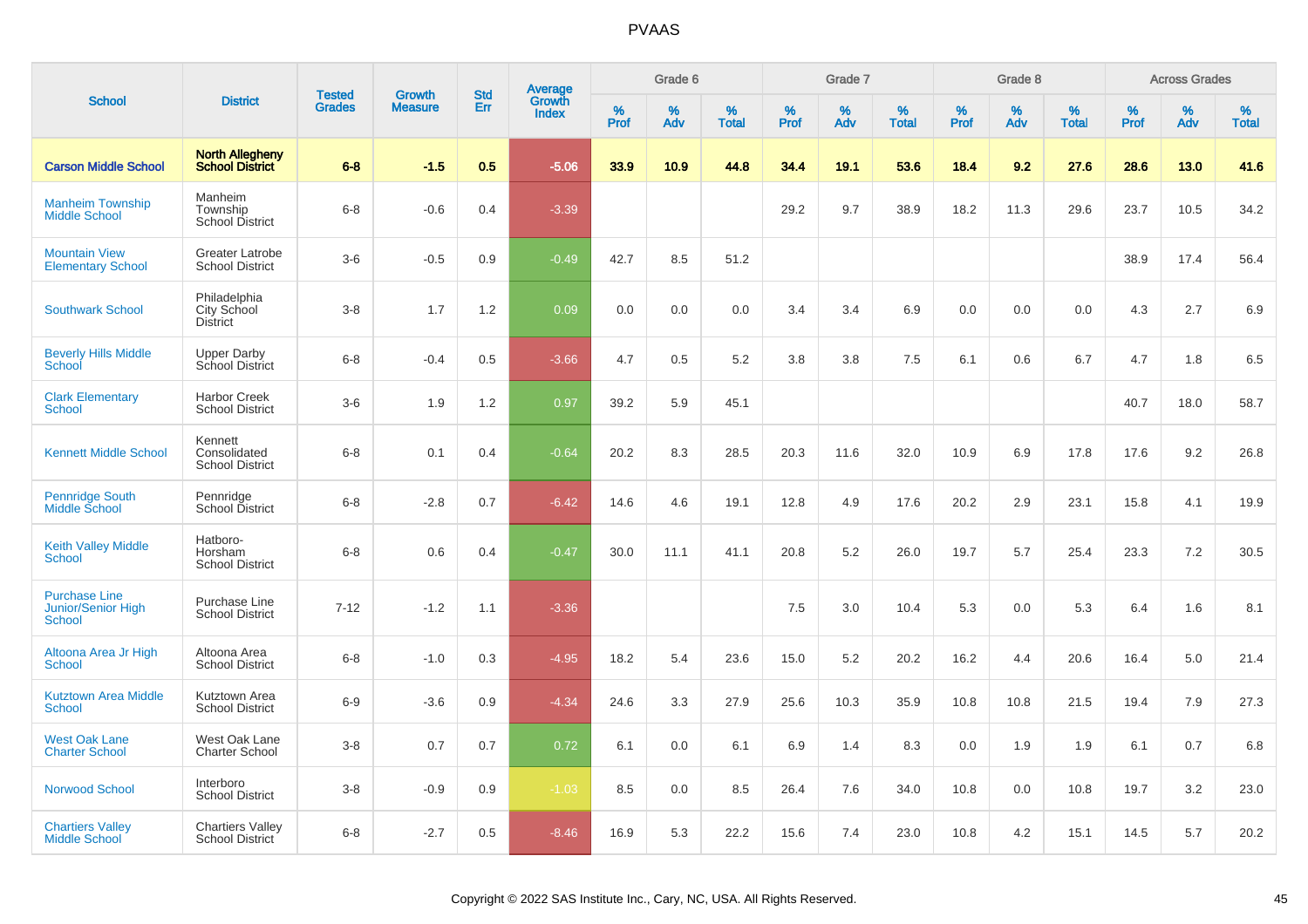| <b>School</b>                                                   |                                                           | <b>Tested</b> | <b>Growth</b>  | <b>Std</b> |                                          |           | Grade 6  |                   |           | Grade 7  |                   |           | Grade 8  |                   |           | <b>Across Grades</b> |                   |
|-----------------------------------------------------------------|-----------------------------------------------------------|---------------|----------------|------------|------------------------------------------|-----------|----------|-------------------|-----------|----------|-------------------|-----------|----------|-------------------|-----------|----------------------|-------------------|
|                                                                 | <b>District</b>                                           | <b>Grades</b> | <b>Measure</b> | Err        | <b>Average</b><br>Growth<br><b>Index</b> | %<br>Prof | %<br>Adv | %<br><b>Total</b> | %<br>Prof | %<br>Adv | %<br><b>Total</b> | %<br>Prof | %<br>Adv | %<br><b>Total</b> | %<br>Prof | %<br>Adv             | %<br><b>Total</b> |
| <b>Carson Middle School</b>                                     | <b>North Allegheny</b><br><b>School District</b>          | $6 - 8$       | $-1.5$         | 0.5        | $-5.06$                                  | 33.9      | 10.9     | 44.8              | 34.4      | 19.1     | 53.6              | 18.4      | 9.2      | 27.6              | 28.6      | 13.0                 | 41.6              |
| <b>Neil Armstrong 5-6</b><br><b>Middle School</b>               | <b>Bethel Park</b><br><b>School District</b>              | $5-6$         | $-0.5$         | 0.6        | $-0.80$                                  | 27.1      | 17.1     | 44.3              |           |          |                   |           |          |                   | 29.4      | 17.4                 | 46.8              |
| <b>Wind Gap Middle</b><br><b>School</b>                         | Pen Argyl Area<br>School District                         | $4 - 8$       | 0.7            | 0.6        | $-0.31$                                  | 26.8      | 0.0      | 26.8              | 17.1      | 5.4      | 22.5              | 14.8      | 5.9      | 20.8              | 21.7      | 7.0                  | 28.8              |
| <b>Dunmore</b><br>Junior/Senior High<br><b>School</b>           | Dunmore<br><b>School District</b>                         | $7 - 11$      | $-0.5$         | 0.9        | $-2.67$                                  |           |          |                   | 10.4      | 0.9      | 11.3              | 9.5       | 3.6      | 13.1              | 10.0      | 2.1                  | 12.1              |
| Freeland<br><b>Elementary/Middle</b><br><b>School</b>           | <b>Hazleton Area</b><br><b>School District</b>            | $3-8$         | $-0.3$         | 1.2        | $-1.51$                                  | 3.1       | 0.0      | 3.1               | 5.3       | 5.3      | 10.5              | 14.3      | 0.0      | 14.3              | 5.4       | 0.6                  | 6.0               |
| <b>Benjamin Rush</b><br><b>Elementary School</b>                | Bensalem<br>Township<br>School District                   | $3-6$         | 1.4            | 1.2        | 1.09                                     | 5.4       | 7.1      | 12.5              |           |          |                   |           |          |                   | 5.3       | 3.7                  | 9.0               |
| <b>Spring Grove Area</b><br><b>Middle School</b>                | <b>Spring Grove</b><br>Area School<br><b>District</b>     | $7 - 8$       | $-1.7$         | 0.5        | $-5.90$                                  |           |          |                   | 23.5      | 11.3     | 34.8              | 5.2       | 3.2      | 8.4               | 14.3      | 7.3                  | 21.6              |
| Larry J. Macaluso<br><b>Elementary School</b>                   | Red Lion Area<br><b>School District</b>                   | $3-6$         | 1.5            | 1.0        | 0.91                                     | 26.0      | 0.0      | 26.0              |           |          |                   |           |          |                   | 31.9      | 7.0                  | 38.9              |
| Commonwealth<br><b>Charter Academy</b><br><b>Charter School</b> | Commonwealth<br>Charter<br>Academy<br>Charter School      | $3 - 10$      | $-2.6$         | 0.8        | $-3.07$                                  | 26.0      | 4.0      | 30.0              | 17.2      | 3.4      | 20.7              | 14.6      | 2.1      | 16.7              | 23.9      | 5.7                  | 29.6              |
| <b>Disston Hamilton</b><br>School                               | Philadelphia<br>City School<br><b>District</b>            | $3 - 8$       | 4.6            | 3.1        | 1.49                                     | 0.0       | 0.0      | 0.0               |           |          |                   |           |          |                   | 0.0       | 0.0                  | 0.0               |
| <b>Warren L Miller</b><br><b>Elementary School</b>              | Southern Tioga<br>School District                         | $3-6$         | 1.7            | 1.1        | $-0.50$                                  | 25.8      | 3.0      | 28.8              |           |          |                   |           |          |                   | 25.4      | 5.4                  | 30.8              |
| <b>Beaver Falls Middle</b><br><b>School</b>                     | <b>Big Beaver</b><br>Falls Area<br><b>School District</b> | $6 - 8$       | $-2.9$         | 0.7        | $-5.18$                                  | 5.4       | 0.9      | 6.4               | 8.3       | 1.0      | 9.4               | 1.0       | 1.0      | 2.1               | 5.0       | 1.0                  | 6.0               |
| <b>Dayton Elementary</b><br>School                              | Armstrong<br><b>School District</b>                       | $3-6$         | $-1.4$         | 1.6        | $-0.88$                                  | 50.0      | 0.0      | 50.0              |           |          |                   |           |          |                   | 41.9      | 12.4                 | 54.3              |
| Saegertown<br><b>Junior/Senior High</b><br><b>School</b>        | Penncrest<br><b>School District</b>                       | $7 - 11$      | 1.4            | 1.0        | 0.51                                     |           |          |                   | 29.4      | 5.9      | 35.3              | 20.6      | 8.8      | 29.4              | 25.0      | 7.4                  | 32.4              |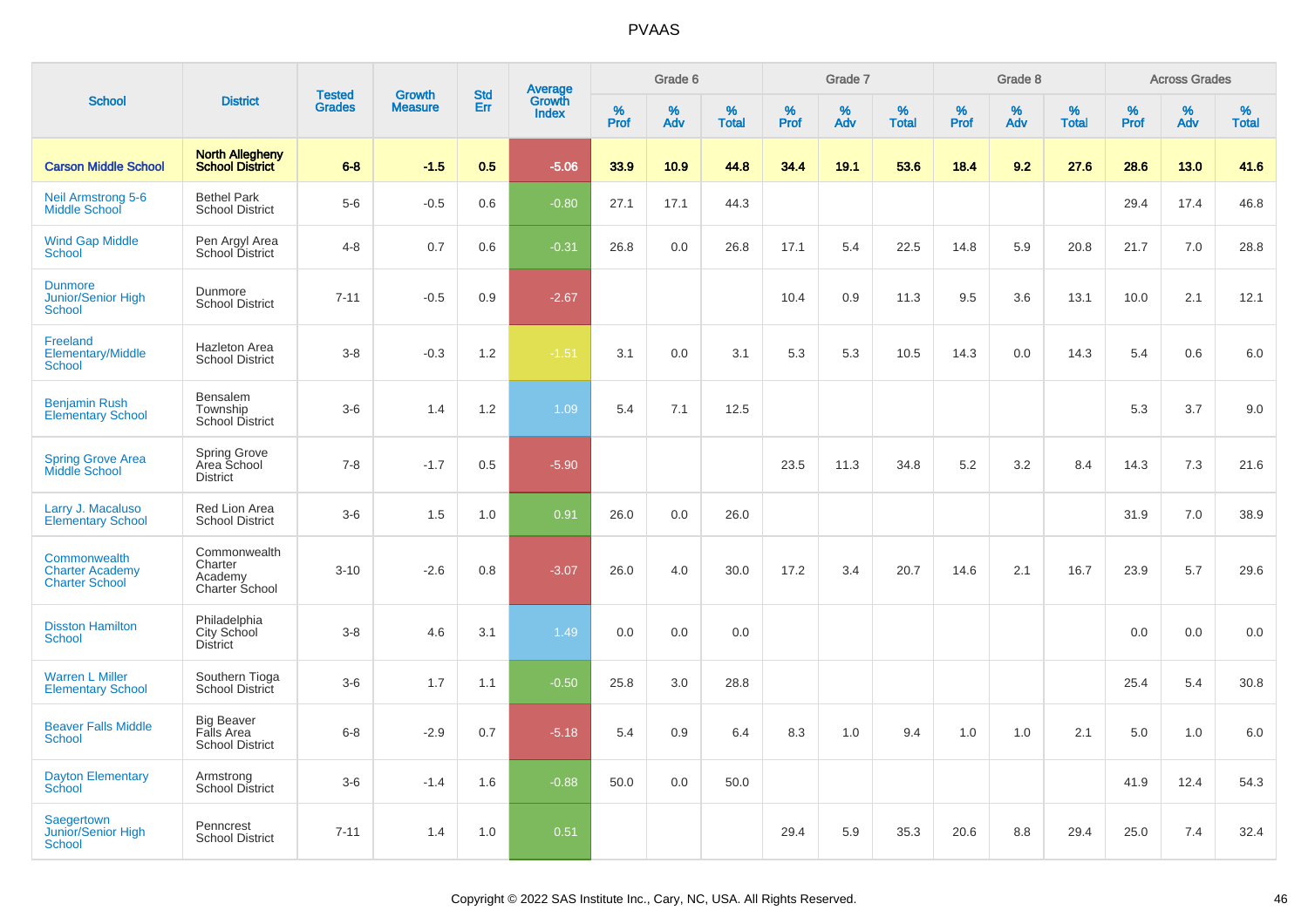|                                                                                   |                                                                           |                                | <b>Growth</b>  | <b>Std</b> |                                          |                  | Grade 6  |                   |           | Grade 7  |                   |           | Grade 8  |                   |              | <b>Across Grades</b> |                   |
|-----------------------------------------------------------------------------------|---------------------------------------------------------------------------|--------------------------------|----------------|------------|------------------------------------------|------------------|----------|-------------------|-----------|----------|-------------------|-----------|----------|-------------------|--------------|----------------------|-------------------|
| <b>School</b>                                                                     | <b>District</b>                                                           | <b>Tested</b><br><b>Grades</b> | <b>Measure</b> | <b>Err</b> | <b>Average</b><br>Growth<br><b>Index</b> | %<br><b>Prof</b> | %<br>Adv | %<br><b>Total</b> | %<br>Prof | %<br>Adv | %<br><b>Total</b> | %<br>Prof | %<br>Adv | %<br><b>Total</b> | $\%$<br>Prof | %<br>Adv             | %<br><b>Total</b> |
| <b>Carson Middle School</b>                                                       | <b>North Allegheny</b><br><b>School District</b>                          | $6 - 8$                        | $-1.5$         | 0.5        | $-5.06$                                  | 33.9             | 10.9     | 44.8              | 34.4      | 19.1     | 53.6              | 18.4      | 9.2      | 27.6              | 28.6         | 13.0                 | 41.6              |
| Octorara Intermediate<br><b>School</b>                                            | Octorara Area<br><b>School District</b>                                   | $5-6$                          | 1.1            | 0.8        | 0.67                                     | 17.6             | 4.2      | 21.8              |           |          |                   |           |          |                   | 21.4         | 5.4                  | 26.8              |
| <b>Rhodes E Washington</b><br><b>School</b>                                       | Philadelphia<br>City School<br><b>District</b>                            | $3 - 8$                        | 2.5            | 1.7        | 0.61                                     |                  |          |                   | 0.0       | 0.0      | 0.0               | 0.0       | 0.0      | 0.0               | 0.0          | 0.0                  | 0.0               |
| <b>Cambridge Springs</b><br>Junior/Senior High<br>School                          | Penncrest<br><b>School District</b>                                       | $7 - 11$                       | 1.1            | 1.1        | $-0.06$                                  |                  |          |                   | 10.6      | 1.5      | 12.1              | 20.8      | 1.9      | 22.6              | 15.1         | 1.7                  | 16.8              |
| <b>Leola Elementary</b><br><b>School</b>                                          | Conestoga<br><b>Valley School</b><br><b>District</b>                      | $3-6$                          | 1.7            | 1.2        | 0.12                                     | 7.8              | 3.9      | 11.8              |           |          |                   |           |          |                   | 16.4         | 6.6                  | 23.0              |
| <b>Coudersport Area</b><br>Junior/Senior High<br>School                           | Coudersport<br>Area School<br><b>District</b>                             | $7 - 11$                       | 1.5            | 1.1        | 0.42                                     |                  |          |                   | 18.9      | 5.7      | 24.5              | 15.1      | 3.8      | 18.9              | 17.0         | 4.7                  | 21.7              |
| <b>East Pennsboro Area</b><br><b>Middle School</b>                                | East Pennsboro<br>Area School<br><b>District</b>                          | $6 - 8$                        | $-2.6$         | 0.5        | $-6.68$                                  | 9.9              | 3.7      | 13.7              | 11.8      | 2.4      | 14.1              | 10.3      | 4.2      | 14.6              | 10.7         | 3.4                  | 14.1              |
| <b>Southern Middle</b><br>School                                                  | <b>Reading School</b><br>District                                         | $5-8$                          | 1.1            | 0.8        | 0.80                                     | 1.4              | 0.0      | 1.4               | 0.0       | 0.0      | 0.0               | 0.0       | 2.0      | 2.0               | 2.1          | 0.8                  | 2.9               |
| Pittsburgh Arsenal 6-8                                                            | Pittsburgh<br>School District                                             | $6-8$                          | 0.2            | 1.1        | $-0.88$                                  | 2.4              | 0.0      | 2.4               | 16.7      | 0.0      | 16.7              | 2.6       | 0.0      | 2.6               | 7.4          | 0.0                  | 7.4               |
| <b>Bentworth Middle</b><br><b>School</b>                                          | Bentworth<br><b>School District</b>                                       | $5-8$                          | $-1.7$         | 0.7        | $-2.61$                                  | 9.6              | 0.0      | 9.6               | 16.9      | 7.8      | 24.7              | 21.2      | 1.5      | 22.7              | 19.1         | 4.3                  | 23.4              |
| <b>Victory Elementary</b><br>School                                               | <b>Franklin Area</b><br><b>School District</b>                            | $3-6$                          | 1.6            | 1.5        | 1.09                                     | 39.4             | 6.1      | 45.4              |           |          |                   |           |          |                   | 33.3         | 5.4                  | 38.8              |
| <b>Memphis Street</b><br><b>Academy Charter</b><br>School @ Jp Jones              | <b>Memphis Street</b><br>Academy<br>Charter School<br>@ JP Jones          | $5-8$                          | 0.7            | 0.7        | $-0.62$                                  | 0.0              | 0.0      | 0.0               | 0.0       | 0.0      | 0.0               | 0.0       | 0.0      | 0.0               | 0.0          | 0.6                  | 0.6               |
| <b>Global Leadership</b><br>Academy Charter<br>School Southwest at<br><b>Huey</b> | Global<br>Leadership<br>Academy<br>Charter School<br>Southwest at<br>Huey | $3 - 8$                        | 1.0            | 1.7        | $-0.18$                                  | 0.0              | 0.0      | 0.0               |           |          |                   | 0.0       | 0.0      | 0.0               | 0.0          | 0.0                  | 0.0               |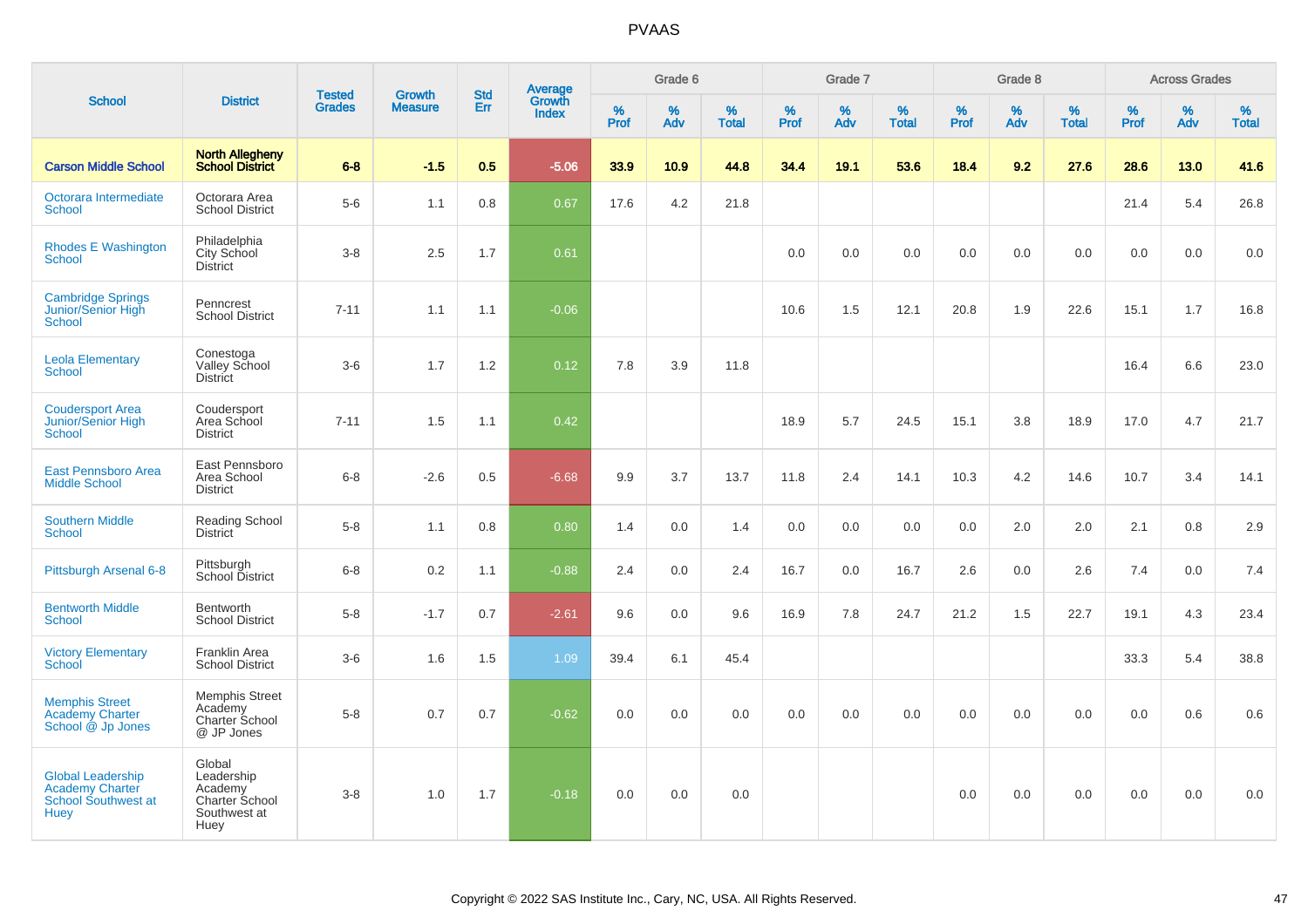|                                                                               |                                                             |                                | <b>Growth</b>  | <b>Std</b> |                                          |                  | Grade 6     |                   |              | Grade 7     |                      |              | Grade 8  |                   |              | <b>Across Grades</b> |                   |
|-------------------------------------------------------------------------------|-------------------------------------------------------------|--------------------------------|----------------|------------|------------------------------------------|------------------|-------------|-------------------|--------------|-------------|----------------------|--------------|----------|-------------------|--------------|----------------------|-------------------|
| <b>School</b>                                                                 | <b>District</b>                                             | <b>Tested</b><br><b>Grades</b> | <b>Measure</b> | Err        | <b>Average</b><br>Growth<br><b>Index</b> | %<br><b>Prof</b> | $\%$<br>Adv | %<br><b>Total</b> | $\%$<br>Prof | $\%$<br>Adv | $\%$<br><b>Total</b> | $\%$<br>Prof | %<br>Adv | %<br><b>Total</b> | $\%$<br>Prof | %<br>Adv             | %<br><b>Total</b> |
| <b>Carson Middle School</b>                                                   | <b>North Allegheny</b><br><b>School District</b>            | $6 - 8$                        | $-1.5$         | 0.5        | $-5.06$                                  | 33.9             | 10.9        | 44.8              | 34.4         | 19.1        | 53.6                 | 18.4         | 9.2      | 27.6              | 28.6         | 13.0                 | 41.6              |
| <b>Ligonier Valley Middle</b><br>School                                       | Ligonier Valley<br>School District                          | $6 - 8$                        | $-2.5$         | 0.7        | $-7.18$                                  | 16.5             | 0.0         | 16.5              | 12.3         | 0.0         | 12.3                 | 6.9          | 0.0      | 6.9               | 11.8         | 0.0                  | 11.8              |
| <b>Avella Elementary</b><br>Center                                            | Avella Area<br><b>School District</b>                       | $3-6$                          | $-0.4$         | 1.4        | $-0.27$                                  | 36.4             | 6.1         | 42.4              |              |             |                      |              |          |                   | 23.9         | 10.9                 | 34.8              |
| <b>Mohawk Junior High</b><br><b>School</b>                                    | Mohawk Area<br><b>School District</b>                       | $7 - 8$                        | $-0.6$         | 0.8        | $-2.18$                                  |                  |             |                   | 27.4         | 11.8        | 39.2                 | 22.8         | 8.7      | 31.5              | 25.3         | 10.3                 | 35.6              |
| <b>Saint Clair Area</b><br>Elementary/Middle<br>School                        | Saint Clair Area<br><b>School District</b>                  | $3 - 8$                        | 1.1            | 0.9        | $-2.27$                                  | 24.0             | 4.0         | 28.0              | 19.2         | 7.7         | 26.9                 | 12.5         | 2.5      | 15.0              | 24.2         | 7.2                  | 31.4              |
| <b>Lehigh Valley Dual</b><br>Language Charter<br>School                       | Lehigh Valley<br>Dual Language<br>Charter School            | $3 - 8$                        | 3.1            | 2.3        | 1.31                                     | 7.7              | 0.0         | 7.7               |              |             |                      |              |          |                   | 4.2          | 0.0                  | 4.2               |
| <b>Propel Charter School</b><br>- Hazelwood                                   | Propel Charter<br>School-<br>Hazelwood                      | $3 - 8$                        | $-1.6$         | 1.2        | $-1.96$                                  | 0.0              | 0.0         | 0.0               | 0.0          | 4.8         | 4.8                  | 0.0          | 0.0      | 0.0               | 0.6          | 0.6                  | 1.3               |
| <b>Kissel Hill Elementary</b><br>School                                       | <b>Warwick School</b><br><b>District</b>                    | $3-6$                          | 1.4            | 1.0        | 1.22                                     | 25.7             | 5.7         | 31.4              |              |             |                      |              |          |                   | 29.1         | 12.7                 | 41.8              |
| <b>Haine Middle School</b>                                                    | Seneca Valley<br>School District                            | $5-6$                          | 0.6            | 0.5        | 1.17                                     | 35.2             | 10.5        | 45.7              |              |             |                      |              |          |                   | 32.1         | 15.8                 | 47.9              |
| <b>Independence Charter</b><br><b>School West</b>                             | Independence<br><b>Charter School</b><br>West               | $3 - 7$                        | $-1.0$         | 1.7        | $-0.57$                                  | 16.7             | 0.0         | 16.7              | 5.6          | 0.0         | 5.6                  |              |          |                   | 6.2          | 1.8                  | 8.0               |
| <b>New Brighton Area</b><br><b>Middle School</b>                              | New Brighton<br>Area School<br><b>District</b>              | $6 - 8$                        | $-1.1$         | 0.7        | $-2.53$                                  | 7.9              | 0.0         | 7.9               | 9.0          | 3.0         | 12.0                 | 4.8          | 1.0      | 5.8               | 7.2          | 1.3                  | 8.5               |
| Hazleton<br><b>Elementary/Middle</b><br>School                                | <b>Hazleton Area</b><br><b>School District</b>              | $3 - 8$                        | $-0.1$         | 1.2        | $-2.40$                                  | 0.0              | 0.0         | 0.0               | 0.0          | 0.0         | 0.0                  | 0.0          | 3.3      | 3.3               | 1.5          | 0.5                  | 2.0               |
| <b>Young Scholars of</b><br><b>Greater Allegheny</b><br><b>Charter School</b> | Young Scholars<br>of Greater<br>Allegheny<br>Charter School | $3 - 8$                        | $-1.4$         | 1.6        | $-0.85$                                  | 6.2              | 0.0         | 6.2               | 10.0         | 0.0         | 10.0                 |              |          |                   | 6.6          | 0.0                  | 6.6               |
| <b>Taggart John H School</b>                                                  | Philadelphia<br>City School<br><b>District</b>              | $3 - 8$                        | 2.6            | 2.0        | 0.45                                     | 5.6              | 0.0         | 5.6               |              |             |                      |              |          |                   | 5.0          | 1.0                  | 6.1               |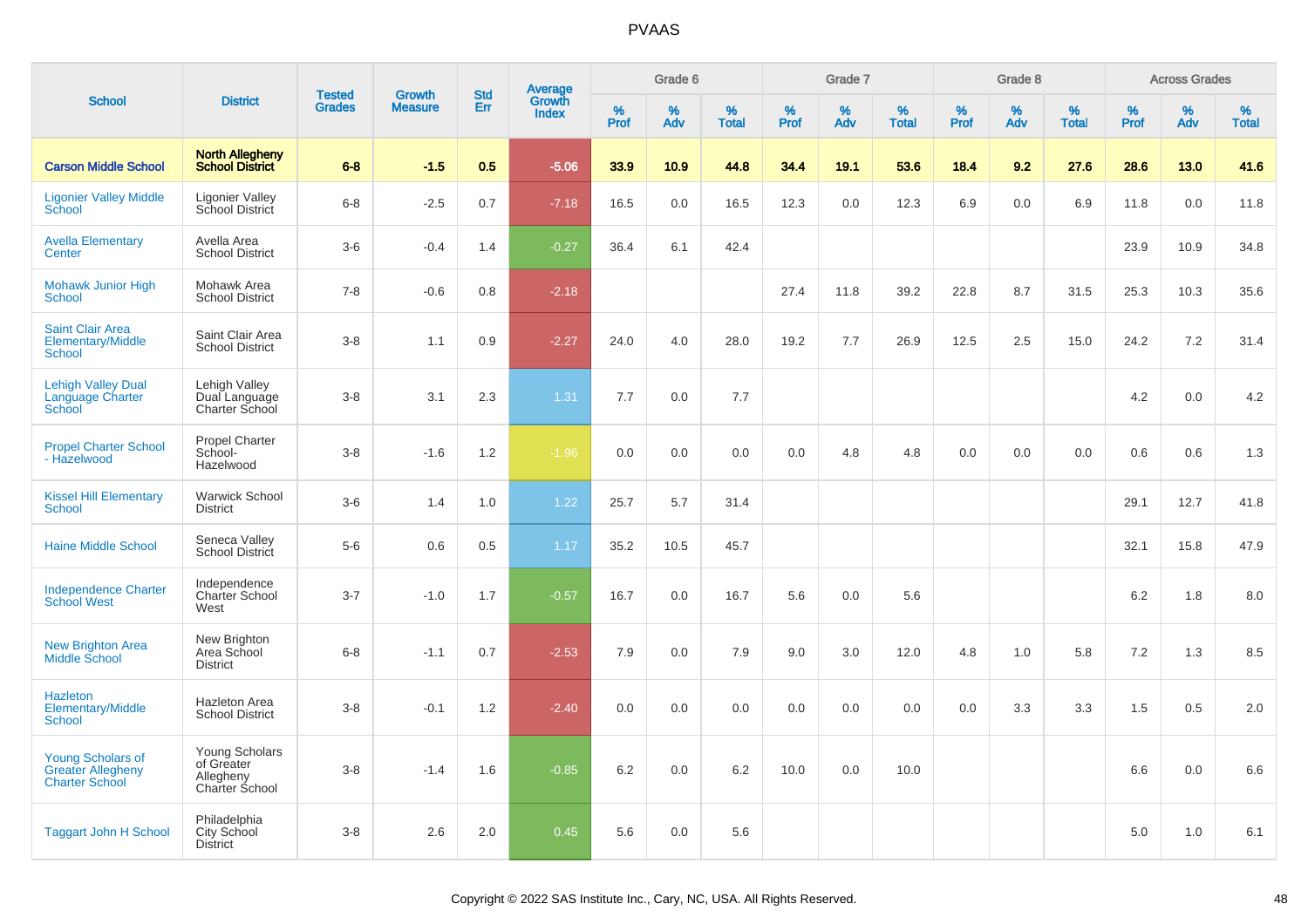|                                                                           |                                                                | <b>Tested</b> | <b>Growth</b>  | <b>Std</b> |                                          |                  | Grade 6     |                   |              | Grade 7  |                   |              | Grade 8  |                   |           | <b>Across Grades</b> |                   |
|---------------------------------------------------------------------------|----------------------------------------------------------------|---------------|----------------|------------|------------------------------------------|------------------|-------------|-------------------|--------------|----------|-------------------|--------------|----------|-------------------|-----------|----------------------|-------------------|
| <b>School</b>                                                             | <b>District</b>                                                | <b>Grades</b> | <b>Measure</b> | Err        | <b>Average</b><br>Growth<br><b>Index</b> | %<br><b>Prof</b> | $\%$<br>Adv | %<br><b>Total</b> | $\%$<br>Prof | %<br>Adv | %<br><b>Total</b> | $\%$<br>Prof | %<br>Adv | %<br><b>Total</b> | %<br>Prof | %<br>Adv             | %<br><b>Total</b> |
| <b>Carson Middle School</b>                                               | <b>North Allegheny</b><br><b>School District</b>               | $6 - 8$       | $-1.5$         | 0.5        | $-5.06$                                  | 33.9             | 10.9        | 44.8              | 34.4         | 19.1     | 53.6              | 18.4         | 9.2      | 27.6              | 28.6      | 13.0                 | 41.6              |
| <b>Mastery Charter</b><br>School - Hardy<br><b>Williams</b>               | <b>Mastery Charter</b><br>School - Hardy<br>Williams           | $3 - 11$      | $-0.1$         | 1.2        | $-0.05$                                  | 11.4             | 2.9         | 14.3              | 5.6          | 0.0      | 5.6               |              |          |                   | 6.9       | 0.6                  | 7.5               |
| <b>Pollock Robert B</b><br><b>School</b>                                  | Philadelphia<br><b>City School</b><br><b>District</b>          | $3-6$         | 2.5            | 2.2        | 1.12                                     | 26.3             | 5.3         | 31.6              |              |          |                   |              |          |                   | 11.8      | 4.7                  | 16.5              |
| <b>Deburgos Bilingual</b><br><b>Magnet Middle School</b>                  | Philadelphia<br>City School<br><b>District</b>                 | $3-8$         | 2.1            | 2.2        | 0.05                                     | 0.0              | 0.0         | 0.0               |              |          |                   | 5.9          | 0.0      | 5.9               | 3.3       | 1.7                  | 5.0               |
| <b>Pittsburgh Sunnyside</b><br>$K-8$                                      | Pittsburgh<br>School District                                  | $3 - 8$       | $-2.3$         | 1.4        | $-2.57$                                  | 0.0              | 0.0         | 0.0               | 10.0         | 0.0      | 10.0              | 5.3          | 0.0      | 5.3               | 11.1      | 0.0                  | 11.1              |
| <b>Bell Avenue School</b>                                                 | <b>William Penn</b><br><b>School District</b>                  | $3-6$         | 0.5            | 1.6        | 0.33                                     | 0.0              | 0.0         | 0.0               |              |          |                   |              |          |                   | 0.9       | 0.0                  | 0.9               |
| Lackawanna Trail<br>Junior/Senior High<br>School                          | Lackawanna<br><b>Trail School</b><br><b>District</b>           | $7 - 10$      | 0.4            | 1.0        | $-0.66$                                  |                  |             |                   | 12.7         | 11.3     | 23.9              | 12.0         | 6.7      | 18.7              | 12.3      | 8.9                  | 21.2              |
| <b>Northwest Middle</b><br><b>School</b>                                  | Reading School<br><b>District</b>                              | $5 - 8$       | 0.1            | 1.0        | $-0.32$                                  | 2.4              | 0.0         | 2.4               | 0.0          | 0.0      | 0.0               | 3.8          | 0.0      | 3.8               | 4.0       | 0.0                  | 4.0               |
| <b>Young Scholars Of</b><br>Western Pennsylvania<br><b>Charter School</b> | Young Scholars<br>Of Western<br>Pennsylvania<br>Charter School | $3 - 8$       | $-0.4$         | 1.1        | $-0.37$                                  | 5.9              | 5.9         | 11.8              | 20.7         | 3.4      | 24.1              | 8.7          | 0.0      | 8.7               | 12.3      | 4.8                  | 17.1              |
| <b>Finletter Thomas K</b><br><b>School</b>                                | Philadelphia<br><b>City School</b><br><b>District</b>          | $3 - 8$       | $-1.7$         | 1.8        | $-0.90$                                  |                  |             |                   | 0.0          | 14.3     | 14.3              | 0.0          | 11.8     | 11.8              | 7.1       | 4.0                  | 11.1              |
| <b>Harmony Area</b><br><b>Elementary School</b>                           | Harmony Area<br>School District                                | $3-6$         | $-2.9$         | 2.0        | $-1.46$                                  | 41.7             | 4.2         | 45.8              |              |          |                   |              |          |                   | 33.3      | 5.6                  | 38.9              |
| <b>Warrior Run Middle</b><br><b>School</b>                                | <b>Warrior Run</b><br><b>School District</b>                   | $4 - 8$       | $-0.7$         | 0.6        | $-1.17$                                  | 25.7             | 1.8         | 27.5              | 16.8         | 11.2     | 28.0              | 15.6         | 12.2     | 27.8              | 20.9      | 9.2                  | 30.1              |
| <b>Trafford Middle School</b>                                             | Penn-Trafford<br><b>School District</b>                        | $6 - 8$       | $-2.4$         | 0.7        | $-4.63$                                  | 36.9             | 16.7        | 53.6              | 35.9         | 14.1     | 50.0              | 28.9         | 2.1      | 30.9              | 33.7      | 10.6                 | 44.3              |
| <b>Mastery Charter</b><br>School-Clymer<br>Elementary                     | <b>Mastery Charter</b><br>School - Clymer<br>Elementary        | $3-6$         | 1.9            | 1.5        | 0.86                                     | 3.8              | 0.0         | 3.8               |              |          |                   |              |          |                   | 2.6       | 0.8                  | 3.4               |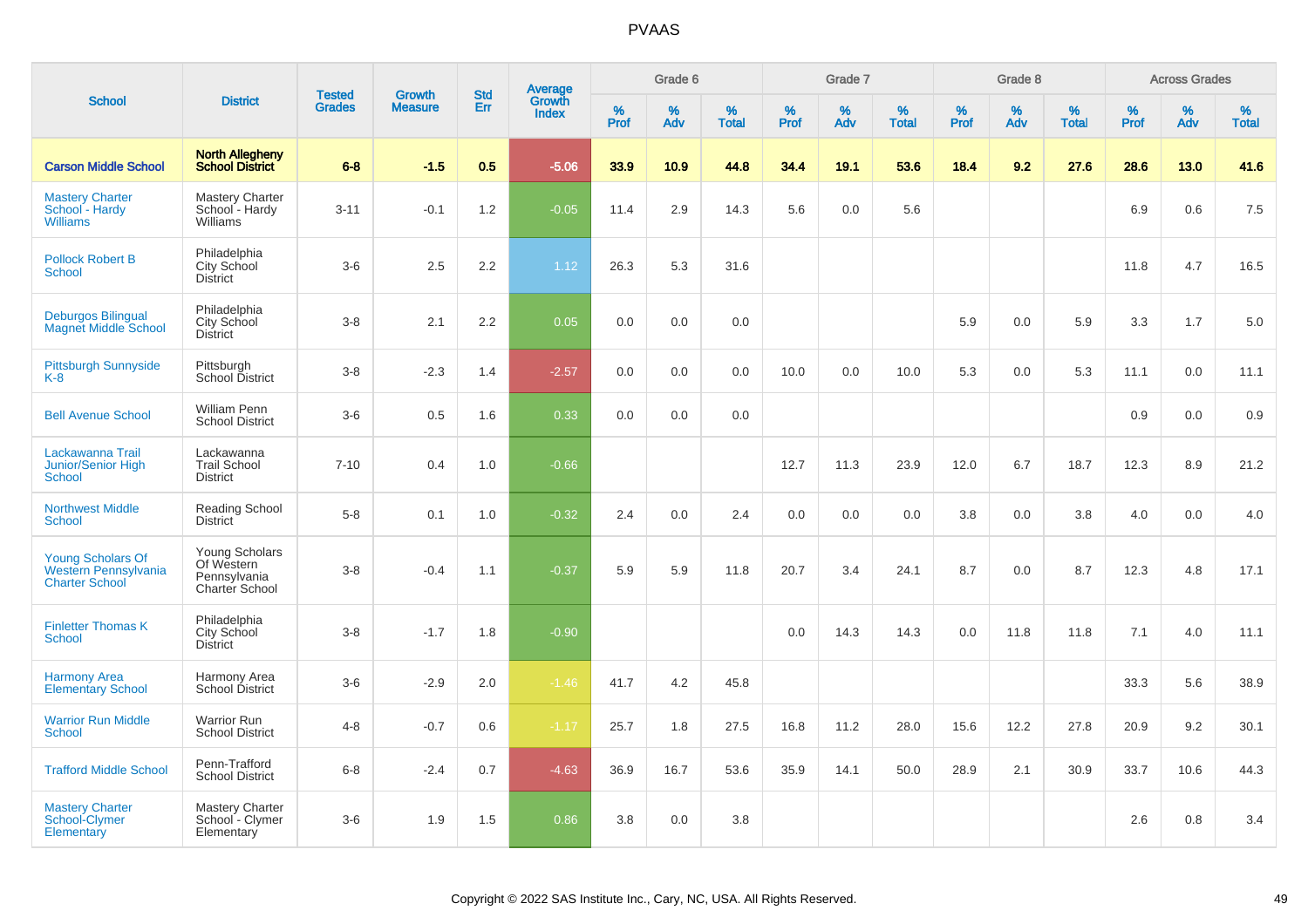|                                                                       |                                                          | <b>Tested</b> | <b>Growth</b>  | <b>Std</b> |                                          |           | Grade 6  |                   |           | Grade 7  |                   |           | Grade 8  |                   |           | <b>Across Grades</b> |                   |
|-----------------------------------------------------------------------|----------------------------------------------------------|---------------|----------------|------------|------------------------------------------|-----------|----------|-------------------|-----------|----------|-------------------|-----------|----------|-------------------|-----------|----------------------|-------------------|
| <b>School</b>                                                         | <b>District</b>                                          | <b>Grades</b> | <b>Measure</b> | Err        | <b>Average</b><br>Growth<br><b>Index</b> | %<br>Prof | %<br>Adv | %<br><b>Total</b> | %<br>Prof | %<br>Adv | %<br><b>Total</b> | %<br>Prof | %<br>Adv | %<br><b>Total</b> | %<br>Prof | %<br>Adv             | %<br><b>Total</b> |
| <b>Carson Middle School</b>                                           | <b>North Allegheny</b><br><b>School District</b>         | $6 - 8$       | $-1.5$         | 0.5        | $-5.06$                                  | 33.9      | 10.9     | 44.8              | 34.4      | 19.1     | 53.6              | 18.4      | 9.2      | 27.6              | 28.6      | 13.0                 | 41.6              |
| <b>Port Allegany</b><br><b>Elementary School</b>                      | Port Allegany<br>School District                         | $3-6$         | 1.2            | 1.0        | 0.96                                     | 7.4       | 1.5      | 8.8               |           |          |                   |           |          |                   | 17.5      | 5.4                  | 23.0              |
| <b>Hamilton Andrew</b><br><b>School</b>                               | Philadelphia<br>City School<br><b>District</b>           | $3-8$         | 4.1            | 3.4        | 1.22                                     | 8.3       | 0.0      | 8.3               |           |          |                   |           |          |                   | 1.9       | 0.0                  | 1.9               |
| <b>Richboro Elementary</b><br><b>School</b>                           | Council Rock<br><b>School District</b>                   | $3-6$         | 0.8            | 1.1        | 0.72                                     | 34.6      | 5.4      | 40.0              |           |          |                   |           |          |                   | 38.3      | 7.9                  | 46.3              |
| <b>Lengel Middle School</b>                                           | Pottsville Area<br><b>School District</b>                | $5-8$         | $-0.6$         | 0.5        | $-3.87$                                  | 17.6      | 4.7      | 22.3              | 14.2      | 4.3      | 18.5              | 16.2      | 2.4      | 18.6              | 17.1      | 5.6                  | 22.7              |
| <b>Carl G Renn</b><br><b>Elementary School</b>                        | East Lycoming<br>School District                         | $3-6$         | 1.8            | 1.5        | 0.24                                     | 29.2      | 16.7     | 45.8              |           |          |                   |           |          |                   | 37.5      | 17.9                 | 55.4              |
| <b>Charles A Huston</b><br><b>Middle School</b>                       | <b>Burrell School</b><br><b>District</b>                 | $6 - 8$       | $-3.1$         | 0.8        | $-4.55$                                  | 15.4      | 3.8      | 19.2              | 21.5      | 7.6      | 29.1              | 17.5      | 0.0      | 17.5              | 18.2      | 4.2                  | 22.4              |
| <b>Edgar Fahs Smith</b><br><b>Steam Academy</b>                       | <b>York City</b><br>School District                      | $3 - 8$       | $-0.8$         | 0.8        | $-1.00$                                  | 5.7       | 0.0      | 5.7               | 6.4       | 0.0      | 6.4               | 2.1       | 0.0      | 2.1               | 6.4       | 0.3                  | 6.7               |
| <b>Albert Gallatin South</b><br><b>Middle School</b>                  | <b>Albert Gallatin</b><br>Area School<br><b>District</b> | $6 - 8$       | $-0.9$         | 0.7        | $-3.46$                                  | 13.8      | 2.1      | 16.0              | 7.8       | 3.3      | 11.1              | 20.0      | 3.5      | 23.5              | 13.8      | 3.0                  | 16.7              |
| <b>Acmetonia Elementary</b><br><b>School</b>                          | Allegheny<br>Valley School<br><b>District</b>            | $3-6$         | $-0.5$         | 1.1        | $-0.43$                                  | 11.1      | 5.6      | 16.7              |           |          |                   |           |          |                   | 19.8      | 6.5                  | 26.3              |
| <b>California Area</b><br><b>Intermediate Middle</b><br><b>School</b> | California Area<br><b>School District</b>                | $5-6$         | 1.3            | 1.1        | $-1.69$                                  | 14.1      | 0.0      | 14.1              |           |          |                   |           |          |                   | 20.2      | 2.5                  | 22.7              |
| <b>Valley View Middle</b><br><b>School</b>                            | <b>Valley View</b><br>School District                    | $6 - 8$       | $-3.0$         | 0.9        | $-5.50$                                  | 5.8       | 1.2      | 6.9               | 9.8       | 2.4      | 12.2              | 7.9       | 0.0      | 7.9               | 7.3       | 1.0                  | 8.4               |
| <b>Lower Macungie</b><br>Middle School                                | East Penn<br><b>School District</b>                      | $6 - 8$       | 0.2            | 0.4        | $-0.94$                                  | 13.6      | 7.0      | 20.5              | 22.4      | 6.5      | 28.9              | 15.6      | 6.4      | 21.9              | 17.2      | 6.6                  | 23.8              |
| <b>Chartiers-Houston</b><br><b>Junior/Senior High</b><br>School       | Chartiers-<br><b>Houston School</b><br><b>District</b>   | $7 - 10$      | $-2.5$         | 1.0        | $-4.93$                                  |           |          |                   | 21.0      | 1.3      | 22.4              | 18.8      | 5.8      | 24.6              | 20.0      | 3.4                  | 23.4              |
| <b>South Scranton</b><br><b>Intermediate School</b>                   | Scranton<br><b>School District</b>                       | $6 - 8$       | $-0.5$         | 0.8        | $-2.87$                                  | 1.0       | 1.9      | 2.9               | 2.6       | 0.0      | 2.6               | 1.8       | 5.3      | 7.0               | 1.7       | 2.1                  | 3.8               |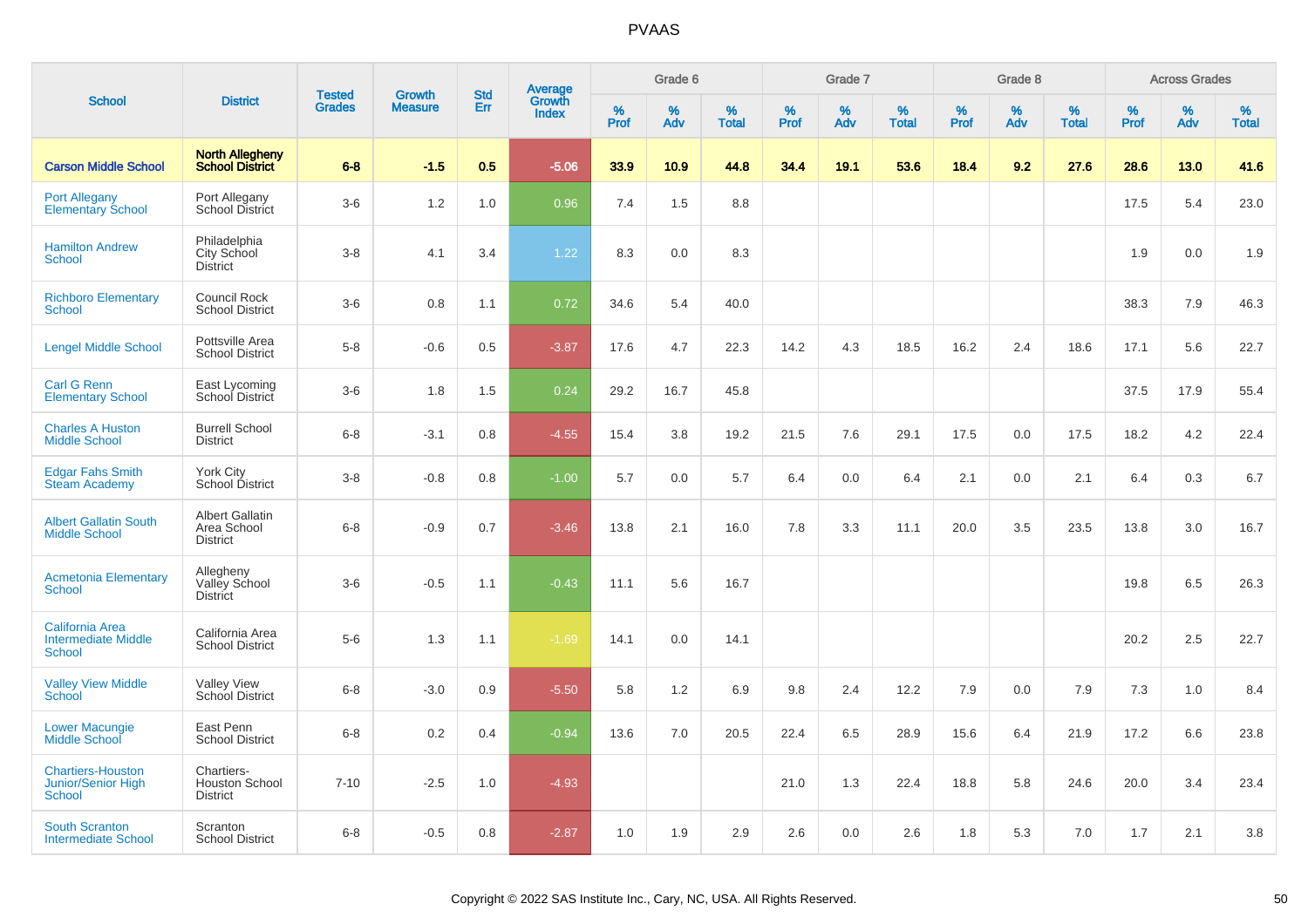| <b>School</b>                                                          |                                                              |                                |                                 | <b>Std</b> |                                          |              | Grade 6     |                      |              | Grade 7     |                   |              | Grade 8     |                   |              | <b>Across Grades</b> |                   |
|------------------------------------------------------------------------|--------------------------------------------------------------|--------------------------------|---------------------------------|------------|------------------------------------------|--------------|-------------|----------------------|--------------|-------------|-------------------|--------------|-------------|-------------------|--------------|----------------------|-------------------|
|                                                                        | <b>District</b>                                              | <b>Tested</b><br><b>Grades</b> | <b>Growth</b><br><b>Measure</b> | Err        | <b>Average</b><br>Growth<br><b>Index</b> | $\%$<br>Prof | $\%$<br>Adv | $\%$<br><b>Total</b> | $\%$<br>Prof | $\%$<br>Adv | %<br><b>Total</b> | $\%$<br>Prof | $\%$<br>Adv | %<br><b>Total</b> | $\%$<br>Prof | $\%$<br>Adv          | %<br><b>Total</b> |
| <b>Carson Middle School</b>                                            | <b>North Allegheny</b><br><b>School District</b>             | $6 - 8$                        | $-1.5$                          | 0.5        | $-5.06$                                  | 33.9         | 10.9        | 44.8                 | 34.4         | 19.1        | 53.6              | 18.4         | 9.2         | 27.6              | 28.6         | 13.0                 | 41.6              |
| <b>Keystone Elementary</b><br>School                                   | Keystone<br>School District                                  | $3-6$                          | 0.7                             | 1.1        | 0.64                                     | 32.1         | 1.9         | 34.0                 |              |             |                   |              |             |                   | 32.9         | 11.7                 | 44.6              |
| <b>Ferndale Elementary</b><br><b>School</b>                            | Ferndale Area<br><b>School District</b>                      | $3-6$                          | $-1.8$                          | 1.3        | $-1.41$                                  | 19.5         | 7.3         | 26.8                 |              |             |                   |              |             |                   | 21.6         | 8.8                  | 30.4              |
| <b>Holland Elementary</b><br><b>School</b>                             | Council Rock<br><b>School District</b>                       | $3-6$                          | 1.2                             | 1.1        | 0.97                                     | 32.7         | 16.4        | 49.1                 |              |             |                   |              |             |                   | 32.3         | 21.3                 | 53.5              |
| <b>Heights/Murray</b><br><b>Elementary School</b>                      | Wilkes-Barre<br>Area School<br><b>District</b>               | $3-6$                          | 0.5                             | 1.3        | 0.42                                     | 2.6          | 0.0         | 2.6                  |              |             |                   |              |             |                   | 8.6          | 0.6                  | 9.1               |
| <b>Rhoads James School</b>                                             | Philadelphia<br>City School<br>District                      | $3 - 8$                        | 3.8                             | 3.3        | 1.14                                     | 7.7          | 0.0         | 7.7                  |              |             |                   |              |             |                   | 1.8          | 3.5                  | 5.3               |
| <b>Folk Arts-Cultural</b><br><b>Treasures Charter</b><br><b>School</b> | Folk Arts-<br>Cultural<br>Treasures<br><b>Charter School</b> | $3 - 7$                        | $-1.8$                          | 1.0        | $-1.76$                                  | 28.9         | 4.4         | 33.3                 | 20.4         | 2.3         | 22.7              |              |             |                   | 28.1         | 6.2                  | 34.4              |
| <b>Cranberry Area</b><br><b>Junior/Senior High</b><br><b>School</b>    | <b>Cranberry Area</b><br><b>School District</b>              | $7 - 12$                       | $-0.8$                          | 0.9        | $-2.01$                                  |              |             |                      | 14.7         | 3.2         | 17.9              | 18.7         | 2.7         | 21.3              | 16.5         | 2.9                  | 19.4              |
| Hartman Intermediate<br><b>School</b>                                  | <b>Ellwood City</b><br>Area School<br><b>District</b>        | $5-6$                          | $-0.8$                          | 0.8        | $-1.07$                                  | 19.0         | 2.6         | 21.6                 |              |             |                   |              |             |                   | 19.7         | 5.0                  | 24.8              |
| <b>Allen Middle School</b>                                             | <b>West Shore</b><br><b>School District</b>                  | $6-8$                          | 0.6                             | 0.6        | 0.11                                     | 29.9         | 4.1         | 34.0                 | 18.1         | 8.7         | 26.8              | 17.6         | 9.8         | 27.4              | 21.9         | 7.5                  | 29.4              |
| <b>East Coventry</b><br><b>Elementary School</b>                       | Owen J Roberts<br><b>School District</b>                     | $3-6$                          | 0.3                             | 1.0        | 0.35                                     | 27.8         | 20.8        | 48.6                 |              |             |                   |              |             |                   | 34.2         | 16.7                 | 51.0              |
| <b>Maritime Academy</b><br><b>Charter School</b>                       | Maritime<br>Academy<br>Charter School                        | $3 - 10$                       | $-3.7$                          | 0.6        | $-5.88$                                  | 1.2          | 3.6         | 4.8                  | 7.9          | 5.6         | 13.5              | 3.3          | 0.0         | 3.3               | 4.6          | 2.1                  | 6.7               |
| <b>Sandycreek</b><br><b>Elementary School</b>                          | Franklin Area<br><b>School District</b>                      | $3-6$                          | 1.4                             | 1.3        | $-0.37$                                  | 16.3         | 0.0         | 16.3                 |              |             |                   |              |             |                   | 27.4         | 8.4                  | 35.8              |
| <b>Ephrata Middle School</b>                                           | Ephrata Area<br><b>School District</b>                       | $6-9$                          | $-0.5$                          | 0.5        | $-2.55$                                  |              |             |                      | 18.0         | 4.2         | 22.3              | 19.1         | 4.3         | 23.4              | 18.2         | 4.2                  | 22.3              |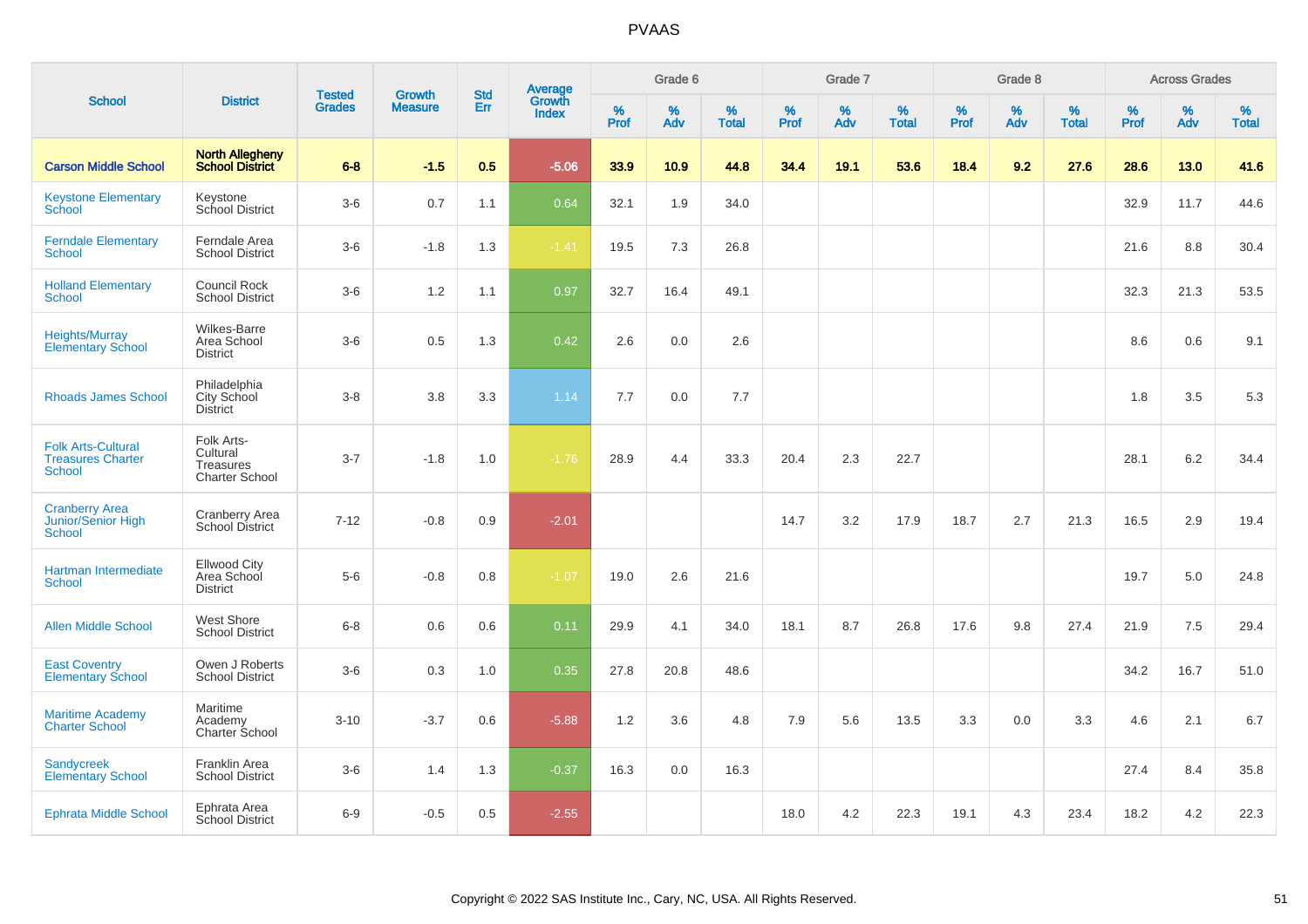|                                                                |                                                         |                                |                          | <b>Std</b> |                                          |                  | Grade 6  |                   |                  | Grade 7  |                   |           | Grade 8  |                   |                     | <b>Across Grades</b> |                   |
|----------------------------------------------------------------|---------------------------------------------------------|--------------------------------|--------------------------|------------|------------------------------------------|------------------|----------|-------------------|------------------|----------|-------------------|-----------|----------|-------------------|---------------------|----------------------|-------------------|
| <b>School</b>                                                  | <b>District</b>                                         | <b>Tested</b><br><b>Grades</b> | Growth<br><b>Measure</b> | Err        | <b>Average</b><br>Growth<br><b>Index</b> | %<br><b>Prof</b> | %<br>Adv | %<br><b>Total</b> | %<br><b>Prof</b> | %<br>Adv | %<br><b>Total</b> | %<br>Prof | %<br>Adv | %<br><b>Total</b> | $\%$<br><b>Prof</b> | %<br>Adv             | %<br><b>Total</b> |
| <b>Carson Middle School</b>                                    | <b>North Allegheny</b><br><b>School District</b>        | $6 - 8$                        | $-1.5$                   | 0.5        | $-5.06$                                  | 33.9             | 10.9     | 44.8              | 34.4             | 19.1     | 53.6              | 18.4      | 9.2      | 27.6              | 28.6                | 13.0                 | 41.6              |
| <b>Conemaugh Valley</b><br><b>Junior/Senior High</b><br>School | Conemaugh<br>Valley School<br><b>District</b>           | $7 - 12$                       | 0.6                      | 1.1        | $-0.33$                                  |                  |          |                   | 19.2             | 7.7      | 26.9              | 9.4       | 1.9      | 11.3              | 14.3                | 4.8                  | 19.0              |
| Churchville<br><b>Elementary School</b>                        | Council Rock<br><b>School District</b>                  | $3-6$                          | 0.1                      | 1.0        | 0.14                                     | 29.9             | 10.3     | 40.2              |                  |          |                   |           |          |                   | 31.4                | 14.2                 | 45.6              |
| <b>Charles H Boehm</b><br><b>Middle School</b>                 | Pennsbury<br><b>School District</b>                     | $6 - 8$                        | $-2.4$                   | $0.5\,$    | $-5.86$                                  | 18.1             | $9.9\,$  | 28.1              | 20.0             | 5.8      | 25.8              | 19.5      | 10.7     | 30.2              | 19.2                | 8.9                  | 28.0              |
| <b>Prospect Park School</b>                                    | Interboro<br><b>School District</b>                     | $3-8$                          | -4.4                     | 0.8        | $-5.48$                                  | 16.7             | 5.6      | 22.2              | 5.6              | 3.7      | 9.3               | 13.7      | 5.9      | 19.6              | 13.4                | 4.6                  | 18.0              |
| <b>York Academy</b><br><b>Regional Charter</b><br>School       | York Academy<br>Regional<br><b>Charter School</b>       | $3 - 11$                       | $-4.4$                   | 0.8        | $-5.58$                                  | 13.6             | 6.8      | 20.3              | 7.3              | 5.4      | 12.7              | 19.3      | 0.0      | 19.3              | 18.4                | 9.5                  | 27.9              |
| <b>Aliquippa Elementary</b><br>School                          | Aliquippa<br>School District                            | $3-6$                          | $-0.9$                   | 1.1        | $-0.80$                                  | 0.0              | 1.6      | 1.6               |                  |          |                   |           |          |                   | 1.2                 | 0.8                  | 2.0               |
| <b>Propel Charter School-</b><br><b>Montour</b>                | <b>Propel Charter</b><br>School-Montour                 | $3 - 10$                       | $-2.8$                   | 0.7        | $-3.84$                                  | 4.6              | 0.0      | 4.6               | 3.1              | 0.0      | 3.1               | 3.2       | 0.0      | 3.2               | 4.8                 | 1.6                  | 6.4               |
| <b>Holland Middle School</b><br>(8447)                         | Council Rock<br><b>School District</b>                  | $7 - 8$                        | $-1.9$                   | 0.4        | $-7.03$                                  |                  |          |                   | 25.3             | 12.3     | 37.6              | 16.5      | 5.0      | 21.5              | 21.0                | 8.6                  | 29.6              |
| <b>Central Manor</b><br><b>Elementary School</b>               | Penn Manor<br><b>School District</b>                    | $3-6$                          | $-1.0$                   | 0.9        | $-1.18$                                  | 26.9             | 9.7      | 36.6              |                  |          |                   |           |          |                   | 29.8                | 20.8                 | 50.6              |
| <b>Knoch Middle School</b>                                     | South Butler<br><b>County School</b><br><b>District</b> | $6 - 8$                        | $-0.3$                   | 0.6        | $-1.53$                                  | 22.9             | 5.0      | 27.9              | 21.2             | 11.4     | 32.6              | 13.3      | 1.6      | 14.8              | 19.2                | 6.0                  | 25.2              |
| <b>Northern Bedford</b><br><b>County Middle School</b>         | Northern<br><b>Bedford County</b><br>School District    | $6 - 8$                        | $-2.4$                   | 0.9        | $-3.70$                                  | 30.5             | 1.7      | 32.2              | 19.0             | 1.7      | 20.7              | 9.4       | 3.1      | 12.5              | 19.3                | 2.2                  | 21.6              |
| <b>Baden Academy</b><br><b>Charter School</b>                  | Baden<br>Academy<br>Charter School                      | $3-6$                          | 0.1                      | 1.1        | 0.05                                     | 22.4             | 8.6      | 31.0              |                  |          |                   |           |          |                   | 20.8                | 6.4                  | 27.2              |
| <b>Shaler Area Middle</b><br>School                            | Shaler Area<br><b>School District</b>                   | $7 - 8$                        | $-0.2$                   | 0.5        | $-1.52$                                  |                  |          |                   | 22.2             | 5.6      | 27.8              | 19.7      | 5.2      | 24.9              | 21.0                | 5.4                  | 26.4              |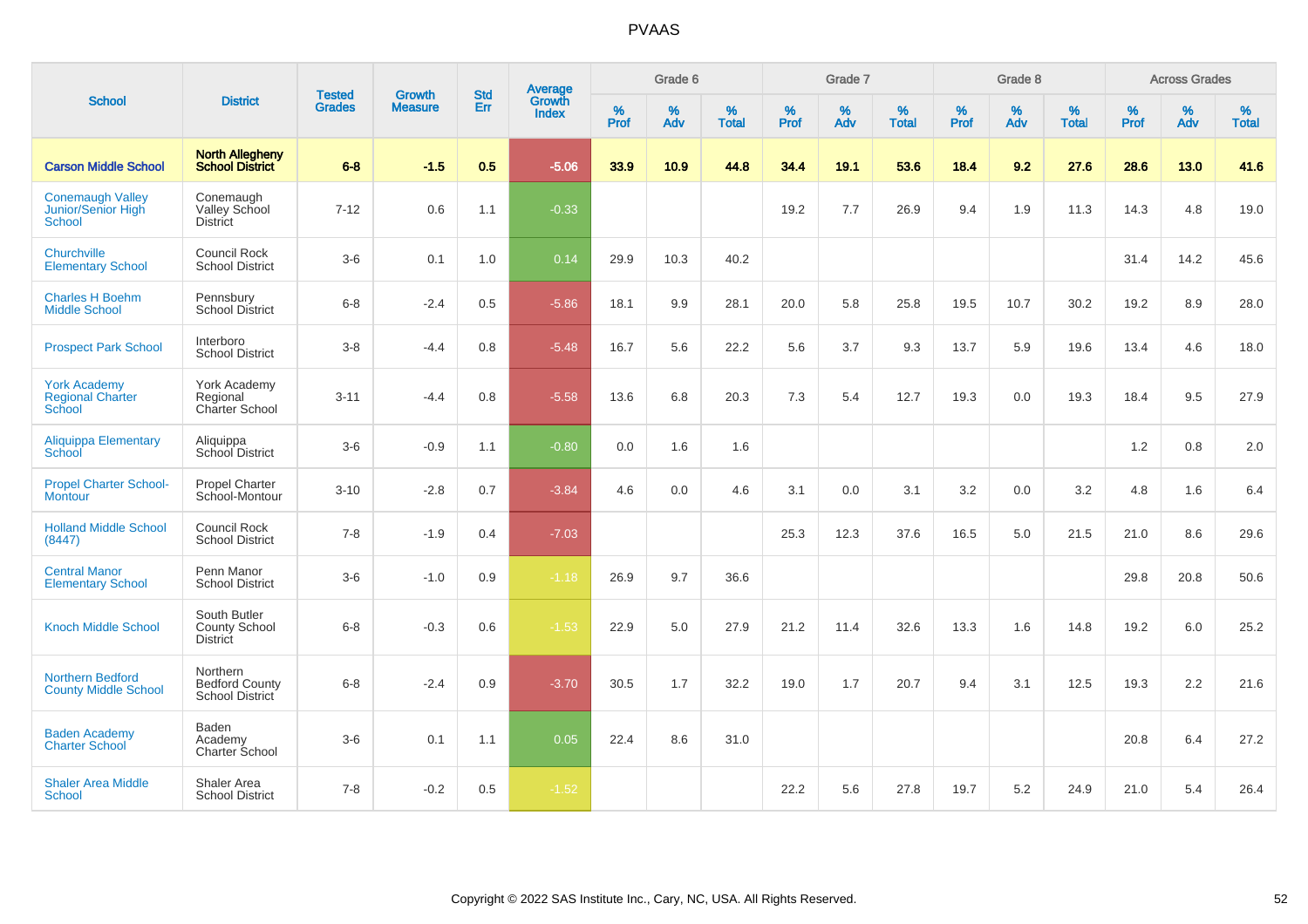|                                                                  |                                                  |                                |                                 | <b>Std</b> |                                          |                  | Grade 6  |                   |           | Grade 7  |                   |           | Grade 8  |                   |           | <b>Across Grades</b> |                   |
|------------------------------------------------------------------|--------------------------------------------------|--------------------------------|---------------------------------|------------|------------------------------------------|------------------|----------|-------------------|-----------|----------|-------------------|-----------|----------|-------------------|-----------|----------------------|-------------------|
| <b>School</b>                                                    | <b>District</b>                                  | <b>Tested</b><br><b>Grades</b> | <b>Growth</b><br><b>Measure</b> | Err        | <b>Average</b><br>Growth<br><b>Index</b> | %<br><b>Prof</b> | %<br>Adv | %<br><b>Total</b> | %<br>Prof | %<br>Adv | %<br><b>Total</b> | %<br>Prof | %<br>Adv | %<br><b>Total</b> | %<br>Prof | %<br>Adv             | %<br><b>Total</b> |
| <b>Carson Middle School</b>                                      | <b>North Allegheny</b><br><b>School District</b> | $6 - 8$                        | $-1.5$                          | 0.5        | $-5.06$                                  | 33.9             | 10.9     | 44.8              | 34.4      | 19.1     | 53.6              | 18.4      | 9.2      | 27.6              | 28.6      | 13.0                 | 41.6              |
| <b>Propel Charter School-</b><br><b>Mckeesport</b>               | <b>Propel Charter</b><br>School-<br>Mckeesport   | $3 - 8$                        | $-3.2$                          | 1.0        | $-4.03$                                  | 2.7              | 0.0      | 2.7               | 5.3       | 7.9      | 13.2              | 2.7       | 2.7      | 5.4               | 5.4       | 2.3                  | 7.7               |
| <b>Tinicum School</b>                                            | Interboro<br><b>School District</b>              | $3-8$                          | $-2.1$                          | 1.0        | $-2.52$                                  | 12.2             | 0.0      | 12.2              | 14.3      | 0.0      | 14.3              | 0.0       | 0.0      | 0.0               | 20.6      | 1.9                  | 22.4              |
| Pennridge North<br>Middle School                                 | Pennridge<br>School District                     | $6 - 8$                        | $-2.3$                          | 0.5        | $-8.80$                                  | 24.7             | 2.7      | 27.3              | 31.5      | 19.7     | 51.1              | 21.4      | $5.0\,$  | 26.4              | 26.1      | 9.6                  | 35.7              |
| <b>Solomon/Plains Middle</b><br><b>School</b>                    | Wilkes-Barre<br>Area School<br><b>District</b>   | $7 - 8$                        | $-1.4$                          | 0.9        | $-3.01$                                  |                  |          |                   | 6.2       | 0.0      | 6.2               | 2.4       | 0.0      | 2.4               | 4.3       | 0.0                  | 4.3               |
| <b>Menallen School</b>                                           | Uniontown Area<br><b>School District</b>         | $3-6$                          | $-1.9$                          | 1.7        | $-1.07$                                  | 24.1             | 0.0      | 24.1              |           |          |                   |           |          |                   | 32.1      | 4.7                  | 36.8              |
| <b>North Penn-Liberty</b><br>Junior/Senior High<br><b>School</b> | Southern Tioga<br>School District                | $7 - 11$                       | $-0.3$                          | 1.3        | $-1.47$                                  |                  |          |                   | 9.1       | 2.3      | 11.4              | 15.4      | 2.6      | 18.0              | 12.0      | 2.4                  | 14.5              |
| <b>Clear Run</b><br><b>Intermediate School</b>                   | Pocono<br>Mountain<br><b>School District</b>     | $3-6$                          | $-1.4$                          | 1.1        | $-1.28$                                  | 11.5             | 3.3      | 14.8              |           |          |                   |           |          |                   | 14.8      | 5.1                  | 19.9              |
| <b>Western Wayne</b><br><b>Middle School</b>                     | Western Wayne<br><b>School District</b>          | $6 - 8$                        | $-2.6$                          | 0.7        | $-5.07$                                  | 18.7             | 0.9      | 19.6              | 21.6      | 2.9      | 24.5              | 14.1      | 5.4      | 19.6              | 18.3      | 3.0                  | 21.3              |
| <b>Esperanza Cyber</b><br><b>Charter School</b>                  | Esperanza<br><b>Cyber Charter</b><br>School      | $3 - 11$                       | 0.4                             | 1.3        | $-0.72$                                  | 0.0              | 0.0      | 0.0               | 2.6       | 0.0      | 2.6               | 0.0       | 0.0      | 0.0               | 1.6       | 0.0                  | 1.6               |
| <b>Salisbury Middle</b><br>School                                | Salisbury<br>Township<br><b>School District</b>  | $5 - 8$                        | $-2.3$                          | 0.6        | $-4.27$                                  | 14.3             | 2.2      | 16.5              | 13.0      | 1.1      | 14.1              | 17.2      | 3.4      | 20.7              | 14.8      | 3.8                  | 18.7              |
| <b>Williamson Senior</b><br><b>High School</b>                   | Northern Tioga<br>School District                | $7 - 10$                       | 0.3                             | 0.9        | $-0.50$                                  |                  |          |                   | 11.6      | 1.2      | 12.8              | 22.8      | 6.9      | 29.7              | 17.6      | 4.3                  | 21.9              |
| <b>Neshannock Memorial</b><br><b>Elementary School</b>           | Neshannock<br>Township<br><b>School District</b> | $3-6$                          | 0.9                             | 0.9        | 0.44                                     | 30.9             | 13.2     | 44.1              |           |          |                   |           |          |                   | 26.5      | 11.0                 | 37.5              |
| <b>Brockway Area</b><br>Junior/Senior High<br><b>School</b>      | <b>Brockway Area</b><br><b>School District</b>   | $7 - 11$                       | $-1.1$                          | 0.9        | $-2.47$                                  |                  |          |                   | 22.5      | 7.5      | 30.0              | 20.8      | 5.6      | 26.4              | 21.7      | 6.6                  | 28.3              |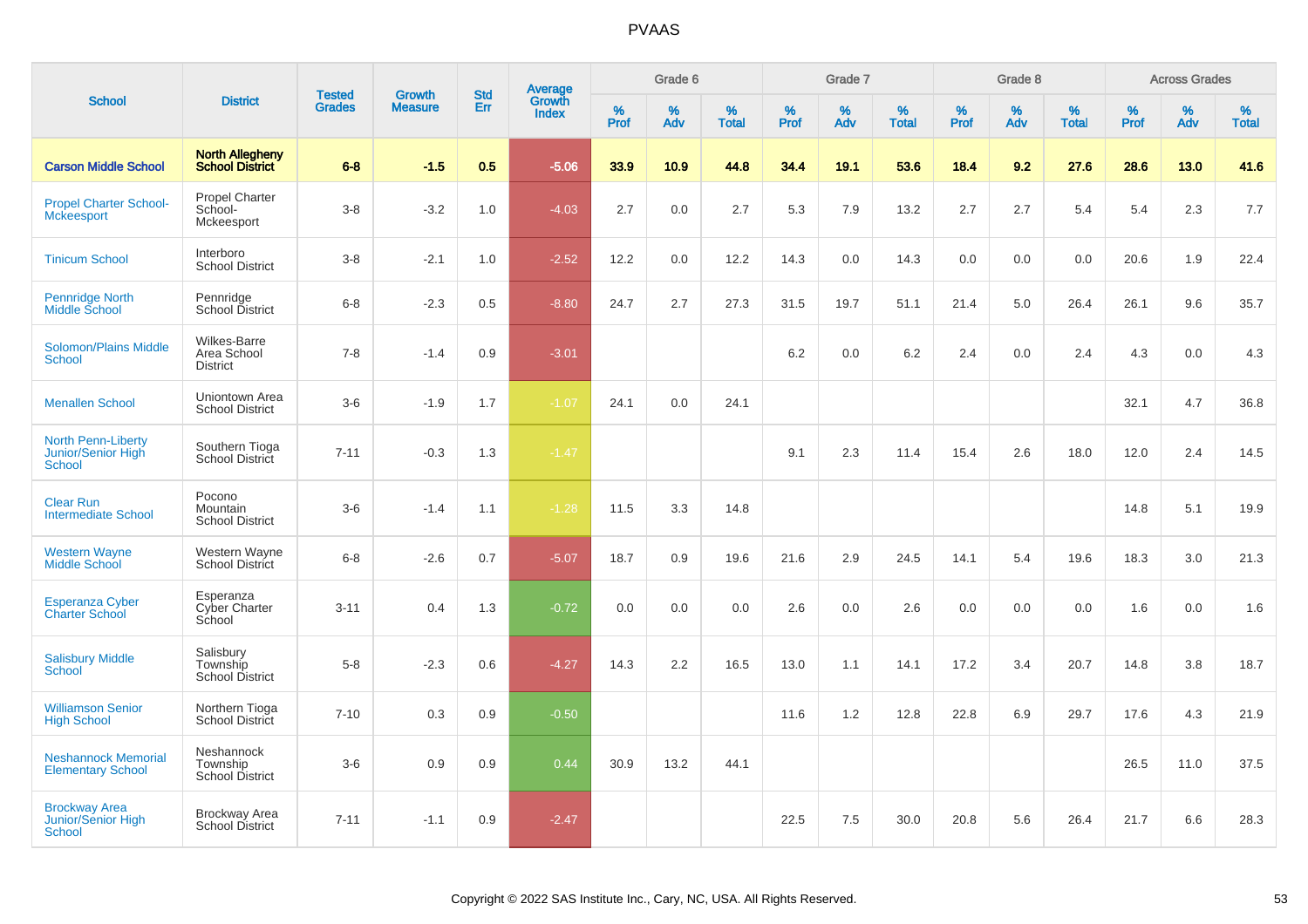|                                                          |                                                        |                                |                                 | <b>Std</b> |                                          |                  | Grade 6  |                   |           | Grade 7  |                   |           | Grade 8  |                   |           | <b>Across Grades</b> |                   |
|----------------------------------------------------------|--------------------------------------------------------|--------------------------------|---------------------------------|------------|------------------------------------------|------------------|----------|-------------------|-----------|----------|-------------------|-----------|----------|-------------------|-----------|----------------------|-------------------|
| <b>School</b>                                            | <b>District</b>                                        | <b>Tested</b><br><b>Grades</b> | <b>Growth</b><br><b>Measure</b> | Err        | <b>Average</b><br>Growth<br><b>Index</b> | %<br><b>Prof</b> | %<br>Adv | %<br><b>Total</b> | %<br>Prof | %<br>Adv | %<br><b>Total</b> | %<br>Prof | %<br>Adv | %<br><b>Total</b> | %<br>Prof | %<br>Adv             | %<br><b>Total</b> |
| <b>Carson Middle School</b>                              | <b>North Allegheny</b><br><b>School District</b>       | $6-8$                          | $-1.5$                          | 0.5        | $-5.06$                                  | 33.9             | 10.9     | 44.8              | 34.4      | 19.1     | 53.6              | 18.4      | 9.2      | 27.6              | 28.6      | 13.0                 | 41.6              |
| <b>Jamestown Area</b><br><b>Elementary School</b>        | Jamestown<br>Area School<br><b>District</b>            | $3-6$                          | 0.5                             | 1.4        | 0.32                                     | 16.7             | 0.0      | 16.7              |           |          |                   |           |          |                   | 16.7      | 7.9                  | 24.6              |
| <b>Sullivan Co</b><br><b>Elementary School</b><br>(8180) | <b>Sullivan County</b><br>School District              | $3-6$                          | $-1.5$                          | 1.3        | $-1.16$                                  | 30.0             | 4.0      | 34.0              |           |          |                   |           |          |                   | 24.9      | 5.5                  | 30.4              |
| <b>Duquesne Elementary</b><br>School                     | Duquesne City<br>School District                       | $3-6$                          | 1.2                             | 1.3        | $-0.49$                                  | 5.6              | 0.0      | 5.6               |           |          |                   |           |          |                   | 3.5       | 1.7                  | 5.2               |
| <b>Marion Center Area</b><br>Jr/Sr High School           | <b>Marion Center</b><br>Area School<br><b>District</b> | $7 - 10$                       | $-1.3$                          | 0.9        | $-3.16$                                  |                  |          |                   | 19.0      | 10.7     | 29.8              | 22.6      | 8.6      | 31.2              | 20.9      | 9.6                  | 30.5              |
| <b>Mill Creek Elementary</b><br><b>School</b>            | <b>Central Bucks</b><br><b>School District</b>         | $3-6$                          | 0.0                             | 0.8        | 0.04                                     | 28.7             | 17.6     | 46.3              |           |          |                   |           |          |                   | 36.4      | 19.1                 | 55.6              |
| <b>Pine-Richland Middle</b><br><b>School</b>             | Pine-Richland<br><b>School District</b>                | $6-8$                          | 0.0                             | 0.5        | $-0.86$                                  |                  |          |                   | 37.1      | 18.2     | 55.4              | 30.1      | 15.8     | 45.9              | 33.5      | 17.0                 | 50.5              |
| <b>Brookville</b><br>Junior/Senior High<br><b>School</b> | <b>Brookville Area</b><br><b>School District</b>       | $7 - 11$                       | $-0.3$                          | 0.8        | $-1.37$                                  |                  |          |                   | 13.8      | 2.4      | 16.3              | 19.4      | 9.3      | 28.7              | 16.4      | 5.6                  | 22.1              |
| <b>Fort Leboeuf Middle</b><br><b>School</b>              | Fort Leboeuf<br><b>School District</b>                 | $6 - 8$                        | $-1.5$                          | 0.5        | $-4.39$                                  | 25.7             | 18.8     | 44.4              | 21.7      | 14.4     | 36.1              | 22.6      | 11.6     | 34.2              | 23.2      | 14.9                 | 38.1              |
| <b>Penns Valley Area</b><br>Junior/Senior High<br>School | Penns Valley<br>Area School<br><b>District</b>         | $6 - 12$                       | $-0.6$                          | 0.8        | $-2.00$                                  |                  |          |                   | 25.7      | 9.5      | 35.2              | 16.0      | 9.4      | 25.5              | 20.8      | 9.5                  | 30.3              |
| <b>Mifflin County Middle</b><br>School                   | Mifflin County<br><b>School District</b>               | $6 - 7$                        | $-1.6$                          | 0.4        | $-5.98$                                  | 13.8             | 4.6      | 18.4              | 10.3      | 3.8      | 14.1              |           |          |                   | 12.0      | 4.2                  | 16.2              |
| <b>West Forest</b><br><b>Elementary School</b>           | Forest Area<br><b>School District</b>                  | $3-6$                          | 2.0                             | 2.3        | $-0.06$                                  | 13.3             | 0.0      | 13.3              |           |          |                   |           |          |                   | 29.1      | 5.4                  | 34.6              |
| <b>Mitchell Elementary</b><br><b>School</b>              | Philadelphia<br>City School<br><b>District</b>         | $3-8$                          | 3.1                             | 3.5        | 0.89                                     |                  |          |                   |           |          |                   | 0.0       | 0.0      | 0.0               | 0.0       | 0.0                  | 0.0               |
| <b>Propel Charter School-</b><br><b>Northside</b>        | Propel Charter<br>School-<br>Northside                 | $3-8$                          | $-1.6$                          | 0.9        | $-1.74$                                  | 2.4              | 0.0      | 2.4               | 0.0       | 0.0      | 0.0               | 0.0       | 0.0      | 0.0               | 0.4       | 0.0                  | 0.4               |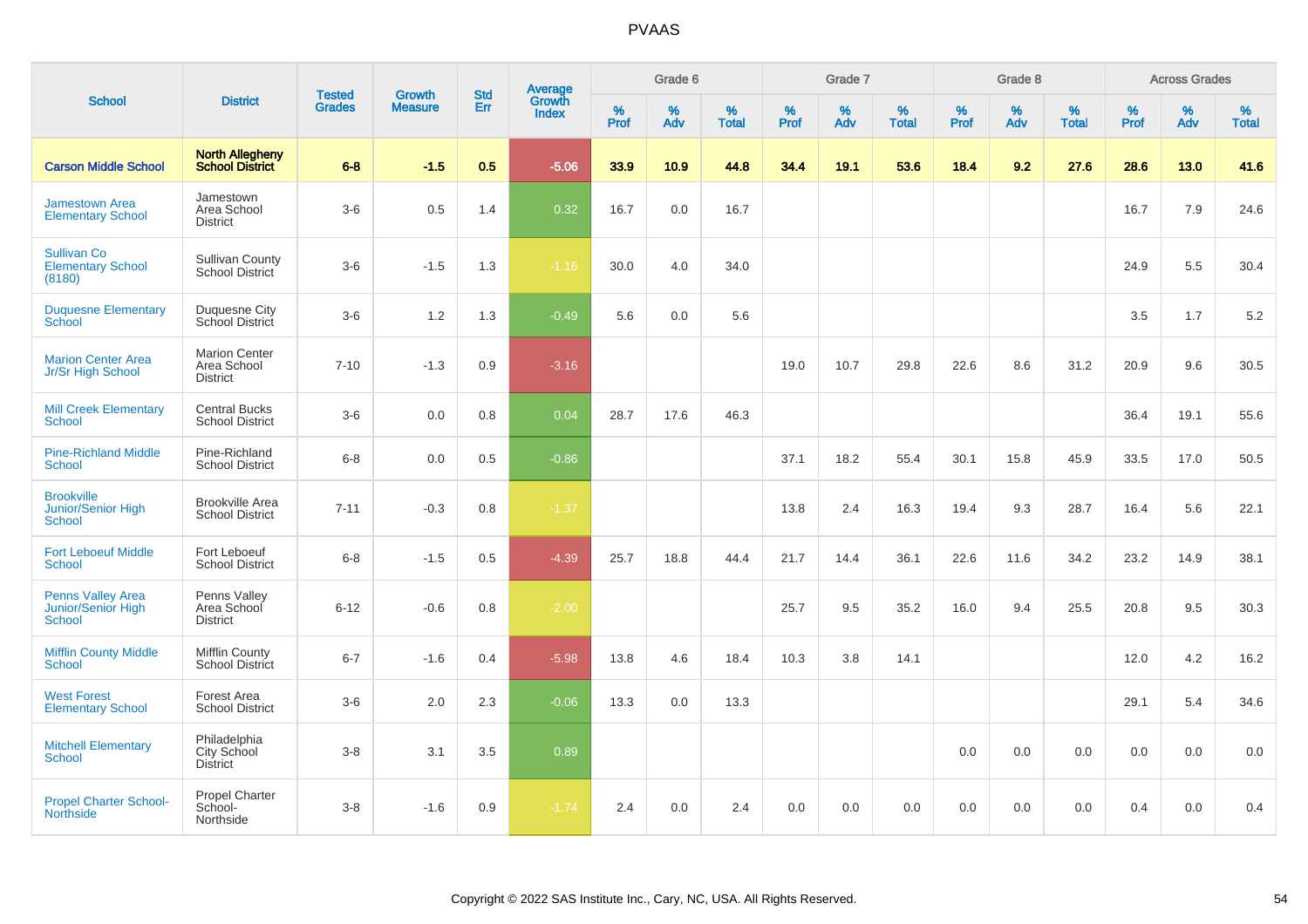|                                                                      |                                                   |                                |                                 | <b>Std</b> |                                          |           | Grade 6  |                   |           | Grade 7  |                   |                  | Grade 8  |                   |           | <b>Across Grades</b> |                   |
|----------------------------------------------------------------------|---------------------------------------------------|--------------------------------|---------------------------------|------------|------------------------------------------|-----------|----------|-------------------|-----------|----------|-------------------|------------------|----------|-------------------|-----------|----------------------|-------------------|
| <b>School</b>                                                        | <b>District</b>                                   | <b>Tested</b><br><b>Grades</b> | <b>Growth</b><br><b>Measure</b> | <b>Err</b> | <b>Average</b><br>Growth<br><b>Index</b> | %<br>Prof | %<br>Adv | %<br><b>Total</b> | %<br>Prof | %<br>Adv | %<br><b>Total</b> | %<br><b>Prof</b> | %<br>Adv | %<br><b>Total</b> | %<br>Prof | %<br>Adv             | %<br><b>Total</b> |
| <b>Carson Middle School</b>                                          | <b>North Allegheny</b><br><b>School District</b>  | $6 - 8$                        | $-1.5$                          | 0.5        | $-5.06$                                  | 33.9      | 10.9     | 44.8              | 34.4      | 19.1     | 53.6              | 18.4             | 9.2      | 27.6              | 28.6      | 13.0                 | 41.6              |
| <b>Southern Fulton</b><br><b>Junior/Senior High</b><br><b>School</b> | Southern Fulton<br><b>School District</b>         | $7 - 11$                       | $-0.9$                          | 1.2        | $-1.82$                                  |           |          |                   | 12.3      | 1.8      | 14.0              | 5.9              | 3.9      | 9.8               | 9.3       | 2.8                  | 12.0              |
| <b>Stem At Showalter</b>                                             | Chester-Upland<br><b>School District</b>          | $7 - 10$                       | $-0.3$                          | 2.1        | $-0.89$                                  |           |          |                   | 0.0       | 0.0      | 0.0               | 0.0              | 0.0      | 0.0               | 0.0       | 0.0                  | 0.0               |
| <b>Great Valley Middle</b><br>School                                 | <b>Great Valley</b><br><b>School District</b>     | $6 - 8$                        | $-0.5$                          | 0.4        | $-3.82$                                  | 38.1      | 8.6      | 46.6              | 26.6      | 17.4     | 44.0              | 26.7             | 17.6     | 44.3              | 30.5      | 14.4                 | 45.0              |
| <b>Friendship Elementary</b><br>School                               | Southern York<br>County School<br><b>District</b> | $3-6$                          | 0.3                             | 1.4        | 0.22                                     | 23.7      | 5.3      | 29.0              |           |          |                   |                  |          |                   | 20.9      | 9.4                  | 30.4              |
| <b>Greenville Elementary</b><br>School                               | Greenville Area<br><b>School District</b>         | $3-6$                          | 0.8                             | 0.9        | $-0.48$                                  | 19.2      | 5.1      | 24.4              |           |          |                   |                  |          |                   | 29.3      | 6.0                  | 35.3              |
| <b>Maple Manor</b><br>Elementary/Middle<br>School                    | Hazleton Area<br><b>School District</b>           | $3 - 8$                        | $-0.1$                          | 1.1        | $-0.71$                                  | 8.6       | 2.9      | 11.4              | 0.0       | 0.0      | 0.0               | 0.0              | 0.0      | 0.0               | 3.1       | 0.9                  | 4.0               |
| <b>Keystone Oaks Middle</b><br>School                                | <b>Keystone Oaks</b><br>School District           | $6 - 8$                        | $-3.4$                          | 0.6        | $-6.71$                                  | 19.5      | 11.5     | 31.0              | 19.5      | 10.6     | 30.1              | 17.5             | 12.3     | 29.8              | 18.8      | 11.5                 | 30.3              |
| <b>New Cumberland</b><br><b>Middle School</b>                        | West Shore<br><b>School District</b>              | $6 - 8$                        | $-0.3$                          | 0.5        | $-2.67$                                  | 19.6      | 2.4      | 22.1              | 8.6       | 4.6      | 13.2              | 12.1             | 5.4      | 17.4              | 13.4      | 4.1                  | 17.5              |
| <b>Bermudian Springs</b><br>Middle School                            | Bermudian<br>Springs School<br><b>District</b>    | $5-8$                          | 0.4                             | 0.5        | $-1.75$                                  | 17.5      | 3.9      | 21.4              | 20.5      | 5.1      | 25.6              | 11.2             | 4.3      | 15.5              | 17.8      | 6.5                  | 24.3              |
| <b>West Middlesex Area</b><br>Junior/Senior High<br><b>School</b>    | West Middlesex<br>Area School<br><b>District</b>  | $7 - 10$                       | $-2.1$                          | 1.2        | $-3.06$                                  |           |          |                   | 30.0      | 2.0      | 32.0              | 7.1              | 0.0      | 7.1               | 19.6      | 1.1                  | 20.6              |
| <b>Highland School</b>                                               | Abington<br>School District                       | $3-6$                          | 0.9                             | 1.2        | 0.35                                     | 34.0      | 20.8     | 54.7              |           |          |                   |                  |          |                   | 28.1      | 17.1                 | 45.2              |
| <b>Achievement House</b><br><b>Charter School</b>                    | Achievement<br><b>House Charter</b><br>School     | $7 - 11$                       | $-0.3$                          | 1.5        | $-1.19$                                  |           |          |                   | 20.0      | 0.0      | 20.0              | 7.1              | 2.4      | 9.5               | 11.9      | 1.5                  | 13.4              |
| <b>Central Dauphin East</b><br><b>Middle School</b>                  | Central<br>Dauphin School<br><b>District</b>      | $6 - 8$                        | $-0.2$                          | 0.5        | $-0.86$                                  | 9.8       | 1.0      | 10.9              | 10.1      | 2.4      | 12.6              | 6.4              | 2.1      | 8.6               | 8.9       | 1.9                  | 10.7              |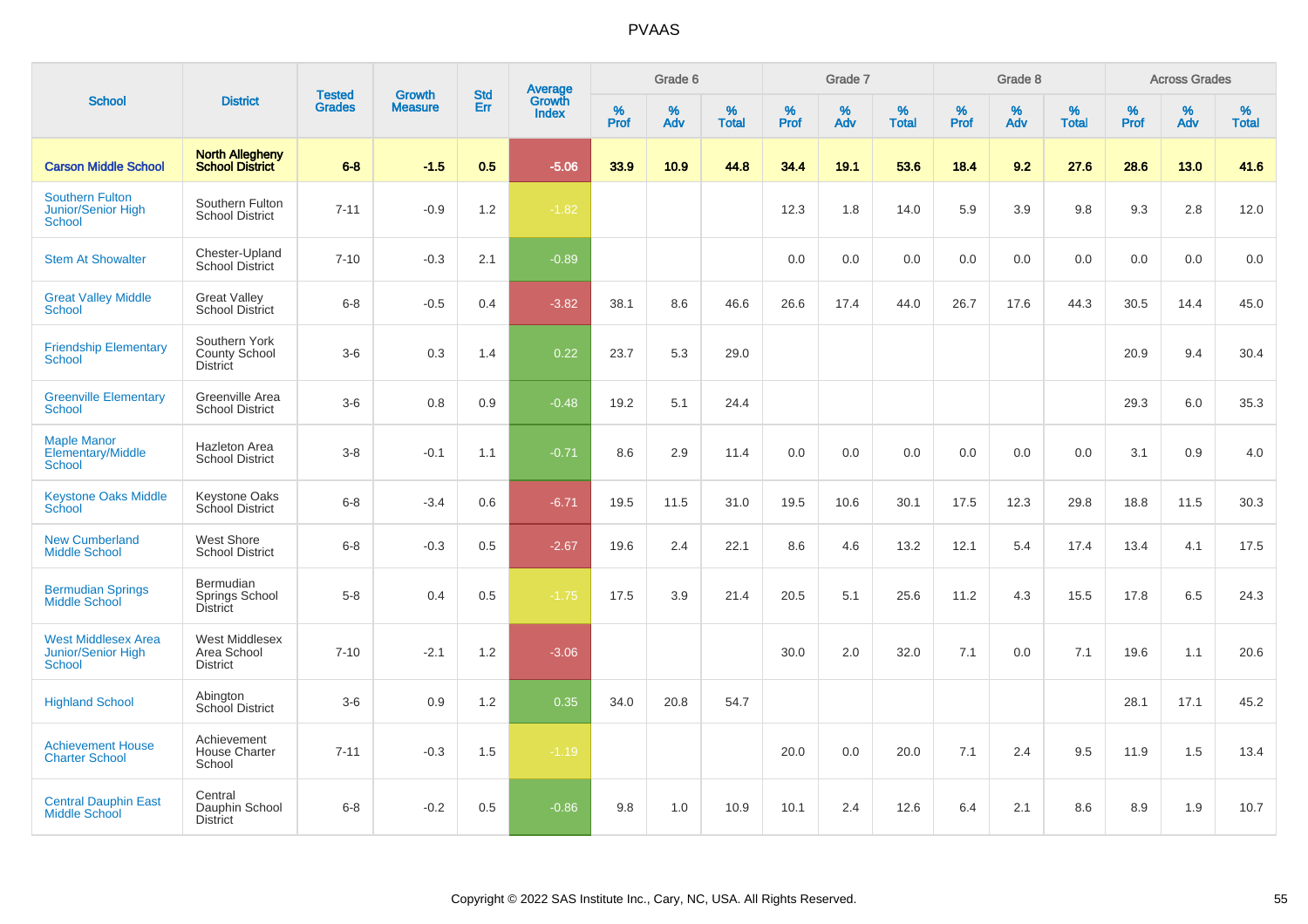|                                                          |                                                  |                                |                                 | <b>Std</b> |                                          |                  | Grade 6           |                   |           | Grade 7  |                   |           | Grade 8  |                   |           | <b>Across Grades</b> |                   |
|----------------------------------------------------------|--------------------------------------------------|--------------------------------|---------------------------------|------------|------------------------------------------|------------------|-------------------|-------------------|-----------|----------|-------------------|-----------|----------|-------------------|-----------|----------------------|-------------------|
| <b>School</b>                                            | <b>District</b>                                  | <b>Tested</b><br><b>Grades</b> | <b>Growth</b><br><b>Measure</b> | Err        | <b>Average</b><br>Growth<br><b>Index</b> | %<br><b>Prof</b> | %<br>Adv          | %<br><b>Total</b> | %<br>Prof | %<br>Adv | %<br><b>Total</b> | %<br>Prof | %<br>Adv | %<br><b>Total</b> | %<br>Prof | %<br>Adv             | %<br><b>Total</b> |
| <b>Carson Middle School</b>                              | <b>North Allegheny</b><br><b>School District</b> | $6 - 8$                        | $-1.5$                          | 0.5        | $-5.06$                                  | 33.9             | 10.9 <sub>2</sub> | 44.8              | 34.4      | 19.1     | 53.6              | 18.4      | 9.2      | 27.6              | 28.6      | 13.0                 | 41.6              |
| <b>Carnegie Elementary</b><br><b>School</b>              | Carlynton<br>School District                     | $3-6$                          | 0.9                             | 1.2        | $-0.41$                                  | 40.0             | 6.0               | 46.0              |           |          |                   |           |          |                   | 24.1      | 6.8                  | 30.9              |
| Coatesville<br><b>Intermediate High</b><br><b>School</b> | Coatesville<br>Area School<br><b>District</b>    | $8 - 9$                        | 0.6                             | 0.8        | 0.77                                     |                  |                   |                   |           |          |                   | 7.0       | 0.5      | 7.5               | 7.0       | 0.5                  | 7.5               |
| <b>Southern Fulton</b><br><b>Elementary School</b>       | Southern Fulton<br><b>School District</b>        | $3-6$                          | $-3.6$                          | 1.2        | $-3.05$                                  | 15.2             | 10.2              | 25.4              |           |          |                   |           |          |                   | 23.9      | 5.3                  | 29.2              |
| <b>Red Lion Area Junior</b><br><b>High School</b>        | Red Lion Area<br><b>School District</b>          | $7 - 8$                        | $-0.1$                          | 0.5        | $-1.25$                                  |                  |                   |                   | 16.8      | 9.2      | 26.0              | 14.5      | 6.6      | 21.2              | 15.8      | 8.0                  | 23.7              |
| <b>Oil City Area Middle</b><br>School                    | Oil City Area<br>School District                 | $5 - 8$                        | $-3.7$                          | 0.5        | $-7.18$                                  | 7.9              | 0.8               | 8.7               | 10.3      | 2.4      | 12.7              | 3.8       | 0.0      | 3.8               | 9.5       | 1.5                  | 11.0              |
| <b>Clarion Area</b><br><b>Elementary School</b>          | <b>Clarion Area</b><br><b>School District</b>    | $3-6$                          | $-0.3$                          | 1.2        | $-0.24$                                  | 32.1             | 7.1               | 39.3              |           |          |                   |           |          |                   | 28.8      | 12.0                 | 40.9              |
| <b>Eden Hall Upper</b><br><b>Elementary School</b>       | Pine-Richland<br><b>School District</b>          | $4 - 6$                        | $-3.6$                          | 0.5        | $-7.79$                                  | 35.8             | 11.5              | 47.4              |           |          |                   |           |          |                   | 34.3      | 17.8                 | 52.1              |
| <b>Mayfair School</b>                                    | Philadelphia<br>City School<br><b>District</b>   | $3 - 8$                        | $-1.9$                          | 1.1        | $-1.69$                                  | 6.2              | 0.0               | 6.2               | 2.4       | 0.0      | 2.4               | 0.0       | 6.7      | 6.7               | 3.1       | 1.0                  | 4.2               |
| <b>Nitschmann Middle</b><br>School                       | Bethlehem Area<br><b>School District</b>         | $6 - 8$                        | $-2.4$                          | 0.7        | $-5.69$                                  | 16.1             | 5.4               | 21.4              | 19.2      | 4.2      | 23.3              | 10.5      | 4.0      | 14.5              | 15.9      | 4.6                  | 20.4              |
| <b>Roslyn School</b>                                     | Abington<br><b>School District</b>               | $3-6$                          | 0.8                             | 1.1        | 0.64                                     | 17.9             | 10.7              | 28.6              |           |          |                   |           |          |                   | 25.9      | 12.5                 | 38.4              |
| <b>Ridley Middle School</b>                              | <b>Ridley School</b><br><b>District</b>          | $6 - 8$                        | $-2.1$                          | 0.4        | $-8.42$                                  | 16.6             | 2.2               | 18.8              | 11.2      | 6.6      | 17.8              | 12.6      | 6.5      | 19.1              | 13.4      | 5.2                  | 18.5              |
| <b>Pittsburgh Greenfield</b><br>$K-8$                    | Pittsburgh<br>School District                    | $3 - 8$                        | $-8.7$                          | 1.1        | $-8.03$                                  | 22.0             | 9.8               | 31.7              | 26.3      | 0.0      | 26.3              | 0.0       | 0.0      | 0.0               | 22.9      | 6.5                  | 29.4              |
| New Day Charter<br><b>School</b>                         | New Day<br>Charter School                        | $7 - 11$                       | 2.2                             | 3.1        | 0.71                                     |                  |                   |                   |           |          |                   | 0.0       | 0.0      | 0.0               | 0.0       | 0.0                  | 0.0               |
| <b>Fleetwood Middle</b><br><b>School</b>                 | Fleetwood Area<br><b>School District</b>         | $5-8$                          | $-1.9$                          | 0.5        | $-3.85$                                  | 20.0             | 4.0               | 24.0              | 21.0      | 4.9      | 25.9              | 21.5      | 2.5      | 24.0              | 21.1      | 3.8                  | 24.8              |
| <b>Laurel Elementary</b><br>School                       | Laurel School<br><b>District</b>                 | $3-6$                          | $-1.5$                          | 1.0        | $-1.53$                                  | 23.9             | 12.7              | 36.6              |           |          |                   |           |          |                   | 30.7      | 17.1                 | 47.7              |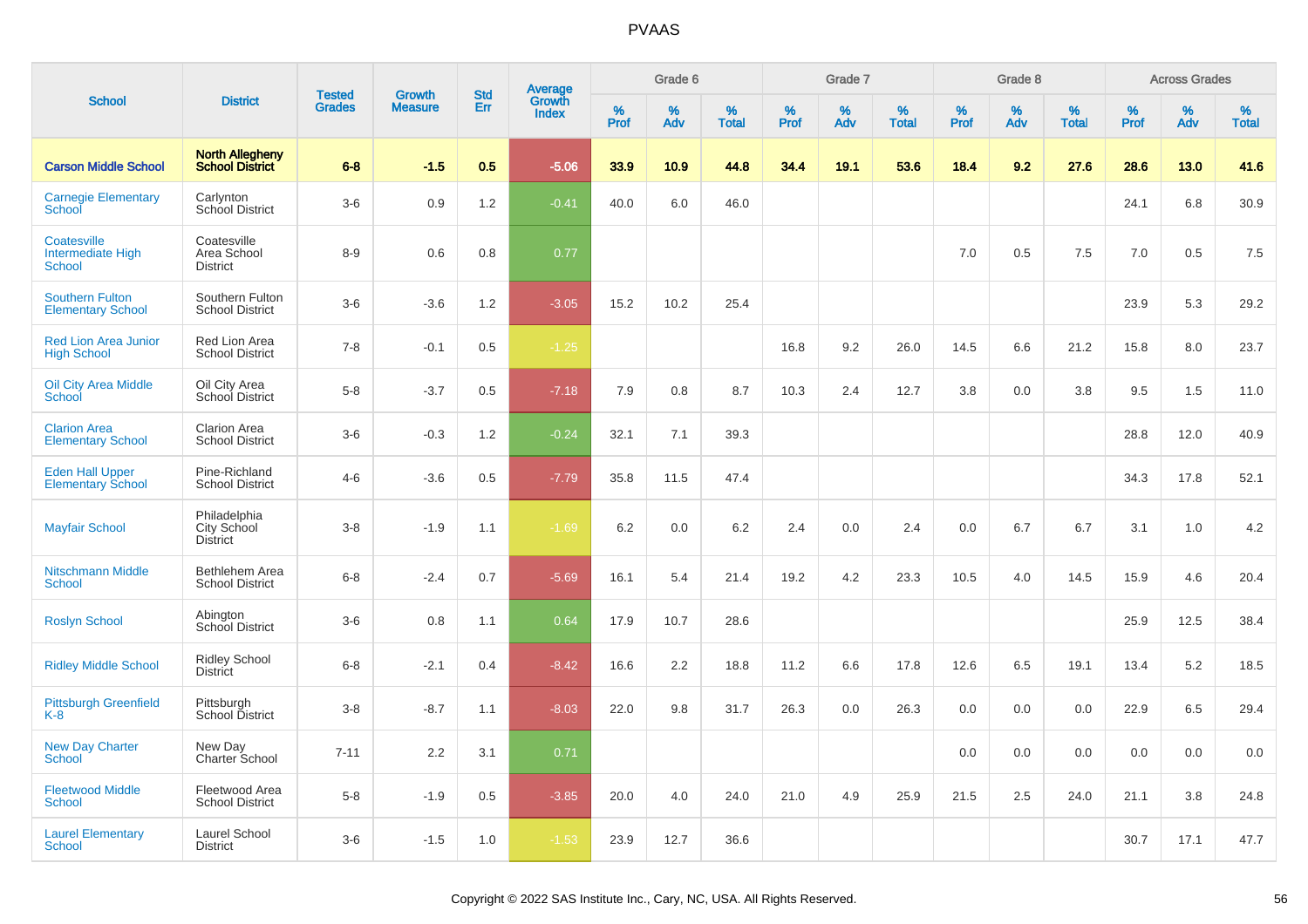| <b>School</b>                                        |                                                  |                                |                                 | <b>Std</b> |                                          |                     | Grade 6     |                   |              | Grade 7     |                   |              | Grade 8  |                   |              | <b>Across Grades</b> |                   |
|------------------------------------------------------|--------------------------------------------------|--------------------------------|---------------------------------|------------|------------------------------------------|---------------------|-------------|-------------------|--------------|-------------|-------------------|--------------|----------|-------------------|--------------|----------------------|-------------------|
|                                                      | <b>District</b>                                  | <b>Tested</b><br><b>Grades</b> | <b>Growth</b><br><b>Measure</b> | <b>Err</b> | <b>Average</b><br>Growth<br><b>Index</b> | $\%$<br><b>Prof</b> | $\%$<br>Adv | %<br><b>Total</b> | $\%$<br>Prof | $\%$<br>Adv | %<br><b>Total</b> | $\%$<br>Prof | %<br>Adv | %<br><b>Total</b> | $\%$<br>Prof | $\%$<br>Adv          | %<br><b>Total</b> |
| <b>Carson Middle School</b>                          | <b>North Allegheny</b><br><b>School District</b> | $6 - 8$                        | $-1.5$                          | 0.5        | $-5.06$                                  | 33.9                | 10.9        | 44.8              | 34.4         | 19.1        | 53.6              | 18.4         | 9.2      | 27.6              | 28.6         | 13.0                 | 41.6              |
| <b>Forest Hills</b><br><b>Elementary School</b>      | <b>Forest Hills</b><br><b>School District</b>    | $3-6$                          | 0.5                             | 0.7        | $-3.52$                                  | 20.8                | 3.3         | 24.2              |              |             |                   |              |          |                   | 28.8         | 14.4                 | 43.2              |
| <b>Independence Middle</b><br>School                 | <b>Bethel Park</b><br><b>School District</b>     | $5-8$                          | 0.0                             | 0.5        | $-0.58$                                  |                     |             |                   | 29.8         | 13.1        | 42.9              | 27.1         | 8.9      | 36.0              | 28.6         | 11.2                 | 39.8              |
| Eugenio Maria De<br><b>Hostos Charter School</b>     | Eugenio Maria<br>De Hostos<br>Charter School     | $3-8$                          | $-1.0$                          | 1.4        | $-0.82$                                  | 5.6                 | 5.6         | 11.1              | 4.4          | 8.7         | 13.0              | 28.6         | 7.1      | 35.7              | 9.3          | 3.4                  | 12.7              |
| <b>Ferndale Area</b><br>Junior/Senior High<br>School | Ferndale Area<br><b>School District</b>          | $7 - 10$                       | $-0.0$                          | 1.3        | $-0.70$                                  |                     |             |                   | 31.6         | 2.6         | 34.2              | 11.1         | 8.9      | 20.0              | 20.5         | 6.0                  | 26.5              |
| <b>Yellow Breeches</b><br><b>Middle School</b>       | South<br>Middleton<br><b>School District</b>     | $6 - 8$                        | $-2.5$                          | 0.6        | $-5.91$                                  | 23.8                | 4.0         | 27.8              | 20.7         | 7.1         | 27.8              | 16.8         | 9.2      | 26.0              | 20.4         | 6.8                  | 27.2              |
| <b>Swift Middle School</b>                           | Solanco School<br><b>District</b>                | $6 - 8$                        | $-1.2$                          | 0.7        | $-2.19$                                  | 19.4                | 8.6         | 28.0              | 18.1         | 7.2         | 25.3              | 9.9          | 1.8      | 11.7              | 15.3         | 5.6                  | 20.9              |
| <b>Hughesville</b><br>Junior/Senior High<br>School   | East Lycoming<br>School District                 | $7 - 11$                       | $-0.2$                          | 0.7        | $-1.10$                                  |                     |             |                   | 26.4         | 20.7        | 47.1              | 27.9         | 14.8     | 42.6              | 27.2         | 17.7                 | 44.9              |
| <b>Amy At Martin</b>                                 | Philadelphia<br>City School<br><b>District</b>   | $6 - 8$                        | 0.0                             | 1.7        | $-0.38$                                  | 5.6                 | 11.1        | 16.7              | 0.0          | 0.0         | 0.0               | 0.0          | 0.0      | 0.0               | 2.0          | 4.1                  | 6.1               |
| <b>Cecelia Snyder Middle</b><br><b>School</b>        | Bensalem<br>Township<br><b>School District</b>   | $7 - 8$                        | $-0.5$                          | 0.7        | $-1.51$                                  |                     |             |                   | 9.8          | 3.0         | 12.8              | 7.9          | 0.0      | 7.9               | 8.9          | 1.5                  | 10.4              |
| <b>Buckingham</b><br><b>Elementary School</b>        | <b>Central Bucks</b><br><b>School District</b>   | $3-6$                          | $-0.1$                          | 1.1        | $-0.13$                                  | 29.4                | 16.2        | 45.6              |              |             |                   |              |          |                   | 38.8         | 19.1                 | 57.9              |
| <b>Landisville Middle</b><br><b>School</b>           | Hempfield<br><b>School District</b>              | $7 - 8$                        | 0.3                             | 0.6        | $-0.09$                                  |                     |             |                   | 23.3         | 14.8        | 38.1              | 23.9         | 17.0     | 40.9              | 23.6         | 15.8                 | 39.4              |
| <b>Martic Elementary</b><br><b>School</b>            | Penn Manor<br><b>School District</b>             | $3-6$                          | $-2.0$                          | 1.4        | $-1.41$                                  | 38.7                | 9.7         | 48.4              |              |             |                   |              |          |                   | 34.0         | 16.7                 | 50.6              |
| <b>Pine Grove Area</b><br><b>Middle School</b>       | Pine Grove<br>Area School<br><b>District</b>     | $5 - 8$                        | $-2.2$                          | 0.5        | $-4.03$                                  | 19.7                | 3.4         | 23.1              | 17.1         | 0.8         | 17.9              | 20.9         | 0.8      | 21.7              | 20.0         | 2.2                  | 22.2              |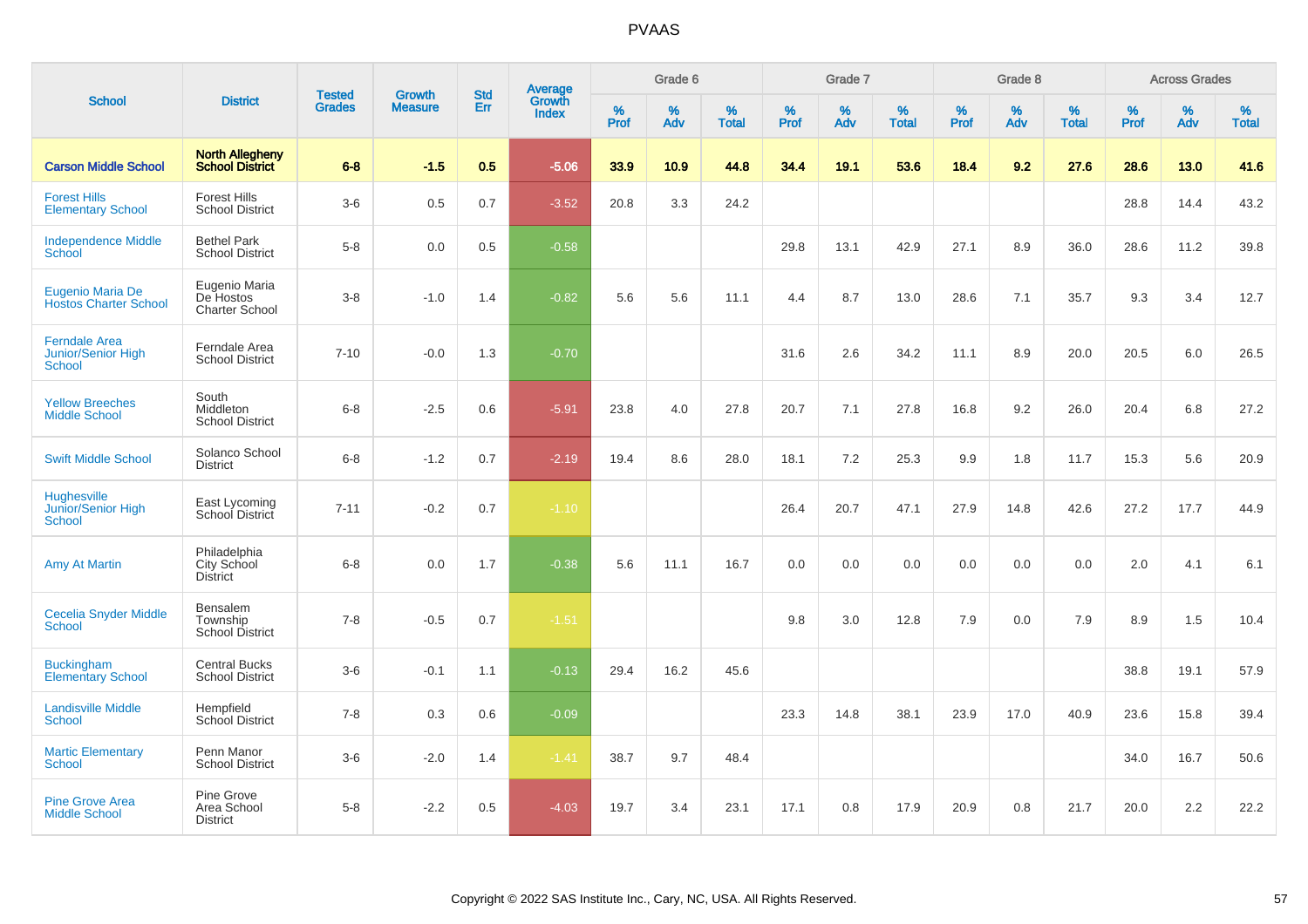| <b>School</b>                                                 |                                                       |                                |                                 | <b>Std</b> |                                          |           | Grade 6     |                   |                  | Grade 7  |                   |           | Grade 8  |                   |              | <b>Across Grades</b> |                   |
|---------------------------------------------------------------|-------------------------------------------------------|--------------------------------|---------------------------------|------------|------------------------------------------|-----------|-------------|-------------------|------------------|----------|-------------------|-----------|----------|-------------------|--------------|----------------------|-------------------|
|                                                               | <b>District</b>                                       | <b>Tested</b><br><b>Grades</b> | <b>Growth</b><br><b>Measure</b> | Err        | <b>Average</b><br>Growth<br><b>Index</b> | %<br>Prof | $\%$<br>Adv | %<br><b>Total</b> | %<br><b>Prof</b> | %<br>Adv | %<br><b>Total</b> | %<br>Prof | %<br>Adv | %<br><b>Total</b> | $\%$<br>Prof | $\%$<br>Adv          | %<br><b>Total</b> |
| <b>Carson Middle School</b>                                   | <b>North Allegheny</b><br>School District             | $6 - 8$                        | $-1.5$                          | 0.5        | $-5.06$                                  | 33.9      | 10.9        | 44.8              | 34.4             | 19.1     | 53.6              | 18.4      | 9.2      | 27.6              | 28.6         | 13.0                 | 41.6              |
| <b>Jackson School</b>                                         | York City<br>School District                          | $3-8$                          | 0.3                             | 1.0        | $-0.44$                                  | 0.0       | 0.0         | 0.0               | 5.3              | 5.3      | 10.5              | 2.6       | 0.0      | 2.6               | 1.5          | 0.7                  | 2.2               |
| Daniel J Flood<br><b>Elementary School</b>                    | Wilkes-Barre<br>Area School<br><b>District</b>        | $3-6$                          | $0.9\,$                         | 1.5        | 0.40                                     | 6.4       | 0.0         | 6.4               |                  |          |                   |           |          |                   | 14.4         | 0.0                  | 14.4              |
| Mccall Gen George A<br><b>School</b>                          | Philadelphia<br>City School<br><b>District</b>        | $3-8$                          | 1.7                             | 2.9        | 0.59                                     |           |             |                   |                  |          |                   |           |          |                   | 31.2         | 30.1                 | 61.3              |
| <b>Evans City Middle</b><br><b>School</b>                     | Seneca Valley<br>School District                      | $5-6$                          | $-1.7$                          | 0.5        | $-3.18$                                  | 32.7      | 8.9         | 41.5              |                  |          |                   |           |          |                   | 30.7         | 9.4                  | 40.1              |
| <b>Commodore Perry</b><br>Junior/Senior High<br><b>School</b> | Commodore<br>Perry School<br><b>District</b>          | $7 - 11$                       | $-0.7$                          | 1.5        | $-1.03$                                  |           |             |                   | 8.1              | 2.7      | 10.8              | 20.0      | 8.0      | 28.0              | 12.9         | 4.8                  | 17.7              |
| <b>Mars Area Middle</b><br><b>School</b>                      | Mars Area<br><b>School District</b>                   | $7 - 8$                        | $-0.9$                          | 0.6        | $-2.52$                                  |           |             |                   | 24.0             | 16.6     | 40.6              | 24.5      | 6.4      | 30.8              | 24.2         | 11.8                 | 36.0              |
| <b>Lakeland Junior/Senior</b><br><b>High School</b>           | Lakeland<br><b>School District</b>                    | $7 - 11$                       | $-3.6$                          | 0.8        | $-6.19$                                  |           |             |                   | 26.9             | 4.8      | 31.7              | 5.7       | 0.0      | 5.7               | 17.2         | 2.6                  | 19.8              |
| <b>Warwick Elementary</b><br><b>School</b>                    | <b>Central Bucks</b><br><b>School District</b>        | $3-6$                          | 0.6                             | 1.0        | $-0.19$                                  | 32.3      | 12.3        | 44.6              |                  |          |                   |           |          |                   | 39.1         | 18.0                 | 57.1              |
| Lakeview Middle-High<br><b>School</b>                         | Lakeview<br><b>School District</b>                    | $6 - 11$                       | $-4.2$                          | 0.8        | $-5.34$                                  | 30.0      | 7.1         | 37.1              | 22.2             | 1.6      | 23.8              | 21.0      | 1.6      | 22.6              | 24.6         | 3.6                  | 28.2              |
| <b>Appleman Elementary</b><br>School                          | Benton Area<br><b>School District</b>                 | $3-6$                          | $-0.8$                          | 1.2        | $-0.67$                                  | 17.4      | 4.4         | 21.7              |                  |          |                   |           |          |                   | 25.9         | 9.0                  | 34.9              |
| <b>Franklin Area</b><br>Junior/Senior High<br><b>School</b>   | Franklin Area<br><b>School District</b>               | $7 - 11$                       | $-1.3$                          | 0.7        | $-3.14$                                  |           |             |                   | 10.1             | 4.2      | 14.3              | 8.3       | 0.8      | 9.0               | 9.1          | 2.4                  | 11.5              |
| <b>Bethune Mary Mcleod</b><br><b>School</b>                   | Philadelphia<br>City School<br><b>District</b>        | $3 - 8$                        | $-4.5$                          | 2.2        | $-2.03$                                  | 0.0       | 0.0         | 0.0               |                  |          |                   |           |          |                   | 0.0          | 0.0                  | 0.0               |
| <b>Stetson Middle School</b>                                  | <b>West Chester</b><br>Area School<br><b>District</b> | $6 - 8$                        | $-3.4$                          | 0.6        | $-7.15$                                  | 34.8      | 9.1         | 43.8              | 23.9             | 6.5      | 30.4              | 17.9      | 13.7     | 31.6              | 27.0         | 9.0                  | 36.0              |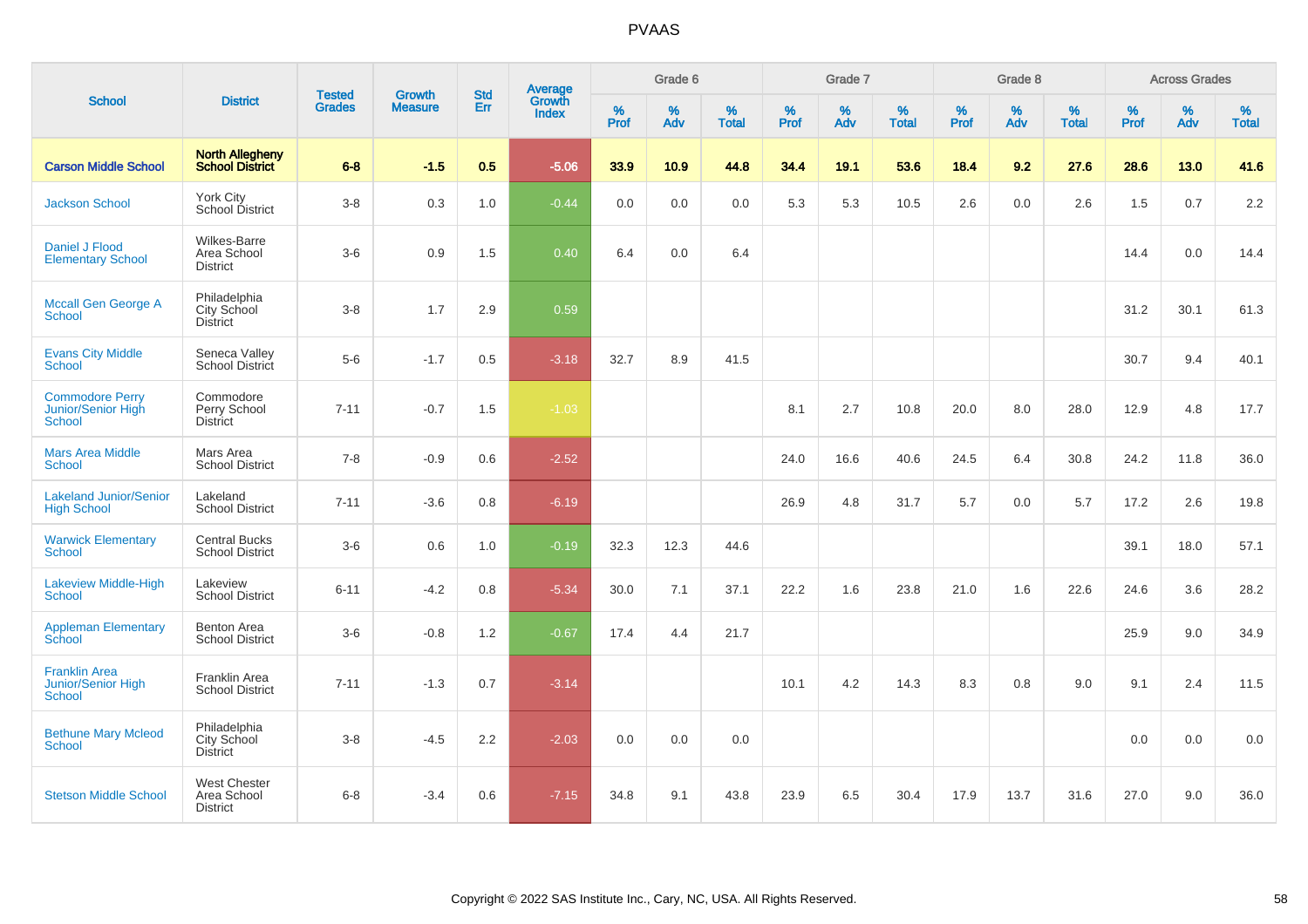|                                                            |                                                       |                                |                                 |                   |                                          |           | Grade 6     |                   |           | Grade 7  |                   |           | Grade 8  |                   |           | <b>Across Grades</b> |                   |
|------------------------------------------------------------|-------------------------------------------------------|--------------------------------|---------------------------------|-------------------|------------------------------------------|-----------|-------------|-------------------|-----------|----------|-------------------|-----------|----------|-------------------|-----------|----------------------|-------------------|
| <b>School</b>                                              | <b>District</b>                                       | <b>Tested</b><br><b>Grades</b> | <b>Growth</b><br><b>Measure</b> | <b>Std</b><br>Err | <b>Average</b><br>Growth<br><b>Index</b> | %<br>Prof | $\%$<br>Adv | %<br><b>Total</b> | %<br>Prof | %<br>Adv | %<br><b>Total</b> | %<br>Prof | %<br>Adv | %<br><b>Total</b> | %<br>Prof | $\%$<br>Adv          | %<br><b>Total</b> |
| <b>Carson Middle School</b>                                | <b>North Allegheny</b><br><b>School District</b>      | $6-8$                          | $-1.5$                          | 0.5               | $-5.06$                                  | 33.9      | 10.9        | 44.8              | 34.4      | 19.1     | 53.6              | 18.4      | 9.2      | 27.6              | 28.6      | 13.0                 | 41.6              |
| <b>Fell Charter School</b>                                 | <b>Fell Charter</b><br>School                         | $3-8$                          | 1.1                             | 2.2               | $-0.51$                                  | 6.7       | 0.0         | 6.7               |           |          |                   |           |          |                   | 17.1      | 4.0                  | 21.0              |
| <b>Cedar Crest Middle</b><br><b>School</b>                 | Cornwall-<br>Lebanon<br><b>School District</b>        | $6 - 8$                        | $-1.2$                          | 0.4               | $-4.33$                                  | 18.2      | 6.2         | 24.4              | 16.1      | 4.9      | 21.0              | 16.4      | 9.4      | 25.8              | 17.0      | 6.8                  | 23.8              |
| <b>Feltonville School Of</b><br><b>Arts &amp; Sciences</b> | Philadelphia<br>City School<br><b>District</b>        | $6 - 8$                        | 1.5                             | 3.1               | 0.49                                     | 0.0       | 0.0         | 0.0               |           |          |                   |           |          |                   | 2.6       | 0.0                  | 2.6               |
| <b>School Lane Charter</b><br><b>School</b>                | School Lane<br><b>Charter School</b>                  | $3 - 11$                       | $-4.8$                          | 0.7               | $-6.68$                                  | 11.9      | 1.7         | 13.6              | 7.0       | 2.8      | 9.9               | 18.8      | 3.1      | 21.9              | 21.0      | 6.5                  | 27.5              |
| <b>Pennfield Middle</b><br><b>School</b>                   | North Penn<br><b>School District</b>                  | $6-9$                          | $-1.4$                          | 0.5               | $-4.19$                                  |           |             |                   | 28.0      | 9.2      | 37.2              | 25.0      | 6.8      | 31.8              | 26.4      | 7.9                  | 34.3              |
| <b>Penndale Middle</b><br><b>School</b>                    | North Penn<br><b>School District</b>                  | $7-9$                          | $-2.6$                          | 0.5               | $-7.40$                                  |           |             |                   | 26.6      | 8.0      | 34.7              | 21.6      | 7.3      | 29.0              | 24.5      | 7.7                  | 32.2              |
| <b>Shenandoah Valley</b><br><b>Elementary School</b>       | Shenandoah<br><b>Valley School</b><br><b>District</b> | $3-6$                          | $-2.5$                          | 1.2               | $-2.16$                                  | 19.6      | 2.0         | 21.6              |           |          |                   |           |          |                   | 16.2      | 4.2                  | 20.4              |
| <b>Meehan Austin Middle</b><br><b>School</b>               | Philadelphia<br>City School<br><b>District</b>        | $7 - 8$                        | $-4.2$                          | 1.6               | $-4.02$                                  |           |             |                   | 12.9      | 0.0      | 12.9              | 3.2       | 3.2      | 6.4               | 8.1       | 1.6                  | 9.7               |
| <b>Troy Area</b><br>Junior/Senior High<br><b>School</b>    | <b>Troy Area</b><br>School District                   | $7 - 10$                       | $-1.6$                          | 0.8               | $-3.28$                                  |           |             |                   | 14.1      | 0.0      | 14.1              | 6.8       | 0.8      | 7.7               | 10.0      | 0.5                  | 10.5              |
| <b>French Creek</b><br><b>Elementary School</b>            | Owen J Roberts<br><b>School District</b>              | $3-6$                          | $0.5\,$                         | 1.1               | $-0.61$                                  | 38.7      | 17.7        | 56.4              |           |          |                   |           |          |                   | 38.2      | 16.5                 | 54.8              |
| Penn Bernville<br><b>Elementary School</b>                 | Tulpehocken<br>Area School<br><b>District</b>         | $3-6$                          | 0.1                             | 1.2               | 0.07                                     | 15.5      | 19.0        | 34.5              |           |          |                   |           |          |                   | 22.0      | 16.6                 | 38.5              |
| <b>Norwin Middle School</b>                                | Norwin School<br><b>District</b>                      | $7 - 8$                        | $-1.6$                          | 0.5               | $-5.29$                                  |           |             |                   | 42.7      | 14.9     | 57.6              | 32.5      | 5.4      | 37.8              | 37.7      | 10.2                 | 47.9              |
| Jefferson-Morgan<br><b>Elementary School</b>               | Jefferson-<br>Morgan School<br><b>District</b>        | $3-6$                          | $-6.4$                          | 1.1               | $-5.96$                                  | 23.6      | 0.0         | 23.6              |           |          |                   |           |          |                   | 17.1      | 5.6                  | 22.6              |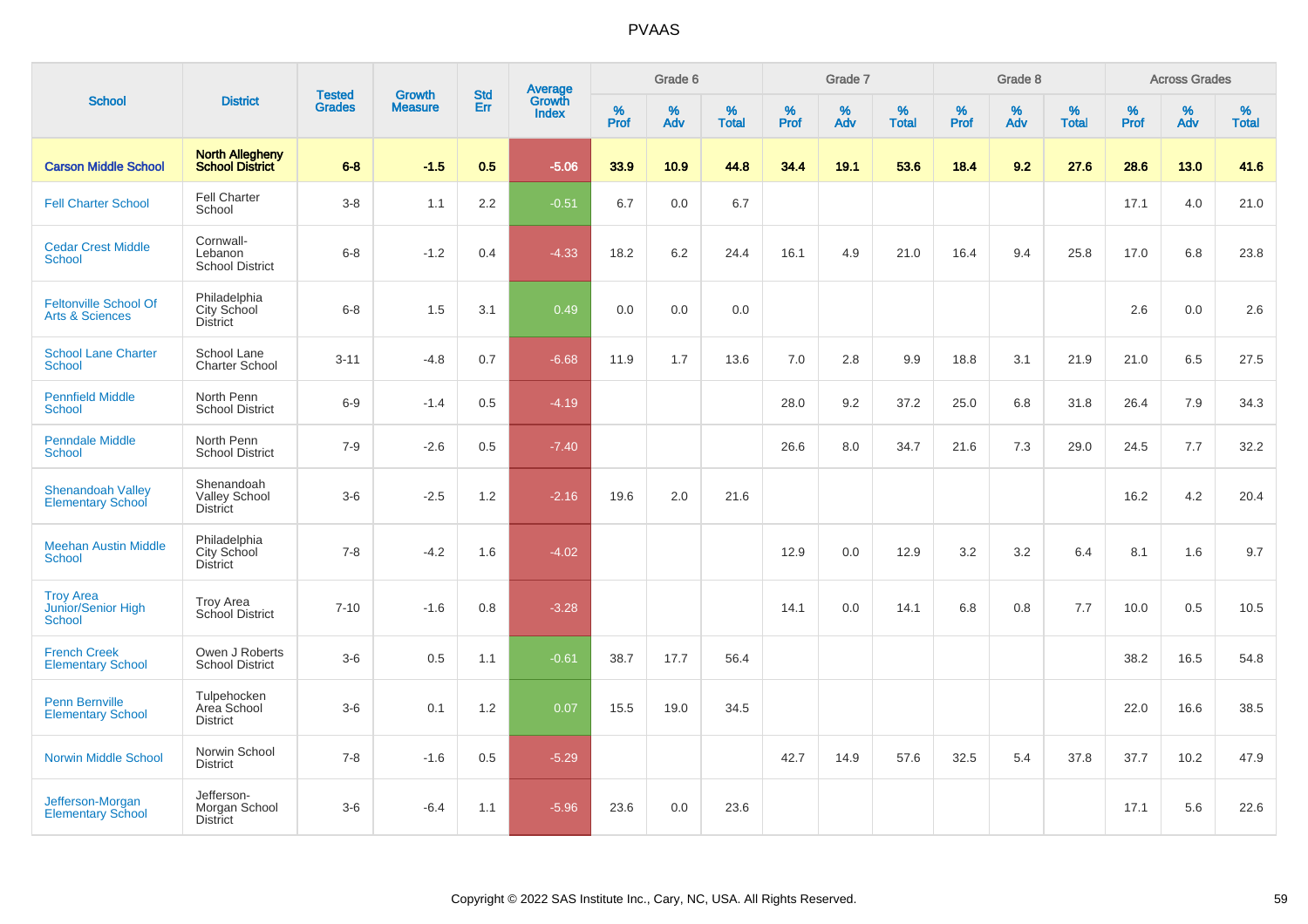|                                                                   |                                                          |                                | <b>Growth</b>  | <b>Std</b> |                                          |           | Grade 6  |                   |           | Grade 7  |                   |           | Grade 8  |                   |           | <b>Across Grades</b> |                   |
|-------------------------------------------------------------------|----------------------------------------------------------|--------------------------------|----------------|------------|------------------------------------------|-----------|----------|-------------------|-----------|----------|-------------------|-----------|----------|-------------------|-----------|----------------------|-------------------|
| <b>School</b>                                                     | <b>District</b>                                          | <b>Tested</b><br><b>Grades</b> | <b>Measure</b> | Err        | <b>Average</b><br>Growth<br><b>Index</b> | %<br>Prof | %<br>Adv | %<br><b>Total</b> | %<br>Prof | %<br>Adv | %<br><b>Total</b> | %<br>Prof | %<br>Adv | %<br><b>Total</b> | %<br>Prof | %<br>Adv             | %<br><b>Total</b> |
| <b>Carson Middle School</b>                                       | <b>North Allegheny</b><br><b>School District</b>         | $6 - 8$                        | $-1.5$         | 0.5        | $-5.06$                                  | 33.9      | 10.9     | 44.8              | 34.4      | 19.1     | 53.6              | 18.4      | 9.2      | 27.6              | 28.6      | 13.0                 | 41.6              |
| <b>Blue Mountain Middle</b><br><b>School</b>                      | <b>Blue Mountain</b><br><b>School District</b>           | $6 - 8$                        | $-0.9$         | 0.5        | $-3.49$                                  | 24.3      | 0.6      | 24.8              | 16.3      | 10.1     | 26.4              | 20.3      | 6.1      | 26.4              | 20.2      | 5.7                  | 25.9              |
| <b>Lindley Academy</b><br>Charter School At<br><b>Birney</b>      | Lindley<br>Academy<br>Charter School<br>At Birney        | $3 - 8$                        | $-3.0$         | 0.7        | $-4.25$                                  | 2.6       | 0.0      | 2.6               | 0.0       | 0.0      | 0.0               | 0.0       | 1.6      | 1.6               | 1.0       | 0.3                  | 1.3               |
| <b>Hickory High School</b>                                        | Hermitage<br>School District                             | $7 - 12$                       | 0.4            | 1.0        | 0.41                                     |           |          |                   |           |          |                   | 26.2      | 4.1      | 30.3              | 26.2      | 4.1                  | 30.3              |
| <b>Perkiomen Valley</b><br>Middle School-West                     | Perkiomen<br>Valley School<br><b>District</b>            | $6 - 8$                        | $-1.4$         | 0.5        | $-4.26$                                  | 21.0      | 10.0     | 31.0              | 26.2      | 18.6     | 44.8              | 16.3      | 4.6      | 20.9              | 21.1      | 10.9                 | 32.0              |
| <b>Meadville Middle</b><br>School                                 | Crawford<br><b>Central School</b><br><b>District</b>     | $7 - 8$                        | $-0.6$         | 0.6        | $-1.79$                                  |           |          |                   | 15.1      | 3.5      | 18.6              | 10.0      | 1.6      | 11.6              | 12.4      | 2.5                  | 14.9              |
| Pennsylvania Distance<br><b>Learning Charter</b><br><b>School</b> | Pennsylvania<br>Distance<br>Learning<br>Charter School   | $3 - 12$                       | $-1.7$         | 0.7        | $-2.55$                                  | 1.3       | 0.0      | 1.3               | 4.6       | 1.2      | 5.8               | 2.3       | 0.0      | 2.3               | 5.4       | 0.4                  | 5.8               |
| <b>Nazareth Area Middle</b><br>School                             | Nazareth Area<br><b>School District</b>                  | $7 - 8$                        | $-3.8$         | 0.5        | $-10.49$                                 |           |          |                   | 28.1      | 6.8      | 35.0              | 17.3      | 3.5      | 20.9              | 22.8      | 5.2                  | 28.0              |
| <b>Wissahickon Middle</b><br><b>School</b>                        | Wissahickon<br><b>School District</b>                    | $6 - 8$                        | $-1.7$         | 0.4        | $-5.84$                                  | 34.6      | 16.3     | 50.9              | 31.3      | 19.5     | 50.8              | 20.1      | 18.0     | 38.1              | 28.7      | 17.9                 | 46.6              |
| <b>Blue Ball Elementary</b><br><b>School</b>                      | Eastern<br>Lancaster<br>County School<br><b>District</b> | $3-6$                          | $-0.2$         | 1.1        | $-0.14$                                  | 9.7       | 1.6      | 11.3              |           |          |                   |           |          |                   | 24.4      | 7.1                  | 31.6              |
| Sto-Rox Junior/Senior<br><b>High School</b>                       | Sto-Rox School<br><b>District</b>                        | $7 - 10$                       | $-2.3$         | 1.5        | $-2.36$                                  |           |          |                   | 0.0       | 0.0      | 0.0               | 0.0       | 0.0      | 0.0               | 0.0       | 0.0                  | 0.0               |
| <b>Old Forge</b><br>Junior/Senior High<br><b>School</b>           | Old Forge<br>School District                             | $7 - 12$                       | $-1.6$         | 1.1        | $-2.36$                                  |           |          |                   | 19.0      | 4.8      | 23.8              | 5.9       | 0.0      | 5.9               | 13.2      | 2.6                  | 15.8              |
| Amy NW                                                            | Philadelphia<br><b>City School</b><br><b>District</b>    | $6 - 8$                        | $-2.2$         | 1.4        | $-1.95$                                  | 0.0       | 0.0      | 0.0               | 4.0       | 0.0      | 4.0               | 0.0       | 0.0      | 0.0               | 1.4       | 0.0                  | 1.4               |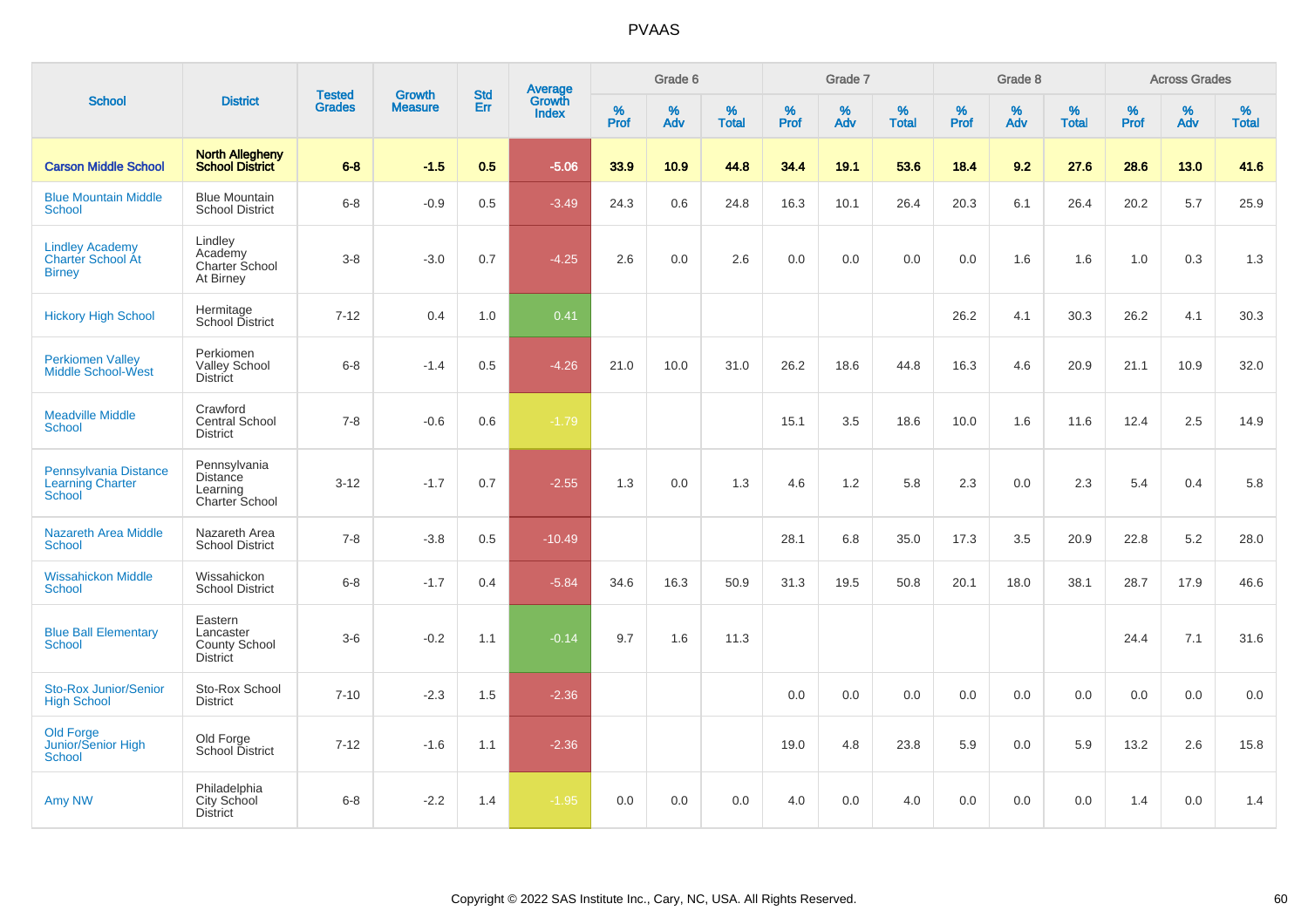|                                                                  |                                                       |                                |                                 | <b>Std</b> |                                          |                  | Grade 6  |                   |           | Grade 7  |                   |           | Grade 8  |                   |           | <b>Across Grades</b> |                   |
|------------------------------------------------------------------|-------------------------------------------------------|--------------------------------|---------------------------------|------------|------------------------------------------|------------------|----------|-------------------|-----------|----------|-------------------|-----------|----------|-------------------|-----------|----------------------|-------------------|
| <b>School</b>                                                    | <b>District</b>                                       | <b>Tested</b><br><b>Grades</b> | <b>Growth</b><br><b>Measure</b> | Err        | <b>Average</b><br>Growth<br><b>Index</b> | %<br><b>Prof</b> | %<br>Adv | %<br><b>Total</b> | %<br>Prof | %<br>Adv | %<br><b>Total</b> | %<br>Prof | %<br>Adv | %<br><b>Total</b> | %<br>Prof | %<br>Adv             | %<br><b>Total</b> |
| <b>Carson Middle School</b>                                      | <b>North Allegheny</b><br><b>School District</b>      | $6 - 8$                        | $-1.5$                          | 0.5        | $-5.06$                                  | 33.9             | 10.9     | 44.8              | 34.4      | 19.1     | 53.6              | 18.4      | 9.2      | 27.6              | 28.6      | 13.0                 | 41.6              |
| <b>Millersburg Area</b><br>Middle School                         | Millersburg<br>Area School<br><b>District</b>         | $6-9$                          | $-5.1$                          | 0.9        | $-6.20$                                  | 15.4             | 3.8      | 19.2              | 18.8      | 1.6      | 20.3              | 8.1       | 1.6      | 9.7               | 14.0      | 2.2                  | 16.3              |
| <b>Reynolds</b><br>Junior/Senior High<br>School                  | Reynolds<br>School District                           | $7 - 10$                       | $-1.2$                          | 1.1        | $-1.74$                                  |                  |          |                   | 14.3      | 10.2     | 24.5              | 11.8      | 1.5      | 13.2              | 12.8      | 5.1                  | 18.0              |
| <b>Elmer L Meyers</b><br>Junior/Senior High<br>School            | <b>Wilkes-Barre</b><br>Area School<br><b>District</b> | $7 - 11$                       | $-0.2$                          | 1.5        | $-0.65$                                  |                  |          |                   | 8.2       | 6.1      | 14.3              | 10.0      | 6.7      | 16.7              | 8.9       | 6.3                  | 15.2              |
| <b>Aldan Elementary</b><br><b>School</b>                         | William Penn<br><b>School District</b>                | $3-6$                          | $-1.9$                          | 2.0        | $-0.97$                                  | 0.0              | 0.0      | 0.0               |           |          |                   |           |          |                   | 10.0      | 9.0                  | 19.0              |
| <b>Strath Haven Middle</b><br><b>School</b>                      | Wallingford-<br>Swarthmore<br><b>School District</b>  | $6-8$                          | $-1.6$                          | 0.5        | $-4.93$                                  | 29.9             | 20.5     | 50.4              | 27.6      | 17.6     | 45.3              | 29.4      | 14.7     | 44.2              | 29.1      | 17.8                 | 46.9              |
| <b>York Avenue</b><br><b>Elementary School</b>                   | North Penn<br><b>School District</b>                  | $3-6$                          | $-1.0$                          | 1.5        | $-0.67$                                  | 9.4              | 28.1     | 37.5              |           |          |                   |           |          |                   | 25.0      | 20.7                 | 45.7              |
| <b>West Forest</b><br>Junior/Senior High<br>School               | Forest Area<br><b>School District</b>                 | $7 - 11$                       | $-1.3$                          | 1.8        | $-1.21$                                  |                  |          |                   | 13.6      | 0.0      | 13.6              | 5.0       | 0.0      | 5.0               | 9.5       | 0.0                  | 9.5               |
| <b>Kearny Gen Philip</b><br>School                               | Philadelphia<br>City School<br>District               | $3-8$                          | 1.0                             | 3.4        | 0.30                                     |                  |          |                   | 0.0       | 0.0      | 0.0               |           |          |                   | 0.0       | 0.0                  | 0.0               |
| <b>Marion Elementary</b><br><b>School</b>                        | <b>Belle Vernon</b><br>Area School<br><b>District</b> | $3-6$                          | $-1.4$                          | 1.1        | $-1.26$                                  | 25.8             | 11.3     | 37.1              |           |          |                   |           |          |                   | 24.7      | 9.3                  | 34.0              |
| <b>KIPP West</b><br><b>Philadelphia Charter</b><br><b>School</b> | <b>KIPP West</b><br>Philadelphia<br>Charter School    | $3-8$                          | $-2.0$                          | 1.2        | $-1.75$                                  | 0.0              | 0.0      | 0.0               | 0.0       | 0.0      | 0.0               | 0.0       | 0.0      | 0.0               | 2.6       | 0.0                  | 2.6               |
| <b>Paradise Elementary</b><br><b>School</b>                      | Pequea Valley<br>School District                      | $3-6$                          | 0.3                             | 1.0        | $-0.86$                                  | 11.1             | 3.2      | 14.3              |           |          |                   |           |          |                   | 18.0      | 3.3                  | 21.2              |
| <b>Mount Carmel Area JH</b>                                      | <b>Mount Carmel</b><br>Area School<br><b>District</b> | $7 - 8$                        | $-0.1$                          | 0.8        | $-0.44$                                  |                  |          |                   | 13.6      | 3.6      | 17.3              | 8.8       | 2.6      | 11.5              | 11.2      | 3.1                  | 14.4              |
| Pittsburgh Allegheny<br>$6 - 8$                                  | Pittsburgh<br>School District                         | $6 - 8$                        | $-3.6$                          | 1.0        | $-3.85$                                  | 0.0              | 0.0      | 0.0               | 1.9       | 0.0      | 1.9               | 0.0       | 0.0      | 0.0               | 0.8       | 0.0                  | 0.8               |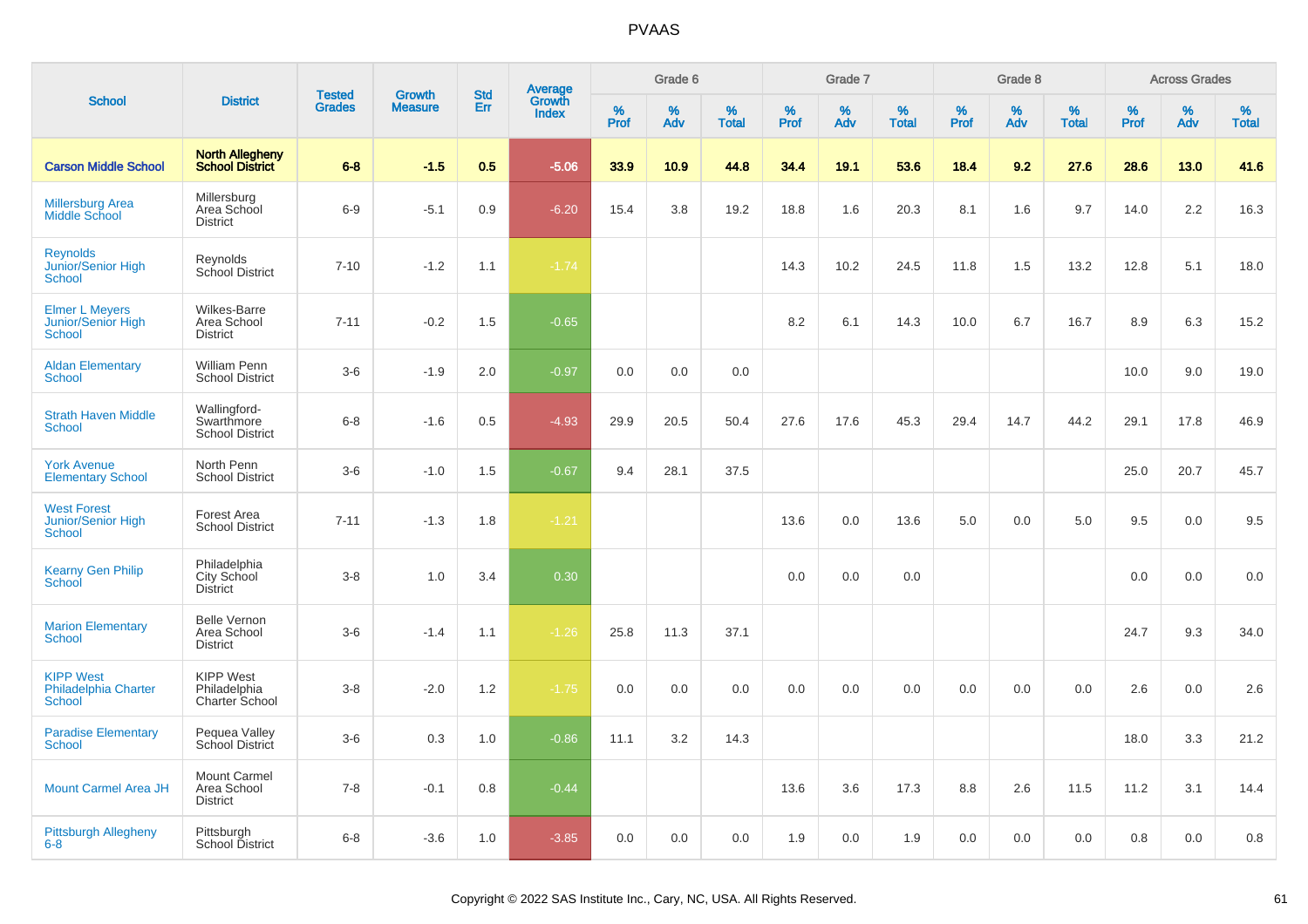|                                                                            |                                                                 |                                |                                 | <b>Std</b> |                                          |           | Grade 6  |                   |           | Grade 7  |                   |           | Grade 8  |                   |           | <b>Across Grades</b> |                   |
|----------------------------------------------------------------------------|-----------------------------------------------------------------|--------------------------------|---------------------------------|------------|------------------------------------------|-----------|----------|-------------------|-----------|----------|-------------------|-----------|----------|-------------------|-----------|----------------------|-------------------|
| <b>School</b>                                                              | <b>District</b>                                                 | <b>Tested</b><br><b>Grades</b> | <b>Growth</b><br><b>Measure</b> | Err        | <b>Average</b><br>Growth<br><b>Index</b> | %<br>Prof | %<br>Adv | %<br><b>Total</b> | %<br>Prof | %<br>Adv | %<br><b>Total</b> | %<br>Prof | %<br>Adv | %<br><b>Total</b> | %<br>Prof | %<br>Adv             | %<br><b>Total</b> |
| <b>Carson Middle School</b>                                                | <b>North Allegheny</b><br><b>School District</b>                | $6 - 8$                        | $-1.5$                          | 0.5        | $-5.06$                                  | 33.9      | 10.9     | 44.8              | 34.4      | 19.1     | 53.6              | 18.4      | 9.2      | 27.6              | 28.6      | 13.0                 | 41.6              |
| <b>Universal Alcorn</b><br><b>Charter School</b>                           | Universal<br>Alcorn Charter<br>School                           | $3 - 8$                        | $-0.7$                          | 0.8        | $-2.71$                                  | 3.9       | 0.0      | 3.9               | 8.8       | 0.0      | 8.8               | 5.1       | 0.0      | 5.1               | 6.4       | 1.7                  | 8.1               |
| <b>Swiftwater</b><br><b>Intermediate School</b><br>(8281)                  | Pocono<br><b>Mountain</b><br><b>School District</b>             | $4 - 6$                        | $-0.9$                          | 0.9        | $-0.94$                                  | 13.7      | 6.8      | 20.6              |           |          |                   |           |          |                   | 21.9      | 8.9                  | 30.9              |
| <b>Meredith William M</b><br>School                                        | Philadelphia<br>City School<br>District                         | $3 - 8$                        | $-7.8$                          | 1.3        | $-5.90$                                  | 25.9      | 11.1     | 37.0              | 19.0      | 14.3     | 33.3              | 38.5      | 7.7      | 46.2              | 29.6      | 25.1                 | 54.8              |
| <b>Franklin School</b>                                                     | Uniontown Area<br><b>School District</b>                        | $3-6$                          | 0.5                             | 2.0        | 0.09                                     | 26.7      | 13.3     | 40.0              |           |          |                   |           |          |                   | 22.2      | 11.1                 | 33.3              |
| <b>Albert Gallatin North</b><br><b>Middle School</b>                       | <b>Albert Gallatin</b><br>Area School<br><b>District</b>        | $6 - 8$                        | $-2.3$                          | 0.8        | $-3.76$                                  | 23.9      | 1.1      | 25.0              | 17.8      | 2.2      | 20.0              | 7.9       | 0.0      | 7.9               | 17.6      | 1.2                  | 18.8              |
| <b>Line Mountain Middle</b><br><b>School</b>                               | Line Mountain<br><b>School District</b>                         | $5-8$                          | $-0.5$                          | 0.7        | $-0.65$                                  | 15.3      | 2.8      | 18.1              | 13.3      | 6.1      | 19.4              | 9.9       | 2.8      | 12.7              | 14.3      | 5.9                  | 20.2              |
| <b>Upper Merion Middle</b><br>School                                       | <b>Upper Merion</b><br>Area School<br><b>District</b>           | $5-8$                          | $-1.3$                          | 0.4        | $-5.74$                                  | 27.9      | 11.7     | 39.6              | 26.4      | 7.1      | 33.5              | 11.7      | 7.8      | 19.4              | 25.3      | 10.7                 | 36.0              |
| <b>Mastery Charter</b><br>School-Francis D.<br><b>Pastorius Elementary</b> | Mastery Charter<br>School-Francis<br>D. Pastorius<br>Elementary | $3 - 8$                        | 0.3                             | 1.3        | $-0.22$                                  | 3.7       | 0.0      | 3.7               | 0.0       | 0.0      | 0.0               | 0.0       | 0.0      | 0.0               | 3.1       | 0.0                  | 3.1               |
| <b>Bridesburg School</b>                                                   | Philadelphia<br>City School<br><b>District</b>                  | $3 - 8$                        | $-3.6$                          | 1.4        | $-2.94$                                  |           |          |                   | 8.3       | 4.2      | 12.5              | 3.2       | 3.2      | 6.4               | 7.8       | 2.3                  | 10.2              |
| <b>Cowanesque Valley</b><br>Junior/Senior High<br>School                   | Northern Tioga<br>School District                               | $7 - 12$                       | $-0.4$                          | 1.3        | $-0.55$                                  |           |          |                   | 23.2      | 4.4      | 27.5              | 27.6      | 3.4      | 31.0              | 24.5      | 4.1                  | 28.6              |
| Sayre Area High<br>School                                                  | Sayre Area<br>School District                                   | $7 - 11$                       | $-1.9$                          | 1.0        | $-2.82$                                  |           |          |                   | 21.7      | 3.6      | 25.3              | 13.4      | 0.0      | 13.4              | 17.6      | 1.8                  | 19.4              |
| Pittsburgh Schiller 6-8                                                    | Pittsburgh<br>School District                                   | $6 - 8$                        | $-4.3$                          | 0.9        | $-5.92$                                  | 11.1      | 1.4      | 12.5              | 6.4       | 6.4      | 12.8              | 7.0       | 2.3      | 9.3               | 8.3       | 3.6                  | 11.9              |
| <b>Slatington Elementary</b><br>School                                     | Northern Lehigh<br>School District                              | $3-6$                          | $-1.9$                          | 0.9        | $-2.13$                                  | 13.8      | 0.0      | 13.8              |           |          |                   |           |          |                   | 21.1      | 5.3                  | 26.4              |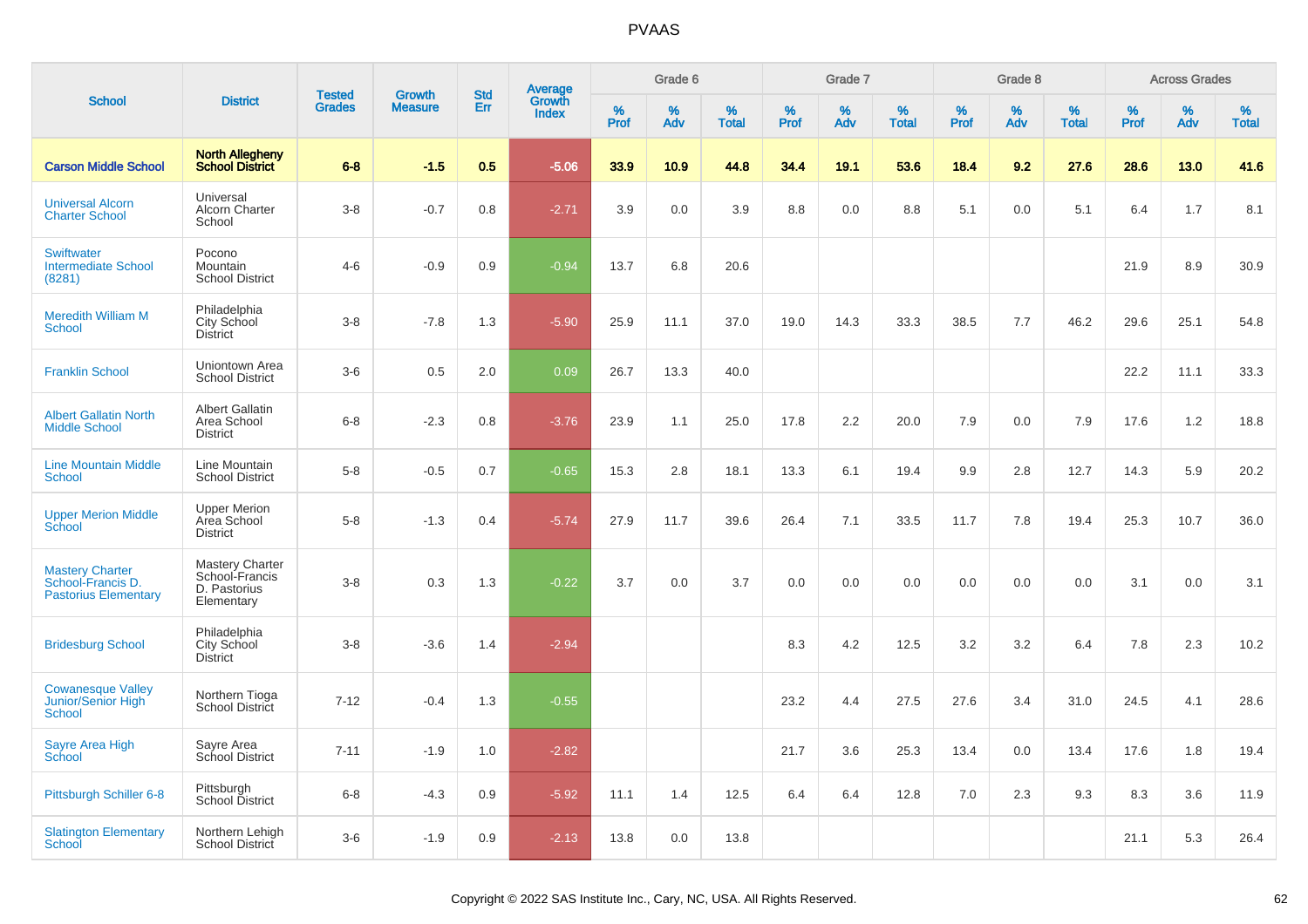|                                                            |                                                                 | <b>Tested</b> | <b>Growth</b>  | <b>Std</b> |                                          |                  | Grade 6     |                   |              | Grade 7  |                   |              | Grade 8  |                   |              | <b>Across Grades</b> |                   |
|------------------------------------------------------------|-----------------------------------------------------------------|---------------|----------------|------------|------------------------------------------|------------------|-------------|-------------------|--------------|----------|-------------------|--------------|----------|-------------------|--------------|----------------------|-------------------|
| <b>School</b>                                              | <b>District</b>                                                 | <b>Grades</b> | <b>Measure</b> | Err        | <b>Average</b><br>Growth<br><b>Index</b> | %<br><b>Prof</b> | $\%$<br>Adv | %<br><b>Total</b> | $\%$<br>Prof | %<br>Adv | %<br><b>Total</b> | $\%$<br>Prof | %<br>Adv | %<br><b>Total</b> | $\%$<br>Prof | $\%$<br>Adv          | %<br><b>Total</b> |
| <b>Carson Middle School</b>                                | <b>North Allegheny</b><br><b>School District</b>                | $6 - 8$       | $-1.5$         | 0.5        | $-5.06$                                  | 33.9             | 10.9        | 44.8              | 34.4         | 19.1     | 53.6              | 18.4         | 9.2      | 27.6              | 28.6         | 13.0                 | 41.6              |
| <b>Sharon Middle School</b>                                | Sharon City<br><b>School District</b>                           | $7 - 8$       | $-1.7$         | 0.7        | $-3.41$                                  |                  |             |                   | 6.0          | 1.7      | 7.8               | 5.9          | 1.5      | 7.4               | 6.0          | 1.6                  | 7.6               |
| Philadelphia Academy<br><b>Charter School</b>              | Philadelphia<br>Academy<br><b>Charter School</b>                | $3 - 11$      | $-2.5$         | 0.7        | $-3.55$                                  | 25.0             | 7.9         | 32.9              | 13.2         | 19.1     | 32.4              | 22.2         | 16.7     | 38.9              | 24.3         | 9.8                  | 34.2              |
| <b>Mastery Charter</b><br>School - Cleveland<br>Elementary | Mastery Charter<br>School-<br>Cleveland<br>Elementary           | $3 - 8$       | $-1.3$         | 1.2        | $-1.89$                                  | 5.9              | 0.0         | 5.9               | 3.6          | 0.0      | 3.6               | 3.8          | 3.8      | 7.7               | 2.4          | 1.8                  | 4.3               |
| <b>Harding Warren G</b><br><b>Middle School</b>            | Philadelphia<br>City School<br><b>District</b>                  | $6 - 8$       | $-0.7$         | 1.5        | $-0.49$                                  | 2.9              | 5.7         | 8.6               | 10.0         | 0.0      | 10.0              | 5.6          | 2.8      | 8.3               | 6.3          | 2.7                  | 9.0               |
| <b>South Eastern Middle</b><br>School                      | South Eastern<br><b>School District</b>                         | $7 - 8$       | $-0.6$         | 0.6        | $-1.35$                                  |                  |             |                   | 21.1         | 4.0      | 25.1              | 20.6         | 5.3      | 25.9              | 20.9         | 4.6                  | 25.5              |
| <b>Salisbury Elementary</b><br><b>School</b>               | Pequea Valley<br>School District                                | $3-6$         | 0.2            | 1.4        | 0.01                                     | 20.0             | 0.0         | 20.0              |              |          |                   |              |          |                   | 22.7         | 6.7                  | 29.3              |
| <b>North Wales</b><br><b>Elementary School</b>             | North Penn<br><b>School District</b>                            | $3-6$         | 0.2            | 1.3        | $-1.66$                                  | 15.0             | 2.5         | 17.5              |              |          |                   |              |          |                   | 30.0         | 15.6                 | 45.6              |
| Salisbury-Elk Lick<br>Junior/Senior High<br>School         | Salisbury-Elk<br>Lick School<br><b>District</b>                 | $7 - 11$      | $-1.4$         | 1.8        | $-1.27$                                  |                  |             |                   | 15.8         | 0.0      | 15.8              | 14.3         | 4.8      | 19.0              | 15.0         | 2.5                  | 17.5              |
| <b>Dover Area Middle</b><br><b>School</b>                  | Dover Area<br><b>School District</b>                            | $6 - 8$       | $-1.2$         | 0.4        | $-2.74$                                  | 25.1             | 3.7         | 28.8              | 22.7         | 9.2      | 31.9              | 14.4         | 6.3      | 20.6              | 20.9         | 6.4                  | 27.3              |
| <b>Universal Institute</b><br><b>Charter School</b>        | Universal<br><b>Institute Charter</b><br>School                 | $3-8$         | $-2.3$         | 0.7        | $-3.43$                                  | 1.3              | 0.0         | 1.3               | 0.0          | 0.0      | 0.0               | 2.3          | 0.0      | 2.3               | 1.7          | 0.2                  | 2.0               |
| <b>Palmerton Area Junior</b><br><b>High School</b>         | Palmerton Area<br><b>School District</b>                        | $7 - 8$       | $-1.0$         | 0.8        | $-1.89$                                  |                  |             |                   | 20.9         | 6.2      | 27.1              | 17.9         | 4.7      | 22.6              | 19.6         | 5.5                  | 25.1              |
| <b>Brecknock Elementary</b><br>School                      | Eastern<br>Lancaster<br><b>County School</b><br><b>District</b> | $3-6$         | $-2.5$         | 1.1        | $-2.30$                                  | 6.7              | 1.7         | 8.3               |              |          |                   |              |          |                   | 16.7         | 7.9                  | 24.6              |
| <b>Pittston Area Middle</b><br><b>School</b>               | <b>Pittston Area</b><br><b>School District</b>                  | $5 - 8$       | $-8.4$         | 0.7        | $-11.51$                                 | 4.3              | 0.0         | 4.3               | 4.8          | 3.2      | 7.9               | 7.1          | 1.8      | 8.9               | 5.3          | 1.1                  | 6.4               |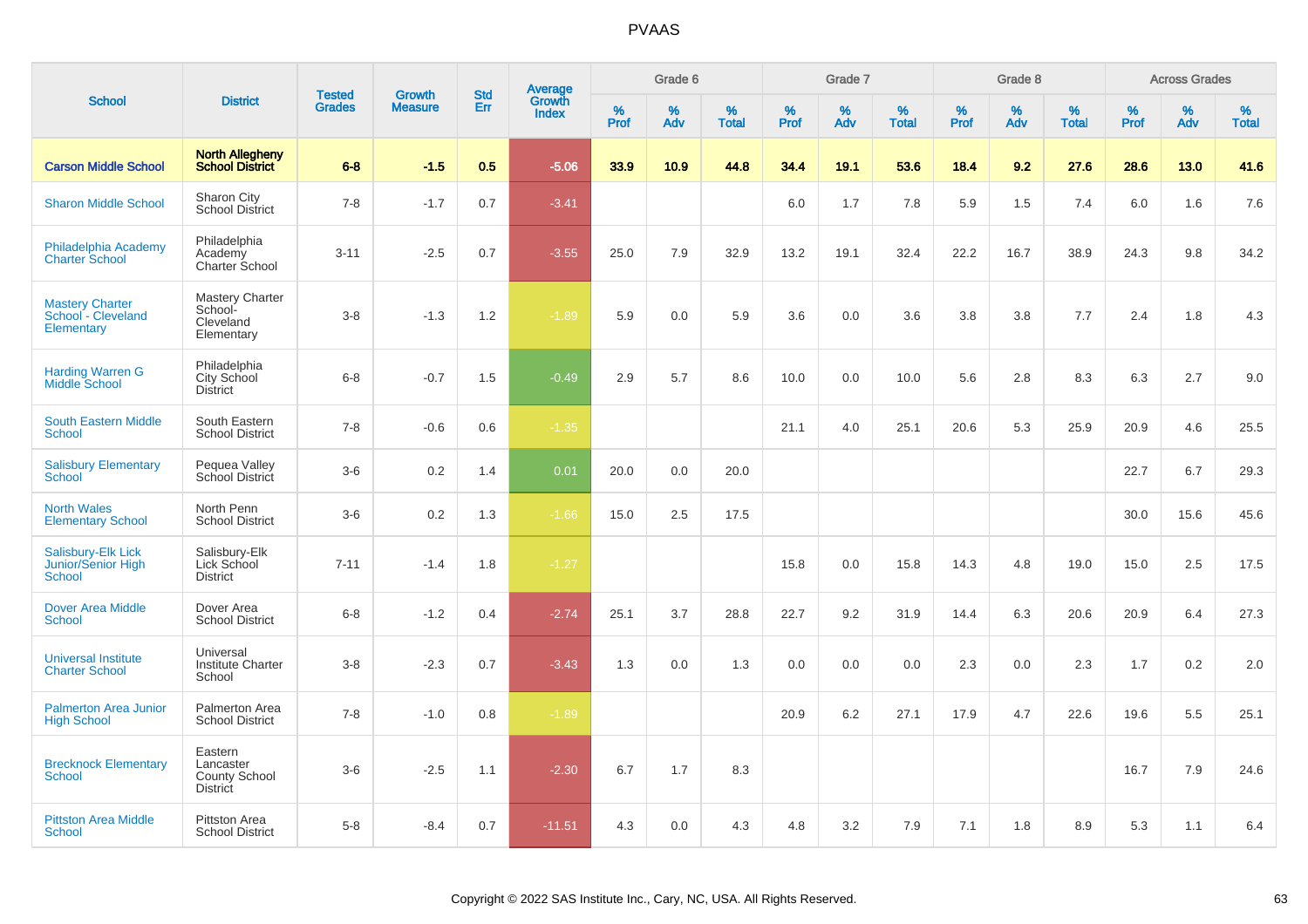| <b>School</b>                                      |                                                        |                                |                                 | <b>Std</b> |                                          |              | Grade 6  |                   |                  | Grade 7     |                   |                     | Grade 8  |                      |              | <b>Across Grades</b> |                   |
|----------------------------------------------------|--------------------------------------------------------|--------------------------------|---------------------------------|------------|------------------------------------------|--------------|----------|-------------------|------------------|-------------|-------------------|---------------------|----------|----------------------|--------------|----------------------|-------------------|
|                                                    | <b>District</b>                                        | <b>Tested</b><br><b>Grades</b> | <b>Growth</b><br><b>Measure</b> | <b>Err</b> | <b>Average</b><br>Growth<br><b>Index</b> | $\%$<br>Prof | %<br>Adv | %<br><b>Total</b> | %<br><b>Prof</b> | $\%$<br>Adv | %<br><b>Total</b> | $\%$<br><b>Prof</b> | %<br>Adv | $\%$<br><b>Total</b> | $\%$<br>Prof | %<br>Adv             | %<br><b>Total</b> |
| <b>Carson Middle School</b>                        | <b>North Allegheny</b><br>School District              | $6 - 8$                        | $-1.5$                          | 0.5        | $-5.06$                                  | 33.9         | 10.9     | 44.8              | 34.4             | 19.1        | 53.6              | 18.4                | 9.2      | 27.6                 | 28.6         | 13.0                 | 41.6              |
| <b>Tunkhannock High</b><br><b>School</b>           | Tunkhannock<br>Area School<br><b>District</b>          | $8 - 11$                       | 0.1                             | 1.0        | 0.10                                     |              |          |                   |                  |             |                   | 14.7                | 1.4      | 16.1                 | 14.7         | 1.4                  | 16.1              |
| <b>Stetser Elementary</b><br>School                | Chester-Upland<br>School District                      | $3-6$                          | 0.2                             | 2.7        | 0.09                                     | 0.0          | 0.0      | 0.0               |                  |             |                   |                     |          |                      | 10.1         | 1.0                  | 11.1              |
| <b>Milton Area Middle</b><br><b>School</b>         | <b>Milton Area</b><br><b>School District</b>           | $6 - 11$                       | $-0.6$                          | 0.6        | $-1.70$                                  | 17.3         | 3.2      | 20.5              | 20.2             | 7.5         | 27.6              | 19.8                | 12.7     | 32.5                 | 19.1         | 7.8                  | 26.9              |
| <b>Middletown Area</b><br><b>Middle School</b>     | Middletown<br>Area School<br><b>District</b>           | $6 - 8$                        | $-2.0$                          | 0.6        | $-3.31$                                  | 6.1          | 0.8      | 6.9               | 16.1             | 9.8         | 25.9              | 11.8                | 2.0      | 13.7                 | 11.4         | 4.5                  | 16.0              |
| <b>New Castle Junior</b><br><b>High School</b>     | <b>New Castle</b><br>Area School<br><b>District</b>    | $6 - 8$                        | $-1.4$                          | 0.5        | $-3.00$                                  | 3.3          | 1.9      | 5.2               | 7.8              | 1.5         | 9.3               | 3.4                 | 1.0      | 4.4                  | 4.8          | 1.4                  | 6.3               |
| <b>Corry Area Middle</b><br><b>School</b>          | Corry Area<br>School District                          | $6 - 8$                        | $-0.7$                          | 0.6        | $-2.10$                                  | 25.2         | 3.6      | 28.8              | 17.4             | 5.1         | 22.5              | 15.8                | 1.4      | 17.1                 | 19.0         | 3.3                  | 22.3              |
| <b>North Pocono Middle</b><br><b>School</b>        | North Pocono<br>School District                        | $6 - 8$                        | $-3.4$                          | 0.6        | $-7.30$                                  | 12.8         | 1.8      | 14.7              | 24.2             | 8.3         | 32.5              | 19.5                | 8.0      | 27.4                 | 19.0         | 6.1                  | 25.2              |
| <b>Barclay Elementary</b><br>School                | <b>Central Bucks</b><br><b>School District</b>         | $3-6$                          | 0.1                             | 1.0        | $-0.19$                                  | 20.9         | 6.0      | 26.9              |                  |             |                   |                     |          |                      | 29.4         | 10.5                 | 39.9              |
| <b>Sugar Valley Rural</b><br><b>Charter School</b> | <b>Sugar Valley</b><br><b>Rural Charter</b><br>School  | $3 - 11$                       | $-0.5$                          | 1.0        | $-2.23$                                  | 8.3          | 0.0      | 8.3               | 5.1              | 2.6         | 7.7               | 2.8                 | 0.0      | 2.8                  | 16.0         | 2.8                  | 18.9              |
| <b>Rydal East School</b>                           | Abington<br>School District                            | $3-6$                          | $-1.2$                          | 1.0        | $-1.16$                                  | 34.8         | 8.7      | 43.5              |                  |             |                   |                     |          |                      | 36.9         | 17.9                 | 54.8              |
| <b>Martin School</b>                               | Lancaster<br><b>School District</b>                    | $3 - 8$                        | $-2.8$                          | 0.9        | $-3.35$                                  | 6.1          | 0.0      | 6.1               | 9.1              | 1.5         | 10.6              | 0.0                 | 2.4      | 2.4                  | 8.3          | 2.3                  | 10.6              |
| Philipsburg-Osceola<br>Area Middle School          | Philipsburg-<br>Osceola Area<br><b>School District</b> | $6 - 8$                        | $-3.4$                          | 0.7        | $-5.15$                                  | 27.8         | 7.4      | 35.2              | 23.0             | 3.2         | 26.2              | 15.8                | 5.3      | 21.0                 | 22.5         | 5.2                  | 27.7              |
| <b>Goodnoe Elementary</b><br>School                | Council Rock<br><b>School District</b>                 | $3-6$                          | $-3.9$                          | 0.8        | $-4.96$                                  | 35.8         | 19.2     | 55.0              |                  |             |                   |                     |          |                      | 33.6         | 29.4                 | 63.0              |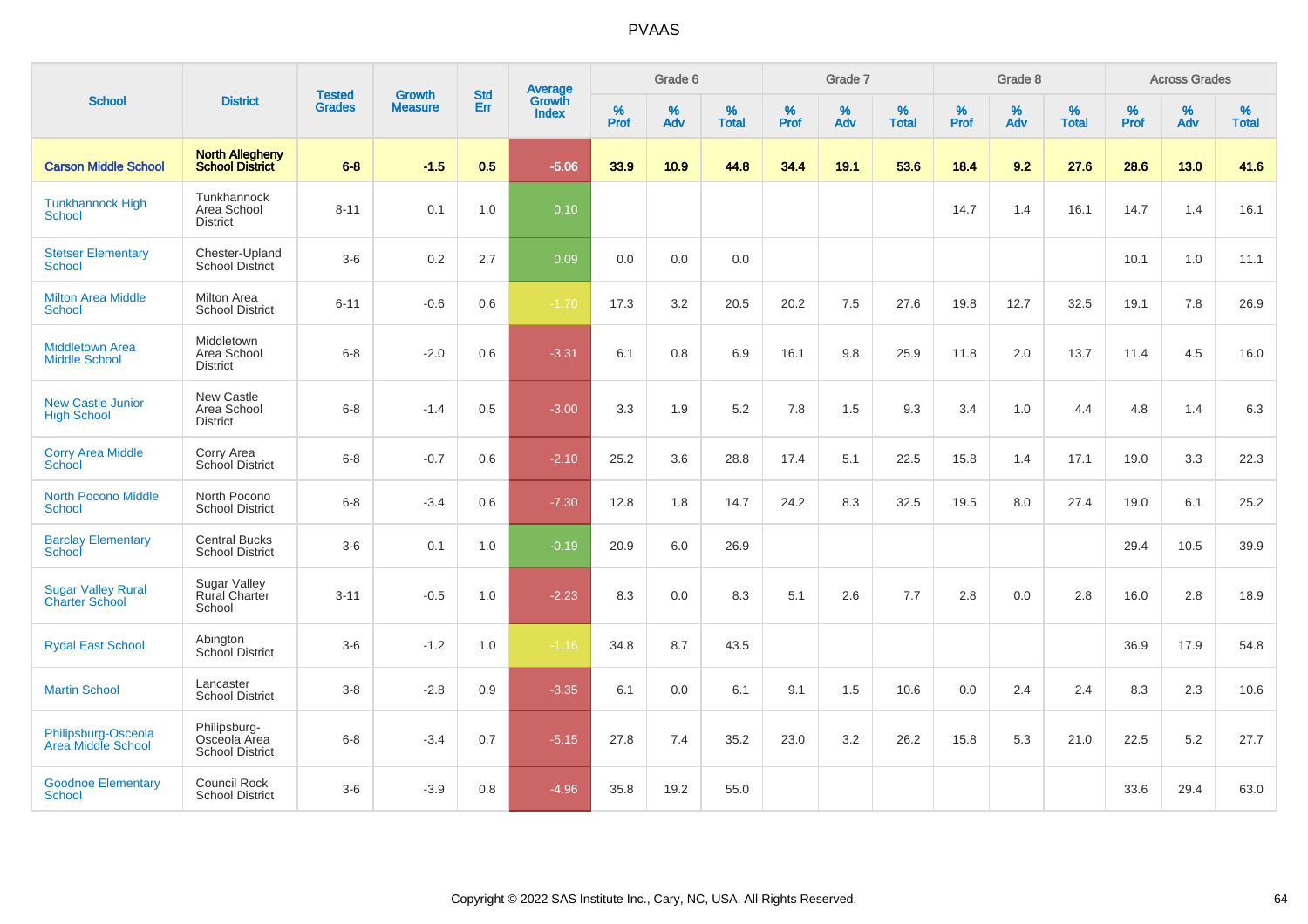| <b>School</b>                                                    |                                                        |                                |                          | <b>Std</b> |                                   |                  | Grade 6     |                   |              | Grade 7     |                      |              | Grade 8  |                   |              | <b>Across Grades</b> |                   |
|------------------------------------------------------------------|--------------------------------------------------------|--------------------------------|--------------------------|------------|-----------------------------------|------------------|-------------|-------------------|--------------|-------------|----------------------|--------------|----------|-------------------|--------------|----------------------|-------------------|
|                                                                  | <b>District</b>                                        | <b>Tested</b><br><b>Grades</b> | Growth<br><b>Measure</b> | Err        | Average<br>Growth<br><b>Index</b> | %<br><b>Prof</b> | $\%$<br>Adv | %<br><b>Total</b> | $\%$<br>Prof | $\%$<br>Adv | $\%$<br><b>Total</b> | $\%$<br>Prof | %<br>Adv | %<br><b>Total</b> | $\%$<br>Prof | $\%$<br>Adv          | %<br><b>Total</b> |
| <b>Carson Middle School</b>                                      | <b>North Allegheny</b><br><b>School District</b>       | $6 - 8$                        | $-1.5$                   | 0.5        | $-5.06$                           | 33.9             | 10.9        | 44.8              | 34.4         | 19.1        | 53.6                 | 18.4         | 9.2      | 27.6              | 28.6         | 13.0                 | 41.6              |
| <b>Fitzpatrick Aloysius L</b><br>School                          | Philadelphia<br>City School<br><b>District</b>         | $3 - 8$                        | 0.1                      | 2.9        | 0.03                              |                  |             |                   |              |             |                      |              |          |                   | 13.3         | 0.0                  | 13.3              |
| <b>Verner Elementary</b><br><b>School</b>                        | <b>Riverview</b><br><b>School District</b>             | $3-6$                          | $-4.4$                   | 1.8        | $-2.42$                           | 36.7             | 6.7         | 43.3              |              |             |                      |              |          |                   | 20.4         | 25.8                 | 46.2              |
| <b>Rolling Hills</b><br><b>Elementary School</b>                 | Council Rock<br><b>School District</b>                 | $3-6$                          | $-0.6$                   | 1.1        | $-0.50$                           | 19.6             | 10.7        | 30.4              |              |             |                      |              |          |                   | 30.0         | 15.0                 | 45.0              |
| <b>Northeast Bradford</b><br><b>Junior/Senior High</b><br>School | Northeast<br><b>Bradford School</b><br><b>District</b> | $7 - 10$                       | $-1.6$                   | 1.1        | $-2.08$                           |                  |             |                   | 24.0         | 2.0         | 26.0                 | 12.3         | 5.3      | 17.5              | 17.8         | 3.7                  | 21.5              |
| Urban Pathways 6-12<br><b>Charter School</b>                     | Urban<br>Pathways 6-12<br>Charter School               | $6 - 11$                       | $-1.8$                   | 1.6        | $-1.26$                           | 0.0              | 0.0         | 0.0               | 0.0          | 0.0         | 0.0                  | 0.0          | 0.0      | 0.0               | 0.0          | 0.0                  | 0.0               |
| <b>Bethel Elementary</b><br>School                               | Tulpehocken<br>Area School<br><b>District</b>          | $3-6$                          | $-0.0$                   | 1.3        | $-2.94$                           | 16.3             | 2.3         | 18.6              |              |             |                      |              |          |                   | 27.9         | 12.8                 | 40.8              |
| Saltsburg Middle/High<br><b>School</b>                           | Blairsville-<br>Saltsburg<br><b>School District</b>    | $6 - 11$                       | $-2.2$                   | 1.2        | $-1.88$                           | 15.8             | 18.4        | 34.2              | 21.9         | 12.5        | 34.4                 | 23.3         | 10.0     | 33.3              | 20.0         | 14.0                 | 34.0              |
| Pittsburgh Milliones 6-<br>12 <sup>2</sup>                       | Pittsburgh<br>School District                          | $6 - 11$                       | $-4.2$                   | 1.5        | $-3.94$                           | 0.0              | 0.0         | 0.0               | 0.0          | 0.0         | 0.0                  | 0.0          | 0.0      | 0.0               | 0.0          | 0.0                  | 0.0               |
| <b>Haverford Middle</b><br>School                                | Haverford<br>Township<br><b>School District</b>        | $6 - 8$                        | $-0.7$                   | 0.3        | $-3.36$                           | 26.4             | 15.0        | 41.4              | 28.5         | 12.8        | 41.3                 | 33.9         | 15.2     | 49.1              | 29.2         | 14.3                 | 43.5              |
| Vare-Washington<br><b>Elementary School</b>                      | Philadelphia<br>City School<br><b>District</b>         | $3 - 8$                        | $-0.2$                   | 3.1        | $-0.07$                           |                  |             |                   |              |             |                      | 11.8         | 11.8     | 23.5              | 11.9         | 11.9                 | 23.9              |
| <b>Glenolden School</b>                                          | Interboro<br><b>School District</b>                    | $3 - 8$                        | $-3.9$                   | 0.7        | $-5.29$                           | 10.3             | 3.4         | 13.8              | 12.9         | 1.6         | 14.5                 | 14.1         | 1.6      | 15.6              | 14.1         | 2.7                  | 16.8              |
| <b>Pleasant View</b><br><b>Elementary School</b>                 | Red Lion Area<br><b>School District</b>                | $3-6$                          | $-0.8$                   | 1.1        | $-0.71$                           | 15.4             | 3.1         | 18.5              |              |             |                      |              |          |                   | 26.6         | 7.0                  | 33.6              |
| <b>Damascus Area</b><br><b>School</b>                            | Wayne<br>Highlands<br><b>School District</b>           | $3 - 8$                        | $-0.6$                   | 1.1        | $-0.50$                           | 45.0             | 20.0        | 65.0              | 25.7         | 11.4        | 37.1                 | 28.6         | 14.3     | 42.9              | 33.5         | 24.1                 | 57.6              |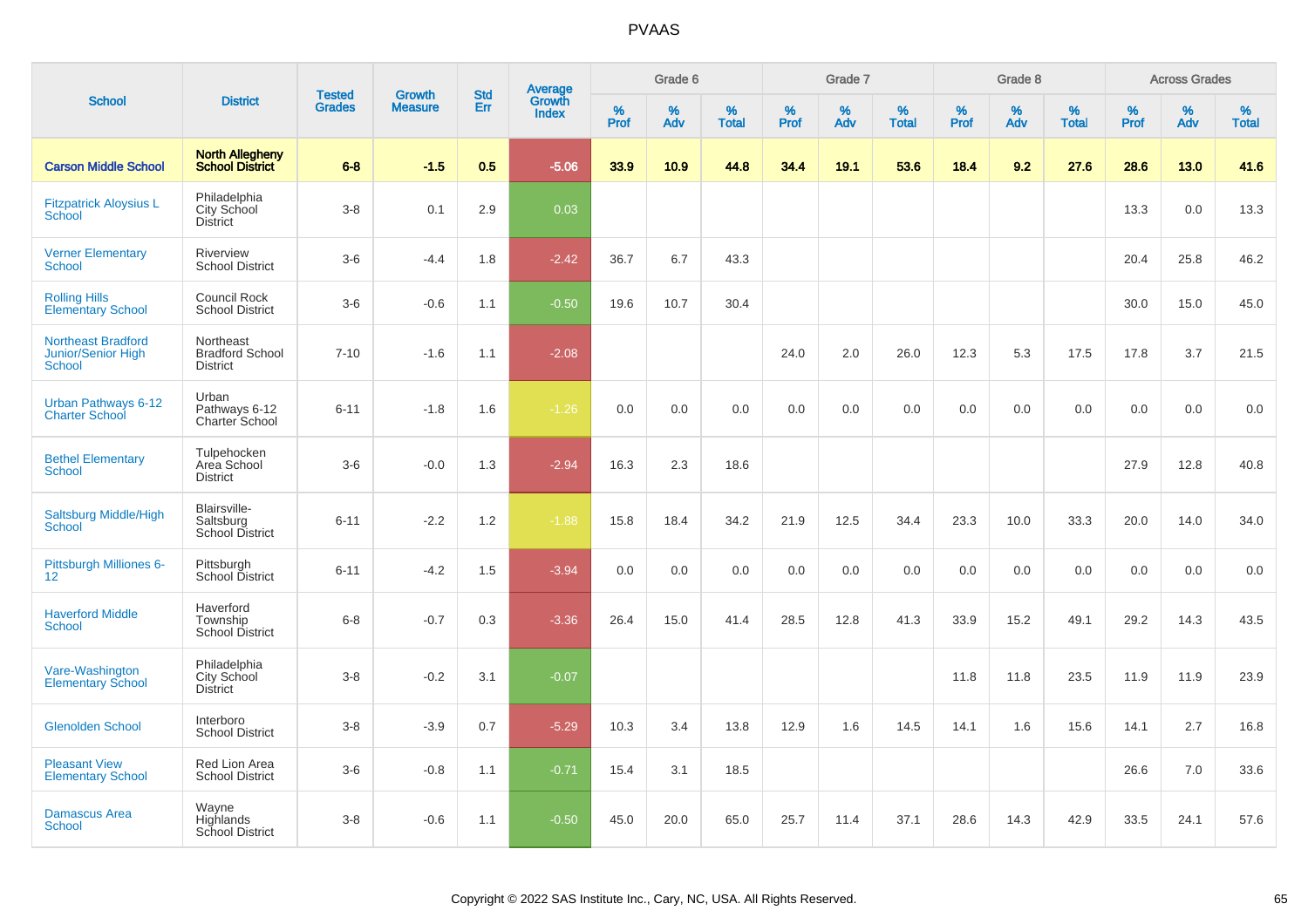|                                                 |                                                            |                                |                                 | <b>Std</b> |                                          |                  | Grade 6     |                   |           | Grade 7  |                   |           | Grade 8     |                   |           | <b>Across Grades</b> |                   |
|-------------------------------------------------|------------------------------------------------------------|--------------------------------|---------------------------------|------------|------------------------------------------|------------------|-------------|-------------------|-----------|----------|-------------------|-----------|-------------|-------------------|-----------|----------------------|-------------------|
| <b>School</b>                                   | <b>District</b>                                            | <b>Tested</b><br><b>Grades</b> | <b>Growth</b><br><b>Measure</b> | Err        | <b>Average</b><br>Growth<br><b>Index</b> | %<br><b>Prof</b> | $\%$<br>Adv | %<br><b>Total</b> | %<br>Prof | %<br>Adv | %<br><b>Total</b> | %<br>Prof | $\%$<br>Adv | %<br><b>Total</b> | %<br>Prof | $\%$<br>Adv          | %<br><b>Total</b> |
| <b>Carson Middle School</b>                     | <b>North Allegheny</b><br><b>School District</b>           | $6 - 8$                        | $-1.5$                          | 0.5        | $-5.06$                                  | 33.9             | 10.9        | 44.8              | 34.4      | 19.1     | 53.6              | 18.4      | 9.2         | 27.6              | 28.6      | 13.0                 | 41.6              |
| <b>Washington Junior</b><br><b>High School</b>  | Washington<br>School District                              | $7 - 8$                        | $-1.1$                          | 1.0        | $-1.41$                                  |                  |             |                   | 15.0      | 1.2      | 16.2              | 0.0       | 1.5         | 1.5               | 8.3       | 1.4                  | 9.7               |
| <b>Brownsville Area</b><br><b>Middle School</b> | <b>Brownsville</b><br>Area School<br><b>District</b>       | $6 - 8$                        | $-1.6$                          | 0.8        | $-2.03$                                  | 7.2              | 1.2         | 8.4               | 6.4       | 1.3      | 7.7               | 4.2       | 1.4         | 5.6               | 6.0       | 1.3                  | 7.3               |
| Masterman Julia R<br><b>Sec School</b>          | Philadelphia<br>City School<br><b>District</b>             | $5 - 10$                       | $-7.7$                          | 1.3        | $-5.99$                                  | 59.4             | 31.2        | 90.6              | 54.6      | 45.4     | 100.0             | 40.0      | 36.0        | 76.0              | 49.1      | 40.0                 | 89.1              |
| <b>Newtown Elementary</b><br>School             | <b>Council Rock</b><br><b>School District</b>              | $3-6$                          | $-3.7$                          | 0.9        | $-4.21$                                  | 35.2             | 19.3        | 54.6              |           |          |                   |           |             |                   | 33.9      | 23.6                 | 57.5              |
| <b>C E Mccall Middle</b><br><b>School</b>       | Montoursville<br>Area School<br><b>District</b>            | $5-8$                          | $-1.9$                          | 0.5        | $-3.70$                                  | 28.8             | 8.0         | 36.8              | 25.4      | 6.7      | 32.1              | 19.9      | 8.5         | 28.4              | 26.2      | 9.0                  | 35.2              |
| Gamp                                            | Philadelphia<br><b>City School</b><br><b>District</b>      | $5 - 10$                       | $-4.0$                          | 1.7        | $-2.36$                                  | 40.0             | 5.0         | 45.0              | 40.0      | 6.7      | 46.7              |           |             |                   | 35.3      | 11.8                 | 47.1              |
| Southern Huntingdon<br>County HS/MS             | Southern<br>Huntingdon<br>County School<br><b>District</b> | $6 - 11$                       | $-3.0$                          | 0.7        | $-4.96$                                  | 9.0              | 1.3         | 10.3              | 10.1      | 1.1      | 11.2              | 6.1       | 0.0         | 6.1               | 8.4       | 0.8                  | 9.2               |
| <b>Ben Franklin School</b>                      | Uniontown Area<br><b>School District</b>                   | $3-8$                          | $-5.5$                          | 1.1        | $-10.14$                                 | 27.3             | 9.1         | 36.4              | 12.5      | 0.0      | 12.5              | 0.0       | 0.0         | 0.0               | 14.7      | 3.8                  | 18.5              |
| <b>Propel Charter School-</b><br>Homestead      | Propel Charter<br>School-<br>Homestead                     | $3 - 11$                       | $-2.7$                          | 1.0        | $-2.78$                                  | 0.0              | 5.4         | 5.4               | 2.9       | 0.0      | 2.9               | 0.0       | 0.0         | 0.0               | 2.7       | 1.4                  | 4.1               |
| Pittsburgh Classical 6-<br>8                    | Pittsburgh<br>School District                              | $6 - 8$                        | $-3.2$                          | 0.9        | $-4.41$                                  | 0.0              | 0.0         | 0.0               | 9.2       | 0.0      | 9.2               | 0.0       | 0.0         | 0.0               | 4.0       | 0.0                  | 4.0               |
| <b>Upper Adams Middle</b><br>School             | <b>Upper Adams</b><br>School District                      | $7 - 8$                        | $-0.7$                          | 0.8        | $-0.99$                                  |                  |             |                   | 18.3      | 1.9      | 20.2              | 11.4      | 3.8         | 15.3              | 14.5      | 3.0                  | 17.4              |
| <b>North Star East Middle</b><br><b>School</b>  | North Star<br><b>School District</b>                       | $5-8$                          | $-2.8$                          | 0.7        | $-4.12$                                  | 23.4             | 4.7         | 28.1              | 11.1      | 1.4      | 12.5              | 14.1      | 2.2         | 16.3              | 15.0      | 4.6                  | 19.6              |
| <b>Lebanon Middle</b><br><b>School</b>          | Lebanon<br><b>School District</b>                          | $6 - 8$                        | $-1.0$                          | 0.4        | $-3.26$                                  | 5.4              | 1.6         | 7.0               | 3.4       | 0.6      | 4.1               | 4.5       | 0.8         | 5.4               | 4.5       | 1.0                  | 5.5               |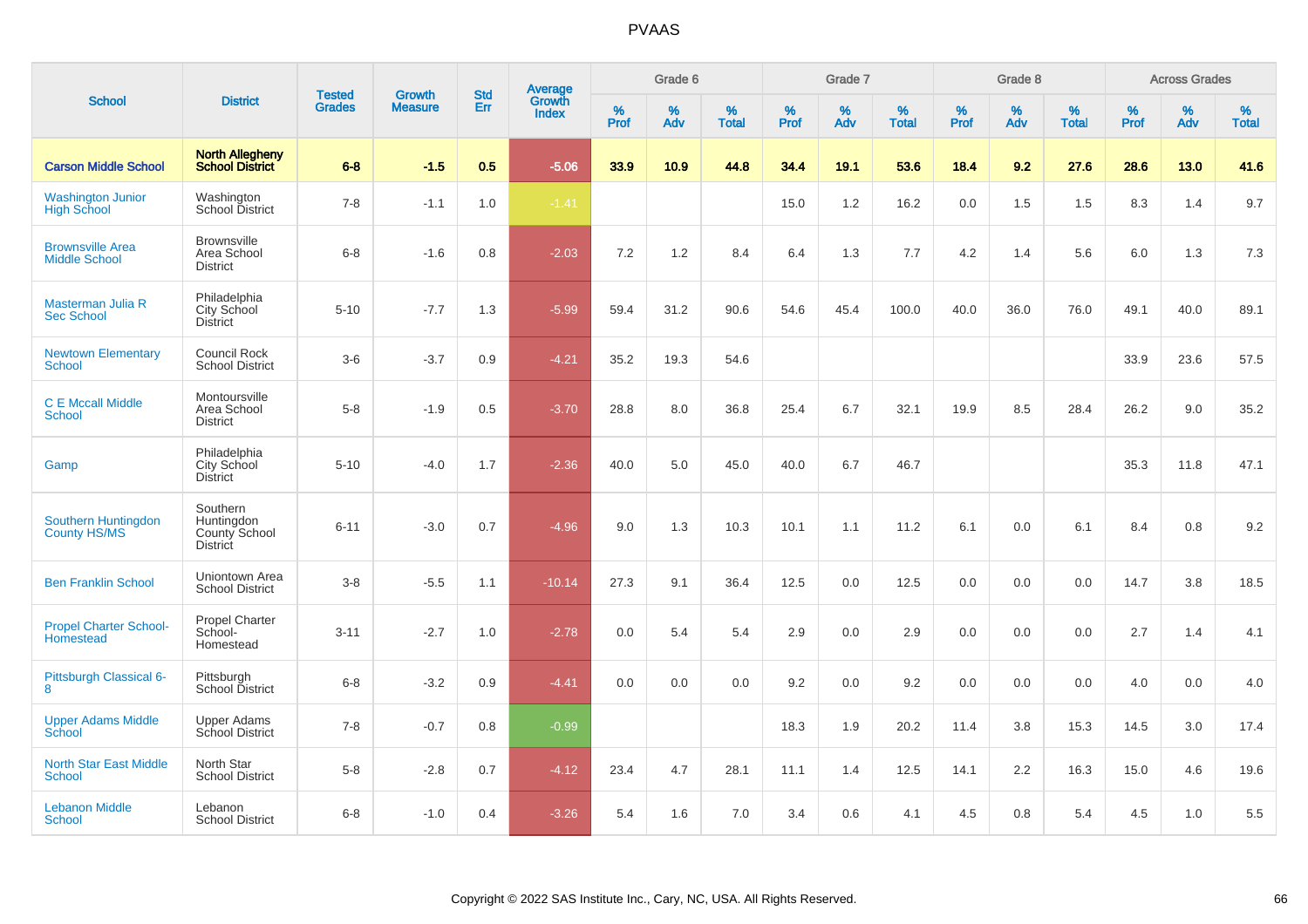|                                                                      |                                                                            |                                |                          |                   |                                          |           | Grade 6  |                   |           | Grade 7  |                   |           | Grade 8  |                   |           | <b>Across Grades</b> |                   |
|----------------------------------------------------------------------|----------------------------------------------------------------------------|--------------------------------|--------------------------|-------------------|------------------------------------------|-----------|----------|-------------------|-----------|----------|-------------------|-----------|----------|-------------------|-----------|----------------------|-------------------|
| <b>School</b>                                                        | <b>District</b>                                                            | <b>Tested</b><br><b>Grades</b> | Growth<br><b>Measure</b> | <b>Std</b><br>Err | <b>Average</b><br>Growth<br><b>Index</b> | %<br>Prof | %<br>Adv | %<br><b>Total</b> | %<br>Prof | %<br>Adv | %<br><b>Total</b> | %<br>Prof | %<br>Adv | %<br><b>Total</b> | %<br>Prof | %<br>Adv             | %<br><b>Total</b> |
| <b>Carson Middle School</b>                                          | <b>North Allegheny</b><br><b>School District</b>                           | $6 - 8$                        | $-1.5$                   | 0.5               | $-5.06$                                  | 33.9      | 10.9     | 44.8              | 34.4      | 19.1     | 53.6              | 18.4      | 9.2      | 27.6              | 28.6      | 13.0                 | 41.6              |
| <b>Science Leadership</b><br><b>Academy Middle</b><br><b>School</b>  | Philadelphia<br>City School<br><b>District</b>                             | $5-8$                          | $-7.1$                   | 1.4               | $-5.15$                                  | 0.0       | 0.0      | 0.0               | 5.6       | 0.0      | 5.6               | 0.0       | 0.0      | 0.0               | 5.0       | 1.2                  | $6.2\,$           |
| <b>Berwick Area Middle</b><br>School                                 | <b>Berwick Area</b><br><b>School District</b>                              | $5 - 8$                        | $-3.7$                   | 0.5               | $-7.82$                                  | 19.0      | 3.4      | 22.4              | 18.5      | 3.8      | 22.3              | 12.8      | 2.3      | 15.1              | 17.1      | 4.1                  | 21.2              |
| <b>G A R Middle School</b>                                           | <b>Wilkes-Barre</b><br>Area School<br><b>District</b>                      | $7 - 11$                       | $-0.4$                   | 1.3               | $-0.33$                                  |           |          |                   | 2.9       | 0.0      | 2.9               | 0.0       | 0.0      | 0.0               | 1.2       | 0.0                  | 1.2               |
| <b>Center For Student</b><br><b>Lrng Charter School</b><br>Pennsbury | Center For<br>Student<br>Learning<br><b>Charter School</b><br>At Pennsbury | $6 - 12$                       | $-0.6$                   | 3.1               | $-0.20$                                  |           |          |                   |           |          |                   | 0.0       | 0.0      | 0.0               | 3.4       | 0.0                  | 3.4               |
| <b>Mt Penn Elementary</b><br><b>School</b>                           | Antietam<br><b>School District</b>                                         | $3-6$                          | $-0.7$                   | 1.1               | $-0.67$                                  | 10.2      | 3.4      | 13.6              |           |          |                   |           |          |                   | 9.6       | 1.8                  | 11.4              |
| <b>Reynolds Elementary</b><br><b>School</b>                          | Reynolds<br>School District                                                | $3-6$                          | $-5.4$                   | 1.0               | $-5.50$                                  | 18.2      | 1.3      | 19.5              |           |          |                   |           |          |                   | 16.3      | 1.8                  | 18.2              |
| <b>Dodson Elementary</b><br>School                                   | <b>Wilkes-Barre</b><br>Area School<br><b>District</b>                      | $3-6$                          | $-0.4$                   | 1.7               | $-0.24$                                  | 0.0       | 0.0      | 0.0               |           |          |                   |           |          |                   | 3.0       | 2.0                  | 5.0               |
| <b>East Lansdowne</b><br><b>Elementary School</b>                    | William Penn<br><b>School District</b>                                     | $3-6$                          | $-1.8$                   | 1.6               | $-1.13$                                  | 7.1       | 0.0      | 7.1               |           |          |                   |           |          |                   | 10.8      | 1.1                  | 11.8              |
| <b>Fort Cherry</b><br><b>Elementary Center</b>                       | Fort Cherry<br>School District                                             | $3-6$                          | $-2.9$                   | 1.1               | $-2.65$                                  | 29.8      | 8.8      | 38.6              |           |          |                   |           |          |                   | 28.3      | 12.4                 | 40.8              |
| <b>Park Lane Elementary</b><br>School                                | <b>William Penn</b><br><b>School District</b>                              | $3-6$                          | $-0.4$                   | 1.9               | $-1.34$                                  | 0.0       | 0.0      | 0.0               |           |          |                   |           |          |                   | 1.0       | 0.0                  | 1.0               |
| <b>Munoz-Marin Luis</b>                                              | Philadelphia<br>City School<br><b>District</b>                             | $3-8$                          | $-0.8$                   | 3.4               | $-0.23$                                  |           |          |                   |           |          |                   |           |          |                   | 1.6       | 1.6                  | 3.3               |
| <b>Shenango High School</b>                                          | Shenango Area<br>School District                                           | $7 - 11$                       | $-2.4$                   | 0.9               | $-3.48$                                  |           |          |                   | 16.5      | 1.0      | 17.5              | 14.4      | 1.1      | 15.6              | 15.5      | 1.1                  | 16.6              |
| <b>Hanover Middle</b><br>School                                      | <b>Hanover Public</b><br><b>School District</b>                            | $5 - 8$                        | $-2.3$                   | 0.5               | $-4.57$                                  | 19.8      | 2.2      | 22.1              | 18.1      | 5.5      | 23.6              | 11.5      | 4.9      | 16.4              | 18.6      | 4.3                  | 22.9              |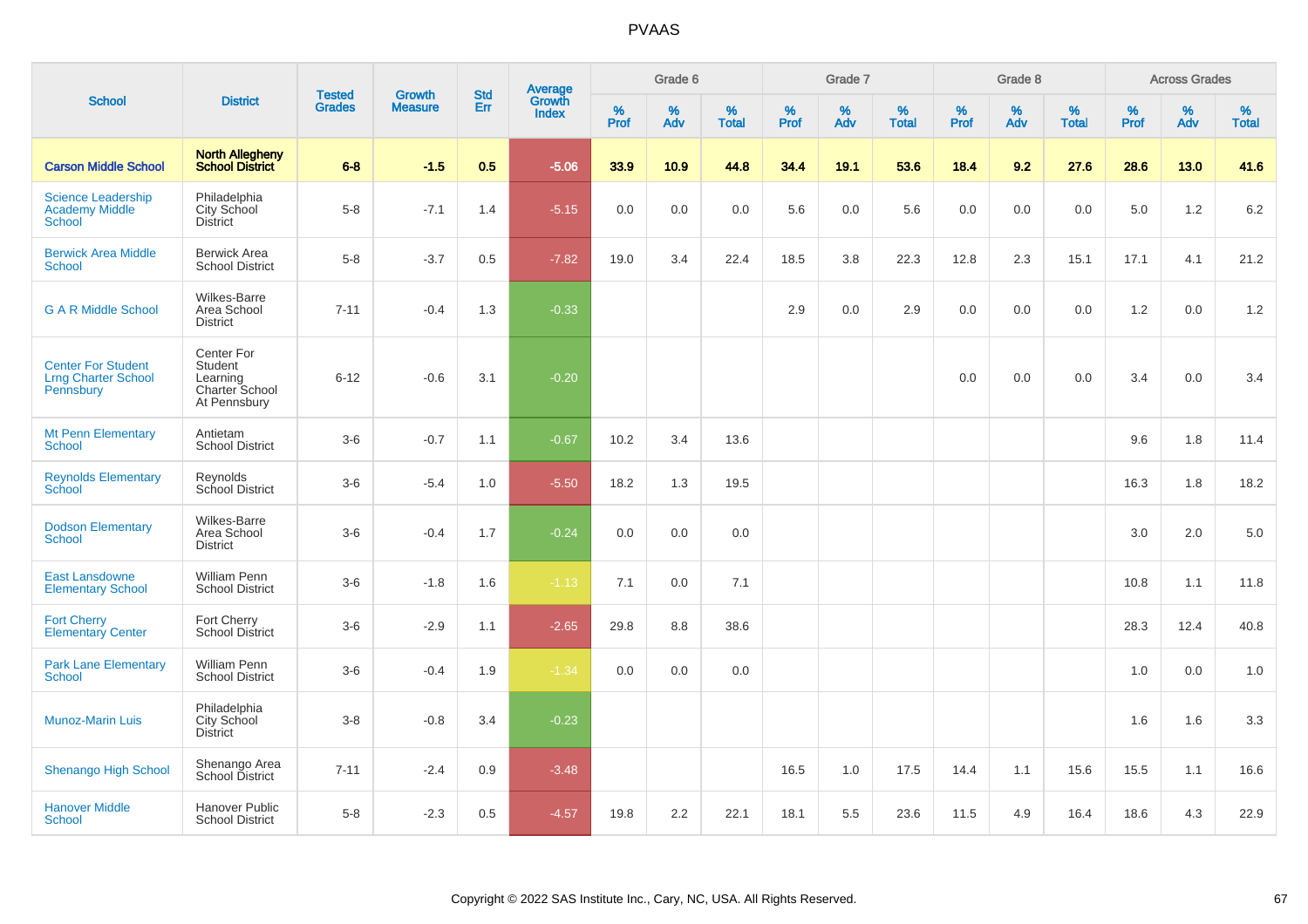|                                                    |                                                       |                                |                                 |                   |                                          |                  | Grade 6  |                   |           | Grade 7  |                   |           | Grade 8  |                   |           | <b>Across Grades</b> |            |
|----------------------------------------------------|-------------------------------------------------------|--------------------------------|---------------------------------|-------------------|------------------------------------------|------------------|----------|-------------------|-----------|----------|-------------------|-----------|----------|-------------------|-----------|----------------------|------------|
| <b>School</b>                                      | <b>District</b>                                       | <b>Tested</b><br><b>Grades</b> | <b>Growth</b><br><b>Measure</b> | <b>Std</b><br>Err | <b>Average</b><br>Growth<br><b>Index</b> | %<br><b>Prof</b> | %<br>Adv | %<br><b>Total</b> | %<br>Prof | %<br>Adv | %<br><b>Total</b> | %<br>Prof | %<br>Adv | %<br><b>Total</b> | %<br>Prof | %<br>Adv             | %<br>Total |
| <b>Carson Middle School</b>                        | <b>North Allegheny</b><br><b>School District</b>      | $6 - 8$                        | $-1.5$                          | 0.5               | $-5.06$                                  | 33.9             | 10.9     | 44.8              | 34.4      | 19.1     | 53.6              | 18.4      | 9.2      | 27.6              | 28.6      | 13.0                 | 41.6       |
| <b>Samuel K Faust</b><br><b>Elementary School</b>  | <b>Bensalem</b><br>Township<br>School District        | $3-6$                          | $-2.4$                          | 1.0               | $-2.34$                                  | 9.1              | 0.0      | 9.1               |           |          |                   |           |          |                   | 8.6       | 0.4                  | 9.0        |
| <b>Doyle Elementary</b><br>School                  | <b>Central Bucks</b><br><b>School District</b>        | $3-6$                          | $-0.3$                          | 1.1               | $-0.30$                                  | 32.6             | 10.2     | 42.9              |           |          |                   |           |          |                   | 34.8      | 17.0                 | 51.7       |
| <b>Springton Lake Middle</b><br>School             | Rose Tree<br>Media School<br><b>District</b>          | $6 - 8$                        | $-1.2$                          | 0.4               | $-2.59$                                  | 31.4             | 15.3     | 46.7              | 31.6      | 20.9     | 52.4              | 18.4      | 13.9     | 32.3              | 27.4      | 16.6                 | 44.0       |
| <b>Drums</b><br>Elementary/Middle<br><b>School</b> | <b>Hazleton Area</b><br><b>School District</b>        | $3 - 8$                        | $-3.3$                          | 1.0               | $-3.22$                                  | 2.6              | 0.0      | 2.6               | 5.7       | 0.0      | 5.7               | 14.3      | 0.0      | 14.3              | 12.8      | 3.7                  | 16.5       |
| <b>Mechanicsburg Middle</b><br><b>School</b>       | Mechanicsburg<br>Area School<br><b>District</b>       | $6 - 8$                        | $-2.2$                          | 0.4               | $-6.61$                                  | 16.3             | 2.8      | 19.1              | 20.3      | 5.4      | 25.8              | 14.5      | 4.6      | 19.1              | 17.3      | 4.4                  | 21.7       |
| <b>Latrobe Elementary</b><br><b>School</b>         | <b>Greater Latrobe</b><br><b>School District</b>      | $3-6$                          | $-0.3$                          | 0.9               | $-0.43$                                  | 34.9             | 4.8      | 39.8              |           |          |                   |           |          |                   | 36.8      | 17.3                 | 54.1       |
| <b>Logan Elementary</b><br>School                  | East Allegheny<br>School District                     | $3-6$                          | $-3.1$                          | 0.9               | $-3.36$                                  | 8.6              | 2.5      | 11.1              |           |          |                   |           |          |                   | 8.8       | 3.0                  | 11.8       |
| <b>Montgomery</b><br>Junior/Senior High<br>School  | Montgomery<br>Area School<br><b>District</b>          | $7 - 11$                       | $-2.7$                          | 1.0               | $-3.15$                                  |                  |          |                   | 33.3      | 6.9      | 40.3              | 17.2      | 1.7      | 19.0              | 26.2      | 4.6                  | 30.8       |
| <b>Pittsburgh Manchester</b><br>$K-8$              | Pittsburgh<br>School District                         | $3 - 8$                        | $-4.9$                          | 2.2               | $-3.26$                                  | 4.2              | 0.0      | 4.2               | 0.0       | 0.0      | 0.0               |           |          |                   | 4.0       | 5.9                  | 9.9        |
| <b>Stanton Edwin M</b><br><b>School</b>            | Philadelphia<br>City School<br><b>District</b>        | $3 - 7$                        | $-1.2$                          | 2.2               | $-0.52$                                  |                  |          |                   | 0.0       | 0.0      | 0.0               |           |          |                   | 3.1       | 3.1                  | $6.2\,$    |
| <b>Monessen Middle</b><br><b>School</b>            | Monessen City<br>School District                      | $6 - 8$                        | $-1.5$                          | 1.3               | $-1.54$                                  | 2.6              | 0.0      | 2.6               | 0.0       | 0.0      | 0.0               | 0.0       | 0.0      | 0.0               | 1.1       | 0.0                  | 1.1        |
| Dr David W Kistler<br><b>Elementary School</b>     | <b>Wilkes-Barre</b><br>Area School<br><b>District</b> | $3-6$                          | $-4.3$                          | 1.3               | $-3.16$                                  | 12.5             | 0.0      | 12.5              |           |          |                   |           |          |                   | 8.8       | 2.6                  | 11.4       |
| <b>Eastern York Middle</b><br>School               | Eastern York<br><b>School District</b>                | $6 - 8$                        | $-0.6$                          | 0.5               | $-1.06$                                  | 23.0             | 6.1      | 29.0              | 21.9      | 14.2     | 36.1              | 17.6      | 9.9      | 27.5              | 20.6      | 10.2                 | 30.9       |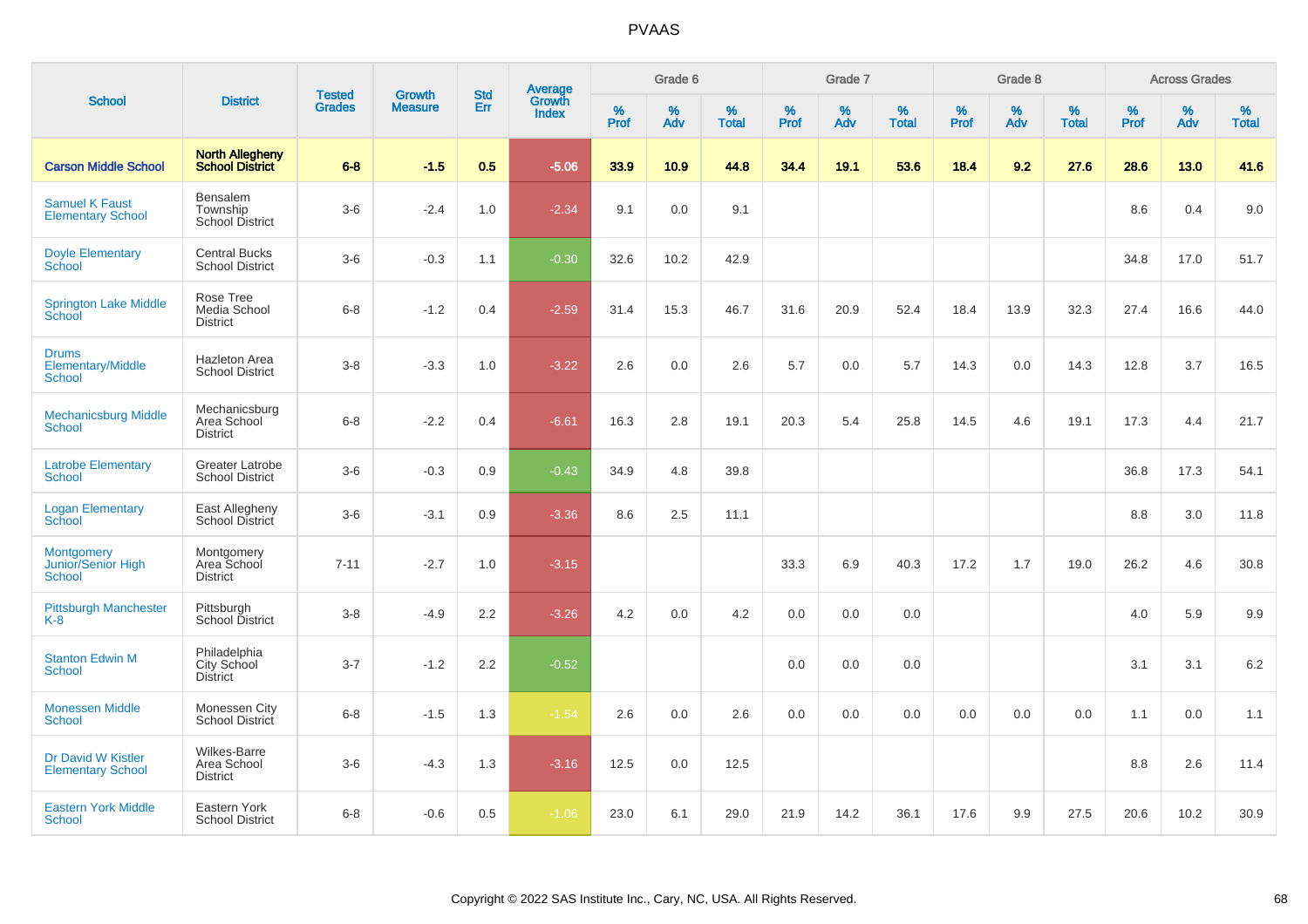|                                                                      |                                                           | <b>Tested</b> | <b>Growth</b>  | <b>Std</b> |                                          |           | Grade 6  |                   |           | Grade 7  |                   |           | Grade 8  |                   |           | <b>Across Grades</b> |                   |
|----------------------------------------------------------------------|-----------------------------------------------------------|---------------|----------------|------------|------------------------------------------|-----------|----------|-------------------|-----------|----------|-------------------|-----------|----------|-------------------|-----------|----------------------|-------------------|
| <b>School</b>                                                        | <b>District</b>                                           | <b>Grades</b> | <b>Measure</b> | Err        | <b>Average</b><br>Growth<br><b>Index</b> | %<br>Prof | %<br>Adv | %<br><b>Total</b> | %<br>Prof | %<br>Adv | %<br><b>Total</b> | %<br>Prof | %<br>Adv | %<br><b>Total</b> | %<br>Prof | %<br>Adv             | %<br><b>Total</b> |
| <b>Carson Middle School</b>                                          | <b>North Allegheny</b><br><b>School District</b>          | $6 - 8$       | $-1.5$         | 0.5        | $-5.06$                                  | 33.9      | 10.9     | 44.8              | 34.4      | 19.1     | 53.6              | 18.4      | 9.2      | 27.6              | 28.6      | 13.0                 | 41.6              |
| <b>Sullivan County</b><br>Junior/Senior High<br><b>School</b>        | <b>Sullivan County</b><br>School District                 | $7 - 10$      | $-4.4$         | 1.5        | $-3.73$                                  |           |          |                   | 18.8      | 0.0      | 18.8              | 9.1       | 0.0      | 9.1               | 13.8      | 0.0                  | 13.8              |
| <b>Stewart Middle School</b>                                         | Norristown Area<br><b>School District</b>                 | $5-8$         | $-3.4$         | 0.7        | $-4.80$                                  | 4.0       | 1.4      | 5.4               | 5.4       | 0.0      | 5.4               | 7.6       | 1.5      | 9.1               | 5.2       | 0.7                  | 5.9               |
| <b>Community Academy</b><br>Of Philadelphia<br><b>Charter School</b> | Community<br>Academy Of<br>Philadelphia<br>Charter School | $3 - 11$      | $-5.7$         | 0.9        | $-6.09$                                  | 0.0       | 0.0      | 0.0               | 0.0       | 0.0      | 0.0               | 0.0       | 0.0      | 0.0               | 2.4       | 1.0                  | 3.5               |
| <b>Mastery Charter</b><br><b>School-Smedley</b><br>Campus            | <b>Mastery Charter</b><br>School -<br>Smedley<br>Campus   | $3-6$         | $-0.6$         | 1.2        | $-0.51$                                  | 3.5       | 0.0      | 3.5               |           |          |                   |           |          |                   | 3.5       | 0.0                  | 3.5               |
| <b>Musser Elementary</b><br><b>School</b>                            | Sharon City<br>School District                            | $3-6$         | $-1.5$         | 1.6        | $-0.98$                                  | 19.2      | 3.8      | 23.1              |           |          |                   |           |          |                   | 15.5      | 1.6                  | 17.0              |
| <b>Spring Grove Area</b><br>Intermediate School                      | Spring Grove<br>Area School<br><b>District</b>            | $5-6$         | $-2.1$         | 0.5        | $-3.89$                                  | 31.3      | 15.8     | 47.2              |           |          |                   |           |          |                   | 31.2      | 13.8                 | 45.0              |
| <b>Mid Valley Secondary</b><br>Center                                | Mid Valley<br><b>School District</b>                      | $7 - 10$      | $-2.9$         | 0.7        | $-5.47$                                  |           |          |                   | 15.3      | 0.0      | 15.3              | 6.7       | 0.7      | 7.4               | 10.6      | 0.4                  | 11.0              |
| <b>Titusville Middle</b><br><b>School</b>                            | <b>Titusville Area</b><br><b>School District</b>          | $6 - 8$       | $-2.4$         | 0.6        | $-4.04$                                  | 19.0      | 4.2      | 23.2              | 18.0      | 3.9      | 21.9              | 8.0       | 3.6      | 11.7              | 15.0      | 3.9                  | 18.9              |
| <b>Washington Martha</b><br><b>School</b>                            | Philadelphia<br>City School<br><b>District</b>            | $3-8$         | $-1.3$         | 3.3        | $-0.39$                                  |           |          |                   |           |          |                   | 0.0       | 0.0      | 0.0               | 9.3       | 2.3                  | 11.6              |
| <b>Fred S Engle Middle</b><br><b>School</b>                          | Avon Grove<br><b>School District</b>                      | $7 - 8$       | $-1.8$         | 0.5        | $-4.41$                                  |           |          |                   | 35.5      | 20.3     | 55.9              | 28.1      | 14.4     | 42.6              | 32.0      | 17.6                 | 49.6              |
| <b>Williams Valley</b><br>Junior/Senior High<br><b>School</b>        | <b>Williams Valley</b><br><b>School District</b>          | $7 - 11$      | $-3.8$         | 1.0        | $-5.29$                                  |           |          |                   | 8.1       | 1.4      | 9.5               | 9.5       | 1.6      | 11.1              | 8.8       | 1.5                  | 10.2              |
| <b>Canton Junior/Senior</b><br><b>High School</b>                    | Canton Area<br><b>School District</b>                     | $7 - 11$      | $-3.3$         | 1.1        | $-3.86$                                  |           |          |                   | 9.1       | 1.8      | 10.9              | 4.8       | 0.0      | 4.8               | 6.8       | 0.8                  | 7.7               |
| <b>Welsh John School</b>                                             | Philadelphia<br><b>City School</b><br><b>District</b>     | $3 - 7$       | $-1.3$         | 3.2        | $-0.41$                                  |           |          |                   |           |          |                   |           |          |                   | 0.0       | 0.0                  | 0.0               |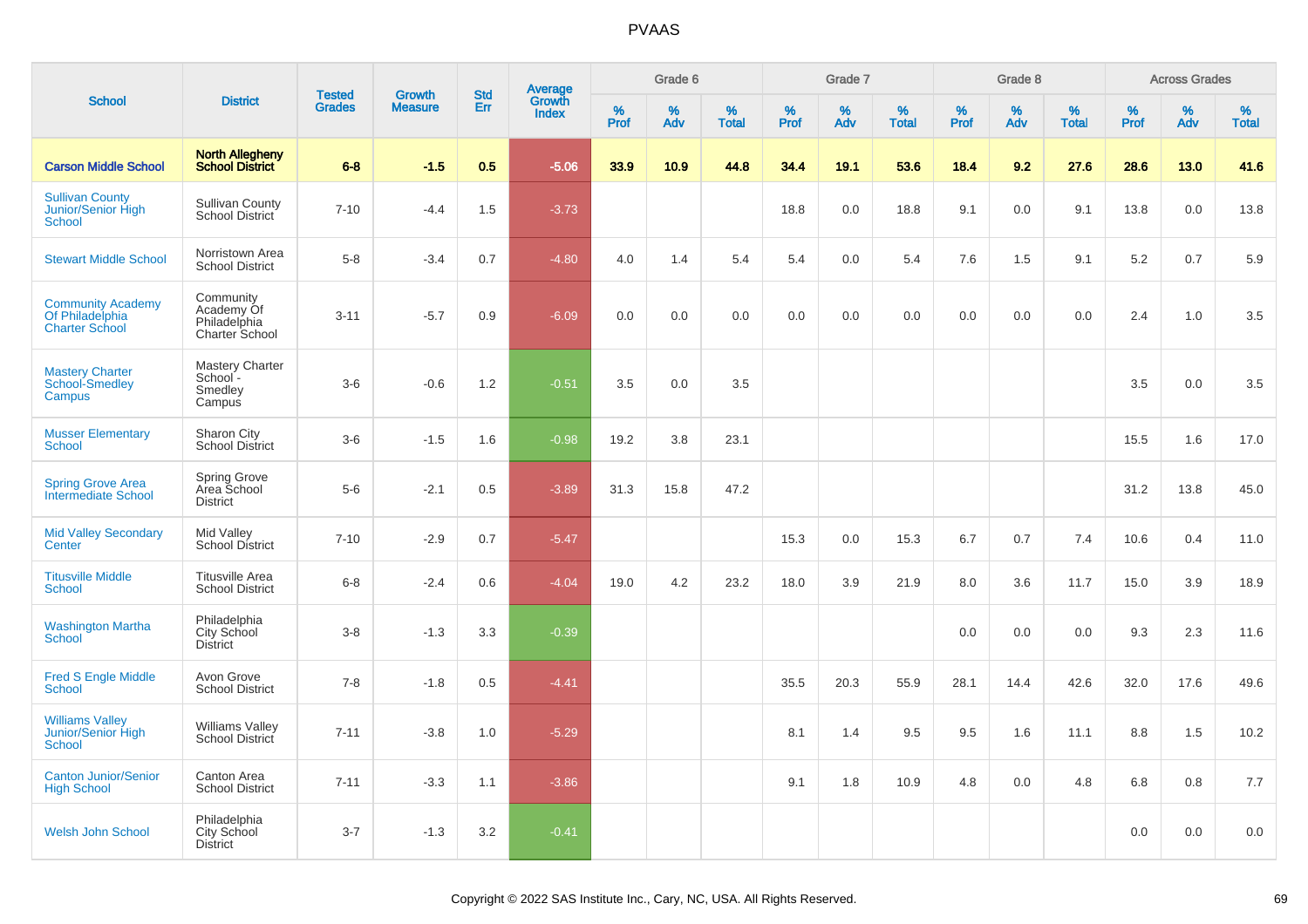|                                                                        |                                                          |                                | <b>Growth</b>  | <b>Std</b> |                                          |           | Grade 6  |                   |           | Grade 7  |                   |           | Grade 8  |                   |           | <b>Across Grades</b> |                   |
|------------------------------------------------------------------------|----------------------------------------------------------|--------------------------------|----------------|------------|------------------------------------------|-----------|----------|-------------------|-----------|----------|-------------------|-----------|----------|-------------------|-----------|----------------------|-------------------|
| <b>School</b>                                                          | <b>District</b>                                          | <b>Tested</b><br><b>Grades</b> | <b>Measure</b> | Err        | <b>Average</b><br>Growth<br><b>Index</b> | %<br>Prof | %<br>Adv | %<br><b>Total</b> | %<br>Prof | %<br>Adv | %<br><b>Total</b> | %<br>Prof | %<br>Adv | %<br><b>Total</b> | %<br>Prof | $\%$<br>Adv          | %<br><b>Total</b> |
| <b>Carson Middle School</b>                                            | <b>North Allegheny</b><br><b>School District</b>         | $6 - 8$                        | $-1.5$         | 0.5        | $-5.06$                                  | 33.9      | 10.9     | 44.8              | 34.4      | 19.1     | 53.6              | 18.4      | 9.2      | 27.6              | 28.6      | 13.0                 | 41.6              |
| <b>Dunmore Elementary</b><br>Center                                    | Dunmore<br><b>School District</b>                        | $3-6$                          | $-0.4$         | 0.9        | $-2.42$                                  | 20.9      | 2.2      | 23.1              |           |          |                   |           |          |                   | 23.3      | 8.1                  | 31.4              |
| <b>Montrose Area</b><br><b>Junior/Senior High</b><br>School            | Montrose Area<br><b>School District</b>                  | $7 - 10$                       | $-0.9$         | 1.0        | $-0.94$                                  |           |          |                   | 25.0      | 4.4      | 29.4              | 14.5      | 2.4      | 16.9              | 19.2      | 3.3                  | 22.5              |
| J T Lambert<br><b>Intermediate School</b>                              | East<br>Stroudsburg<br>Area School<br><b>District</b>    | $6 - 8$                        | $-3.9$         | 0.7        | $-7.96$                                  | 7.8       | 1.7      | 9.5               | 11.6      | 2.9      | 14.6              | 6.6       | 1.3      | 7.9               | 8.8       | 2.0                  | 10.8              |
| <b>Wheatland Middle</b><br>School                                      | Lancaster<br><b>School District</b>                      | $6 - 8$                        | $-3.0$         | 0.6        | $-5.52$                                  | 2.6       | 0.6      | 3.2               | 6.4       | 1.4      | 7.8               | 0.0       | 1.0      | 1.0               | 3.2       | 1.0                  | 4.2               |
| <b>Pittsburgh Science</b><br><b>And Technology</b><br>Academy 6-12     | Pittsburgh<br>School District                            | $6 - 11$                       | $-3.4$         | 1.0        | $-3.92$                                  | 32.5      | 5.0      | 37.5              | 17.0      | 17.0     | 34.0              | 20.6      | 9.6      | 30.1              | 22.5      | 10.6                 | 33.1              |
| <b>Mahanoy Area</b><br><b>Elementary School</b>                        | Mahanoy Area<br>School District                          | $3-6$                          | $-2.2$         | 1.1        | $-2.05$                                  | 4.0       | 0.0      | 4.0               |           |          |                   |           |          |                   | 12.3      | 1.1                  | 13.4              |
| <b>Reach Cyber Charter</b><br><b>School</b>                            | Reach Cyber<br>Charter School                            | $3 - 11$                       | $-2.4$         | 0.9        | $-2.71$                                  | 9.1       | 0.0      | 9.1               | 17.0      | 3.8      | 20.8              | 17.5      | 5.3      | 22.8              | 21.3      | 4.7                  | 26.0              |
| <b>Lincoln Park</b><br><b>Performing Arts</b><br><b>Charter School</b> | Lincoln Park<br>Performing Arts<br><b>Charter School</b> | $7 - 11$                       | $-4.4$         | 1.0        | $-6.06$                                  |           |          |                   | 33.9      | 5.4      | 39.3              | 11.5      | 3.4      | 14.9              | 20.3      | 4.2                  | 24.5              |
| East Juniata<br><b>Elementary School</b>                               | Juniata County<br>School District                        | $3-6$                          | $-2.5$         | 1.0        | $-2.41$                                  | 7.4       | 0.0      | 7.4               |           |          |                   |           |          |                   | 23.7      | 6.4                  | 30.1              |
| A J Mcmullen School                                                    | Uniontown Area<br><b>School District</b>                 | $6 - 8$                        | $-3.3$         | 1.3        | $-2.48$                                  | 12.5      | 0.0      | 12.5              | 5.9       | 2.9      | 8.8               | 0.0       | 0.0      | 0.0               | 6.7       | 1.1                  | 7.8               |
| <b>Benton Area Middle</b><br><b>School</b>                             | <b>Benton Area</b><br><b>School District</b>             | $7 - 8$                        | $-0.9$         | 1.2        | $-0.75$                                  |           |          |                   | 13.6      | 3.4      | 17.0              | 10.3      | 2.6      | 12.8              | 12.2      | 3.1                  | 15.3              |
| Cook-Wissahickon<br>School                                             | Philadelphia<br><b>City School</b><br><b>District</b>    | $3 - 8$                        | $-1.5$         | 3.0        | $-0.49$                                  | 13.3      | 0.0      | 13.3              |           |          |                   |           |          |                   | 14.9      | 5.3                  | 20.2              |
| <b>Willow Hill School</b>                                              | Abington<br><b>School District</b>                       | $3-6$                          | $-0.8$         | 1.4        | $-0.58$                                  | 23.5      | 5.9      | 29.4              |           |          |                   |           |          |                   | 29.2      | 7.4                  | 36.6              |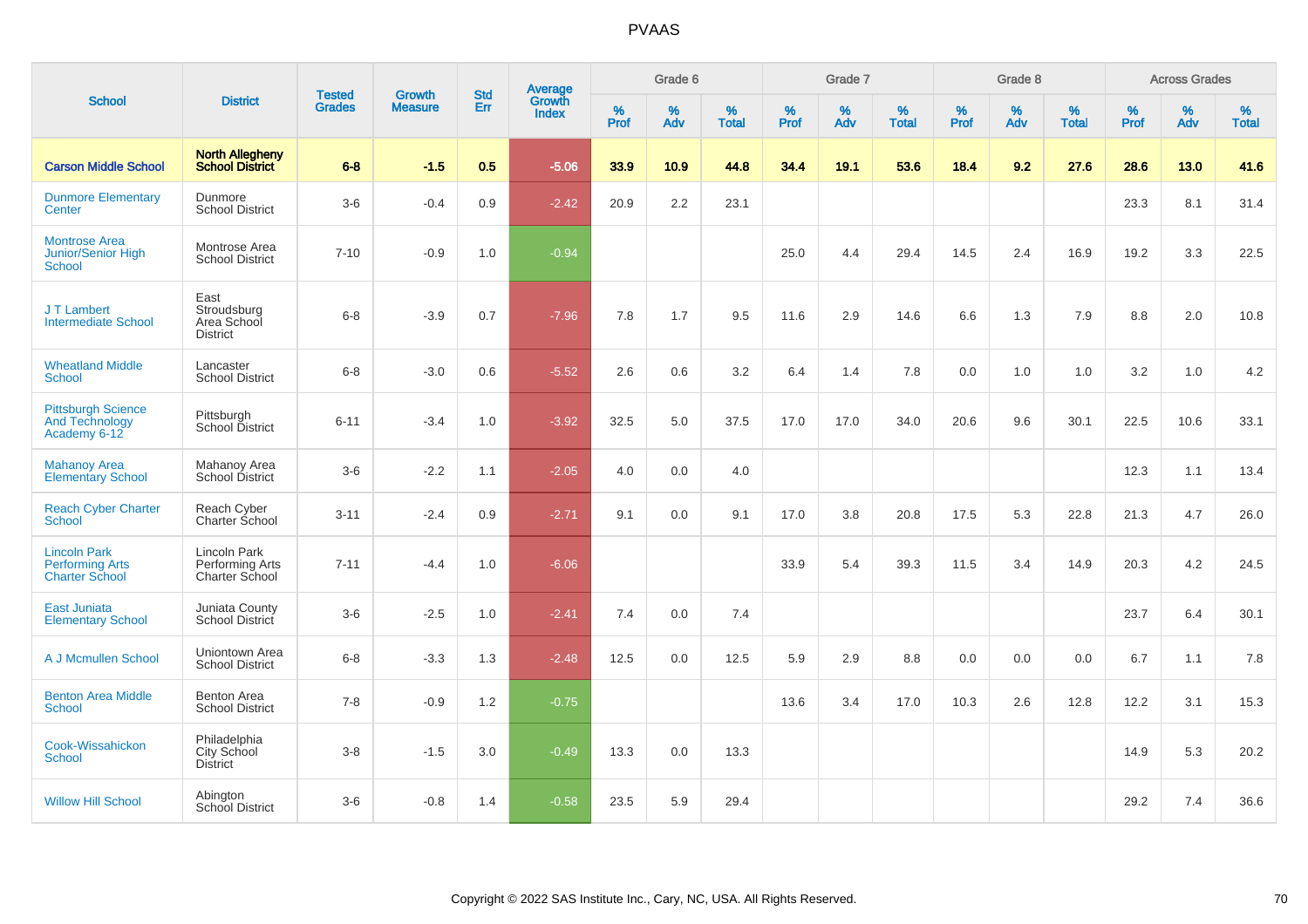| <b>School</b>                                           |                                                        |                                | <b>Growth</b>  | <b>Std</b>    |                                          |                     | Grade 6     |                   |              | Grade 7     |                      |              | Grade 8  |                   |              | <b>Across Grades</b> |                   |
|---------------------------------------------------------|--------------------------------------------------------|--------------------------------|----------------|---------------|------------------------------------------|---------------------|-------------|-------------------|--------------|-------------|----------------------|--------------|----------|-------------------|--------------|----------------------|-------------------|
|                                                         | <b>District</b>                                        | <b>Tested</b><br><b>Grades</b> | <b>Measure</b> | <b>Err</b>    | <b>Average</b><br>Growth<br><b>Index</b> | $\%$<br><b>Prof</b> | $\%$<br>Adv | %<br><b>Total</b> | $\%$<br>Prof | $\%$<br>Adv | $\%$<br><b>Total</b> | $\%$<br>Prof | %<br>Adv | %<br><b>Total</b> | $\%$<br>Prof | $\%$<br>Adv          | %<br><b>Total</b> |
| <b>Carson Middle School</b>                             | <b>North Allegheny</b><br><b>School District</b>       | $6 - 8$                        | $-1.5$         | 0.5           | $-5.06$                                  | 33.9                | 10.9        | 44.8              | 34.4         | 19.1        | 53.6                 | 18.4         | 9.2      | 27.6              | 28.6         | 13.0                 | 41.6              |
| <b>Reynolds Middle</b><br>School                        | Lancaster<br><b>School District</b>                    | $6 - 8$                        | $-3.4$         | 0.7           | $-5.67$                                  | 6.2                 | 2.3         | 8.5               | 5.4          | 0.0         | 5.4                  | 5.6          | 1.4      | 7.0               | 5.8          | 1.3                  | 7.0               |
| <b>Millville Area</b><br><b>Elementary School</b>       | Millville Area<br><b>School District</b>               | $3-6$                          | $-0.6$         | 1.2           | $-0.53$                                  | 18.9                | 1.9         | 20.8              |              |             |                      |              |          |                   | 28.2         | 4.0                  | 32.2              |
| <b>Jackson Middle School</b>                            | Lancaster<br><b>School District</b>                    | $6 - 8$                        | $-1.3$         | 0.6           | $-1.99$                                  | 1.7                 | 0.0         | 1.7               | 0.8          | 0.0         | 0.8                  | 1.0          | 0.0      | 1.0               | 1.2          | 0.0                  | 1.2               |
| <b>New Oxford Middle</b><br><b>School</b>               | Conewago<br>Valley School<br><b>District</b>           | $7 - 8$                        | $-2.1$         | 0.5           | $-5.26$                                  |                     |             |                   | 20.1         | 3.8         | 23.9                 | 17.4         | 1.1      | 18.4              | 18.7         | 2.4                  | 21.2              |
| <b>Strayer Middle School</b>                            | Quakertown<br>Community<br><b>School District</b>      | $6 - 8$                        | $-1.3$         | 0.4           | $-3.53$                                  |                     |             |                   | 17.8         | 8.4         | 26.2                 | 21.0         | 9.1      | 30.1              | 19.3         | 8.7                  | 28.1              |
| <b>Minersville Area</b><br>Junior/Senior High<br>School | Minersville Area<br><b>School District</b>             | $7 - 11$                       | $-1.9$         | 1.0           | $-2.17$                                  |                     |             |                   | 10.4         | 0.0         | 10.4                 | 2.7          | 1.3      | 4.0               | 6.3          | 0.7                  | 7.0               |
| <b>Easton Area Middle</b><br>School                     | Easton Area<br><b>School District</b>                  | $6 - 8$                        | $-1.0$         | $0.4^{\circ}$ | $-2.52$                                  | 14.7                | 3.4         | 18.0              | 11.2         | 7.0         | 18.3                 | 10.3         | 2.2      | 12.4              | 12.2         | 4.3                  | 16.4              |
| <b>Northern Potter</b><br><b>Childrens School</b>       | Northern Potter<br><b>School District</b>              | $3-6$                          | $-1.0$         | 1.4           | $-0.67$                                  | 9.5                 | 2.4         | 11.9              |              |             |                      |              |          |                   | 18.1         | 7.6                  | 25.7              |
| <b>Shade Junior/Senior</b><br><b>High School</b>        | Shade-Central<br><b>City School</b><br><b>District</b> | $7 - 11$                       | $-1.8$         | 1.8           | $-0.95$                                  |                     |             |                   | 20.0         | 10.0        | 30.0                 | 34.8         | 0.0      | 34.8              | 27.9         | 4.6                  | 32.6              |
| <b>Big Spring Middle</b><br>School                      | <b>Big Spring</b><br>School District                   | $6 - 8$                        | $-1.9$         | 0.5           | $-3.53$                                  | 22.0                | 3.8         | 25.8              | 20.9         | 6.7         | 27.6                 | 10.9         | 3.3      | 14.1              | 17.7         | 4.4                  | 22.0              |
| <b>Chambersburg Area</b><br>Middle School - North       | Chambersburg<br>Area School<br><b>District</b>         | $6 - 8$                        | $-1.2$         | 0.4           | $-3.66$                                  | 15.4                | 5.1         | 20.5              | 14.1         | 2.4         | 16.5                 | 13.9         | 4.9      | 18.7              | 14.4         | 4.1                  | 18.5              |
| <b>Carver High School</b>                               | Philadelphia<br>City School<br><b>District</b>         | $7 - 11$                       | $-2.0$         | 3.2           | $-0.61$                                  |                     |             |                   | 35.3         | 11.8        | 47.1                 |              |          |                   | 33.3         | 8.3                  | 41.7              |
| <b>Tilden William T</b><br><b>Middle School</b>         | Philadelphia<br>City School<br><b>District</b>         | $6 - 8$                        | $-2.1$         | 3.5           | $-0.61$                                  |                     |             |                   |              |             |                      | 7.1          | 0.0      | 7.1               | 9.7          | 0.0                  | 9.7               |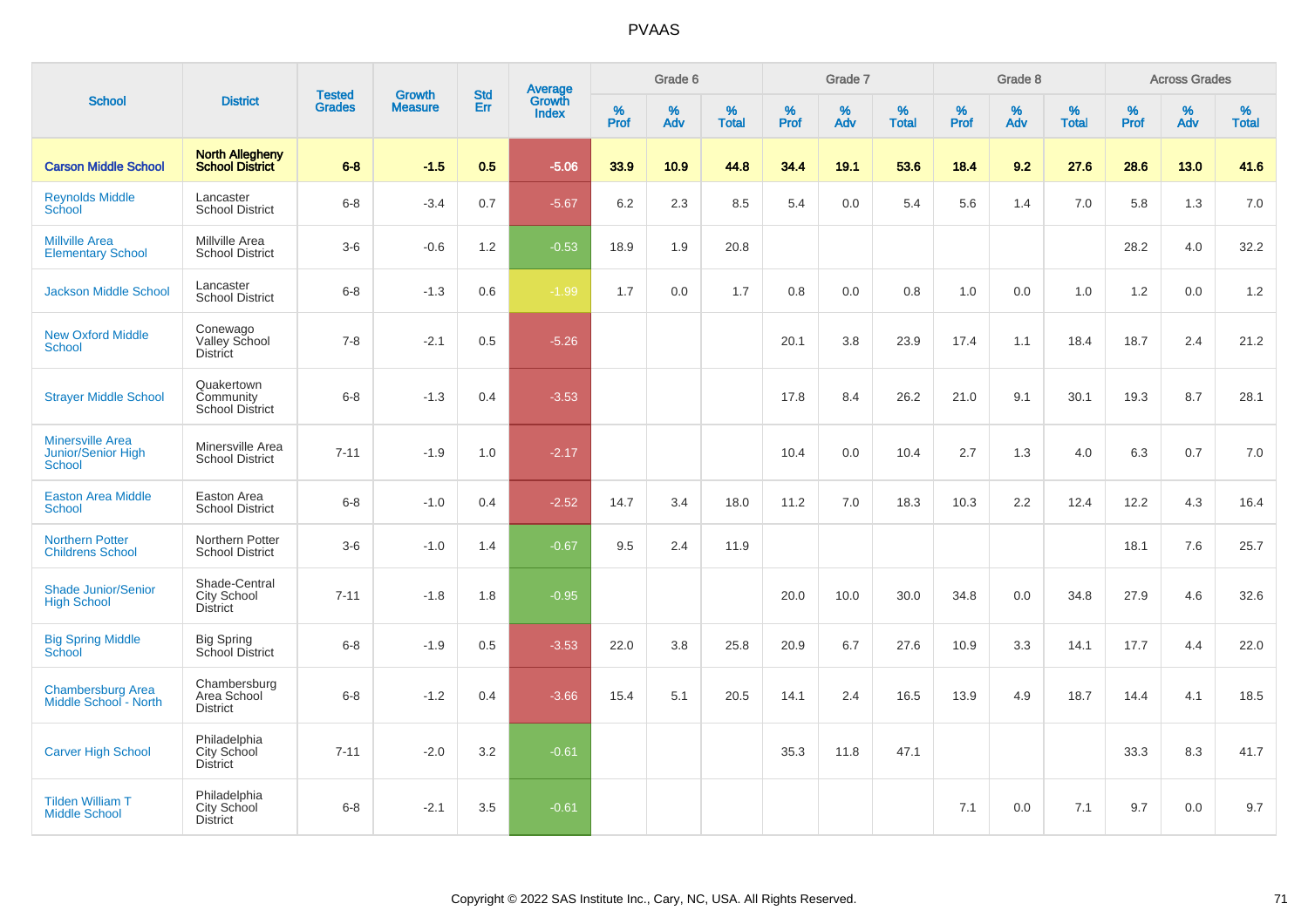| <b>School</b>                                                           |                                                               |                                |                                 | <b>Std</b> |                                   |           | Grade 6     |                   |              | Grade 7     |                      |              | Grade 8  |                   |              | <b>Across Grades</b> |                   |
|-------------------------------------------------------------------------|---------------------------------------------------------------|--------------------------------|---------------------------------|------------|-----------------------------------|-----------|-------------|-------------------|--------------|-------------|----------------------|--------------|----------|-------------------|--------------|----------------------|-------------------|
|                                                                         | <b>District</b>                                               | <b>Tested</b><br><b>Grades</b> | <b>Growth</b><br><b>Measure</b> | <b>Err</b> | Average<br>Growth<br><b>Index</b> | %<br>Prof | $\%$<br>Adv | %<br><b>Total</b> | $\%$<br>Prof | $\%$<br>Adv | $\%$<br><b>Total</b> | $\%$<br>Prof | %<br>Adv | %<br><b>Total</b> | $\%$<br>Prof | $\%$<br>Adv          | %<br><b>Total</b> |
| <b>Carson Middle School</b>                                             | <b>North Allegheny</b><br><b>School District</b>              | $6 - 8$                        | $-1.5$                          | 0.5        | $-5.06$                           | 33.9      | 10.9        | 44.8              | 34.4         | 19.1        | 53.6                 | 18.4         | 9.2      | 27.6              | 28.6         | 13.0                 | 41.6              |
| <b>Tamanend Middle</b><br><b>School</b>                                 | <b>Central Bucks</b><br><b>School District</b>                | $7 - 9$                        | $-1.2$                          | 0.6        | $-2.15$                           |           |             |                   | 28.6         | 12.6        | 41.2                 | 22.5         | 8.3      | 30.8              | 26.0         | 10.8                 | 36.9              |
| <b>L B Morris Elementary</b><br><b>School</b>                           | Jim Thorpe<br>Area School<br><b>District</b>                  | $3 - 8$                        | $-3.6$                          | 0.7        | $-4.91$                           | 11.7      | 0.0         | 11.7              | 5.2          | 11.7        | 16.9                 | 14.1         | 1.4      | 15.5              | 15.9         | 4.3                  | 20.2              |
| <b>Union Area Middle</b><br><b>School</b>                               | Union Area<br><b>School District</b>                          | $6 - 8$                        | $-1.7$                          | 0.9        | $-1.83$                           | 32.8      | 5.2         | 37.9              | 26.8         | 3.6         | 30.4                 | 17.8         | 0.0      | 17.8              | 26.4         | 3.1                  | 29.6              |
| <b>Warren Snyder-John</b><br><b>Girotti Elementary</b><br><b>School</b> | <b>Bristol Borough</b><br>School District                     | $3-6$                          | $-0.6$                          | 0.9        | $-0.64$                           | 17.8      | 7.8         | 25.6              |              |             |                      |              |          |                   | 18.6         | 5.6                  | 24.2              |
| <b>John Hancock</b><br><b>Demonstration School</b>                      | Philadelphia<br>City School<br><b>District</b>                | $3 - 8$                        | $-5.2$                          | 1.3        | $-4.03$                           | 6.7       | 0.0         | 6.7               | 19.4         | 3.2         | 22.6                 | 3.1          | 0.0      | 3.1               | 14.5         | 4.6                  | 19.1              |
| <b>Tenth Street</b><br><b>Elementary School</b>                         | Riverview<br><b>School District</b>                           | $3-6$                          | $-6.8$                          | 1.3        | $-5.17$                           | 26.7      | 11.1        | 37.8              |              |             |                      |              |          |                   | 36.3         | 17.9                 | 54.2              |
| <b>Leechburg Area</b><br><b>Middle School</b>                           | Leechburg Area<br><b>School District</b>                      | $6 - 8$                        | $-2.9$                          | 1.0        | $-3.07$                           | 16.2      | 5.4         | 21.6              | 8.0          | 0.0         | 8.0                  | 23.8         | 7.1      | 31.0              | 15.5         | 3.9                  | 19.4              |
| Northwood Academy<br><b>Charter School</b>                              | Northwood<br>Academy<br>Charter School                        | $3-8$                          | $-3.7$                          | 0.7        | $-5.33$                           | 5.2       | 0.0         | 5.2               | 8.7          | 1.4         | 10.1                 | 10.7         | 1.8      | 12.5              | 6.3          | 0.9                  | 7.2               |
| <b>Oak Park Elementary</b><br><b>School</b>                             | North Penn<br><b>School District</b>                          | $3-6$                          | $-0.8$                          | 1.1        | $-0.72$                           | 9.3       | 5.6         | 14.8              |              |             |                      |              |          |                   | 26.3         | 12.7                 | 39.0              |
| Pittsburgh Langley K-8                                                  | Pittsburgh<br><b>School District</b>                          | $3 - 8$                        | $-1.9$                          | 1.0        | $-2.33$                           | 0.0       | 2.3         | 2.3               | 3.8          | 0.0         | 3.8                  | 0.0          | 0.0      | 0.0               | 2.8          | 1.2                  | 4.0               |
| Armstrong<br>Junior/Senior High<br><b>School</b>                        | Armstrong<br><b>School District</b>                           | $6 - 11$                       | $-1.1$                          | 0.5        | $-2.24$                           |           |             |                   | 21.5         | 5.2         | 26.6                 | 24.3         | 4.5      | 28.8              | 23.0         | 4.8                  | 27.8              |
| <b>Cambria Heights</b><br>Middle School                                 | Cambria<br><b>Heights School</b><br><b>District</b>           | $6 - 8$                        | $-2.0$                          | 0.7        | $-2.95$                           | 17.0      | 0.0         | 17.0              | 13.5         | 1.0         | 14.6                 | 4.4          | 0.9      | 5.3               | 11.3         | 0.6                  | 12.0              |
| <b>Eastern Lebanon</b><br><b>County Middle School</b>                   | Eastern<br>Lebanon<br><b>County School</b><br><b>District</b> | $6 - 8$                        | $-5.0$                          | 0.5        | $-10.24$                          | 9.1       | 0.6         | 9.7               | 13.1         | 3.1         | 16.2                 | 8.9          | 1.8      | 10.6              | 10.3         | 1.8                  | 12.1              |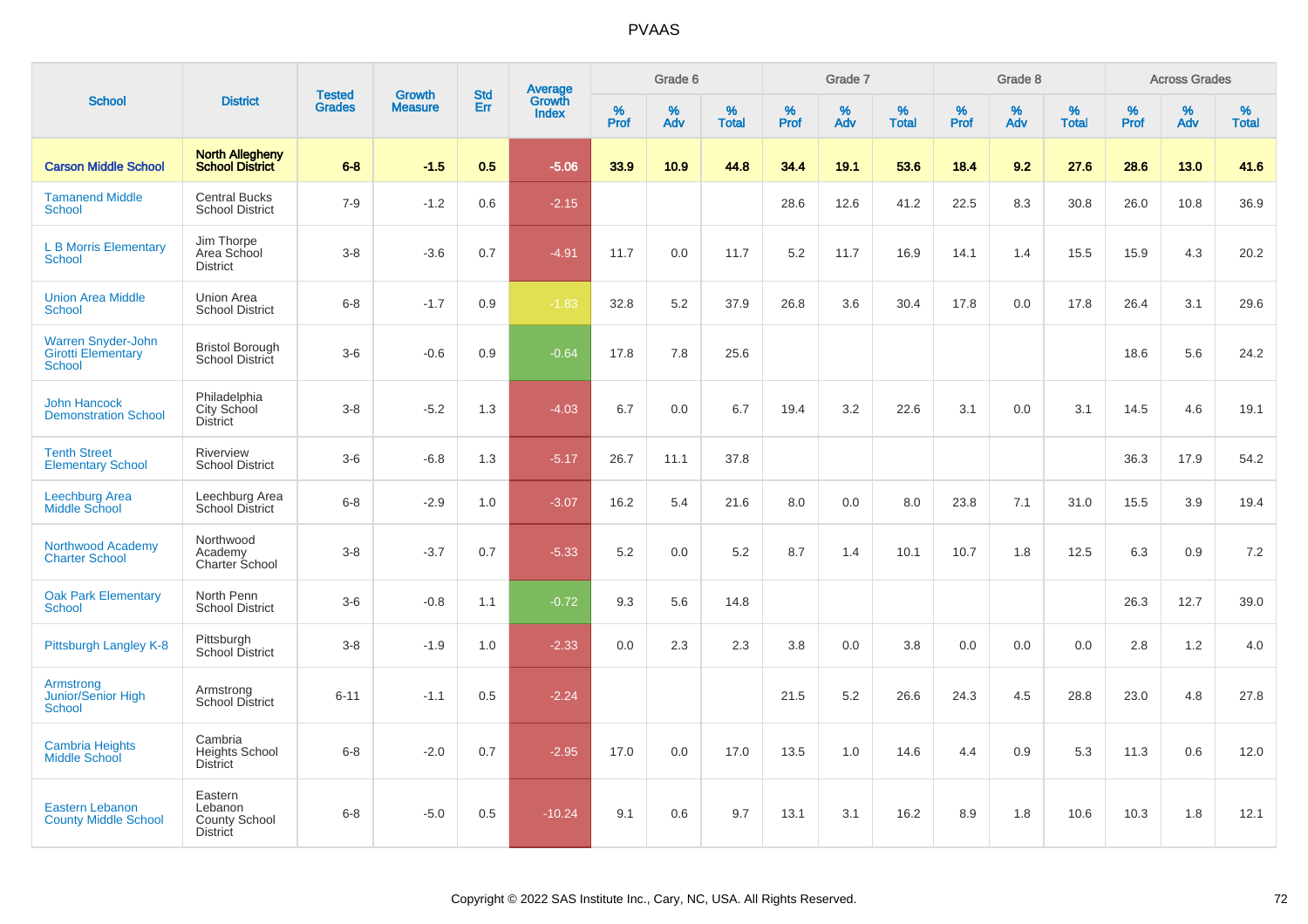| <b>School</b>                                        |                                                               |                                |                                 | <b>Std</b> |                                          |           | Grade 6  |                   |           | Grade 7  |                   |              | Grade 8  |                   |              | <b>Across Grades</b> |                   |
|------------------------------------------------------|---------------------------------------------------------------|--------------------------------|---------------------------------|------------|------------------------------------------|-----------|----------|-------------------|-----------|----------|-------------------|--------------|----------|-------------------|--------------|----------------------|-------------------|
|                                                      | <b>District</b>                                               | <b>Tested</b><br><b>Grades</b> | <b>Growth</b><br><b>Measure</b> | Err        | <b>Average</b><br>Growth<br><b>Index</b> | %<br>Prof | %<br>Adv | %<br><b>Total</b> | %<br>Prof | %<br>Adv | %<br><b>Total</b> | $\%$<br>Prof | %<br>Adv | %<br><b>Total</b> | $\%$<br>Prof | %<br>Adv             | %<br><b>Total</b> |
| <b>Carson Middle School</b>                          | <b>North Allegheny</b><br><b>School District</b>              | $6 - 8$                        | $-1.5$                          | 0.5        | $-5.06$                                  | 33.9      | 10.9     | 44.8              | 34.4      | 19.1     | 53.6              | 18.4         | 9.2      | 27.6              | 28.6         | 13.0                 | 41.6              |
| <b>Copper Beech School</b>                           | Abington<br>School District                                   | $3-6$                          | $-1.2$                          | 0.8        | $-1.54$                                  | 32.5      | 6.5      | 39.0              |           |          |                   |              |          |                   | 29.1         | 10.5                 | 39.6              |
| Lehman Intermediate<br><b>School</b>                 | East<br>Stroudsburg<br>Area School<br><b>District</b>         | $5-8$                          | $-4.8$                          | 0.8        | $-5.77$                                  | 10.5      | 1.3      | 11.8              | 6.8       | 3.4      | 10.2              | 8.9          | 2.5      | 11.4              | 8.9          | 2.3                  | 11.2              |
| <b>Centerville Elementary</b><br>School              | Hempfield<br><b>School District</b>                           | $3-6$                          | $-1.9$                          | 1.2        | $-1.63$                                  | 27.4      | 17.7     | 45.2              |           |          |                   |              |          |                   | 34.1         | 20.0                 | 54.1              |
| <b>Neil A Armstrong</b><br><b>Middle School</b>      | <b>Bristol</b><br>Township<br>School District                 | $6 - 8$                        | $-4.5$                          | 0.6        | $-7.10$                                  | 2.3       | 0.0      | 2.3               | 8.1       | 1.6      | 9.8               | $5.2\,$      | 0.0      | 5.2               | 5.2          | 0.5                  | $5.7\,$           |
| <b>Mckinley School</b>                               | Abington<br>School District                                   | $3-6$                          | $-2.1$                          | 1.0        | $-2.17$                                  | 36.9      | 9.2      | 46.2              |           |          |                   |              |          |                   | 28.4         | 11.2                 | 39.5              |
| <b>E N Peirce Middle</b><br><b>School</b>            | <b>West Chester</b><br>Area School<br><b>District</b>         | $6 - 8$                        | $-2.0$                          | 0.5        | $-4.56$                                  | 25.8      | 8.3      | 34.2              | 29.2      | 13.2     | 42.4              | 23.6         | 12.0     | 35.6              | 26.3         | 11.0                 | 37.3              |
| Carlynton<br>Junior/Senior High<br>School            | Carlynton<br>School District                                  | $7 - 11$                       | $-2.3$                          | 0.9        | $-2.62$                                  |           |          |                   | 9.5       | 3.8      | 13.3              | 11.7         | 0.0      | 11.7              | 10.4         | 2.2                  | 12.6              |
| <b>Pittsburgh South Hills</b><br>$6 - 8$             | Pittsburgh<br>School District                                 | $6 - 8$                        | $-2.0$                          | 0.7        | $-2.87$                                  | 4.0       | 0.0      | 4.0               | 7.2       | 1.0      | 8.2               | 0.0          | 1.0      | 1.0               | 3.7          | 0.7                  | 4.4               |
| <b>Allegheny-Clarion</b><br><b>Valley Elementary</b> | Allegheny-<br><b>Clarion Valley</b><br><b>School District</b> | $3-6$                          | $-0.9$                          | 1.2        | $-1.07$                                  | 14.6      | 1.8      | 16.4              |           |          |                   |              |          |                   | 17.5         | 11.5                 | 29.0              |
| Keystone<br>Junior/Senior High<br>School             | Keystone<br>School District                                   | $7 - 11$                       | $-2.6$                          | 1.0        | $-2.73$                                  |           |          |                   | 12.3      | 1.4      | 13.7              | 6.4          | 0.0      | 6.4               | 9.6          | 0.7                  | 10.4              |
| <b>Blaine James G</b><br><b>School</b>               | Philadelphia<br>City School<br>District                       | $3 - 8$                        | $-5.0$                          | 2.3        | $-2.21$                                  | 0.0       | 0.0      | 0.0               |           |          |                   |              |          |                   | 1.4          | 0.0                  | 1.4               |
| <b>Apollo-Ridge Middle</b><br>School                 | Apollo-Ridge<br><b>School District</b>                        | $6-8$                          | $-1.7$                          | 0.7        | $-2.33$                                  | 12.0      | 1.2      | 13.2              | 8.5       | 1.2      | 9.8               | 10.4         | 2.6      | 13.0              | 10.3         | 1.6                  | 12.0              |
| <b>Connellsville Area</b><br><b>Middle School</b>    | Connellsville<br>Area School<br><b>District</b>               | $6 - 8$                        | $-3.7$                          | 0.4        | $-8.82$                                  | 10.8      | 3.6      | 14.3              | 9.5       | 2.4      | 11.9              | 9.4          | 2.2      | 11.6              | 9.9          | 2.7                  | 12.6              |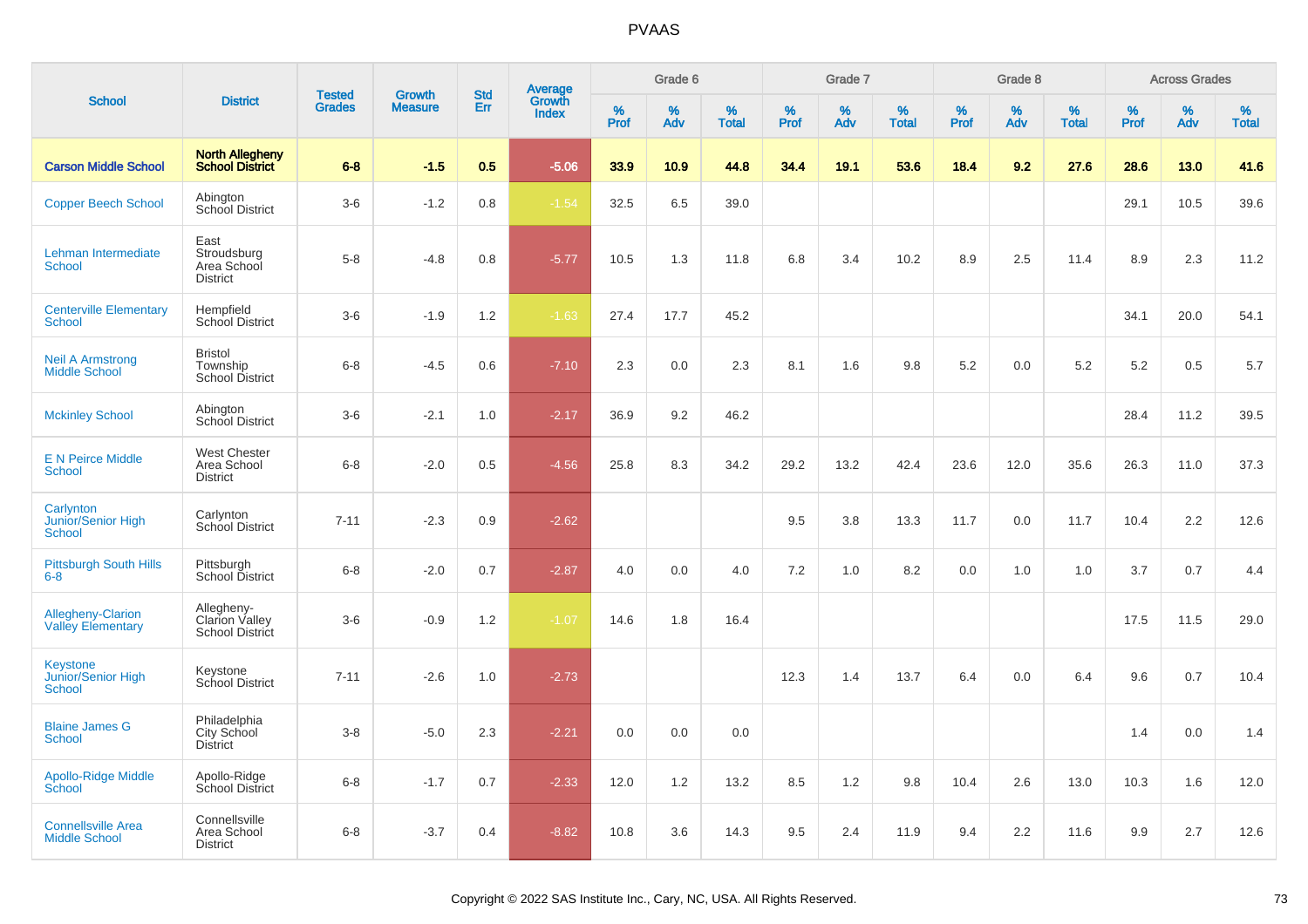| <b>School</b>                                                       |                                                        | <b>Tested</b> | <b>Growth</b>  | <b>Std</b> |                                          |                  | Grade 6     |                   |           | Grade 7     |                   |              | Grade 8  |                   |              | <b>Across Grades</b> |                   |
|---------------------------------------------------------------------|--------------------------------------------------------|---------------|----------------|------------|------------------------------------------|------------------|-------------|-------------------|-----------|-------------|-------------------|--------------|----------|-------------------|--------------|----------------------|-------------------|
|                                                                     | <b>District</b>                                        | <b>Grades</b> | <b>Measure</b> | Err        | <b>Average</b><br>Growth<br><b>Index</b> | %<br><b>Prof</b> | $\%$<br>Adv | %<br><b>Total</b> | %<br>Prof | $\%$<br>Adv | %<br><b>Total</b> | $\%$<br>Prof | %<br>Adv | %<br><b>Total</b> | $\%$<br>Prof | $\%$<br>Adv          | %<br><b>Total</b> |
| <b>Carson Middle School</b>                                         | <b>North Allegheny</b><br><b>School District</b>       | $6 - 8$       | $-1.5$         | 0.5        | $-5.06$                                  | 33.9             | 10.9        | 44.8              | 34.4      | 19.1        | 53.6              | 18.4         | 9.2      | 27.6              | 28.6         | 13.0                 | 41.6              |
| <b>Global Leadership</b><br><b>Academy Charter</b><br><b>School</b> | Global<br>Leadership<br>Academy<br>Charter School      | $3 - 8$       | $-3.1$         | 1.9        | $-1.63$                                  |                  |             |                   | 0.0       | 0.0         | 0.0               | 9.1          | 0.0      | 9.1               | 2.5          | 0.0                  | 2.5               |
| <b>Forbes Road</b><br>Junior/Senior High<br>School                  | <b>Forbes Road</b><br><b>School District</b>           | $7 - 11$      | $-4.7$         | 1.9        | $-2.71$                                  |                  |             |                   | 44.4      | 0.0         | 44.4              | 15.0         | 0.0      | 15.0              | 29.0         | 0.0                  | 29.0              |
| <b>Lyndwood Elementary</b><br>School                                | Hanover Area<br><b>School District</b>                 | $6-6$         | $-1.4$         | 1.7        | $-0.83$                                  | 10.0             | 4.0         | 14.0              |           |             |                   |              |          |                   | 10.0         | 4.0                  | 14.0              |
| <b>Abington Heights</b><br>Middle School                            | Abington<br>Heights School<br><b>District</b>          | $5 - 11$      | $-1.7$         | 0.4        | $-6.09$                                  | 21.2             | 6.3         | 27.5              | 31.5      | 7.9         | 39.4              |              |          |                   | 27.4         | 9.1                  | 36.5              |
| <b>Liberty Elementary</b><br>School                                 | Southern Tioga<br>School District                      | $3-6$         | $-1.5$         | 1.8        | $-0.92$                                  | 11.1             | 0.0         | 11.1              |           |             |                   |              |          |                   | 24.4         | 4.6                  | 29.1              |
| <b>East Norriton Middle</b><br><b>School</b>                        | Norristown Area<br><b>School District</b>              | $5-8$         | $-3.1$         | 0.6        | $-5.03$                                  | 13.7             | 2.1         | 15.8              | 14.1      | 3.5         | 17.6              | 11.9         | 4.8      | 16.7              | 14.4         | 2.8                  | 17.2              |
| <b>Allison Park</b><br><b>Elementary School</b>                     | Chartiers-<br><b>Houston School</b><br><b>District</b> | $3-6$         | $-2.5$         | 0.9        | $-2.74$                                  | 35.1             | 2.6         | 37.7              |           |             |                   |              |          |                   | 32.8         | 10.2                 | 43.0              |
| <b>Pocono Mountain East</b><br>Junior High School                   | Pocono<br>Mountain<br><b>School District</b>           | $7 - 8$       | $-2.0$         | 1.3        | $-1.52$                                  |                  |             |                   | 11.1      | 5.6         | 16.7              | 17.8         | 2.2      | 20.0              | 14.1         | 4.0                  | 18.2              |
| <b>Ryan Gloyer Middle</b><br>School                                 | Seneca Valley<br>School District                       | $7 - 8$       | $-3.7$         | 0.4        | $-12.40$                                 |                  |             |                   | 26.6      | 12.0        | 38.6              | 18.7         | 6.1      | 24.8              | 22.8         | 9.2                  | 32.0              |
| <b>Bethlehem-Center</b><br><b>Middle School</b>                     | Bethlehem-<br>Center School<br><b>District</b>         | $6 - 8$       | $-5.9$         | 0.8        | $-7.12$                                  | 0.0              | 0.0         | 0.0               | 4.0       | 0.0         | 4.0               | 3.2          | 1.6      | 4.8               | 2.5          | 0.5                  | 3.0               |
| <b>Bellevue Elementary</b><br><b>School</b>                         | Northgate<br>School District                           | $3-6$         | $-1.4$         | 1.5        | $-1.52$                                  | 13.3             | 0.0         | 13.3              |           |             |                   |              |          |                   | 21.1         | 2.8                  | 23.8              |
| <b>Dassa Mckinney</b><br><b>Elementary School</b>                   | Moniteau<br><b>School District</b>                     | $3-6$         | $-0.8$         | 0.9        | $-1.13$                                  | 22.9             | 8.4         | 31.3              |           |             |                   |              |          |                   | 29.5         | 12.7                 | 42.2              |
| Cochranton<br><b>Elementary School</b>                              | Crawford<br>Central School<br><b>District</b>          | $3-6$         | $-2.1$         | 1.2        | $-1.80$                                  | 16.7             | 4.2         | 20.8              |           |             |                   |              |          |                   | 24.2         | 6.8                  | 31.0              |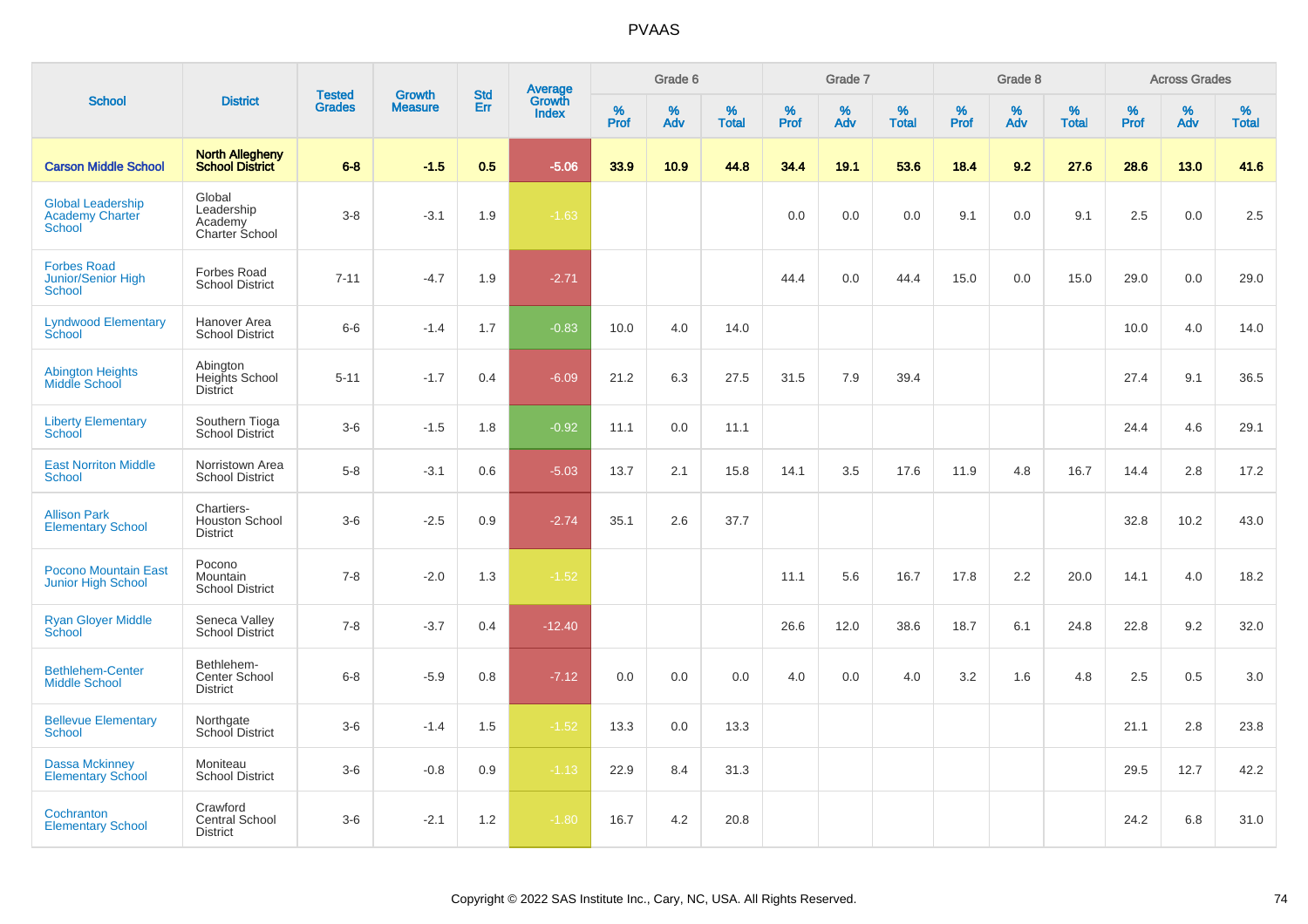|                                                            |                                                       | <b>Tested</b> | <b>Growth</b>  | <b>Std</b> |                                          |                  | Grade 6     |                   |              | Grade 7     |                   |           | Grade 8  |                   |              | <b>Across Grades</b> |                   |
|------------------------------------------------------------|-------------------------------------------------------|---------------|----------------|------------|------------------------------------------|------------------|-------------|-------------------|--------------|-------------|-------------------|-----------|----------|-------------------|--------------|----------------------|-------------------|
| <b>School</b>                                              | <b>District</b>                                       | <b>Grades</b> | <b>Measure</b> | Err        | <b>Average</b><br>Growth<br><b>Index</b> | %<br><b>Prof</b> | $\%$<br>Adv | %<br><b>Total</b> | $\%$<br>Prof | $\%$<br>Adv | %<br><b>Total</b> | %<br>Prof | %<br>Adv | %<br><b>Total</b> | $\%$<br>Prof | %<br>Adv             | %<br><b>Total</b> |
| <b>Carson Middle School</b>                                | <b>North Allegheny</b><br><b>School District</b>      | $6 - 8$       | $-1.5$         | 0.5        | $-5.06$                                  | 33.9             | 10.9        | 44.8              | 34.4         | 19.1        | 53.6              | 18.4      | 9.2      | 27.6              | 28.6         | 13.0                 | 41.6              |
| <b>Perkiomen Valley</b><br><b>Middle School-East</b>       | Perkiomen<br><b>Valley School</b><br><b>District</b>  | $6 - 8$       | $-2.1$         | 0.5        | $-5.56$                                  | 21.9             | 12.5        | 34.4              | 28.1         | 15.7        | 43.8              | 26.1      | 9.4      | 35.6              | 25.4         | 12.7                 | 38.1              |
| La Academia<br><b>Partnership Charter</b><br>School        | La Academia<br>Partnership<br>Charter School          | $6 - 11$      | $-5.6$         | 1.8        | $-3.97$                                  | 0.0              | 0.0         | 0.0               | 0.0          | 0.0         | 0.0               | 0.0       | 0.0      | 0.0               | 0.0          | 0.0                  | 0.0               |
| <b>Cornwells Elementary</b><br><b>School</b>               | Bensalem<br>Township<br>School District               | $3-6$         | $-2.0$         | 1.2        | $-1.69$                                  | 10.3             | 0.0         | 10.3              |              |             |                   |           |          |                   | 16.4         | 2.8                  | 19.2              |
| <b>Lakeland Elementary</b><br><b>School - Scott Campus</b> | Lakeland<br><b>School District</b>                    | $3-6$         | $-2.2$         | 1.2        | $-1.83$                                  | 28.6             | 10.7        | 39.3              |              |             |                   |           |          |                   | 29.4         | 9.8                  | 39.2              |
| <b>Wilmington Area</b><br><b>Middle School</b>             | Wilmington<br>Area School<br><b>District</b>          | $5-8$         | $-0.8$         | 0.8        | $-1.87$                                  | 12.7             | 1.6         | 14.3              | 29.4         | 3.9         | 33.3              | 13.6      | 3.4      | 17.0              | 22.6         | 4.8                  | 27.4              |
| <b>Juniata Park Academy</b>                                | Philadelphia<br>City School<br><b>District</b>        | $3 - 8$       | $-2.7$         | 2.8        | $-0.96$                                  |                  |             |                   |              |             |                   |           |          |                   | 6.2          | 1.6                  | 7.8               |
| <b>Crestwood Secondary</b><br>Campus                       | Crestwood<br><b>School District</b>                   | $7 - 11$      | $-2.6$         | 0.7        | $-4.03$                                  |                  |             |                   | 21.8         | 9.0         | 30.8              | 19.7      | 6.8      | 26.5              | 20.8         | 7.9                  | 28.7              |
| Southern Lehigh<br>Middle School                           | Southern<br>Lehigh School<br><b>District</b>          | $7 - 8$       | $-1.0$         | 0.6        | $-1.59$                                  |                  |             |                   | 40.4         | 12.7        | 53.0              | 32.2      | 12.8     | 45.0              | 36.6         | 12.7                 | 49.4              |
| Pittsburgh Colfax K-8                                      | Pittsburgh<br>School District                         | $3 - 8$       | $-4.8$         | 0.7        | $-6.48$                                  | 30.5             | 15.2        | 45.8              | 17.6         | 22.1        | 39.7              | 23.8      | 4.8      | 28.6              | 27.7         | 18.6                 | 46.3              |
| <b>Mount Pleasant Area</b><br>Junior High School           | Mount Pleasant<br>Area School<br><b>District</b>      | $7 - 8$       | $-4.1$         | 0.7        | $-6.57$                                  |                  |             |                   | 12.7         | 2.8         | 15.5              | 7.4       | 0.8      | 8.3               | 10.3         | 1.9                  | 12.2              |
| Susquehanna<br><b>Township Middle</b><br>School            | Susquehanna<br>Township<br>School District            | $6 - 8$       | $-4.6$         | 0.5        | $-9.97$                                  | 3.2              | 0.5         | 3.7               | 6.4          | 2.3         | 8.7               | 10.0      | 0.5      | 10.5              | 6.6          | 1.1                  | 7.6               |
| <b>Forbes Road</b><br><b>Elementary School</b>             | Forbes Road<br><b>School District</b>                 | $3-6$         | $-6.7$         | 1.9        | $-3.57$                                  | 26.7             | 0.0         | 26.7              |              |             |                   |           |          |                   | 33.0         | 4.0                  | 37.0              |
| <b>Baldi C C A Middle</b><br><b>School</b>                 | Philadelphia<br><b>City School</b><br><b>District</b> | $6 - 8$       | $-4.3$         | 1.3        | $-3.22$                                  | 16.7             | 2.8         | 19.4              | 25.9         | 10.3        | 36.2              |           |          |                   | 23.3         | 7.8                  | 31.1              |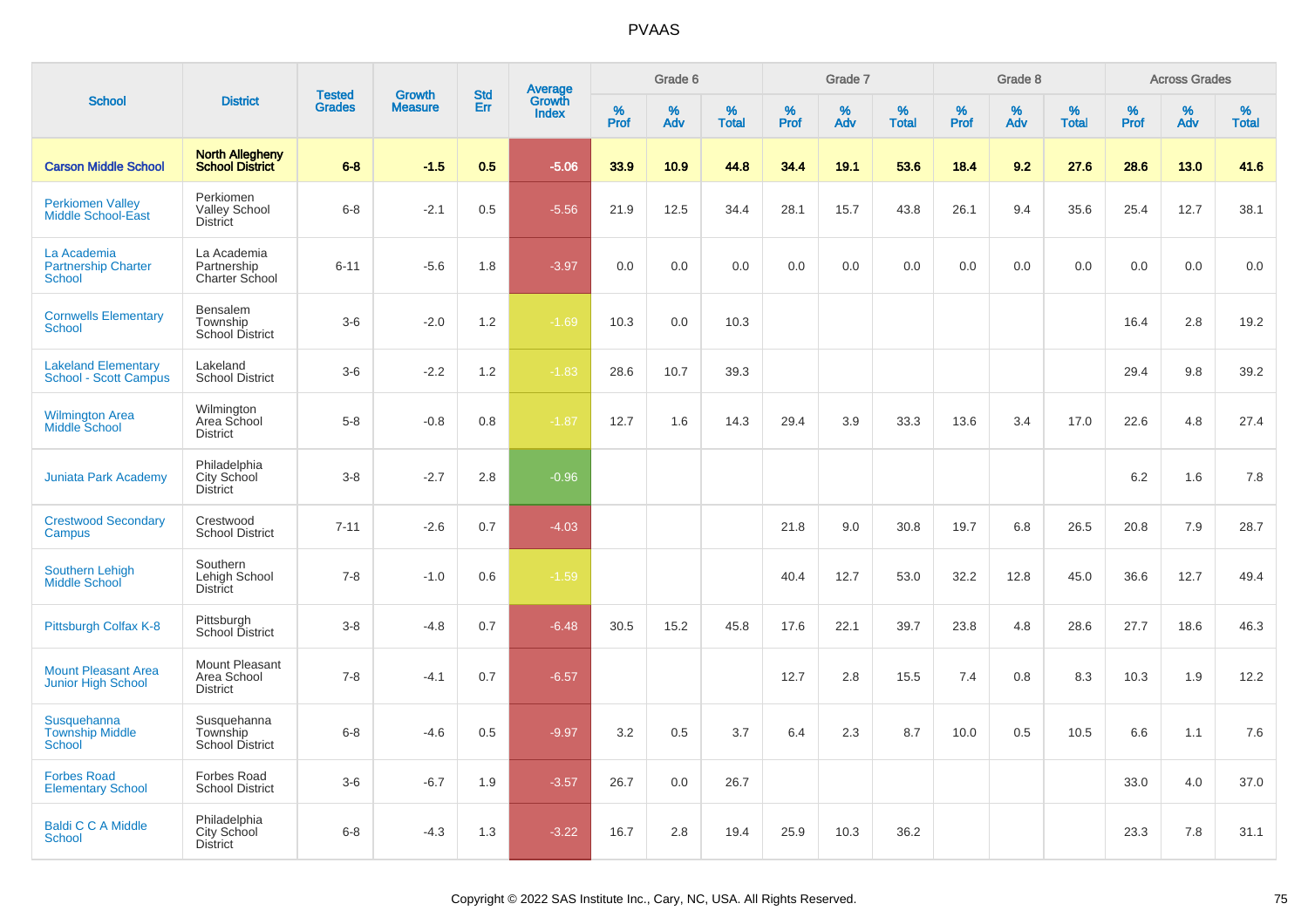|                                                                 |                                                  |                                |                                 | <b>Std</b>       |                                          |                  | Grade 6     |                   |           | Grade 7     |                   |           | Grade 8  |                   |              | <b>Across Grades</b> |                   |
|-----------------------------------------------------------------|--------------------------------------------------|--------------------------------|---------------------------------|------------------|------------------------------------------|------------------|-------------|-------------------|-----------|-------------|-------------------|-----------|----------|-------------------|--------------|----------------------|-------------------|
| <b>School</b>                                                   | <b>District</b>                                  | <b>Tested</b><br><b>Grades</b> | <b>Growth</b><br><b>Measure</b> | Err              | <b>Average</b><br>Growth<br><b>Index</b> | %<br><b>Prof</b> | $\%$<br>Adv | %<br><b>Total</b> | %<br>Prof | $\%$<br>Adv | %<br><b>Total</b> | %<br>Prof | %<br>Adv | %<br><b>Total</b> | $\%$<br>Prof | %<br>Adv             | %<br><b>Total</b> |
| <b>Carson Middle School</b>                                     | <b>North Allegheny</b><br><b>School District</b> | $6 - 8$                        | $-1.5$                          | 0.5 <sub>1</sub> | $-5.06$                                  | 33.9             | 10.9        | 44.8              | 34.4      | 19.1        | 53.6              | 18.4      | 9.2      | 27.6              | 28.6         | 13.0                 | 41.6              |
| <b>Insight PA Cyber</b><br><b>Charter School</b>                | Insight PA<br>Cyber Charter<br>School            | $3 - 11$                       | $-6.7$                          | 1.5              | $-4.37$                                  | 0.0              | 0.0         | 0.0               | 3.7       | 3.7         | 7.4               | 11.1      | 3.7      | 14.8              | 9.0          | 3.7                  | 12.7              |
| <b>Pittsburgh Sterrett 6-8</b>                                  | Pittsburgh<br>School District                    | $5-8$                          | $-3.4$                          | 0.8              | $-4.32$                                  | 6.8              | 0.0         | 6.8               | 1.2       | 2.3         | 3.4               | 3.1       | 1.5      | 4.6               | 3.5          | 1.3                  | 4.8               |
| <b>West Reading</b><br><b>Elementary Center</b>                 | Wyomissing<br>Area School<br><b>District</b>     | $5-6$                          | $-0.8$                          | 0.8              | $-2.76$                                  | 30.0             | 7.3         | 37.3              |           |             |                   |           |          |                   | 31.1         | 10.5                 | 41.7              |
| <b>Shamokin Area Middle</b><br>School                           | Shamokin Area<br><b>School District</b>          | $7 - 8$                        | $-2.3$                          | 0.7              | $-3.48$                                  |                  |             |                   | 10.3      | 0.7         | 11.0              | 8.4       | 3.9      | 12.3              | 9.3          | 2.4                  | 11.7              |
| <b>Wagner Gen Louis</b><br><b>Middle School</b>                 | Philadelphia<br>City School<br>District          | $6 - 8$                        | $-3.6$                          | 3.2              | $-1.10$                                  |                  |             |                   | 0.0       | 0.0         | 0.0               |           |          |                   | 0.0          | 0.0                  | 0.0               |
| <b>Northgate Middle</b><br>School High School                   | Northgate<br>School District                     | $7 - 11$                       | $-4.2$                          | 1.1              | $-4.06$                                  |                  |             |                   | 10.2      | 0.0         | 10.2              | 12.5      | 4.2      | 16.7              | 11.2         | 1.9                  | 13.1              |
| <b>Conestoga Elementary</b><br>School                           | Penn Manor<br><b>School District</b>             | $3-6$                          | $-4.3$                          | 1.2              | $-3.50$                                  | 23.3             | 14.0        | 37.2              |           |             |                   |           |          |                   | 33.7         | 17.7                 | 51.4              |
| <b>Kiski Area Ihs</b>                                           | Kiski Area<br><b>School District</b>             | $7 - 8$                        | $-1.1$                          | 0.6              | $-1.70$                                  |                  |             |                   | 23.0      | 5.1         | 28.1              | 9.6       | 2.8      | 12.4              | 16.3         | 3.9                  | 20.3              |
| <b>Governor Mifflin</b><br><b>Middle School</b>                 | Governor Mifflin<br><b>School District</b>       | $7 - 8$                        | $-3.7$                          | 0.5              | $-8.82$                                  |                  |             |                   | 20.6      | 3.2         | 23.7              | 11.2      | 2.2      | 13.4              | 15.4         | 2.7                  | 18.1              |
| <b>Troy Intermediate</b><br>School                              | <b>Troy Area</b><br>School District              | $3-6$                          | $-2.1$                          | 0.8              | $-2.50$                                  | 4.0              | 4.0         | 8.0               |           |             |                   |           |          |                   | 12.8         | 2.9                  | 15.7              |
| <b>West Scranton</b><br><b>Intermediate School</b>              | Scranton<br><b>School District</b>               | $6 - 8$                        | $-4.0$                          | 0.9              | $-4.53$                                  | 2.9              | 1.4         | 4.4               | 3.6       | 0.0         | 3.6               | 3.4       | 0.0      | 3.4               | 3.3          | 0.6                  | 3.8               |
| <b>Gillingham Charter</b><br>School                             | Gillingham<br>Charter School                     | $3 - 11$                       | $-5.9$                          | 2.0              | $-3.00$                                  | 0.0              | 0.0         | 0.0               |           |             |                   | 0.0       | 0.0      | 0.0               | 4.4          | 1.4                  | 5.8               |
| <b>Tri-Valley</b><br><b>Junior/Senior High</b><br><b>School</b> | Tri-Valley<br>School District                    | $7 - 10$                       | $-4.6$                          | 1.2              | $-4.64$                                  |                  |             |                   | 7.3       | 0.0         | 7.3               | 2.4       | 7.3      | 9.8               | 5.2          | 3.1                  | 8.3               |
| <b>Cedarbrook Middle</b><br><b>School</b>                       | Cheltenham<br><b>School District</b>             | $7 - 8$                        | $-2.5$                          | 0.8              | $-3.70$                                  |                  |             |                   | 26.9      | 11.0        | 37.9              | 12.1      | 3.3      | 15.4              | 21.1         | 8.0                  | 29.1              |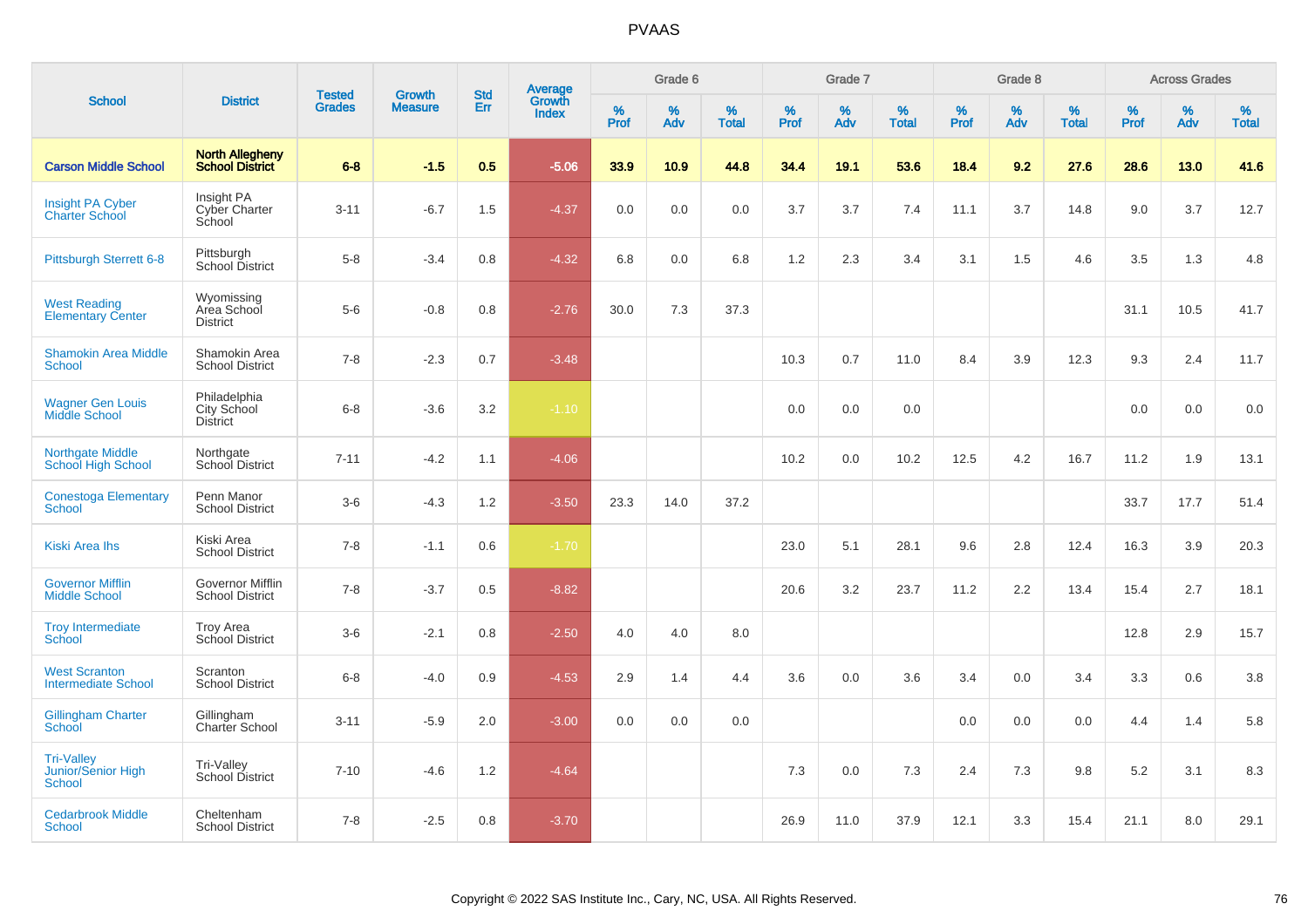| <b>School</b>                                                           |                                                                        |                                |                          | <b>Std</b> |                                          |                  | Grade 6  |                   |           | Grade 7  |                   |           | Grade 8  |                   |           | <b>Across Grades</b> |                   |
|-------------------------------------------------------------------------|------------------------------------------------------------------------|--------------------------------|--------------------------|------------|------------------------------------------|------------------|----------|-------------------|-----------|----------|-------------------|-----------|----------|-------------------|-----------|----------------------|-------------------|
|                                                                         | <b>District</b>                                                        | <b>Tested</b><br><b>Grades</b> | Growth<br><b>Measure</b> | Err        | <b>Average</b><br>Growth<br><b>Index</b> | %<br><b>Prof</b> | %<br>Adv | %<br><b>Total</b> | %<br>Prof | %<br>Adv | %<br><b>Total</b> | %<br>Prof | %<br>Adv | %<br><b>Total</b> | %<br>Prof | %<br>Adv             | %<br><b>Total</b> |
| <b>Carson Middle School</b>                                             | <b>North Allegheny</b><br><b>School District</b>                       | $6 - 8$                        | $-1.5$                   | 0.5        | $-5.06$                                  | 33.9             | 10.9     | 44.8              | 34.4      | 19.1     | 53.6              | 18.4      | 9.2      | 27.6              | 28.6      | 13.0                 | 41.6              |
| <b>Olney Elementary</b><br><b>School</b>                                | Philadelphia<br>City School<br><b>District</b>                         | $3 - 8$                        | $-5.9$                   | 1.7        | $-3.41$                                  | 0.0              | 0.0      | 0.0               |           |          |                   | 4.6       | 0.0      | 4.6               | 2.1       | 0.0                  | 2.1               |
| <b>Elkins Park School</b>                                               | Cheltenham<br>School District                                          | $5-6$                          | $-1.0$                   | 0.8        | $-2.60$                                  | 21.9             | 4.8      | 26.7              |           |          |                   |           |          |                   | 20.8      | 11.3                 | 32.0              |
| <b>Annville Elementary</b><br><b>School</b>                             | Annville-Cleona<br><b>School District</b>                              | $3-6$                          | $-1.5$                   | 0.9        | $-1.66$                                  | 16.7             | 2.1      | 18.8              |           |          |                   |           |          |                   | 26.9      | 8.7                  | 35.6              |
| <b>Hill Freedman World</b><br>Academy                                   | Philadelphia<br>City School<br><b>District</b>                         | $6 - 10$                       | $-2.9$                   | 2.4        | $-1.21$                                  | 3.6              | 0.0      | 3.6               |           |          |                   |           |          |                   | 6.5       | 0.0                  | 6.5               |
| <b>Northampton Area</b><br>Middle School                                | Northampton<br>Area School<br><b>District</b>                          | $6 - 8$                        | $-4.2$                   | 0.8        | $-5.40$                                  | 23.9             | 5.3      | 29.2              | 17.8      | 5.5      | 23.3              | 14.0      | 1.8      | 15.8              | 19.8      | 4.5                  | 24.3              |
| Pittsburgh Morrow K-8                                                   | Pittsburgh<br>School District                                          | $3 - 8$                        | $-4.4$                   | 0.9        | $-4.75$                                  | 0.0              | 0.0      | 0.0               | 0.0       | 1.9      | 1.9               | 6.9       | 0.0      | 6.9               | 1.9       | 2.2                  | 4.1               |
| Susquehanna<br>Community<br><b>Junior/Senior High</b><br><b>School</b>  | Susquehanna<br>Community<br><b>School District</b>                     | $7 - 11$                       | $-2.6$                   | 1.2        | $-2.17$                                  |                  |          |                   | 13.3      | 11.1     | 24.4              | 2.0       | 2.0      | 4.1               | 7.4       | 6.4                  | 13.8              |
| <b>Oblock Junior High</b><br><b>School</b>                              | Plum Borough<br><b>School District</b>                                 | $7 - 8$                        | $-4.5$                   | 0.6        | $-9.46$                                  |                  |          |                   | 22.7      | 12.7     | 35.4              | 17.7      | 4.3      | 22.0              | 20.5      | 8.9                  | 29.4              |
| <b>Howard Gardner</b><br>Multiple Intelligence<br><b>Charter School</b> | Howard<br>Gardner<br><b>Multiple</b><br>Intelligence<br>Charter School | $3 - 8$                        | $-3.7$                   | 1.1        | $-3.28$                                  | 9.4              | 0.0      | 9.4               | 9.1       | 0.0      | 9.1               | 7.4       | 11.1     | 18.5              | 14.7      | 3.5                  | 18.2              |
| <b>Curwensville Area</b><br><b>Junior/Senior High</b><br>School         | Curwensville<br>Area School<br><b>District</b>                         | $7 - 11$                       | $-2.4$                   | 1.0        | $-2.47$                                  |                  |          |                   | 27.5      | 4.4      | 31.9              | 21.7      | 2.9      | 24.6              | 24.6      | 3.6                  | 28.3              |
| Springdale<br>Junior/Senior High<br><b>School</b>                       | Allegheny<br>Valley School<br><b>District</b>                          | $7 - 11$                       | $-1.9$                   | 1.0        | $-1.82$                                  |                  |          |                   | 16.2      | 7.4      | 23.5              | 13.1      | 8.2      | 21.3              | 14.7      | 7.8                  | 22.5              |
| <b>Moniteau</b><br>Junior/Senior High<br><b>School</b>                  | Moniteau<br><b>School District</b>                                     | $7 - 11$                       | $-4.5$                   | 0.9        | $-5.77$                                  |                  |          |                   | 11.0      | 2.4      | 13.4              | 11.1      | 0.0      | 11.1              | 11.0      | 1.3                  | 12.3              |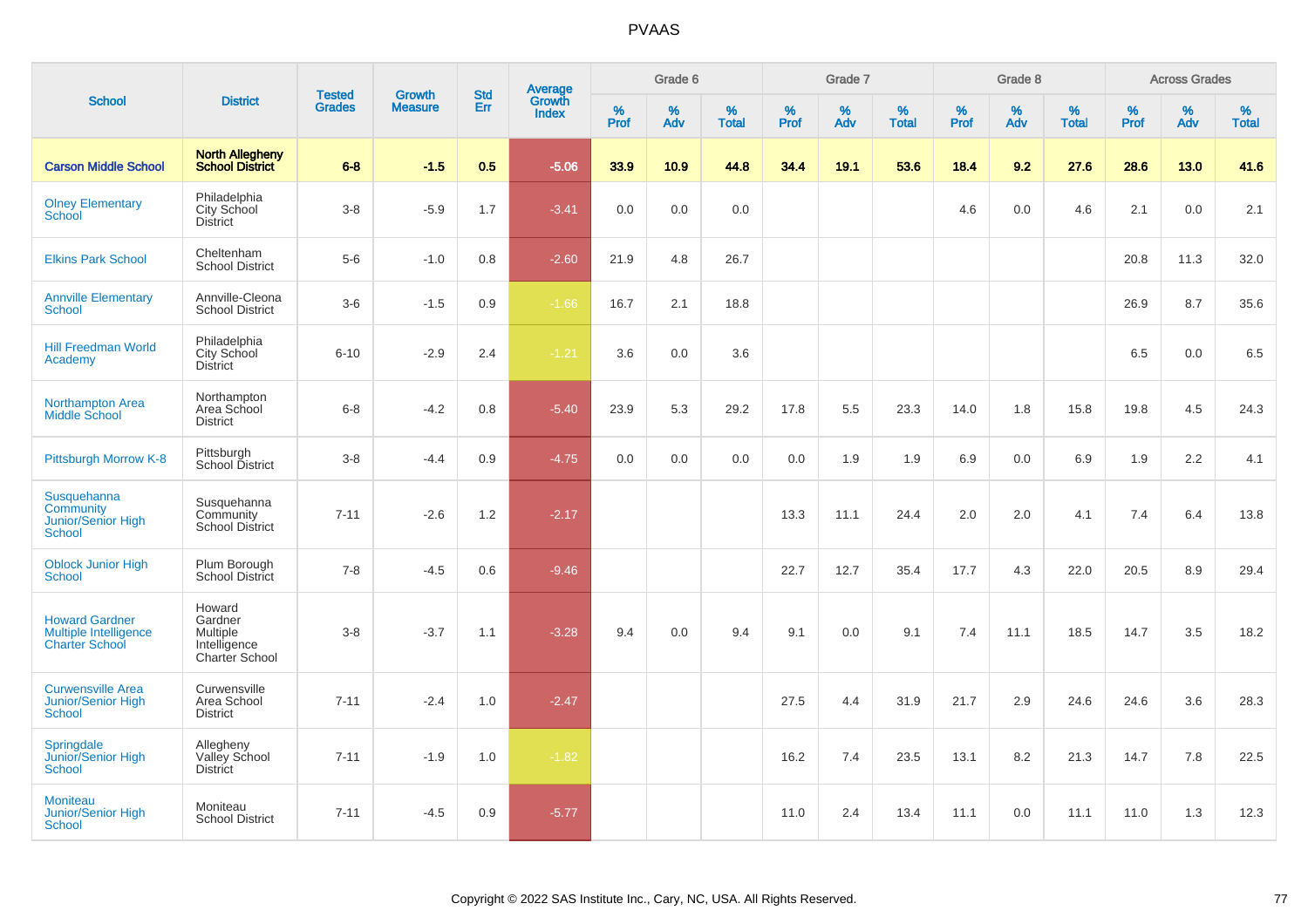|                                                                       |                                                         | <b>Tested</b> | Growth         | <b>Std</b> |                                          |                  | Grade 6  |                   |           | Grade 7  |                   |           | Grade 8  |                   |           | <b>Across Grades</b> |                   |
|-----------------------------------------------------------------------|---------------------------------------------------------|---------------|----------------|------------|------------------------------------------|------------------|----------|-------------------|-----------|----------|-------------------|-----------|----------|-------------------|-----------|----------------------|-------------------|
| <b>School</b>                                                         | <b>District</b>                                         | <b>Grades</b> | <b>Measure</b> | Err        | <b>Average</b><br>Growth<br><b>Index</b> | %<br><b>Prof</b> | %<br>Adv | %<br><b>Total</b> | %<br>Prof | %<br>Adv | %<br><b>Total</b> | %<br>Prof | %<br>Adv | %<br><b>Total</b> | %<br>Prof | %<br>Adv             | %<br><b>Total</b> |
| <b>Carson Middle School</b>                                           | <b>North Allegheny</b><br><b>School District</b>        | $6 - 8$       | $-1.5$         | 0.5        | $-5.06$                                  | 33.9             | 10.9     | 44.8              | 34.4      | 19.1     | 53.6              | 18.4      | 9.2      | 27.6              | 28.6      | 13.0                 | 41.6              |
| Northeast Intermediate<br><b>School</b>                               | Scranton<br><b>School District</b>                      | $6 - 8$       | $-3.3$         | 0.9        | $-3.62$                                  | 3.2              | 0.0      | 3.2               | 5.6       | 3.7      | 9.3               | 5.2       | 1.7      | 6.9               | 4.6       | 1.7                  | 6.3               |
| <b>Hanover Area</b><br>Junior/Senior High<br>School                   | Hanover Area<br><b>School District</b>                  | $7 - 11$      | $-2.5$         | 1.3        | $-1.95$                                  |                  |          |                   | 5.3       | 1.8      | 7.0               | $0.0\,$   | 0.0      | 0.0               | 3.3       | 1.1                  | 4.4               |
| Antonia Pantoja<br><b>Community Charter</b><br>School                 | Antonia Pantoja<br>Community<br><b>Charter School</b>   | $3 - 8$       | $-3.9$         | 0.8        | $-4.62$                                  | 0.0              | 0.0      | 0.0               | 4.6       | 2.3      | 7.0               | 5.6       | 0.0      | 5.6               | 1.8       | 0.9                  | 2.8               |
| <b>Perseus House</b><br><b>Charter School Of</b><br><b>Excellence</b> | Perseus House<br><b>Charter School</b><br>Of Excellence | $6 - 11$      | $-4.8$         | 1.1        | $-4.24$                                  | 0.0              | 0.0      | 0.0               | 1.8       | 0.0      | 1.8               | 1.5       | 0.0      | 1.5               | 1.4       | 0.0                  | 1.4               |
| <b>Unami Middle School</b>                                            | <b>Central Bucks</b><br><b>School District</b>          | $7 - 9$       | $-4.3$         | 0.6        | $-9.51$                                  |                  |          |                   | 32.4      | 15.0     | 47.3              | 16.6      | 9.2      | 25.8              | 24.3      | 12.0                 | 36.3              |
| <b>Pine Run Elementary</b><br><b>School</b>                           | <b>Central Bucks</b><br><b>School District</b>          | $3-6$         | $-2.7$         | 1.2        | $-2.32$                                  | 16.7             | 12.5     | 29.2              |           |          |                   |           |          |                   | 31.4      | 22.3                 | 53.6              |
| <b>Wilson West Middle</b><br><b>School</b>                            | Wilson School<br><b>District</b>                        | $6 - 8$       | $-2.8$         | 0.8        | $-3.58$                                  | 24.6             | 4.8      | 29.4              | 19.8      | 7.6      | 27.4              | 20.0      | 17.1     | 37.1              | 22.1      | 7.5                  | 29.6              |
| <b>North Hills Middle</b><br><b>School</b>                            | North Hills<br><b>School District</b>                   | $6 - 8$       | $-3.6$         | 0.4        | $-9.09$                                  | 30.1             | 11.4     | 41.5              | 28.2      | 11.6     | 39.7              | 21.9      | 9.6      | 31.5              | 26.8      | 10.8                 | 37.6              |
| <b>Turkeyfoot Valley Area</b><br><b>Elementary School</b>             | Turkeyfoot<br>Valley Area<br><b>School District</b>     | $3 - 11$      | $-4.7$         | 1.8        | $-2.62$                                  | 14.3             | 0.0      | 14.3              |           |          |                   |           |          |                   | 19.7      | 2.8                  | 22.5              |
| Tobyhanna<br><b>Elementary Center</b>                                 | Pocono<br>Mountain<br><b>School District</b>            | $3-6$         | $-4.7$         | 2.0        | $-2.36$                                  | 6.7              | 0.0      | 6.7               |           |          |                   |           |          |                   | 30.4      | 9.8                  | 40.2              |
| Greenberg Joseph<br><b>School</b>                                     | Philadelphia<br>City School<br><b>District</b>          | $3-8$         | $-7.7$         | 1.7        | $-4.50$                                  | 22.7             | 0.0      | 22.7              | 35.0      | 15.0     | 50.0              |           |          |                   | 30.6      | 12.4                 | 43.0              |
| Pittsburgh Arlington K-<br>8                                          | Pittsburgh<br>School District                           | $3 - 8$       | $-5.1$         | 1.2        | $-4.29$                                  | 0.0              | 0.0      | 0.0               | 0.0       | 0.0      | 0.0               | 0.0       | 0.0      | 0.0               | 1.7       | 0.0                  | 1.7               |
| J R Fugett Middle<br>School                                           | <b>West Chester</b><br>Area School<br><b>District</b>   | $6 - 8$       | $-3.3$         | 0.6        | $-5.29$                                  | 28.4             | 12.3     | 40.6              | 27.2      | 14.9     | 42.1              | 24.1      | 13.9     | 38.0              | 26.8      | 13.5                 | 40.3              |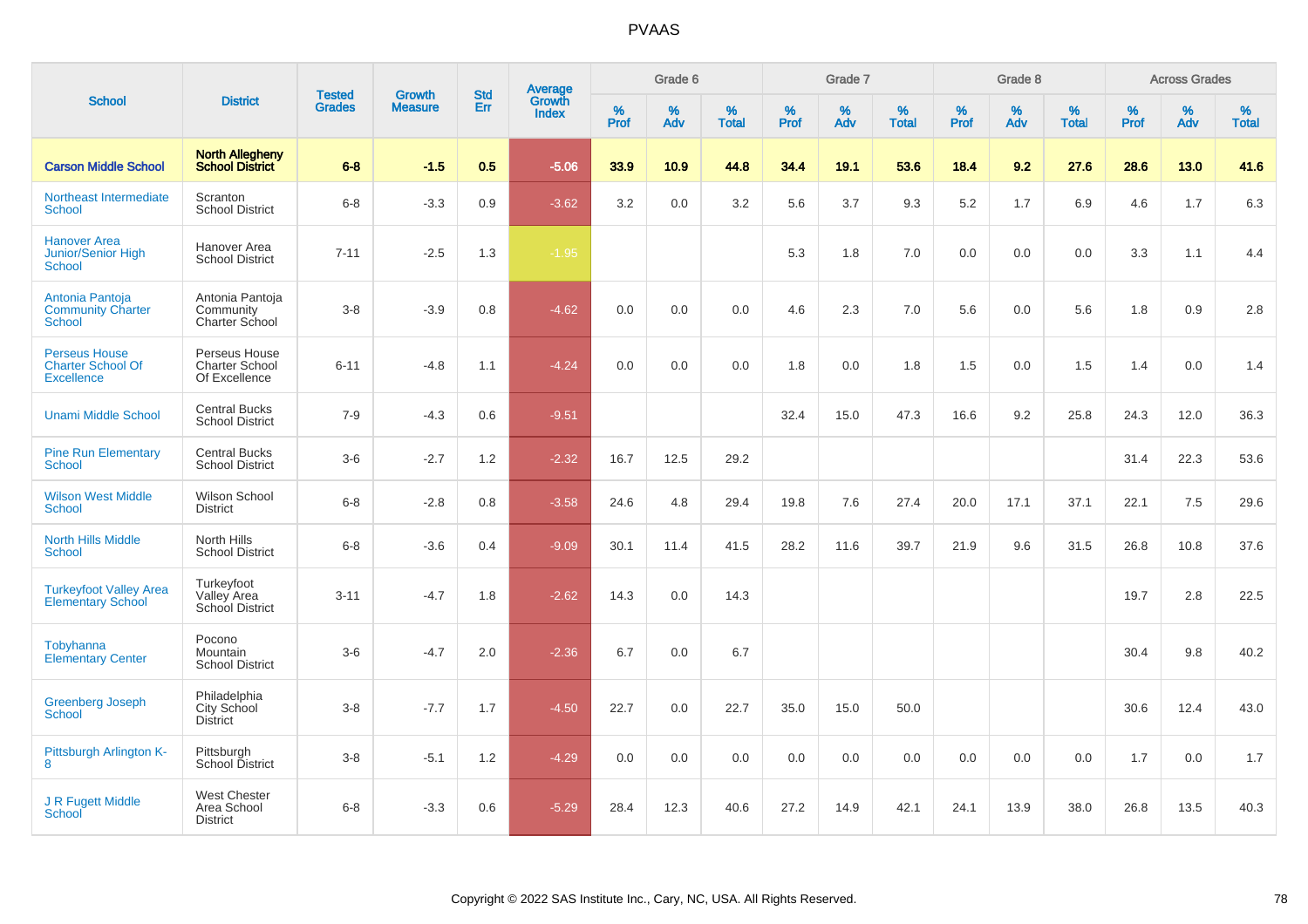| <b>School</b>                                             |                                                          |                                |                                 | <b>Std</b> |                                          |           | Grade 6  |                   |           | Grade 7  |                   |           | Grade 8  |                   |           | <b>Across Grades</b> |                   |
|-----------------------------------------------------------|----------------------------------------------------------|--------------------------------|---------------------------------|------------|------------------------------------------|-----------|----------|-------------------|-----------|----------|-------------------|-----------|----------|-------------------|-----------|----------------------|-------------------|
|                                                           | <b>District</b>                                          | <b>Tested</b><br><b>Grades</b> | <b>Growth</b><br><b>Measure</b> | Err        | <b>Average</b><br>Growth<br><b>Index</b> | %<br>Prof | %<br>Adv | %<br><b>Total</b> | %<br>Prof | %<br>Adv | %<br><b>Total</b> | %<br>Prof | %<br>Adv | %<br><b>Total</b> | %<br>Prof | %<br>Adv             | %<br><b>Total</b> |
| <b>Carson Middle School</b>                               | <b>North Allegheny</b><br><b>School District</b>         | $6 - 8$                        | $-1.5$                          | 0.5        | $-5.06$                                  | 33.9      | 10.9     | 44.8              | 34.4      | 19.1     | 53.6              | 18.4      | 9.2      | 27.6              | 28.6      | 13.0                 | 41.6              |
| <b>Belle Vernon Area</b><br><b>Middle School</b>          | <b>Belle Vernon</b><br>Area School<br><b>District</b>    | $7 - 8$                        | $-2.0$                          | 0.9        | $-2.35$                                  |           |          |                   | 11.2      | 0.9      | 12.2              | 10.6      | 2.4      | 12.9              | 10.9      | 1.6                  | 12.5              |
| <b>Montessori Regional</b><br><b>Charter School</b>       | Montessori<br>Regional<br>Charter School                 | $3-6$                          | $-2.6$                          | 1.1        | $-2.40$                                  | 5.1       | 1.7      | 6.8               |           |          |                   |           |          |                   | 11.1      | 6.3                  | 17.3              |
| <b>Camp Hill Middle</b><br>School                         | Camp Hill<br>School District                             | $6 - 8$                        | $-2.5$                          | 0.7        | $-3.54$                                  | 24.0      | 4.0      | 28.0              | 17.6      | 9.9      | 27.5              | 22.0      | 3.7      | 25.7              | 21.1      | 5.8                  | 26.9              |
| <b>Morrisville High School</b><br>(8381)                  | Morrisville<br>Borough School<br><b>District</b>         | $6 - 11$                       | $-4.6$                          | 1.0        | $-4.62$                                  | 1.9       | 0.0      | 1.9               | 3.9       | 0.0      | 3.9               | 0.0       | 0.0      | 0.0               | 2.0       | 0.0                  | 2.0               |
| <b>West Hill Elementary</b><br><b>School</b>              | Sharon City<br><b>School District</b>                    | $3-6$                          | $-2.1$                          | 1.4        | $-1.70$                                  | 5.9       | 2.9      | 8.8               |           |          |                   |           |          |                   | 10.7      | 1.5                  | 12.2              |
| <b>Mellon Middle School</b>                               | Mt Lebanon<br><b>School District</b>                     | $6 - 8$                        | $-3.2$                          | 0.6        | $-6.22$                                  | 40.1      | 16.8     | 56.9              | 32.4      | 19.2     | 51.7              | 26.9      | 20.9     | 47.8              | 33.6      | 18.8                 | 52.4              |
| <b>Belmont Hills</b><br><b>Elementary School</b>          | <b>Bensalem</b><br>Township<br><b>School District</b>    | $3-6$                          | $-4.1$                          | 1.1        | $-3.73$                                  | 6.4       | 0.0      | 6.4               |           |          |                   |           |          |                   | 18.1      | 5.2                  | 23.3              |
| <b>Tunkhannock Stem</b><br>Academy                        | Tunkhannock<br>Area School<br><b>District</b>            | $7 - 7$                        | $-1.6$                          | 1.0        | $-1.49$                                  |           |          |                   | 12.6      | 5.5      | 18.1              |           |          |                   | 12.6      | 5.5                  | 18.1              |
| <b>Keystone Education</b><br><b>Center Charter School</b> | Keystone<br>Education<br><b>Center Charter</b><br>School | $3 - 12$                       | $-4.8$                          | 3.2        | $-1.50$                                  |           |          |                   |           |          |                   | $0.0\,$   | 0.0      | 0.0               | 0.0       | 0.0                  | 0.0               |
| <b>Jenkintown</b><br><b>Middle/High School</b>            | Jenkintown<br><b>School District</b>                     | $6 - 11$                       | $-7.5$                          | 1.6        | $-5.20$                                  |           |          |                   | 16.0      | 0.0      | 16.0              | 8.0       | 4.0      | 12.0              | 12.0      | 2.0                  | 14.0              |
| <b>Boyertown Area</b><br><b>Middle School-West</b>        | <b>Boyertown Area</b><br>School District                 | $6 - 8$                        | $-3.0$                          | 0.6        | $-5.43$                                  | 22.4      | 4.1      | 26.5              | 30.0      | 6.4      | 36.4              | 23.6      | 3.8      | 27.4              | 25.2      | 4.8                  | $30.0\,$          |
| <b>Rocky Grove</b><br>Junior/Senior High<br>School        | <b>Valley Grove</b><br>School District                   | $7 - 10$                       | $-2.5$                          | 1.1        | $-2.23$                                  |           |          |                   | 18.5      | 5.6      | 24.1              | 15.1      | 1.9      | 17.0              | 16.8      | 3.7                  | 20.6              |
| 21st Century Cyber<br><b>Charter School</b>               | 21st Century<br>Cyber Charter<br>School                  | $6 - 12$                       | $-3.4$                          | 0.7        | $-5.20$                                  | 19.1      | 9.1      | 28.2              | 21.6      | 6.0      | 27.6              | 11.3      | 3.3      | 14.7              | 17.0      | 5.8                  | 22.8              |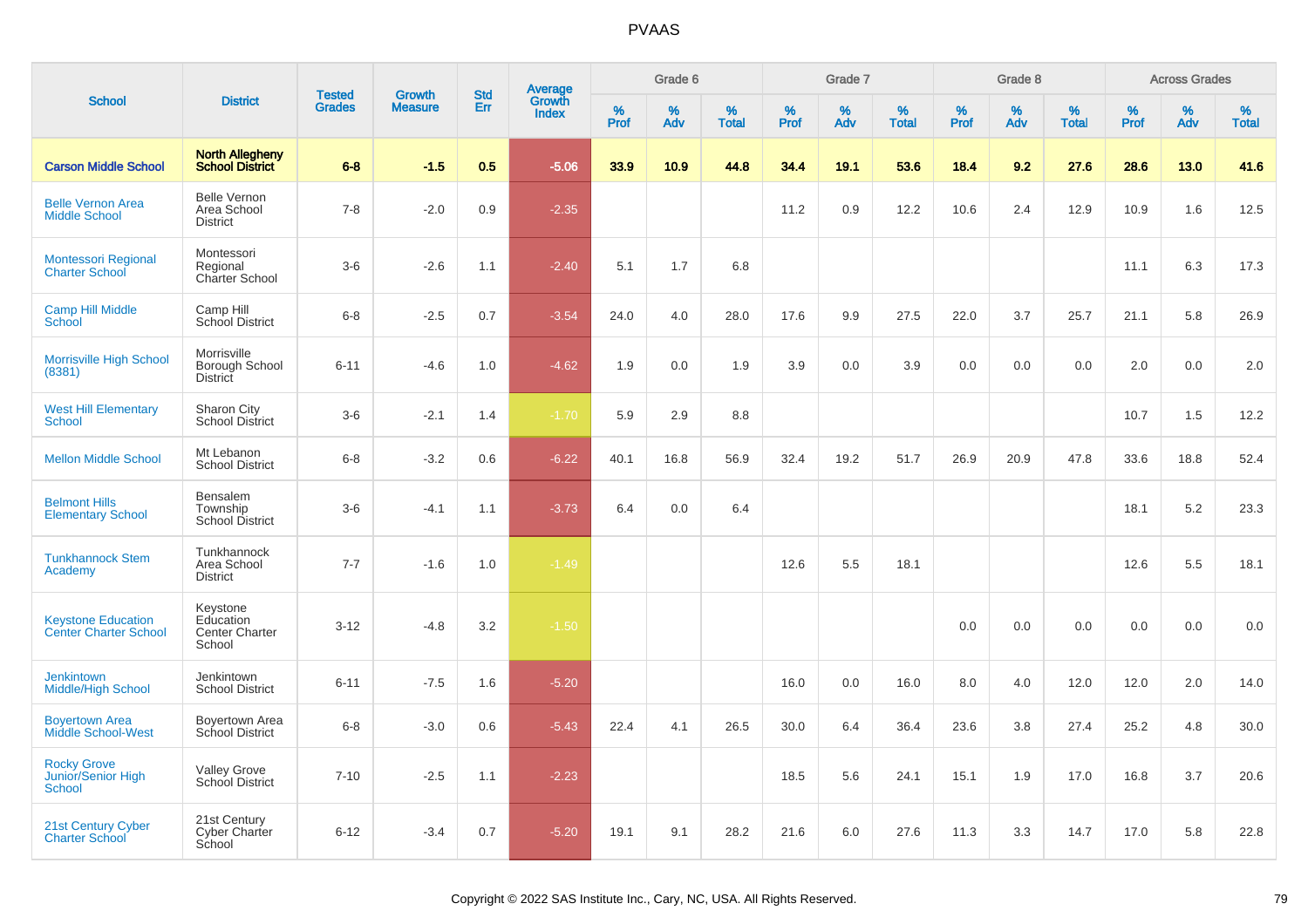|                                                                   |                                                       |                                |                                 | <b>Std</b> | <b>Average</b>         |                  | Grade 6  |                   |           | Grade 7  |                   |           | Grade 8  |                   |           | <b>Across Grades</b> |                   |
|-------------------------------------------------------------------|-------------------------------------------------------|--------------------------------|---------------------------------|------------|------------------------|------------------|----------|-------------------|-----------|----------|-------------------|-----------|----------|-------------------|-----------|----------------------|-------------------|
| <b>School</b>                                                     | <b>District</b>                                       | <b>Tested</b><br><b>Grades</b> | <b>Growth</b><br><b>Measure</b> | Err        | Growth<br><b>Index</b> | %<br><b>Prof</b> | %<br>Adv | %<br><b>Total</b> | %<br>Prof | %<br>Adv | %<br><b>Total</b> | %<br>Prof | %<br>Adv | %<br><b>Total</b> | %<br>Prof | $\%$<br>Adv          | %<br><b>Total</b> |
| <b>Carson Middle School</b>                                       | <b>North Allegheny</b><br><b>School District</b>      | $6 - 8$                        | $-1.5$                          | 0.5        | $-5.06$                | 33.9             | 10.9     | 44.8              | 34.4      | 19.1     | 53.6              | 18.4      | 9.2      | 27.6              | 28.6      | 13.0                 | 41.6              |
| <b>East Juniata</b><br><b>Junior/Senior High</b><br><b>School</b> | Juniata County<br>School District                     | $7 - 12$                       | $-4.6$                          | 1.1        | $-4.18$                |                  |          |                   | 12.7      | 3.6      | 16.4              | 5.9       | 0.0      | 5.9               | 9.4       | 1.9                  | 11.3              |
| <b>Anderson Add B</b><br><b>School</b>                            | Philadelphia<br>City School<br><b>District</b>        | $3-8$                          | $-4.4$                          | 1.7        | $-2.53$                | 0.0              | 0.0      | 0.0               |           |          |                   | 0.0       | 0.0      | 0.0               | 1.4       | 0.0                  | 1.4               |
| <b>Valley Grove</b><br><b>Elementary School</b>                   | <b>Valley Grove</b><br>School District                | $3-6$                          | $-2.7$                          | 1.1        | $-2.39$                | 27.6             | 1.7      | 29.3              |           |          |                   |           |          |                   | 30.4      | 8.4                  | 38.8              |
| <b>William Penn Middle</b><br>School                              | Pennsbury<br><b>School District</b>                   | $6 - 8$                        | $-3.3$                          | 0.5        | $-6.97$                | 24.8             | 12.4     | 37.2              | 20.5      | 7.9      | 28.4              | 16.2      | 10.5     | 26.7              | 20.7      | 10.3                 | 30.9              |
| <b>Drexel Hill Middle</b><br><b>School</b>                        | <b>Upper Darby</b><br>School District                 | $6 - 8$                        | $-2.5$                          | 0.5        | $-5.28$                | 8.9              | 0.8      | 9.8               | 7.3       | 2.3      | 9.6               | 9.0       | 2.1      | 11.2              | 8.4       | 1.7                  | 10.1              |
| <b>South Allegheny</b><br>Middle School                           | South<br>Allegheny<br>School District                 | $6-8$                          | $-3.9$                          | 1.0        | $-3.74$                | 2.1              | 2.1      | 4.2               | 7.9       | 2.6      | 10.5              | 12.5      | 2.5      | 15.0              | 7.1       | 2.4                  | 9.5               |
| <b>Gateway Middle</b><br><b>School</b>                            | Gateway<br>School District                            | $7 - 8$                        | $-2.9$                          | 0.6        | $-5.42$                |                  |          |                   | 14.8      | 4.3      | 19.0              | 16.3      | 7.0      | 23.3              | 15.5      | 5.6                  | 21.2              |
| <b>Pleasant Valley</b><br><b>Intermediate School</b>              | Pleasant Valley<br>School District                    | $4 - 6$                        | $-4.6$                          | 0.6        | $-8.19$                | 17.8             | 2.3      | 20.1              |           |          |                   |           |          |                   | 18.8      | 5.1                  | 23.9              |
| <b>Blairsville Middle</b><br><b>School</b>                        | Blairsville-<br>Saltsburg<br>School District          | $6-8$                          | $-5.6$                          | 0.9        | $-6.16$                | 15.4             | 3.8      | 19.2              | 18.2      | 6.1      | 24.2              | 16.4      | 7.3      | 23.6              | 16.8      | 5.8                  | 22.5              |
| <b>Columbia Middle</b><br>School                                  | Columbia<br>Borough School<br>District                | $5-8$                          | $-4.8$                          | 0.7        | $-6.66$                | 1.4              | 0.0      | 1.4               | 6.2       | 1.5      | 7.7               | 0.0       | 0.0      | 0.0               | 5.6       | 0.7                  | 6.4               |
| <b>Lincoln Junior/Senior</b><br><b>High School</b>                | <b>Ellwood City</b><br>Area School<br><b>District</b> | $7 - 11$                       | $-2.6$                          | 0.8        | $-3.36$                |                  |          |                   | 21.8      | 2.5      | 24.4              | 5.5       | 2.8      | 8.3               | 14.0      | 2.6                  | 16.7              |
| <b>Cornell High School</b>                                        | <b>Cornell School</b><br><b>District</b>              | $7 - 11$                       | $-7.6$                          | 1.4        | $-5.86$                |                  |          |                   | 7.7       | 0.0      | 7.7               | 0.0       | 0.0      | 0.0               | 4.0       | 0.0                  | 4.0               |
| <b>Pittsburgh South</b><br>Brook 6-8                              | Pittsburgh<br><b>School District</b>                  | $6-8$                          | $-5.3$                          | 0.8        | $-6.90$                | 6.6              | 0.0      | 6.6               | 12.2      | 1.0      | 13.3              | 3.2       | 1.6      | 4.8               | 8.0       | 0.8                  | 8.9               |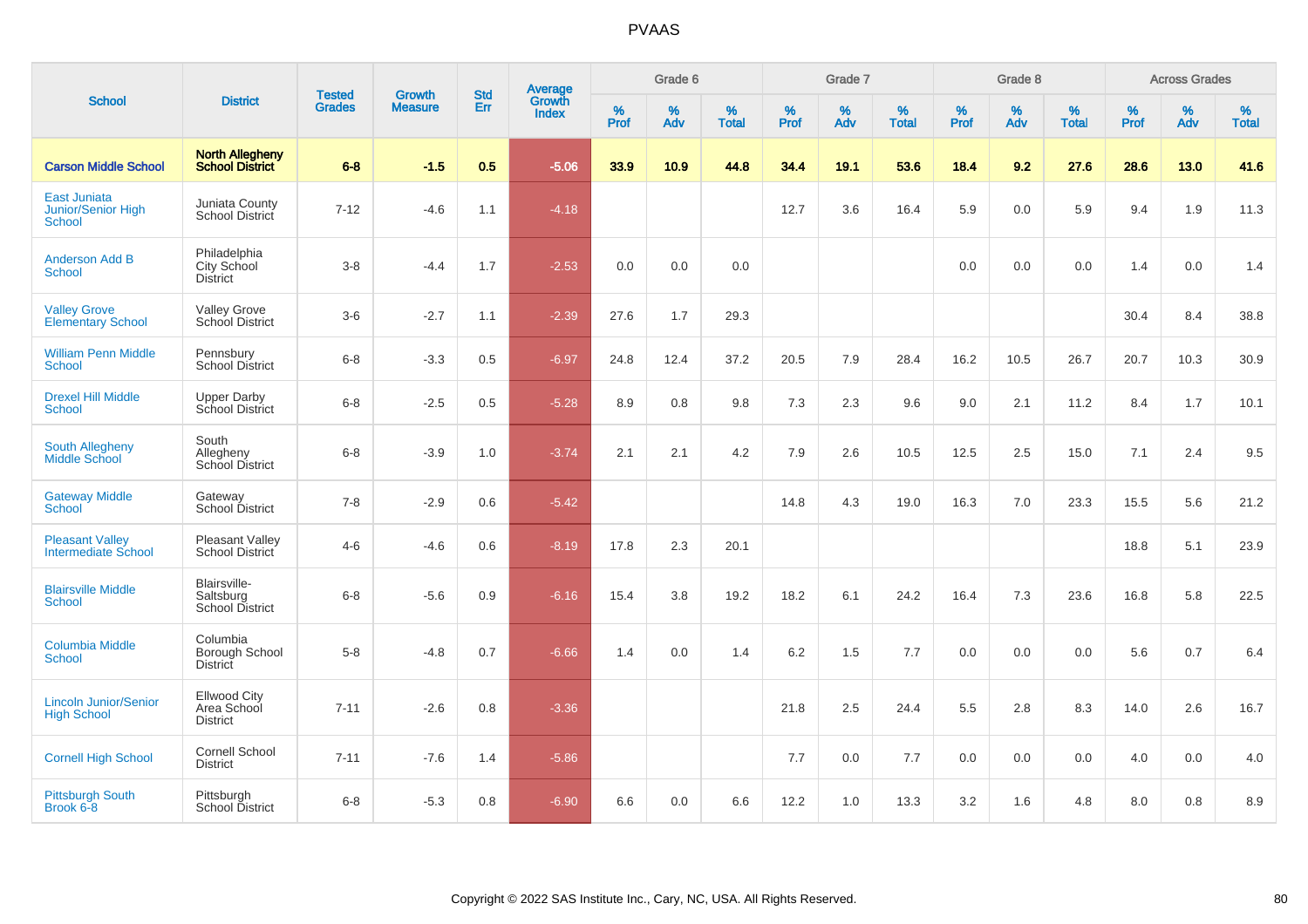|                                                                          |                                                               | <b>Tested</b> | <b>Growth</b>  | <b>Std</b> | <b>Average</b><br>Growth |                  | Grade 6  |                   |           | Grade 7  |                   |           | Grade 8  |                   |           | <b>Across Grades</b> |                   |
|--------------------------------------------------------------------------|---------------------------------------------------------------|---------------|----------------|------------|--------------------------|------------------|----------|-------------------|-----------|----------|-------------------|-----------|----------|-------------------|-----------|----------------------|-------------------|
| <b>School</b>                                                            | <b>District</b>                                               | <b>Grades</b> | <b>Measure</b> | <b>Err</b> | <b>Index</b>             | %<br><b>Prof</b> | %<br>Adv | %<br><b>Total</b> | %<br>Prof | %<br>Adv | %<br><b>Total</b> | %<br>Prof | %<br>Adv | %<br><b>Total</b> | %<br>Prof | %<br>Adv             | %<br><b>Total</b> |
| <b>Carson Middle School</b>                                              | <b>North Allegheny</b><br><b>School District</b>              | $6 - 8$       | $-1.5$         | 0.5        | $-5.06$                  | 33.9             | 10.9     | 44.8              | 34.4      | 19.1     | 53.6              | 18.4      | 9.2      | 27.6              | 28.6      | 13.0                 | 41.6              |
| Wrightstown<br><b>Elementary School</b>                                  | Council Rock<br><b>School District</b>                        | $3-6$         | $-3.7$         | 1.1        | $-3.26$                  | 30.8             | 11.5     | 42.3              |           |          |                   |           |          |                   | 36.8      | 19.3                 | 56.0              |
| <b>United Junior/Senior</b><br><b>High School</b>                        | <b>United School</b><br><b>District</b>                       | $7 - 11$      | $-3.4$         | 1.0        | $-3.38$                  |                  |          |                   | 29.2      | 10.8     | 40.0              | 20.9      | 9.0      | 29.8              | 25.0      | 9.8                  | 34.8              |
| <b>Woodrow Wilson</b><br><b>Middle School</b>                            | Erie City School<br><b>District</b>                           | $6 - 8$       | $-2.2$         | 0.5        | $-4.34$                  | 4.3              | 0.0      | 4.3               | 4.4       | 1.1      | 5.5               | 5.4       | 1.1      | 6.5               | 4.7       | 0.7                  | 5.4               |
| Northern Lebanon<br><b>Middle School</b>                                 | Northern<br>Lebanon<br><b>School District</b>                 | $6 - 8$       | $-4.4$         | 0.6        | $-8.58$                  | 12.8             | 0.8      | 13.6              | 8.1       | 2.7      | 10.8              | 7.2       | 0.7      | 7.9               | 9.2       | 1.4                  | 10.6              |
| <b>Lenape Middle School</b>                                              | <b>Central Bucks</b><br><b>School District</b>                | $7 - 9$       | $-4.0$         | 0.6        | $-8.06$                  |                  |          |                   | 29.7      | 12.6     | 42.3              | 23.6      | 7.1      | 30.7              | 26.7      | 9.9                  | 36.6              |
| <b>Southern Lehigh</b><br>Intermediate School                            | Southern<br>Lehigh School<br>District                         | $4 - 6$       | $-1.2$         | 0.6        | $-4.70$                  | 28.3             | 16.8     | 45.1              |           |          |                   |           |          |                   | 31.6      | 23.8                 | 55.4              |
| <b>Lehigh Valley</b><br><b>Academy Regional</b><br><b>Charter School</b> | Lehigh Valley<br>Academy<br>Regional<br><b>Charter School</b> | $3 - 11$      | $-3.0$         | 0.5        | $-5.67$                  | 16.4             | 3.1      | 19.5              | 7.4       | 1.8      | 9.3               | 5.5       | 0.9      | 6.4               | 17.4      | 4.4                  | 21.8              |
| Greensburg-Salem<br><b>Middle School</b>                                 | Greensburg<br>Salem School<br><b>District</b>                 | $6 - 8$       | $-4.4$         | 0.5        | $-9.95$                  | 12.0             | 1.2      | 13.2              | 16.5      | 3.8      | 20.3              | 17.6      | 4.6      | 22.2              | 15.5      | 3.2                  | 18.7              |
| <b>Rommelt Elementary</b><br>School                                      | South<br>Williamsport<br>Area School<br><b>District</b>       | $5-6$         | $-3.2$         | 0.9        | $-3.59$                  | 26.1             | 4.6      | 30.7              |           |          |                   |           |          |                   | 23.0      | 2.8                  | 25.8              |
| <b>Antietam Middle/High</b><br><b>School</b>                             | Antietam<br><b>School District</b>                            | $7 - 10$      | $-4.2$         | 1.2        | $-3.52$                  |                  |          |                   | 5.6       | 0.0      | 5.6               | 5.8       | 0.0      | 5.8               | 5.7       | 0.0                  | 5.7               |
| <b>Propel Charter School-</b><br><b>Pitcairn</b>                         | <b>Propel Charter</b><br>School-Pitcairn                      | $3 - 8$       | $-5.7$         | 1.1        | $-5.23$                  | 7.4              | 0.0      | 7.4               | 0.0       | 0.0      | 0.0               | 0.0       | 0.0      | 0.0               | 5.5       | 0.0                  | 5.5               |
| Paxon Hollow Middle<br><b>School</b>                                     | Marple<br><b>Newtown</b><br><b>School District</b>            | $6 - 8$       | $-3.2$         | 0.5        | $-6.31$                  | 31.7             | 20.2     | 51.9              | 27.4      | 8.4      | 35.8              | 21.1      | 6.2      | 27.3              | 27.2      | 12.2                 | 39.4              |
| <b>California Area Middle</b><br><b>School</b>                           | California Area<br><b>School District</b>                     | $7 - 9$       | $-3.2$         | 1.1        | $-2.87$                  |                  |          |                   | 25.0      | 1.8      | 26.8              | 20.4      | 5.6      | 25.9              | 22.7      | 3.6                  | 26.4              |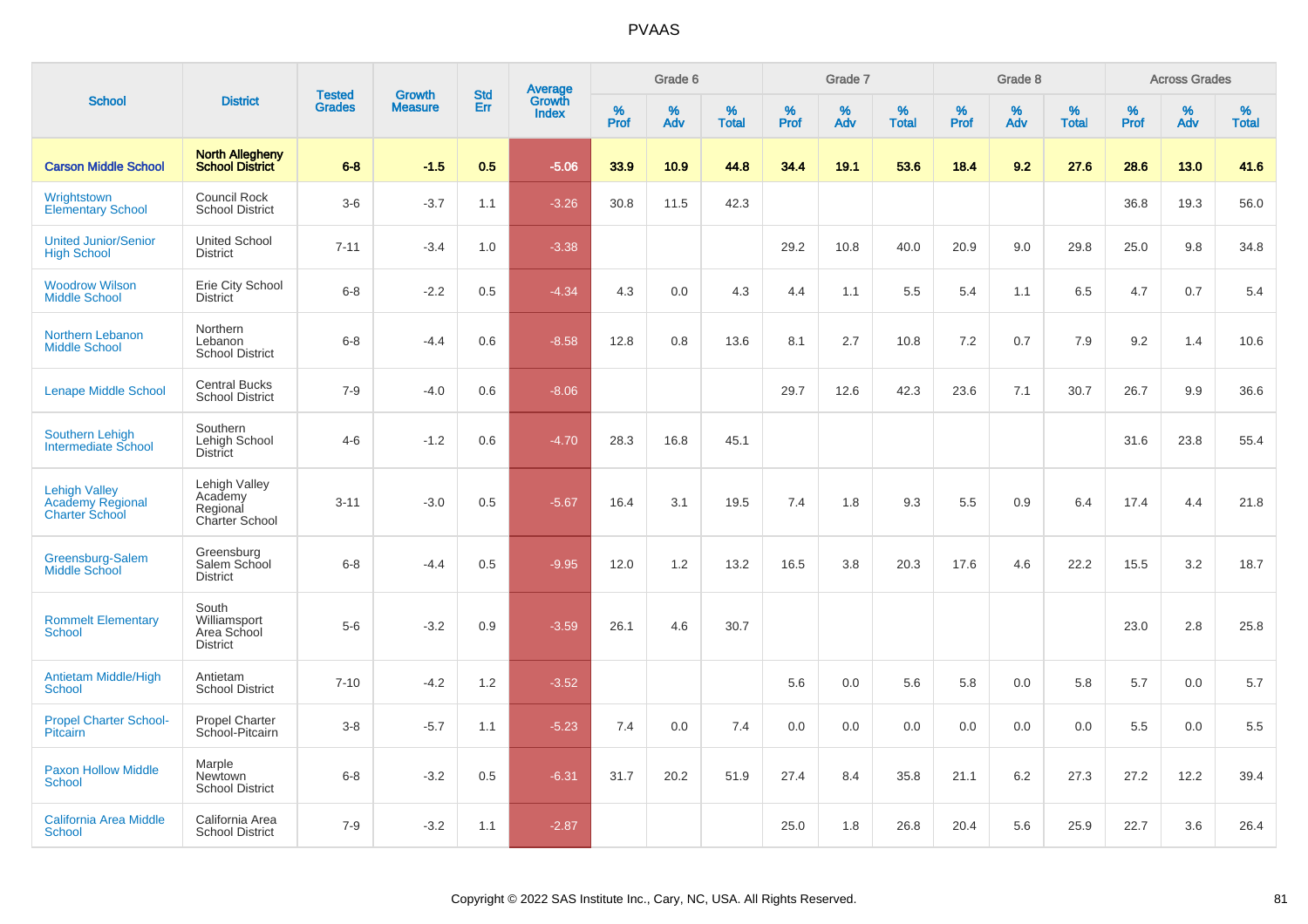| <b>School</b>                                         |                                                          | <b>Tested</b> | <b>Growth</b>  | <b>Std</b> |                                          |           | Grade 6  |                   |           | Grade 7  |                   |           | Grade 8  |                   |           | <b>Across Grades</b> |                   |
|-------------------------------------------------------|----------------------------------------------------------|---------------|----------------|------------|------------------------------------------|-----------|----------|-------------------|-----------|----------|-------------------|-----------|----------|-------------------|-----------|----------------------|-------------------|
|                                                       | <b>District</b>                                          | <b>Grades</b> | <b>Measure</b> | Err        | <b>Average</b><br>Growth<br><b>Index</b> | %<br>Prof | %<br>Adv | %<br><b>Total</b> | %<br>Prof | %<br>Adv | %<br><b>Total</b> | %<br>Prof | %<br>Adv | %<br><b>Total</b> | %<br>Prof | %<br>Adv             | %<br><b>Total</b> |
| <b>Carson Middle School</b>                           | <b>North Allegheny</b><br><b>School District</b>         | $6 - 8$       | $-1.5$         | 0.5        | $-5.06$                                  | 33.9      | 10.9     | 44.8              | 34.4      | 19.1     | 53.6              | 18.4      | 9.2      | 27.6              | 28.6      | 13.0                 | 41.6              |
| <b>Blossburg Elementary</b><br>School                 | Southern Tioga<br>School District                        | $3-6$         | $-5.8$         | 1.8        | $-3.22$                                  | 0.0       | 0.0      | 0.0               |           |          |                   |           |          |                   | 16.0      | 4.7                  | 20.8              |
| <b>Hopkinson Francis</b><br>School                    | Philadelphia<br>City School<br><b>District</b>           | $3-8$         | $-6.7$         | 3.5        | $-1.93$                                  |           |          |                   |           |          |                   |           |          |                   | 4.4       | 0.0                  | 4.4               |
| <b>Weatherly Area Middle</b><br><b>School</b>         | <b>Weatherly Area</b><br><b>School District</b>          | $6 - 8$       | $-8.2$         | 1.2        | $-6.91$                                  | 12.1      | 0.0      | 12.1              | 7.1       | 0.0      | 7.1               | 5.6       | 0.0      | 5.6               | 8.2       | 0.0                  | 8.2               |
| <b>Southern Middle</b><br>School                      | Southern York<br><b>County School</b><br><b>District</b> | $7 - 8$       | $-3.3$         | 0.6        | $-5.75$                                  |           |          |                   | 18.8      | 5.4      | 24.3              | 11.6      | 3.0      | 14.6              | 15.2      | 4.2                  | 19.4              |
| <b>Old Forge Elementary</b><br><b>School</b>          | Old Forge<br>School District                             | $3-6$         | $-2.7$         | 1.1        | $-2.48$                                  | 11.3      | 0.0      | 11.3              |           |          |                   |           |          |                   | 14.4      | 3.1                  | 17.5              |
| <b>Roosevelt Middle</b><br><b>School</b>              | <b>Bristol</b><br>Township<br>School District            | $6 - 8$       | $-4.8$         | 0.5        | $-9.09$                                  | 3.0       | 1.2      | 4.2               | 7.0       | 0.6      | 7.6               | 2.9       | 0.6      | 3.5               | 4.3       | 0.8                  | 5.1               |
| <b>Key Francis Scott</b><br>School                    | Philadelphia<br>City School<br><b>District</b>           | $3-6$         | $-4.8$         | 1.7        | $-2.83$                                  | 0.0       | 0.0      | 0.0               |           |          |                   |           |          |                   | 4.0       | 0.0                  | 4.0               |
| <b>Laurel Highlands</b><br><b>Middle School</b>       | Laurel<br>Highlands<br>School District                   | $6 - 8$       | $-4.2$         | 0.6        | $-8.67$                                  | 9.7       | 7.1      | 16.9              | 11.1      | 4.0      | 15.1              | 12.6      | 4.8      | 17.5              | 11.2      | 5.4                  | 16.6              |
| Pittsburgh Obama 6-<br>12 <sup>2</sup>                | Pittsburgh<br>School District                            | $6 - 11$      | $-4.6$         | 0.7        | $-6.96$                                  | 8.9       | 2.7      | 11.6              | 4.6       | 0.9      | 5.5               | 7.3       | 0.0      | 7.3               | 6.9       | 1.3                  | 8.2               |
| <b>Dobson James School</b>                            | Philadelphia<br>City School<br><b>District</b>           | $3 - 8$       | $-6.4$         | 3.1        | $-2.08$                                  |           |          |                   |           |          |                   |           |          |                   | 20.5      | 15.4                 | 35.9              |
| Kirkbride Eliza B<br><b>School</b>                    | Philadelphia<br>City School<br><b>District</b>           | $3 - 8$       | $-7.8$         | 2.2        | $-3.53$                                  |           |          |                   | 7.7       | 0.0      | 7.7               |           |          |                   | 10.6      | 1.2                  | 11.8              |
| <b>Greater Johnstown</b><br><b>Senior High School</b> | Greater<br>Johnstown<br><b>School District</b>           | $8 - 11$      | $-2.0$         | 1.0        | $-2.09$                                  |           |          |                   |           |          |                   | 0.6       | 0.6      | 1.3               | 0.6       | 0.6                  | 1.3               |
| <b>Fanny Jackson Coppin</b><br>School                 | Philadelphia<br><b>City School</b><br><b>District</b>    | $3 - 8$       | $-5.7$         | 2.7        | $-2.10$                                  |           |          |                   |           |          |                   |           |          |                   | 20.3      | 3.1                  | 23.4              |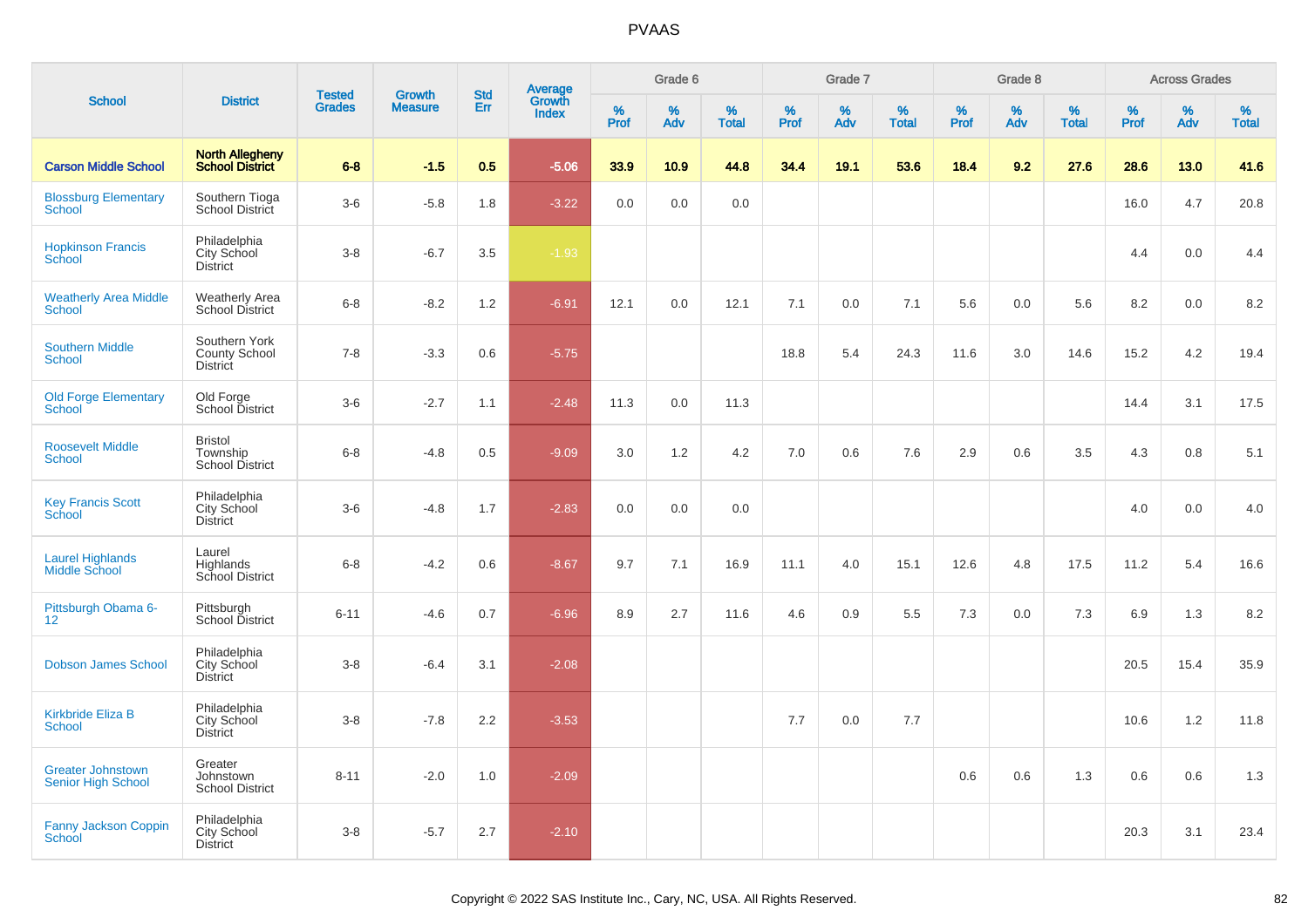| <b>School</b>                                        |                                                    | <b>Tested</b> | <b>Growth</b>  | <b>Std</b> |                                          |                  | Grade 6  |                   |           | Grade 7  |                   |              | Grade 8  |                   |              | <b>Across Grades</b> |                   |
|------------------------------------------------------|----------------------------------------------------|---------------|----------------|------------|------------------------------------------|------------------|----------|-------------------|-----------|----------|-------------------|--------------|----------|-------------------|--------------|----------------------|-------------------|
|                                                      | <b>District</b>                                    | <b>Grades</b> | <b>Measure</b> | Err        | <b>Average</b><br>Growth<br><b>Index</b> | %<br><b>Prof</b> | %<br>Adv | %<br><b>Total</b> | %<br>Prof | %<br>Adv | %<br><b>Total</b> | $\%$<br>Prof | %<br>Adv | %<br><b>Total</b> | $\%$<br>Prof | $\%$<br>Adv          | %<br><b>Total</b> |
| <b>Carson Middle School</b>                          | <b>North Allegheny</b><br>School District          | $6 - 8$       | $-1.5$         | 0.5        | $-5.06$                                  | 33.9             | 10.9     | 44.8              | 34.4      | 19.1     | 53.6              | 18.4         | 9.2      | 27.6              | 28.6         | 13.0                 | 41.6              |
| <b>North Schuylkill</b><br><b>Elementary School</b>  | North Schuylkill<br><b>School District</b>         | $3-6$         | $-2.9$         | 0.7        | $-3.90$                                  | 4.8              | 0.8      | 5.6               |           |          |                   |              |          |                   | 13.9         | 3.5                  | 17.4              |
| <b>Springhouse Middle</b><br>School                  | Parkland<br><b>School District</b>                 | $6-8$         | $-2.3$         | 0.4        | $-5.84$                                  | 36.0             | 19.9     | 55.8              | 28.7      | 22.8     | 51.5              | 28.2         | 15.4     | 43.6              | 31.0         | 19.6                 | 50.7              |
| <b>MaST Community</b><br><b>Charter School III</b>   | MaST<br>Community<br><b>Charter School</b><br>Ш    | $3-6$         | $-3.6$         | 0.8        | $-4.68$                                  | 6.8              | 1.5      | 8.3               |           |          |                   |              |          |                   | 8.3          | 2.2                  | 10.5              |
| <b>Russell C Struble</b><br><b>Elementary School</b> | Bensalem<br>Township<br><b>School District</b>     | $3-6$         | $-3.1$         | 1.2        | $-2.64$                                  | 31.2             | 6.6      | 37.7              |           |          |                   |              |          |                   | 18.6         | 6.4                  | 25.0              |
| Susquehanna<br>Community<br><b>Elementary School</b> | Susquehanna<br>Community<br><b>School District</b> | $3-6$         | $-3.0$         | 1.1        | $-2.69$                                  | 15.5             | 1.7      | 17.2              |           |          |                   |              |          |                   | 24.8         | 6.3                  | 31.1              |
| Pittsburgh Capa 6-12                                 | Pittsburgh<br>School District                      | $6 - 11$      | $-5.7$         | 0.7        | $-8.34$                                  | 25.3             | 4.2      | 29.5              | 28.3      | 8.8      | 37.2              | 18.6         | 10.8     | 29.4              | 24.2         | 8.1                  | 32.3              |
| <b>Fort Cherry</b><br>Junior/Senior High<br>School   | Fort Cherry<br><b>School District</b>              | $7 - 10$      | $-4.7$         | 1.0        | $-4.70$                                  |                  |          |                   | 14.3      | 5.4      | 19.6              | 9.3          | 4.6      | 14.0              | 11.3         | 4.9                  | 16.2              |
| <b>Downingtown Middle</b><br>School                  | Downingtown<br>Area School<br><b>District</b>      | $7 - 8$       | $-5.6$         | 1.0        | $-6.89$                                  |                  |          |                   | 31.1      | 12.6     | 43.7              | 24.5         | 15.1     | 39.6              | 29.1         | 13.4                 | 42.4              |
| Carbondale<br><b>Elementary School</b>               | Carbondale<br>Area School<br><b>District</b>       | $3-6$         | $-3.6$         | 0.9        | $-3.97$                                  | 4.3              | 0.0      | 4.3               |           |          |                   |              |          |                   | 9.1          | 0.3                  | 9.4               |
| Jenkintown<br><b>Elementary School</b>               | Jenkintown<br><b>School District</b>               | $3-6$         | $-2.8$         | 1.3        | $-2.86$                                  | 18.9             | 8.1      | 27.0              |           |          |                   |              |          |                   | 33.7         | 20.2                 | 53.9              |
| <b>Holme Thomas School</b>                           | Philadelphia<br>City School<br><b>District</b>     | $3-6$         | $-6.2$         | 2.8        | $-2.23$                                  |                  |          |                   |           |          |                   |              |          |                   | 15.9         | 1.6                  | 17.5              |
| <b>Northern Lehigh</b><br><b>Middle School</b>       | Northern Lehigh<br><b>School District</b>          | $7 - 8$       | $-3.3$         | 0.9        | $-3.72$                                  |                  |          |                   | 15.1      | 1.7      | 16.8              | 12.9         | 0.0      | 12.9              | 14.3         | 1.1                  | 15.3              |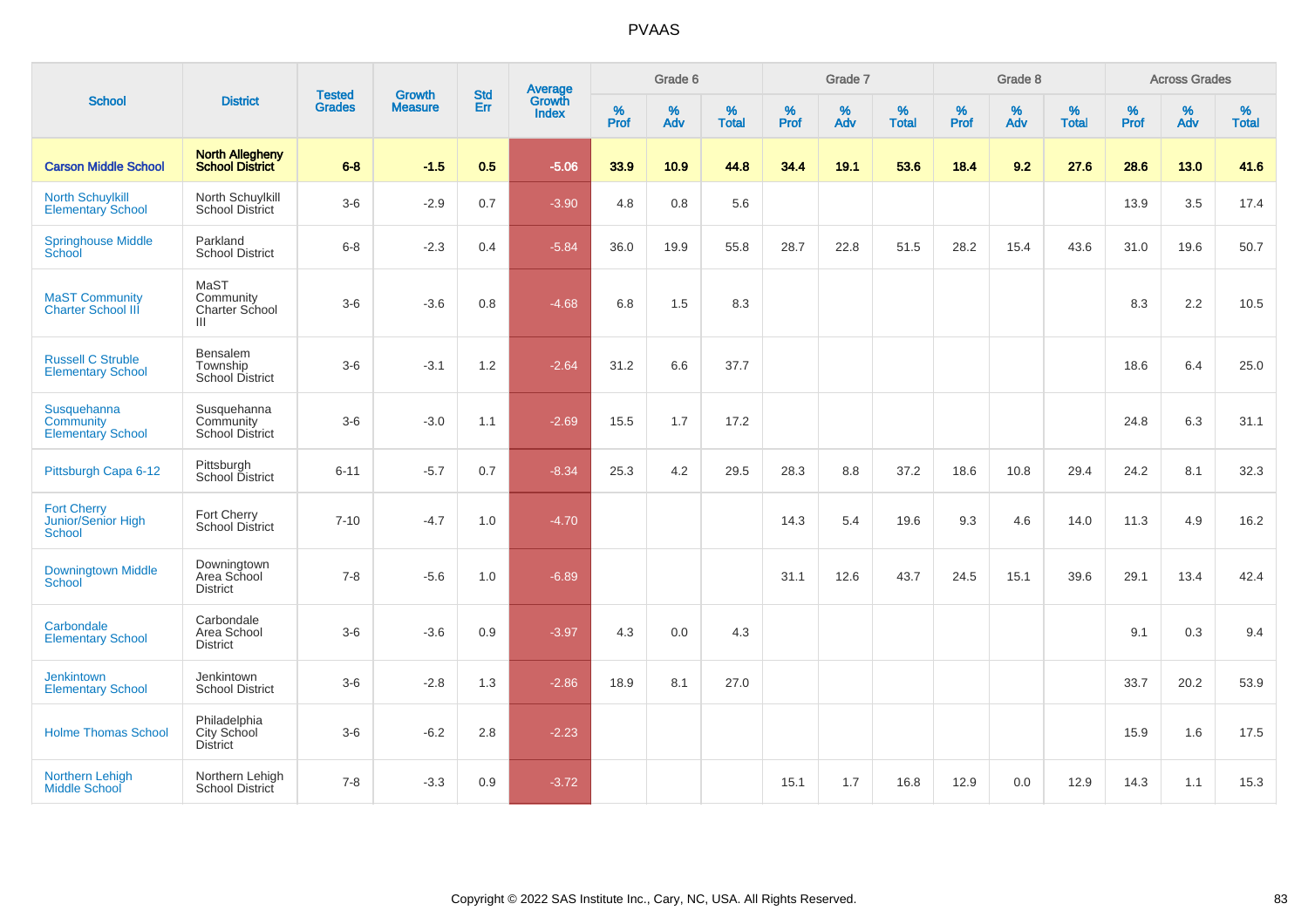|                                                                       |                                                          |                                |                                 | <b>Std</b> |                                          |                  | Grade 6  |                   |           | Grade 7  |                   |           | Grade 8  |                   |              | <b>Across Grades</b> |                   |
|-----------------------------------------------------------------------|----------------------------------------------------------|--------------------------------|---------------------------------|------------|------------------------------------------|------------------|----------|-------------------|-----------|----------|-------------------|-----------|----------|-------------------|--------------|----------------------|-------------------|
| <b>School</b>                                                         | <b>District</b>                                          | <b>Tested</b><br><b>Grades</b> | <b>Growth</b><br><b>Measure</b> | Err        | <b>Average</b><br>Growth<br><b>Index</b> | %<br><b>Prof</b> | %<br>Adv | %<br><b>Total</b> | %<br>Prof | %<br>Adv | %<br><b>Total</b> | %<br>Prof | %<br>Adv | %<br><b>Total</b> | $\%$<br>Prof | %<br>Adv             | %<br><b>Total</b> |
| <b>Carson Middle School</b>                                           | <b>North Allegheny</b><br><b>School District</b>         | $6 - 8$                        | $-1.5$                          | 0.5        | $-5.06$                                  | 33.9             | 10.9     | 44.8              | 34.4      | 19.1     | 53.6              | 18.4      | 9.2      | 27.6              | 28.6         | 13.0                 | 41.6              |
| <b>Franklin Towne</b><br><b>Charter Elementary</b><br><b>School</b>   | <b>Franklin Towne</b><br>Charter<br>Elementary<br>School | $3-8$                          | $-6.2$                          | 1.2        | $-5.29$                                  | 18.5             | 14.8     | 33.3              | 14.3      | 3.6      | 17.9              | 4.6       | 0.0      | 4.6               | 24.3         | 9.6                  | 33.9              |
| <b>Bristol Middle School</b>                                          | <b>Bristol Borough</b><br>School District                | $7 - 8$                        | $-4.3$                          | 0.9        | $-4.50$                                  |                  |          |                   | 15.2      | 1.3      | 16.5              | 7.6       | 1.3      | 8.9               | 11.4         | 1.3                  | 12.7              |
| <b>Valley Junior/Senior</b><br><b>High School</b>                     | New<br>Kensington-<br>Arnold School<br><b>District</b>   | $7 - 11$                       | $-5.4$                          | 0.9        | $-6.05$                                  |                  |          |                   | 4.4       | 0.0      | 4.4               | 1.2       | 0.0      | 1.2               | 2.8          | 0.0                  | 2.8               |
| <b>Penn's Grove School</b>                                            | Oxford Area<br><b>School District</b>                    | $7 - 8$                        | $-3.0$                          | 0.6        | $-5.15$                                  |                  |          |                   | 20.2      | 9.9      | 30.0              | 11.5      | 5.5      | 17.0              | 16.0         | 7.8                  | 23.7              |
| <b>Pottstown Middle</b><br><b>School</b>                              | Pottstown<br><b>School District</b>                      | $5-8$                          | $-5.0$                          | 0.5        | $-10.19$                                 | 2.1              | 0.0      | 2.1               | 5.3       | 0.7      | 5.9               | 5.6       | 0.0      | 5.6               | 4.8          | 1.2                  | 6.0               |
| <b>Jefferson Middle</b><br><b>School</b>                              | Mt Lebanon<br><b>School District</b>                     | $6 - 8$                        | $-4.7$                          | 0.6        | $-7.87$                                  | 44.1             | 14.5     | 58.6              | 32.8      | 22.7     | 55.5              | 36.4      | 14.3     | 50.7              | 38.1         | 16.8                 | 55.0              |
| <b>Fell D Newlin School</b>                                           | Philadelphia<br>City School<br><b>District</b>           | $3-8$                          | $-7.7$                          | 3.2        | $-2.40$                                  |                  |          |                   |           |          |                   |           |          |                   | 3.4          | 3.4                  | 6.9               |
| <b>Robert K Shafer</b><br><b>Middle School</b>                        | Bensalem<br>Township<br>School District                  | $6-8$                          | $-4.3$                          | 0.6        | $-7.41$                                  |                  |          |                   | 9.8       | 5.7      | 15.5              | 8.4       | 3.1      | 11.5              | 9.1          | 4.4                  | 13.5              |
| Pittsburgh Brookline K-<br>8                                          | Pittsburgh<br>School District                            | $3 - 8$                        | $-6.4$                          | 1.0        | $-6.38$                                  | 25.0             | 0.0      | 25.0              | 9.1       | 3.0      | 12.1              | 3.4       | 0.0      | 3.4               | 16.9         | 2.7                  | 19.6              |
| <b>Conemaugh Township</b><br>Area Middle/Senior<br><b>High School</b> | Conemaugh<br>Township Area<br>School District            | $6 - 12$                       | $-3.5$                          | 0.8        | $-4.28$                                  | 23.0             | 16.4     | 39.3              | 29.2      | 20.8     | 50.0              | 28.8      | 5.5      | 34.2              | 27.2         | 14.1                 | 41.3              |
| <b>Shamokin Area</b><br><b>Intermediate School</b>                    | Shamokin Area<br><b>School District</b>                  | $5-6$                          | $-1.8$                          | 0.7        | $-4.03$                                  | 8.8              | 2.9      | 11.8              |           |          |                   |           |          |                   | 13.1         | 3.6                  | 16.7              |
| <b>St Marys Area Middle</b><br>School                                 | Saint Marys<br>Area School<br><b>District</b>            | $5-8$                          | $-3.2$                          | 0.6        | $-5.37$                                  | 21.8             | 1.6      | 23.4              | 10.0      | 5.4      | 15.4              | 13.3      | 1.3      | 14.7              | 14.8         | 2.7                  | 17.6              |
| <b>Ambridge Area Middle</b><br>School                                 | Ambridge Area<br><b>School District</b>                  | $6 - 8$                        | $-4.4$                          | 0.6        | $-6.98$                                  | 13.3             | 1.0      | 14.3              | 11.3      | 0.8      | 12.1              | 11.2      | 0.9      | 12.1              | 11.9         | 0.9                  | 12.8              |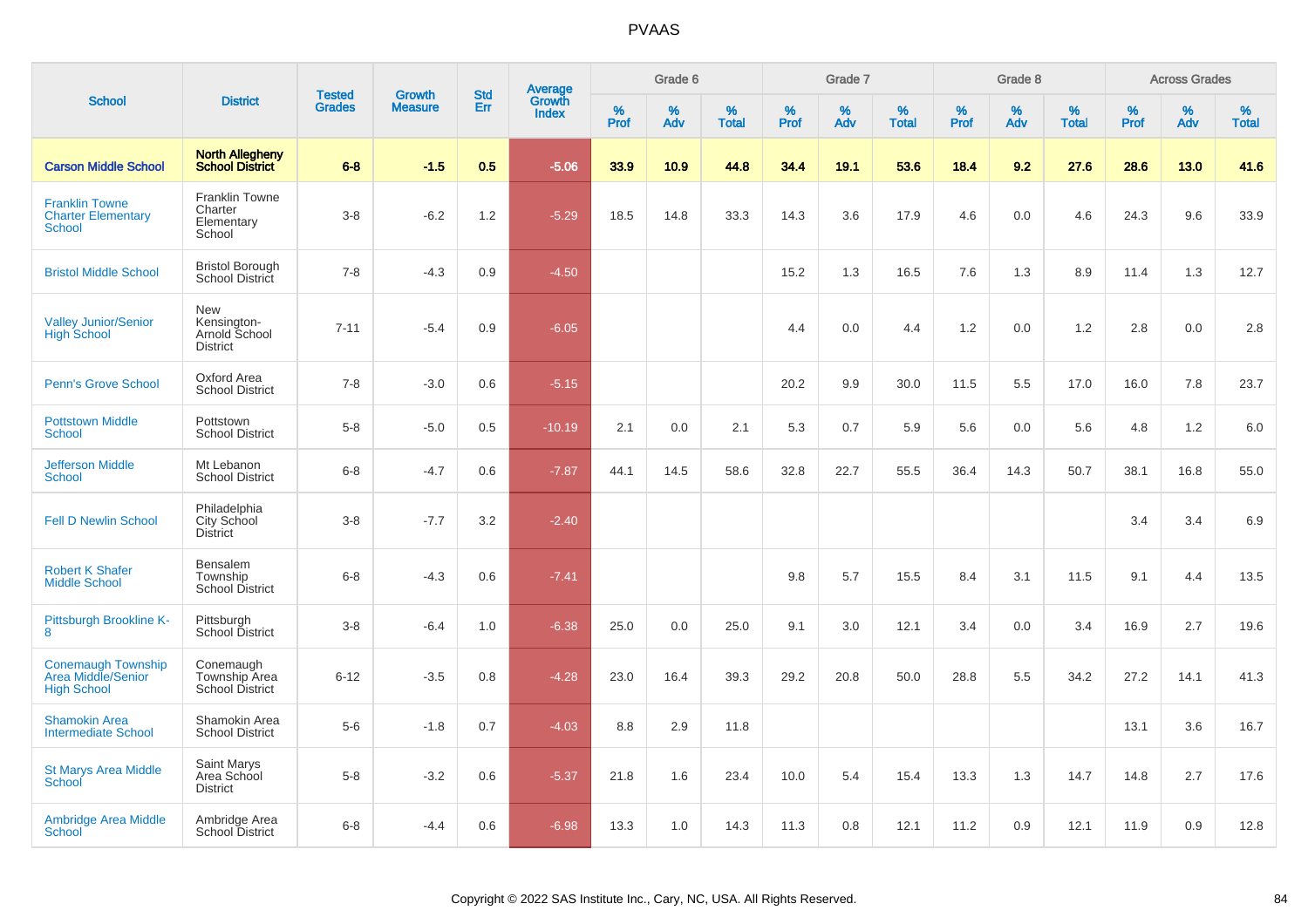| <b>School</b>                                                 | <b>District</b>                                  | <b>Tested</b> |                                 | <b>Std</b>    |                                          |                  | Grade 6  |                   |           | Grade 7  |                   |           | Grade 8  |                   |           | <b>Across Grades</b> |                   |
|---------------------------------------------------------------|--------------------------------------------------|---------------|---------------------------------|---------------|------------------------------------------|------------------|----------|-------------------|-----------|----------|-------------------|-----------|----------|-------------------|-----------|----------------------|-------------------|
|                                                               |                                                  | <b>Grades</b> | <b>Growth</b><br><b>Measure</b> | Err           | <b>Average</b><br>Growth<br><b>Index</b> | %<br><b>Prof</b> | %<br>Adv | %<br><b>Total</b> | %<br>Prof | %<br>Adv | %<br><b>Total</b> | %<br>Prof | %<br>Adv | %<br><b>Total</b> | %<br>Prof | $\%$<br>Adv          | %<br><b>Total</b> |
| <b>Carson Middle School</b>                                   | <b>North Allegheny</b><br><b>School District</b> | $6 - 8$       | $-1.5$                          | 0.5           | $-5.06$                                  | 33.9             | 10.9     | 44.8              | 34.4      | 19.1     | 53.6              | 18.4      | 9.2      | 27.6              | 28.6      | 13.0                 | 41.6              |
| <b>Stroudsburg Junior</b><br><b>High School</b>               | Stroudsburg<br>Area School<br><b>District</b>    | $8-9$         | $-2.0$                          | 0.8           | $-2.50$                                  |                  |          |                   |           |          |                   | 15.4      | 1.8      | 17.1              | 15.4      | 1.8                  | 17.1              |
| <b>Dickson Prep STEAM</b><br>Academy                          | <b>Woodland Hills</b><br><b>School District</b>  | $6 - 8$       | $-5.6$                          | 0.6           | $-9.59$                                  | 4.8              | 1.4      | 6.2               | 8.9       | 3.0      | 11.8              | 2.3       | 2.3      | 4.6               | 5.4       | 2.2                  | 7.6               |
| Harrison-Morton<br><b>Middle School</b>                       | <b>Allentown City</b><br>School District         | $6 - 8$       | $-3.5$                          | 0.8           | $-4.63$                                  | 4.2              | 0.0      | 4.2               | 0.8       | 0.8      | 1.5               |           |          |                   | 2.7       | 0.4                  | 3.1               |
| <b>East Vincent</b><br><b>Elementary School</b>               | Owen J Roberts<br><b>School District</b>         | $3-6$         | $-2.9$                          | 1.0           | $-2.89$                                  | 25.4             | 14.3     | 39.7              |           |          |                   |           |          |                   | 34.5      | 18.0                 | 52.6              |
| <b>Bregy F Amedee</b><br>School                               | Philadelphia<br>City School<br><b>District</b>   | $3 - 8$       | $-9.1$                          | 3.6           | $-2.55$                                  |                  |          |                   |           |          |                   | 7.1       | 0.0      | 7.1               | 9.3       | 3.7                  | 13.0              |
| <b>West Mifflin Area</b><br><b>Middle School</b>              | West Mifflin<br>Area School<br><b>District</b>   | $4 - 11$      | $-8.5$                          | 0.5           | $-18.36$                                 | 6.8              | 0.7      | 7.5               | 6.8       | 0.0      | 6.8               | 5.5       | 0.0      | 5.5               | 9.5       | 2.0                  | 11.6              |
| <b>Clearfield Area</b><br><b>Junior/Senior High</b><br>School | Clearfield Area<br><b>School District</b>        | $7 - 10$      | $-2.8$                          | 0.7           | $-3.89$                                  |                  |          |                   | 9.3       | 0.8      | 10.1              | 6.3       | 3.5      | 9.8               | 7.7       | 2.2                  | 9.9               |
| Mahantongo<br><b>Elementary School</b>                        | Tri-Valley<br>School District                    | $3-6$         | $-4.8$                          | 1.8           | $-2.71$                                  | 20.0             | 0.0      | 20.0              |           |          |                   |           |          |                   | 28.2      | 3.5                  | 31.8              |
| <b>Conemaugh Valley</b><br><b>Elementary School</b>           | Conemaugh<br>Valley School<br>District           | $3-6$         | $-5.8$                          | 1.1           | $-5.02$                                  | 22.0             | 4.0      | 26.0              |           |          |                   |           |          |                   | 23.2      | 7.2                  | 30.4              |
| <b>Garnet Valley Middle</b><br>School                         | <b>Garnet Valley</b><br>School District          | $6 - 8$       | $-2.0$                          | $0.4^{\circ}$ | $-4.82$                                  | 30.8             | 18.2     | 49.0              | 28.0      | 20.7     | 48.7              | 21.5      | 10.3     | 31.8              | 26.9      | 16.7                 | 43.6              |
| <b>Washington Park</b><br><b>Elementary School</b>            | Washington<br>School District                    | $3-6$         | $-4.0$                          | 0.9           | $-4.65$                                  | 5.2              | 2.1      | 7.2               |           |          |                   |           |          |                   | 13.0      | 4.2                  | 17.2              |
| <b>Whitehall-Coplay</b><br><b>Middle School</b>               | Whitehall-<br>Coplay School<br><b>District</b>   | $6 - 8$       | $-3.6$                          | 0.4           | $-8.82$                                  | 12.8             | 1.9      | 14.7              | 11.1      | 2.5      | 13.6              | 10.5      | 3.2      | 13.7              | 11.4      | 2.6                  | 14.0              |
| <b>Richardson Middle</b><br><b>School</b>                     | Springfield<br>School District                   | $6 - 8$       | $-3.6$                          | 0.4           | $-8.92$                                  | 30.6             | 7.7      | 38.4              | 35.8      | 10.7     | 46.5              | 26.0      | 12.6     | 38.6              | 31.0      | 10.2                 | 41.2              |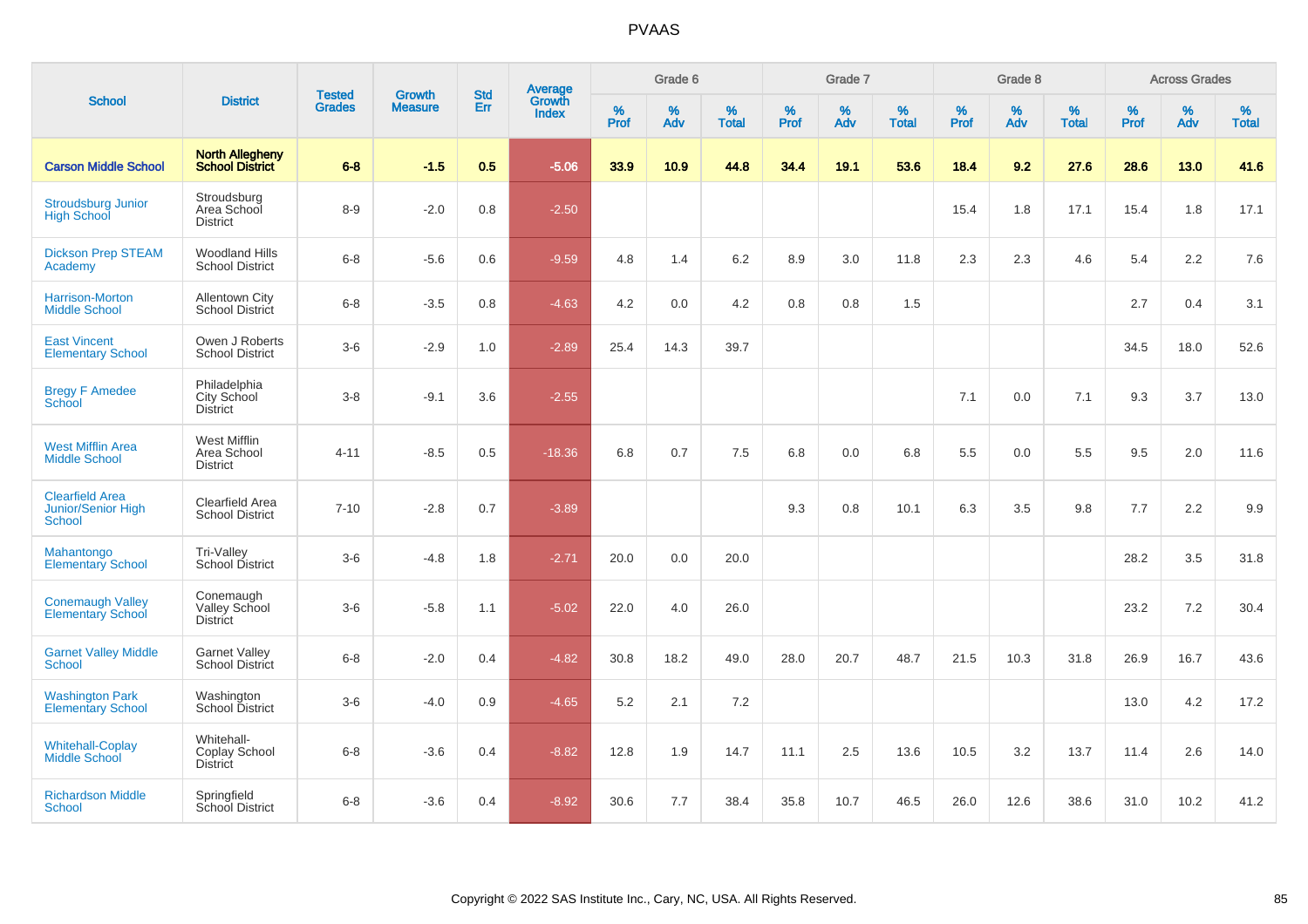| <b>School</b>                                                               |                                                      | <b>Tested</b> | <b>Growth</b>  | <b>Std</b> | <b>Average</b><br>Growth |           | Grade 6  |                   |           | Grade 7  |                   |           | Grade 8  |                   |           | <b>Across Grades</b> |                   |
|-----------------------------------------------------------------------------|------------------------------------------------------|---------------|----------------|------------|--------------------------|-----------|----------|-------------------|-----------|----------|-------------------|-----------|----------|-------------------|-----------|----------------------|-------------------|
|                                                                             | <b>District</b>                                      | <b>Grades</b> | <b>Measure</b> | Err        | <b>Index</b>             | %<br>Prof | %<br>Adv | %<br><b>Total</b> | %<br>Prof | %<br>Adv | %<br><b>Total</b> | %<br>Prof | %<br>Adv | %<br><b>Total</b> | %<br>Prof | %<br>Adv             | %<br><b>Total</b> |
| <b>Carson Middle School</b>                                                 | <b>North Allegheny</b><br><b>School District</b>     | $6 - 8$       | $-1.5$         | 0.5        | $-5.06$                  | 33.9      | 10.9     | 44.8              | 34.4      | 19.1     | 53.6              | 18.4      | 9.2      | 27.6              | 28.6      | 13.0                 | 41.6              |
| <b>Redbank Valley High</b><br><b>School</b>                                 | <b>Redbank Valley</b><br><b>School District</b>      | $6 - 11$      | $-4.3$         | 0.8        | $-5.43$                  | 12.7      | 0.0      | 12.7              | 19.5      | 9.2      | 28.7              | 9.5       | 0.0      | 9.5               | 14.4      | 3.5                  | 17.9              |
| <b>Clarion-Limestone</b><br><b>Area Junior/Senior</b><br><b>High School</b> | Clarion-<br>Limestone Area<br><b>School District</b> | $7 - 12$      | $-6.7$         | 1.3        | $-5.38$                  |           |          |                   | 27.9      | 11.6     | 39.5              | 7.8       | 3.9      | 11.8              | 17.0      | 7.4                  | 24.5              |
| <b>Trexler Middle School</b>                                                | <b>Allentown City</b><br><b>School District</b>      | $6 - 8$       | $-2.7$         | 0.7        | $-3.89$                  | 0.7       | 1.4      | 2.1               | 2.7       | 0.0      | 2.7               |           |          |                   | 1.7       | 0.7                  | 2.4               |
| Hartranft John F<br>School                                                  | Philadelphia<br>City School<br><b>District</b>       | $3 - 8$       | $-9.7$         | 3.5        | $-2.77$                  |           |          |                   |           |          |                   |           |          |                   | 3.1       | 0.0                  | 3.1               |
| <b>Waynesburg Central</b><br><b>Elementary School</b>                       | <b>Central Greene</b><br><b>School District</b>      | $3-6$         | $-2.3$         | 0.8        | $-5.83$                  | 17.3      | 0.0      | 17.3              |           |          |                   |           |          |                   | 17.4      | 3.9                  | 21.2              |
| <b>Elk Lake Junior/Senior</b><br><b>High School</b>                         | Elk Lake School<br><b>District</b>                   | $7 - 11$      | $-3.7$         | 0.9        | $-4.15$                  |           |          |                   | 11.4      | 3.4      | 14.8              | 8.5       | 4.9      | 13.4              | 10.0      | 4.1                  | 14.1              |
| <b>Wilson Southern</b><br><b>Middle School</b>                              | Wilson School<br><b>District</b>                     | $6 - 8$       | $-5.6$         | 0.8        | $-6.71$                  | 25.0      | 3.4      | 28.4              | 21.0      | 6.4      | 27.4              | 8.9       | 5.4      | 14.3              | 19.4      | 4.8                  | 24.3              |
| <b>Sol Feinstone</b><br><b>Elementary School</b>                            | <b>Council Rock</b><br><b>School District</b>        | $3-6$         | $-4.9$         | 0.8        | $-6.00$                  | 37.9      | 12.6     | 50.5              |           |          |                   |           |          |                   | 39.1      | 24.5                 | 63.6              |
| <b>Forest City Regional</b><br><b>Elementary School</b>                     | <b>Forest City</b><br>Regional<br>School District    | $3-6$         | $-4.9$         | 1.2        | $-4.02$                  | 14.3      | 2.0      | 16.3              |           |          |                   |           |          |                   | 20.3      | 10.7                 | 31.0              |
| <b>Salisbury-Elk Lick</b><br><b>Elementary School</b>                       | Salisbury-Elk<br>Lick School<br><b>District</b>      | $3-6$         | $-6.9$         | 1.7        | $-4.11$                  | 37.5      | 0.0      | 37.5              |           |          |                   |           |          |                   | 35.8      | 7.4                  | 43.2              |
| <b>Mercer Area Middle</b><br>School                                         | Mercer Area<br><b>School District</b>                | $7 - 10$      | $-5.0$         | 1.0        | $-5.03$                  |           |          |                   | 25.0      | 11.8     | 36.8              | 18.7      | 4.0      | 22.7              | 21.8      | 8.0                  | 29.8              |
| <b>Mapletown</b><br>Junior/Senior High<br><b>School</b>                     | Southeastern<br>Greene School<br><b>District</b>     | $7 - 10$      | $-10.2$        | 1.2        | $-8.85$                  |           |          |                   | 8.2       | 4.1      | 12.2              | 25.6      | 2.3      | 27.9              | 16.3      | 3.3                  | 19.6              |
| <b>Moon Area Upper</b><br><b>Middle School</b>                              | Moon Area<br><b>School District</b>                  | $7 - 8$       | $-3.0$         | 0.5        | $-5.89$                  |           |          |                   | 28.0      | 11.5     | 39.4              | 20.6      | 10.9     | 31.5              | 24.3      | 11.2                 | 35.5              |
| <b>Arts Academy Charter</b><br>School                                       | Arts Academy<br>Charter School                       | $5-8$         | $-7.7$         | 1.1        | $-6.85$                  | 2.4       | 0.0      | 2.4               | 8.3       | 0.0      | 8.3               | 0.0       | 0.0      | 0.0               | 4.4       | 0.0                  | 4.4               |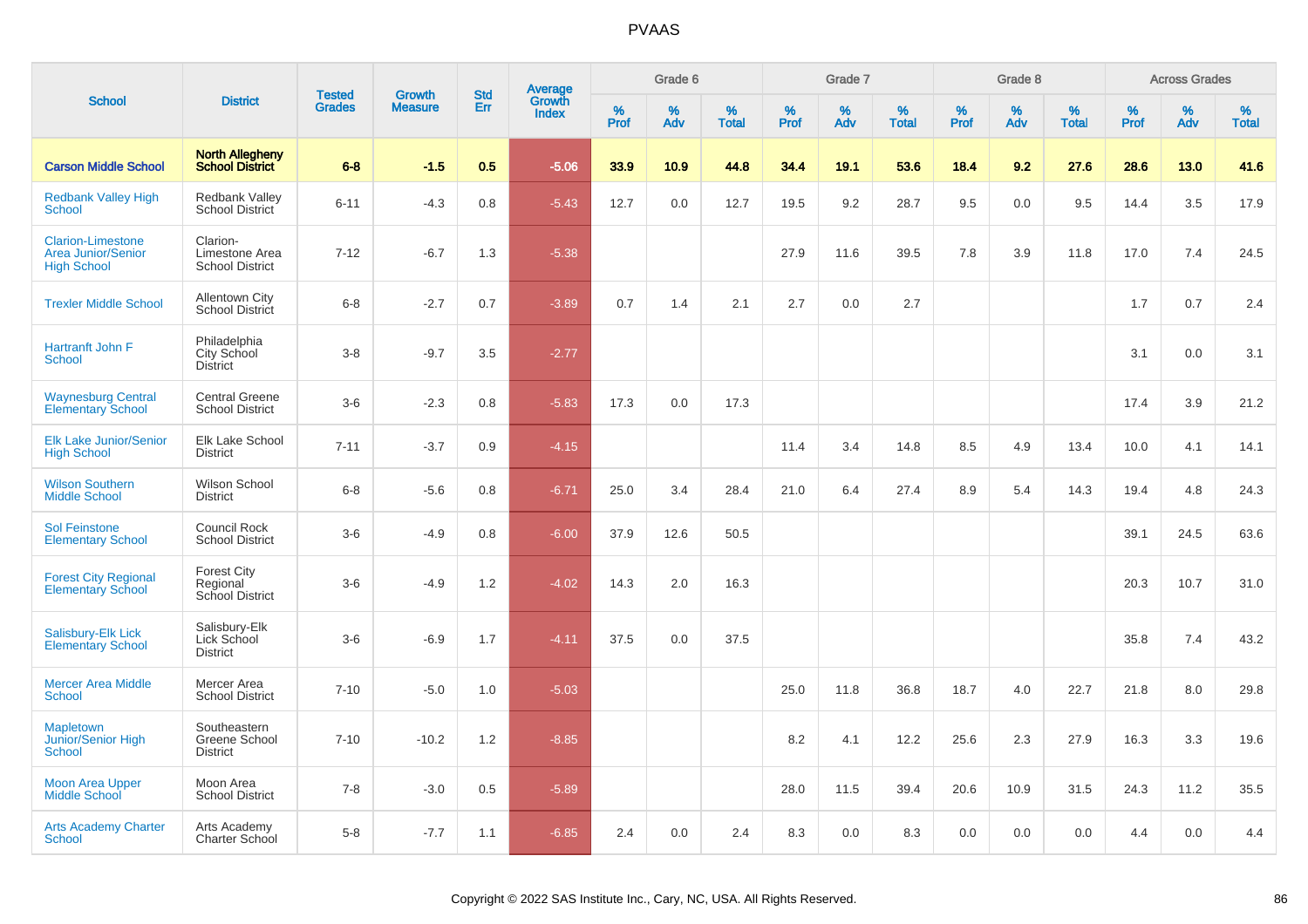| <b>School</b>                                               | <b>District</b>                                | <b>Tested</b> |                                 | <b>Std</b> |                                          |                  | Grade 6     |                   |           | Grade 7  |                   |              | Grade 8  |                   |              | <b>Across Grades</b> |                   |
|-------------------------------------------------------------|------------------------------------------------|---------------|---------------------------------|------------|------------------------------------------|------------------|-------------|-------------------|-----------|----------|-------------------|--------------|----------|-------------------|--------------|----------------------|-------------------|
|                                                             |                                                | <b>Grades</b> | <b>Growth</b><br><b>Measure</b> | Err        | <b>Average</b><br>Growth<br><b>Index</b> | %<br><b>Prof</b> | $\%$<br>Adv | %<br><b>Total</b> | %<br>Prof | %<br>Adv | %<br><b>Total</b> | $\%$<br>Prof | %<br>Adv | %<br><b>Total</b> | $\%$<br>Prof | %<br>Adv             | %<br><b>Total</b> |
| <b>Carson Middle School</b>                                 | <b>North Allegheny</b><br>School District      | $6 - 8$       | $-1.5$                          | 0.5        | $-5.06$                                  | 33.9             | 10.9        | 44.8              | 34.4      | 19.1     | 53.6              | 18.4         | 9.2      | 27.6              | 28.6         | 13.0                 | 41.6              |
| <b>West Greene</b><br><b>Elementary Center</b>              | West Greene<br><b>School District</b>          | $3-6$         | $-6.8$                          | 1.4        | $-4.84$                                  | 7.9              | 7.9         | 15.8              |           |          |                   |              |          |                   | 25.1         | 13.7                 | 38.9              |
| <b>Woodland Elementary</b><br><b>School</b>                 | Cameron<br>County School<br>District           | $3-6$         | $-4.7$                          | 1.4        | $-3.32$                                  | 29.0             | 2.6         | 31.6              |           |          |                   |              |          |                   | 40.4         | 9.6                  | 50.0              |
| Maplewood<br><b>Elementary School</b>                       | Penncrest<br><b>School District</b>            | $3-6$         | $-3.4$                          | 1.0        | $-3.63$                                  | 14.3             | 0.0         | 14.3              |           |          |                   |              |          |                   | 22.7         | 4.0                  | 26.7              |
| Pocono Mountain<br><b>West Junior High</b><br><b>School</b> | Pocono<br>Mountain<br><b>School District</b>   | $7 - 8$       | $-6.5$                          | 1.2        | $-5.61$                                  |                  |             |                   | 10.5      | 1.8      | 12.3              | 0.0          | 3.8      | 3.8               | 5.4          | 2.7                  | 8.2               |
| <b>Moss Side Middle</b><br><b>School</b>                    | Gateway<br>School District                     | $5-6$         | $-5.8$                          | 0.6        | $-10.23$                                 | 16.6             | 7.1         | 23.7              |           |          |                   |              |          |                   | 16.1         | 7.3                  | 23.4              |
| <b>Bache-Martin School</b>                                  | Philadelphia<br>City School<br><b>District</b> | $3 - 8$       | $-8.3$                          | 2.5        | $-3.47$                                  |                  |             |                   |           |          |                   | 7.7          | 0.0      | 7.7               | 16.7         | 19.6                 | 36.3              |
| <b>Penrose School</b>                                       | Philadelphia<br>City School<br><b>District</b> | $3 - 8$       | $-10.3$                         | 3.1        | $-3.35$                                  |                  |             |                   |           |          |                   |              |          |                   | 0.0          | 1.7                  | 1.7               |
| Burgettstown<br><b>Middle/High School</b>                   | Burgettstown<br>Area School<br><b>District</b> | $6 - 11$      | $-5.3$                          | 0.8        | $-6.74$                                  | 15.4             | 0.0         | 15.4              | 3.6       | 2.4      | 6.0               | 9.3          | 4.0      | 13.3              | 8.9          | 2.2                  | 11.2              |
| <b>Rolling Ridge</b><br><b>Elementary School</b>            | <b>Harbor Creek</b><br><b>School District</b>  | $3-6$         | $-7.5$                          | 1.0        | $-7.29$                                  | 25.0             | 11.2        | 36.2              |           |          |                   |              |          |                   | 32.6         | 21.6                 | 54.2              |
| <b>Strong Vincent Middle</b><br>School                      | Erie City School<br><b>District</b>            | $6 - 8$       | $-3.9$                          | 0.5        | $-8.04$                                  | 3.9              | 1.0         | 4.9               | 9.7       | 3.2      | 13.0              | 8.9          | 0.0      | 8.9               | 7.5          | 1.4                  | 9.0               |
| <b>Shippensburg Area</b><br>Middle School                   | Shippensburg<br>Area School<br><b>District</b> | $6 - 8$       | $-5.1$                          | 0.4        | $-11.47$                                 | 13.2             | 4.2         | 17.4              | 13.5      | 2.4      | 15.9              | 13.8         | 4.0      | 17.8              | 13.5         | 3.5                  | 17.0              |
| <b>Skyview Upper</b><br><b>Elementary School</b>            | Methacton<br><b>School District</b>            | $5-6$         | $-2.6$                          | 0.5        | $-5.56$                                  | 28.3             | 9.9         | 38.2              |           |          |                   |              |          |                   | 29.3         | 12.0                 | 41.4              |
| <b>North Coventry</b><br><b>Elementary School</b>           | Owen J Roberts<br><b>School District</b>       | $3-6$         | $-4.2$                          | 1.1        | $-3.97$                                  | 16.7             | 4.6         | 21.2              |           |          |                   |              |          |                   | 27.1         | 22.0                 | 49.0              |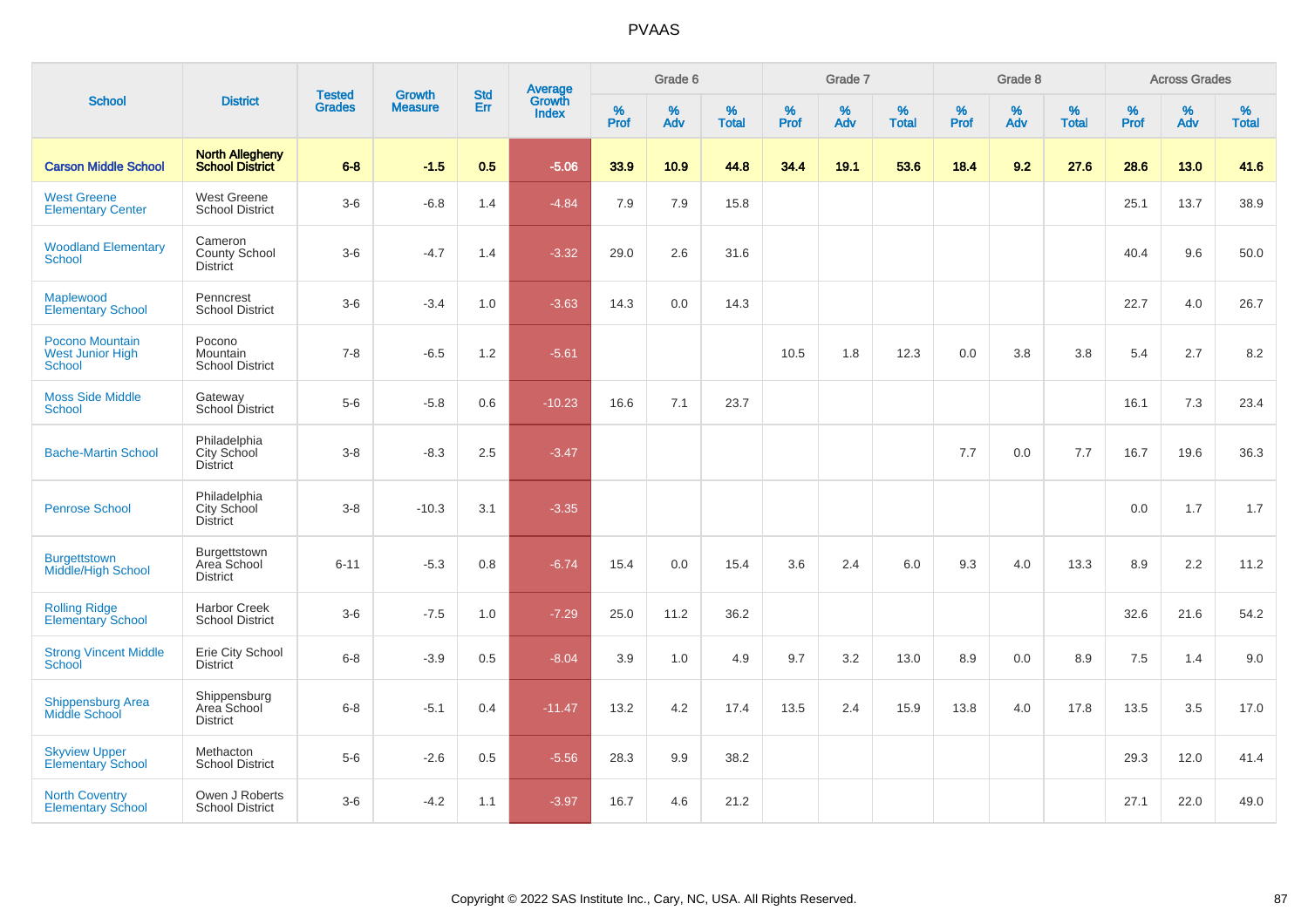|                                                             |                                                       |                                | <b>Growth</b>  | <b>Std</b> |                                          |                  | Grade 6     |                   |              | Grade 7     | Grade 8<br>$\%$<br>$\%$<br>%<br>%<br><b>Total</b><br>Prof<br>Adv<br>53.6<br>18.4<br>9.2<br>5.8<br>13.8<br>0.0<br>5.1<br>3.6<br>0.0<br>23.9<br>10.7<br>1.9<br>28.2<br>17.5<br>1.9<br>21.3<br>7.2<br>10.1<br>23.4<br>17.9<br>6.6<br>24.5<br>9.1<br>1.8 |      | <b>Across Grades</b> |              |              |             |                      |
|-------------------------------------------------------------|-------------------------------------------------------|--------------------------------|----------------|------------|------------------------------------------|------------------|-------------|-------------------|--------------|-------------|------------------------------------------------------------------------------------------------------------------------------------------------------------------------------------------------------------------------------------------------------|------|----------------------|--------------|--------------|-------------|----------------------|
| <b>School</b>                                               | <b>District</b>                                       | <b>Tested</b><br><b>Grades</b> | <b>Measure</b> | Err        | <b>Average</b><br>Growth<br><b>Index</b> | %<br><b>Prof</b> | $\%$<br>Adv | %<br><b>Total</b> | $\%$<br>Prof | $\%$<br>Adv |                                                                                                                                                                                                                                                      |      |                      | <b>Total</b> | $\%$<br>Prof | $\%$<br>Adv | $\%$<br><b>Total</b> |
| <b>Carson Middle School</b>                                 | <b>North Allegheny</b><br><b>School District</b>      | $6 - 8$                        | $-1.5$         | 0.5        | $-5.06$                                  | 33.9             | 10.9        | 44.8              | 34.4         | 19.1        |                                                                                                                                                                                                                                                      |      |                      | 27.6         | 28.6         | 13.0        | 41.6                 |
| <b>East Allegheny</b><br>Junior/Senior High<br>School       | East Allegheny<br>School District                     | $7 - 11$                       | $-4.8$         | 0.9        | $-5.23$                                  |                  |             |                   | 13.8         | 0.0         |                                                                                                                                                                                                                                                      |      |                      | 5.8          | 9.6          | 0.0         | 9.6                  |
| <b>Shenandoah Valley</b><br>Junior/Senior High<br>School    | Shenandoah<br><b>Valley School</b><br><b>District</b> | $7 - 11$                       | $-7.7$         | 1.1        | $-6.92$                                  |                  |             |                   | 1.7          | 3.4         |                                                                                                                                                                                                                                                      |      |                      | 3.6          | 2.6          | 1.7         | 4.4                  |
| <b>West Shamokin</b><br>Junior/Senior High<br><b>School</b> | Armstrong<br><b>School District</b>                   | $7 - 10$                       | $-7.1$         | 0.8        | $-8.81$                                  |                  |             |                   | 21.2         | 2.6         |                                                                                                                                                                                                                                                      |      |                      | 12.6         | 16.2         | 2.3         | 18.5                 |
| <b>MaST Community</b><br><b>Charter School</b>              | MaST<br>Community<br>Charter School                   | $3 - 10$                       | $-8.7$         | 0.6        | $-15.16$                                 | 20.0             | 3.8         | 23.8              | 24.3         | 3.9         |                                                                                                                                                                                                                                                      |      |                      | 19.4         | 23.1         | 3.6         | 26.7                 |
| <b>North Salem</b><br><b>Elementary School</b>              | Dover Area<br><b>School District</b>                  | $3-6$                          | $-5.6$         | 1.5        | $-3.78$                                  |                  |             |                   |              |             |                                                                                                                                                                                                                                                      |      |                      |              | 30.5         | 17.4        | 47.9                 |
| <b>Renaissance Academy</b><br><b>Charter School</b>         | Renaissance<br>Academy<br>Charter School              | $3 - 11$                       | $-5.7$         | 0.7        | $-8.29$                                  | 19.2             | 4.1         | 23.3              | 20.0         | 1.3         |                                                                                                                                                                                                                                                      |      |                      | 17.4         | 18.7         | 5.7         | 24.4                 |
| <b>Moon Area Lower</b><br><b>Middle School</b>              | Moon Area<br><b>School District</b>                   | $5-6$                          | $-2.1$         | 0.5        | $-3.93$                                  | 26.9             | 9.1         | 36.0              |              |             |                                                                                                                                                                                                                                                      |      |                      |              | 29.4         | 12.4        | 41.8                 |
| <b>Crossroads Middle</b><br><b>School</b>                   | West Shore<br><b>School District</b>                  | $6 - 8$                        | $-4.2$         | 0.5        | $-8.72$                                  | 24.4             | 6.1         | 30.5              | 14.5         | 8.9         |                                                                                                                                                                                                                                                      |      |                      | 24.5         | 18.8         | 7.2         | 26.0                 |
| <b>Northwestern Middle</b><br><b>School</b>                 | Northwestern<br><b>School District</b>                | $6 - 8$                        | $-7.2$         | 0.7        | $-10.61$                                 | 21.8             | 1.2         | 23.0              | 17.0         | 7.6         |                                                                                                                                                                                                                                                      |      |                      | 10.9         | 15.5         | 3.6         | 19.1                 |
| <b>Schuylkill Haven</b><br>Senior High School               | Schuylkill<br>Haven Area<br><b>School District</b>    | $8 - 11$                       | $-5.2$         | 1.3        | $-3.96$                                  |                  |             |                   |              |             |                                                                                                                                                                                                                                                      | 5.8  | 0.0                  | 5.8          | 5.8          | 0.0         | 5.8                  |
| <b>Harbor Creek Junior</b><br><b>High School</b>            | Harbor Creek<br><b>School District</b>                | $7 - 8$                        | $-4.6$         | 0.7        | $-6.72$                                  |                  |             |                   | 25.9         | 13.3        | 39.2                                                                                                                                                                                                                                                 | 20.8 | 7.1                  | 27.9         | 23.2         | 10.1        | 33.3                 |
| <b>Spruance Gilbert</b><br>School                           | Philadelphia<br>City School<br><b>District</b>        | $3-8$                          | $-11.7$        | 2.9        | $-4.03$                                  |                  |             |                   |              |             |                                                                                                                                                                                                                                                      |      |                      |              | 4.5          | 0.0         | 4.5                  |
| <b>Ringgold Middle</b><br>School                            | Ringgold<br>School District                           | $5-8$                          | $-4.9$         | 0.4        | $-10.85$                                 | 5.7              | 0.0         | 5.7               | 8.3          | 1.2         | 9.5                                                                                                                                                                                                                                                  | 6.4  | 0.5                  | 6.9          | 8.3          | 0.9         | 9.2                  |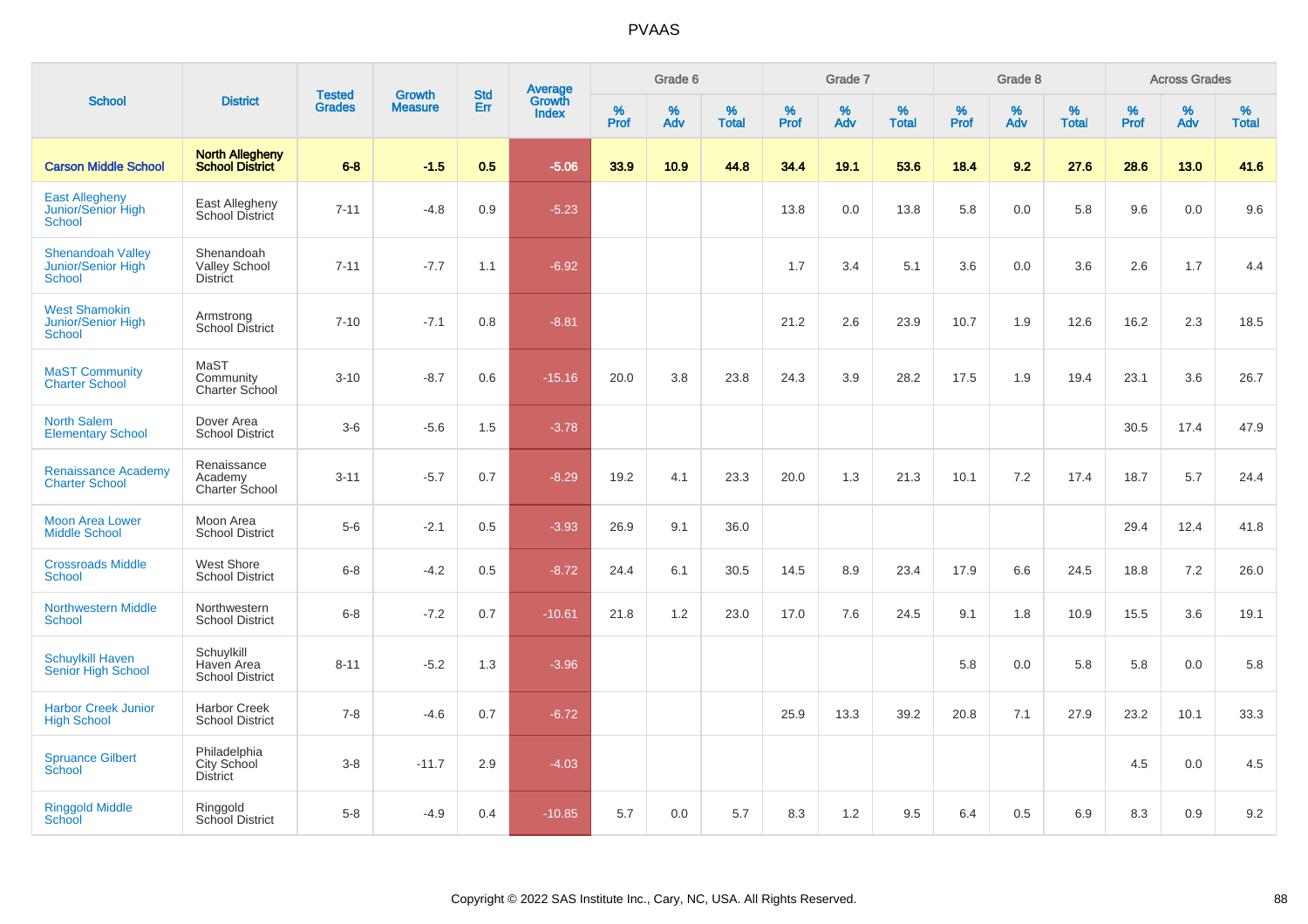| <b>School</b>                                          |                                                      |                                |                                 |                   |                                          |                  | Grade 6  |                   |           | Grade 7  |                   |           | Grade 8  |                   |           | <b>Across Grades</b> |                   |
|--------------------------------------------------------|------------------------------------------------------|--------------------------------|---------------------------------|-------------------|------------------------------------------|------------------|----------|-------------------|-----------|----------|-------------------|-----------|----------|-------------------|-----------|----------------------|-------------------|
|                                                        | <b>District</b>                                      | <b>Tested</b><br><b>Grades</b> | <b>Growth</b><br><b>Measure</b> | <b>Std</b><br>Err | <b>Average</b><br>Growth<br><b>Index</b> | %<br><b>Prof</b> | %<br>Adv | %<br><b>Total</b> | %<br>Prof | %<br>Adv | %<br><b>Total</b> | %<br>Prof | %<br>Adv | %<br><b>Total</b> | %<br>Prof | %<br>Adv             | %<br><b>Total</b> |
| <b>Carson Middle School</b>                            | <b>North Allegheny</b><br>School District            | $6 - 8$                        | $-1.5$                          | 0.5               | $-5.06$                                  | 33.9             | 10.9     | 44.8              | 34.4      | 19.1     | 53.6              | 18.4      | 9.2      | 27.6              | 28.6      | 13.0                 | 41.6              |
| <b>Francis D Raub Middle</b><br><b>School</b>          | <b>Allentown City</b><br>School District             | $6 - 8$                        | $-4.5$                          | 0.6               | $-6.98$                                  | 2.1              | 0.0      | 2.1               | 2.8       | 0.0      | 2.8               |           |          |                   | 2.4       | 0.0                  | 2.4               |
| <b>Elizabethtown Area</b><br><b>Middle School</b>      | Elizabethtown<br>Area School<br><b>District</b>      | $7 - 8$                        | $-4.2$                          | 0.6               | $-7.45$                                  |                  |          |                   | 20.8      | 2.8      | 23.7              | 20.8      | 3.3      | 24.1              | 20.8      | 3.1                  | 23.9              |
| Yough<br>Intermediate/Middle<br><b>School</b>          | Yough School<br><b>District</b>                      | $5-8$                          | $-4.9$                          | 0.5               | $-9.11$                                  | 17.8             | 5.2      | 23.0              | 16.5      | 1.0      | 17.5              | 6.6       | 0.8      | 7.4               | 15.1      | 3.3                  | 18.4              |
| <b>Riverview</b><br>Junior/Senior High<br>School       | Riverview<br><b>School District</b>                  | $7 - 11$                       | $-7.5$                          | 1.0               | $-7.34$                                  |                  |          |                   | 22.0      | 3.4      | 25.4              | 13.2      | 5.3      | 18.4              | 17.0      | 4.4                  | 21.5              |
| <b>Wyomissing Area</b><br>Junior/Senior High<br>School | Wyomissing<br>Area School<br><b>District</b>         | $7 - 12$                       | $-6.2$                          | $0.8\,$           | $-8.02$                                  |                  |          |                   | 12.3      | 6.6      | 18.8              | 13.8      | 6.4      | 20.2              | 13.0      | 6.5                  | 19.5              |
| Rockwood Area<br>Junior/Senior High<br><b>School</b>   | Rockwood Area<br><b>School District</b>              | $7 - 11$                       | $-7.6$                          | 1.1               | $-6.74$                                  |                  |          |                   | 15.6      | 2.2      | 17.8              | 12.7      | 7.9      | 20.6              | 13.9      | 5.6                  | 19.4              |
| <b>Pottsgrove Middle</b><br><b>School</b>              | Pottsgrove<br>School District                        | $6 - 8$                        | $-4.4$                          | 0.5               | $-8.78$                                  | 10.2             | 5.4      | 15.6              | 21.6      | 4.1      | 25.7              | 9.8       | 1.6      | 11.4              | 13.7      | 3.7                  | 17.4              |
| <b>6th Grade Center</b>                                | Quakertown<br>Community<br><b>School District</b>    | $6 - 6$                        | $-3.1$                          | 0.7               | $-4.57$                                  | 31.4             | 7.6      | 39.0              |           |          |                   |           |          |                   | 31.4      | 7.6                  | 39.0              |
| <b>MaST Community</b><br><b>Charter School II</b>      | MaST<br>Community<br>Charter School<br>$\mathbf{II}$ | $3 - 10$                       | $-8.4$                          | 0.7               | $-12.33$                                 | 7.2              | 1.0      | 8.2               | 8.9       | 2.0      | 10.9              |           |          |                   | 12.6      | 3.2                  | 15.8              |
| <b>Trinity Middle School</b>                           | <b>Trinity Area</b><br>School District               | $6 - 8$                        | $-6.3$                          | 0.4               | $-14.11$                                 | 21.0             | 3.2      | 24.2              | 21.6      | 8.0      | 29.7              | 15.3      | 3.2      | 18.6              | 19.2      | 4.8                  | 24.0              |
| <b>Northley Middle</b><br><b>School</b>                | Penn-Delco<br><b>School District</b>                 | $6 - 8$                        | $-5.5$                          | 0.5               | $-11.25$                                 | 20.2             | 6.6      | 26.8              | 22.0      | 6.8      | 28.8              | 11.0      | 1.6      | 12.6              | 17.8      | 5.0                  | 22.8              |
| Octorara Area<br>Junior/Senior High<br>School          | Octorara Area<br><b>School District</b>              | $7 - 11$                       | $-6.7$                          | 0.7               | $-8.89$                                  |                  |          |                   | 14.0      | 0.0      | 14.0              | 10.2      | 0.0      | 10.2              | 12.2      | 0.0                  | 12.2              |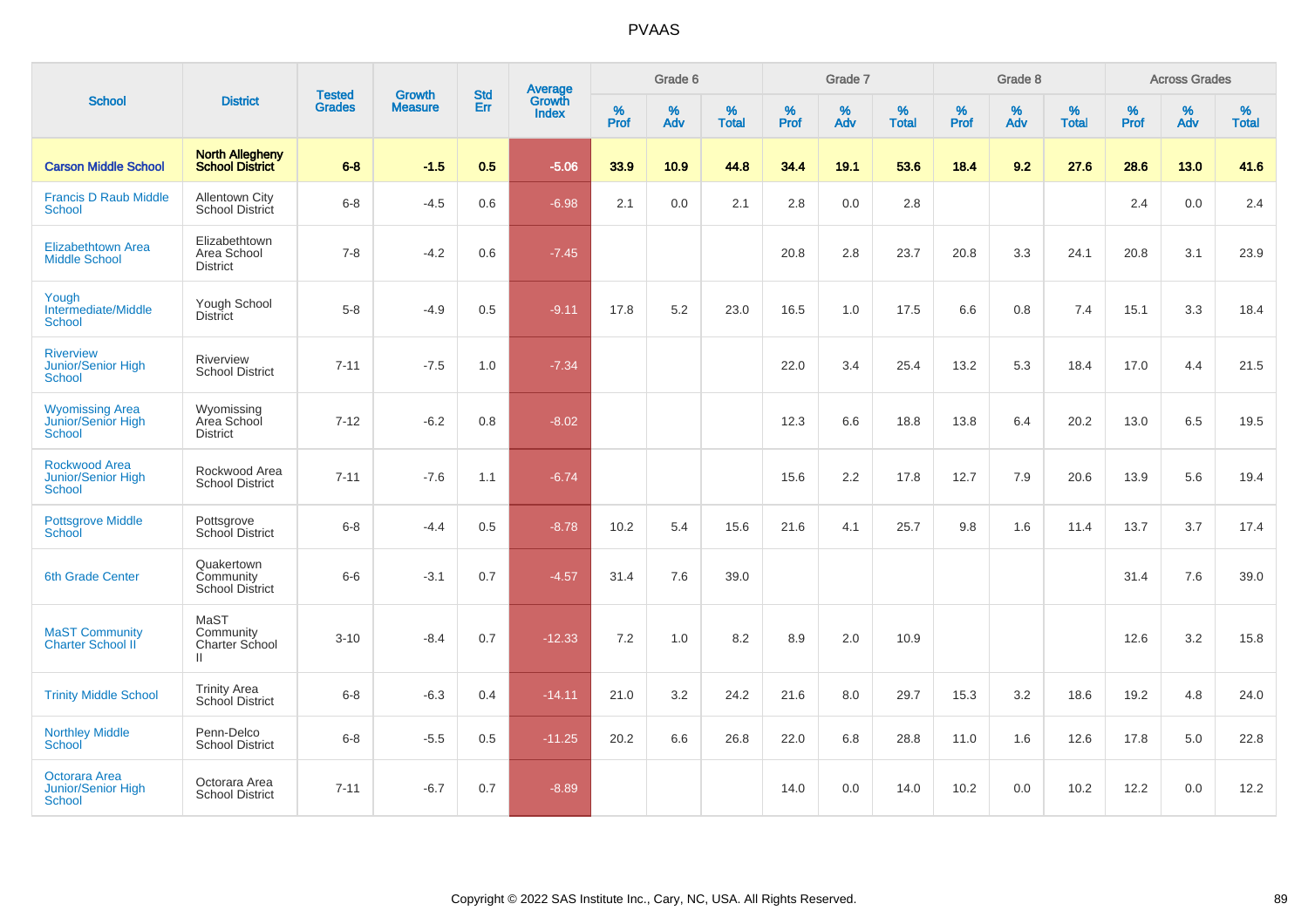| <b>School</b>                                            |                                                  |                                | <b>Growth</b>  | <b>Std</b> |                                          |                     | Grade 6  |                   |              | Grade 7     |                   |              | Grade 8  |                   |                     | <b>Across Grades</b> |                   |
|----------------------------------------------------------|--------------------------------------------------|--------------------------------|----------------|------------|------------------------------------------|---------------------|----------|-------------------|--------------|-------------|-------------------|--------------|----------|-------------------|---------------------|----------------------|-------------------|
|                                                          | <b>District</b>                                  | <b>Tested</b><br><b>Grades</b> | <b>Measure</b> | <b>Err</b> | <b>Average</b><br>Growth<br><b>Index</b> | $\%$<br><b>Prof</b> | %<br>Adv | %<br><b>Total</b> | $\%$<br>Prof | $\%$<br>Adv | %<br><b>Total</b> | $\%$<br>Prof | %<br>Adv | %<br><b>Total</b> | $\%$<br><b>Prof</b> | $\%$<br>Adv          | %<br><b>Total</b> |
| <b>Carson Middle School</b>                              | <b>North Allegheny</b><br><b>School District</b> | $6 - 8$                        | $-1.5$         | 0.5        | $-5.06$                                  | 33.9                | 10.9     | 44.8              | 34.4         | 19.1        | 53.6              | 18.4         | 9.2      | 27.6              | 28.6                | 13.0                 | 41.6              |
| <b>Scott Middle School</b>                               | Coatesville<br>Area School<br><b>District</b>    | $6-6$                          | $-3.7$         | 0.8        | $-4.92$                                  | 8.6                 | 0.0      | 8.6               |              |             |                   |              |          |                   | 8.6                 | 0.0                  | 8.6               |
| <b>Baldwin Senior High</b><br>School                     | Baldwin-<br>Whitehall<br><b>School District</b>  | $7 - 11$                       | $-6.9$         | 0.5        | $-13.26$                                 |                     |          |                   | 16.0         | 1.6         | 17.7              | 11.5         | 2.1      | 13.6              | 13.8                | 1.9                  | 15.7              |
| <b>Wyoming Area</b><br>Intermediate Center               | <b>Wyoming Area</b><br>School District           | $4 - 6$                        | $-4.1$         | 0.8        | $-5.97$                                  | 4.8                 | 1.0      | 5.8               |              |             |                   |              |          |                   | 12.1                | 4.8                  | 16.9              |
| <b>Marsh Creek Sixth</b><br><b>Grade Center</b>          | Downingtown<br>Area School<br><b>District</b>    | $6-6$                          | $-3.6$         | 0.7        | $-5.15$                                  | 28.9                | 24.6     | 53.5              |              |             |                   |              |          |                   | 28.9                | 24.6                 | 53.5              |
| <b>Spring-Ford Middle</b><br>School 8th Grade<br>Center  | Spring-Ford<br>Area School<br><b>District</b>    | $8 - 8$                        | $-2.9$         | 0.5        | $-5.36$                                  |                     |          |                   |              |             |                   | 23.1         | 9.8      | 32.9              | 23.1                | 9.8                  | 32.9              |
| <b>Butler Area Ihs</b>                                   | <b>Butler Area</b><br><b>School District</b>     | $7 - 9$                        | $-3.2$         | 0.4        | $-8.05$                                  |                     |          |                   | 15.4         | 9.1         | 24.6              | 16.7         | 9.1      | 25.8              | 16.1                | 9.1                  | 25.2              |
| <b>Neshannock</b><br>Junior/Senior High<br><b>School</b> | Neshannock<br>Township<br><b>School District</b> | $7 - 10$                       | $-7.3$         | 0.9        | $-8.26$                                  |                     |          |                   | 20.0         | 7.0         | 27.0              | 15.6         | 3.9      | 19.5              | 18.1                | 5.6                  | 23.7              |
| <b>Commodore Perry</b><br><b>School</b>                  | Commodore<br>Perry School<br><b>District</b>     | $3-6$                          | $-9.7$         | 1.5        | $-6.52$                                  | 9.7                 | 0.0      | 9.7               |              |             |                   |              |          |                   | 24.6                | 8.5                  | 33.0              |
| <b>Lincoln Middle School</b>                             | Lancaster<br><b>School District</b>              | $6 - 8$                        | $-7.6$         | 0.6        | $-11.93$                                 | 5.2                 | $0.7\,$  | 5.9               | 4.6          | 1.6         | 6.2               | 5.3          | 0.0      | 5.3               | 5.0                 | 0.8                  | 5.9               |
| J.E. Harrison<br><b>Education Center</b>                 | Baldwin-<br>Whitehall<br><b>School District</b>  | $3-6$                          | $-3.9$         | 0.7        | $-9.58$                                  | 18.7                | 1.2      | 19.8              |              |             |                   |              |          |                   | 21.3                | 5.0                  | 26.3              |
| <b>Owen J Roberts</b><br><b>Middle School</b>            | Owen J Roberts<br><b>School District</b>         | $7 - 8$                        | $-5.7$         | 0.5        | $-12.25$                                 |                     |          |                   | 28.3         | 12.5        | 40.8              | 22.8         | 5.5      | 28.4              | 25.8                | 9.3                  | 35.1              |
| <b>South Mountain Middle</b><br>School                   | <b>Allentown City</b><br><b>School District</b>  | $6 - 8$                        | $-6.2$         | 0.6        | $-11.14$                                 | 1.7                 | 1.3      | 3.0               | 2.4          | 0.4         | 2.8               |              |          |                   | 2.2                 | 0.8                  | 3.0               |
| <b>Ramsay Elementary</b><br>School                       | Mount Pleasant<br>Area School<br><b>District</b> | $4 - 6$                        | $-7.4$         | 0.7        | $-9.86$                                  | 12.8                | 2.4      | 15.2              |              |             |                   |              |          |                   | 17.2                | 1.7                  | 18.9              |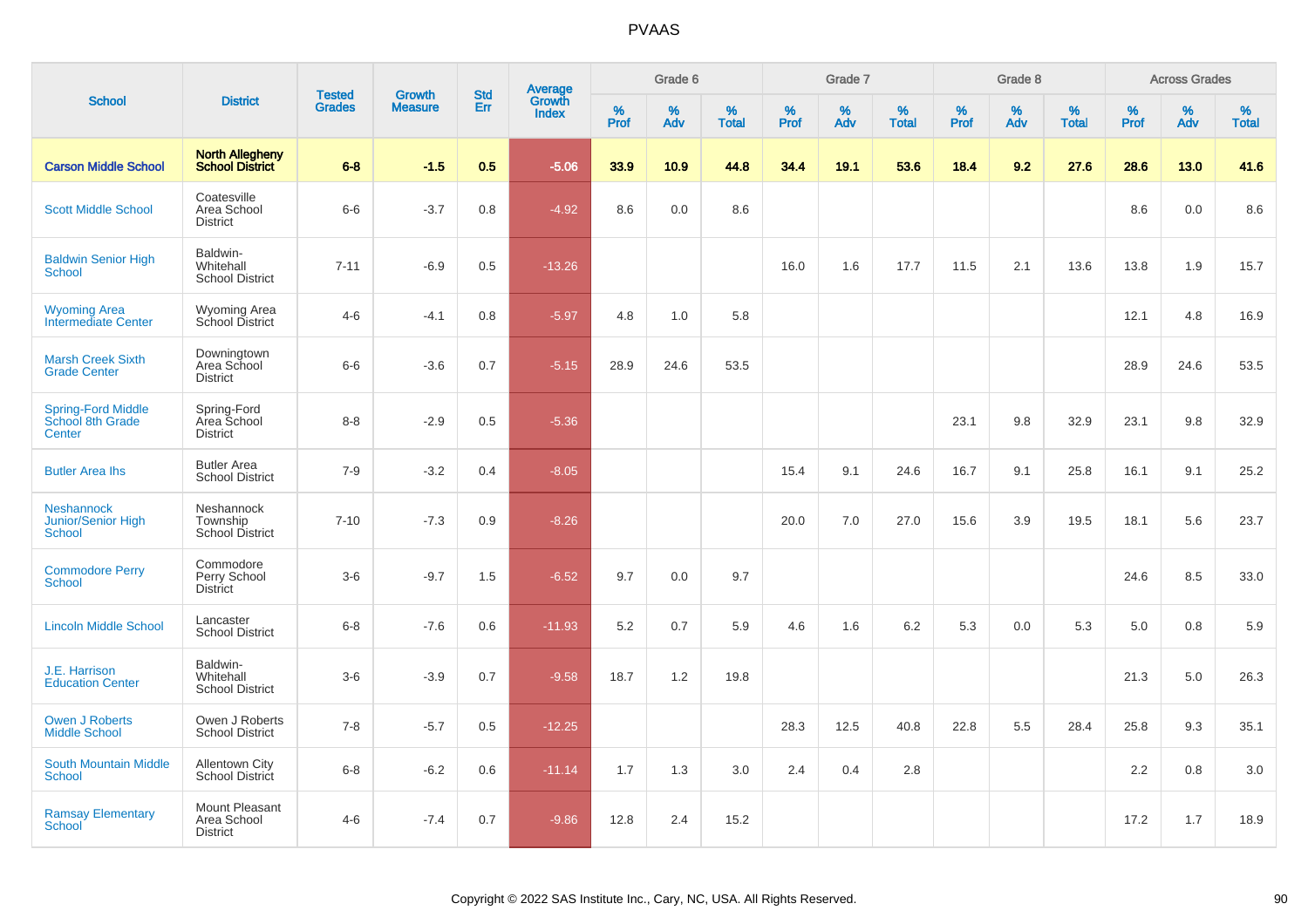| <b>School</b>                                       | <b>Tested</b><br><b>District</b>                 |               |                                 | <b>Std</b> |                                          |           | Grade 6  |                   |           | Grade 7  |                   |           | Grade 8  |                   |              | <b>Across Grades</b> |                   |
|-----------------------------------------------------|--------------------------------------------------|---------------|---------------------------------|------------|------------------------------------------|-----------|----------|-------------------|-----------|----------|-------------------|-----------|----------|-------------------|--------------|----------------------|-------------------|
|                                                     |                                                  | <b>Grades</b> | <b>Growth</b><br><b>Measure</b> | Err        | <b>Average</b><br>Growth<br><b>Index</b> | %<br>Prof | %<br>Adv | %<br><b>Total</b> | %<br>Prof | %<br>Adv | %<br><b>Total</b> | %<br>Prof | %<br>Adv | %<br><b>Total</b> | $\%$<br>Prof | $\%$<br>Adv          | %<br><b>Total</b> |
| <b>Carson Middle School</b>                         | <b>North Allegheny</b><br><b>School District</b> | $6 - 8$       | $-1.5$                          | 0.5        | $-5.06$                                  | 33.9      | 10.9     | 44.8              | 34.4      | 19.1     | 53.6              | 18.4      | 9.2      | 27.6              | 28.6         | 13.0                 | 41.6              |
| <b>Hegins-Hubley</b><br><b>Elementary School</b>    | Tri-Valley<br>School District                    | $3-6$         | $-10.2$                         | 1.3        | $-7.88$                                  | 9.1       | 0.0      | 9.1               |           |          |                   |           |          |                   | 15.6         | 4.0                  | 19.6              |
| <b>Clearfield Area</b><br><b>Elementary School</b>  | Clearfield Area<br><b>School District</b>        | $3-6$         | $-5.0$                          | 0.7        | $-7.13$                                  | 4.7       | 1.6      | 6.3               |           |          |                   |           |          |                   | 14.6         | 2.7                  | 17.3              |
| C E Cole Intermediate<br><b>School</b>              | Muhlenberg<br>School District                    | $4 - 6$       | $-6.1$                          | 0.5        | $-11.12$                                 | 2.5       | 0.8      | 3.4               |           |          |                   |           |          |                   | 6.1          | 1.0                  | 7.2               |
| <b>Orefield Middle School</b>                       | Parkland<br><b>School District</b>               | $6 - 8$       | $-6.3$                          | 0.5        | $-13.03$                                 | 30.4      | 10.4     | 40.9              | 25.1      | 11.2     | 36.4              | 16.6      | 7.0      | 23.6              | 24.3         | 9.6                  | 33.8              |
| <b>Phoenixville Area</b><br><b>Middle School</b>    | Phoenixville<br>Area School<br><b>District</b>   | $6 - 8$       | $-6.0$                          | 0.5        | $-12.94$                                 | 17.7      | 8.6      | 26.4              | 18.6      | 3.8      | 22.5              | 13.4      | 3.6      | 17.0              | 16.8         | 5.4                  | 22.2              |
| <b>Dallas Middle School</b>                         | Dallas School<br><b>District</b>                 | $6 - 8$       | $-9.4$                          | 0.6        | $-15.89$                                 | 24.3      | 2.8      | 27.1              | 18.1      | 6.3      | 24.4              | 17.9      | 0.0      | 17.9              | 20.3         | 3.0                  | 23.4              |
| <b>Bobtown Elementary</b><br><b>School</b>          | Southeastern<br>Greene School<br><b>District</b> | $3-6$         | $-13.3$                         | 1.5        | $-8.93$                                  | 32.4      | 2.9      | 35.3              |           |          |                   |           |          |                   | 33.3         | 19.2                 | 52.5              |
| <b>Abington Junior High</b><br>School               | Abington<br>School District                      | $7 - 9$       | $-7.3$                          | 0.5        | $-15.76$                                 |           |          |                   | 23.9      | 6.4      | 30.3              | 15.0      | 1.1      | 16.1              | 20.2         | 4.2                  | 24.4              |
| <b>Beaver Area Middle</b><br><b>School</b>          | Beaver Area<br><b>School District</b>            | $7 - 8$       | $-9.9$                          | 0.8        | $-12.47$                                 |           |          |                   | 22.3      | 13.4     | 35.7              | 17.1      | 7.2      | 24.3              | 19.7         | 10.3                 | 30.0              |
| <b>Wyoming Area Sec</b><br>Center                   | Wyoming Area<br>School District                  | $7 - 10$      | $-11.3$                         | 0.8        | $-13.80$                                 |           |          |                   | 9.4       | 3.1      | 12.5              | 7.4       | 1.8      | 9.3               | 8.3          | 2.4                  | 10.8              |
| <b>Kiski Area Upper</b><br><b>Elementary School</b> | Kiski Area<br><b>School District</b>             | $5 - 6$       | $-8.7$                          | 0.6        | $-15.29$                                 | 11.2      | 1.4      | 12.6              |           |          |                   |           |          |                   | 13.4         | 3.5                  | 16.9              |
| <b>North Strabane</b><br><b>Intermediate School</b> | Canon-<br>Mcmillan<br><b>School District</b>     | $5-6$         | $-6.3$                          | 0.7        | $-9.39$                                  | 19.6      | 7.0      | 26.6              |           |          |                   |           |          |                   | 22.6         | 13.9                 | 36.6              |
| <b>Wilson Area</b><br><b>Intermediate School</b>    | <b>Wilson Area</b><br><b>School District</b>     | $5 - 8$       | $-11.7$                         | 0.5        | $-23.16$                                 | 16.7      | 5.8      | 22.5              | 13.8      | 3.8      | 17.6              | 6.7       | 3.0      | 9.7               | 13.6         | 4.6                  | 18.3              |
| <b>Muhlenberg Middle</b><br>School                  | Muhlenberg<br><b>School District</b>             | $7 - 9$       | $-8.6$                          | 0.5        | $-17.19$                                 |           |          |                   | 7.0       | 1.2      | 8.1               | 7.5       | 0.7      | 8.2               | 7.2          | 0.9                  | 8.2               |